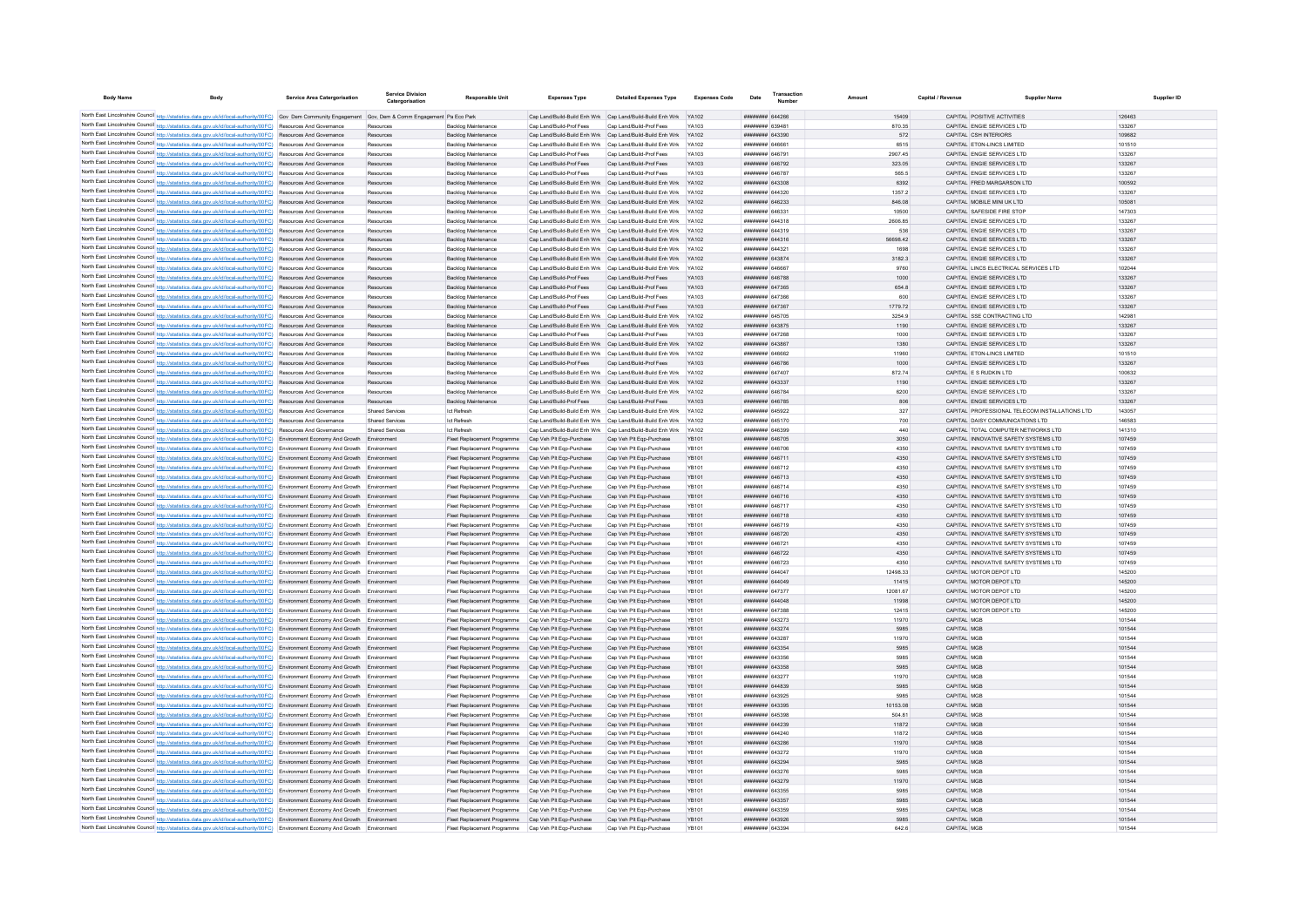| <b>Body Name</b>                                                                                                                                                                                                                                                                 | Body                                                                                  | <b>Service Area Catergorisation</b> | Service Division<br>Catergorisation | <b>Responsible Unit</b>                                                                                                                             | <b>Expenses Type</b>                           | <b>Detailed Expenses Type</b>                        | <b>Expenses Code</b>  | Date                                     | Transaction<br>Number | Amount            | Capital / Revenue | <b>Supplier Name</b>                                                                   | Supplier ID      |  |
|----------------------------------------------------------------------------------------------------------------------------------------------------------------------------------------------------------------------------------------------------------------------------------|---------------------------------------------------------------------------------------|-------------------------------------|-------------------------------------|-----------------------------------------------------------------------------------------------------------------------------------------------------|------------------------------------------------|------------------------------------------------------|-----------------------|------------------------------------------|-----------------------|-------------------|-------------------|----------------------------------------------------------------------------------------|------------------|--|
|                                                                                                                                                                                                                                                                                  |                                                                                       |                                     |                                     |                                                                                                                                                     |                                                |                                                      |                       |                                          |                       |                   |                   |                                                                                        |                  |  |
| North East Lincolnshire Council http://statistics.data.gov.uk/id/local-authority/00FC) Environment Economy And Growth Environment                                                                                                                                                |                                                                                       |                                     |                                     | Fleet Replacement Programme Cap Veh Plt Ego-Purchase                                                                                                |                                                | Cap Veh Plt Egp-Purchase                             | <b>YR101</b>          | ######## 643449                          |                       | 500               |                   | CAPITAL M6 GROUP OF COMPANIES LIMITED                                                  | 144463           |  |
| North East Lincolnshire Council http://statistics.data.gov.uk/id/local-authority/00FC) Environment Economy And Growth Environment                                                                                                                                                |                                                                                       |                                     |                                     | Fleet Renlacement Programme Can Veh Pit Fon-Purchase                                                                                                |                                                | Cap Veh Plt Egp-Purchase                             | YR101                 | ######## 643449                          |                       | 680               |                   | CAPITAL M6 GROUP OF COMPANIES LIMITED                                                  | 144463           |  |
| North East Lincolnshire Council http://statistics.data.gov.uk/id/local-authority/00FC) Environment Economy And Growth Environment                                                                                                                                                |                                                                                       |                                     |                                     | Fleet Renlacement Programme Can Veh Pit Fon-Purchase                                                                                                |                                                | Cap Veh Plt Egp-Purchase                             | <b>YR101</b>          | ######## 643450                          |                       | 825               |                   | CAPITAL M6 GROUP OF COMPANIES LIMITED                                                  | 144463           |  |
| North East Lincolnshire Council http://statistics.data.gov.uk/id/local-authority/00FC) Environment Economy And Growth Environment                                                                                                                                                |                                                                                       |                                     |                                     | Fleet Replacement Programme Cap Veh Plt Ego-Purchase<br>Fleet Replacement Programme Cap Veh Pit Ego-Purchase                                        |                                                | Cap Veh Plt Egp-Purchase                             | <b>YB101</b>          | ######## 643451<br>######## 643452       |                       | 825               |                   | CAPITAL M6 GROUP OF COMPANIES LIMITED<br>CAPITAL M6 GROUP OF COMPANIES LIMITED         | 144463<br>144463 |  |
| North East Lincolnshire Council http://statistics.data.gov.uk/id/local-authority/00FC) Environment Economy And Growth Environment                                                                                                                                                |                                                                                       |                                     |                                     | Fleet Replacement Programme Cap Veh Plt Ego-Purchase                                                                                                |                                                | Cap Veh Plt Egp-Purchase                             | <b>YB101</b>          | ######## 643897                          |                       | 825               |                   | CAPITAL M6 GROUP OF COMPANIES LIMITED                                                  | 144463           |  |
| North East Lincolnshire Council http://statistics.data.gov.uk/id/local-authority/00FC) Environment Economy And Growth Environment<br>North East Lincolnshire Council http://statistics.data.gov.uk/id/local-authority/00FC) Environment Economy And Growth Environment           |                                                                                       |                                     |                                     | Fleet Replacement Programme Cap Veh Plt Eqp-Purchase                                                                                                |                                                | Cap Veh Plt Ego-Purchase<br>Cap Veh Plt Eqp-Purchase | YB101<br>YB101        | ######## 643899                          |                       | 850<br>850        |                   | CAPITAL M6 GROUP OF COMPANIES LIMITED                                                  | 144463           |  |
| North East Lincolnshire Council http://statistics.data.gov.uk/id/local-authority/00FC) Environment Economy And Growth Environment                                                                                                                                                |                                                                                       |                                     |                                     | Fleet Replacement Programme Cap Veh Plt Eqp-Purchase                                                                                                |                                                | Cap Veh Plt Eqp-Purchase                             | <b>YB101</b>          | ######## 643902                          |                       | 825               |                   | CAPITAL M6 GROUP OF COMPANIES LIMITED                                                  | 144463           |  |
| North East Lincolnshire Council http://statistics.data.gov.uk/id/local-authority/00FC) Environment Economy And Growth Environment                                                                                                                                                |                                                                                       |                                     |                                     | Fleet Replacement Programme Cap Veh Plt Eqp-Purchase                                                                                                |                                                | Cap Veh Plt Eqp-Purchase                             | YB101                 | ######## 643896                          |                       | 330               |                   | CAPITAL M6 GROUP OF COMPANIES LIMITED                                                  | 144463           |  |
| North East Lincolnshire Council http://statistics.data.gov.uk/id/local-authority/00FC) Environment Economy And Growth Environment                                                                                                                                                |                                                                                       |                                     |                                     | Fleet Replacement Programme Cap Veh Plt Ego-Purchase                                                                                                |                                                | Cap Veh Plt Egp-Purchase                             | <b>YB101</b>          | ######## 643898                          |                       | 850               |                   | CAPITAL M6 GROUP OF COMPANIES LIMITED                                                  | 144463           |  |
| North East Lincolnshire Council http://statistics.data.gov.uk/id/local-authority/00FC) Environment Economy And Growth Environment                                                                                                                                                |                                                                                       |                                     |                                     | Fleet Replacement Programme Cap Veh Pit Ego-Purchase                                                                                                |                                                | Cap Veh Plt Egp-Purchase                             | YR101                 | ######## 643900                          |                       | 825               |                   | CAPITAL M6 GROUP OF COMPANIES LIMITED                                                  | 144463           |  |
| North East Lincolnshire Council http://statistics.data.gov.uk/id/local-authority/00FC) Environment Economy And Growth Environment                                                                                                                                                |                                                                                       |                                     |                                     | Fleet Replacement Programme Cap Veh Plt Ego-Purchase                                                                                                |                                                | Cap Veh Plt Egp-Purchase                             | <b>YB101</b>          | ######## 646828                          |                       | 1700              |                   | CAPITAL M6 GROUP OF COMPANIES LIMITED                                                  | 144463           |  |
| North East Lincolnshire Council http://statistics.data.gov.uk/id/local-authority/00FC) Environment Economy And Growth Environment                                                                                                                                                |                                                                                       |                                     |                                     | Fleet Replacement Programme                                                                                                                         | Cap Veh Plt Ego-Purchase                       | Cap Veh Plt Ego-Purchase                             | <b>YB101</b>          | ######## 646829                          |                       | 1700              |                   | CAPITAL M6 GROUP OF COMPANIES LIMITED                                                  | 144463           |  |
| North East Lincolnshire Council http://statistics.data.gov.uk/id/local-authority/00FC) Environment Economy And Growth Environment                                                                                                                                                |                                                                                       |                                     |                                     | Fleet Replacement Programme Cap Veh Plt Eqp-Purchase                                                                                                |                                                | Cap Veh Plt Eqp-Purchase                             | <b>YB101</b>          | CESSAD BREERER                           |                       | 1650              |                   | CAPITAL M6 GROUP OF COMPANIES LIMITED                                                  | 144463           |  |
| North East Lincolnshire Council http://statistics.data.gov.uk/id/local-authority/00FC) Environment Economy And Growth Environment                                                                                                                                                |                                                                                       |                                     |                                     | Fleet Replacement Programme Cap Veh Plt Ego-Purchase                                                                                                |                                                | Cap Veh Plt Egp-Purchase                             | YR101                 | ######## 646831                          |                       | 1650              |                   | CAPITAL M6 GROUP OF COMPANIES LIMITED                                                  | 144463           |  |
| North East Lincolnshire Council http://statistics.data.gov.uk/id/local-authority/00FC) Environment Economy And Growth Environment                                                                                                                                                |                                                                                       |                                     |                                     | Fleet Replacement Programme Cap Veh Plt Ego-Purchase                                                                                                |                                                | Cap Veh Plt Egp-Purchase                             | <b>YR101</b>          | ######## 646832                          |                       | 1650              |                   | CAPITAL M6 GROUP OF COMPANIES LIMITED                                                  | 144463           |  |
| North East Lincolnshire Council http://statistics.data.gov.uk/id/local-authority/00FC) Environment Economy And Growth Environment                                                                                                                                                |                                                                                       |                                     |                                     | Fleet Replacement Programme Cap Veh Plt Ego-Purchase                                                                                                |                                                | Cap Veh Plt Egp-Purchase                             | YR101                 | HHHHHHH 646835                           |                       | 1700              |                   | CAPITAL M6 GROUP OF COMPANIES LIMITED                                                  | 144463           |  |
| North East Lincolnshire Council http://statistics.data.gov.uk/id/local-authority/00FC) Environment Economy And Growth Environment                                                                                                                                                |                                                                                       |                                     |                                     | Fleet Replacement Programme Cap Veh Plt Ego-Purchase                                                                                                |                                                | Cap Veh Plt Eqp-Purchase                             | <b>YB101</b>          | ######## 642672                          |                       | 649.5             | CAPITAL MGB       |                                                                                        | 101544           |  |
| North East Lincolnshire Council http://statistics.data.gov.uk/id/local-authority/00FC) Environment Economy And Growth Environment                                                                                                                                                |                                                                                       |                                     |                                     | Fleet Replacement Programme Cap Veh Pit Ego-Purchase                                                                                                |                                                | Cap Veh Plt Eqp-Purchase                             | <b>YB101</b>          | ######## 643393                          |                       | 676.02            | CAPITAL MGB       |                                                                                        | 101544           |  |
| North East Lincolnshire Council http://statistics.data.gov.uk/id/local-authority/00FC) Environment Economy And Growth Environment                                                                                                                                                |                                                                                       |                                     |                                     | Fleet Replacement Programme Cap Veh Plt Eqp-Purchase                                                                                                |                                                | Cap Veh Plt Eqp-Purchase                             | <b>YB101</b>          | ######## 642433                          |                       | 2794.5            |                   | CAPITAL WEBASPX                                                                        | 107604           |  |
| North East Lincolnshire Council http://statistics.data.gov.uk/id/local-authority/00FC) Environment Economy And Growth Environment                                                                                                                                                |                                                                                       |                                     |                                     | Fleet Replacement Programme Cap Veh Plt Eqp-Purchase                                                                                                |                                                | Cap Veh Plt Eqp-Purchase                             | <b>YR101</b>          | ######## 643085                          |                       | 1863              |                   | CAPITAL WEBASPX                                                                        | 107604           |  |
| North East Lincolnshire Council http://statistics.data.gov.uk/id/local-authority/00FC) Environment Economy And Growth Environment                                                                                                                                                |                                                                                       |                                     |                                     | Fleet Replacement Programme Cap Veh Plt Eqp-Purchase                                                                                                |                                                | Cap Veh Plt Eqp-Purchase                             | YR101                 | ######## 645131                          |                       | 265               |                   | CAPITAL GARY DAVIES PHOTOGRAPHY                                                        | 147627           |  |
| North East Lincolnshire Council http://statistics.data.gov.uk/id/local-authority/00FC) Environment Economy And Growth Environment                                                                                                                                                |                                                                                       |                                     |                                     | Fleet Replacement Programme Cap Veh Plt Ego-Purchase                                                                                                |                                                | Cap Veh Plt Egp-Purchase                             | <b>YB101</b>          | ######## 646685                          |                       | 5589              |                   | CAPITAL WEBASPX                                                                        | 107604           |  |
| North East Lincolnshire Council http://statistics.data.gov.uk/id/local-authority/00FC) Environment Economy And Growth Environment                                                                                                                                                |                                                                                       |                                     |                                     | Enhancement Bereavement Serv Cap Land/Build-Build Enh Wrk                                                                                           |                                                | Cap Land/Build-Build Enh Wrk YA102                   |                       | ######## 644277                          |                       | 33547.9           |                   | CAPITAL TOPCON BUILDING LTD                                                            | 144162           |  |
| North East Lincolnshire Council http://sta                                                                                                                                                                                                                                       | stics.data.gov.uk/id/local-authority/00FC) Environment Economy And Growth Environment |                                     |                                     | Enhancement Bereavement Serv Cap Land/Build-Build Enh Wrk Cap Land/Build-Build Enh Wrk YA102                                                        |                                                |                                                      |                       | ######## 644272                          |                       | 45765.52          |                   | CAPITAL TOPCON BUILDING LTD                                                            | 144162           |  |
| North East Lincolnshire Council http://statistics.data.gov.uk/id/local-authority/00FC) Environment Economy And Growth Environment                                                                                                                                                |                                                                                       |                                     |                                     | Enhancement Bereavement Serv Cap Land/Build-Build Enh Wrk                                                                                           |                                                | Cap Land/Build-Build Enh Wrk                         |                       | ######## 643421                          |                       | 470               |                   | CAPITAL TOTAL COMPUTER NETWORKS LTD                                                    | 141310           |  |
| North East Lincolnshire Council http://statistics.data.gov.uk/id/local-authority/00FC) Environment Economy And Growth Environment                                                                                                                                                |                                                                                       |                                     |                                     | Enhancement Bereavement Serv Cap Land/Build-Build Enh Wrk Cap Land/Build-Build Enh Wrk YA102                                                        |                                                |                                                      |                       | <b>######## 643421</b>                   |                       | 1600              |                   | CAPITAL TOTAL COMPUTER NETWORKS LTD                                                    | 141310           |  |
| North East Lincolnshire Council http://statistics.data.gov.uk/id/local-authority/00FC) Environment Economy And Growth Environment                                                                                                                                                |                                                                                       |                                     |                                     | Enhancement Bereavement Serv Can Infrastr-Build Enh Wrk                                                                                             |                                                | Can Infrastr-Build Fnh Wrk                           | YC102                 | <b><i>HHHHHHH 643057</i></b>             |                       | 414.4             |                   | CAPITAL CGC ECOLOGY LTD                                                                | 142378           |  |
| North East Lincolnshire Council http://statistics.data.gov.uk/id/local-authority/00FC) Environment Economy And Growth Environment                                                                                                                                                |                                                                                       |                                     |                                     | Enhancement Bereavement Serv Can Infrastr-Build Enh Wrk                                                                                             |                                                | Can Infrastr-Build Enh Wrk                           | YC102                 | <b>######## 647375</b>                   |                       | 1200              |                   | CAPITAL NETWORK ARCHAEOLOGY                                                            | 147380           |  |
| North East Lincolnshire Council http://statistics.data.gov.uk/id/local-authority/00FC) Environment Economy And Growth Economy & Growth                                                                                                                                           |                                                                                       |                                     |                                     | Local Transport Plan Schemes Cap Infrastr-Build Enh Wrk                                                                                             |                                                | Cap Infrastr-Build Enh Wrk                           | <b>YC102</b>          | нининин 642484                           |                       | 550               |                   | CAPITAL SEVENAIRS CONSULTING LTD                                                       | 141944           |  |
| North East Lincolnshire Council http://statistics.data.gov.uk/id/local-authority/00FC) Environment Economy And Growth Economy & Growth                                                                                                                                           |                                                                                       |                                     |                                     | Local Transport Plan Schemes Cap Infrastr-Build Enh Wrk                                                                                             |                                                | Cap Infrastr-Build Enh Wrk                           | <b>YC102</b>          | <b>иннинин</b> 643250                    |                       | 1430              |                   | CAPITAL PREMIER SURVERYS LIMITED                                                       | 146256           |  |
| North East Lincolnshire Council http://statistics.data.gov.uk/id/local-authority/00FC) Environment Economy And Growth Economy & Growth                                                                                                                                           |                                                                                       |                                     |                                     | Local Transport Plan Schemes Cap Infrastr-Build Enh Wrk                                                                                             |                                                | Cap Infrastr-Build Enh Wrk                           | <b>YC102</b>          | ######## 645692                          |                       | 750               |                   | CAPITAL SEVENAIRS CONSULTING LTD                                                       | 141944           |  |
| North East Lincolnshire Council http://statistics.data.gov.uk/id/local-authority/00FC) Environment Economy And Growth Economy & Growth                                                                                                                                           |                                                                                       |                                     |                                     | Local Transport Plan Schemes Cap Infrastr-Build Enh Wrk                                                                                             |                                                | Cap Infrastr-Build Enh Wrk                           | <b>YC102</b>          | ######## 643121                          |                       | 30357             |                   | CAPITAL ENGIE SERVICES LTD                                                             | 133267           |  |
| North East Lincolnshire Council http://statistics.data.gov.uk/id/local-authority/00FC) Environment Economy And Growth Economy & Growth                                                                                                                                           |                                                                                       |                                     |                                     | Local Transport Plan Schemes Cap Infrastr-Build Enh Wrk                                                                                             |                                                | Cap Infrastr-Build Enh Wrk                           | <b>YC102</b>          | ######## 646214                          |                       | 13000             |                   | CAPITAL ENGIE SERVICES LTD                                                             | 133267           |  |
| North East Lincolnshire Council http://statistics.data.gov.uk/id/local-authority/00FC) Environment Economy And Growth Economy & Growth                                                                                                                                           |                                                                                       |                                     |                                     | Local Transport Plan Schemes Cap Land/Build-Build Enh Wrk Cap Land/Build-Build Enh Wrk YA102                                                        |                                                |                                                      |                       | ######## 643278                          |                       | 899.24            |                   | CAPITAL J MCCANN & CO LTD                                                              | 100841           |  |
| North East Lincolnshire Council http://statistics.data.gov.uk/id/local-authority/00FC) Environment Economy And Growth Economy & Growth                                                                                                                                           |                                                                                       |                                     |                                     | Local Transport Plan Schemes Cap Infrastr-Build Enh Wrk                                                                                             |                                                | Cap Infrastr-Build Enh Wrk                           | <b>YC102</b>          | ######## 646640                          |                       | 23142.28          |                   | CAPITAL EC SURFACING LTD                                                               | 125951           |  |
| North East Lincolnshire Council http://statistics.data.gov.uk/id/local-authority/00FC) Environment Economy And Growth Economy & Growth                                                                                                                                           |                                                                                       |                                     |                                     | Local Transport Plan Schemes Cap Infrastr-Build Enh Wrk                                                                                             |                                                | Cap Infrastr-Build Enh Wrk                           | YC102                 | ######## 646750                          |                       | 415               |                   | CAPITAL CLS CIVIL ENGINEERING LTD                                                      | 146425           |  |
| North East Lincolnshire Council http://statistics.data.gov.uk/id/local-authority/00FC) Environment Economy And Growth Economy & Growth                                                                                                                                           |                                                                                       |                                     |                                     | Local Transport Plan Schemes                                                                                                                        | Cap Land/Build-Build Enh Wrk                   | Cap Land/Build-Build Enh Wrk                         | YA102                 | ######## 643154                          |                       | 8767.46           |                   | CAPITAL J MCCANN & CO LTD                                                              | 100841           |  |
| North East Lincolnshire Council http://statistics.data.gov.uk/id/local-authority/00FC) Environment Economy And Growth Economy & Growth                                                                                                                                           |                                                                                       |                                     |                                     | Local Transport Plan Schemes Cap Land/Build-Build Enh Wrk Cap Land/Build-Build Enh Wrk                                                              |                                                |                                                      | YA102                 | ######## 643278                          |                       | 1992.83           |                   | CAPITAL J MCCANN & CO LTD                                                              | 100841           |  |
| North East Lincolnshire Council http://statistics.data.gov.uk/id/local-authority/00FC) Environment Economy And Growth Economy & Growth                                                                                                                                           |                                                                                       |                                     |                                     | Local Transport Plan Schemes                                                                                                                        | Cap Land/Build-Build Enh Wrk                   | Cap Land/Build-Build Enh Wrk                         | YA102                 | ######## 646885<br><b>HHHHHHH GAGGA1</b> |                       | 1596.96           |                   | CAPITAL J MCCANN & CO LTD                                                              | 100841<br>100841 |  |
| North East Lincolnshire Council http://statistics.data.gov.uk/id/local-authority/00FC) Environment Economy And Growth Economy & Growth<br>North East Lincolnshire Council http://statistics.data.gov.uk/id/local-authority/00FC) Environment Economy And Growth Economy & Growth |                                                                                       |                                     |                                     | Local Transport Plan Schemes Cap Land/Build-Build Enh Wrk Cap Land/Build-Build Enh Wrk YA102<br>Local Transport Plan Schemes Can Infrastr-Prof Fees |                                                | Can Infrastr-Prof Fees                               | YC103                 | RPADA BERREER                            |                       | 47777.94<br>5610  |                   | CAPITAL J MCCANN & CO LTD<br>CAPITAL STREETWISE SERVICES LTD                           | 143510           |  |
| North East Lincolnshire Council http://statistics.data.gov.uk/id/local-authority/00FC) Environment Economy And Growth Economy & Growth                                                                                                                                           |                                                                                       |                                     |                                     | Local Transport Plan Schemes Cap Infrastr-Prof Fees                                                                                                 |                                                | Can Infrastr-Prof Fees                               | YC103                 | ######## 646868                          |                       | 5486.5            |                   | CAPITAL PELL FRISCHMANN CONSULTANTS LTD.                                               | 100880           |  |
| North East Lincolnshire Council http://statistics.data.gov.uk/id/local-authority/00FC) Environment Economy And Growth Economy & Growth                                                                                                                                           |                                                                                       |                                     |                                     | Local Transport Plan Schemes Cap Infrastr-Prof Fees                                                                                                 |                                                | Can Infrastr-Prof Fees                               | <b>YC103</b>          | ####### 646870                           |                       | 500               |                   | CAPITAL PELL FRISCHMANN CONSULTANTS LTD                                                | 100880           |  |
| North East Lincolnshire Council http://statistics.data.gov.uk/id/local-authority/00FC) Environment Economy And Growth Economy & Growth                                                                                                                                           |                                                                                       |                                     |                                     | Local Transport Plan Schemes Cap Infrastr-Prof Fees                                                                                                 |                                                | Cap Infrastr-Prof Fees                               | <b>YC103</b>          | ######## 646869                          |                       | 1500              |                   | CAPITAL PELL FRISCHMANN CONSULTANTS LTD                                                | 100880           |  |
| North East Lincolnshire Council http://statistics.data.gov.uk/id/local-authority/00FC) Environment Economy And Growth Economy & Growth                                                                                                                                           |                                                                                       |                                     |                                     | Local Transport Plan Schemes Cap Infrastr-Prof Fees                                                                                                 |                                                | Cap Infrastr-Prof Fees                               | <b>YC103</b>          | ######## 646754                          |                       | 1890              |                   | CAPITAL PELL FRISCHMANN CONSULTANTS LTD                                                | 100880           |  |
| North East Lincolnshire Council http://statistics.data.gov.uk/id/local-authority/00FC) Environment Economy And Growth Economy & Growth                                                                                                                                           |                                                                                       |                                     |                                     | Local Transport Plan Schemes Cap Infrastr-Prof Fees                                                                                                 |                                                | Cap Infrastr-Prof Fees                               | <b>YC103</b>          | ######## 645816                          |                       | 345               |                   | CAPITAL JCT CONSULTANCY LTD                                                            | 109236           |  |
| North East Lincolnshire Council http://statistics.data.gov.uk/id/local-authority/00FC) Environment Economy And Growth Economy & Growth                                                                                                                                           |                                                                                       |                                     |                                     | Local Transport Plan Schemes                                                                                                                        | Can Infrastr-Purchase                          | Can Infrastr-Purchase                                | YC101                 | ######## 643154                          |                       | 1621 65           |                   | CAPITAL J MCCANN & CO LTD                                                              | 100841           |  |
| North East Lincolnshire Council http://statistics.data.gov.uk/id/local-authority/00FC) Environment Economy And Growth Economy & Growth                                                                                                                                           |                                                                                       |                                     |                                     | Local Transport Plan Schemes Cap Infrastr-Purchase                                                                                                  |                                                | Cap Infrastr-Purchase                                | <b>YC101</b>          | ######## 643278                          |                       | 15447.92          |                   | CAPITAL J MCCANN & CO LTD                                                              | 100841           |  |
| North East Lincolnshire Council http://statistics.data.gov.uk/id/local-authority/00FC) Environment Economy And Growth Economy & Growth                                                                                                                                           |                                                                                       |                                     |                                     | Local Transport Plan Schemes                                                                                                                        | Cap Infrastr-Purchase                          | Cap Infrastr-Purchase                                | YC101                 | ######## 644054                          |                       | 10000             |                   | CAPITAL HUMBER AND WOLDS RURAL COMMUNITY COUNCIL                                       | 134026           |  |
| North East Lincolnshire Council http://statistics.data.gov.uk/id/local-authority/00FC) Environment Economy And Growth Economy & Growth                                                                                                                                           |                                                                                       |                                     |                                     | Local Transport Plan Schemes                                                                                                                        | Cap Land/Build-Build Enh Wrk                   | Cap Land/Build-Build Enh Wrk                         | <b>YA102</b>          | ######## 647311                          |                       | 2200              |                   | CAPITAL ALMEGA PROMOTIONAL GIFTS LTD                                                   | 129985           |  |
| North East Lincolnshire Council http://statistics.data.gov.uk/id/local-authority/00FC) Environment Economy And Growth Economy & Growth                                                                                                                                           |                                                                                       |                                     |                                     | Local Transport Plan Schemes                                                                                                                        | Cap Land/Build-Build Enh Wrk                   | Cap Land/Build-Build Enh Wrk                         | YA102                 | ######## 647311                          |                       | 2200              |                   | CAPITAL ALMEGA PROMOTIONAL GIFTS LTD                                                   | 129985           |  |
| North East Lincolnshire Council http://statistics.data.gov.uk/id/local-authority/00FC) Environment Economy And Growth Economy & Growth                                                                                                                                           |                                                                                       |                                     |                                     | Local Transport Plan Schemes                                                                                                                        | Cap Infrastr-Build Enh Wrk                     | Cap Infrastr-Build Enh Wrk                           | <b>YC102</b>          | ######## 644273                          |                       | 74129.19          |                   | CAPITAL SPECIALIST SURFACING LIMITED                                                   | 100579           |  |
| North East Lincolnshire Council http://statistics.data.gov.uk/id/local-authority/00FC) Environment Economy And Growth Economy & Growth                                                                                                                                           |                                                                                       |                                     |                                     | Local Transport Plan Schemes Can Infrastr-Build Enh Wrk                                                                                             |                                                | Can Infrastr-Build Enh Wrk                           | YC102                 | ######## 645213                          |                       | 1766.6            |                   | CAPITAL ONEWAY TM LIMITED                                                              | 128602           |  |
| North East Lincolnshire Council http://statistics.data.gov.uk/id/local-authority/00FC) Environment Economy And Growth Economy & Growth                                                                                                                                           |                                                                                       |                                     |                                     | Local Transport Plan Schemes Cap Infrastr-Build Enh Wrk                                                                                             |                                                | Cap Infrastr-Build Enh Wrk                           | <b>YC102</b>          | ######## 645187                          |                       | 2193.6            |                   | CAPITAL ONEWAY TM LIMITED                                                              | 128602           |  |
| North East Lincolnshire Council http://statistics.data.gov.uk/id/local-authority/00FC) Environment Economy And Growth Economy & Growth                                                                                                                                           |                                                                                       |                                     |                                     | Local Transport Plan Schemes Cap Infrastr-Build Enh Wrk                                                                                             |                                                | Cap Infrastr-Build Enh Wrk                           | <b>YC102</b>          | ######## 643278                          |                       | 1497.21           |                   | CAPITAL J MCCANN & CO LTD                                                              | 100841           |  |
| North East Lincolnshire Council http://statistics.data.gov.uk/id/local-authority/00FC) Environment Economy And Growth Economy & Growth                                                                                                                                           |                                                                                       |                                     |                                     | Local Transport Plan Schemes Cap Infrastr-Build Enh Wrk                                                                                             |                                                | Cap Infrastr-Build Enh Wrk                           | YC102                 | ####### 646664                           |                       | 8638.8            |                   | CAPITAL FC SURFACING LTD                                                               | 125951           |  |
| North East Lincolnshire Council http://statistics.data.gov.uk/id/local-authority/00FC) Environment Economy And Growth Economy & Growth                                                                                                                                           |                                                                                       |                                     |                                     | Local Transport Plan Schemes Cap Infrastr-Build Enh Wrk                                                                                             |                                                | Cap Infrastr-Build Enh Wrk                           | <b>YC102</b>          | ######## 646885                          |                       | 352.01            |                   | CAPITAL J MCCANN & CO LTD                                                              | 100841           |  |
| North East Lincolnshire Council http://statistics.data.gov.uk/id/local-authority/00FC) Environment Economy And Growth Economy & Growth                                                                                                                                           |                                                                                       |                                     |                                     | Local Transport Plan Schemes Cap Infrastr-Build Enh Wrk                                                                                             |                                                | Cap Infrastr-Build Enh Wrk                           | <b>YC102</b>          | ######## 646641                          |                       | 9091.89           |                   | CAPITAL J MCCANN & CO LTD                                                              | 100841           |  |
| North East Lincolnshire Council http://statistics.data.gov.uk/id/local-authority/00FC) Environment Economy And Growth Economy & Growth                                                                                                                                           |                                                                                       |                                     |                                     | Local Transport Plan Schemes                                                                                                                        | Cap Infrastr-Build Enh Wrk                     | Cap Infrastr-Build Enh Wrk                           | <b>YC102</b>          | ####### 645696                           |                       | 2635.09           |                   | CAPITAL SPECIALIST SURFACING LIMITED                                                   | 100579           |  |
| North East Lincolnshire Council http://statistics.data.gov.uk/id/local-authority/00FC) Environment Economy And Growth Economy & Growth                                                                                                                                           |                                                                                       |                                     |                                     | Local Transport Plan Schemes Cap Infrastr-Build Enh Wrk                                                                                             |                                                | Can Infrastr-Build Fnh Wrk                           | YC102                 | <b>######## 644254</b>                   |                       | 9825              |                   | CAPITAL GCS CONSULTING ENGINEERS LTD.                                                  | 146212           |  |
| North East Lincolnshire Council http://statistics.data.gov.uk/id/local-authority/00FC) Environment Economy And Growth Economy & Growth                                                                                                                                           |                                                                                       |                                     |                                     | Local Transport Plan Schemes Cap Infrastr-Build Enh Wrk                                                                                             |                                                | Can Infrastr-Build Fnh Wrk                           | YC102                 | ######## 643497                          |                       | 629               |                   | CAPITAL ENGIF SERVICES LTD                                                             | 133267           |  |
| North East Lincolnshire Council http://statistics.data.gov.uk/id/local-authority/00FC) Environment Economy And Growth Economy & Growth                                                                                                                                           |                                                                                       |                                     |                                     | Clee Hif Townscape Heritage Cap Infrastr-Build Enh Wrk                                                                                              |                                                | Cap Infrastr-Build Enh Wrk                           | <b>YC102</b>          | ######## 639516                          |                       | 416               |                   | CAPITAL ENGIE SERVICES LTD                                                             | 133267           |  |
| North East Lincolnshire Council http://statistics.data.gov.uk/id/local-authority/00FC) Environment Economy And Growth Economy & Growth                                                                                                                                           |                                                                                       |                                     |                                     | Clee Hif Townscape Heritage                                                                                                                         | Cap Infrastr-Build Enh Wrk                     | Cap Infrastr-Build Enh Wrk                           | <b>YC102</b>          | ######## 645320                          |                       | 8996.27           |                   | CAPITAL CLEAR CHANNEL UK LTD                                                           | 101851           |  |
| North East Lincolnshire Council http://statistics.data.gov.uk/id/local-authority/00FC) Environment Economy And Growth Economy & Growth                                                                                                                                           |                                                                                       |                                     |                                     | Clee Hif Townscape Heritage                                                                                                                         | Cap Infrastr-Prof Fees                         | Cap Infrastr-Prof Fees                               | YC103                 | ######## 643367                          |                       | 512               |                   | CAPITAL ENGIE SERVICES LTD                                                             | 133267           |  |
| North East Lincolnshire Council http://statistics.data.gov.uk/id/local-authority/00FC) Environment Economy And Growth                                                                                                                                                            |                                                                                       |                                     | Economy & Growt                     | Clee Hif Townscape Heritage                                                                                                                         | Cap Infrastr-Prof Fees                         | Cap Infrastr-Prof Fees                               | <b>YC103</b>          | ######## 643119                          |                       | 1303.58           |                   | CAPITAL ENGIE SERVICES LTD                                                             | 133267           |  |
| North East Lincolnshire Council http://statistics.data.gov.uk/id/local-authority/00FC) Environment Economy And Growth Economy & Growth                                                                                                                                           |                                                                                       |                                     |                                     | Gliep Junction Improvement                                                                                                                          | Can Infrastr-Purchase                          | Can Infrastr-Purchase                                | YC101                 | ######## 647399                          |                       | 168780.81         |                   | CAPITAL C R REYNOLDS (CONSTRUCTION) LTD                                                | 103021           |  |
| North East Lincolnshire Council http://statistics.data.gov.uk/id/local-authority/00FC) Environment Economy And Growth Economy & Growth                                                                                                                                           |                                                                                       |                                     |                                     | Gliep Junction Improvement                                                                                                                          | Cap Infrastr-Build Enh Wrk                     | Cap Infrastr-Build Enh Wrk                           | YC102                 | ####### 643883                           |                       | 14000             |                   | CAPITAL LDA DESIGN                                                                     | 129056           |  |
| North East Lincolnshire Council http://statistics.data.gov.uk/id/local-authority/00FC) Environment Economy And Growth Economy & Growth                                                                                                                                           |                                                                                       |                                     |                                     | Gliep Junction Improvement                                                                                                                          | Cap Infrastr-Build Enh Wrk                     | Cap Infrastr-Build Enh Wrk                           | <b>YC102</b>          | ######## 645674                          |                       | 38546.31          |                   | CAPITAL ONEWAY TM LIMITED                                                              | 128602           |  |
| North East Lincolnshire Council http://statistics.data.gov.uk/id/local-authority/00FC) Environment Economy And Growth Economy & Growth                                                                                                                                           |                                                                                       |                                     |                                     | Gliep Junction Improvement                                                                                                                          | Cap Infrastr-Build Enh Wrk                     | Cap Infrastr-Build Enh Wrk                           | YC102                 | ######## 645673                          |                       | 38124.38          |                   | CAPITAL ONEWAY TM LIMITED                                                              | 128602           |  |
| North East Lincolnshire Council http://statistics.data.gov.uk/id/local-authority/00FC) Environment Economy And Growth Economy & Growth                                                                                                                                           |                                                                                       |                                     |                                     | Gliep Junction Improvement                                                                                                                          | Cap Infrastr-Build Enh Wrk                     | Cap Infrastr-Build Enh Wrk                           | <b>YC102</b>          | ######## 644238                          |                       | 10995.75          |                   | CAPITAL J MCCANN & CO LTD                                                              | 100841           |  |
| North East Lincolnshire Council http://statistics.data.gov.uk/id/local-authority/00FC) Environment Economy And Growth Economy & Growth                                                                                                                                           |                                                                                       |                                     |                                     | Gliep Junction Improvement                                                                                                                          | Cap Infrastr-Build Enh Wrk                     | Cap Infrastr-Build Enh Wrk                           | YC102                 | ######## 643298                          |                       | 2792.68           |                   | CAPITAL J MCCANN & CO LTD                                                              | 100841<br>133267 |  |
| North East Lincolnshire Council http://statistics.data.gov.uk/id/local-authority/00FC) Environment Economy And Growth Economy & Growth                                                                                                                                           |                                                                                       |                                     |                                     | Gliep Junction Improvement                                                                                                                          | Cap Infrastr-Build Enh Wrk                     | Cap Infrastr-Build Enh Wrk                           | YC102                 | ####### 646213<br>####### 646454         |                       | 44000<br>13182045 |                   | CAPITAL ENGIE SERVICES LTD                                                             | 127459           |  |
| North East Lincolnshire Council http://statistics.data.gov.uk/id/local-authority/00FC) Environment Economy And Growth Economy & Growth<br>North East Lincolnshire Council http://statistics.data.gov.uk/id/local-authority/00FC) Environment Economy And Growth Economy & Growth |                                                                                       |                                     |                                     | Gliep Junction Improvement<br>Glien Junction Improvement                                                                                            | Cap Infrastr-Purchase<br>Can Infrastr-Purchase | Cap Infrastr-Purchase<br>Can Infrastr-Purchase       | <b>YC101</b><br>YC101 | ####### 646456                           |                       | 167088.51         |                   | CAPITAL PBS CONSTRUCTION (NORTH EAST) LTD<br>CAPITAL PBS CONSTRUCTION (NORTH FAST) LTD | 127459           |  |
| North East Lincolnshire Council http://statistics.data.gov.uk/id/local-authority/00FC) Environment Economy And Growth Economy & Growth                                                                                                                                           |                                                                                       |                                     |                                     | Gliep Junction Improvement                                                                                                                          | Cap Infrastr-Build Enh Wrk                     | Cap Infrastr-Build Enh Wrk                           | <b>YC102</b>          | ######## 639501                          |                       | 6000              |                   | CAPITAL ENGIE SERVICES LTD                                                             | 133267           |  |
|                                                                                                                                                                                                                                                                                  |                                                                                       |                                     |                                     |                                                                                                                                                     |                                                |                                                      |                       |                                          |                       |                   |                   |                                                                                        |                  |  |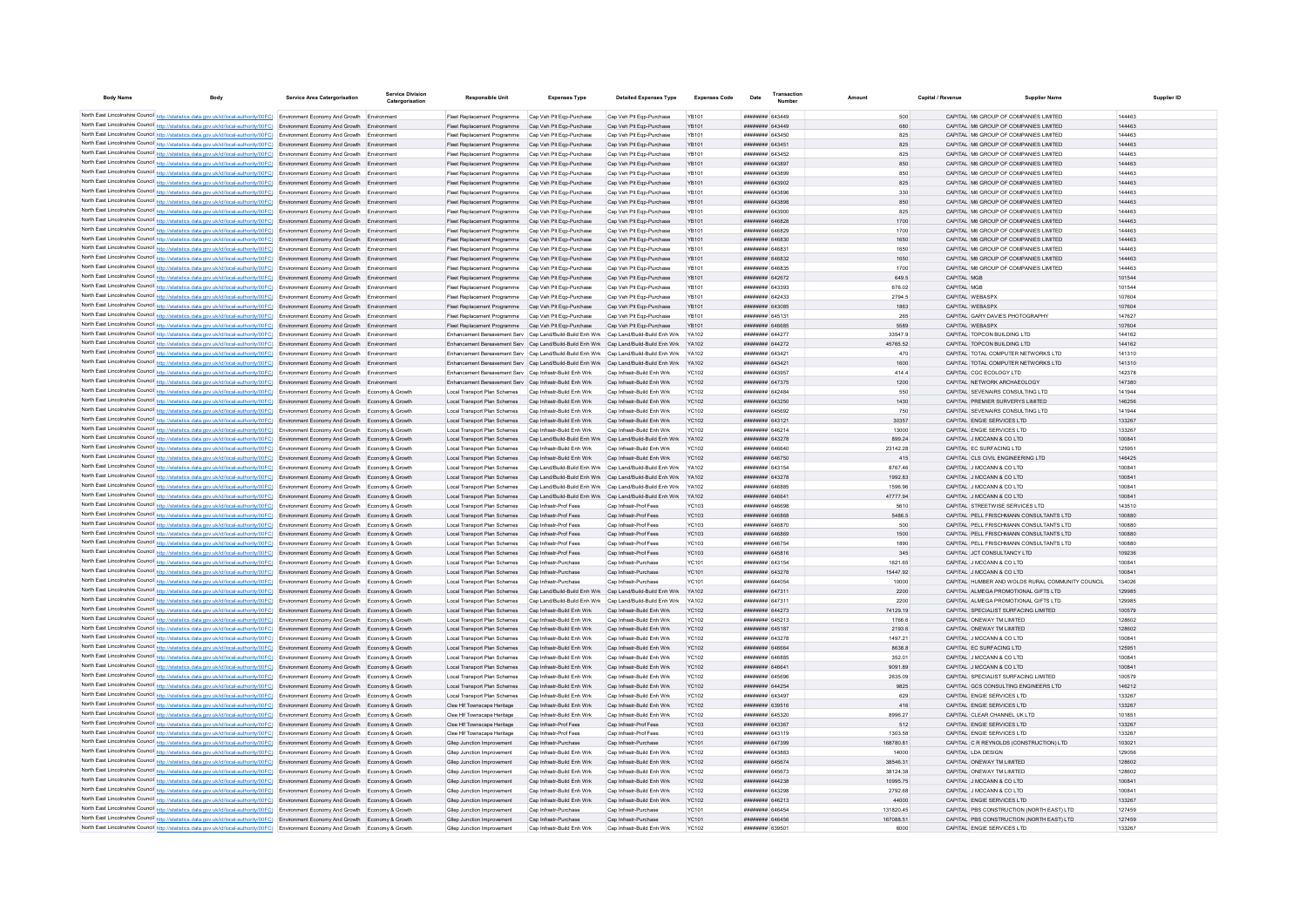| <b>Body Name</b>                                                                                                                                                                                                                                                                 | <b>Service Area Catergorisation</b> | <b>Service Division</b><br>Catergorisation | Responsible Unit                                         | <b>Expenses Type</b>                                     | <b>Detailed Expenses Type</b>                                                                                                                                     | <b>Expenses Code</b>  | <b>Transaction</b><br>Date<br>Number    |                    | Capital / Revenue | <b>Supplier Nam</b>                                                            |                  |
|----------------------------------------------------------------------------------------------------------------------------------------------------------------------------------------------------------------------------------------------------------------------------------|-------------------------------------|--------------------------------------------|----------------------------------------------------------|----------------------------------------------------------|-------------------------------------------------------------------------------------------------------------------------------------------------------------------|-----------------------|-----------------------------------------|--------------------|-------------------|--------------------------------------------------------------------------------|------------------|
|                                                                                                                                                                                                                                                                                  |                                     |                                            |                                                          |                                                          |                                                                                                                                                                   |                       |                                         |                    |                   | CAPITAL ENGIF SERVICES LTD                                                     |                  |
| North East Lincolnshire Council http://statistics.data.gov.uk/id/local-authority/00FC) Environment Economy And Growth Economy & Growth<br>North East Lincolnshire Council http://statistics.data.gov.uk/id/local-authority/00FC) Environment Economy And Growth Economy & Growth |                                     |                                            | Glien Junction Improvement<br>Gliep Junction Improvement | Can Infrastr-Build Enh Wrk<br>Cap Infrastr-Build Enh Wrk | Can Infrastr-Build Enh Wrk<br>Cap Infrastr-Build Enh Wrk                                                                                                          | YC102<br><b>YC102</b> | ######## 643118<br>######## 647404      | 6000<br>141965.77  |                   | CAPITAL JACKSON CIVILS LTD                                                     | 133267<br>136631 |
| North East Lincolnshire Council http://statistics.data.gov.uk/id/local-authority/00FC) Environment Economy And Growth Economy & Growth                                                                                                                                           |                                     |                                            | Gliep Junction Improvement                               | Cap Infrastr-Build Enh Wrk                               | Cap Infrastr-Build Enh Wrk                                                                                                                                        | <b>YC102</b>          | ######## 641700                         | 1337.06            |                   | CAPITAL J MCCANN & CO LTD                                                      | 100841           |
| North East Lincolnshire Council http://statistics.data.gov.uk/id/local-authority/00FC) Environment Economy And Growth Economy & Growth                                                                                                                                           |                                     |                                            | Shiip Scheme                                             | Cap Infrastr-Prof Fees                                   | Cap Infrastr-Prof Fees                                                                                                                                            | YC103                 | ####### 645717                          | 624                |                   | CAPITAL BROWNE JACOBSON LLP                                                    | 111781           |
| North East Lincolnshire Council http://statistics.data.gov.uk/id/local-authority/00FC) Environment Economy And Growth Economy & Growth                                                                                                                                           |                                     |                                            | Shiip Scheme                                             | Cap Infrastr-Build Enh Wrk                               | Cap Infrastr-Build Enh Wrk                                                                                                                                        | YC102                 | ####### 644253                          | 183273.7           |                   | CAPITAL COLAS SIAC LTD                                                         | 100605           |
| North East Lincolnshire Council http://statistics.data.gov.uk/id/local-authority/00FC) Environment Economy And Growth Economy & Growth                                                                                                                                           |                                     |                                            | Unlocking The Potential                                  | Cap Land/Build-Prof Fees                                 | Cap Land/Build-Prof Fees                                                                                                                                          | YA103                 | ####### 647223                          | 35100              |                   | CAPITAL OVE ARUP & PARTNERS INTERNATIONAL LTD                                  | 106464           |
| North East Lincolnshire Council http://statistics.data.gov.uk/id/local-authority/00FC) Environment Economy And Growth Economy & Growth                                                                                                                                           |                                     |                                            | Unlocking The Potential                                  | Cap Infrastr-Build Enh Wrk                               | Cap Infrastr-Build Enh Wrk                                                                                                                                        | YC102                 | ####### 646655                          | 229792.79          |                   | CAPITAL C R REYNOLDS (CONSTRUCTION) LTD                                        | 103021           |
| North East Lincolnshire Council http://statistics.data.gov.uk/id/local-authority/00FC) Environment Economy And Growth Economy & Growth                                                                                                                                           |                                     |                                            | Unlocking The Potential                                  | Cap Infrastr-Build Enh Wrk                               | Cap Infrastr-Build Enh Wrk                                                                                                                                        | <b>YC102</b>          | ######## 646863                         | 18602              |                   | CAPITAL ONEWAY TM LIMITED                                                      | 128602           |
| North East Lincolnshire Council http://statistics.data.gov.uk/id/local-authority/00FC) Environment Economy And Growth Economy & Growth                                                                                                                                           |                                     |                                            | Unlocking The Potential                                  | Cap Infrastr-Prof Fees                                   | Cap Infrastr-Prof Fees                                                                                                                                            | <b>YC103</b>          | ######## 643113                         | 44000              |                   | CAPITAL ENGIE SERVICES LTD                                                     | 133267           |
| North East Lincolnshire Council http://statistics.data.gov.uk/id/local-authority/00FC) Environment Economy And Growth Economy & Growth                                                                                                                                           |                                     |                                            | Unlocking The Potential                                  | Cap Infrastr-Prof Fees                                   | Cap Infrastr-Prof Fees                                                                                                                                            | <b>YC103</b>          | ######## 646440                         | 6000               |                   | CAPITAL ENGIE SERVICES LTD                                                     | 133267           |
| North East Lincolnshire Council http://statistics.data.gov.uk/id/local-authority/00FC) Environment Economy And Growth Economy & Growth                                                                                                                                           |                                     |                                            | Unlocking The Potential                                  | Cap Infrastr-Build Enh Wrk                               | Cap Infrastr-Build Enh Wrk                                                                                                                                        | YC102                 | ####### 643115                          | 13000              |                   | CAPITAL ENGIE SERVICES LTD                                                     | 133267           |
| North East Lincolnshire Council http://statistics.data.gov.uk/id/local-authority/00FC) Environment Economy And Growth Economy & Growth                                                                                                                                           |                                     |                                            | Unlocking The Potential                                  | Cap Infrastr-Build Enh Wrk                               | Cap Infrastr-Build Enh Wrk                                                                                                                                        | YC102                 | ####### 646637                          | 4189363            |                   | CAPITAL C R REYNOLDS (CONSTRUCTION) LTD                                        | 103021           |
| North East Lincolnshire Council http://statistics.data.gov.uk/id/local-authority/00FC) Environment Economy And Growth Economy & Growth                                                                                                                                           |                                     |                                            | Unlocking The Potential                                  | Can Infrastr-Build Enh Wrk                               | Cap Infrastr-Build Enh Wrk                                                                                                                                        | YC102                 | CAAAA BRBBBBBB                          | 376186.28          |                   | CAPITAL C R REYNOLDS (CONSTRUCTION) LTD                                        | 103021           |
| North East Lincolnshire Council http://statistics.data.gov.uk/id/local-authority/00FC) Environment Economy And Growth Economy & Growth                                                                                                                                           |                                     |                                            | Unlocking The Potential                                  | Can Infrastr-Build Enh Wrk<br>Cap Infrastr-Build Enh Wrk | Can Infrastr-Build Enh Wrk<br>Cap Infrastr-Build Enh Wrk                                                                                                          | YC102<br>YC102        | ####### 632659<br><b>иннинин</b> 641702 | 135838<br>2870.49  |                   | CAPITAL J MCCANN & CO LTD<br>CAPITAL J MCCANN & CO LTD                         | 100841<br>100841 |
| North East Lincolnshire Council http://statistics.data.gov.uk/id/local-authority/00FC) Environment Economy And Growth Economy & Growth                                                                                                                                           |                                     |                                            | Unlocking The Potential<br>Unlocking The Potential       | Cap Infrastr-Build Enh Wrk                               | Cap Infrastr-Build Enh Wrk                                                                                                                                        | <b>YC102</b>          | ######## 635790                         | 5481.9             |                   | CAPITAL J MCCANN & CO LTD                                                      | 100841           |
| North East Lincolnshire Council http://statistics.data.gov.uk/id/local-authority/00FC) Environment Economy And Growth Economy & Growth<br>North East Lincolnshire Council http://statistics.data.gov.uk/id/local-authority/00FC) Environment Economy And Growth Economy & Growth |                                     |                                            | Unlocking The Potential                                  | Cap Infrastr-Build Enh Wrk                               | Cap Infrastr-Build Enh Wrk                                                                                                                                        | <b>YC102</b>          | ####### 640456                          | 26685.27           |                   | CAPITAL J MCCANN & CO LTD                                                      | 10084            |
| North East Lincolnshire Council http://statistics.data.gov.uk/id/local-authority/00FC) Environment Economy And Growth Economy & Growth                                                                                                                                           |                                     |                                            | Unlocking The Potential                                  | Cap Infrastr-Build Enh Wrk                               | Cap Infrastr-Build Enh Wrk                                                                                                                                        | <b>YC102</b>          | ######## 646638                         | 11687.76           |                   | CAPITAL C R REYNOLDS (CONSTRUCTION) LTD                                        | 103021           |
| North East Lincolnshire Council http://statistics.data.gov.uk/id/local-authority/00FC) Environment Economy And Growth Economy & Growth                                                                                                                                           |                                     |                                            | Cleethorpes Public Art                                   | Cap Infrastr-Build Enh Wrk                               | Cap Infrastr-Build Enh Wrk                                                                                                                                        | <b>YC102</b>          | ######## 641232                         | 811.67             |                   | CAPITAL J MCCANN & CO LTD                                                      | 100841           |
| North East Lincolnshire Council http://statistics.data.gov.uk/id/local-authority/00FC) Environment Economy And Growth Economy & Growth                                                                                                                                           |                                     |                                            | Cleethorpes Public Art                                   | Cap Infrastr-Build Enh Wrk                               | Cap Infrastr-Build Enh Wrk                                                                                                                                        | YC102                 | ######## 643908                         | 8206               |                   | CAPITAL SHUTTER MEDIA LTD                                                      | 143709           |
| North East Lincolnshire Council http://statistics.data.gov.uk/id/local-authority/00FC) Environment Economy And Growth Economy & Growth                                                                                                                                           |                                     |                                            | A18 Laceby To Ludborough                                 |                                                          | Cap Land/Build-Build Enh Wrk Cap Land/Build-Build Enh Wrk YA102                                                                                                   |                       | ######## 643210                         | 96396.18           |                   | CAPITAL C R REYNOLDS (CONSTRUCTION) LTD                                        | 103021           |
| North East Lincolnshire Council http://statistics.data.gov.uk/id/local-authority/00FC) Environment Economy And Growth Economy & Growth                                                                                                                                           |                                     |                                            | A18 Laceby To Ludborough                                 | Cap Infrastr-Build Enh Wrk                               | Cap Infrastr-Build Enh Wrk                                                                                                                                        | <b>YC102</b>          | ######## 643120                         | 6500               |                   | CAPITAL ENGIE SERVICES LTD                                                     | 133267           |
| North East Lincolnshire Council http://statistics.data.gov.uk/id/local-authority/00FC) Environment Economy And Growth Economy & Growth                                                                                                                                           |                                     |                                            | Willingham / Peaks Drainage                              | Cap Land/Build-Prof Fees                                 | Cap Land/Build-Prof Fees                                                                                                                                          | YA103                 | ######## 647370                         | 5080               |                   | CAPITAL ALLIANCE GROUP SOLUTIONS LTD                                           | 146115           |
| North East Lincolnshire Council http://statistics.data.gov.uk/id/local-authority/00FC) Environment Economy And Growth Economy & Growth                                                                                                                                           |                                     |                                            | Willingham / Peaks Drainage                              | Cap Land/Build-Prof Fees                                 | Cap Land/Build-Prof Fees                                                                                                                                          | YA103                 | ####### 647358                          | $-5080$            |                   | CAPITAL ALLIANCE GROUP SOLUTIONS LTD                                           | 146115           |
| North East Lincolnshire Council http://statistics.data.gov.uk/id/local-authority/00FC) Environment Economy And Growth Economy & Growth                                                                                                                                           |                                     |                                            | <b>Smart Energy For Busines:</b>                         | Cap Land/Build-Build Enh Wrk                             | Cap Land/Build-Build Enh Wrk                                                                                                                                      | <b>YA102</b>          | ####### 645768                          | 5980               |                   | CAPITAL ALCAR INTERNATIONAL LTD                                                | 147204           |
| North East Lincolnshire Council http://statistics.data.gov.uk/id/local-authority/00FC) Environment Economy And Growth Economy & Growth                                                                                                                                           |                                     |                                            | <b>Smart Energy For Business</b>                         |                                                          | Cap Land/Build-Build Enh Wrk Cap Land/Build-Build Enh Wrk YA102                                                                                                   |                       | ######## 643222                         | 3890.55            |                   | CAPITAL APPLELEAF ACCOUNTANCY & TAX LIMITED                                    | 147573           |
| North East Lincolnshire Council http://statistics.data.gov.uk/id/local-authority/00FC) Environment Economy And Growth Economy & Growth                                                                                                                                           |                                     |                                            | <b>Smart Energy For Business</b>                         |                                                          | Cap Land/Build-Build Enh Wrk Cap Land/Build-Build Enh Wrk YA102                                                                                                   |                       | ######## 645676                         | 6550.37            |                   | CAPITAL TITUS NEWSOME (IMMINGHAM) LTD                                          | 146623           |
| North East Lincolnshire Council http://statistics.data.gov.uk/id/local-authority/00FC) Environment Economy And Growth Economy & Growth                                                                                                                                           |                                     |                                            | Smart Energy For Business                                |                                                          | Cap Land/Build-Build Enh Wrk Cap Land/Build-Build Enh Wrk YA102                                                                                                   |                       | ######## 646820                         | 7988               |                   | CAPITAL ADMIRAL DISPLAY LTD                                                    | 147269           |
| North East Lincolnshire Council http://statistics.data.gov.uk/id/local-authority/00FC) Environment Economy And Growth Economy & Growth                                                                                                                                           |                                     |                                            | <b>Smart Energy For Business</b>                         |                                                          | Cap Land/Build-Build Enh Wrk Cap Land/Build-Build Enh Wrk YA102                                                                                                   |                       | ######## 646177                         | 500                |                   | CAPITAL SCAWBY VILLAGE HALL                                                    | 147196           |
| North East Lincolnshire Council http://statistics.data.gov.uk/id/local-authority/00FC) Environment Economy And Growth Economy & Growth                                                                                                                                           |                                     |                                            | <b>Smart Energy For Business</b>                         |                                                          | Cap Land/Build-Build Enh Wrk Cap Land/Build-Build Enh Wrk YA102                                                                                                   |                       | ######## 646178                         | 500                |                   | CAPITAL HORNCASTLE & DISTRICT COMMUNITY ASSOCIATION                            | 147608           |
| North East Lincolnshire Council http://statistics.data.gov.uk/id/local-authority/00FC) Environment Economy And Growth Economy & Growth<br>North East Lincolnshire Council http://statistics.data.gov.uk/id/local-authority/00FC) Environment Economy And Growth Economy & Growth |                                     |                                            | <b>Smart Energy For Business</b>                         |                                                          | Cap Land/Build-Build Enh Wrk Cap Land/Build-Build Enh Wrk YA102<br>A180 Sth Humb Bank Major Maint Cap Land/Build-Build Enh Wrk Cap Land/Build-Build Enh Wrk YA102 |                       | ####### 646880<br>######## 638677       | 500<br>226981.89   |                   | CAPITAL THE COUNTY FISH & CHIP SHOP<br>CAPITAL C R REYNOLDS (CONSTRUCTION) LTD | 146773<br>103021 |
| North East Lincolnshire Council http://statistics.data.gov.uk/id/local-authority/00FC) Environment Economy And Growth Economy & Growth                                                                                                                                           |                                     |                                            | A180 Sth Humb Bank Major Maint Can Infrastr-Prof Fees    |                                                          | Can Infrastr-Prof Fees                                                                                                                                            | YC103                 | ######## 639502                         | 8000               |                   | CAPITAL ENGIF SERVICES LTD.                                                    | 133267           |
| North East Lincolnshire Council http://statistics.data.gov.uk/id/local-authority/00FC) Environment Economy And Growth Economy & Growth                                                                                                                                           |                                     |                                            | Central Clee Regeneration                                | Can Infrastr-Build Enh Wrk                               | Can Infrastr-Build Fnh Wrk                                                                                                                                        | YC102                 | ######## 632668                         | 747744             |                   | CAPITAL PRS CONSTRUCTION (NORTH FAST) LTD                                      | 127459           |
| North East Lincolnshire Council http://statistics.data.gov.uk/id/local-authority/00FC) Environment Economy And Growth Economy & Growth                                                                                                                                           |                                     |                                            | Central Clee Regeneration                                | Cap Infrastr-Build Enh Wrk                               | Cap Infrastr-Build Enh Wrk                                                                                                                                        | YC102                 | ######## 644274                         | 1880.7             |                   | CAPITAL PBS CONSTRUCTION (NORTH EAST) LTD                                      | 127459           |
| North East Lincolnshire Council http://statistics.data.gov.uk/id/local-authority/00FC) Environment Economy And Growth Economy & Growth                                                                                                                                           |                                     |                                            | Central Clee Regeneration                                | Cap Infrastr-Prof Fees                                   | Cap Infrastr-Prof Fees                                                                                                                                            | YC103                 | ######## 643112                         | 5000               |                   | CAPITAL ENGIE SERVICES LTD                                                     | 133267           |
| North East Lincolnshire Council http://statistics.data.gov.uk/id/local-authority/00FC) Environment Economy And Growth Economy & Growth                                                                                                                                           |                                     |                                            | Stallingborough Aemu                                     |                                                          | Cap Land/Build-Build Enh Wrk Cap Land/Build-Build Enh Wrk                                                                                                         | <b>YA102</b>          | ######## 645697                         | 167952.83          |                   | CAPITAL GEO HOULTON & SONS LTD                                                 | 102697           |
| North East Lincolnshire Council http://statistics.data.gov.uk/id/local-authority/00FC) Environment Economy And Growth                                                                                                                                                            |                                     | Economy & Growt                            | Stallingborough Aemu                                     |                                                          | Cap Land/Build-Build Enh Wrk Cap Land/Build-Build Enh Wrk                                                                                                         | YA102                 | ######## 647401                         | 174812.59          |                   | CAPITAL GEO HOULTON & SONS LTD                                                 | 102697           |
| North East Lincolnshire Council http://statistics.data.gov.uk/id/local-authority/00FC) Environment Economy And Growth Economy & Growth                                                                                                                                           |                                     |                                            | Stallingborough Aemu                                     | Cap Land/Build-Prof Fees                                 | Cap Land/Build-Prof Fees                                                                                                                                          | YA103                 | ######## 646753                         | 5000               |                   | CAPITAL ENGIF SERVICES LTD.                                                    | 133267           |
| North East Lincolnshire Council http://statistics.data.gov.uk/id/local-authority/00FC) Environment Economy And Growth Economy & Growth                                                                                                                                           |                                     |                                            | Stallinghorough Aemu                                     | Can Land/Build-Prof Fees                                 | Can Land/Build-Prof Fees                                                                                                                                          | YA103                 | CRAPER BREERE                           | 15000              |                   | CAPITAL ENGIF SERVICES LTD.                                                    | 133267           |
| North East Lincolnshire Council http://statistics.data.gov.uk/id/local-authority/00FC) Environment Economy And Growth Economy & Growth                                                                                                                                           |                                     |                                            | Rechargeable Works                                       | Cap Infrastr-Prof Fees                                   | Cap Infrastr-Prof Fees                                                                                                                                            | <b>YC103</b>          | ######## 642631                         | 1260               |                   | CAPITAL STONE TECHNICAL SERVICES LTD                                           | 119179           |
| North East Lincolnshire Council http://statistics.data.gov.uk/id/local-authority/00FC) Environment Economy And Growth Housing                                                                                                                                                    |                                     |                                            |                                                          |                                                          | Housing Assist Grants And Loan Cap Grants To O/Side Sources Cap Grants To O/Side Sources YJ101                                                                    |                       | ######## 647368                         | 7958.9             |                   | CAPITAL E S RUDKIN LTD                                                         | 100632           |
| North East Lincolnshire Council http://statistics.data.gov.uk/id/local-authority/00FC) Environment Economy And Growth Housing                                                                                                                                                    |                                     |                                            | Conv Rd Apartment Block                                  |                                                          | Cap Land/Build-Build Enh Wrk Cap Land/Build-Build Enh Wrk YA102                                                                                                   |                       | ######## 643297                         | 335505.94          |                   | CAPITAL JC POMFRET CONSTRUCTION LTD                                            | 136453           |
| North East Lincolnshire Council http://statistics.data.gov.uk/id/local-authority/00FC) Environment Economy And Growth Housing                                                                                                                                                    |                                     |                                            | Accelerated Cons Funding                                 | Cap Infrastr-Build Enh Wrk                               | Cap Infrastr-Build Enh Wrk                                                                                                                                        | YC102                 | ####### 643285                          | 1480               |                   | CAPITAL ENGIE SERVICES LTD                                                     | 133267           |
| North East Lincolnshire Council http://statistics.data.gov.uk/id/local-authority/00FC) Environment Economy And Growth Housing                                                                                                                                                    |                                     |                                            | Accelerated Cons Funding                                 | Cap Infrastr-Build Enh Wrk                               | Cap Infrastr-Build Enh Wrk                                                                                                                                        | <b>YC102</b>          | ######## 646917                         | 2280               |                   | CAPITAL DELTA-SIMONS ENVIRONMENTAL CONSULTANTS LTD                             | 122455           |
| North East Lincolnshire Council http://statistics.data.gov.uk/id/local-authority/00FC) Environment Economy And Growth Housing                                                                                                                                                    |                                     |                                            | Accelerated Cons Funding                                 | Cap Infrastr-Prof Fees                                   | Cap Infrastr-Prof Fees                                                                                                                                            | YC103                 | <b>иннинин</b> 643122                   | 21263.54           |                   | CAPITAL ENGIE SERVICES LTD                                                     | 133267           |
| North East Lincolnshire Council http://statistics.data.gov.uk/id/local-authority/00FC) Environment Economy And Growth Housing<br>North East Lincolnshire Council http://statistics.data.gov.uk/id/local-authority/00FC) Adult Services                                           |                                     | Adult Services                             | Accelerated Cons Funding<br>Hps-Disabled Fac. Grants     | Cap Infrastr-Prof Fees                                   | Cap Infrastr-Prof Fees<br>Cap Grants To O/Side Sources Cap Grants To O/Side Sources YJ101                                                                         | <b>YC103</b>          | ######## 639507<br>####### 643755       | 14000<br>2214.89   |                   | CAPITAL ENGIE SERVICES LTD<br>CAPITAL ENGIE SERVICES LTD                       | 133267<br>133267 |
| North East Lincolnshire Council http://statistics.data.gov.uk/id/local-authority/00FC) Adult Services                                                                                                                                                                            |                                     | <b>Adult Services</b>                      | Hps-Disabled Fac. Grants                                 |                                                          | Cap Grants To O/Side Sources Cap Grants To O/Side Sources YJ101                                                                                                   |                       | ######## 644032                         | 1668               |                   | CAPITAL NEWGLAZE                                                               | 100642           |
| North East Lincolnshire Council http://statistics.data.gov.uk/id/local-authority/00FC) Adult Services                                                                                                                                                                            |                                     | Adult Services                             | Hps-Disabled Fac. Grants                                 |                                                          | Cap Grants To O/Side Sources Cap Grants To O/Side Sources YJ101                                                                                                   |                       | ####### 644369                          | 12411.78           |                   | CAPITAL VIC HANSEN BUILDING & JOINERY LTD                                      | 103981           |
| North East Lincolnshire Council http://statistics.data.gov.uk/id/local-authority/00FC) Adult Services                                                                                                                                                                            |                                     | Adult Services                             | Hps-Disabled Fac. Grants                                 |                                                          | Cap Grants To O/Side Sources Cap Grants To O/Side Sources YJ101                                                                                                   |                       | ####### 643490                          | 5849.8             |                   | CAPITAL ENGIE SERVICES LTD                                                     | 133267           |
| North East Lincolnshire Council http://statistics.data.gov.uk/id/local-authority/00FC) Adult Services                                                                                                                                                                            |                                     | Adult Services                             | Hns-Disabled Fac Grants                                  |                                                          | Can Grants To O/Side Sources Can Grants To O/Side Sources Y-1101                                                                                                  |                       | ######## 643061                         | 790688             |                   | CAPITAL JC POMERET CONSTRUCTION LTD                                            | 136453           |
| North East Lincolnshire Council http://statistics.data.gov.uk/id/local-authority/00FC) Adult Services                                                                                                                                                                            |                                     | <b>Adult Services</b>                      | Hns-Disabled Fac Grants                                  |                                                          | Can Grants To O/Side Sources Can Grants To O/Side Sources Y-1101                                                                                                  |                       | ######## 643917                         | 104786             |                   | CAPITAL TSPRO LTD                                                              | 146603           |
| North East Lincolnshire Council http://statistics.data.gov.uk/id/local-authority/00FC) Adult Services                                                                                                                                                                            |                                     | Adult Services                             | Hos-Disabled Fac. Grants                                 |                                                          | Cap Grants To O/Side Sources Cap Grants To O/Side Sources YJ101                                                                                                   |                       | ######## 644724                         | 8827.81            |                   | CAPITAL TSPRO LTD                                                              | 146603           |
| North East Lincolnshire Council http://statistics.data.gov.uk/id/local-authority/00FC) Adult Services                                                                                                                                                                            |                                     | Adult Services                             | Hos-Disabled Fac. Grants                                 |                                                          | Cap Grants To O/Side Sources Cap Grants To O/Side Sources YJ101                                                                                                   |                       | ####### 645740                          | 6032.13            |                   | CAPITAL TSPRO LTD                                                              | 146603           |
| North East Lincolnshire Council http://statistics.data.gov.uk/id/local-authority/00FC) Adult Services                                                                                                                                                                            |                                     | Adult Services                             | Hos-Disabled Fac. Grants                                 |                                                          | Cap Grants To O/Side Sources Cap Grants To O/Side Sources YJ101                                                                                                   |                       | ######## 643891                         | 1340.15            |                   | CAPITAL ENGIE SERVICES LTD                                                     | 133267           |
| North East Lincolnshire Council http://statistics.data.gov.uk/id/local-authority/00FC) Adult Services                                                                                                                                                                            |                                     | Adult Services                             | Hos-Disabled Fac. Grants                                 |                                                          | Cap Grants To O/Side Sources Cap Grants To O/Side Sources YJ101                                                                                                   |                       | ####### 643477                          | 2850               |                   | CAPITAL ENGIE SERVICES LTD                                                     | 133267           |
| North East Lincolnshire Council http://statistics.data.gov.uk/id/local-authority/00FC) Adult Services                                                                                                                                                                            |                                     | Adult Services                             | Hos-Disabled Fac. Grants                                 |                                                          | Cap Grants To O/Side Sources Cap Grants To O/Side Sources YJ101                                                                                                   |                       | ######## 645821                         | 20963.63           |                   | CAPITAL TSPRO LTD                                                              | 146603           |
| North East Lincolnshire Council http://statistics.data.gov.uk/id/local-authority/00FC) Adult Services                                                                                                                                                                            |                                     | Adult Services                             | Hos-Disabled Fac. Grants                                 |                                                          | Cap Grants To O/Side Sources Cap Grants To O/Side Sources YJ101                                                                                                   |                       | <b>EACTES MARGARET</b>                  | 4130.29            |                   | CAPITAL JC POMFRET CONSTRUCTION LTD                                            | 136453           |
| North East Lincolnshire Council http://statistics.data.gov.uk/id/local-authority/00FC) Adult Services                                                                                                                                                                            |                                     | Adult Services                             | Hos-Disabled Fac. Grants                                 |                                                          | Cap Grants To O/Side Sources Cap Grants To O/Side Sources YJ101                                                                                                   |                       | ######## 647265                         | 22138.87           |                   | CAPITAL ABLE 4 ENTERPRISE LTD                                                  | 120159           |
| North East Lincolnshire Council http://statistics.data.gov.uk/id/local-authority/00FC) Adult Services                                                                                                                                                                            |                                     | Adult Services                             | Hos-Disabled Fac. Grants                                 |                                                          | Cap Grants To O/Side Sources Cap Grants To O/Side Sources YJ101                                                                                                   |                       | ####### 643467                          | 5206.15            |                   | CAPITAL ABLE 4 ENTERPRISE LTD                                                  | 120159           |
| North East Lincolnshire Council http://statistics.data.gov.uk/id/local-authority/00FC) Adult Services                                                                                                                                                                            |                                     | Adult Services                             | Hos-Disabled Fac. Grants                                 |                                                          | Cap Grants To O/Side Sources Cap Grants To O/Side Sources YJ101                                                                                                   |                       | ####### 646292                          | 6589.48            |                   | CAPITAL E S RUDKIN LTD                                                         | 100632           |
| North East Lincolnshire Council http://statistics.data.gov.uk/id/local-authority/00FC)                                                                                                                                                                                           | Adult Services                      | Adult Service                              | Hps-Disabled Fac. Grants                                 |                                                          | Cap Grants To O/Side Sources Cap Grants To O/Side Sources                                                                                                         |                       | ####### 643342<br><b>иннинин</b> 643362 | 13058.4            |                   | CAPITAL JC POMFRET CONSTRUCTION LTD<br>CAPITAL TSPRO LTD                       | 136453<br>146603 |
| North East Lincolnshire Council http://statistics.data.gov.uk/id/local-authority/00FC) Adult Services<br>North East Lincolnshire Council http://statistics.data.gov.uk/id/local-authority/00FC) Adult Services                                                                   |                                     | Adult Services<br>Adult Services           | Hos-Disabled Fac. Grants<br>Hos-Disabled Fac. Grants     |                                                          | Cap Grants To O/Side Sources Cap Grants To O/Side Sources YJ101<br>Cap Grants To O/Side Sources Cap Grants To O/Side Sources YJ101                                |                       | ####### 645920                          | 9501.62<br>3023.66 |                   | CAPITAL DOLPHIN MOBILITY EAST MIDLANDS LTD                                     | 101317           |
| North East Lincolnshire Council http://statistics.data.gov.uk/id/local-authority/00FC) Adult Services                                                                                                                                                                            |                                     | Adult Services                             | Hos-Disabled Fac. Grants                                 |                                                          | Cap Grants To O/Side Sources Cap Grants To O/Side Sources YJ101                                                                                                   |                       | ######## 645889                         | 3905               |                   | CAPITAL OBAM LIFT SERVICES LTD                                                 | 112666           |
| North East Lincolnshire Council http://statistics.data.gov.uk/id/local-authority/00FC) Adult Services                                                                                                                                                                            |                                     | Adult Services                             | Hos-Disabled Fac. Grants                                 |                                                          | Cap Grants To O/Side Sources Cap Grants To O/Side Sources YJ101                                                                                                   |                       | ######## 645888                         | 3565               |                   | CAPITAL DOLPHIN MOBILITY EAST MIDLANDS LTD                                     | 101317           |
| North East Lincolnshire Council http://statistics.data.gov.uk/id/local-authority/00FC) Adult Services                                                                                                                                                                            |                                     | Adult Services                             | Hps-Disabled Fac. Grants                                 |                                                          | Cap Grants To O/Side Sources Cap Grants To O/Side Sources YJ101                                                                                                   |                       | ######## 643806                         | 1664               |                   | CAPITAL OBAM LIFT SERVICES LTD                                                 | 112666           |
| North East Lincolnshire Council http://statistics.data.gov.uk/id/local-authority/00FC) Adult Services                                                                                                                                                                            |                                     | Adult Services                             | Hps-Disabled Fac. Grants                                 |                                                          | Cap Grants To O/Side Sources Cap Grants To O/Side Sources YJ101                                                                                                   |                       | ######## 643884                         | 2111               |                   | CAPITAL OBAM LIFT SERVICES LTD                                                 | 112666           |
| North East Lincolnshire Council http://statistics.data.gov.uk/id/local-authority/00FC) Adult Services                                                                                                                                                                            |                                     | Adult Services                             | Hps-Disabled Fac. Grants                                 |                                                          | Cap Grants To O/Side Sources Cap Grants To O/Side Sources YJ101                                                                                                   |                       | ####### 643529                          | 11879.88           |                   | CAPITAL E S RUDKIN LTD                                                         | 100632           |
| North East Lincolnshire Council http://statistics.data.gov.uk/id/local-authority/00FC) Adult Services                                                                                                                                                                            |                                     | Adult Services                             | Hps-Disabled Fac. Grants                                 |                                                          | Cap Grants To O/Side Sources Cap Grants To O/Side Sources YJ101                                                                                                   |                       | <b>иннинин</b> 643382                   | 8129.61            |                   | CAPITAL ASKERTON HOMES LTD                                                     | 145694           |
| North East Lincolnshire Council http://statistics.data.gov.uk/id/local-authority/00FC) Adult Services                                                                                                                                                                            |                                     | Adult Services                             | Hns-Disabled Fac Grants                                  |                                                          | Cap Grants To O/Side Sources Cap Grants To O/Side Sources YJ101                                                                                                   |                       | <b>######## 647167</b>                  | 9785.19            |                   | CAPITAL F.S.RUDKIN I TD.                                                       | 100632           |
| North East Lincolnshire Council http://statistics.data.gov.uk/id/local-authority/00FC) Adult Services                                                                                                                                                                            |                                     | Adult Services                             | Hos-Disabled Fac. Grants                                 |                                                          | Cap Grants To O/Side Sources Cap Grants To O/Side Sources YJ101                                                                                                   |                       | CEPADA BREEZER                          | 8858.51            |                   | CAPITAL ASKERTON HOMES LTD                                                     | 145694           |
| North East Lincolnshire Council http://statistics.data.gov.uk/id/local-authority/00FC) Adult Services                                                                                                                                                                            |                                     | Adult Services                             | Hos-Disabled Fac. Grants                                 |                                                          | Cap Grants To O/Side Sources Cap Grants To O/Side Sources YJ101                                                                                                   |                       | ####### 647260                          | 11442.59           |                   | CAPITAL ASKERTON HOMES LTD                                                     | 145694           |
| North East Lincolnshire Council http://statistics.data.gov.uk/id/local-authority/00FC) Adult Services                                                                                                                                                                            |                                     | Adult Services                             | Hos-Disabled Fac. Grants                                 |                                                          | Cap Grants To O/Side Sources Cap Grants To O/Side Sources YJ101                                                                                                   |                       | ######## 645797                         | 9038.42            |                   | CAPITAL MARK BENNETT                                                           | 101838           |
| North East Lincolnshire Council http://statistics.data.gov.uk/id/local-authority/00FC) Adult Services                                                                                                                                                                            |                                     | Adult Services                             | Hos-Disabled Fac. Grants                                 |                                                          | Cap Grants To O/Side Sources Cap Grants To O/Side Sources YJ101                                                                                                   |                       | CCPADA BREEZER                          | 3668.06            |                   | CAPITAL VIC HANSEN BUILDING & JOINERY LTD                                      | 103981           |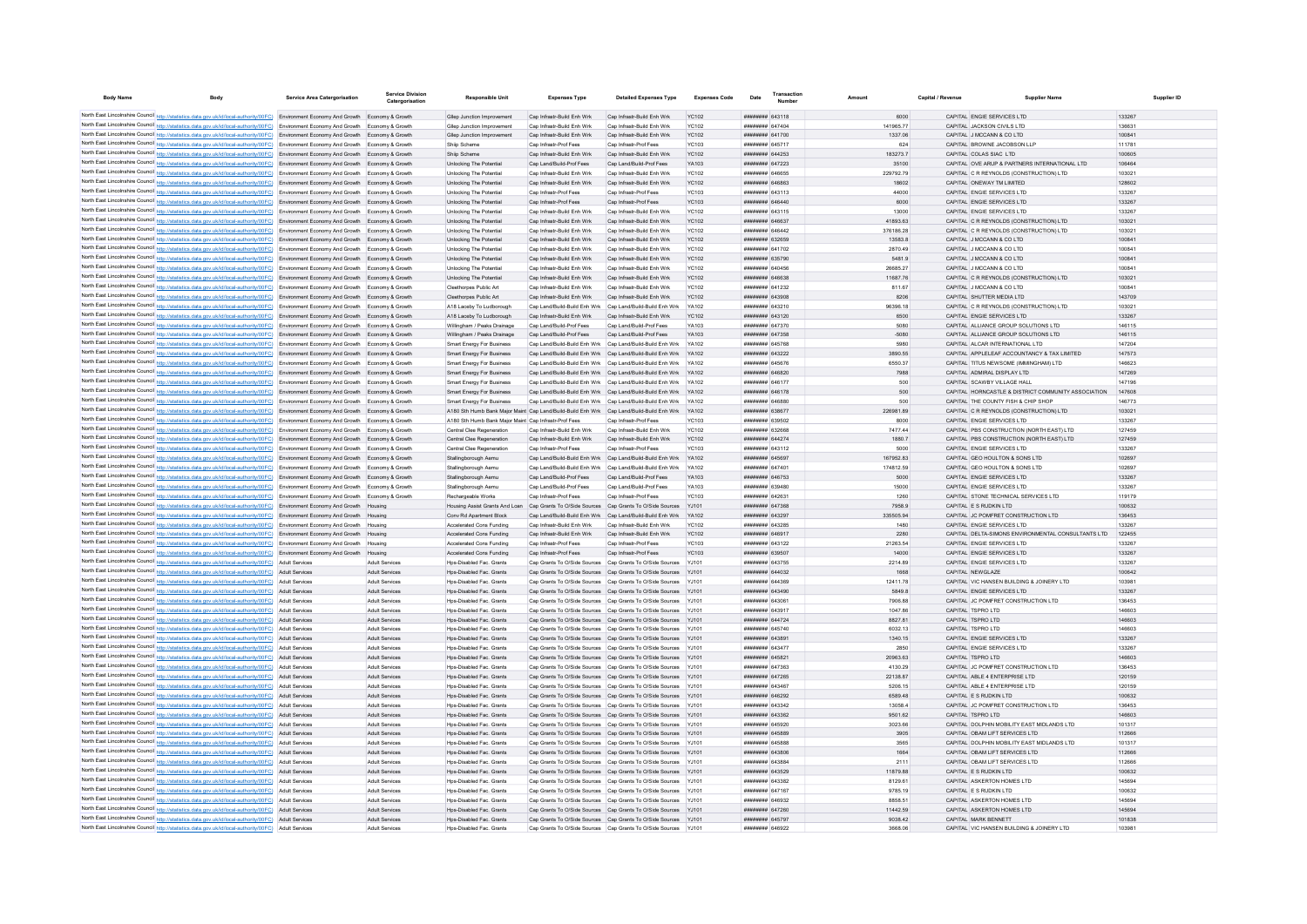| <b>Body Name</b> | <b>Body</b>                                                                                                                                                                                                                            | <b>Service Area Catergorisation</b> | <b>Service Division</b><br>Catergorisation | <b>Responsible Unit</b>                                        | <b>Expenses Type</b>                                                                                                                                                             | <b>Detailed Expenses Type</b> | <b>Expenses Code</b> | Date                                      | Transactio<br>Number | Amount         | Capital / Revenue | Supplier Name                                                                |                  | Supplier ID                   |
|------------------|----------------------------------------------------------------------------------------------------------------------------------------------------------------------------------------------------------------------------------------|-------------------------------------|--------------------------------------------|----------------------------------------------------------------|----------------------------------------------------------------------------------------------------------------------------------------------------------------------------------|-------------------------------|----------------------|-------------------------------------------|----------------------|----------------|-------------------|------------------------------------------------------------------------------|------------------|-------------------------------|
|                  | North East Lincolnshire Council http://statistics.data.gov.uk/id/local-authority/00FC) Adult Services                                                                                                                                  |                                     | Adult Services                             | Hps-Disabled Fac. Grants                                       | Cap Grants To O/Side Sources Cap Grants To O/Side Sources YJ101                                                                                                                  |                               |                      | ######## 643512                           |                      | 1695           |                   | CAPITAL DOLPHIN MOBILITY EAST MIDLANDS LTD                                   | 101317           |                               |
|                  | North East Lincolnshire Council http://statistics.data.gov.uk/id/local-authority/00FC) Adult Services                                                                                                                                  |                                     | Adult Services                             | Hns-Disabled Fac Grants                                        | Can Grants To O/Side Sources Can Grants To O/Side Sources Y.1101                                                                                                                 |                               |                      | ######## 643360                           |                      | 3515.51        |                   | CAPITAL F S RUDKIN LTD                                                       | 100632           |                               |
|                  | North East Lincolnshire Council http://statistics.data.gov.uk/id/local-authority/00FC) Adult Services                                                                                                                                  |                                     | Adult Services                             | Hns-Disabled Fac Grants                                        | Can Grants To O/Side Sources Can Grants To O/Side Sources Y-1101                                                                                                                 |                               |                      | ######## 643514                           |                      | 2251.01        |                   | CAPITAL DOLPHIN MOBILITY FAST MIDLANDS LTD                                   | 101317           |                               |
|                  | North East Lincolnshire Council http://statistics.data.gov.uk/id/local-authority/00FC) Adult Services                                                                                                                                  |                                     | Adult Services                             | Hos-Disabled Fac. Grants                                       | Cap Grants To O/Side Sources Cap Grants To O/Side Sources YJ101                                                                                                                  |                               |                      | ######## 644279                           |                      | 14837.81       |                   | CAPITAL JC POMFRET CONSTRUCTION LTD                                          | 136453           |                               |
|                  | North East Lincolnshire Council http://statistics.data.gov.uk/id/local-authority/00FC) Adult Services                                                                                                                                  |                                     | Adult Services                             | Hps-Disabled Fac. Grants                                       | Cap Grants To O/Side Sources Cap Grants To O/Side Sources YJ101                                                                                                                  |                               |                      | ######## 645698                           |                      | 8504.07        |                   | CAPITAL VIC HANSEN BUILDING & JOINERY LTD                                    | 103981           |                               |
|                  | North East Lincolnshire Council http://statistics.data.gov.uk/id/local-authority/00FC) Adult Services                                                                                                                                  |                                     | Adult Services                             | Hos-Disabled Fac. Grants                                       | Cap Grants To O/Side Sources Cap Grants To O/Side Sources YJ101                                                                                                                  |                               |                      | ######## 645798                           |                      | 4344           |                   | CAPITAL N LINCS & GOOLE HOSPITALS NHS FOUNDATION TRUS 111074                 |                  |                               |
|                  | North East Lincolnshire Council http://statistics.data.gov.uk/id/local-authority/00FC) Adult Services                                                                                                                                  |                                     | Adult Services                             | Hps-Disabled Fac. Grants                                       | Cap Grants To O/Side Sources Cap Grants To O/Side Sources YJ101                                                                                                                  |                               |                      | ######## 643506                           |                      | 4161.05        |                   | CAPITAL ENGIE SERVICES LTD                                                   | 133267           |                               |
|                  | North East Lincolnshire Council http://statistics.data.gov.uk/id/local-authority/00FC) Adult Services                                                                                                                                  |                                     | Adult Services                             | Hos-Disabled Fac. Grants                                       | Cap Grants To O/Side Sources Cap Grants To O/Side Sources YJ101                                                                                                                  |                               |                      | ######## 644278                           |                      | 28470.25       |                   | CAPITAL JC POMFRET CONSTRUCTION LTD                                          | 136453           |                               |
|                  | North East Lincolnshire Council http://statistics.data.gov.uk/id/local-authority/00FC) Adult Services                                                                                                                                  |                                     | Adult Services                             | Hos-Disabled Fac. Grants                                       | Cap Grants To O/Side Sources Cap Grants To O/Side Sources YJ101                                                                                                                  |                               |                      | ######## 645804                           |                      | 19227.33       |                   | CAPITAL ENGIE SERVICES LTD                                                   | 133267           |                               |
|                  | North East Lincolnshire Council http://statistics.data.gov.uk/id/local-authority/00FC) Adult Services<br>North East Lincolnshire Council http://statistics.data.gov.uk/id/local-authority/00FC) Adult Services                         |                                     | Adult Services<br>Adult Services           | Hos-Disabled Fac. Grants<br>Hps-Disabled Fac. Grants           | Cap Grants To O/Side Sources Cap Grants To O/Side Sources YJ101<br>Cap Grants To O/Side Sources Cap Grants To O/Side Sources YJ101                                               |                               |                      | ######## 643491<br><b>######## 643754</b> |                      | 1724.1<br>4290 |                   | CAPITAL ENGIE SERVICES LTD<br>CAPITAL ENGIE SERVICES LTD                     | 133267<br>133267 |                               |
|                  | North East Lincolnshire Council http://statistics.data.gov.uk/id/local-authority/00FC)                                                                                                                                                 | Adult Services                      | Adult Services                             | Hos-Disabled Fac. Grants                                       | Cap Grants To O/Side Sources Cap Grants To O/Side Sources                                                                                                                        |                               |                      | ######## 643756                           |                      | 5189.11        |                   | CAPITAL ENGIE SERVICES LTD                                                   | 133267           |                               |
|                  | North East Lincolnshire Council http://statistics.data.gov.uk/id/local-authority/00FC) Children & Family Services                                                                                                                      |                                     | Ass Dir - Education                        | Access And Education Services                                  | Contract Hire-Operating Leases Vehicles - Contract Hire                                                                                                                          |                               | JC101                | ####### 64690                             |                      | 300            |                   | <b>REVENUE LINKS TAXIS</b>                                                   | 100546           |                               |
|                  | North East Lincolnshire Council http://statistics.data.gov.uk/id/local-authority/00FC) Children & Family Services                                                                                                                      |                                     | Ass Dir - Education                        | Access And Education Services                                  | Contract Hire-Operating Leases Vehicles - Contract Hire                                                                                                                          |                               | JC101                | <b>########</b> 643784                    |                      | 794            |                   | REVENUE LINKS TAXIS                                                          | 100546           |                               |
|                  | North East Lincolnshire Council http://statistics.data.gov.uk/id/local-authority/00FC) Children & Family Services                                                                                                                      |                                     | Ass Dir - Education                        |                                                                | Access And Education Services  Contract Hire-Operating Leases  Vehicles - Contract Hire                                                                                          |                               | IC101                | ######## 643785                           |                      | 834            |                   | REVENUE LINKS TAXIS                                                          | 100546           |                               |
|                  | North East Lincolnshire Council http://statistics.data.gov.uk/id/local-authority/00FC) Children & Family Services                                                                                                                      |                                     | Ass Dir - Education                        |                                                                | Access And Education Services Contract Hire-Operation Leases Vehicles - Contract Hire                                                                                            |                               | JC101                | <b>######## 643877</b>                    |                      | 516            |                   | REVENUE LINKS TAXIS                                                          | 100546           |                               |
|                  | North East Lincolnshire Council http://statistics.data.gov.uk/id/local-authority/00FC) Children & Family Services                                                                                                                      |                                     | Ass Dir - Education                        |                                                                | Access And Education Services Contract Hire-Operating Leases Vehicles - Contract Hire                                                                                            |                               | JC101                | ######## 643798                           |                      | 1241           |                   | <b>REVENUE LINKS TAXIS</b>                                                   | 100546           |                               |
|                  | North East Lincolnshire Council http://statistics.data.gov.uk/id/local-authority/00FC) Children & Family Services                                                                                                                      |                                     | Ass Dir - Education                        |                                                                | Access And Education Services  Contract Hire-Operating Leases  Vehicles - Contract Hire                                                                                          |                               | JC101                | ######## 644256                           |                      | 1472           |                   | REVENUE LINKS TAXIS                                                          | 100546           |                               |
|                  | North East Lincolnshire Council http://statistics.data.gov.uk/id/local-authority/00FC) Children & Family Services                                                                                                                      |                                     | Ass Dir - Education                        |                                                                | Access And Education Services  Contract Hire-Operating Leases  Vehicles - Contract Hire                                                                                          |                               | JC101                | ######## 643484                           |                      | 258            |                   | REVENUE WATAXIS                                                              | 141297           |                               |
|                  | North East Lincolnshire Council http://statistics.data.gov.uk/id/local-authority/00FC) Children & Family Services<br>North East Lincolnshire Council http://statistics.data.gov.uk/id/local-authority/00FC) Children & Family Services |                                     | Ass Dir - Education<br>Ass Dir - Education |                                                                | Access And Education Services Contract Hire-Operating Leases Vehicles - Contract Hire<br>Access And Education Services Contract Hire-Operating Leases Vehicles - Contract Hire   |                               | JC101<br>JC101       | ######## 643836<br>coean samurate         |                      | 284.2<br>554   |                   | REVENUE LINKS TAXIS<br>REVENUE LINKS TAXIS                                   | 100546<br>100546 |                               |
|                  | North East Lincolnshire Council http://statistics.data.gov.uk/id/local-authority/00FC) Children & Family Services                                                                                                                      |                                     | Ass Dir - Education                        | Access And Education Services  Private Contractors             |                                                                                                                                                                                  | Concessionary Fares           | PH104                | ######## 645377                           |                      | 1500           |                   | REVENUE STAGECOACH SERVICES                                                  | 101404           |                               |
|                  | North East Lincolnshire Council http://statistics.data.gov.uk/id/local-authority/00FC) Children & Family Services                                                                                                                      |                                     | Ass Dir - Education                        |                                                                | Access And Education Services  Contract Hire-Operating Leases  Vehicles - Contract Hire                                                                                          |                               | JC101                | ######## 646916                           |                      | 682            |                   | <b>REVENUE LINKS TAXIS</b>                                                   | 100546           |                               |
|                  | North East Lincolnshire Council http://statistics.data.gov.uk/id/local-authority/00FC) Children & Family Services                                                                                                                      |                                     | Ass Dir - Education                        |                                                                | Access And Education Services Contract Hire-Operating Leases Vehicles - Contract Hire                                                                                            |                               | JC101                | ######## 643827                           |                      | 744            |                   | REVENUE LINKS TAXIS                                                          | 100546           |                               |
|                  | North East Lincolnshire Council http://statistics.data.gov.uk/id/local-authority/00FC) Children & Family Services                                                                                                                      |                                     | Ass Dir - Education                        |                                                                | Access And Education Services Contract Hire-Operating Leases Vehicles - Contract Hire                                                                                            |                               | JC101                | ######## 646903                           |                      | 986            |                   | REVENUE LINKS TAXIS                                                          | 100546           |                               |
|                  | North East Lincolnshire Council http://statistics.data.gov.uk/id/local-authority/00FC) Children & Family Services                                                                                                                      |                                     | Ass Dir - Education                        | Access And Education Services                                  | Contract Hire-Operating Leases Vehicles - Contract Hire                                                                                                                          |                               | JC101                | ######## 643470                           |                      | 2640           |                   | REVENUE AMVALE LIMITED                                                       | 101030           |                               |
|                  | North East Lincolnshire Council http://statistics.data.gov.uk/id/local-authority/00FC) Children & Family Services                                                                                                                      |                                     | Ass Dir - Education                        |                                                                | Access And Education Services  Contract Hire-Operating Leases  Vehicles - Contract Hire                                                                                          |                               | JC101                | ####### 643505                            |                      | 2800           |                   | REVENUE AMVALE LIMITED                                                       | 101030           |                               |
|                  | North East Lincolnshire Council http://statistics.data.gov.uk/id/local-authority/00FC) Children & Family Services                                                                                                                      |                                     | Ass Dir - Education                        |                                                                | Access And Education Services Contract Hire-Operating Leases Vehicles - Contract Hire                                                                                            |                               | JC101                | ######## 643503                           |                      | 2640           |                   | REVENUE AMVALE LIMITED                                                       | 101030           |                               |
|                  | North East Lincolnshire Council http://statistics.data.gov.uk/id/local-authority/00FC) Children & Family Services                                                                                                                      |                                     | Ass Dir - Education                        |                                                                | Access And Education Services Contract Hire-Operation Leases Vehicles - Contract Hire                                                                                            |                               | IC101                | ####### 643471                            |                      | 2480           |                   | REVENUE AMVALE LIMITED                                                       | 101030           |                               |
|                  | North East Lincolnshire Council http://statistics.data.gov.uk/id/local-authority/00FC) Children & Family Services                                                                                                                      |                                     | Ass Dir - Education                        |                                                                | Access And Education Services Contract Hire-Operating Leases Vehicles - Contract Hire                                                                                            |                               | JC101                | ######## 644289                           |                      | 1955           |                   | REVENUE AMVALE MEDICAL TRANSPORT LTD                                         | 130777           |                               |
|                  | North East Lincolnshire Council http://statistics.data.gov.uk/id/local-authority/00FC) Children & Family Services                                                                                                                      |                                     | Ass Dir - Education<br>Ass Dir - Education |                                                                | Access And Education Services  Contract Hire-Operating Leases  Vehicles - Contract Hire<br>Access And Education Services Contract Hire-Operating Leases Vehicles - Contract Hire |                               | JC101<br>JC101       | ######## 643504<br>######## 646904        |                      | 2280<br>928    |                   | REVENUE AMVALE LIMITED<br><b>REVENUE LINKS TAXIS</b>                         | 101030<br>100546 |                               |
|                  | North East Lincolnshire Council http://statistics.data.gov.uk/id/local-authority/00FC) Children & Family Services<br>North East Lincolnshire Council http://statistics.data.gov.uk/id/local-authority/00FC) Children & Family Services |                                     | Ass Dir - Education                        |                                                                | Access And Education Services  Contract Hire-Operating Leases  Vehicles - Contract Hire                                                                                          |                               | JC101                | ####### 645788                            |                      | 448            |                   | REVENUE COXONS CARS LIMITED                                                  | 100578           |                               |
|                  | North East Lincolnshire Council http://statistics.data.gov.uk/id/local-authority/00FC) Children & Family Services                                                                                                                      |                                     | Ass Dir - Education                        | Access And Education Services Private Contractors              |                                                                                                                                                                                  | Concessionary Fares           | PH104                | ######## 645377                           |                      | 694            |                   | REVENUE STAGECOACH SERVICES                                                  | 101404           |                               |
|                  | North East Lincolnshire Council http://statistics.data.gov.uk/id/local-authority/00FC) Children & Family Services                                                                                                                      |                                     | Ass Dir - Education                        |                                                                | Access And Education Services  Contract Hire-Operating Leases  Vehicles - Contract Hire                                                                                          |                               | JC101                | ERbEDA BRREER                             |                      | 544            |                   | REVENUE WATAXIS                                                              | 141297           |                               |
|                  | North East Lincolnshire Council http://statistics.data.gov.uk/id/local-authority/00FC) Children & Family Services                                                                                                                      |                                     | Ass Dir - Education                        |                                                                | Access And Education Services Contract Hire-Operating Leases Vehicles - Contract Hire                                                                                            |                               | JC101                | ######## 643485                           |                      | 312            |                   | REVENUE WATAXIS                                                              | 141297           |                               |
|                  | North East Lincolnshire Council http://statistics.data.gov.uk/id/local-authority/00FC) Children & Family Services                                                                                                                      |                                     | Ass Dir - Education                        |                                                                | Access And Education Services  Contract Hire-Operating Leases  Vehicles - Contract Hire                                                                                          |                               | JC101                | ######## 643482                           |                      | 360            |                   | <b>REVENUE WATAXIS</b>                                                       | 141297           |                               |
|                  | North East Lincolnshire Council http://statistics.data.gov.uk/id/local-authority/00FC) Children & Family Services                                                                                                                      |                                     | Ass Dir - Education                        |                                                                | Access And Education Services Contract Hire-Operating Leases Vehicles - Contract Hire                                                                                            |                               | JC101                | ######## 646873                           |                      | 1424           |                   | REVENUE TAXIS 4U                                                             | 144556           |                               |
|                  | North East Lincolnshire Council http://statistics.data.gov.uk/id/local-authority/00FC) Children & Family Services                                                                                                                      |                                     | Ass Dir - Education                        | Access And Education Services                                  | Contract Hire-Operating Leases Vehicles - Contract Hire                                                                                                                          |                               | JC101                | ######## 646872                           |                      | 680            |                   | REVENUE TAXIS 4U                                                             | 144556           |                               |
|                  | North East Lincolnshire Council http://statistics.data.gov.uk/id/local-authority/00FC) Children & Family Services                                                                                                                      |                                     | Ass Dir - Education                        | Access And Education Services                                  | Contract Hire-Operating Leases Vehicles - Contract Hire                                                                                                                          |                               | JC101                | ######## 643481                           |                      | 679            |                   | REVENUE WATAXIS                                                              | 141297           |                               |
|                  | North East Lincolnshire Council http://statistics.data.gov.uk/id/local-authority/00FC) Children & Family Services                                                                                                                      |                                     | Ass Dir - Education                        |                                                                | Access And Education Services Contract Hire-Operating Leases Vehicles - Contract Hire                                                                                            |                               | JC101                | $HHHHHHHH$ $644072$                       |                      | 460            |                   | <b>REVENUE WATAXIS</b>                                                       | 141297           |                               |
|                  | North East Lincolnshire Council http://statistics.data.gov.uk/id/local-authority/00FC) Children & Family Services<br>North East Lincolnshire Council http://statistics.data.gov.uk/id/local-authority/00FC) Children & Family Services |                                     | Ass Dir - Education<br>Ass Dir - Education |                                                                | Access And Education Services Contract Hire-Operation Leases Vehicles - Contract Hire<br>Access And Education Services Contract Hire-Operation Leases Vehicles - Contract Hire   |                               | IC101<br>IC.101      | HHHHHHH 643484<br><b>########</b> 644070  |                      | 258<br>478.5   |                   | REVENUE WATAXIS<br>REVENUE WATAXIS                                           | 141297<br>141297 |                               |
|                  | North East Lincolnshire Council http://statistics.data.gov.uk/id/local-authority/00FC) Children & Family Services                                                                                                                      |                                     | Ass Dir - Education                        |                                                                | Access And Education Services Contract Hire-Operating Leases Vehicles - Contract Hire                                                                                            |                               | JC101                | ######## 643487                           |                      | 493            |                   | REVENUE WATAXIS                                                              | 141297           |                               |
|                  | North East Lincolnshire Council http://statistics.data.gov.uk/id/local-authority/00FC) Children & Family Services                                                                                                                      |                                     | Ass Dir - Education                        |                                                                | Access And Education Services  Contract Hire-Operating Leases  Vehicles - Contract Hire                                                                                          |                               | JC101                | ######## 644071                           |                      | 676.57         |                   | <b>REVENUE WATAXIS</b>                                                       | 141297           |                               |
|                  | North East Lincolnshire Council http://statistics.data.gov.uk/id/local-authority/00FC) Children & Family Services                                                                                                                      |                                     | Ass Dir - Education                        |                                                                | Access And Education Services  Contract Hire-Operating Leases  Vehicles - Contract Hire                                                                                          |                               | JC101                | ######## 644294                           |                      | 2023           |                   | REVENUE AMVALE MEDICAL TRANSPORT LTD                                         | 130777           |                               |
|                  | North East Lincolnshire Council http://statistics.data.gov.uk/id/local-authority/00FC) Children & Family Services                                                                                                                      |                                     | Ass Dir - Education                        |                                                                | Access And Education Services  Contract Hire-Operating Leases  Vehicles - Contract Hire                                                                                          |                               | JC101                | ######## 644296                           |                      | 1848           |                   | REVENUE AMVALE MEDICAL TRANSPORT LTD                                         | 130777           |                               |
|                  | North East Lincolnshire Council http://statistics.data.gov.uk/id/local-authority/00FC) Children & Family Services                                                                                                                      |                                     | Ass Dir - Education                        |                                                                | Access And Education Services Contract Hire-Operating Leases Vehicles - Contract Hire                                                                                            |                               | JC101                | ######## 644295                           |                      | 2193           |                   | REVENUE AMVALE MEDICAL TRANSPORT LTD.                                        | 130777           |                               |
|                  | North East Lincolnshire Council http://statistics.data.gov.uk/id/local-authority/00FC) Children & Family Services                                                                                                                      |                                     | Ass Dir - Education                        |                                                                | Access And Education Services  Contract Hire-Operating Leases  Vehicles - Contract Hire                                                                                          |                               | JC101                | ####### 644287                            |                      | 4800           |                   | REVENUE AMVALE MEDICAL TRANSPORT LTD                                         | 130777           |                               |
|                  | North East Lincolnshire Council http://statistics.data.gov.uk/id/local-authority/00FC) Children & Family Services                                                                                                                      |                                     | Ass Dir - Education                        |                                                                | Access And Education Services Contract Hire-Operating Leases Vehicles - Contract Hire                                                                                            |                               | JC101                | ######## 644293                           |                      | 3298           |                   | REVENUE AMVALE MEDICAL TRANSPORT LTD                                         | 130777           |                               |
|                  | North East Lincolnshire Council http://statistics.data.gov.uk/id/local-authority/00FC) Children & Family Services                                                                                                                      |                                     | Ass Dir - Education                        | Access And Education Services                                  | Contract Hire-Operating Leases Vehicles - Contract Hire                                                                                                                          |                               | JC101                | ####### 64429                             |                      | 3655           |                   | REVENUE AMVALE MEDICAL TRANSPORT LTD                                         | 130777           |                               |
|                  | North East Lincolnshire Council http://statistics.data.gov.uk/id/local-authority/00FC) Children & Family Services<br>North East Lincolnshire Council http://statistics.data.gov.uk/id/local-authority/00FC) Children & Family Services |                                     | Ass Dir - Education<br>Ass Dir - Education | Access And Education Services<br>Access And Education Services | Contract Hire-Operating Leases Vehicles - Contract Hire<br>Contract Hire-Operating Leases Vehicles - Contract Hire                                                               |                               | JC101<br>JC101       | ######## 644290<br>######## 644292        |                      | 2023<br>3689   |                   | REVENUE AMVALE MEDICAL TRANSPORT LTD<br>REVENUE AMVALE MEDICAL TRANSPORT LTD | 130777<br>130777 |                               |
|                  | North East Lincolnshire Council http://statistics.data.gov.uk/id/local-authority/00FC) Children & Family Services                                                                                                                      |                                     | Ass Dir - Education                        |                                                                | Access And Education Services Contract Hire-Operating Leases Vehicles - Contract Hire                                                                                            |                               | JC101                | <b>иннинин 643462</b>                     |                      | 1600           |                   | REVENUE REDACTED PERSONAL INFORMATION                                        |                  | REDACTED PERSONAL INFORMATION |
|                  | North East Lincolnshire Council http://statistics.data.gov.uk/id/local-authority/00FC) Children & Family Services                                                                                                                      |                                     | Ass Dir - Education                        |                                                                | Access And Education Services  Contract Hire-Operating Leases  Vehicles - Contract Hire                                                                                          |                               | JC101                | ######## 645383                           |                      | 901            |                   | REVENUE AA RADIO CARS LTD                                                    | 101222           |                               |
|                  | North East Lincolnshire Council http://statistics.data.gov.uk/id/local-authority/00FC) Children & Family Services                                                                                                                      |                                     | Ass Dir - Education                        |                                                                | Access And Education Services Contract Hire-Operating Leases Vehicles - Contract Hire                                                                                            |                               | JC101                | ######## 645412                           |                      | 396            |                   | REVENUE AA RADIO CARS LTD                                                    | 101222           |                               |
|                  | North East Lincolnshire Council http://statistics.data.gov.uk/id/local-authority/00FC) Children & Family Services                                                                                                                      |                                     | Ass Dir - Education                        |                                                                | Access And Education Services Contract Hire-Operating Leases Vehicles - Contract Hire                                                                                            |                               | JC101                | ######## 645464                           |                      | 564            |                   | REVENUE AA RADIO CARS ITD                                                    | 101222           |                               |
|                  | North East Lincolnshire Council http://statistics.data.gov.uk/id/local-authority/00FC) Children & Family Services                                                                                                                      |                                     | Ass Dir - Education                        |                                                                | Access And Education Services  Contract Hire-Operating Leases  Vehicles - Contract Hire                                                                                          |                               | JC101                | ######## 645458                           |                      | 470            |                   | REVENUE AA RADIO CARS LTD                                                    | 101222           |                               |
|                  | North East Lincolnshire Council http://statistics.data.gov.uk/id/local-authority/00FC) Children & Family Services                                                                                                                      |                                     | Ass Dir - Education                        |                                                                | Access And Education Services  Contract Hire-Operating Leases  Vehicles - Contract Hire                                                                                          |                               | JC101                | ######## 645460                           |                      | 427            |                   | REVENUE AA RADIO CARS LTD                                                    | 101222           |                               |
|                  | North East Lincolnshire Council http://statistics.data.gov.uk/id/local-authority/00FC) Children & Family Services                                                                                                                      |                                     | Ass Dir - Education                        |                                                                | Access And Education Services Contract Hire-Operating Leases Vehicles - Contract Hire                                                                                            |                               | JC101                | ######## 647387                           |                      | 1020           |                   | REVENUE FON A CAR LTD                                                        | 140517           |                               |
|                  | North East Lincolnshire Council http://statistics.data.gov.uk/id/local-authority/00FC) Children & Family Services                                                                                                                      |                                     | Ass Dir - Education                        |                                                                | Access And Education Services Contract Hire-Operating Leases Vehicles - Contract Hire                                                                                            |                               | IC.101               | ######## 643488                           |                      | 816            |                   | REVENUE WATAXIS                                                              | 141297           |                               |
|                  | North East Lincolnshire Council http://statistics.data.gov.uk/id/local-authority/00FC) Children & Family Services                                                                                                                      |                                     | Ass Dir - Education                        |                                                                | Access And Education Services Contract Hire-Operating Leases Vehicles - Contract Hire                                                                                            |                               | JC101                | ######## 644069                           |                      | 792            |                   | REVENUE WATAXIS                                                              | 141297           |                               |
|                  | North East Lincolnshire Council http://statistics.data.gov.uk/id/local-authority/00FC) Children & Family Services<br>North East Lincolnshire Council http://statistics.data.gov.uk/id/local-authority/00FC) Children & Family Services |                                     | Ass Dir - Education<br>Ass Dir - Education |                                                                | Access And Education Services Contract Hire-Operating Leases Vehicles - Contract Hire<br>Access And Education Services  Contract Hire-Operating Leases  Vehicles - Contract Hire |                               | JC101<br>JC101       | ######## 643479<br>######## 643464        |                      | 950<br>1248    |                   | REVENUE WATAXIS<br>REVENUE MINICABS CLEETHORPES (LINCS) LTD                  | 141297<br>102124 |                               |
|                  | North East Lincolnshire Council http://statistics.data.gov.uk/id/local-authority/00FC) Children & Family Services                                                                                                                      |                                     | Ass Dir - Education                        |                                                                | Access And Education Services  Contract Hire-Operating Leases  Vehicles - Contract Hire                                                                                          |                               | JC101                | ######## 643461                           |                      | 1105           |                   | REVENUE MINICABS CLEETHORPES (LINCS) LTD                                     | 102124           |                               |
|                  | North East Lincolnshire Council http://statistics.data.gov.uk/id/local-authority/00FC) Children & Family Services                                                                                                                      |                                     | Ass Dir - Education                        | Access And Education Services                                  | Contract Hire-Operating Leases Vehicles - Contract Hire                                                                                                                          |                               | JC101                | ######## 643459                           |                      | 999.6          |                   | REVENUE MINICABS CLEETHORPES (LINCS) LTD                                     | 102124           |                               |
|                  | North East Lincolnshire Council http://statistics.data.gov.uk/id/local-authority/00FC) Children & Family Services                                                                                                                      |                                     | Ass Dir - Education                        |                                                                | Access And Education Services Contract Hire-Operating Leases Vehicles - Contract Hire                                                                                            |                               | JC101                | <b><i><u>HHHHHHH</u></i></b> 643457       |                      | 1275           |                   | REVENUE MINICABS CLEETHORPES (LINCS) LTD                                     | 102124           |                               |
|                  | North East Lincolnshire Council http://statistics.data.gov.uk/id/local-authority/00FC) Children & Family Services                                                                                                                      |                                     | Ass Dir - Education                        |                                                                | Access And Education Services  Contract Hire-Operating Leases  Vehicles - Contract Hire                                                                                          |                               | JC101                | EALESA BREERER                            |                      | 1020           |                   | REVENUE MINICARS CLEETHORPES (LINCS) LTD                                     | 102124           |                               |
|                  | North East Lincolnshire Council http://statistics.data.gov.uk/id/local-authority/00FC) Children & Family Services                                                                                                                      |                                     | Ass Dir - Education                        |                                                                | Access And Education Services Contract Hire-Operating Leases Vehicles - Contract Hire                                                                                            |                               | JC101                | ######## 643460                           |                      | 935            |                   | REVENUE MINICABS CLEETHORPES (LINCS) LTD                                     | 102124           |                               |
|                  | North East Lincolnshire Council http://statistics.data.gov.uk/id/local-authority/00FC) Children & Family Services                                                                                                                      |                                     | Ass Dir - Education                        |                                                                | Access And Education Services Contract Hire-Operating Leases Vehicles - Contract Hire                                                                                            |                               | JC101                | ######## 643458                           |                      | 828.1          |                   | REVENUE MINICABS CLEETHORPES (LINCS) LTD                                     | 102124           |                               |
|                  | North East Lincolnshire Council http://statistics.data.gov.uk/id/local-authority/00FC) Children & Family Services                                                                                                                      |                                     | Ass Dir - Education                        |                                                                | Access And Education Services Contract Hire-Operating Leases Vehicles - Contract Hire                                                                                            |                               | JC101                | ######## 646906                           |                      | 1167.5         |                   | <b>REVENUE LINKS TAXIS</b>                                                   | 100546           |                               |
|                  | North East Lincolnshire Council http://statistics.data.gov.uk/id/local-authority/00FC) Children & Family Services                                                                                                                      |                                     | Ass Dir - Education                        |                                                                | Access And Education Services Contract Hire-Operating Leases Vehicles - Contract Hire                                                                                            |                               | JC101                | ######## 646909                           |                      | 1260           |                   | REVENUE LINKS TAXIS                                                          | 100546           |                               |
|                  | North East Lincolnshire Council http://statistics.data.gov.uk/id/local-authority/00FC) Children & Family Services                                                                                                                      |                                     | Ass Dir - Education                        |                                                                | Access And Education Services Contract Hire-Operating Leases Vehicles - Contract Hire                                                                                            |                               | JC101                | ######## 643796<br>####### 643795         |                      | 544<br>680     |                   | REVENUE LINKS TAXIS                                                          | 100546<br>100546 |                               |
|                  | North East Lincolnshire Council http://statistics.data.gov.uk/id/local-authority/00FC) Children & Family Services<br>North East Lincolnshire Council http://statistics.data.gov.uk/id/local-authority/00FC) Children & Family Services |                                     | Ass Dir - Education<br>Ass Dir - Education |                                                                | Access And Education Services Contract Hire-Operating Leases Vehicles - Contract Hire<br>Access And Education Services Contract Hire-Operation Leases Vehicles - Contract Hire   |                               | JC101<br>JC101       | ######## 643792                           |                      | 734            |                   | <b>REVENUE LINKS TAXIS</b><br>REVENUE LINKS TAXIS                            | 100546           |                               |
|                  | North East Lincolnshire Council http://statistics.data.gov.uk/id/local-authority/00FC) Children & Family Services                                                                                                                      |                                     | Ass Dir - Education                        |                                                                | Access And Education Services Contract Hire-Operating Leases Vehicles - Contract Hire                                                                                            |                               | JC101                | ######## 643794                           |                      | 1191           |                   | <b>REVENUE LINKS TAXIS</b>                                                   | 100546           |                               |
|                  |                                                                                                                                                                                                                                        |                                     |                                            |                                                                |                                                                                                                                                                                  |                               |                      |                                           |                      |                |                   |                                                                              |                  |                               |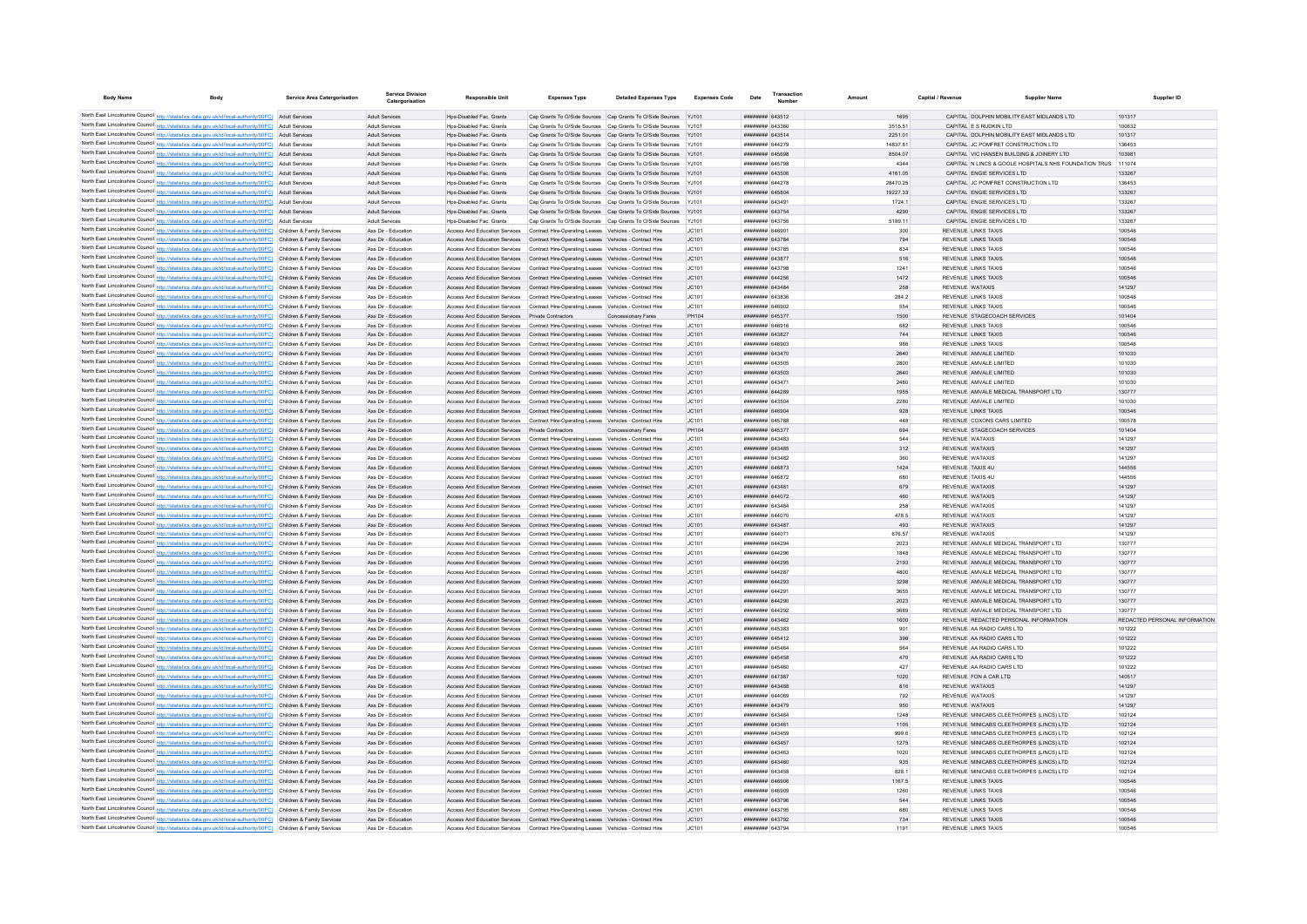| <b>Body Name</b>                                                                                                                                                                                                                       | <b>Service Area Catergorisation</b> | <b>Service Division</b><br>Catergorisation | Responsible Uni                                                                                                                                                                    | <b>Expenses Type</b>                                                                    | <b>Detailed Expenses Type</b>            | <b>Expenses Code</b> | Date                               | <b>Transactio</b><br>Number |             | Capital / Revenue | <b>Supplier Nam</b>                                      |                               |
|----------------------------------------------------------------------------------------------------------------------------------------------------------------------------------------------------------------------------------------|-------------------------------------|--------------------------------------------|------------------------------------------------------------------------------------------------------------------------------------------------------------------------------------|-----------------------------------------------------------------------------------------|------------------------------------------|----------------------|------------------------------------|-----------------------------|-------------|-------------------|----------------------------------------------------------|-------------------------------|
|                                                                                                                                                                                                                                        |                                     |                                            |                                                                                                                                                                                    |                                                                                         |                                          |                      |                                    |                             |             |                   |                                                          |                               |
| North East Lincolnshire Council http://statistics.data.gov.uk/id/local-authority/00FC) Children & Family Services<br>North East Lincolnshire Council http://statistics.data.gov.uk/id/local-authority/00FC) Children & Family Services |                                     | Ass Dir - Education<br>Ass Dir - Education | Access And Education Services  Contract Hire-Operating Leases  Vehicles - Contract Hire<br>Access And Education Services  Contract Hire-Operating Leases  Vehicles - Contract Hire |                                                                                         |                                          | IC101                | ######## 643791<br>######## 646912 |                             | 1156        |                   | REVENUE LINKS TAXIS<br>REVENUE LINKS TAXIS               | 100546<br>100546              |
| North East Lincolnshire Council http://statistics.data.gov.uk/id/local-authority/00FC) Children & Family Services                                                                                                                      |                                     | Ass Dir - Education                        | Access And Education Services Contract Hire-Operating Leases Vehicles - Contract Hire                                                                                              |                                                                                         |                                          | JC101<br>JC101       | ######## 646919                    |                             | 544<br>765  |                   | <b>REVENUE LINKS TAXIS</b>                               | 100546                        |
| North East Lincolnshire Council http://statistics.data.gov.uk/id/local-authority/00FC) Children & Family Services                                                                                                                      |                                     | Ass Dir - Education                        | Access And Education Services  Contract Hire-Operating Leases  Vehicles - Contract Hire                                                                                            |                                                                                         |                                          | JC101                | ######## 646911                    |                             | 640         |                   | REVENUE LINKS TAXIS                                      | 100546                        |
| North East Lincolnshire Council http://statistics.data.gov.uk/id/local-authority/00FC) Children & Family Services                                                                                                                      |                                     | Ass Dir - Education                        | Access And Education Services Contract Hire-Operating Leases Vehicles - Contract Hire                                                                                              |                                                                                         |                                          | JC101                | ######## 64383                     |                             | 607.5       |                   | REVENUE LINKS TAXIS                                      | 100546                        |
| North East Lincolnshire Council http://statistics.data.gov.uk/id/local-authority/00FC) Children & Family Services                                                                                                                      |                                     | Ass Dir - Education                        | Access And Education Services Contract Hire-Operating Leases Vehicles - Contract Hire                                                                                              |                                                                                         |                                          | JC101                | ######## 643789                    |                             | 714         |                   | REVENUE LINKS TAXIS                                      | 100546                        |
| North East Lincolnshire Council http://statistics.data.gov.uk/id/local-authority/00FC) Children & Family Services                                                                                                                      |                                     | Ass Dir - Education                        | Access And Education Services  Contract Hire-Operating Leases  Vehicles - Contract Hire                                                                                            |                                                                                         |                                          | JC101                | ######## 643838                    |                             | 792         |                   | REVENUE LINKS TAXIS                                      | 100546                        |
| North East Lincolnshire Council http://statistics.data.gov.uk/id/local-authority/00FC) Children & Family Services                                                                                                                      |                                     | Ass Dir - Education                        | Access And Education Services  Contract Hire-Operating Leases  Vehicles - Contract Hire                                                                                            |                                                                                         |                                          | JC101                | ######## 646914                    |                             | 884         |                   | REVENUE LINKS TAXIS                                      | 100546                        |
| North East Lincolnshire Council http://statistics.data.gov.uk/id/local-authority/00FC) Children & Family Services                                                                                                                      |                                     | Ass Dir - Education                        | Access And Education Services  Contract Hire-Operating Leases  Vehicles - Contract Hire                                                                                            |                                                                                         |                                          | JC101                | ######## 646908                    |                             | 1054        |                   | REVENUE LINKS TAXIS                                      | 100546                        |
| North East Lincolnshire Council http://statistics.data.gov.uk/id/local-authority/00FC) Children & Family Services                                                                                                                      |                                     | Ass Dir - Education                        |                                                                                                                                                                                    | Access And Education Services  Contract Hire-Operating Leases  Vehicles - Contract Hire |                                          | JC101                | ######## 647317                    |                             | 806         |                   | REVENUE LINKS TAXIS                                      | 100546                        |
| North East Lincolnshire Council http://statistics.data.gov.uk/id/local-authority/00FC) Children & Family Services                                                                                                                      |                                     | Ass Dir - Education                        |                                                                                                                                                                                    | Access And Education Services Contract Hire-Operating Leases Vehicles - Contract Hire   |                                          | JC101                | ######## 643788                    |                             | 1054        |                   | REVENUE LINKS TAXIS                                      | 100546                        |
| North East Lincolnshire Council http://statistics.data.gov.uk/id/local-authority/00FC) Children & Family Services                                                                                                                      |                                     | Ass Dir - Education                        | Access And Education Services  Contract Hire-Operating Leases  Vehicles - Contract Hire                                                                                            |                                                                                         |                                          | JC101                | ####### 646905                     |                             | 680         |                   | REVENUE LINKS TAXIS                                      | 100546                        |
| North East Lincolnshire Council http://statistics.data.gov.uk/id/local-authority/00FC) Children & Family Services                                                                                                                      |                                     | Ass Dir - Education                        | Access And Education Services  Contract Hire-Operating Leases  Vehicles - Contract Hire                                                                                            |                                                                                         |                                          | JC101                | ####### 646918                     |                             | 416         |                   | REVENUE LINKS TAXIS                                      | 100546                        |
| North East Lincolnshire Council http://statistics.data.gov.uk/id/local-authority/00FC) Children & Family Services                                                                                                                      |                                     | Ass Dir - Education                        | Access And Education Services Contract Hire-Operation Leases Vehicles - Contract Hire                                                                                              |                                                                                         |                                          | IC.101               | ######## 646902                    |                             | 554         |                   | REVENUE LINKS TAXIS                                      | 100546                        |
| North East Lincolnshire Council http://statistics.data.gov.uk/id/local-authority/00FC) Children & Family Services                                                                                                                      |                                     | Ass Dir - Education                        | Access And Education Services Contract Hire-Operating Leases Vehicles - Contract Hire                                                                                              |                                                                                         |                                          | JC101                | ######## 643834<br>######## 646907 |                             | 592         |                   | <b>REVENUE LINKS TAXIS</b>                               | 100546                        |
| North East Lincolnshire Council http://statistics.data.gov.uk/id/local-authority/00FC) Children & Family Services<br>North East Lincolnshire Council http://statistics.data.gov.uk/id/local-authority/00FC) Children & Family Services |                                     | Ass Dir - Education<br>Ass Dir - Education | Access And Education Services Contract Hire-Operating Leases Vehicles - Contract Hire<br>Access And Education Services Contract Hire-Operating Leases Vehicles - Contract Hire     |                                                                                         |                                          | JC101<br>JC101       | ######## 643840                    |                             | 1649<br>256 |                   | <b>REVENUE LINKS TAXIS</b><br><b>REVENUE LINKS TAXIS</b> | 100546<br>100546              |
| North East Lincolnshire Council http://statistics.data.gov.uk/id/local-authority/00FC) Children & Family Services                                                                                                                      |                                     | Ass Dir - Education                        | Access And Education Services Contract Hire-Operating Leases Vehicles - Contract Hire                                                                                              |                                                                                         |                                          | JC101                | ######## 646424                    |                             | 1785        |                   | REVENUE HANSONS AIRPORT EXPRESS                          | 111879                        |
| North East Lincolnshire Council http://statistics.data.gov.uk/id/local-authority/00FC) Children & Family Services                                                                                                                      |                                     | Ass Dir - Education                        | Access And Education Services Contract Hire-Operating Leases Vehicles - Contract Hire                                                                                              |                                                                                         |                                          | JC101                | ######## 646426                    |                             | 1785        |                   | REVENUE HANSONS AIRPORT EXPRESS                          | 111879                        |
| North East Lincolnshire Council http://statistics.data.gov.uk/id/local-authority/00FC) Children & Family Services                                                                                                                      |                                     | Ass Dir - Education                        | Access And Education Services Contract Hire-Operating Leases Vehicles - Contract Hire                                                                                              |                                                                                         |                                          | JC101                | ######## 645384                    |                             | 2050        |                   | REVENUE THE BUS RUN                                      | 101522                        |
| North East Lincolnshire Council http://statistics.data.gov.uk/id/local-authority/00FC) Children & Family Services                                                                                                                      |                                     | Ass Dir - Education                        | Access And Education Services Contract Hire-Operating Leases Vehicles - Contract Hire                                                                                              |                                                                                         |                                          | JC101                | ######## 646427                    |                             | 1862        |                   | REVENUE REDACTED PERSONAL INFORMATION                    | REDACTED PERSONAL INFORMATION |
| North East Lincolnshire Council http://statistics.data.gov.uk/id/local-authority/00FC) Children & Family Services                                                                                                                      |                                     | Ass Dir - Education                        | Access And Education Services Contract Hire-Operating Leases Vehicles - Contract Hire                                                                                              |                                                                                         |                                          | JC101                | ######## 644066                    |                             | 1755        |                   | <b>REVENUE WATAXIS</b>                                   | 141297                        |
| North East Lincolnshire Council http://statistics.data.gov.uk/id/local-authority/00FC) Children & Family Services                                                                                                                      |                                     | Ass Dir - Education                        | Access And Education Services Contract Hire-Operating Leases Vehicles - Contract Hire                                                                                              |                                                                                         |                                          | JC101                | ######## 643486                    |                             | 1860        |                   | REVENUE WATAXIS                                          | 141297                        |
| North East Lincolnshire Council http://statistics.data.gov.uk/id/local-authority/00FC) Children & Family Services                                                                                                                      |                                     | Ass Dir - Education                        | Access And Education Services                                                                                                                                                      | Contract Hire-Operating Leases Vehicles - Contract Hire                                 |                                          | JC101                | ######## 644073                    |                             | 2560        |                   | REVENUE WATAXIS                                          | 141297                        |
| North East Lincolnshire Council http://statistics.data.gov.uk/id/local-authority/00FC) Children & Family Services                                                                                                                      |                                     | Ass Dir - Education                        |                                                                                                                                                                                    | Access And Education Services  Contract Hire-Operating Leases  Vehicles - Contract Hire |                                          | JC101                | ######## 644067                    |                             | 1221        |                   | REVENUE MINICABS CLEETHORPES (LINCS) LTD                 | 102124                        |
| North East Lincolnshire Council http://statistics.data.gov.uk/id/local-authority/00FC) Children & Family Services                                                                                                                      |                                     | Ass Dir - Education                        | Access And Education Services Contract Hire-Operating Leases Vehicles - Contract Hire                                                                                              |                                                                                         |                                          | JC101                | <b><i>HUBBRER GAAGS</i></b>        |                             | 1873        |                   | REVENUE MINICABS CLEETHORPES (LINCS) LTD                 | 102124                        |
| North East Lincolnshire Council http://statistics.data.gov.uk/id/local-authority/00FC) Children & Family Services                                                                                                                      |                                     | Ass Dir - Education                        | Access And Education Services Contract Hire-Operating Leases Vehicles - Contract Hire                                                                                              |                                                                                         |                                          | JC101                | ######## 643793                    |                             | 1988        |                   | REVENUE LINKS TAXIS                                      | 100546                        |
| North East Lincolnshire Council http://statistics.data.gov.uk/id/local-authority/00FC) Children & Family Services                                                                                                                      |                                     | Ass Dir - Education                        | Access And Education Services Contract Hire-Operating Leases Vehicles - Contract Hire                                                                                              |                                                                                         |                                          | IC.101               | ####### 643786                     |                             | 1852        |                   | REVENUE LINKS TAXIS                                      | 100546                        |
| North East Lincolnshire Council http://statistics.data.gov.uk/id/local-authority/00FC) Children & Family Services                                                                                                                      |                                     | Ass Dir - Education                        | Access And Education Services Contract Hire-Operating Leases Vehicles - Contract Hire                                                                                              |                                                                                         |                                          | JC101                | ######## 646910                    |                             | 1452        |                   | <b>REVENUE LINKS TAXIS</b>                               | 100546                        |
| North East Lincolnshire Council http://statistics.data.gov.uk/id/local-authority/00FC) Children & Family Services                                                                                                                      |                                     | Ass Dir - Education                        | Access And Education Services  Contract Hire-Operating Leases  Vehicles - Contract Hire                                                                                            |                                                                                         |                                          | JC101                | ######## 643787                    |                             | 2635        |                   | REVENUE LINKS TAXIS                                      | 100546                        |
| North East Lincolnshire Council http://statistics.data.gov.uk/id/local-authority/00FC) Children & Family Services                                                                                                                      |                                     | Ass Dir - Education                        | Access And Education Services  Contract Hire-Operating Leases  Vehicles - Contract Hire                                                                                            |                                                                                         |                                          | JC101                | ######## 646900                    |                             | 2000        |                   | <b>REVENUE LINKS TAXIS</b>                               | 100546                        |
| North East Lincolnshire Council http://statistics.data.gov.uk/id/local-authority/00FC) Children & Family Services<br>North East Lincolnshire Council http://statistics.data.gov.uk/id/local-authority/00FC) Children & Family Services |                                     | Ass Dir - Education<br>Ass Dir - Education | Access And Education Services  Contract Hire-Operating Leases  Vehicles - Contract Hire<br>Access And Education Services Contract Hire-Operating Leases Vehicles - Contract Hire   |                                                                                         |                                          | JC101<br>JC101       | ######## 643829<br>######## 646913 |                             | 1008<br>637 |                   | REVENUE LINKS TAXIS<br><b>REVENUE LINKS TAXIS</b>        | 100546<br>100546              |
| North East Lincolnshire Council http://statistics.data.gov.uk/id/local-authority/00FC) Children & Family Services                                                                                                                      |                                     | Ass Dir - Education                        | Access And Education Services Contract Hire-Operating Leases Vehicles - Contract Hire                                                                                              |                                                                                         |                                          | JC101                | ####### 643866                     |                             | 1644        |                   | REVENUE LINKS TAXIS                                      | 100546                        |
| North East Lincolnshire Council http://statistics.data.gov.uk/id/local-authority/00FC) Children & Family Services                                                                                                                      |                                     | Ass Dir - Education                        | Access And Education Services Contract Hire-Operating Leases Vehicles - Contract Hire                                                                                              |                                                                                         |                                          | JC101                | ######## 645794                    |                             | 680         |                   | REVENUE COXONS CARS LIMITED                              | 100578                        |
| North East Lincolnshire Council http://statistics.data.gov.uk/id/local-authority/00FC) Children & Family Services                                                                                                                      |                                     | Ass Dir - Education                        |                                                                                                                                                                                    | Access And Education Services  Contract Hire-Operating Leases  Vehicles - Contract Hire |                                          | JC101                | ####### 645789                     |                             | 548         |                   | REVENUE COXONS CARS LIMITED                              | 100578                        |
| North East Lincolnshire Council http://statistics.data.gov.uk/id/local-authority/00FC) Children & Family Services                                                                                                                      |                                     | Ass Dir - Education                        | Access And Education Services Contract Hire-Operating Leases Vehicles - Contract Hire                                                                                              |                                                                                         |                                          | JC101                | ######## 645796                    |                             | 570         |                   | REVENUE COXONS CARS LIMITED                              | 100578                        |
| North East Lincolnshire Council http://statistics.data.gov.uk/id/local-authority/00FC) Children & Family Services                                                                                                                      |                                     | Ass Dir - Education                        | Access And Education Services                                                                                                                                                      | Contract Hire-Operating Leases Vehicles - Contract Hire                                 |                                          | JC101                | ######## 645792                    |                             | 880         |                   | REVENUE COXONS CARS LIMITED                              | 100578                        |
| North East Lincolnshire Council http://statistics.data.gov.uk/id/local-authority/00FC) Children & Family Services                                                                                                                      |                                     | Ass Dir - Education                        | Access And Education Services Contract Hire-Operating Leases Vehicles - Contract Hire                                                                                              |                                                                                         |                                          | JC101                | ######## 645793                    |                             | 384         |                   | REVENUE COXONS CARS LIMITED                              | 100578                        |
| North East Lincolnshire Council http://statistics.data.gov.uk/id/local-authority/00FC) Children & Family Services                                                                                                                      |                                     | Ass Dir - Education                        | Access And Education Services Contract Hire-Operating Leases Vehicles - Contract Hire                                                                                              |                                                                                         |                                          | JC101                | ######## 645795                    |                             | 384         |                   | REVENUE COXONS CARS LIMITED                              | 100578                        |
| North East Lincolnshire Council http://statistics.data.gov.uk/id/local-authority/00FC) Children & Family Services                                                                                                                      |                                     | Ass Dir - Education                        | Access And Education Services Contract Hire-Operating Leases Vehicles - Contract Hire                                                                                              |                                                                                         |                                          | IC101                | <i><b>HHHHHHH</b></i> 643448       |                             | 1360        |                   | REVENUE DJ TAXIS SCUNTHORPE LIMITED                      | 144612                        |
| North East Lincolnshire Council http://statistics.data.gov.uk/id/local-authority/00FC) Children & Family Services                                                                                                                      |                                     | Ass Dir - Education                        | Access And Education Services  Contract Hire-Operating Leases  Vehicles - Contract Hire                                                                                            |                                                                                         |                                          | JC101                | ######## 643392                    |                             | 869         |                   | REVENUE GRIMSBY MINIBUSES LTD                            | 121524                        |
| North East Lincolnshire Council http://statistics.data.gov.uk/id/local-authority/00FC) Children & Family Services                                                                                                                      |                                     | Ass Dir - Education                        | Access And Education Services Contract Hire-Operating Leases Vehicles - Contract Hire                                                                                              |                                                                                         |                                          | JC101                | ######## 644771                    |                             | 425         |                   | REVENUE FON A CAR LTD                                    | 140517                        |
| North East Lincolnshire Council http://statistics.data.gov.uk/id/local-authority/00FC) Children & Family Services                                                                                                                      |                                     | Ass Dir - Education                        | Access And Education Services  Contract Hire-Operating Leases  Vehicles - Contract Hire                                                                                            |                                                                                         |                                          | JC101                | ######## 643473                    |                             | 820         |                   | REVENUE AMVALE LIMITED                                   | 101030                        |
| North East Lincolnshire Council http://statistics.data.gov.uk/id/local-authority/00FC) Children & Family Services                                                                                                                      |                                     | Ass Dir - Education                        | Access And Education Services Contract Hire-Operating Leases Vehicles - Contract Hire                                                                                              |                                                                                         |                                          | JC101                | ######## 643474                    |                             | 820         |                   | REVENUE AMVALE LIMITED                                   | 101030                        |
| North East Lincolnshire Council http://statistics.data.gov.uk/id/local-authority/00FC) Children & Family Services                                                                                                                      |                                     | Ass Dir - Education                        | Access And Education Services  Contract Hire-Operating Leases  Vehicles - Contract Hire                                                                                            |                                                                                         |                                          | JC101                | ######## 643475                    |                             | 820         |                   | REVENUE AMVALE LIMITED                                   | 101030                        |
| North East Lincolnshire Council http://statistics.data.gov.uk/id/local-authority/00FC) Children & Family Services                                                                                                                      |                                     | Ass Dir - Education                        | Access And Education Services Contract Hire-Operating Leases Vehicles - Contract Hire                                                                                              |                                                                                         |                                          | JC101                | ######## 647323                    |                             | 820         |                   | REVENUE AMVALE LIMITED                                   | 101030                        |
| North East Lincolnshire Council http://statistics.data.gov.uk/id/local-authority/00FC) Children & Family Services                                                                                                                      |                                     | Ass Dir - Education                        | Access And Education Services Contract Hire-Operating Leases Vehicles - Contract Hire                                                                                              |                                                                                         |                                          | JC101<br>JC101       | ######## 647324<br>######## 647327 |                             | 820<br>820  |                   | REVENUE AMVALE LIMITED<br>REVENUE AMVALE LIMITED         | 101030<br>101030              |
| North East Lincolnshire Council http://statistics.data.gov.uk/id/local-authority/00FC) Children & Family Services                                                                                                                      |                                     | Ass Dir - Education<br>Ass Dir - Education | Access And Education Services Contract Hire-Operating Leases Vehicles - Contract Hire<br>Access And Education Services Contract Hire-Operating Leases Vehicles - Contract Hire     |                                                                                         |                                          | JC101                | ######## 644368                    |                             | 2597.5      |                   | REVENUE LINKS TAXIS                                      | 100546                        |
| North East Lincolnshire Council http://statistics.data.gov.uk/id/local-authority/00FC) Children & Family Services<br>North East Lincolnshire Council http://statistics.data.gov.uk/id/local-authority/00FC) Children & Family Services |                                     | Ass Dir - Education                        | Access And Education Services Equip / Furniture / Materials                                                                                                                        |                                                                                         | Equipment - Purchase                     | LA101                | ######## 645708                    |                             | 2264.72     |                   | REVENUE TREKA BUS LIMITED                                | 104832                        |
| North East Lincolnshire Council http://statistics.data.gov.uk/id/local-authority/00FC) Children & Family Services                                                                                                                      |                                     | Ass Dir - Education                        | Access And Education Services Contributions To Provisions                                                                                                                          |                                                                                         | Contributions - Other                    | LK103                | ######## 853516                    |                             | 377.84      |                   | REVENUE REDACTED PERSONAL INFORMATION                    | REDACTED PERSONAL INFORMATION |
| North East Lincolnshire Council http://statistics.data.gov.uk/id/local-authority/00FC) Children & Family Services                                                                                                                      |                                     | Ass Dir - Education                        | Access And Education Services Contributions To Provisions                                                                                                                          |                                                                                         | Contributions - Other                    | LK103                | ######## 853513                    |                             | 1294.71     |                   | REVENUE REDACTED PERSONAL INFORMATION                    | REDACTED PERSONAL INFORMATION |
| North East Lincolnshire Council http://statistics.data.gov.uk/id/local-authority/00FC) Children & Family Services                                                                                                                      |                                     | Ass Dir - Education                        | Access And Education Services   Direct Employee Expenses                                                                                                                           |                                                                                         | Agency Supply Teachers                   | EA104                | ######## 646274                    |                             | 660         |                   | REVENUE EMMA MIDDLETON                                   | 105103                        |
| North East Lincolnshire Council http://statistics.data.gov.uk/id/local-authority/00FC) Children & Family Services                                                                                                                      |                                     | Ass Dir - Education                        | Access And Education Services   Direct Employee Expenses                                                                                                                           |                                                                                         | Agency Supply Teachers                   | EA104                | ######## 644835                    |                             | 300         |                   | REVENUE BENJAMIN NUNN                                    | 143807                        |
| North East Lincolnshire Council http://statistics.data.gov.uk/id/local-authority/00FC) Children & Family Services                                                                                                                      |                                     | Ass Dir - Education                        | Access And Education Services  Direct Employee Expenses                                                                                                                            |                                                                                         | Agency Supply Teachers                   | EA104                | ######## 643414                    |                             | 960         |                   | REVENUE ZOE EVERATT                                      | 106842                        |
| North East Lincolnshire Council http://statistics.data.gov.uk/id/local-authority/00FC) Children & Family Services                                                                                                                      |                                     | Ass Dir - Education                        | Access And Education Services  Direct Employee Expenses                                                                                                                            |                                                                                         | Agency Supply Teachers                   | EA104                | ######## 646783                    |                             | 960         |                   | REVENUE ZOE EVERATT                                      | 106842                        |
| North East Lincolnshire Council http://statistics.data.gov.uk/id/local-authority/00FC) Children & Family Services                                                                                                                      |                                     | Ass Dir - Education                        | Access And Education Services   Direct Employee Expenses                                                                                                                           |                                                                                         | Agency Supply Teachers                   | EA104                | ####### 644725                     |                             | 390         |                   | REVENUE JOANNE TOWNELL                                   | 103709                        |
| North East Lincolnshire Council http://statistics.data.gov.uk/id/local-authority/00FC) Children & Family Services                                                                                                                      |                                     | Ass Dir - Education                        | Access And Education Services   Direct Employee Expenses                                                                                                                           |                                                                                         | Agency Supply Teachers                   | EA104                | ######## 644726                    |                             | 300         |                   | REVENUE JOANNE TOWNELL                                   | 103709                        |
| North East Lincolnshire Council http://statistics.data.gov.uk/id/local-authority/00FC) Children & Family Services                                                                                                                      |                                     | Ass Dir - Education                        | Access And Education Services  Direct Employee Expenses                                                                                                                            |                                                                                         | Agency Supply Teachers                   | FA104                | ######## 643804                    |                             | 3050        |                   | REVENUE ANDREW SIMONS                                    | 102321                        |
| North East Lincolnshire Council http://statistics.data.gov.uk/id/local-authority/00FC) Children & Family Services                                                                                                                      |                                     | Ass Dir - Education                        | Access And Education Services   Direct Employee Expenses                                                                                                                           |                                                                                         | Agency Supply Teachers                   | EA104                | ######## 645211                    |                             | 1413        |                   | REVENUE FRANCESCA WHITE                                  | 102116                        |
| North East Lincolnshire Council http://statistics.data.gov.uk/id/local-authority/00FC) Children & Family Services                                                                                                                      |                                     | Ass Dir - Education                        | Access And Education Services  Direct Employee Expenses                                                                                                                            |                                                                                         | Agency Supply Teachers                   | EA104                | ######## 645240                    |                             | 270         |                   | REVENUE OLIVIA TOWNELL                                   | 147667                        |
| North East Lincolnshire Council http://statistics.data.gov.uk/id/local-authority/00FC) Children & Family Services                                                                                                                      |                                     | Ass Dir - Education                        | Access And Education Services   Direct Employee Expenses                                                                                                                           |                                                                                         | Agency Supply Teachers                   | EA104                | ######## 646326                    |                             | 500         |                   | REVENUE MIKE SELLARS                                     | 102161                        |
| North East Lincolnshire Council http://statistics.data.gov.uk/id/local-authority/00FC) Children & Family Services                                                                                                                      |                                     | Ass Dir - Education                        | Access And Education Services  Direct Employee Expenses                                                                                                                            |                                                                                         | Agency Supply Teachers                   | EA104                | ######## 646333                    |                             | 4550        |                   | REVENUE MUSIC LINCS LTD                                  | 100944                        |
| North East Lincolnshire Council http://statistics.data.gov.uk/id/local-authority/00FC) Children & Family Services                                                                                                                      |                                     | Ass Dir - Education                        | Access And Education Services   Direct Employee Expenses                                                                                                                           |                                                                                         | Agency Supply Teachers                   | EA104                | ######## 646332<br>CACODA BREEZER  |                             | 1010        |                   | REVENUE MUSIC LINCS LTD<br>REVENUE SAMUEL CARLTON        | 100944<br>139890              |
| North East Lincolnshire Council http://statistics.data.gov.uk/id/local-authority/00FC) Children & Family Services<br>North East Lincolnshire Council http://statistics.data.gov.uk/id/local-authority/00FC) Children & Family Services |                                     | Ass Dir - Education<br>Ass Dir - Education | Access And Education Services  Direct Employee Expenses<br>Access And Education Services  Indirect Employee Expenses                                                               |                                                                                         | Agency Supply Teachers<br>Staff Training | EA104<br>EB122       | ######## 644686                    |                             | 875<br>300  |                   | REVENUE REBECCA OWEN                                     | 147376                        |
| North East Lincolnshire Council http://statistics.data.gov.uk/id/local-authority/00FC) Children & Family Services                                                                                                                      |                                     | Ass Dir - Education                        | Access And Education Services Rents                                                                                                                                                |                                                                                         | Rent                                     | GC101                | ######## 645743                    |                             | 1250        |                   | REVENUE JOHN WHITGIFT ACADEMY                            | 106898                        |
| North East Lincolnshire Council http://statistics.data.gov.uk/id/local-authority/00FC) Children & Family Services                                                                                                                      |                                     | Ass Dir - Education                        | Access And Education Services Print Stationery / Gen Off Exp                                                                                                                       |                                                                                         | Publicity                                | LD105                | ######## 645465                    |                             | 600         |                   | REVENUE EMMA MIDDLETON                                   | 105103                        |
| North East Lincolnshire Council http://statistics.data.gov.uk/id/local-authority/00FC) Children & Family Services                                                                                                                      |                                     | Ass Dir - Education                        | Access And Education Services    Print Stationery / Gen Off Exp                                                                                                                    |                                                                                         | Publicity                                | LD105                | ######## 646278                    |                             | 600         |                   | REVENUE EMMA MIDDLETON                                   | 105103                        |
| North East Lincolnshire Council http://statistics.data.gov.uk/id/local-authority/00FC) Children & Family Services                                                                                                                      |                                     | Ass Dir - Education                        | Access And Education Services   Other Agencies                                                                                                                                     |                                                                                         | Other                                    | PJ121                | ######## 645466                    |                             | 420         |                   | REVENUE EMMA MIDDLETON                                   | 105103                        |
| North East Lincolnshire Council http://statistics.data.gov.uk/id/local-authority/00FC) Children & Family Services                                                                                                                      |                                     | Ass Dir - Education                        | Access And Education Services   Other Agencies                                                                                                                                     |                                                                                         | Other                                    | PJ121                | ######## 646273                    |                             | 420         |                   | REVENUE EMMA MIDDLETON                                   | 105103                        |
| North East Lincolnshire Council http://statistics.data.gov.uk/id/local-authority/00FC) Children & Family Services                                                                                                                      |                                     | Ass Dir - Education                        | Access And Education Services Other Agencies                                                                                                                                       |                                                                                         | Other                                    | P.I121               | ######## 645457                    |                             | 4200        |                   | <b>REVENUE SUE BAKER</b>                                 | 103216                        |
| North East Lincolnshire Council http://statistics.data.gov.uk/id/local-authority/00FC) Children & Family Services                                                                                                                      |                                     | Ass Dir - Education                        | Access And Education Services Other Agencies                                                                                                                                       |                                                                                         | Performers                               | P.I101               | ######## 644685                    |                             | 250         |                   | REVENUE REBECCA OWEN                                     | 147376                        |
| North East Lincolnshire Council http://statistics.data.gov.uk/id/local-authority/00FC) Children & Family Services                                                                                                                      |                                     | Ass Dir - Education                        | Access And Education Services   Other Agencies                                                                                                                                     |                                                                                         | Tuition                                  | PJ112                | ####### 848137                     |                             | 375         |                   | REVENUE REDACTED PERSONAL INFORMATION                    | REDACTED PERSONAL INFORMATION |
| North East Lincolnshire Council http://statistics.data.gov.uk/id/local-authority/00FC) Children & Family Services                                                                                                                      |                                     | Ass Dir - Education                        | Access And Education Services   Other Agencies                                                                                                                                     |                                                                                         |                                          | PJ112                | ######## 848136                    |                             | 250         |                   | REVENUE REDACTED PERSONAL INFORMATION                    | REDACTED PERSONAL INFORMATION |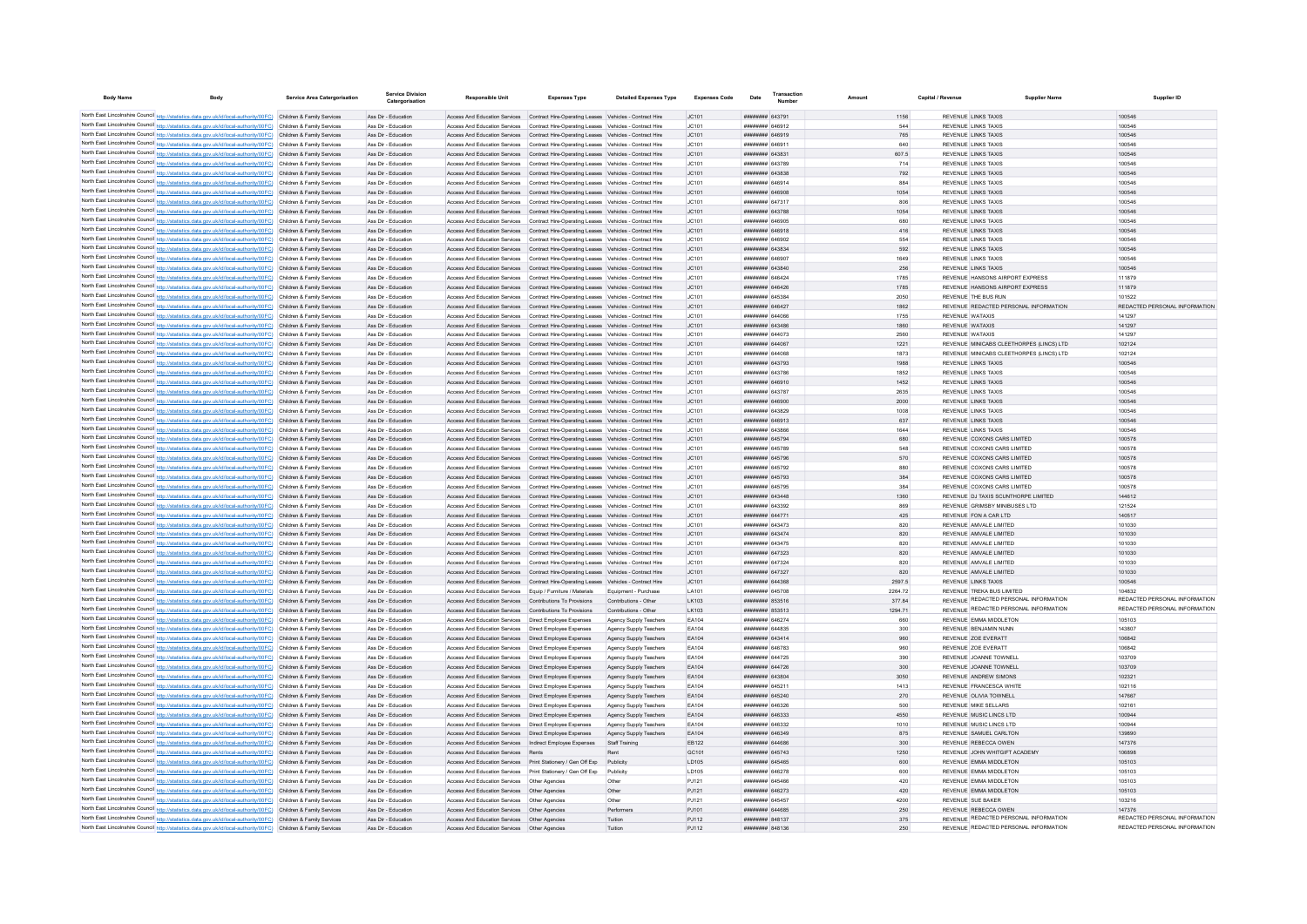| <b>Body Name</b>                                                                                                                                                                                                                       | <b>Service Area Catergorisation</b> | <b>Service Division</b><br>Catergorisation | <b>Responsible Uni</b>                                                                           | <b>Expenses Type</b>                                         | <b>Detailed Expenses Type</b>                   | <b>Expenses Code</b> | Date                                      | Transaction<br>Number | Amount        | Capital / Revenue |                                  | <b>Supplier Name</b>                        | Supplier ID                             |
|----------------------------------------------------------------------------------------------------------------------------------------------------------------------------------------------------------------------------------------|-------------------------------------|--------------------------------------------|--------------------------------------------------------------------------------------------------|--------------------------------------------------------------|-------------------------------------------------|----------------------|-------------------------------------------|-----------------------|---------------|-------------------|----------------------------------|---------------------------------------------|-----------------------------------------|
|                                                                                                                                                                                                                                        |                                     |                                            |                                                                                                  |                                                              |                                                 |                      |                                           |                       |               |                   |                                  | REVENUE REDACTED PERSONAL INFORMATION       | REDACTED PERSONAL INFORMATION           |
| North East Lincolnshire Council http://statistics.data.gov.uk/id/local-authority/00FC) Children & Family Services<br>North East Lincolnshire Council http://statistics.data.gov.uk/id/local-authority/00FC) Children & Family Services |                                     | Ass Dir - Education<br>Ass Dir - Education | Access And Education Services  Other Agencies<br>Access And Education Services Other Agencies    |                                                              | Tuition                                         | PJ112                | ####### 848139<br>######## 847869         |                       | 450           |                   |                                  | REVENUE REDACTED PERSONAL INFORMATION       | REDACTED PERSONAL INFORMATION           |
| North East Lincolnshire Council http://statistics.data.gov.uk/id/local-authority/00FC) Children & Family Services                                                                                                                      |                                     |                                            |                                                                                                  |                                                              | Tuition<br>Tuition                              | PJ112                | ######## 847959                           |                       | 250           |                   |                                  | REVENUE REDACTED PERSONAL INFORMATION       | REDACTED PERSONAL INFORMATION           |
| North East Lincolnshire Council http://statistics.data.gov.uk/id/local-authority/00FC) Children & Family Services                                                                                                                      |                                     | Ass Dir - Education<br>Ass Dir - Education | Access And Education Services   Other Agencies<br>Access And Education Services   Other Agencies |                                                              | Tuition                                         | PJ112<br>PJ112       | ######## 847829                           |                       | 265<br>423.67 |                   |                                  | REVENUE REDACTED PERSONAL INFORMATION       | REDACTED PERSONAL INFORMATION           |
| North East Lincolnshire Council http://statistics.data.gov.uk/id/local-authority/00FC) Children & Family Services                                                                                                                      |                                     | Ass Dir - Education                        | Access And Education Services   Other Agencies                                                   |                                                              | Tuition                                         | PJ112                | ######## 643437                           |                       | 1218.75       |                   | REVENUE LEARNING4LIFE-GY-CIC     |                                             | 144120                                  |
| North East Lincolnshire Council http://statistics.data.gov.uk/id/local-authority/00FC) Children & Family Services                                                                                                                      |                                     | Ass Dir - Education                        | Access And Education Services   Other Agencies                                                   |                                                              | Tuition                                         | PJ112                | ####### 643438                            |                       | 1218.75       |                   | REVENUE LEARNING4LIFE-GY-CIC     |                                             | 144120                                  |
| North East Lincolnshire Council http://statistics.data.gov.uk/id/local-authority/00FC) Children & Family Services                                                                                                                      |                                     | Ass Dir - Education                        | Access And Education Services   Other Agencies                                                   |                                                              | Tuition                                         | PJ112                | ####### 643435                            |                       | 487.5         |                   | REVENUE LEARNING4LIFE-GY-CIC     |                                             | 144120                                  |
| North East Lincolnshire Council http://statistics.data.gov.uk/id/local-authority/00FC) Children & Family Services                                                                                                                      |                                     | Ass Dir - Education                        | Access And Education Services   Other Agencies                                                   |                                                              | Tuition                                         | PJ112                | ######## 643439                           |                       | 1218.75       |                   | REVENUE LEARNING4LIFE-GY-CIC     |                                             | 144120                                  |
| North East Lincolnshire Council http://statistics.data.gov.uk/id/local-authority/00FC) Children & Family Services                                                                                                                      |                                     | Ass Dir - Education                        | Access And Education Services   Other Agencies                                                   |                                                              | Tuition                                         | PJ112                | ######## 643982                           |                       | 600           |                   | REVENUE TARGETED PROVISION LTD   |                                             | 146662                                  |
| North East Lincolnshire Council http://statistics.data.gov.uk/id/local-authority/00FC) Children & Family Services                                                                                                                      |                                     | Ass Dir - Education                        | Access And Education Services   Other Agencies                                                   |                                                              | Tuition                                         | PJ112                | ######## 643984                           |                       | 330           |                   | REVENUE TARGETED PROVISION LTD   |                                             | 146662                                  |
| North East Lincolnshire Council http://statistics.data.gov.uk/id/local-authority/00FC) Children & Family Services                                                                                                                      |                                     | Ass Dir - Education                        | Access And Education Services   Other Agencies                                                   |                                                              | Tuition                                         | PJ112                | ######## 643986                           |                       | 630           |                   | REVENUE TARGETED PROVISION LTD   |                                             | 146662                                  |
| North East Lincolnshire Council http://statistics.data.gov.uk/id/local-authority/00FC) Children & Family Services                                                                                                                      |                                     | Ass Dir - Education                        | Access And Education Services   Other Agencies                                                   |                                                              | Tuition                                         | PJ112                | ######## 643988                           |                       | 360           |                   | REVENUE TARGETED PROVISION LTD   |                                             | 146662                                  |
| North East Lincolnshire Council http://statistics.data.gov.uk/id/local-authority/00FC) Children & Family Services                                                                                                                      |                                     | Ass Dir - Education                        | Access And Education Services                                                                    | Other Agencie                                                | Tuition                                         | PJ112                | ####### 643980                            |                       | 480           |                   | REVENUE TARGETED PROVISION LTD   |                                             | 146662                                  |
| North East Lincolnshire Council http://statistics.data.gov.uk/id/local-authority/00FC) Children & Family Services                                                                                                                      |                                     | Ass Dir - Education                        | Access And Education Services   Other Agencies                                                   |                                                              | Tuition                                         | PJ112                | ######## 643994                           |                       | 390           |                   | REVENUE TARGETED PROVISION LTD   |                                             | 146662                                  |
| North East Lincolnshire Council http://statistics.data.gov.uk/id/local-authority/00FC) Children & Family Services                                                                                                                      |                                     | Ass Dir - Education                        | Access And Education Services Other Agencies                                                     |                                                              | Tuition                                         | P.I112               | ######## 643983                           |                       | 550           |                   | REVENUE TARGETED PROVISION LTD   |                                             | 146662                                  |
| North East Lincolnshire Council http://statistics.data.gov.uk/id/local-authority/00FC) Children & Family Services                                                                                                                      |                                     | Ass Dir - Education                        | Access And Education Services Other Agencies                                                     |                                                              | Tuition                                         | PJ112                | ######## 643985                           |                       | 550           |                   | REVENUE TARGETED PROVISION I TD  |                                             | 146662                                  |
| North East Lincolnshire Council http://statistics.data.gov.uk/id/local-authority/00FC) Children & Family Services                                                                                                                      |                                     | Ass Dir - Education                        |                                                                                                  |                                                              | Tuition                                         | PJ112                | ######## 643987                           |                       | 440           |                   | REVENUE TARGETED PROVISION LTD   |                                             | 146662                                  |
| North East Lincolnshire Council http://statistics.data.gov.uk/id/local-authority/00FC) Children & Family Services                                                                                                                      |                                     | Ass Dir - Education                        | Access And Education Services   Other Agencies                                                   |                                                              | Tuition                                         | PJ112                | ######## 643990                           |                       | 550           |                   | REVENUE TARGETED PROVISION LTD   |                                             | 146662                                  |
| North East Lincolnshire Council http://statistics.data.gov.uk/id/local-authority/00FC) Children & Family Services                                                                                                                      |                                     | Ass Dir - Education                        | Access And Education Services   Other Agencies                                                   |                                                              | Tuition                                         | PJ112                | ######## 643981                           |                       | 440           |                   | REVENUE TARGETED PROVISION LTD   |                                             | 146662                                  |
| North East Lincolnshire Council http://statistics.data.gov.uk/id/local-authority/00FC) Children & Family Services                                                                                                                      |                                     | Ass Dir - Education                        | Access And Education Services   Other Agencies                                                   |                                                              | Tuition                                         | PJ112                | ######## 643992                           |                       | 330           |                   | REVENUE TARGETED PROVISION LTD   |                                             | 146662                                  |
| North East Lincolnshire Council http://statistics.data.gov.uk/id/local-authority/00FC) Children & Family Services                                                                                                                      |                                     | Ass Dir - Education                        |                                                                                                  |                                                              | Tuition                                         | P.I112               | ######## 644005                           |                       | 440           |                   | REVENUE TARGETED PROVISION LTD   |                                             | 146662                                  |
| North East Lincolnshire Council http://statistics.data.gov.uk/id/local-authority/00FC) Children & Family Services                                                                                                                      |                                     | Ass Dir - Education                        | Access And Education Services   Other Agencies                                                   |                                                              | Tuition                                         | PJ112                | <b>######## 643977</b>                    |                       | 550           |                   | REVENUE TARGETED PROVISION LTD   |                                             | 146662                                  |
| North East Lincolnshire Council http://statistics.data.gov.uk/id/local-authority/00FC) Children & Family Services                                                                                                                      |                                     | Ass Dir - Education                        | Access And Education Services   Other Agencies                                                   |                                                              | Tuition                                         | PJ112                | ######## 643975                           |                       | 550           |                   | REVENUE TARGETED PROVISION LTD   |                                             | 146662                                  |
| North East Lincolnshire Council http://statistics.data.gov.uk/id/local-authority/00FC) Children & Family Services                                                                                                                      |                                     | Ass Dir - Education                        | Access And Education Services   Other Agencies                                                   |                                                              | Tuition                                         | PJ112                | ######## 643976                           |                       | 550           |                   | REVENUE TARGETED PROVISION LTD   |                                             | 146662                                  |
| North East Lincolnshire Council http://statistics.data.gov.uk/id/local-authority/00FC) Children & Family Services                                                                                                                      |                                     | Ass Dir - Education                        | Access And Education Services                                                                    | Other Agencies                                               | Tuition                                         | PJ112                | ######## 643978                           |                       | 550           |                   | REVENUE TARGETED PROVISION LTD   |                                             | 146662                                  |
| North East Lincolnshire Council http://statistics.data.gov.uk/id/local-authority/00FC) Children & Family Services                                                                                                                      |                                     | Ass Dir - Education                        | Access And Education Services                                                                    | Other Agencie                                                | Tuition                                         | PJ112                | ######## 643542                           |                       | 300           |                   | REVENUE JEFF LAKE                |                                             | 142061                                  |
| North East Lincolnshire Council http://statistics.data.gov.uk/id/local-authority/00FC) Children & Family Services                                                                                                                      |                                     | Ass Dir - Education                        | Access And Education Services   Other Agencies                                                   |                                                              | Tuition                                         | PJ112                | ######## 645210                           |                       | 1428          |                   | REVENUE AA RADIO CARS LTD        |                                             | 101222                                  |
| North East Lincolnshire Council http://statistics.data.gov.uk/id/local-authority/00FC) Children & Family Services                                                                                                                      |                                     | Ass Dir - Education                        | Access And Education Services                                                                    | Other Agencies                                               | Tuition                                         | PJ112                | ######## 645209                           |                       | 6055.05       |                   | REVENUE ORCHARD EDUCATION LTD    |                                             | 141244                                  |
| North East Lincolnshire Council http://statistics.data.gov.uk/id/local-authority/00FC) Children & Family Services                                                                                                                      |                                     | Ass Dir - Education                        | Access And Education Services   Other Agencies                                                   |                                                              | Tuition                                         | PJ112                | ####### 646710                            |                       | 4143.75       |                   | REVENUE LEARNING4LIFE-GY-CIC     |                                             | 144120                                  |
| North East Lincolnshire Council http://statistics.data.gov.uk/id/local-authority/00FC) Children & Family Services                                                                                                                      |                                     | Ass Dir - Education                        | Access And Education Services  Other Agencies                                                    |                                                              | Tuition                                         | PJ112                | ####### 646771                            |                       | 380           |                   | REVENUE EDUCLA                   |                                             | 147507                                  |
| North East Lincolnshire Council http://statistics.data.gov.uk/id/local-authority/00FC) Children & Family Services                                                                                                                      |                                     | Ass Dir - Education                        | Access And Education Services   Other Agencies                                                   |                                                              | Tuition                                         | PJ112                | ######## 646793                           |                       | 380           |                   | REVENUE EDUCLA                   |                                             | 147507                                  |
| North East Lincolnshire Council http://statistics.data.gov.uk/id/local-authority/00FC) Children & Family Services                                                                                                                      |                                     | Ass Dir - Education                        | Access And Education Services   Other Agencies                                                   |                                                              | Tuition                                         | PJ112                | ######## 646703                           |                       | 825           |                   | REVENUE TARGETED PROVISION LTD   |                                             | 146662                                  |
| North East Lincolnshire Council http://statistics.data.gov.uk/id/local-authority/00FC) Children & Family Services                                                                                                                      |                                     | Ass Dir - Education                        |                                                                                                  |                                                              | Tuition                                         | PJ112                | <b>иннинин</b> 647262                     |                       | 380           |                   | REVENUE EDUCLA                   |                                             | 147507                                  |
| North East Lincolnshire Council http://statistics.data.gov.uk/id/local-authority/00FC) Children & Family Services                                                                                                                      |                                     | Ass Dir - Education                        | Sen/Inclusion                                                                                    | Communications And Computing Computer H/Ware - Purchases     |                                                 | LF105                | ######## 647292                           |                       | 689.66        |                   | REVENUE XMA LIMITED              |                                             | 100699                                  |
| North East Lincolnshire Council http://statistics.data.gov.uk/id/local-authority/00FC) Children & Family Services                                                                                                                      |                                     | Ass Dir - Education                        | Sen/Inclusion                                                                                    | Miscellaneous Expenses                                       | Contingency Reserve                             | LL123                | ######## 646653                           |                       | 3942.19       |                   | REVENUE HUMBERSTON ACADEMY       |                                             | 106067                                  |
| North East Lincolnshire Council http://statistics.data.gov.uk/id/local-authority/00FC) Children & Family Services                                                                                                                      |                                     | Ass Dir - Education                        | Sen/Inclusion                                                                                    | Miscellaneous Expenses                                       | Contingency Reserve                             | LL123                | ######## 647220                           |                       | 8313.12       |                   | REVENUE OASIS NORTH EAST CLUSTER |                                             | 141696                                  |
| North East Lincolnshire Council http://statistics.data.gov.uk/id/local-authority/00FC) Children & Family Services                                                                                                                      |                                     | Ass Dir - Education                        | Sen/Inclusion                                                                                    | Private Contractors                                          | Third Party Prov - Private                      | PH101                | ######## 643865                           |                       | 19625         |                   | REVENUE BARNARDO SERVICES LTD    |                                             | 101050                                  |
| North East Lincolnshire Council http://statistics.data.gov.uk/id/local-authority/00FC) Children & Family Services                                                                                                                      |                                     | Ass Dir - Education                        | Sen/Inclusion                                                                                    | Indirect Employee Expenses                                   | Staff Training                                  | EB122                | ######## 644328                           |                       | 675           |                   |                                  | REVENUE THE NATIONAL AUTISTIC SOCIETY       | 122448                                  |
| North East Lincolnshire Council http://statistics.data.gov.uk/id/local-authority/00FC) Children & Family Services                                                                                                                      |                                     | Ass Dir - Education                        | Sen/Inclusion                                                                                    | Indirect Employee Expenses                                   | Staff Training                                  | EB122                | ######## 644384                           |                       | 2380          |                   |                                  | REVENUE THE NATIONAL AUTISTIC SOCIETY       | 122448                                  |
| North East Lincolnshire Council http://statistics.data.gov.uk/id/local-authority/00FC) Children & Family Services                                                                                                                      |                                     | Ass Dir - Education                        | Sen/Inclusion                                                                                    | Indirect Employee Expenses                                   | Staff Training                                  | EB122                | ######## 645759                           |                       | 279.99        |                   | REVENUE FORUM BUSINESS MEDIA LTD |                                             | 101592                                  |
| North East Lincolnshire Council http://statistics.data.gov.uk/id/local-authority/00FC) Children & Family Services                                                                                                                      |                                     | Ass Dir - Education                        | Sen/Inclusion                                                                                    | Equip / Fumiture / Materials                                 | <b>Teaching Materials</b>                       | <b>LA117</b>         | <b>######## 642758</b><br>######## 646890 |                       | 1102.47       |                   | REVENUE TEACH LINCS LIMITED      | REVENUE ANN ARBOR PUBLISHERS LTD.           | 105547                                  |
| North East Lincolnshire Council http://statistics.data.gov.uk/id/local-authority/00FC) Children & Family Services<br>North East Lincolnshire Council http://statistics.data.gov.uk/id/local-authority/00FC) Children & Family Services |                                     | Ass Dir - Education<br>Ass Dir - Education | Sen/Inclusion<br>Sen/Inclusion                                                                   | Direct Employee Expenses                                     | Pay Teachers Supply Cover<br>Teaching Materials | EA106<br>LA117       | ######## 855289                           |                       | 500<br>279.99 |                   |                                  | REVENUE REDACTED PERSONAL INFORMATION       | 142059<br>REDACTED PERSONAL INFORMATION |
| North East Lincolnshire Council http://statistics.data.gov.uk/id/local-authority/00FC) Children & Family Services                                                                                                                      |                                     | Ass Dir - Education                        | Sen/Inclusion                                                                                    | Equip / Furniture / Materials<br>Miscellaneous Expenses      | Other Expenses General                          | LL119                | ######## 644252                           |                       | 350           |                   | REVENUE KENT COUNTY COUNCIL      |                                             | 119888                                  |
| North East Lincolnshire Council http://statistics.data.gov.uk/id/local-authority/00FC) Children & Family Services                                                                                                                      |                                     | Ass Dir - Education                        | Sen/Inclusion                                                                                    | Private Contractors                                          | Third Party Prov - Private                      | PH101                | ######## 850581                           |                       | 620.36        |                   |                                  | REVENUE REDACTED PERSONAL INFORMATION       | REDACTED PERSONAL INFORMATION           |
| North East Lincolnshire Council http://statistics.data.gov.uk/id/local-authority/00FC) Children & Family Services                                                                                                                      |                                     | Ass Dir - Education                        | Sen/Inclusion                                                                                    | Private Contractors                                          | Third Party Prov - Private                      | PH101                | ######## 643850                           |                       | 715.68        |                   | REVENUE LINKAGE COMMUNITY TRUST  |                                             | 100343                                  |
| North East Lincolnshire Council http://statistics.data.gov.uk/id/local-authority/00FC) Children & Family Services                                                                                                                      |                                     | Ass Dir - Education                        | Sen/Inclusion                                                                                    | Private Contractors                                          | Third Party Prov - Private                      | PH101                | ######## 643860                           |                       | 1822.92       |                   | REVENUE LEARNING4LIFE-GY-CIC     |                                             | 144120                                  |
| North East Lincolnshire Council http://statistics.data.gov.uk/id/local-authority/00FC) Children & Family Services                                                                                                                      |                                     | Ass Dir - Education                        | Sen/Inclusion                                                                                    | Private Contractors                                          | Third Party Prov - Private                      | PH101                | ######## 643851                           |                       | 1303.37       |                   | REVENUE LEARNING4LIFE-GY-CIC     |                                             | 144120                                  |
| North East Lincolnshire Council http://statistics.data.gov.uk/id/local-authority/00FC) Children & Family Services                                                                                                                      |                                     | Ass Dir - Education                        | Sen/Inclusion                                                                                    | Private Contractors                                          | Third Party Prov - Private                      | PH101                | ######## 643853                           |                       | 1198.67       |                   | REVENUE LEARNING4LIFE-GY-CIC     |                                             | 144120                                  |
| North East Lincolnshire Council http://statistics.data.gov.uk/id/local-authority/00FC) Children & Family Services                                                                                                                      |                                     | Ass Dir - Education                        | Sen/Inclusion                                                                                    | Private Contractors                                          | Third Party Prov - Private                      | PH101                | ######## 643859                           |                       | 2445.37       |                   | REVENUE LEARNING4LIFE-GY-CIC     |                                             | 144120                                  |
| North East Lincolnshire Council http://statistics.data.gov.uk/id/local-authority/00FC) Children & Family Services                                                                                                                      |                                     | Ass Dir - Education                        | Sen/Inclusion                                                                                    | Private Contractors                                          | Third Party Prov - Private                      | PH101                | ####### 643857                            |                       | 661.33        |                   | REVENUE LEARNING4LIFE-GY-CIC     |                                             | 144120                                  |
| North East Lincolnshire Council http://statistics.data.gov.uk/id/local-authority/00FC) Children & Family Services                                                                                                                      |                                     | Ass Dir - Education                        | Sen/Inclusion                                                                                    | Private Contractors                                          | Third Party Prov - Private                      | PH101                | ######## 643854                           |                       | 1304.52       |                   | REVENUE LEARNING4LIFE-GY-CIO     |                                             | 144120                                  |
| North East Lincolnshire Council http://statistics.data.gov.uk/id/local-authority/00FC) Children & Family Services                                                                                                                      |                                     | Ass Dir - Education                        | Sen/Inclusion                                                                                    | <b>Private Contractors</b>                                   | Third Party Prov - Private                      | PH101                | ######## 645694                           |                       | 11754         |                   | REVENUE FRANKLIN COLLEGE         |                                             | 101073                                  |
| North East Lincolnshire Council http://statistics.data.gov.uk/id/local-authority/00FC) Children & Family Services                                                                                                                      |                                     | Ass Dir - Education                        | Sen/Inclusion                                                                                    | Private Contractors                                          | Third Party Prov - Private                      | PH101                | ######## 645695                           |                       | $-918$        |                   | REVENUE FRANKLIN COLLEGE         |                                             | 101073                                  |
| North East Lincolnshire Council http://statistics.data.gov.uk/id/local-authority/00FC) Children & Family Services                                                                                                                      |                                     | Ass Dir - Education                        | Sen/Inclusion                                                                                    | Contributions To Provisions                                  | Contributions - Other                           | LK103                | ######## 646337                           |                       | 3466          |                   |                                  | REVENUE WELLSPRING ACADEMY TRUST            | 143489                                  |
| North East Lincolnshire Council http://statistics.data.gov.uk/id/local-authority/00FC) Children & Family Services                                                                                                                      |                                     | Ass Dir - Education                        | Sen/Inclusion                                                                                    | Contributions To Provisions                                  | Contributions - Other                           | I K103               | ######## 646339                           |                       | 5900          |                   |                                  | REVENUE WELLSPRING ACADEMY TRUST            | 143489                                  |
| North East Lincolnshire Council http://statistics.data.gov.uk/id/local-authority/00FC) Children & Family Services                                                                                                                      |                                     | Ass Dir - Education                        | Sen/Inclusion                                                                                    | Contributions To Provisions                                  | Contributions - Other                           | LK103                | ######## 647519                           |                       | 8333          |                   |                                  | REVENUE WELLSPRING ACADEMY TRUST            | 143489                                  |
| North East Lincolnshire Council http://statistics.data.gov.uk/id/local-authority/00FC) Children & Family Services                                                                                                                      |                                     | Ass Dir - Education                        | Sen/Inclusion                                                                                    | Contributions To Provisions                                  | Contributions - Third Sector                    | LK102                | ######## 847968                           |                       | 665           |                   |                                  | REVENUE REDACTED PERSONAL INFORMATION       | REDACTED PERSONAL INFORMATION           |
| North East Lincolnshire Council http://statistics.data.gov.uk/id/local-authority/00FC) Children & Family Services                                                                                                                      |                                     | Ass Dir - Education                        | Sen/Inclusion                                                                                    | Contributions To Provisions                                  | Contributions - Third Sector                    | LK102                | ######## 849583                           |                       | 526.63        |                   |                                  | REVENUE REDACTED PERSONAL INFORMATION       | REDACTED PERSONAL INFORMATION           |
| North East Lincolnshire Council http://statistics.data.gov.uk/id/local-authority/00FC) Children & Family Services                                                                                                                      |                                     | Ass Dir - Education                        | Sen/Inclusion                                                                                    | Contributions To Provisions                                  | Contributions - Third Sector                    | 1 K102               | ######## 643848                           |                       | 1559.75       |                   | REVENUE TEACHING PERSONNEL LTD   |                                             | 101305                                  |
| North East Lincolnshire Council http://statistics.data.gov.uk/id/local-authority/00FC) Children & Family Services                                                                                                                      |                                     | Ass Dir - Education                        | Sen/Inclusion                                                                                    | Contributions To Provisions                                  | Contributions - Third Sector                    | LK102                | ######## 643849                           |                       | 558.08        |                   |                                  | REVENUE ST CHRISTOPHERS PRE SCHOOL          | 133227                                  |
| North East Lincolnshire Council http://statistics.data.gov.uk/id/local-authority/00FC) Children & Family Services                                                                                                                      |                                     | Ass Dir - Education                        | Sen/Inclusion                                                                                    | Contributions To Provisions                                  | Contributions - Third Sector                    | LK102                | ######## 643802                           |                       | 900           |                   | REVENUE R Y FIDLER               |                                             | 142906                                  |
| North East Lincolnshire Council http://statistics.data.gov.uk/id/local-authority/00FC) Children & Family Services                                                                                                                      |                                     | Ass Dir - Education                        | Sen/Inclusion                                                                                    | Contributions To Provisions                                  | Contributions - Third Sector                    | LK102                | ####### 645950                            |                       | 8333          |                   | REVENUE SEVENHILLS ACADEMY       |                                             | 128660                                  |
| North East Lincolnshire Council http://statistics.data.gov.uk/id/local-authority/00FC) Children & Family Services                                                                                                                      |                                     | Ass Dir - Education                        | Sen/Inclusion                                                                                    | Contributions To Provisions                                  | Contributions - Third Sector                    | LK102                | ####### 645945                            |                       | 8334          |                   | REVENUE SEVENHILLS ACADEMY       |                                             | 128660                                  |
| North East Lincolnshire Council http://statistics.data.gov.uk/id/local-authority/00FC) Children & Family Services                                                                                                                      |                                     | Ass Dir - Education                        | Sen/Inclusio                                                                                     | Contributions To Provisions                                  | Contributions - Third Sector                    | LK102                | ######## 646336                           |                       | 417           |                   |                                  | REVENUE CONNECT SPECIALIST THERAPY SERVICES | 147692                                  |
| North East Lincolnshire Council http://statistics.data.gov.uk/id/local-authority/00FC) Children & Family Services                                                                                                                      |                                     | Ass Dir - Education                        | Sen/Inclusion                                                                                    | Contributions To Provisions                                  | Contributions - Third Sector                    | LK102                | ######## 646341                           |                       | 2643.5        |                   | REVENUE TEACHING PERSONNEL LTD   |                                             | 101305                                  |
| North East Lincolnshire Council http://statistics.data.gov.uk/id/local-authority/00FC) Children & Family Services                                                                                                                      |                                     | Ass Dir - Education                        | Sen/Inclusion                                                                                    | Contributions To Provisions                                  | Contributions - Third Sector                    | LK102                | ######## 646342                           |                       | 1436.07       |                   | REVENUE TEACHING PERSONNEL LTD   |                                             | 101305                                  |
| North East Lincolnshire Council http://statistics.data.gov.uk/id/local-authority/00FC) Children & Family Services                                                                                                                      |                                     | Ass Dir - Education                        | Sen/Inclusion                                                                                    | Contributions To Provisions                                  | Contributions - Third Sector                    | LK102                | ######## 647521                           |                       | 2010.75       |                   | REVENUE TEACHING PERSONNEL LTD   |                                             | 101305                                  |
| North East Lincolnshire Council http://statistics.data.gov.uk/id/local-authority/00FC) Children & Family Services                                                                                                                      |                                     | Ass Dir - Education                        | Sen/Inclusion                                                                                    | Contributions To Provisions                                  | Contributions - Third Sector                    | LK102                | ######## 647520                           |                       | 2158.25       |                   | REVENUE TEACHING PERSONNEL LTD   |                                             | 101305                                  |
| North East Lincolnshire Council http://statistics.data.gov.uk/id/local-authority/00FC) Children & Family Services                                                                                                                      |                                     | Ass Dir - Education                        | Sen/Inclusion                                                                                    | Rep Alterations Maint Building Buildings - Repairs And Maint |                                                 | GA102                | ######## 643873                           |                       | 431.16        |                   | REVENUE ENGIE SERVICES LTD       |                                             | 133267                                  |
| North East Lincolnshire Council http://statistics.data.gov.uk/id/local-authority/00FC) Children & Family Services                                                                                                                      |                                     | Ass Dir - Education                        | Sen/Inclusion                                                                                    | Other Local Authorities                                      | Third Pp - Other Local Auth                     | PC101                | ####### 643861                            |                       | 4326.74       |                   |                                  | REVENUE REDACTED PERSONAL INFORMATION       | REDACTED PERSONAL INFORMATION           |
| North East Lincolnshire Council http://statistics.data.gov.uk/id/local-authority/00FC) Children & Family Services                                                                                                                      |                                     | Ass Dir - Education                        | Sen/Inclusion                                                                                    | Other Local Authorities                                      | Third Pp - Other Local Auth                     | PC101                | ######## 643743                           |                       | 37590         |                   |                                  | REVENUE REDACTED PERSONAL INFORMATION       | REDACTED PERSONAL INFORMATION           |
| North East Lincolnshire Council http://statistics.data.gov.uk/id/local-authority/00FC) Children & Family Services                                                                                                                      |                                     | Ass Dir - Education                        | Sen/Inclusion                                                                                    | Other Local Authorities                                      | Third Pp - Other Local Auth                     | PC101                | ######## 643862                           |                       | 4444          |                   |                                  | REVENUE REDACTED PERSONAL INFORMATION       | REDACTED PERSONAL INFORMATION           |
| North East Lincolnshire Council http://statistics.data.gov.uk/id/local-authority/00FC) Children & Family Services                                                                                                                      |                                     | Ass Dir - Education                        | Sen/Inclusion                                                                                    | Other Local Authorities                                      | Third Po - Other Local Auth                     | PC101                | <b>######## 643845</b>                    |                       | 2362.5        |                   |                                  | REVENUE REDACTED PERSONAL INFORMATION       | REDACTED PERSONAL INFORMATION           |
| North East Lincolnshire Council http://statistics.data.gov.uk/id/local-authority/00FC) Children & Family Services                                                                                                                      |                                     | Ass Dir - Education                        | Sen/Inclusion                                                                                    | Other Local Authorities                                      | Third Pp - Other Local Auth                     | PC101                | <b>######## 643846</b>                    |                       | 2362.5        |                   |                                  | REVENUE REDACTED PERSONAL INFORMATION       | REDACTED PERSONAL INFORMATION           |
| North East Lincolnshire Council http://statistics.data.gov.uk/id/local-authority/00FC) Children & Family Services                                                                                                                      |                                     | Ass Dir - Education                        | Sen/Inclusion                                                                                    | Other Local Authorities                                      | Third Pp - Other Local Auth                     | PC101                | ######## 643842                           |                       | 2362.5        |                   |                                  | REVENUE REDACTED PERSONAL INFORMATION       | REDACTED PERSONAL INFORMATION           |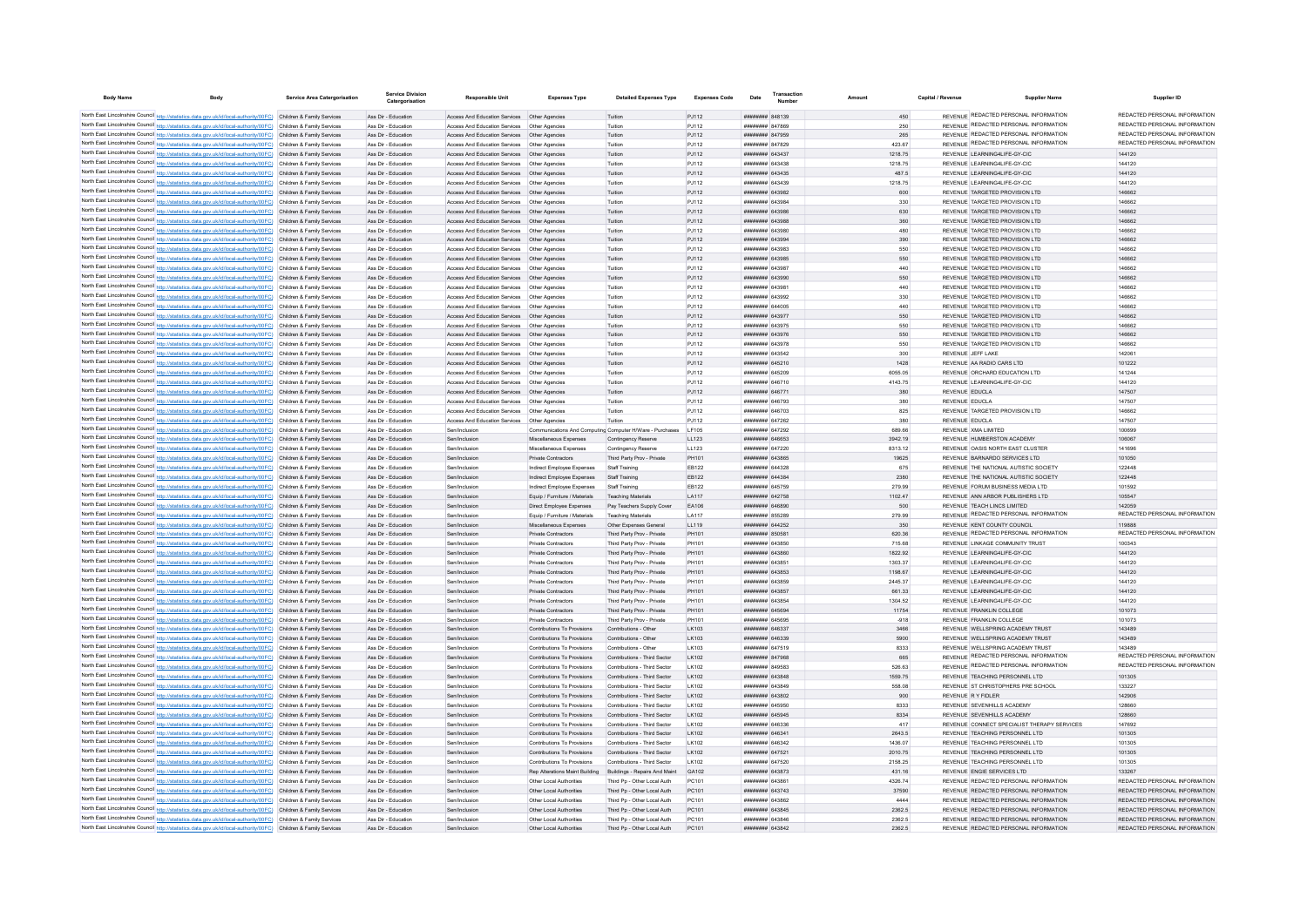| <b>Body Name</b> | <b>Body</b>                                                                                                                                                                                                                            | <b>Service Area Catergorisation</b> | <b>Service Divisio</b><br>Catergorisation  | <b>Responsible Unit</b>                  | <b>Expenses Type</b>                               | <b>Detailed Expenses Type</b>                                            | <b>Expenses Code</b> | Date                               | Transactio | Amount            | Capital / Revenue | <b>Supplier Name</b>                                                                            | Supplier ID                                                    |
|------------------|----------------------------------------------------------------------------------------------------------------------------------------------------------------------------------------------------------------------------------------|-------------------------------------|--------------------------------------------|------------------------------------------|----------------------------------------------------|--------------------------------------------------------------------------|----------------------|------------------------------------|------------|-------------------|-------------------|-------------------------------------------------------------------------------------------------|----------------------------------------------------------------|
|                  | North East Lincolnshire Council http://statistics.data.gov.uk/id/local-authority/00FC) Children & Family Services                                                                                                                      |                                     | Ass Dir - Education                        | Sen/Inclusion                            | Other Local Authorities                            | Third Po - Other Local Auth                                              | PC101                | ####### 643858                     |            | 2362.5            |                   | REVENUE REDACTED PERSONAL INFORMATION                                                           | REDACTED PERSONAL INFORMATION                                  |
|                  | North East Lincolnshire Council http://statistics.data.gov.uk/id/local-authority/00FC) Children & Family Services                                                                                                                      |                                     | Ass Dir - Education                        | Sen/Inclusion                            | Other Local Authorities                            | Third Pp - Other Local Auth                                              | PC101                | ######## 643903                    |            | 2362.5            |                   | REVENUE REDACTED PERSONAL INFORMATION                                                           | REDACTED PERSONAL INFORMATION                                  |
|                  | North East Lincolnshire Council http://statistics.data.gov.uk/id/local-authority/00FC) Children & Family Services                                                                                                                      |                                     | Ass Dir - Education                        | Sen/Inclusion                            | Other Local Authorities                            | Third Pp - Other Local Auth                                              | PC101                | ######## 643844                    |            | 2362.5            |                   | REVENUE REDACTED PERSONAL INFORMATION                                                           | REDACTED PERSONAL INFORMATION                                  |
|                  | North East Lincolnshire Council http://statistics.data.gov.uk/id/local-authority/00FC) Children & Family Services                                                                                                                      |                                     | Ass Dir - Education                        | Sen/Inclusion                            | Other Local Authorities                            | Third Pp - Other Local Auth                                              | PC101                | <b>######## 643847</b>             |            | 2362.5            |                   | REVENUE REDACTED PERSONAL INFORMATION                                                           | REDACTED PERSONAL INFORMATION                                  |
|                  | North East Lincolnshire Council http://statistics.data.gov.uk/id/local-authority/00FC) Children & Family Services                                                                                                                      |                                     | Ass Dir - Education                        | Sen/Inclusion                            | Other Local Authorities                            | Third Pp - Other Local Auth                                              | PC101                | ######## 643742                    |            | 158281.71         |                   | REVENUE REDACTED PERSONAL INFORMATION                                                           | REDACTED PERSONAL INFORMATION                                  |
|                  | North East Lincolnshire Council http://statistics.data.gov.uk/id/local-authority/00FC) Children & Family Services                                                                                                                      |                                     | Ass Dir - Education<br>Ass Dir - Education | Sen/Inclusion<br>Sen/Inclusion           | Other Local Authorities<br>Other Local Authorities | Third Pp - Other Local Auth                                              | PC101                | ######## 645960<br>######## 645957 |            | 602.29<br>1228.93 |                   | REVENUE REDACTED PERSONAL INFORMATION<br>REVENUE REDACTED PERSONAL INFORMATION                  | REDACTED PERSONAL INFORMATION<br>REDACTED PERSONAL INFORMATION |
|                  | North East Lincolnshire Council http://statistics.data.gov.uk/id/local-authority/00FC) Children & Family Services<br>North East Lincolnshire Council http://statistics.data.gov.uk/id/local-authority/00FC) Children & Family Services |                                     | Ass Dir - Education                        | Sen/Inclusion                            | Other Local Authorities                            | Third Pp - Other Local Auth<br>Third Pp - Other Local Auth               | PC101<br>PC101       | ######## 645948                    |            | 13764             |                   | REVENUE REDACTED PERSONAL INFORMATION                                                           | REDACTED PERSONAL INFORMATION                                  |
|                  | North East Lincolnshire Council http://statistics.data.gov.uk/id/local-authority/00FC) Children & Family Services                                                                                                                      |                                     | Ass Dir - Education                        | Sen/Inclusion                            | Other Local Authorities                            | Third Pp - Other Local Auth                                              | PC101                | ####### 645952                     |            | 14804.71          |                   | REVENUE REDACTED PERSONAL INFORMATION                                                           | REDACTED PERSONAL INFORMATION                                  |
|                  | North East Lincolnshire Council http://statistics.data.gov.uk/id/local-authority/00FC) Children & Family Services                                                                                                                      |                                     | Ass Dir - Education                        | Sen/Inclusion                            | Other Local Authorities                            | Third Pp - Other Local Auth                                              | PC101                | ####### 645959                     |            | 5729              |                   | REVENUE REDACTED PERSONAL INFORMATION                                                           | REDACTED PERSONAL INFORMATION                                  |
|                  | North East Lincolnshire Council http://statistics.data.gov.uk/id/local-authority/00FC) Children & Family Services                                                                                                                      |                                     | Ass Dir - Education                        | Sen/Inclusion                            | Other Local Authorities                            | Third Pp - Other Local Auth                                              | PC101                | ######## 645958                    |            | 3666.74           |                   | REVENUE REDACTED PERSONAL INFORMATION                                                           | REDACTED PERSONAL INFORMATION                                  |
|                  | North East Lincolnshire Council http://statistics.data.gov.uk/id/local-authority/00FC) Children & Family Services                                                                                                                      |                                     | Ass Dir - Education                        | Sen/Inclusion                            | Other Local Authorities                            | Third Pp - Other Local Auth                                              | PC101                | ####### 64596*                     |            | 10833.55          |                   | REVENUE REDACTED PERSONAL INFORMATION                                                           | REDACTED PERSONAL INFORMATION                                  |
|                  | North East Lincolnshire Council http://statistics.data.gov.uk/id/local-authority/00FC) Children & Family Services                                                                                                                      |                                     | Ass Dir - Education                        | Sen/Inclusion                            | Other Local Authorities                            | Third Pp - Other Local Auth                                              | PC101                | ######## 645719                    |            | 3777.4            |                   | REVENUE REDACTED PERSONAL INFORMATION                                                           | REDACTED PERSONAL INFORMATION                                  |
|                  | North East Lincolnshire Council http://statistics.data.gov.uk/id/local-authority/00FC) Children & Family Services                                                                                                                      |                                     | Ass Dir - Education<br>Ass Dir - Education | Sen/Inclusio<br>Sen/Inclusion            | Other Local Authorities<br>Other Local Authorities | Third Pp - Other Local Auth                                              | PC101<br>PC101       | ######## 645726<br>######## 645731 |            | 4991              |                   | REVENUE REDACTED PERSONAL INFORMATION<br>REVENUE REDACTED PERSONAL INFORMATION                  | REDACTED PERSONAL INFORMATION<br>REDACTED PERSONAL INFORMATION |
|                  | North East Lincolnshire Council http://statistics.data.gov.uk/id/local-authority/00FC) Children & Family Services<br>North East Lincolnshire Council http://statistics.data.gov.uk/id/local-authority/00FC) Children & Family Services |                                     | Ass Dir - Education                        | Sen/Inclusion                            | Other Local Authorities                            | Third Pp - Other Local Auth<br>Third Pp - Other Local Auth               | PC101                | ELERA BREERER                      |            | 3968<br>12240     |                   | REVENUE REDACTED PERSONAL INFORMATION                                                           | REDACTED PERSONAL INFORMATION                                  |
|                  | North East Lincolnshire Council http://statistics.data.gov.uk/id/local-authority/00FC) Children & Family Services                                                                                                                      |                                     | Ass Dir - Education                        | Sen/Inclusion                            | Other Local Authorities                            | Third Pp - Other Local Auth                                              | PC101                | ######## 645954                    |            | 15150             |                   | REVENUE REDACTED PERSONAL INFORMATION                                                           | REDACTED PERSONAL INFORMATION                                  |
|                  | North East Lincolnshire Council http://statistics.data.gov.uk/id/local-authority/00FC) Children & Family Services                                                                                                                      |                                     | Ass Dir - Education                        | Sen/Inclusion                            | Private Contractors                                | Third Party Prov - Private                                               | PH101                | ######## 643852                    |            | 1462.5            |                   | REVENUE LEARNING4LIFE-GY-CIC                                                                    | 144120                                                         |
|                  | North East Lincolnshire Council http://statistics.data.gov.uk/id/local-authority/00FC) Children & Family Services                                                                                                                      |                                     | Ass Dir - Education                        | Sen/Inclusion                            | Private Contractors                                | Third Party Prov - Private                                               | PH101                | ######## 643855                    |            | 1462.5            |                   | REVENUE LEARNING4LIFE-GY-CIC                                                                    | 144120                                                         |
|                  | North East Lincolnshire Council http://statistics.data.gov.uk/id/local-authority/00FC) Children & Family Services                                                                                                                      |                                     | Ass Dir - Education                        | Sen/Inclusion                            | Private Contractors                                | Third Party Prov - Private                                               | PH101                | ######## 643856                    |            | 1462.5            |                   | REVENUE LEARNING4LIFE-GY-CIC                                                                    | 144120                                                         |
|                  | North East Lincolnshire Council http://statistics.data.gov.uk/id/local-authority/00FC) Children & Family Services                                                                                                                      |                                     | Ass Dir - Education                        | School Improvement                       | Private Contractors                                | Third Party Prov - Private                                               | PH101                | ####### 644474                     |            | 643.95            |                   | REVENUE FOR UNDER FIVES LTD.                                                                    | 100647                                                         |
|                  | North East Lincolnshire Council http://statistics.data.gov.uk/id/local-authority/00FC) Children & Family Services<br>North East Lincolnshire Council http://statistics.data.gov.uk/id/local-authority/00FC) Children & Family Services |                                     | Ass Dir - Education<br>Ass Dir - Education | School Improvement<br>School Improvement | Private Contractors<br>Private Contractors         | Third Party Prov - Private                                               | PH101<br>PH101       | ####### 644545<br>######## 644514  |            | 667.8<br>2699982  |                   | REVENUE BURSAR PRIMARY ACADEMY<br>REVENUE BUTTERELIES DAY NURSERY                               | 111550<br>101694                                               |
|                  | North East Lincolnshire Council http://statistics.data.gov.uk/id/local-authority/00FC) Children & Family Services                                                                                                                      |                                     | Ass Dir - Education                        | School Improvement                       | Private Contractors                                | Third Party Prov - Private<br>Third Party Prov - Private                 | PH101                | <b>####### 644599</b>              |            | 779.1             |                   | REVENUE CANON PETER HALL CE PRIMARY ACADEMY                                                     | 126646                                                         |
|                  | North East Lincolnshire Council http://statistics.data.gov.uk/id/local-authority/00FC) Children & Family Services                                                                                                                      |                                     | Ass Dir - Education                        | School Improvement                       | Private Contractors                                | Third Party Prov - Private                                               | PH101                | ######## 644472                    |            | 1402.38           |                   | REVENUE FOR UNDER FIVES LTD                                                                     | 100647                                                         |
|                  | North East Lincolnshire Council http://statistics.data.gov.uk/id/local-authority/00FC) Children & Family Services                                                                                                                      |                                     | Ass Dir - Education                        | School Improvement                       | Private Contractor                                 | Third Party Prov - Private                                               | PH101                | ######## 644489                    |            | 414.99            |                   | REVENUE THE CHILDRENS HOUSE                                                                     | 101141                                                         |
|                  | North East Lincolnshire Council http://statistics.data.gov.uk/id/local-authority/00FC) Children & Family Services                                                                                                                      |                                     | Ass Dir - Education                        | School Improvement                       | Private Contractors                                | Third Party Prov - Private                                               | PH101                | ######## 644547                    |            | 445.2             |                   | REVENUE EDWARD HENEAGE PRIMARY (ACADEMY)                                                        | 111742                                                         |
|                  | North East Lincolnshire Council http://statistics.data.gov.uk/id/local-authority/00FC) Children & Family Services                                                                                                                      |                                     | Ass Dir - Education                        | School Improvement                       | Private Contractors                                | Third Party Prov - Private                                               | PH101                | ####### 644625                     |            | 1733.1            |                   | REVENUE ELLISTON PRIMARY ACADEMY                                                                | 129629                                                         |
|                  | North East Lincolnshire Council http://statistics.data.gov.uk/id/local-authority/00FC) Children & Family Services                                                                                                                      |                                     | Ass Dir - Education                        | School Improvement                       | Private Contractors                                | Third Party Prov - Private                                               | PH101                | ######## 644499                    |            | 1224.3            |                   | REVENUE FIRST STEPS GRIMSBY LIMITED.                                                            | 101411                                                         |
|                  | North East Lincolnshire Council http://statistics.data.gov.uk/id/local-authority/00FC) Children & Family Services                                                                                                                      |                                     | Ass Dir - Education                        | School Improvement                       | Private Contractors                                | Third Party Prov - Private                                               | PH101<br>PH101       | ####### 644565<br>####### 644645   |            | 326.48            |                   | REVENUE HUMBERSTON PRE SCHOOL<br>REVENUE GREAT COATES PRIMARY ACADEMY                           | 114491<br>134467                                               |
|                  | North East Lincolnshire Council http://statistics.data.gov.uk/id/local-authority/00FC) Children & Family Services<br>North East Lincolnshire Council http://statistics.data.gov.uk/id/local-authority/00FC) Children & Family Services |                                     | Ass Dir - Education<br>Ass Dir - Education | School Improvement<br>School Improvement | Private Contractors<br>Private Contractors         | Third Party Prov - Private<br>Third Party Prov - Private                 | PH101                | ######## 644510                    |            | 445.2<br>430.36   |                   | REVENUE CLEETHORPES CHILDCARE                                                                   | 101591                                                         |
|                  | North East Lincolnshire Council http://statistics.data.gov.uk/id/local-authority/00FC) Children & Family Services                                                                                                                      |                                     | Ass Dir - Education                        | School Improvement                       | Private Contractors                                | Third Party Prov - Private                                               | PH101                | ######## 644630                    |            | 445.2             |                   | REVENUE HUMBERSTON CLOVERFIELDS ACADEMY NURSERY                                                 | 132178                                                         |
|                  | North East Lincolnshire Council http://statistics.data.gov.uk/id/local-authority/00FC) Children & Family Services                                                                                                                      |                                     | Ass Dir - Education                        | School Improvement                       | Private Contractors                                | Third Party Prov - Private                                               | PH101                | ######## 644592                    |            | 445.2             |                   | REVENUE IMMINGHAM DAY CARE                                                                      | 122312                                                         |
|                  | North East Lincolnshire Council http://statistics.data.gov.uk/id/local-authority/00FC) Children & Family Services                                                                                                                      |                                     | Ass Dir - Education                        | School Improvement                       | Private Contractors                                | Third Party Prov - Private                                               | PH101                | ######## 644483                    |            | 445.2             |                   | REVENUE IMMINGHAM DAY NURSERY                                                                   | 100998                                                         |
|                  | North East Lincolnshire Council http://statistics.data.gov.uk/id/local-authority/00FC) Children & Family Services                                                                                                                      |                                     | Ass Dir - Education                        | School Improvement                       | Private Contractors                                | Third Party Prov - Private                                               | PH101                | ####### 644615                     |            | 445.2             |                   | REVENUE LEAP AHEAD NURSERY                                                                      | 128017                                                         |
|                  | North East Lincolnshire Council http://statistics.data.gov.uk/id/local-authority/00FC) Children & Family Services                                                                                                                      |                                     | Ass Dir - Education                        | School Improvement                       | Private Contractors                                | Third Party Prov - Private                                               | PH101                | ######## 644610                    |            | 516.75            |                   | REVENUE LEAP AHEAD NURSERY                                                                      | 128017                                                         |
|                  | North East Lincolnshire Council http://statistics.data.gov.uk/id/local-authority/00FC) Children & Family Services<br>North East Lincolnshire Council http://statistics.data.gov.uk/id/local-authority/00FC) Children & Family Services |                                     | Ass Dir - Education<br>Ass Dir - Education | School Improvement<br>School Improvement | Private Contractors<br>Private Contractors         | Third Party Prov - Private<br>Third Party Prov - Private                 | PH101<br>PH101       | ######## 644612<br>######## 644560 |            | 667.8<br>957.18   |                   | REVENUE LEAP AHEAD NURSERY<br>REVENUE TEC PARTNERSHIP - LITTLE STARS DAY NURSERY                | 128017<br>114230                                               |
|                  | North East Lincolnshire Council http://statistics.data.gov.uk/id/local-authority/00FC) Children & Family Services                                                                                                                      |                                     | Ass Dir - Education                        | School Improvement                       | Private Contractors                                | Third Party Prov - Private                                               | PH101                | ####### 644533                     |            | 890.4             |                   | REVENUE LISLE MARSDEN CHILDCARE LIMITED                                                         | 110493                                                         |
|                  | North East Lincolnshire Council http://statistics.data.gov.uk/id/local-authority/00FC) Children & Family Services                                                                                                                      |                                     | Ass Dir - Education                        | School Improvement                       | Private Contractors                                | Third Party Prov - Private                                               | PH101                | <b>иннинин</b> 644642              |            | 286.2             |                   | REVENUE LITTLECOATES PRIMARY ACADEMY                                                            | 134261                                                         |
|                  | North East Lincolnshire Council http://statistics.data.gov.uk/id/local-authority/00FC) Children & Family Services                                                                                                                      |                                     | Ass Dir - Education                        | School Improvement                       | Private Contractors                                | Third Party Prov - Private                                               | PH101                | ######## 644556                    |            | 2448.6            |                   | REVENUE MACAULAY PRIMARY ACADEMY                                                                | 112680                                                         |
|                  | North East Lincolnshire Council http://statistics.data.gov.uk/id/local-authority/00FC) Children & Family Services                                                                                                                      |                                     | Ass Dir - Education                        | School Improvement                       | Private Contractors                                | Third Party Prov - Private                                               | PH101                | ######## 644660                    |            | 556.5             |                   | REVENUE MIDDLETHORPE NURSERY                                                                    | 143658                                                         |
|                  | North East Lincolnshire Council http://statistics.data.gov.uk/id/local-authority/00FC) Children & Family Services                                                                                                                      |                                     | Ass Dir - Education                        | School Improvement                       | Private Contractors                                | Third Party Prov - Private                                               | PH101                | ######## 644528                    |            | 311.64            |                   | REVENUE NEW WALTHAM ACADEMY                                                                     | 108556                                                         |
|                  | North East Lincolnshire Council http://statistics.data.gov.uk/id/local-authority/00FC) Children & Family Services                                                                                                                      |                                     | Ass Dir - Education                        | School Improvement                       | Private Contractors                                | Third Party Prov - Private                                               | PH101                | ######## 644595                    |            | 1001.7            |                   | REVENUE OASIS ACADEMY SCHOOL (NUNSTHORPE SCHOOL)                                                | 122861                                                         |
|                  | North East Lincolnshire Council http://statistics.data.gov.uk/id/local-authority/00FC) Children & Family Services<br>North East Lincolnshire Council http://statistics.data.gov.uk/id/local-authority/00FC) Children & Family Services |                                     | Ass Dir - Education<br>Ass Dir - Education | School Improvement<br>School Improvement | Private Contractors<br>Private Contractors         | Third Party Prov - Private<br>Third Party Prov - Private                 | PH101<br>PH101       | ######## 644575<br>####### 644548  |            | 556.5<br>2628.27  |                   | REVENUE OLD CLEE PRIMARY ACADEMY<br>REVENUE ORMISTON SOUTH PARADE ACADEMY                       | 119822<br>111750                                               |
|                  | North East Lincolnshire Council http://statistics.data.gov.uk/id/local-authority/00FC) Children & Family Services                                                                                                                      |                                     | Ass Dir - Education                        | School Improvement                       | Private Contractors                                | Third Party Prov - Private                                               | PH101                | ######## 644648                    |            | 6678              |                   | REVENUE PILGRIM ACADEMY                                                                         | 136366                                                         |
|                  | North East Lincolnshire Council http://statistics.data.gov.uk/id/local-authority/00FC) Children & Family Services                                                                                                                      |                                     | Ass Dir - Education                        | School Improvement                       | Private Contractors                                | Third Party Prov - Private                                               | PH101                | ######## 644500                    |            | 667.8             |                   | REVENUE PRECIOUS TIMES CHILDCARE SERVICES                                                       | 101420                                                         |
|                  | North East Lincolnshire Council http://statistics.data.gov.uk/id/local-authority/00FC) Children & Family Services                                                                                                                      |                                     | Ass Dir - Education                        | School Improvement                       | Private Contractors                                | Third Party Prov - Private                                               | PH101                | ######## 644586                    |            | 1669.5            |                   | REVENUE REYNOLDS PRIMARY ACADEMY                                                                | 122175                                                         |
|                  | North East Lincolnshire Council http://statistics.data.gov.uk/id/local-authority/00FC) Children & Family Services                                                                                                                      |                                     | Ass Dir - Education                        | School Improvement                       | <b>Private Contractors</b>                         | Third Party Prov - Private                                               | PH101                | ####### 644464                     |            | 422.94            |                   | REVENUE FOR UNDER FIVES LTD                                                                     | 100647                                                         |
|                  | North East Lincolnshire Council http://statistics.data.gov.uk/id/local-authority/00FC) Children & Family Services                                                                                                                      |                                     | Ass Dir - Education                        | School Improvement                       | Private Contractors                                | Third Party Prov - Private                                               | PH101                | ######## 644581                    |            | 771.68            |                   | REVENUE ST CHRISTOPHERS PRE SCHOOL                                                              | 121589                                                         |
|                  | North East Lincolnshire Council http://statistics.data.gov.uk/id/local-authority/00FC) Children & Family Services<br>North East Lincolnshire Council http://statistics.data.gov.uk/id/local-authority/00FC) Children & Family Services |                                     | Ass Dir - Education<br>Ass Dir - Education | School Improvement                       | Private Contractors<br>Private Contractors         | Third Party Prov - Private                                               | PH101                | ####### 644569<br>######## 644492  |            | 659.85            |                   | REVENUE ST MARYS CATHOLIC PRIMARY VOLUNTARY ACADEMY 115108<br>REVENUE ST PETERS CHILDREN CENTRE | 101322                                                         |
|                  | North East Lincolnshire Council http://statistics.data.gov.uk/id/local-authority/00FC) Children & Family Services                                                                                                                      |                                     | Ass Dir - Education                        | School Improvement<br>School Improvement | Private Contractors                                | Third Party Prov - Private<br>Third Party Prov - Private                 | PH101<br>PH101       | ####### 644552                     |            | 667.8<br>333.9    |                   | REVENUE STRAND PRIMARY ACADEMY                                                                  | 111862                                                         |
|                  | North East Lincolnshire Council http://statistics.data.gov.uk/id/local-authority/00FC) Children & Family Services                                                                                                                      |                                     | Ass Dir - Education                        | School Improvement                       | Private Contractors                                | Third Party Prov - Private                                               | PH101                | ######## 644523                    |            | 333.9             |                   | REVENUE THE AVENUE PLAYGROUP                                                                    | 103168                                                         |
|                  | North East Lincolnshire Council http://statistics.data.gov.uk/id/local-authority/00FC) Children & Family Services                                                                                                                      |                                     | Ass Dir - Education                        | School Improvement                       | Private Contractors                                | Third Party Prov - Private                                               | PH101                | ######## 644570                    |            | 868.14            |                   | REVENUE THRUNSCOE PRIMARY AND NURSERY ACADEMY                                                   | 118749                                                         |
|                  | North East Lincolnshire Council http://statistics.data.gov.uk/id/local-authority/00FC) Children & Family Services                                                                                                                      |                                     | Ass Dir - Education                        | School Improvement                       | Private Contractors                                | Third Party Prov - Private                                               | PH101                | ######## 644527                    |            | 845.88            |                   | REVENUE WALTHAM LEAS PRE-SCHOOL                                                                 | 108236                                                         |
|                  | North East Lincolnshire Council http://statistics.data.gov.uk/id/local-authority/00FC) Children & Family Services                                                                                                                      |                                     | Ass Dir - Education                        | School Improvement                       | Private Contractors                                | Third Party Prov - Private                                               | PH101                | ####### 644542                     |            | 969.9             |                   | REVENUE WEELSBY ACADEMY                                                                         | 111161                                                         |
|                  | North East Lincolnshire Council http://statistics.data.gov.uk/id/local-authority/00FC) Children & Family Services                                                                                                                      |                                     | Ass Dir - Education                        | School Improvement                       | Private Contractors                                | Third Party Prov - Private                                               | PH101                | ######## 644603                    |            | 2114.7            |                   | REVENUE WELHOLME ACADEMY                                                                        | 127227                                                         |
|                  | North East Lincolnshire Council http://statistics.data.gov.uk/id/local-authority/00FC) Children & Family Services                                                                                                                      |                                     | Ass Dir - Education<br>Ass Dir - Education | School Improvement                       | Private Contractors                                | Third Party Prov - Private                                               | PH101                | ######## 644577<br>######## 644519 |            | 779.1<br>1280.48  |                   | REVENUE WILLOWS PRIMARY ACADEMY<br>REVENUE WIZ KIDZ                                             | 120478<br>102424                                               |
|                  | North East Lincolnshire Council http://statistics.data.gov.uk/id/local-authority/00FC) Children & Family Services<br>North East Lincolnshire Council http://statistics.data.gov.uk/id/local-authority/00FC) Children & Family Services |                                     | Ass Dir - Education                        | School Improvement<br>School Improvement | Private Contractors<br>Private Contractors         | Third Party Prov - Private<br>Third Party Prov - Private                 | PH101<br>PH101       | ######## 644634                    |            | 333.9             |                   | REVENUE WOODLANDS ACADEMY                                                                       | 132649                                                         |
|                  | North East Lincolnshire Council http://statistics.data.gov.uk/id/local-authority/00FC) Children & Family Services                                                                                                                      |                                     | Ass Dir - Education                        | School Improvement                       | Private Contractors                                | Third Party Prov - Private                                               | PH101                | ######## 644558                    |            | 429.3             |                   | REVENUE YARBOROUGH ACADEMY                                                                      | 112852                                                         |
|                  | North East Lincolnshire Council http://statistics.data.gov.uk/id/local-authority/00FC) Children & Family Services                                                                                                                      |                                     | Ass Dir - Education                        | School Improvement                       | Private Contractors                                | Third Party Prov - Private                                               | PH101                | ####### 646651                     |            | 300               |                   | REVENUE SERVELEC EDUCATION LIMITED                                                              | 134371                                                         |
|                  | North East Lincolnshire Council http://statistics.data.gov.uk/id/local-authority/00FC) Children & Family Services                                                                                                                      |                                     | Ass Dir - Education                        | School Improvement                       | Other Agencies                                     | Nursery Educ Fund - Standard PJ139                                       |                      | <b>####### 644574</b>              |            | 257.04            |                   | REVENUE ALISON'S CHILDMINDING SERVICES                                                          | 119740                                                         |
|                  | North East Lincolnshire Council http://statistics.data.gov.uk/id/local-authority/00FC) Children & Family Services                                                                                                                      |                                     | Ass Dir - Education                        | School Improvement                       | Other Agencies                                     | Nursery Educ Fund - Standard PJ139                                       |                      | ######## 644597                    |            | 428.4             |                   | REVENUE ANGELA MAYER                                                                            | 125119                                                         |
|                  | North East Lincolnshire Council http://statistics.data.gov.uk/id/local-authority/00FC) Children & Family Services                                                                                                                      |                                     | Ass Dir - Education                        | School Improvement                       | Other Agencies                                     | Nursery Educ Fund - Standard PJ139                                       |                      | ######## 644654                    |            | 1642.2            |                   | REVENUE MS AMY VERNON                                                                           | 141558                                                         |
|                  | North East Lincolnshire Council http://statistics.data.gov.uk/id/local-authority/00FC) Children & Family Services<br>North East Lincolnshire Council http://statistics.data.gov.uk/id/local-authority/00FC) Children & Family Services |                                     | Ass Dir - Education<br>Ass Dir - Education | School Improvement<br>School Improvement | Other Agencies<br>Other Agencies                   | Nursery Educ Fund - Standard PJ139<br>Nursery Educ Fund - Standard PJ139 |                      | ######## 644463<br>######## 644544 |            | 5079.9<br>8872.05 |                   | REVENUE FOR UNDER FIVES LTD<br>REVENUE BURSAR PRIMARY ACADEMY                                   | 100647<br>111550                                               |
|                  | North East Lincolnshire Council http://statistics.data.gov.uk/id/local-authority/00FC) Children & Family Services                                                                                                                      |                                     | Ass Dir - Education                        | School Improvement                       | Other Agencies                                     | Nursery Educ Fund - Standard PJ139                                       |                      | ####### 644512                     |            | 13110.57          |                   | REVENUE BUTTERFLIES DAY NURSERY                                                                 | 101694                                                         |
|                  | North East Lincolnshire Council http://statistics.data.gov.uk/id/local-authority/00FC) Children & Family Services                                                                                                                      |                                     | Ass Dir - Education                        | School Improvement                       | Other Agencies                                     | Nursery Educ Fund - Standard PJ139                                       |                      | ######## 644639                    |            | 3803.8            |                   | REVENUE CAMPDEN KIDS LTD                                                                        | 132975                                                         |
|                  | North East Lincolnshire Council http://statistics.data.gov.uk/id/local-authority/00FC) Children & Family Services                                                                                                                      |                                     | Ass Dir - Education                        | School Improvement                       | Other Agencies                                     | Nursery Educ Fund - Standard P.I139                                      |                      | ######## 644598                    |            | 504735            |                   | REVENUE CANON PETER HALL CE PRIMARY ACADEMY                                                     | 126646                                                         |
|                  | North East Lincolnshire Council http://statistics.data.gov.uk/id/local-authority/00FC) Children & Family Services                                                                                                                      |                                     | Ass Dir - Education                        | School Improvement                       | Other Agencies                                     | Nursery Educ Fund - Standard PJ139                                       |                      | ######## 644490                    |            | 14161 68          |                   | REVENUE THE CHILDRENS HOUSE                                                                     | 101141                                                         |
|                  | North East Lincolnshire Council http://statistics.data.gov.uk/id/local-authority/00FC) Children & Family Services                                                                                                                      |                                     | Ass Dir - Education                        | School Improvement                       | Other Agencies                                     | Nursery Educ Fund - Standard PJ139                                       |                      | ######## 644652                    |            | 306               |                   | REVENUE CLARE HOLNESS                                                                           | 140793                                                         |
|                  | North East Lincolnshire Council http://statistics.data.gov.uk/id/local-authority/00FC) Children & Family Services                                                                                                                      |                                     | Ass Dir - Education                        | School Improvement                       | Other Agencies                                     | Nursery Educ Fund - Standard PJ139                                       |                      | ######## 644640                    |            | 257.04            |                   | REVENUE DEBBIE SPACEY                                                                           | 133789                                                         |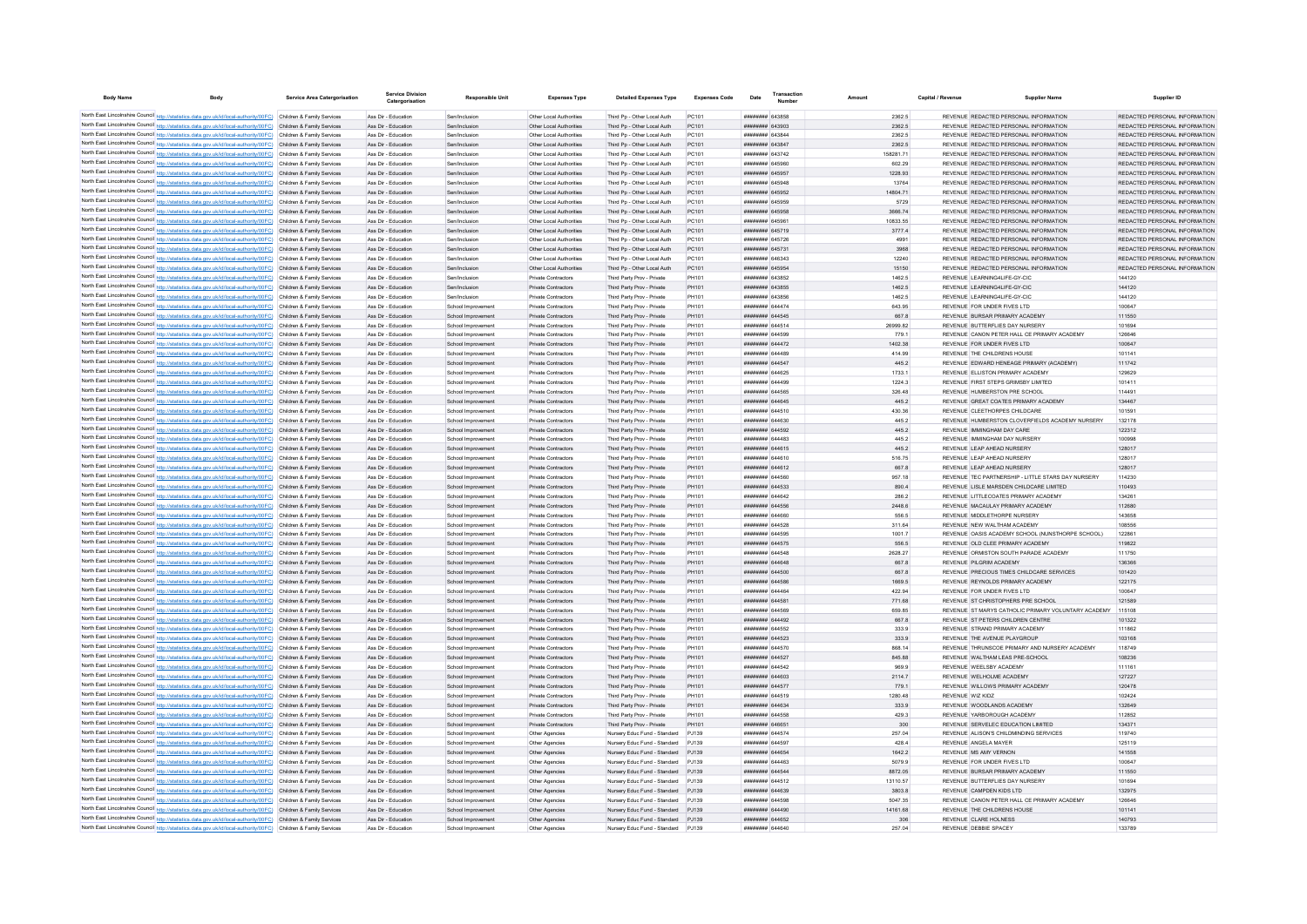| <b>Body Name</b> |                                                                                                                                                                                                                                        | <b>Service Area Catergorisation</b> | <b>Service Division</b><br>Catergorisation | <b>Responsible Unit</b>                  | <b>Expenses Type</b>             | <b>Detailed Expenses Type</b>                                            | <b>Expenses Code</b> | Date                               | Transactio<br>Number | Amoun               | Capital / Revenue |                                                                        | <b>Supplier Nam</b>                                         | Supplier ID      |  |
|------------------|----------------------------------------------------------------------------------------------------------------------------------------------------------------------------------------------------------------------------------------|-------------------------------------|--------------------------------------------|------------------------------------------|----------------------------------|--------------------------------------------------------------------------|----------------------|------------------------------------|----------------------|---------------------|-------------------|------------------------------------------------------------------------|-------------------------------------------------------------|------------------|--|
|                  |                                                                                                                                                                                                                                        |                                     |                                            |                                          |                                  |                                                                          |                      |                                    |                      |                     |                   |                                                                        |                                                             |                  |  |
|                  | North East Lincolnshire Council http://statistics.data.gov.uk/id/local-authority/00FC) Children & Family Services<br>North East Lincolnshire Council http://statistics.data.gov.uk/id/local-authority/00FC) Children & Family Services |                                     | Ass Dir - Education                        | School Improvement                       | Other Agencies                   | Nursery Educ Fund - Standard PJ139                                       |                      | ####### 644585                     |                      | 9326.88             |                   | REVENUE EASTFIELD PRIMARY ACADEMY                                      |                                                             | 121907           |  |
|                  |                                                                                                                                                                                                                                        |                                     | Ass Dir - Education                        | School Improvement                       | Other Anencies                   | Nursery Educ Fund - Standard P.I139                                      |                      | ######## 644530                    |                      | 2870 28             |                   |                                                                        | REVENUE FAST RAVENDALE C OF E PRIMARY SCHOOL ACADEMY 109167 |                  |  |
|                  | North East Lincolnshire Council http://statistics.data.gov.uk/id/local-authority/00FC) Children & Family Services                                                                                                                      |                                     | Ass Dir - Education                        | School Improvement                       | Other Agencies                   | Nursery Educ Fund - Standard P.J139                                      |                      | ######## 644546                    |                      | 6583.5              |                   | REVENUE EDWARD HENEAGE PRIMARY (ACADEMY)                               |                                                             | 111742           |  |
|                  | North East Lincolnshire Council http://statistics.data.gov.uk/id/local-authority/00FC) Children & Family Services                                                                                                                      |                                     | Ass Dir - Education<br>Ass Dir - Education | School Improvement                       | Other Agencies                   | Nursery Educ Fund - Standard PJ139                                       |                      | ######## 644589<br>######## 644626 |                      | 673.2<br>18496.5    |                   | REVENUE ELAINE JOHNSON<br>REVENUE ELLISTON PRIMARY ACADEMY             |                                                             | 122216<br>129629 |  |
|                  | North East Lincolnshire Council http://statistics.data.gov.uk/id/local-authority/00FC) Children & Family Services                                                                                                                      |                                     |                                            | School Improvement                       | Other Agencies                   | Nursery Educ Fund - Standard PJ139                                       |                      |                                    |                      |                     |                   |                                                                        |                                                             |                  |  |
|                  | North East Lincolnshire Council http://statistics.data.gov.uk/id/local-authority/00FC) Children & Family Services                                                                                                                      |                                     | Ass Dir - Education                        | School Improvement                       | Other Agencies                   | Nursery Educ Fund - Standard PJ139                                       |                      | ####### 644676                     |                      | 3427.2              |                   | REVENUE EMILY MUMBY                                                    |                                                             | 147323           |  |
|                  | North East Lincolnshire Council http://statistics.data.gov.uk/id/local-authority/00FC) Children & Family Services<br>North East Lincolnshire Council http://statistics.data.gov.uk/id/local-authority/00FC) Children & Family Services |                                     | Ass Dir - Education<br>Ass Dir - Education | School Improvement<br>School Improvement | Other Agencies<br>Other Agencies | Nursery Educ Fund - Standard PJ139<br>Nursery Educ Fund - Standard PJ139 |                      | ####### 644673<br>######## 644624  |                      | 5512.53<br>11499.48 |                   | REVENUE EXPLOROSITY EDUCATION LTD<br>REVENUE FAIRFIELD PRIMARY ACADEMY |                                                             | 145026<br>129030 |  |
|                  | North East Lincolnshire Council http://statistics.data.gov.uk/id/local-authority/00FC) Children & Family Services                                                                                                                      |                                     | Ass Dir - Education                        | School Improvement                       | Other Agencies                   | Nursery Educ Fund - Standard PJ139                                       |                      | ######## 644498                    |                      | 4389                |                   | REVENUE FIRST STEPS GRIMSBY LIMITED                                    |                                                             | 101411           |  |
|                  | North East Lincolnshire Council http://statistics.data.gov.uk/id/local-authority/00FC) Children & Family Services                                                                                                                      |                                     | Ass Dir - Education                        |                                          |                                  | Nursery Educ Fund - Standard PJ139                                       |                      | ######## 644601                    |                      | 1097.25             |                   | REVENUE FIRST STEPS WITH SURE START                                    |                                                             | 126658           |  |
|                  | North East Lincolnshire Council http://statistics.data.gov.uk/id/local-authority/00FC) Children & Family Services                                                                                                                      |                                     | Ass Dir - Education                        | School Improvement<br>School Improvement | Other Agencies<br>Other Agencies | Nursery Educ Fund - Standard PJ139                                       |                      | ######## 644567                    |                      | 1389.85             |                   | REVENUE HUMBERSTON PRE SCHOOL                                          |                                                             | 114491           |  |
|                  | North East Lincolnshire Council http://statistics.data.gov.uk/id/local-authority/00FC) Children & Family Services                                                                                                                      |                                     | Ass Dir - Education                        | School Improvement                       | Other Agencie                    | Nursery Educ Fund - Standard                                             | PJ139                | ######## 644646                    |                      | 11144.8             |                   | REVENUE GREAT COATES PRIMARY ACADEMY                                   |                                                             | 134467           |  |
|                  | North East Lincolnshire Council http://statistics.data.gov.uk/id/local-authority/00FC) Children & Family Services                                                                                                                      |                                     | Ass Dir - Education                        | School Improvement                       | Other Agencies                   | Nursery Educ Fund - Standard PJ139                                       |                      | ######## 644470                    |                      | 4284                |                   | REVENUE FOR UNDER FIVES LTD                                            |                                                             | 100647           |  |
|                  | North East Lincolnshire Council http://statistics.data.gov.uk/id/local-authority/00FC) Children & Family Services                                                                                                                      |                                     | Ass Dir - Education                        | School Improvement                       | Other Agencies                   | Nursery Educ Fund - Standard PJ139                                       |                      | ######## 644487                    |                      | 7511.28             |                   | REVENUE HEALING VILLAGE NURSERY                                        |                                                             | 101096           |  |
|                  | North East Lincolnshire Council http://statistics.data.gov.uk/id/local-authority/00FC) Children & Family Services                                                                                                                      |                                     | Ass Dir - Education                        | School Improvement                       | Other Agencies                   | Nursery Educ Fund - Standard PJ139                                       |                      | ######## 644511                    |                      | 855.85              |                   | REVENUE CLEETHORPES CHILDCARE                                          |                                                             | 101591           |  |
|                  | North East Lincolnshire Council http://statistics.data.gov.uk/id/local-authority/00FC) Children & Family Services                                                                                                                      |                                     | Ass Dir - Education                        | School Improvement                       | Other Agencies                   | Nursery Educ Fund - Standard PJ139                                       |                      | ######## 644629                    |                      | 6683.04             |                   |                                                                        | REVENUE HUMBERSTON CLOVERFIELDS ACADEMY NURSERY             | 132178           |  |
|                  | North East Lincolnshire Council http://statistics.data.gov.uk/id/local-authority/00FC) Children & Family Services                                                                                                                      |                                     | Ass Dir - Education                        | School Improvement                       | Other Agencies                   | Nursery Educ Fund - Standard PJ139                                       |                      | ####### 644563                     |                      | 7878.99             |                   | REVENUE HUMBERSTON PRE SCHOOL                                          |                                                             | 114491           |  |
|                  | North East Lincolnshire Council http://statistics.data.gov.uk/id/local-authority/00FC) Children & Family Services                                                                                                                      |                                     | Ass Dir - Education                        | School Improvement                       | Other Agencies                   | Nursery Educ Fund - Standard PJ139                                       |                      | ####### 644594                     |                      | 1927.8              |                   | REVENUE IMMINGHAM DAY CARE                                             |                                                             | 122312           |  |
|                  | North East Lincolnshire Council http://statistics.data.gov.uk/id/local-authority/00FC) Children & Family Services                                                                                                                      |                                     | Ass Dir - Education                        | School Improvement                       | Other Agencies                   | Nursery Educ Fund - Standard PJ139                                       |                      | ####### 644484                     |                      | 3641.4              |                   | REVENUE IMMINGHAM DAY NURSERY                                          |                                                             | 100998           |  |
|                  | North East Lincolnshire Council http://statistics.data.gov.uk/id/local-authority/00FC) Children & Family Services                                                                                                                      |                                     | Ass Dir - Education                        | School Improvement                       | Other Agencies                   | Nursery Educ Fund - Standard PJ139                                       |                      | ######## 644644                    |                      | 438.9               |                   | REVENUE JULIE MOORE CHILDMINDING                                       |                                                             | 134452           |  |
|                  | North East Lincolnshire Council http://statistics.data.gov.uk/id/local-authority/00FC) Children & Family Services                                                                                                                      |                                     | Ass Dir - Education                        | School Improvement                       | Other Agencies                   | Nursery Educ Fund - Standard P.I139                                      |                      | ######## 644518                    |                      | 628 32              |                   | REVENUE MS KAREN HUDSON                                                |                                                             | 102103           |  |
|                  | North East Lincolnshire Council http://statistics.data.gov.uk/id/local-authority/00FC) Children & Family Services                                                                                                                      |                                     | Ass Dir - Education                        | School Improvement                       | Other Agencies                   | Nursery Educ Fund - Standard PJ139                                       |                      | ####### 644614                     |                      | 2194.5              |                   | REVENUE LEAP AHEAD NURSERY                                             |                                                             | 128017           |  |
|                  | North East Lincolnshire Council http://statistics.data.gov.uk/id/local-authority/00FC) Children & Family Services                                                                                                                      |                                     | Ass Dir - Education                        | School Improvement                       | Other Agencies                   | Nursery Educ Fund - Standard PJ139                                       |                      | ####### 644611                     |                      | 1881                |                   | REVENUE LEAP AHEAD NURSERY                                             |                                                             | 128017           |  |
|                  | North East Lincolnshire Council http://statistics.data.gov.uk/id/local-authority/00FC)                                                                                                                                                 | Children & Family Services          | Ass Dir - Education                        | School Improvement                       | Other Agencies                   | Nursery Educ Fund - Standard                                             |                      | ######## 644608                    |                      | 6287.92             |                   | REVENUE LEAP AHEAD NURSERY                                             |                                                             | 128017           |  |
|                  | North East Lincolnshire Council http://statistics.data.gov.uk/id/local-authority/00FC)                                                                                                                                                 | Children & Family Services          | Ass Dir - Education                        | School Improvemen                        | Other Agencie                    | Nursery Educ Fund - Standard PJ139                                       |                      | ####### 644540                     |                      | 11554.56            |                   | REVENUE LITTLE BLOSSOMS DAY NURSERY                                    |                                                             | 111058           |  |
|                  | North East Lincolnshire Council http://statistics.data.gov.uk/id/local-authority/00FC) Children & Family Services                                                                                                                      |                                     | Ass Dir - Education                        | School Improvement                       | Other Agencies                   | Nursery Educ Fund - Standard PJ139                                       |                      | ######## 644667                    |                      | 470.82              |                   | REVENUE LITTLE OAKS DAY NURSERY                                        |                                                             | 144718           |  |
|                  | North East Lincolnshire Council http://statistics.data.gov.uk/id/local-authority/00FC) Children & Family Services                                                                                                                      |                                     | Ass Dir - Education                        | School Improvement                       | Other Agencies                   | Nursery Educ Fund - Standard PJ139                                       |                      | ######## 644561                    |                      | 7321 56             |                   |                                                                        | REVENUE TEC PARTNERSHIP - LITTLE STARS DAY NURSERY          | 114230           |  |
|                  | North East Lincolnshire Council http://statistics.data.gov.uk/id/local-authority/00FC) Children & Family Services                                                                                                                      |                                     | Ass Dir - Education                        | School Improvement                       | Other Agencies                   | Nursery Educ Fund - Standard PJ139                                       |                      | ######## 644590                    |                      | 2784.6              |                   | REVENUE LITTLE TWINKLES CHILDCARE LTD                                  |                                                             | 122217           |  |
|                  | North East Lincolnshire Council http://statistics.data.gov.uk/id/local-authority/00FC) Children & Family Services                                                                                                                      |                                     | Ass Dir - Education                        | School Improvement                       | Other Agencies                   | Nursery Educ Fund - Standard PJ139                                       |                      | ####### 644535                     |                      | 16897.89            |                   | REVENUE LISLE MARSDEN CHILDCARE LIMITED                                |                                                             | 110493           |  |
|                  | North East Lincolnshire Council http://statistics.data.gov.uk/id/local-authority/00FC) Children & Family Services                                                                                                                      |                                     | Ass Dir - Education                        | School Improvement                       | Other Agencies                   | Nursery Educ Fund - Standard PJ139                                       |                      | ######## 644643                    |                      | 3793.35             |                   | REVENUE LITTLECOATES PRIMARY ACADEMY                                   |                                                             | 134261           |  |
|                  | North East Lincolnshire Council http://statistics.data.gov.uk/id/local-authority/00FC) Children & Family Services                                                                                                                      |                                     | Ass Dir - Education                        | School Improvement                       | Other Agencies                   | Nursery Educ Fund - Standard PJ139                                       |                      | ####### 644555                     |                      | 16396.05            |                   | REVENUE MACAULAY PRIMARY ACADEMY                                       |                                                             | 112680           |  |
|                  | North East Lincolnshire Council http://statistics.data.gov.uk/id/local-authority/00FC) Children & Family Services                                                                                                                      |                                     | Ass Dir - Education                        | School Improvement                       | Other Agencies                   | Nursery Educ Fund - Standard PJ139                                       |                      | ####### 644661                     |                      | 8152.62             |                   | REVENUE MIDDLETHORPE NURSERY                                           |                                                             | 143658           |  |
|                  | North East Lincolnshire Council http://statistics.data.gov.uk/id/local-authority/00FC) Children & Family Services                                                                                                                      |                                     | Ass Dir - Education                        | School Improvement                       | Other Agencies                   | Nursery Educ Fund - Standard PJ139                                       |                      | ####### 644658                     |                      | 1734.6              |                   | REVENUE MS NATASHA DYKE                                                |                                                             | 141560           |  |
|                  | North East Lincolnshire Council http://statistics.data.gov.uk/id/local-authority/00FC) Children & Family Services                                                                                                                      |                                     | Ass Dir - Education                        | School Improvement                       | Other Agencies                   | Nursery Educ Fund - Standard PJ139                                       |                      | ######## 644529                    |                      | 18906.72            |                   | REVENUE NEW WALTHAM ACADEMY                                            |                                                             | 108556           |  |
|                  | North East Lincolnshire Council http://statistics.data.gov.uk/id/local-authority/00FC) Children & Family Services                                                                                                                      |                                     | Ass Dir - Education                        | School Improvement                       | Other Agencies                   | Nursery Educ Fund - Standard PJ139                                       |                      | ####### 644618                     |                      | 2256.24             |                   | REVENUE ONLY ABOUT KIDS                                                |                                                             | 128121           |  |
|                  | North East Lincolnshire Council http://statistics.data.gov.uk/id/local-authority/00FC) Children & Family Services                                                                                                                      |                                     | Ass Dir - Education                        | School Improvement                       | Other Agencies                   | Nursery Educ Fund - Standard PJ139                                       |                      | ####### 644596                     |                      | 6928.35             |                   |                                                                        | REVENUE OASIS ACADEMY SCHOOL (NUNSTHORPE SCHOOL)            | 122861           |  |
|                  | North East Lincolnshire Council http://statistics.data.gov.uk/id/local-authority/00FC) Children & Family Services                                                                                                                      |                                     | Ass Dir - Education                        | School Improvement                       | Other Agencies                   | Nursery Educ Fund - Standard PJ139                                       |                      | ######## 644576                    |                      | 13825.35            |                   | REVENUE OLD CLEE PRIMARY ACADEMY                                       |                                                             | 119822           |  |
|                  | North East Lincolnshire Council http://statistics.data.gov.uk/id/local-authority/00FC) Children & Family Services                                                                                                                      |                                     | Ass Dir - Education                        | School Improvement                       | Other Agencie                    | Nursery Educ Fund - Standard                                             |                      | ####### 644669                     |                      | 595.68              |                   | REVENUE LAURA SAVAGE                                                   |                                                             | 144810           |  |
|                  | North East Lincolnshire Council http://statistics.data.gov.uk/id/local-authority/00FC) Children & Family Services                                                                                                                      |                                     | Ass Dir - Education                        | School Improvement                       | Other Agencies                   | Nursery Educ Fund - Standard PJ139                                       |                      | ######## 644549                    |                      | 16214.22            |                   | REVENUE ORMISTON SOUTH PARADE ACADEMY                                  |                                                             | 111750           |  |
|                  | North East Lincolnshire Council http://statistics.data.gov.uk/id/local-authority/00FC) Children & Family Services                                                                                                                      |                                     | Ass Dir - Education                        | School Improvement                       | Other Agencies                   | Nursery Educ Fund - Standard PJ139                                       |                      | ######## 644647                    |                      | 3427.2              |                   | REVENUE PILGRIM ACADEMY                                                |                                                             | 136366           |  |
|                  | North East Lincolnshire Council http://statistics.data.gov.uk/id/local-authority/00FC) Children & Family Services                                                                                                                      |                                     | Ass Dir - Education                        | School Improvement                       | Other Agencies                   | Nursery Educ Fund - Standard PJ139                                       |                      | ######## 644502                    |                      | 8339.52             |                   | REVENUE PRECIOUS TIMES CHILDCARE SERVICES                              |                                                             | 101420           |  |
|                  | North East Lincolnshire Council http://statistics.data.gov.uk/id/local-authority/00FC) Children & Family Services                                                                                                                      |                                     | Ass Dir - Education                        | School Improvement                       | Other Agencies                   | Nursery Educ Fund - Standard PJ139                                       |                      | ####### 644501                     |                      | 10710               |                   | REVENUE PRECIOUS TIMES CHILDCARE SERVICES                              |                                                             | 101420           |  |
|                  | North East Lincolnshire Council http://statistics.data.gov.uk/id/local-authority/00FC) Children & Family Services                                                                                                                      |                                     | Ass Dir - Education                        | School Improvement                       | Other Agencies                   | Nursery Educ Fund - Standard PJ139                                       |                      | ######## 644468                    |                      | 8307.75             |                   | REVENUE FOR UNDER FIVES LTD                                            |                                                             | 100647           |  |
|                  | North East Lincolnshire Council http://statistics.data.gov.uk/id/local-authority/00FC) Children & Family Services                                                                                                                      |                                     | Ass Dir - Education                        | School Improvement                       | Other Agencies                   | Nursery Educ Fund - Standard PJ139                                       |                      | ####### 644587                     |                      | 13605.9             |                   | REVENUE REYNOLDS PRIMARY ACADEMY                                       |                                                             | 122175           |  |
|                  | North East Lincolnshire Council http://statistics.data.gov.uk/id/local-authority/00FC) Children & Family Services                                                                                                                      |                                     | Ass Dir - Education                        | School Improvement                       | Other Agencies                   | Nursery Educ Fund - Standard PJ139                                       |                      | ######## 644482                    |                      | 8011.08             |                   | REVENUE READY TEDDY GO                                                 |                                                             | 100973           |  |
|                  | North East Lincolnshire Council http://statistics.data.gov.uk/id/local-authority/00FC) Children & Family Services                                                                                                                      |                                     | Ass Dir - Education                        | School Improvement                       | Other Agencies                   | Nursery Educ Fund - Standard PJ139                                       |                      | ROALAS BREEZE                      |                      | 642.6               |                   | REVENUE SARAH FARROW-BROWNE                                            |                                                             | 127842           |  |
|                  | North East Lincolnshire Council http://statistics.data.gov.uk/id/local-authority/00FC) Children & Family Services                                                                                                                      |                                     | Ass Dir - Education                        | School Improvement                       | Other Agencies                   | Nursery Educ Fund - Standard P.J139                                      |                      | ######## 644553                    |                      | 1413.72             |                   | REVENUE SARA HARRISON                                                  |                                                             | 112491           |  |
|                  | North East Lincolnshire Council http://statistics.data.gov.uk/id/local-authority/00FC) Children & Family Services                                                                                                                      |                                     | Ass Dir - Education                        | School Improvement                       | Other Agencies                   | Nursery Educ Fund - Standard PJ139                                       |                      | ######## 644537                    |                      | 658.35              |                   | REVENUE SHARON SPRINGALI                                               |                                                             | 111029           |  |
|                  | North East Lincolnshire Council http://statistics.data.gov.uk/id/local-authority/00FC) Children & Family Services                                                                                                                      |                                     | Ass Dir - Education                        | School Improvement                       | Other Agencies                   | Nursery Educ Fund - Standard                                             | PJ139                | ######## 644509                    |                      | 9010.68             |                   | REVENUE CLEETHORPES CHILDCARE                                          |                                                             | 101591           |  |
|                  | North East Lincolnshire Council http://statistics.data.gov.uk/id/local-authority/00FC) Children & Family Services                                                                                                                      |                                     | Ass Dir - Education                        | School Improvement                       | Other Agencie                    | Nursery Educ Fund - Standard PJ139                                       |                      | ####### 644465                     |                      | 12380.76            |                   | REVENUE FOR UNDER FIVES LTD                                            |                                                             | 100647           |  |
|                  | North East Lincolnshire Council http://statistics.data.gov.uk/id/local-authority/00FC) Children & Family Services                                                                                                                      |                                     | Ass Dir - Education                        | School Improvement                       | Other Agencies                   | Nursery Educ Fund - Standard PJ139                                       |                      | ######## 644628                    |                      | 6383.16             |                   | REVENUE SPRINGFIELD PRIMARY ACADEMY                                    |                                                             | 131306           |  |
|                  | North East Lincolnshire Council http://statistics.data.gov.uk/id/local-authority/00FC) Children & Family Services                                                                                                                      |                                     | Ass Dir - Education                        | School Improvement                       | Other Agencies                   | Nursery Educ Fund - Standard P.I139                                      |                      | ######## 644516                    |                      | 1927 8              |                   | REVENUE SARAH SHOTBOLT                                                 |                                                             | 101742           |  |
|                  | North East Lincolnshire Council http://statistics.data.gov.uk/id/local-authority/00FC) Children & Family Services                                                                                                                      |                                     | Ass Dir - Education                        | School Improvement                       | Other Agencies                   | Nursery Educ Fund - Standard P.J139                                      |                      | ######## 644582                    |                      | 3833.06             |                   | REVENUE ST CHRISTOPHERS PRE SCHOOL                                     |                                                             | 121589           |  |
|                  | North East Lincolnshire Council http://statistics.data.gov.uk/id/local-authority/00FC) Children & Family Services                                                                                                                      |                                     | Ass Dir - Education                        | School Improvement                       | Other Agencies                   | Nursery Educ Fund - Standard PJ139                                       |                      | ######## 644479                    |                      | 14222.88            |                   | REVENUE ST JAMES SCHOOL                                                |                                                             | 100940           |  |
|                  | North East Lincolnshire Council http://statistics.data.gov.uk/id/local-authority/00FC) Children & Family Services                                                                                                                      |                                     | Ass Dir - Education                        | School Improvement                       | Other Agencies                   | Nursery Educ Fund - Standard PJ139                                       |                      | ####### 644531                     |                      | 3686.16             |                   | REVENUE ST JOSEPH'S RC PRIMARY ACADEMY                                 |                                                             | 110066           |  |
|                  | North East Lincolnshire Council http://statistics.data.gov.uk/id/local-authority/00FC) Children & Family Services                                                                                                                      |                                     | Ass Dir - Education                        | School Improvement                       | Other Agencies                   | Nursery Educ Fund - Standard PJ139                                       |                      | ######## 644476                    |                      | 30844.8             |                   | REVENUE ST MARTINS PREPARATORY SCHOOL                                  |                                                             | 100889           |  |
|                  | North East Lincolnshire Council http://statistics.data.gov.uk/id/local-authority/00FC) Children & Family Services                                                                                                                      |                                     | Ass Dir - Education                        | School Improvement                       | Other Agencies                   | Nursery Educ Fund - Standard PJ139                                       |                      | ######## 644568                    |                      | 4921.95             |                   |                                                                        | REVENUE ST MARYS CATHOLIC PRIMARY VOLUNTARY ACADEMY 115108  |                  |  |
|                  | North East Lincolnshire Council http://statistics.data.gov.uk/id/local-authority/00FC) Children & Family Services                                                                                                                      |                                     | Ass Dir - Education                        | School Improvement                       | Other Agencies                   | Nursery Educ Fund - Standard PJ139                                       |                      | ######## 644491                    |                      | 3555.09             |                   | REVENUE ST PETERS CHILDREN CENTRE                                      |                                                             | 101322           |  |
|                  | North East Lincolnshire Council http://statistics.data.gov.uk/id/local-authority/00FC) Children & Family Services                                                                                                                      |                                     | Ass Dir - Education                        | School Improvement                       | Other Agencies                   | Nursery Educ Fund - Standard PJ139                                       |                      | ######## 644551                    |                      | 3950.1              |                   | REVENUE STRAND PRIMARY ACADEMY                                         |                                                             | 111862           |  |
|                  | North East Lincolnshire Council http://statistics.data.gov.uk/id/local-authority/00FC) Children & Family Services                                                                                                                      |                                     | Ass Dir - Education                        | School Improvement                       | Other Agencies                   | Nursery Educ Fund - Standard PJ139                                       |                      | ######## 644522                    |                      | 2633.4              |                   | REVENUE THE AVENUE PLAYGROUP                                           |                                                             | 103168           |  |
|                  | North East Lincolnshire Council http://statistics.data.gov.uk/id/local-authority/00FC) Children & Family Services                                                                                                                      |                                     | Ass Dir - Education                        | School Improvement                       | Other Agencies                   | Nursery Educ Fund - Standard                                             |                      | ####### 64457*                     |                      | 9392.46             |                   |                                                                        | REVENUE THRUNSCOE PRIMARY AND NURSERY ACADEMY               | 118749           |  |
|                  | North East Lincolnshire Council http://statistics.data.gov.uk/id/local-authority/00FC)                                                                                                                                                 | Children & Family Services          | Ass Dir - Education                        | School Improvement                       | Other Agencies                   | Nursery Educ Fund - Standard PJ139                                       |                      | ######## 644526                    |                      | 30659.16            |                   | REVENUE WALTHAM LEAS PRE-SCHOOL                                        |                                                             | 108236           |  |
|                  | North East Lincolnshire Council http://statistics.data.gov.uk/id/local-authority/00FC)                                                                                                                                                 | Children & Family Services          | Ass Dir - Education                        | School Improvement                       | Other Agencie                    | Nursery Educ Fund - Standard                                             | PJ139                | ####### 644543                     |                      | 3260.4              |                   | REVENUE WEELSBY ACADEMY                                                |                                                             | 111161           |  |
|                  | North East Lincolnshire Council http://statistics.data.gov.uk/id/local-authority/00FC) Children & Family Services                                                                                                                      |                                     | Ass Dir - Education                        | School Improvement                       | Other Agencies                   | Nursery Educ Fund - Standard PJ139                                       |                      | ####### 644605                     |                      | 13825.35            |                   | REVENUE WELHOLME ACADEMY                                               |                                                             | 127227           |  |
|                  | North East Lincolnshire Council http://statistics.data.gov.uk/id/local-authority/00FC) Children & Family Services                                                                                                                      |                                     | Ass Dir - Education                        | School Improvement                       | Other Agencies                   | Nursery Educ Fund - Standard PJ139                                       |                      | ######## 644494                    |                      | 2688.63             |                   | REVENUE WENDOVER PRE-SCHOOL                                            |                                                             | 101350           |  |
|                  | North East Lincolnshire Council http://statistics.data.gov.uk/id/local-authority/00FC) Children & Family Services                                                                                                                      |                                     | Ass Dir - Education                        | School Improvement                       | Other Agencies                   | Nursery Educ Fund - Standard PJ139                                       |                      | ######## 644578                    |                      | 3950.1              |                   | REVENUE WILLOWS PRIMARY ACADEMY                                        |                                                             | 120478           |  |
|                  | North East Lincolnshire Council http://statistics.data.gov.uk/id/local-authority/00FC) Children & Family Services                                                                                                                      |                                     | Ass Dir - Education                        | School Improvement                       | Other Agencies                   | Nursery Educ Fund - Standard PJ139                                       |                      | ######## 644633                    |                      | 6332.7              |                   | REVENUE WOODLANDS ACADEMY                                              |                                                             | 132649           |  |
|                  | North East Lincolnshire Council http://statistics.data.gov.uk/id/local-authority/00FC) Children & Family Services                                                                                                                      |                                     | Ass Dir - Education                        | School Improvement                       | Other Agencies                   | Nursery Educ Fund - Standard PJ139                                       |                      | ####### 644557                     |                      | 6548.4              |                   | REVENUE YARBOROUGH ACADEMY                                             |                                                             | 112852           |  |
|                  | North East Lincolnshire Council http://statistics.data.gov.uk/id/local-authority/00FC) Children & Family Services                                                                                                                      |                                     | Ass Dir - Education                        | School Improvement                       | Other Agencies                   | Other                                                                    | PJ121                | ####### 644632                     |                      | 266.7               |                   | REVENUE MRS ALISON PARKER                                              |                                                             | 132521           |  |
|                  | North East Lincolnshire Council http://statistics.data.gov.uk/id/local-authority/00FC) Children & Family Services                                                                                                                      |                                     | Ass Dir - Education                        | School Improvement                       | Other Agencies                   | Other                                                                    | PJ121                | <b>######## 644572</b>             |                      | 1905                |                   | REVENUE MISS AMANDA YOUNG                                              |                                                             | 119739           |  |
|                  | North East Lincolnshire Council http://statistics.data.gov.uk/id/local-authority/00FC) Children & Family Services                                                                                                                      |                                     | Ass Dir - Education                        | School Improvement                       | Other Agencies                   | Other                                                                    | PJ121                | ######## 644663                    |                      | 533.4               |                   | REVENUE RAYCH'S RUGRATS CHILDMINDER                                    |                                                             | 143723           |  |
|                  | North East Lincolnshire Council http://statistics.data.gov.uk/id/local-authority/00FC) Children & Family Services                                                                                                                      |                                     | Ass Dir - Education                        | School Improvement                       | Other Agencies                   | Other                                                                    | P.1121               | ######## 644462                    |                      | 3429                |                   | REVENUE FOR UNDER FIVES LTD                                            |                                                             | 100647           |  |
|                  | North East Lincolnshire Council http://statistics.data.gov.uk/id/local-authority/00FC) Children & Family Services                                                                                                                      |                                     | Ass Dir - Education                        | School Improvement                       | Other Agencies                   | Other                                                                    | PJ121                | ######## 644513                    |                      | 14211.3             |                   | REVENUE BUTTERFLIES DAY NURSERY                                        |                                                             | 101694           |  |
|                  | North East Lincolnshire Council http://statistics.data.gov.uk/id/local-authority/00FC) Children & Family Services                                                                                                                      |                                     | Ass Dir - Education                        | School Improvement                       | Other Agencies                   | Other                                                                    | PJ121                | ######## 644638                    |                      | 3543.3              |                   | REVENUE CAMPDEN KIDS LTD                                               |                                                             | 132975           |  |
|                  | North East Lincolnshire Council http://statistics.data.gov.uk/id/local-authority/00FC) Children & Family Services                                                                                                                      |                                     | Ass Dir - Education                        | School Improvement                       | Other Agencies                   | Other                                                                    | PJ121                | ######## 644473<br>######## 644488 |                      | 16687.8<br>1109.98  |                   | REVENUE FOR UNDER FIVES LTD                                            |                                                             | 100647<br>101141 |  |
|                  | North East Lincolnshire Council http://statistics.data.gov.uk/id/local-authority/00FC) Children & Family Services                                                                                                                      |                                     | Ass Dir - Education                        | School Improvement                       | Other Agencies                   | Other                                                                    | PJ121                |                                    |                      |                     |                   | REVENUE THE CHILDRENS HOUSE                                            |                                                             |                  |  |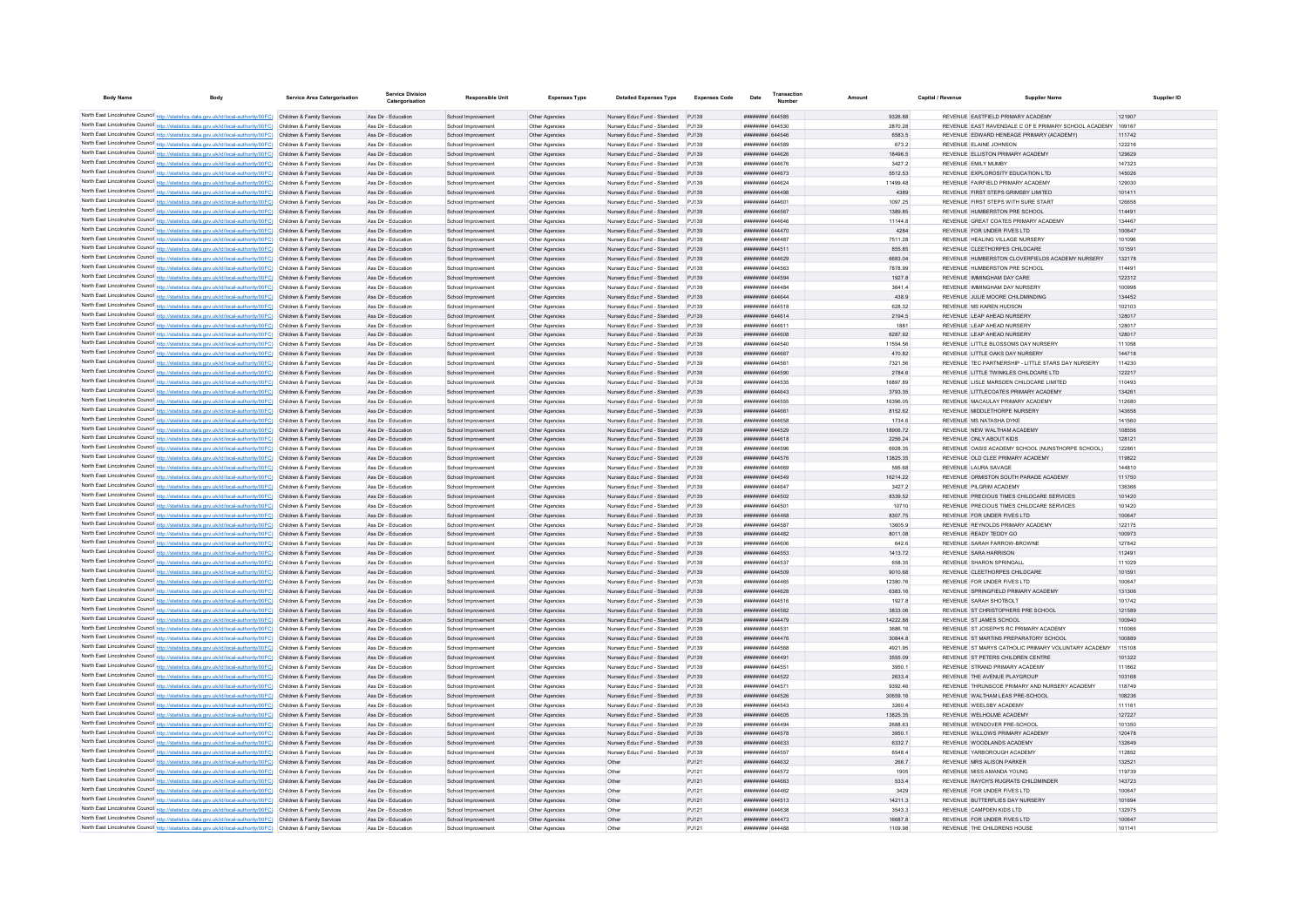| <b>Body Name</b> | <b>Body</b>                                                                                                                                                                                                                            | <b>Service Area Catergorisation</b> | <b>Service Division</b><br>Catergorisation | <b>Responsible Unit</b>                          | <b>Expenses Type</b>                                       | <b>Detailed Expenses Type</b>                  | <b>Expenses Code</b> | Date                                     | Transactio<br><b>Number</b> |                  | Capital / Revenue |                                                             | Supplier Name                                                                | Supplier ID                   |
|------------------|----------------------------------------------------------------------------------------------------------------------------------------------------------------------------------------------------------------------------------------|-------------------------------------|--------------------------------------------|--------------------------------------------------|------------------------------------------------------------|------------------------------------------------|----------------------|------------------------------------------|-----------------------------|------------------|-------------------|-------------------------------------------------------------|------------------------------------------------------------------------------|-------------------------------|
|                  |                                                                                                                                                                                                                                        |                                     |                                            |                                                  |                                                            |                                                |                      |                                          |                             |                  |                   |                                                             |                                                                              |                               |
|                  | North East Lincolnshire Council http://statistics.data.gov.uk/id/local-authority/00FC) Children & Family Services<br>North East Lincolnshire Council http://statistics.data.gov.uk/id/local-authority/00FC) Children & Family Services |                                     | Ass Dir - Education<br>Ass Dir - Education | School Improvement<br>School Improvement         | Other Agencies                                             | Other                                          | PJ121                | ####### 644653<br>######## 644588        |                             | 723.9            |                   | REVENUE CLARE HOLNESS<br>REVENUE ELAINE JOHNSON             |                                                                              | 140793<br>122216              |
|                  | North East Lincolnshire Council http://statistics.data.gov.uk/id/local-authority/00FC) Children & Family Services                                                                                                                      |                                     | Ass Dir - Education                        | School Improvement                               | Other Agencies<br>Other Agencies                           | Other<br>Other                                 | PJ121<br>PJ121       | <b>######## 644674</b>                   |                             | 266.7<br>2898.14 |                   | REVENUE EXPLOROSITY EDUCATION LTD.                          |                                                                              | 145026                        |
|                  | North East Lincolnshire Council http://statistics.data.gov.uk/id/local-authority/00FC) Children & Family Services                                                                                                                      |                                     | Ass Dir - Education                        | School Improvement                               | Other Agencies                                             | Other                                          | PJ121                | ####### 644655                           |                             | 266.7            |                   | REVENUE MRS FAY L RENSHAW                                   |                                                                              | 141559                        |
|                  | North East Lincolnshire Council http://statistics.data.gov.uk/id/local-authority/00FC) Children & Family Services                                                                                                                      |                                     | Ass Dir - Education                        | School Improvement                               | Other Agencies                                             | Other                                          | PJ121                | ######## 644621                          |                             | 4381.5           |                   | REVENUE FREESTON TOTS PRESCHOOL                             |                                                                              | 128592                        |
|                  | North East Lincolnshire Council http://statistics.data.gov.uk/id/local-authority/00FC) Children & Family Services                                                                                                                      |                                     | Ass Dir - Education                        | School Improvement                               | Other Agencies                                             | Other                                          | PJ121                | ######## 644497                          |                             | 17335.5          |                   | REVENUE FIRST STEPS GRIMSBY LIMITED                         |                                                                              | 101411                        |
|                  | North East Lincolnshire Council http://statistics.data.gov.uk/id/local-authority/00FC) Children & Family Services                                                                                                                      |                                     | Ass Dir - Education                        | School Improvement                               | Other Agencies                                             | Other                                          | PJ121                | ######## 644600                          |                             | 4533.9           |                   | REVENUE FIRST STEPS WITH SURE START                         |                                                                              | 126658                        |
|                  | North East Lincolnshire Council http://statistics.data.gov.uk/id/local-authority/00FC) Children & Family Services                                                                                                                      |                                     | Ass Dir - Education                        | School Improvement                               | Other Agencies                                             | Other                                          | PJ121                | ####### 644675                           |                             | 533.4            |                   | REVENUE KEIRA GILBERT                                       |                                                                              | 146127                        |
|                  | North East Lincolnshire Council http://statistics.data.gov.uk/id/local-authority/00FC) Children & Family Services                                                                                                                      |                                     | Ass Dir - Education                        | School Improvement                               | Other Agencies                                             | Other                                          | PJ121                | ######## 644566                          |                             | 5173.98          |                   | REVENUE HUMBERSTON PRE SCHOOL                               |                                                                              | 114491                        |
|                  | North East Lincolnshire Council http://statistics.data.gov.uk/id/local-authority/00FC) Children & Family Services                                                                                                                      |                                     | Ass Dir - Education                        | School Improvement                               | Other Agencies                                             | Other                                          | PJ121                | ######## 644471                          |                             | 1066.8           |                   | REVENUE FOR UNDER FIVES LTD                                 |                                                                              | 100647                        |
|                  | North East Lincolnshire Council http://statistics.data.gov.uk/id/local-authority/00FC) Children & Family Services                                                                                                                      |                                     | Ass Dir - Education                        | School Improvement                               | Other Agencies                                             | Other                                          | PJ121                | ######## 644486                          |                             | 1013.46          |                   | REVENUE HEALING VILLAGE NURSERY                             |                                                                              | 101096                        |
|                  | North East Lincolnshire Council http://statistics.data.gov.uk/id/local-authority/00FC) Children & Family Services                                                                                                                      |                                     | Ass Dir - Education                        | School Improvement                               | Other Agencies                                             | Othe                                           | PJ121                | ######## 644620                          |                             | 533.4            |                   |                                                             | REVENUE ELLIE TOTS CHILDMINDING SERVICES                                     | 128251                        |
|                  | North East Lincolnshire Council http://statistics.data.gov.uk/id/local-authority/00FC) Children & Family Services                                                                                                                      |                                     | Ass Dir - Education                        | School Improvement                               | Other Agencies                                             | Other                                          | PJ121                | ####### 644507                           |                             | 5687.06          |                   | REVENUE CLEETHORPES CHILDCARE                               |                                                                              | 101591                        |
|                  | North East Lincolnshire Council http://statistics.data.gov.uk/id/local-authority/00FC) Children & Family Services                                                                                                                      |                                     | Ass Dir - Education                        | School Improvement                               | Other Agencies                                             | Other                                          | PJ121                | HHHHHHH 644562                           |                             | 1676.4           |                   | REVENUE HUMBERSTON PRE SCHOOL                               |                                                                              | 114491                        |
|                  | North East Lincolnshire Council http://statistics.data.gov.uk/id/local-authority/00FC) Children & Family Services                                                                                                                      |                                     | Ass Dir - Education                        | School Improvement                               | Other Agencies                                             | Other<br>Other                                 | PJ121                | ######## 644593<br><b>HEEREER 644485</b> |                             | 68961            |                   | REVENUE IMMINGHAM DAY CARE<br>REVENUE IMMINGHAM DAY NURSERY |                                                                              | 122312                        |
|                  | North East Lincolnshire Council http://statistics.data.gov.uk/id/local-authority/00FC) Children & Family Services<br>North East Lincolnshire Council http://statistics.data.gov.uk/id/local-authority/00FC) Children & Family Services |                                     | Ass Dir - Education<br>Ass Dir - Education | School Improvement<br>School Improvement         | Other Anencies<br>Other Agencies                           | Other                                          | P.1121<br>PJ121      | ######## 644477                          |                             | 2133.6<br>8953.5 |                   | REVENUE JUDY CLARK CHILD CARE                               |                                                                              | 100998<br>100939              |
|                  | North East Lincolnshire Council http://statistics.data.gov.uk/id/local-authority/00FC) Children & Family Services                                                                                                                      |                                     | Ass Dir - Education                        | School Improvement                               | Other Agencies                                             | Othe                                           | PJ121                | ######## 644671                          |                             | 320.04           |                   | REVENUE KELLY FLINN                                         |                                                                              | 144957                        |
|                  | North East Lincolnshire Council http://statistics.data.gov.uk/id/local-authority/00FC) Children & Family Services                                                                                                                      |                                     | Ass Dir - Education                        | School Improvement                               | Other Agencies                                             | Other                                          | PJ121                | ######## 644662                          |                             | 266.7            |                   | REVENUE KATIE ROBBINS                                       |                                                                              | 143660                        |
|                  | North East Lincolnshire Council http://statistics.data.gov.uk/id/local-authority/00FC) Children & Family Services                                                                                                                      |                                     | Ass Dir - Education                        | School Improvement                               | Other Agencies                                             | Other                                          | PJ121                | ####### 644613                           |                             | 5257.8           |                   | REVENUE I FAP AHEAD NURSERY                                 |                                                                              | 128017                        |
|                  | North East Lincolnshire Council http://statistics.data.gov.uk/id/local-authority/00FC) Children & Family Services                                                                                                                      |                                     | Ass Dir - Education                        | School Improvement                               | Other Agencies                                             | Other                                          | PJ121                | ######## 644616                          |                             | 104394           |                   | REVENUE LEAP AHEAD NURSERY                                  |                                                                              | 128017                        |
|                  | North East Lincolnshire Council http://statistics.data.gov.uk/id/local-authority/00FC) Children & Family Services                                                                                                                      |                                     | Ass Dir - Education                        | School Improvement                               | Other Agencies                                             | Other                                          | PJ121                | ######## 644609                          |                             | 1653 54          |                   | REVENUE LEAP AHEAD NURSERY                                  |                                                                              | 128017                        |
|                  | North East Lincolnshire Council http://statistics.data.gov.uk/id/local-authority/00FC) Children & Family Services                                                                                                                      |                                     | Ass Dir - Education                        | School Improvement                               | Other Agencies                                             | Other                                          | PJ121                | ######## 644650                          |                             | 266.7            |                   | REVENUE MRS LYNSEY CONNOLLY                                 |                                                                              | 140212                        |
|                  | North East Lincolnshire Council http://statistics.data.gov.uk/id/local-authority/00FC) Children & Family Services                                                                                                                      |                                     | Ass Dir - Education                        | School Improvement                               | Other Agencies                                             | Other                                          | PJ121                | ####### 644539                           |                             | 1600.2           |                   |                                                             | REVENUE LITTLE BLOSSOMS DAY NURSERY                                          | 111058                        |
|                  | North East Lincolnshire Council http://statistics.data.gov.uk/id/local-authority/00FC) Children & Family Services                                                                                                                      |                                     | Ass Dir - Education                        | School Improvement                               | Other Agencies                                             | Other                                          | PJ121                | ######## 644668                          |                             | 5882.64          |                   | REVENUE LITTLE OAKS DAY NURSERY                             |                                                                              | 144718                        |
|                  | North East Lincolnshire Council http://statistics.data.gov.uk/id/local-authority/00FC) Children & Family Services                                                                                                                      |                                     | Ass Dir - Education                        | School Improvement                               | Other Agencies                                             | Other                                          | PJ121                | ####### 644559                           |                             | 13360.4          |                   |                                                             | REVENUE TEC PARTNERSHIP - LITTLE STARS DAY NURSERY                           | 114230                        |
|                  | North East Lincolnshire Council http://statistics.data.gov.uk/id/local-authority/00FC) Children & Family Services                                                                                                                      |                                     | Ass Dir - Education                        | School Improvement                               | Other Agencies                                             | Other                                          | PJ121                | ######## 644591                          |                             | 1866.9           |                   |                                                             | REVENUE LITTLE TWINKLES CHILDCARE LTD                                        | 122217                        |
|                  | North East Lincolnshire Council http://statistics.data.gov.uk/id/local-authority/00FC) Children & Family Services                                                                                                                      |                                     | Ass Dir - Education                        | School Improvement                               | Other Agencies                                             | Other                                          | PJ121                | ######## 644534                          |                             | 5920.74          |                   |                                                             | REVENUE LISLE MARSDEN CHILDCARE LIMITED                                      | 110493                        |
|                  | North East Lincolnshire Council http://statistics.data.gov.uk/id/local-authority/00FC) Children & Family Services                                                                                                                      |                                     | Ass Dir - Education                        | School Improvement                               | Other Agencies                                             | Other                                          | PJ121                | ######## 644641                          |                             | 3009.9           |                   |                                                             | REVENUE LITTLECOATES PRIMARY ACADEMY                                         | 134261                        |
|                  | North East Lincolnshire Council http://statistics.data.gov.uk/id/local-authority/00FC) Children & Family Services                                                                                                                      |                                     | Ass Dir - Education                        | School Improvement                               | Other Agencies                                             | Other                                          | PJ121                | ######## 644665                          |                             | 609.6            |                   | REVENUE MARINA WELLBURN                                     |                                                                              | 144696                        |
|                  | North East Lincolnshire Council http://statistics.data.gov.uk/id/local-authority/00FC) Children & Family Services                                                                                                                      |                                     | Ass Dir - Education                        | School Improvement                               | Other Agencies                                             | Other                                          | PJ121                | ######## 644656                          |                             | 533.4            |                   | REVENUE MS NATASHA DYKE                                     |                                                                              | 141560                        |
|                  | North East Lincolnshire Council http://statistics.data.gov.uk/id/local-authority/00FC) Children & Family Services<br>North East Lincolnshire Council http://statistics.data.gov.uk/id/local-authority/00FC) Children & Family Services |                                     | Ass Dir - Education<br>Ass Dir - Education | School Improvement<br>School Improvement         | Other Agencies                                             | Other<br>Other                                 | PJ121<br>PJ121       | ####### 644635<br>####### 644619         |                             | 533.4<br>3200.4  |                   | REVENUE NATALIE MUNDAY<br>REVENUE ONLY ABOUT KIDS           |                                                                              | 132728<br>128121              |
|                  | North East Lincolnshire Council http://statistics.data.gov.uk/id/local-authority/00FC) Children & Family Services                                                                                                                      |                                     | Ass Dir - Education                        | School Improvement                               | Other Agencies<br>Other Agencies                           | Other                                          | PJ121                | ####### 644550                           |                             | 3962.4           |                   |                                                             | REVENUE ORMISTON SOUTH PARADE ACADEMY                                        | 111750                        |
|                  | North East Lincolnshire Council http://statistics.data.gov.uk/id/local-authority/00FC) Children & Family Services                                                                                                                      |                                     | Ass Dir - Education                        | School Improvement                               | Other Agencies                                             | Other                                          | PJ121                | ######## 644505                          |                             | 1485.9           |                   |                                                             | REVENUE PRECIOUS TIMES CHILDCARE SERVICES                                    | 101420                        |
|                  | North East Lincolnshire Council http://statistics.data.gov.uk/id/local-authority/00FC) Children & Family Services                                                                                                                      |                                     | Ass Dir - Education                        | School Improvement                               | Other Agencies                                             | Other                                          | PJ121                | ######## 644504                          |                             | 90678            |                   |                                                             | REVENUE PRECIOUS TIMES CHILDCARE SERVICES                                    | 101420                        |
|                  | North East Lincolnshire Council http://statistics.data.gov.uk/id/local-authority/00FC) Children & Family Services                                                                                                                      |                                     | Ass Dir - Education                        | School Improvement                               | Other Agencies                                             | Other                                          | PJ121                | HHHHHHH 644469                           |                             | 5524.5           |                   | REVENUE FOR UNDER FIVES LTD                                 |                                                                              | 100647                        |
|                  | North East Lincolnshire Council http://statistics.data.gov.uk/id/local-authority/00FC) Children & Family Services                                                                                                                      |                                     | Ass Dir - Education                        | School Improvement                               | Other Agencies                                             | Other                                          | PJ121                | ####### 64448*                           |                             | 266.7            |                   | REVENUE READY TEDDY GO                                      |                                                                              | 100973                        |
|                  | North East Lincolnshire Council http://statistics.data.gov.uk/id/local-authority/00FC) Children & Family Services                                                                                                                      |                                     | Ass Dir - Education                        | School Improvement                               | Other Agencies                                             | Other                                          | PJ121                | ######## 644607                          |                             | 1333.5           |                   | REVENUE SARAH FARROW-BROWNE                                 |                                                                              | 127842                        |
|                  | North East Lincolnshire Council http://statistics.data.gov.uk/id/local-authority/00FC) Children & Family Services                                                                                                                      |                                     | Ass Dir - Education                        | School Improvement                               | Other Agencies                                             | Other                                          | PJ121                | ####### 644554                           |                             | 266.7            |                   | REVENUE SARA HARRISON                                       |                                                                              | 112491                        |
|                  | North East Lincolnshire Council http://statistics.data.gov.uk/id/local-authority/00FC) Children & Family Services                                                                                                                      |                                     | Ass Dir - Education                        | School Improvement                               | Other Agencies                                             | Other                                          | PJ121                | ######## 644536                          |                             | 1066.8           |                   | REVENUE SHARON SPRINGALL                                    |                                                                              | 111029                        |
|                  | North East Lincolnshire Council http://statistics.data.gov.uk/id/local-authority/00FC) Children & Family Services                                                                                                                      |                                     | Ass Dir - Education                        | School Improvement                               | Other Agencies                                             | Other                                          | PJ121                | ####### 644508                           |                             | 2796.54          |                   | REVENUE CLEETHORPES CHILDCARE                               |                                                                              | 101591                        |
|                  | North East Lincolnshire Council http://statistics.data.gov.uk/id/local-authority/00FC) Children & Family Services                                                                                                                      |                                     | Ass Dir - Education                        | School Improvement                               | Other Agencies                                             | Other                                          | PJ121                | ######## 644664                          |                             | 266.7            |                   | REVENUE SARAH NIGHTINGDALE                                  |                                                                              | 144424                        |
|                  | North East Lincolnshire Council http://statistics.data.gov.uk/id/local-authority/00FC) Children & Family Services                                                                                                                      |                                     | Ass Dir - Education                        | School Improvement                               | Other Agencies                                             | Other                                          | PJ121                | ######## 644466                          |                             | 4419.6           |                   | REVENUE FOR UNDER FIVES LTD                                 |                                                                              | 100647                        |
|                  | North East Lincolnshire Council http://statistics.data.gov.uk/id/local-authority/00FC) Children & Family Services                                                                                                                      |                                     | Ass Dir - Education                        | School Improvement                               | Other Agencies                                             | Othe                                           | PJ121                | ####### 644517                           |                             | 2819.4           |                   | REVENUE SARAH SHOTBOLT                                      |                                                                              | 101742                        |
|                  | North East Lincolnshire Council http://statistics.data.gov.uk/id/local-authority/00FC) Children & Family Services                                                                                                                      |                                     | Ass Dir - Education                        | School Improvement                               | Other Agencies                                             | Othe                                           | PJ121                | ####### 644583                           |                             | 5511.8           |                   |                                                             | REVENUE ST CHRISTOPHERS PRE SCHOOL                                           | 121589                        |
|                  | North East Lincolnshire Council http://statistics.data.gov.uk/id/local-authority/00FC) Children & Family Services                                                                                                                      |                                     | Ass Dir - Education                        | School Improvement                               | Other Agencies                                             | Other                                          | PJ121                | ######## 644579                          |                             | 266.7            |                   | REVENUE STEPHANIE DURRANT                                   |                                                                              | 120541                        |
|                  | North East Lincolnshire Council http://statistics.data.gov.uk/id/local-authority/00FC) Children & Family Services<br>North East Lincolnshire Council http://statistics.data.gov.uk/id/local-authority/00FC) Children & Family Services |                                     | Ass Dir - Education<br>Ass Dir - Education | School Improvement<br>School Improvement         | Other Agencies                                             | Other<br>Other                                 | PJ121<br>PJ121       | ####### 644478<br>######## 644515        |                             | 1600.2<br>693.42 |                   | REVENUE ST JAMES SCHOOL<br>REVENUE ST MARGARETS PRE-SCHOOL  |                                                                              | 100940<br>101724              |
|                  | North East Lincolnshire Council http://statistics.data.gov.uk/id/local-authority/00FC) Children & Family Services                                                                                                                      |                                     | Ass Dir - Education                        | School Improvement                               | Other Agencies<br>Other Agencies                           | Other                                          | PJ121                | ####### 644493                           |                             | 13525.5          |                   | REVENUE ST PETERS CHILDREN CENTRE                           |                                                                              | 101322                        |
|                  | North East Lincolnshire Council http://statistics.data.gov.uk/id/local-authority/00FC) Children & Family Services                                                                                                                      |                                     | Ass Dir - Education                        | School Improvement                               | Other Agencies                                             | Other                                          | PJ121                | ######## 644524                          |                             | 533.4            |                   | REVENUE THE AVENUE PLAYGROUP                                |                                                                              | 103168                        |
|                  | North East Lincolnshire Council http://statistics.data.gov.uk/id/local-authority/00FC) Children & Family Services                                                                                                                      |                                     | Ass Dir - Education                        | School Improvement                               | Other Agencies                                             | Other                                          | PJ121                | <b>HUMHHHH GAAGAC</b>                    |                             | 266.7            |                   | REVENUE MRS VERITY TAYI OR-GREEN                            |                                                                              | 138243                        |
|                  | North East Lincolnshire Council http://statistics.data.gov.uk/id/local-authority/00FC) Children & Family Services                                                                                                                      |                                     | Ass Dir - Education                        | School Improvement                               | Other Agencies                                             | Other                                          | PJ121                | <b><i><u>HHHHHHH</u></i></b> 644525      |                             | 9677.4           |                   | REVENUE WAI THAM LEAS PRE-SCHOOL                            |                                                                              | 108236                        |
|                  | North East Lincolnshire Council http://statistics.data.gov.uk/id/local-authority/00FC) Children & Family Services                                                                                                                      |                                     | Ass Dir - Education                        | School Improvement                               | Other Anencies                                             | Other                                          | P.1121               | ####### 644604                           |                             | 2133.6           |                   | REVENUE WELHOLME ACADEMY                                    |                                                                              | 127227                        |
|                  | North East Lincolnshire Council http://statistics.data.gov.uk/id/local-authority/00FC) Children & Family Services                                                                                                                      |                                     | Ass Dir - Education                        | School Improvement                               | Other Agencies                                             | Other                                          | PJ121                | ######## 644496                          |                             | 3429             |                   | REVENUE WENDOVER PRE-SCHOOL                                 |                                                                              | 101350                        |
|                  | North East Lincolnshire Council http://statistics.data.gov.uk/id/local-authority/00FC) Children & Family Services                                                                                                                      |                                     | Ass Dir - Education                        | School Improvement                               | Other Agencies                                             | Other                                          | PJ121                | ####### 644520                           |                             | 4851.4           |                   | REVENUE WIZ KIDZ                                            |                                                                              | 102424                        |
|                  | North East Lincolnshire Council http://statistics.data.gov.uk/id/local-authority/00FC) Children & Family Services                                                                                                                      |                                     | Ass Dir - Education                        | School Improvement                               | Contributions To Provisions                                | Contributions - Other                          | LK103                | ######## 645153                          |                             | 1020.24          |                   |                                                             | REVENUE LISLE MARSDEN CHILDCARE LIMITED                                      | 110493                        |
|                  | North East Lincolnshire Council http://statistics.data.gov.uk/id/local-authority/00FC) Children & Family Services                                                                                                                      |                                     | Ass Dir - Education                        | School Improvement                               | Contributions To Provisions                                | Contributions - Other                          | LK103                | ####### 645154                           |                             | 1790.3           |                   | REVENUE ELLISTON PRIMARY ACADEMY                            |                                                                              | 129629                        |
|                  | North East Lincolnshire Council http://statistics.data.gov.uk/id/local-authority/00FC) Children & Family Services                                                                                                                      |                                     | Ass Dir - Education                        | School Improvement                               | Contributions To Provisions                                | Contributions - Other                          | LK103                | ####### 645154                           |                             | 2484.04          |                   | REVENUE ELLISTON PRIMARY ACADEMY                            |                                                                              | 129629                        |
|                  | North East Lincolnshire Council http://statistics.data.gov.uk/id/local-authority/00FC) Children & Family Services                                                                                                                      |                                     | Ass Dir - Education                        | School Improvement                               | Contributions To Provisions                                | Contributions - Other                          | LK103                | ######## 645155                          |                             | 750              |                   |                                                             | REVENUE ST PETERS COFF PRIMARY ACADEMY                                       | 134905                        |
|                  | North East Lincolnshire Council http://statistics.data.gov.uk/id/local-authority/00FC) Children & Family Services                                                                                                                      |                                     | Ass Dir - Education                        | School Improvement                               | Contributions To Provisions                                | Contributions - Other                          | LK103                | ######## 644700                          |                             | 1831.2           |                   | REVENUE HEALING VILLAGE NURSERY                             |                                                                              | 101096                        |
|                  | North East Lincolnshire Council http://statistics.data.gov.uk/id/local-authority/00FC) Children & Family Services                                                                                                                      |                                     | Ass Dir - Education                        | School Improvement                               | Contributions To Provisions                                | Contributions - Other                          | LK103                | ######## 644702                          |                             | 1700.4           |                   | REVENUE HUMBERSTON PRE SCHOOL                               |                                                                              | 114491                        |
|                  | North East Lincolnshire Council http://statistics.data.gov.uk/id/local-authority/00FC) Children & Family Services                                                                                                                      |                                     | Ass Dir - Education                        | School Improvement                               | Contributions To Provisions                                | Contributions - Other                          | LK103                | ######## 644702                          |                             | 850.2            |                   | REVENUE HUMBERSTON PRE SCHOOL                               |                                                                              | 114491                        |
|                  | North East Lincolnshire Council http://statistics.data.gov.uk/id/local-authority/00FC) Children & Family Services<br>North East Lincolnshire Council http://statistics.data.gov.uk/id/local-authority/00FC) Children & Family Services |                                     | Ass Dir - Education                        | School Improvement                               | Contributions To Provisions                                | Contributions - Other                          | LK103                | ####### 644699                           |                             | 1360.32          |                   |                                                             | REVENUE LISLE MARSDEN CHILDCARE LIMITED                                      | 110493                        |
|                  | North East Lincolnshire Council http://statistics.data.gov.uk/id/local-authority/00FC) Children & Family Services                                                                                                                      |                                     | Ass Dir - Education<br>Ass Dir - Education | School Improvement<br>School Improvement         | Contributions To Provisions<br>Contributions To Provisions | Contributions - Other<br>Contributions - Other | LK103<br>LK103       | ######## 644695<br>####### 644696        |                             | 1133.6<br>1700.4 |                   |                                                             | REVENUE LITTLE BLOSSOMS DAY NURSERY<br>REVENUE ORMISTON SOUTH PARADE ACADEMY | 111058<br>111750              |
|                  | North East Lincolnshire Council http://statistics.data.gov.uk/id/local-authority/00FC) Children & Family Services                                                                                                                      |                                     | Ass Dir - Education                        | School Improvement                               | Contributions To Provisions                                | Contributions - Other                          | LK103                | ######## 644697                          |                             | 1220.8           |                   |                                                             | REVENUE PRECIOUS TIMES CHILDCARE SERVICES                                    | 101420                        |
|                  | North East Lincolnshire Council http://statistics.data.gov.uk/id/local-authority/00FC) Children & Family Services                                                                                                                      |                                     | Ass Dir - Education                        | School Improvement                               | Contributions To Provisions                                | Contributions - Other                          | LK103                | ######## 644233                          |                             | 750              |                   | REVENUE REYNOLDS PRIMARY ACADEMY                            |                                                                              | 122175                        |
|                  | North East Lincolnshire Council http://statistics.data.gov.uk/id/local-authority/00FC) Children & Family Services                                                                                                                      |                                     | Ass Dir - Education                        | School Improvement                               | Contributions To Provisions                                | Contributions - Other                          | LK103                | ######## 646356                          |                             | 750              |                   |                                                             | REVENUE ST PETERS COFE PRIMARY ACADEMY                                       | 134905                        |
|                  | North East Lincolnshire Council http://statistics.data.gov.uk/id/local-authority/00FC) Children & Family Services                                                                                                                      |                                     | Ass Dir - Education                        | School Improvement                               | Contributions To Provisions                                | Contributions - Other                          | LK103                | ######## 646356                          |                             | 750              |                   |                                                             | REVENUE ST PETERS COFE PRIMARY ACADEMY                                       | 134905                        |
|                  | North East Lincolnshire Council http://statistics.data.gov.uk/id/local-authority/00FC) Children & Family Services                                                                                                                      |                                     | Ass Dir - Education                        | School Improvement                               | Contributions To Provisions                                | Contributions - Other                          | LK103                | ######## 644698                          |                             | 1133.6           |                   | REVENUE WALTHAM LEAS PRE-SCHOOL                             |                                                                              | 108236                        |
|                  | North East Lincolnshire Council http://statistics.data.gov.uk/id/local-authority/00FC) Children & Family Services                                                                                                                      |                                     | Ass Dir - Education                        | School Improvement                               | Contributions To Provisions                                | Contributions - Other                          | LK103                | <b><i><u>HHHHHHH</u></i></b> 644234      |                             | 2250             |                   | REVENUE WEELSBY ACADEMY                                     |                                                                              | 111161                        |
|                  | North East Lincolnshire Council http://statistics.data.gov.uk/id/local-authority/00FC) Children & Family Services                                                                                                                      |                                     | Ass Dir - Education                        | Revnolds Day Care                                | Equip / Furniture / Materials                              | Equipment - Purchase                           | <b>LA101</b>         | Eaaaaa saasaa                            |                             | 425.66           |                   | REVENUE SYLVESTER-KEALLTD                                   |                                                                              | 100593                        |
|                  | North East Lincolnshire Council http://statistics.data.gov.uk/id/local-authority/00FC) Children & Family Services                                                                                                                      |                                     | Ass Dir - Children & Families              | Head Of Child Resource & Reg                     | Private Contractors                                        | Third Party Prov - Private                     | PH101                | ######## 644429                          |                             | 26430            |                   |                                                             | REVENUE REDACTED PERSONAL INFORMATION                                        | REDACTED PERSONAL INFORMATION |
|                  | North East Lincolnshire Council http://statistics.data.gov.uk/id/local-authority/00FC) Children & Family Services                                                                                                                      |                                     | Ass Dir - Children & Families              | Head Of Child Resource & Reg Private Contractors |                                                            | Third Party Prov - Private                     | PH101                | ####### 644425                           |                             | 27311            |                   |                                                             | REVENUE REDACTED PERSONAL INFORMATION                                        | REDACTED PERSONAL INFORMATION |
|                  | North East Lincolnshire Council http://statistics.data.gov.uk/id/local-authority/00FC) Children & Family Services                                                                                                                      |                                     | Ass Dir - Children & Families              | Head Of Child Resource & Reg                     | <b>Direct Transport Costs</b>                              | Hired Transport - Employees                    | JA101                | ######## 64618*                          |                             | 350              |                   | REVENUE READY RENT A CAR                                    |                                                                              |                               |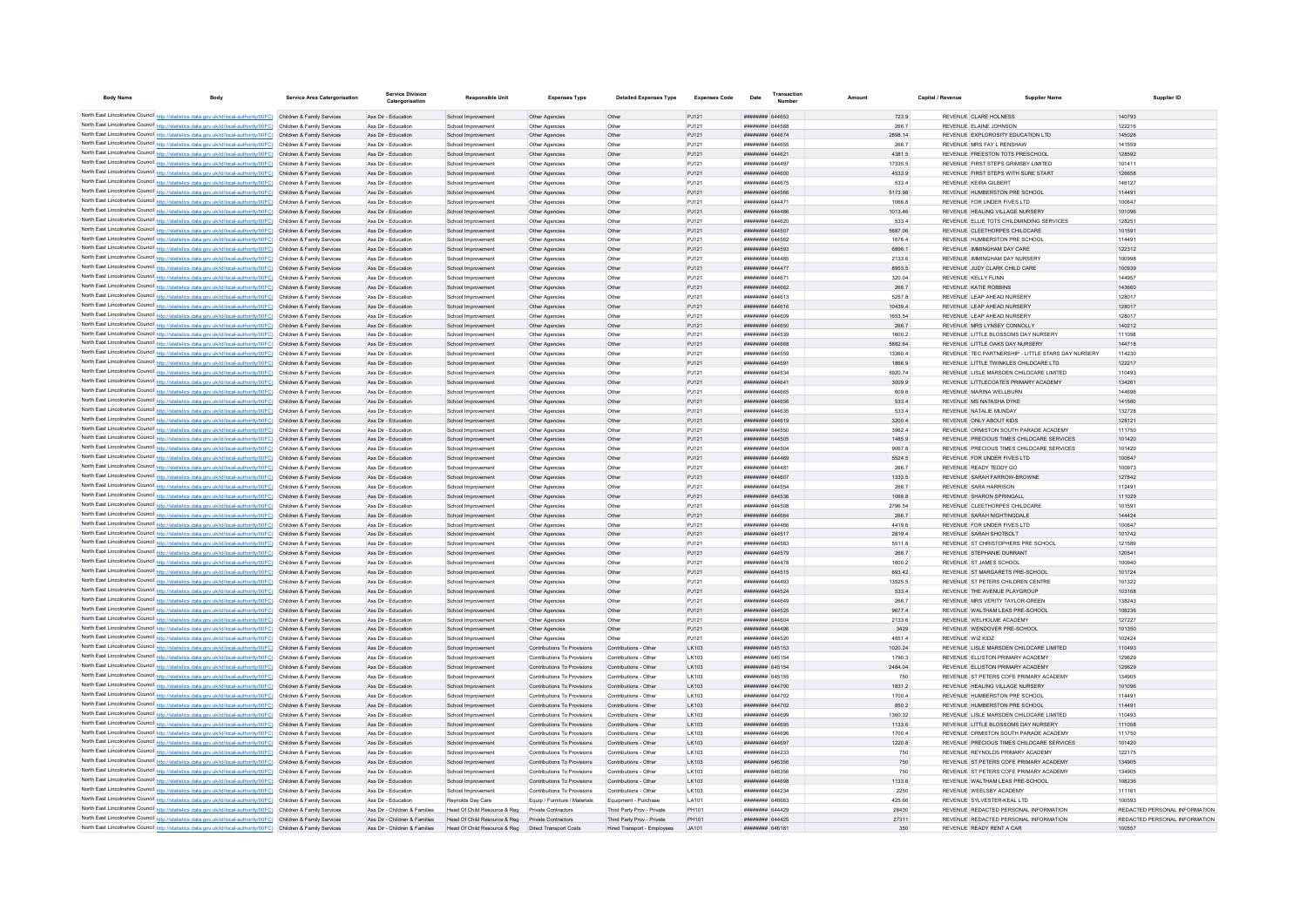| <b>Body Name</b>                                                                                                                                                                                                                       | Body | <b>Service Area Catergorisation</b> | Service Division<br>Catergorisation                            | <b>Responsible Unit</b>                                                                                                    | <b>Expenses Type</b> | <b>Detailed Expenses Type</b>              | <b>Expenses Code</b> | Date                               | Transaction |            | Capital / Revenue | <b>Supplier Name</b>                                                           | Supplier ID                                                    |
|----------------------------------------------------------------------------------------------------------------------------------------------------------------------------------------------------------------------------------------|------|-------------------------------------|----------------------------------------------------------------|----------------------------------------------------------------------------------------------------------------------------|----------------------|--------------------------------------------|----------------------|------------------------------------|-------------|------------|-------------------|--------------------------------------------------------------------------------|----------------------------------------------------------------|
| North East Lincolnshire Council http://statistics.data.gov.uk/id/local-authority/00FC) Children & Family Services                                                                                                                      |      |                                     | Ass Dir - Children & Families                                  | Head Of Child Resource & Reg   Direct Transport Costs                                                                      |                      | Hired Transport - Employees                | JA101                | carassaure states                  |             | 677        |                   | REVENUE READY RENT A CAR                                                       | 100557                                                         |
| North East Lincolnshire Council http://statistics.data.gov.uk/id/local-authority/00FC) Children & Family Services                                                                                                                      |      |                                     | Ass Dir - Children & Families                                  | Head Of Child Resource & Reg Miscellaneous Expenses                                                                        |                      | Activities - Service Users                 | LL114                | ######## 641736                    |             | 416.67     |                   | REVENUE PARKWAY ENTERTAINMENT CO LTD                                           | 101537                                                         |
| North East Lincolnshire Council http://statistics.data.gov.uk/id/local-authority/00FC) Children & Family Services                                                                                                                      |      |                                     | Ass Dir - Children & Families                                  | Head Of Child Resource & Reg. Water Services                                                                               |                      | Water                                      | GF101                | ######## 646823                    |             | 4398.08    |                   | REVENUE BOURNE LEISURE LTD                                                     | 109336                                                         |
| North East Lincolnshire Council http://statistics.data.gov.uk/id/local-authority/00FC) Children & Family Services                                                                                                                      |      |                                     |                                                                | Ass Dir - Children & Families Head Of Child Resource & Reg Other Agencies                                                  |                      | Additional Cost                            | PJ114                | ######## 848123                    |             | 250        |                   | REVENUE REDACTED PERSONAL INFORMATION                                          | REDACTED PERSONAL INFORMATION                                  |
| North East Lincolnshire Council http://statistics.data.gov.uk/id/local-authority/00FC) Children & Family Services                                                                                                                      |      |                                     | Ass Dir - Children & Families                                  | Head Of Child Resource & Reg   Other Agencies                                                                              |                      | Child Care Payments                        | PJ104                | ######## 852219                    |             | 887.14     |                   | REVENUE REDACTED PERSONAL INFORMATION<br>REVENUE REDACTED PERSONAL INFORMATION | REDACTED PERSONAL INFORMATION<br>REDACTED PERSONAL INFORMATION |
| North East Lincolnshire Council http://statistics.data.gov.uk/id/local-authority/00FC) Children & Family Services<br>North East Lincolnshire Council http://statistics.data.gov.uk/id/local-authority/00FC) Children & Family Services |      |                                     | Ass Dir - Children & Families                                  | Ass Dir - Children & Families Head Of Child Resource & Reg Other Agencies<br>Head Of Child Resource & Reg   Other Agencies |                      | Child Care Payments<br>Child Care Payments | PJ104<br>PJ104       | ######## 854189<br>######## 847561 |             | 350<br>364 |                   | REVENUE REDACTED PERSONAL INFORMATION                                          | REDACTED PERSONAL INFORMATION                                  |
| North East Lincolnshire Council http://statistics.data.gov.uk/id/local-authority/00FC) Children & Family Services                                                                                                                      |      |                                     | Ass Dir - Children & Families                                  | Head Of Child Resource & Reg   Other Agencies                                                                              |                      | Child Care Payments                        | PJ104                | ######## 847590                    |             | 364        |                   | REVENUE REDACTED PERSONAL INFORMATION                                          | REDACTED PERSONAL INFORMATION                                  |
| North East Lincolnshire Council http://statistics.data.gov.uk/id/local-authority/00FC) Children & Family Services                                                                                                                      |      |                                     |                                                                | Ass Dir - Children & Families Head Of Child Resource & Reg Other Agencies                                                  |                      | Child Care Payments                        | PJ104                | ######## 847710                    |             | 364        |                   | REVENUE REDACTED PERSONAL INFORMATION                                          | REDACTED PERSONAL INFORMATION                                  |
| North East Lincolnshire Council http://statistics.data.gov.uk/id/local-authority/00FC) Children & Family Services                                                                                                                      |      |                                     | Ass Dir - Children & Families                                  | Head Of Child Resource & Reg   Other Agencies                                                                              |                      | Child Care Payments                        | PJ104                | ######## 847770                    |             | 364        |                   | REVENUE REDACTED PERSONAL INFORMATION                                          | REDACTED PERSONAL INFORMATION                                  |
| North East Lincolnshire Council http://statistics.data.gov.uk/id/local-authority/00FC) Children & Family Services                                                                                                                      |      |                                     | Ass Dir - Children & Families                                  | Head Of Child Resource & Reg   Other Agencies                                                                              |                      | Child Care Payments                        | PJ104                | ######## 847784                    |             | 364        |                   | REVENUE REDACTED PERSONAL INFORMATION                                          | REDACTED PERSONAL INFORMATION                                  |
| North East Lincolnshire Council http://statistics.data.gov.uk/id/local-authority/00FC) Children & Family Services                                                                                                                      |      |                                     | Ass Dir - Children & Families                                  | Head Of Child Resource & Reg                                                                                               |                      | Child Care Payments                        | PJ104                | ######## 849222                    |             | 364        |                   | REVENUE REDACTED PERSONAL INFORMATION                                          | REDACTED PERSONAL INFORMATION<br>REDACTED PERSONAL INFORMATION |
| North East Lincolnshire Council http://statistics.data.gov.uk/id/local-authority/00FC) Children & Family Services                                                                                                                      |      |                                     | Ass Dir - Children & Families                                  | Head Of Child Resource & Reg   Other Agencies                                                                              |                      | Child Care Payments                        | PJ104                | ######## 849371                    |             | 364        |                   | REVENUE REDACTED PERSONAL INFORMATION<br>REVENUE REDACTED PERSONAL INFORMATION | REDACTED PERSONAL INFORMATION                                  |
| North East Lincolnshire Council http://statistics.data.gov.uk/id/local-authority/00FC) Children & Family Services<br>North East Lincolnshire Council http://statistics.data.gov.uk/id/local-authority/00FC) Children & Family Services |      |                                     | Ass Dir - Children & Families<br>Ass Dir - Children & Families | Head Of Child Resource & Reg   Other Agencies<br>Head Of Child Resource & Reg. Other Agencies                              |                      | Child Care Payments<br>Child Care Payments | PJ104<br>P.1104      | ######## 849251<br>HHHHHHH R49431  |             | 364<br>364 |                   | REVENUE REDACTED PERSONAL INFORMATION                                          | REDACTED PERSONAL INFORMATION                                  |
| North East Lincolnshire Council http://statistics.data.gov.uk/id/local-authority/00FC) Children & Family Services                                                                                                                      |      |                                     | Ass Dir - Children & Families                                  | Head Of Child Resource & Reg. Other Agencies                                                                               |                      | Child Care Payments                        | PJ104                | ######## 849445                    |             | 364        |                   | REVENUE REDACTED PERSONAL INFORMATION                                          | REDACTED PERSONAL INFORMATION                                  |
| North East Lincolnshire Council http://statistics.data.gov.uk/id/local-authority/00FC) Children & Family Services                                                                                                                      |      |                                     | Ass Dir - Children & Families                                  | Head Of Child Resource & Reg   Other Agencies                                                                              |                      | Child Care Payments                        | PJ104                | ####### 851676                     |             | 364        |                   | REVENUE REDACTED PERSONAL INFORMATION                                          | REDACTED PERSONAL INFORMATION                                  |
| North East Lincolnshire Council http://statistics.data.gov.uk/id/local-authority/00FC) Children & Family Services                                                                                                                      |      |                                     | Ass Dir - Children & Families                                  | Head Of Child Resource & Reg   Other Agencies                                                                              |                      | Child Care Payments                        | PJ104                | ######## 851855                    |             | 364        |                   | REVENUE REDACTED PERSONAL INFORMATION                                          | REDACTED PERSONAL INFORMATION                                  |
| North East Lincolnshire Council http://statistics.data.gov.uk/id/local-authority/00FC) Children & Family Services                                                                                                                      |      |                                     |                                                                | Ass Dir - Children & Families Head Of Child Resource & Reg Other Agencies                                                  |                      | Child Care Payments                        | PJ104                | ######## 851869                    |             | 364        |                   | REVENUE REDACTED PERSONAL INFORMATION                                          | REDACTED PERSONAL INFORMATION                                  |
| North East Lincolnshire Council http://statistics.data.gov.uk/id/local-authority/00FC) Children & Family Services                                                                                                                      |      |                                     | Ass Dir - Children & Families                                  | Head Of Child Resource & Reg   Other Agencies                                                                              |                      | Child Care Payments                        | PJ104                | ######## 851796                    |             | 364        |                   | REVENUE REDACTED PERSONAL INFORMATION<br>REVENUE REDACTED PERSONAL INFORMATION | REDACTED PERSONAL INFORMATION<br>REDACTED PERSONAL INFORMATION |
| North East Lincolnshire Council http://statistics.data.gov.uk/id/local-authority/00FC) Children & Family Services                                                                                                                      |      |                                     | Ass Dir - Children & Families                                  | Head Of Child Resource & Reg   Other Agencies                                                                              |                      | Child Care Payments                        | PJ104                | ####### 851645                     |             | 364        |                   | REVENUE REDACTED PERSONAL INFORMATION                                          | REDACTED PERSONAL INFORMATION                                  |
| North East Lincolnshire Council http://statistics.data.gov.uk/id/local-authority/00FC) Children & Family Services<br>North East Lincolnshire Council http://statistics.data.gov.uk/id/local-authority/00FC) Children & Family Services |      |                                     | Ass Dir - Children & Families<br>Ass Dir - Children & Families | Head Of Child Resource & Reg  Other Agencies<br>Head Of Child Resource & Reg   Other Agencies                              |                      | Child Care Payments<br>Child Care Payments | PJ104<br>PJ104       | ######## 854130<br>####### 853843  |             | 286<br>364 |                   | REVENUE REDACTED PERSONAL INFORMATION                                          | REDACTED PERSONAL INFORMATION                                  |
| North East Lincolnshire Council http://statistics.data.gov.uk/id/local-authority/00FC) Children & Family Services                                                                                                                      |      |                                     | Ass Dir - Children & Families                                  |                                                                                                                            |                      | Child Care Payments                        | PJ104                | ######## 854048                    |             | 364        |                   | REVENUE REDACTED PERSONAL INFORMATION                                          | REDACTED PERSONAL INFORMATION                                  |
| North East Lincolnshire Council http://statistics.data.gov.uk/id/local-authority/00FC) Children & Family Services                                                                                                                      |      |                                     | Ass Dir - Children & Families                                  | Head Of Child Resource & Reg   Other Agencies                                                                              |                      | Child Care Payments                        | PJ104                | ######## 854062                    |             | 364        |                   | REVENUE REDACTED PERSONAL INFORMATION                                          | REDACTED PERSONAL INFORMATION                                  |
| North East Lincolnshire Council http://statistics.data.gov.uk/id/local-authority/00FC) Children & Family Services                                                                                                                      |      |                                     | Ass Dir - Children & Families                                  | Head Of Child Resource & Reg                                                                                               | Other Agencies       | Child Care Payments                        | PJ104                | ######## 853872                    |             | 364        |                   | REVENUE REDACTED PERSONAL INFORMATION                                          | REDACTED PERSONAL INFORMATION                                  |
| North East Lincolnshire Council http://statistics.data.gov.uk/id/local-authority/00FC) Children & Family Services                                                                                                                      |      |                                     | Ass Dir - Children & Families                                  | Head Of Child Resource & Reg   Other Agencies                                                                              |                      | Child Care Payments                        | PJ104                | ######## 853989                    |             | 364        |                   | REVENUE REDACTED PERSONAL INFORMATION                                          | REDACTED PERSONAL INFORMATION                                  |
| North East Lincolnshire Council http://statistics.data.gov.uk/id/local-authority/00FC) Children & Family Services                                                                                                                      |      |                                     | Ass Dir - Children & Families                                  | Head Of Child Resource & Reg  Other Agencies                                                                               |                      | Child Care Payments                        | PJ104                | ######## 847906                    |             | 284        |                   | REVENUE REDACTED PERSONAL INFORMATION                                          | REDACTED PERSONAL INFORMATION<br>REDACTED PERSONAL INFORMATION |
| North East Lincolnshire Council http://statistics.data.gov.uk/id/local-authority/00FC) Children & Family Services                                                                                                                      |      |                                     | Ass Dir - Children & Families                                  | Head Of Child Resource & Reg. Other Agencies<br>Ass Dir - Children & Families Head Of Child Resource & Reg Other Agencies  |                      | Child Care Payments                        | P.1104               | ######## 847911<br>####### 848040  |             | 460        |                   | REVENUE REDACTED PERSONAL INFORMATION<br>REVENUE REDACTED PERSONAL INFORMATION | REDACTED PERSONAL INFORMATION                                  |
| North East Lincolnshire Council http://statistics.data.gov.uk/id/local-authority/00FC) Children & Family Services<br>North East Lincolnshire Council http://statistics.data.gov.uk/id/local-authority/00FC) Children & Family Services |      |                                     |                                                                | Ass Dir - Children & Families Head Of Child Resource & Reg Other Agencies                                                  |                      | Child Care Payments<br>Child Care Payments | PJ104<br>PJ104       | ####### 849704                     |             | 298<br>298 |                   | REVENUE REDACTED PERSONAL INFORMATION                                          | REDACTED PERSONAL INFORMATION                                  |
| North East Lincolnshire Council http://statistics.data.gov.uk/id/local-authority/00FC) Children & Family Services                                                                                                                      |      |                                     | Ass Dir - Children & Families                                  | Head Of Child Resource & Reg   Other Agencies                                                                              |                      | Child Care Payments                        | PJ104                | ######## 849565                    |             | 284        |                   | REVENUE REDACTED PERSONAL INFORMATION                                          | REDACTED PERSONAL INFORMATION                                  |
| North East Lincolnshire Council http://statistics.data.gov.uk/id/local-authority/00FC) Children & Family Services                                                                                                                      |      |                                     | Ass Dir - Children & Families                                  | Head Of Child Resource & Reg  Other Agencies                                                                               |                      | Child Care Payments                        | PJ104                | ######## 849570                    |             | 468        |                   | REVENUE REDACTED PERSONAL INFORMATION                                          | REDACTED PERSONAL INFORMATION                                  |
| North East Lincolnshire Council http://statistics.data.gov.uk/id/local-authority/00FC) Children & Family Services                                                                                                                      |      |                                     | Ass Dir - Children & Families                                  | Head Of Child Resource & Reg   Other Agencies                                                                              |                      | Child Care Payments                        | PJ104                | ######## 852124                    |             | 298        |                   | REVENUE REDACTED PERSONAL INFORMATION                                          | REDACTED PERSONAL INFORMATION                                  |
| North East Lincolnshire Council http://statistics.data.gov.uk/id/local-authority/00FC) Children & Family Services                                                                                                                      |      |                                     | Ass Dir - Children & Families                                  | Head Of Child Resource & Reg   Other Agencies                                                                              |                      | Child Care Payments                        | PJ104                | ######## 851990                    |             | 284        |                   | REVENUE REDACTED PERSONAL INFORMATION                                          | REDACTED PERSONAL INFORMATION                                  |
| North East Lincolnshire Council http://statistics.data.gov.uk/id/local-authority/00FC) Children & Family Services                                                                                                                      |      |                                     | Ass Dir - Children & Families                                  | Head Of Child Resource & Reg   Other Agencies                                                                              |                      | Child Care Payments                        | PJ104                | ######## 851995                    |             | 468        |                   | REVENUE REDACTED PERSONAL INFORMATION<br>REVENUE REDACTED PERSONAL INFORMATION | REDACTED PERSONAL INFORMATION<br>REDACTED PERSONAL INFORMATION |
| North East Lincolnshire Council http://statistics.data.gov.uk/id/local-authority/00FC) Children & Family Services<br>North East Lincolnshire Council http://statistics.data.gov.uk/id/local-authority/00FC) Children & Family Services |      |                                     | Ass Dir - Children & Families<br>Ass Dir - Children & Families | Head Of Child Resource & Reg   Other Agencies                                                                              |                      | Child Care Payments                        | PJ104                | ######## 854323<br>######## 854184 |             | 298<br>284 |                   | REVENUE REDACTED PERSONAL INFORMATION                                          | REDACTED PERSONAL INFORMATION                                  |
| North East Lincolnshire Council http://statistics.data.gov.uk/id/local-authority/00FC) Children & Family Services                                                                                                                      |      |                                     | Ass Dir - Children & Families                                  | Head Of Child Resource & Reg   Other Agencies<br>Head Of Child Resource & Reg                                              |                      | Child Care Payments<br>Child Care Payments | PJ104<br>PJ104       | ######## 854189                    |             | 468        |                   | REVENUE REDACTED PERSONAL INFORMATION                                          | REDACTED PERSONAL INFORMATION                                  |
| North East Lincolnshire Council http://statistics.data.gov.uk/id/local-authority/00FC) Children & Family Services                                                                                                                      |      |                                     | Ass Dir - Children & Families                                  | Head Of Child Resource & Reg                                                                                               |                      | Child Care Payments                        | PJ104                | ######## 84756*                    |             | 270        |                   | REVENUE REDACTED PERSONAL INFORMATION                                          | REDACTED PERSONAL INFORMATION                                  |
| North East Lincolnshire Council http://statistics.data.gov.uk/id/local-authority/00FC) Children & Family Services                                                                                                                      |      |                                     | Ass Dir - Children & Families                                  | Head Of Child Resource & Reg                                                                                               | Other Agencies       | Child Care Payments                        | PJ104                | ######## 847590                    |             | 340        |                   | REVENUE REDACTED PERSONAL INFORMATION                                          | REDACTED PERSONAL INFORMATION                                  |
| North East Lincolnshire Council http://statistics.data.gov.uk/id/local-authority/00FC) Children & Family Services                                                                                                                      |      |                                     | Ass Dir - Children & Families                                  | Head Of Child Resource & Reg. Other Agencies                                                                               |                      | Child Care Payments                        | PJ104                | ######## 847710                    |             | 298        |                   | REVENUE REDACTED PERSONAL INFORMATION                                          | REDACTED PERSONAL INFORMATION                                  |
| North East Lincolnshire Council http://statistics.data.gov.uk/id/local-authority/00FC) Children & Family Services                                                                                                                      |      |                                     | Ass Dir - Children & Families                                  | Head Of Child Resource & Reg. Other Agencies                                                                               |                      | Child Care Payments                        | P.1104               | <b><i>HUBBERH</i></b> 847770       |             | 298        |                   | REVENUE REDACTED PERSONAL INFORMATION                                          | REDACTED PERSONAL INFORMATION                                  |
| North East Lincolnshire Council http://statistics.data.gov.uk/id/local-authority/00FC) Children & Family Services                                                                                                                      |      |                                     | Ass Dir - Children & Families                                  | Head Of Child Resource & Reg  Other Agencies                                                                               |                      | Child Care Payments                        | PJ104                | ######## 847784                    |             | 270        |                   | REVENUE REDACTED PERSONAL INFORMATION<br>REVENUE REDACTED PERSONAL INFORMATION | REDACTED PERSONAL INFORMATION<br>REDACTED PERSONAL INFORMATION |
| North East Lincolnshire Council http://statistics.data.gov.uk/id/local-authority/00FC) Children & Family Services<br>North East Lincolnshire Council http://statistics.data.gov.uk/id/local-authority/00FC) Children & Family Services |      |                                     | Ass Dir - Children & Families<br>Ass Dir - Children & Families | Head Of Child Resource & Reg  Other Agencies<br>Head Of Child Resource & Reg   Other Agencies                              |                      | Child Care Payments<br>Child Care Payments | PJ104<br>PJ104       | ######## 849222<br>######## 849371 |             | 270<br>298 |                   | REVENUE REDACTED PERSONAL INFORMATION                                          | REDACTED PERSONAL INFORMATION                                  |
| North East Lincolnshire Council http://statistics.data.gov.uk/id/local-authority/00FC) Children & Family Services                                                                                                                      |      |                                     | Ass Dir - Children & Families                                  | Head Of Child Resource & Reg  Other Agencies                                                                               |                      | Child Care Payments                        | PJ104                | ######## 849251                    |             | 340        |                   | REVENUE REDACTED PERSONAL INFORMATION                                          | REDACTED PERSONAL INFORMATION                                  |
| North East Lincolnshire Council http://statistics.data.gov.uk/id/local-authority/00FC) Children & Family Services                                                                                                                      |      |                                     | Ass Dir - Children & Families                                  | Head Of Child Resource & Reg   Other Agencies                                                                              |                      | Child Care Payments                        | PJ104                | HHHHHHH R49431                     |             | 298        |                   | REVENUE REDACTED PERSONAL INFORMATION                                          | REDACTED PERSONAL INFORMATION                                  |
| North East Lincolnshire Council http://statistics.data.gov.uk/id/local-authority/00FC) Children & Family Services                                                                                                                      |      |                                     | Ass Dir - Children & Families                                  | Head Of Child Resource & Reg   Other Agencies                                                                              |                      | Child Care Payments                        | PJ104                | ######## 849445                    |             | 270        |                   | REVENUE REDACTED PERSONAL INFORMATION                                          | REDACTED PERSONAL INFORMATION                                  |
| North East Lincolnshire Council http://statistics.data.gov.uk/id/local-authority/00FC) Children & Family Services                                                                                                                      |      |                                     | Ass Dir - Children & Families                                  | Head Of Child Resource & Reg   Other Agencies                                                                              |                      | Child Care Payments                        | PJ104                | ####### 851676                     |             | 340        |                   | REVENUE REDACTED PERSONAL INFORMATION                                          | REDACTED PERSONAL INFORMATION                                  |
| North East Lincolnshire Council http://statistics.data.gov.uk/id/local-authority/00FC) Children & Family Services                                                                                                                      |      |                                     | Ass Dir - Children & Families                                  | Head Of Child Resource & Reg   Other Agencies                                                                              |                      | Child Care Payments                        | PJ104                | ####### 851855                     |             | 298        |                   | REVENUE REDACTED PERSONAL INFORMATION                                          | REDACTED PERSONAL INFORMATION                                  |
| North East Lincolnshire Council http://statistics.data.gov.uk/id/local-authority/00FC) Children & Family Services                                                                                                                      |      |                                     | Ass Dir - Children & Families                                  | Head Of Child Resource & Reg   Other Agencies                                                                              |                      | Child Care Payments                        | PJ104                | ######## 851869                    |             | 270        |                   | REVENUE REDACTED PERSONAL INFORMATION<br>REVENUE REDACTED PERSONAL INFORMATION | REDACTED PERSONAL INFORMATION<br>REDACTED PERSONAL INFORMATION |
| North East Lincolnshire Council http://statistics.data.gov.uk/id/local-authority/00FC) Children & Family Services<br>North East Lincolnshire Council http://statistics.data.gov.uk/id/local-authority/00FC) Children & Family Services |      |                                     | Ass Dir - Children & Families<br>Ass Dir - Children & Families | Head Of Child Resource & Reg   Other Agencies<br>Head Of Child Resource & Reg   Other Agencies                             |                      | Child Care Payments<br>Child Care Payments | PJ104<br>PJ104       | ######## 851796<br>######## 851645 |             | 298<br>270 |                   | REVENUE REDACTED PERSONAL INFORMATION                                          | REDACTED PERSONAL INFORMATION                                  |
| North East Lincolnshire Council http://statistics.data.gov.uk/id/local-authority/00FC) Children & Family Services                                                                                                                      |      |                                     |                                                                | Ass Dir - Children & Families Head Of Child Resource & Reg Other Agencies                                                  |                      | Child Care Payments                        | PJ104                | ######## 853843                    |             | 270        |                   | REVENUE REDACTED PERSONAL INFORMATION                                          | REDACTED PERSONAL INFORMATION                                  |
| North East Lincolnshire Council http://statistics.data.gov.uk/id/local-authority/00FC) Children & Family Services                                                                                                                      |      |                                     |                                                                | Ass Dir - Children & Families Head Of Child Resource & Reg Other Agencies                                                  |                      | Child Care Payments                        | PJ104                | ####### 854048                     |             | 298        |                   | REVENUE REDACTED PERSONAL INFORMATION                                          | REDACTED PERSONAL INFORMATION                                  |
| North East Lincolnshire Council http://statistics.data.gov.uk/id/local-authority/00FC) Children & Family Services                                                                                                                      |      |                                     |                                                                | Ass Dir - Children & Families Head Of Child Resource & Reg Other Agencies                                                  |                      | Child Care Payments                        | PJ104                | ######## 854062                    |             | 282        |                   | REVENUE REDACTED PERSONAL INFORMATION                                          | REDACTED PERSONAL INFORMATION                                  |
| North East Lincolnshire Council http://statistics.data.gov.uk/id/local-authority/00FC) Children & Family Services                                                                                                                      |      |                                     |                                                                | Ass Dir - Children & Families Head Of Child Resource & Reg Other Agencies                                                  |                      | Child Care Payments                        | PJ104                | ######## 853872                    |             | 340        |                   | REVENUE REDACTED PERSONAL INFORMATION                                          | REDACTED PERSONAL INFORMATION                                  |
| North East Lincolnshire Council http://statistics.data.gov.uk/id/local-authority/00FC) Children & Family Services                                                                                                                      |      |                                     |                                                                | Ass Dir - Children & Families Head Of Child Resource & Reg Other Agencies                                                  |                      | Child Care Payments                        | PJ104                | ######## 853989                    |             | 298        |                   | REVENUE REDACTED PERSONAL INFORMATION                                          | REDACTED PERSONAL INFORMATION                                  |
| North East Lincolnshire Council http://statistics.data.gov.uk/id/local-authority/00FC) Children & Family Services                                                                                                                      |      |                                     | Ass Dir - Children & Families                                  | Head Of Child Resource & Reg   Other Agencies                                                                              |                      | Child Care Payments                        | PJ104                | ####### 848066                     |             | 454        |                   | REVENUE REDACTED PERSONAL INFORMATION<br>REVENUE REDACTED PERSONAL INFORMATION | REDACTED PERSONAL INFORMATION<br>REDACTED PERSONAL INFORMATION |
| North East Lincolnshire Council http://statistics.data.gov.uk/id/local-authority/00FC) Children & Family Services<br>North East Lincolnshire Council http://statistics.data.gov.uk/id/local-authority/00FC) Children & Family Services |      |                                     | Ass Dir - Children & Families                                  | Ass Dir - Children & Families Head Of Child Resource & Reg Other Agencies<br>Head Of Child Resource & Reg   Other Agencies |                      | Child Care Payments<br>Child Care Payments | P.1104<br>P.1104     | ######## 849729<br>######## 852148 |             | 454<br>454 |                   | REVENUE REDACTED PERSONAL INFORMATION                                          | REDACTED PERSONAL INFORMATION                                  |
| North East Lincolnshire Council http://statistics.data.gov.uk/id/local-authority/00FC) Children & Family Services                                                                                                                      |      |                                     | Ass Dir - Children & Families                                  | Head Of Child Resource & Reg  Other Agencies                                                                               |                      | Child Care Payments                        | PJ104                | ######## 854347                    |             | 454        |                   | REVENUE REDACTED PERSONAL INFORMATION                                          | REDACTED PERSONAL INFORMATION                                  |
| North East Lincolnshire Council http://statistics.data.gov.uk/id/local-authority/00FC) Children & Family Services                                                                                                                      |      |                                     | Ass Dir - Children & Families                                  | Head Of Child Resource & Reg                                                                                               | Other Agencies       | Child Care Payments                        | PJ104                | ######## 847815                    |             | 364        |                   | REVENUE REDACTED PERSONAL INFORMATION                                          | REDACTED PERSONAL INFORMATION                                  |
| North East Lincolnshire Council http://statistics.data.gov.uk/id/local-authority/00FC) Children & Family Services                                                                                                                      |      |                                     | Ass Dir - Children & Families                                  | Head Of Child Resource & Reg                                                                                               | Other Agencies       | Child Care Payments                        | PJ104                | ######## 849475                    |             | 364        |                   | REVENUE REDACTED PERSONAL INFORMATION                                          | REDACTED PERSONAL INFORMATION                                  |
| North East Lincolnshire Council http://statistics.data.gov.uk/id/local-authority/00FC) Children & Family Services                                                                                                                      |      |                                     | Ass Dir - Children & Families                                  | Head Of Child Resource & Reg                                                                                               | Other Agencies       | Child Care Payments                        | PJ104                | ####### 851900                     |             | 364        |                   | REVENUE REDACTED PERSONAL INFORMATION                                          | REDACTED PERSONAL INFORMATION                                  |
| North East Lincolnshire Council http://statistics.data.gov.uk/id/local-authority/00FC) Children & Family Services                                                                                                                      |      |                                     | Ass Dir - Children & Families                                  | Head Of Child Resource & Reg   Other Agencies                                                                              |                      | Child Care Payments                        | PJ104                | HHHHHHH 854093                     |             | 364        |                   | REVENUE REDACTED PERSONAL INFORMATION                                          | REDACTED PERSONAL INFORMATION                                  |
| North East Lincolnshire Council http://statistics.data.gov.uk/id/local-authority/00FC) Children & Family Services                                                                                                                      |      |                                     | Ass Dir - Children & Families                                  | Head Of Child Resource & Reg                                                                                               | Other Agencies       | Child Care Payments                        | PJ104                | ######## 847815                    |             | 319        |                   | REVENUE REDACTED PERSONAL INFORMATION<br>REVENUE REDACTED PERSONAL INFORMATION | REDACTED PERSONAL INFORMATION<br>REDACTED PERSONAL INFORMATION |
| North East Lincolnshire Council http://statistics.data.gov.uk/id/local-authority/00FC) Children & Family Services<br>North East Lincolnshire Council http://statistics.data.gov.uk/id/local-authority/00FC) Children & Family Services |      |                                     | Ass Dir - Children & Families<br>Ass Dir - Children & Families | Head Of Child Resource & Reg   Other Agencies<br>Head Of Child Resource & Reg                                              | Other Agencies       | Child Care Payments<br>Child Care Payments | PJ104<br>PJ104       | ######## 849475<br>######## 851900 |             | 319<br>319 |                   | REVENUE REDACTED PERSONAL INFORMATION                                          | REDACTED PERSONAL INFORMATION                                  |
| North East Lincolnshire Council http://statistics.data.gov.uk/id/local-authority/00FC) Children & Family Services                                                                                                                      |      |                                     |                                                                | Ass Dir - Children & Families Head Of Child Resource & Reg Other Agencies                                                  |                      | Child Care Payments                        | PJ104                | ######## 854093                    |             | 319        |                   | REVENUE REDACTED PERSONAL INFORMATION                                          | REDACTED PERSONAL INFORMATION                                  |
| North East Lincolnshire Council http://statistics.data.gov.uk/id/local-authority/00FC) Children & Family Services                                                                                                                      |      |                                     | Ass Dir - Children & Families                                  | Head Of Child Resource & Reg   Other Agencies                                                                              |                      | Child Care Payments                        | PJ104                | ######## 851720                    |             | 442        |                   | REVENUE REDACTED PERSONAL INFORMATION                                          | REDACTED PERSONAL INFORMATION                                  |
| North East Lincolnshire Council http://statistics.data.gov.uk/id/local-authority/00FC) Children & Family Services                                                                                                                      |      |                                     |                                                                | Ass Dir - Children & Families Head Of Child Resource & Reg   Other Agencies                                                |                      | Child Care Payments                        | PJ104                | ######## 851720                    |             | 361.86     |                   | REVENUE REDACTED PERSONAL INFORMATION                                          | REDACTED PERSONAL INFORMATION                                  |
| North East Lincolnshire Council http://statistics.data.gov.uk/id/local-authority/00FC) Children & Family Services                                                                                                                      |      |                                     | Ass Dir - Children & Families                                  | Head Of Child Resource & Reg   Other Agencies                                                                              |                      | Child Care Payments                        | PJ104                | ####### 847605                     |             | $-546$     |                   | REVENUE REDACTED PERSONAL INFORMATION                                          | REDACTED PERSONAL INFORMATION                                  |
| North East Lincolnshire Council http://statistics.data.gov.uk/id/local-authority/00FC) Children & Family Services                                                                                                                      |      |                                     |                                                                | Ass Dir - Children & Families Head Of Child Resource & Reg Other Agencies                                                  |                      | Child Care Payments                        | P.1104               | ######## 847605                    |             | $-546$     |                   | REVENUE REDACTED PERSONAL INFORMATION                                          | REDACTED PERSONAL INFORMATION                                  |
| North East Lincolnshire Council http://statistics.data.gov.uk/id/local-authority/00FC) Children & Family Services                                                                                                                      |      |                                     | Ass Dir - Children & Families                                  | Head Of Child Resource & Reg   Other Agencies                                                                              |                      | Child Care Payments                        | P.1104               | ######## 848072                    |             | 500        |                   | REVENUE REDACTED PERSONAL INFORMATION                                          | REDACTED PERSONAL INFORMATION                                  |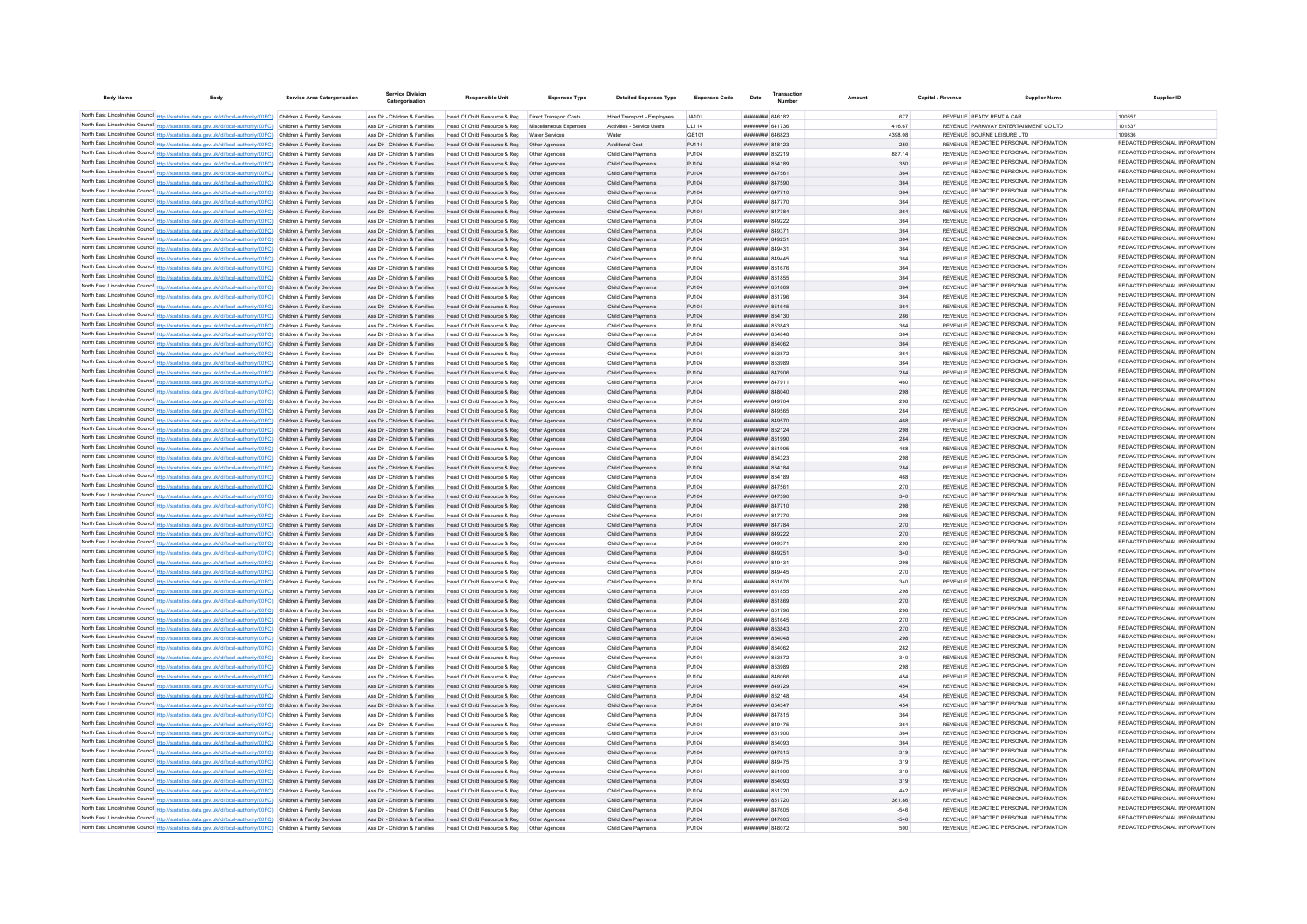| <b>Body Name</b>                                                                                                                                                                                                                       | <b>Service Area Catergorisation</b> | <b>Service Division</b><br>Catergorisation                     | Responsible Unit                                                                                                                                       | <b>Expenses Type</b>             | <b>Detailed Expenses Type</b>              | <b>Expenses Code</b> | Date                                      | <b>Transactio</b><br>Number |            | Capital / Revenue | Supplier Name                                                                  | Supplier ID                                                    |
|----------------------------------------------------------------------------------------------------------------------------------------------------------------------------------------------------------------------------------------|-------------------------------------|----------------------------------------------------------------|--------------------------------------------------------------------------------------------------------------------------------------------------------|----------------------------------|--------------------------------------------|----------------------|-------------------------------------------|-----------------------------|------------|-------------------|--------------------------------------------------------------------------------|----------------------------------------------------------------|
| North East Lincolnshire Council http://statistics.data.gov.uk/id/local-authority/00FC) Children & Family Services                                                                                                                      |                                     |                                                                |                                                                                                                                                        |                                  |                                            | P.1104               | ######## 847568                           |                             |            |                   | REVENUE REDACTED PERSONAL INFORMATION                                          | REDACTED PERSONAL INFORMATION                                  |
| North East Lincolnshire Council http://statistics.data.gov.uk/id/local-authority/00FC) Children & Family Services                                                                                                                      |                                     |                                                                | Ass Dir - Children & Families Head Of Child Resource & Reg Other Agencies<br>Ass Dir - Children & Families Head Of Child Resource & Reg Other Agencies |                                  | Child Care Payments<br>Child Care Payments | PJ104                | ######## 848125                           |                             | 260<br>352 |                   | REVENUE REDACTED PERSONAL INFORMATION                                          | REDACTED PERSONAL INFORMATION                                  |
| North East Lincolnshire Council http://statistics.data.gov.uk/id/local-authority/00FC) Children & Family Services                                                                                                                      |                                     |                                                                | Ass Dir - Children & Families Head Of Child Resource & Reg Other Agencies                                                                              |                                  | Child Care Payments                        | PJ104                | ######## 847803                           |                             | 366.43     |                   | REVENUE REDACTED PERSONAL INFORMATION                                          | REDACTED PERSONAL INFORMATION                                  |
| North East Lincolnshire Council http://statistics.data.gov.uk/id/local-authority/00FC) Children & Family Services                                                                                                                      |                                     |                                                                | Ass Dir - Children & Families Head Of Child Resource & Reg Other Agencies                                                                              |                                  | Child Care Payments                        | PJ104                | ######## 849735                           |                             | 500        |                   | REVENUE REDACTED PERSONAL INFORMATION                                          | REDACTED PERSONAL INFORMATION                                  |
| North East Lincolnshire Council http://statistics.data.gov.uk/id/local-authority/00FC) Children & Family Services                                                                                                                      |                                     |                                                                | Ass Dir - Children & Families Head Of Child Resource & Reg Other Agencies                                                                              |                                  | Child Care Payments                        | PJ104                | ######## 849784                           |                             | 2137.14    |                   | REVENUE REDACTED PERSONAL INFORMATION                                          | REDACTED PERSONAL INFORMATION                                  |
| North East Lincolnshire Council http://statistics.data.gov.uk/id/local-authority/00FC) Children & Family Services                                                                                                                      |                                     | Ass Dir - Children & Families                                  | Head Of Child Resource & Reg   Other Agencies                                                                                                          |                                  | Child Care Payments                        | PJ104                | ####### 849789                            |                             | 352        |                   | REVENUE REDACTED PERSONAL INFORMATION                                          | REDACTED PERSONAL INFORMATION                                  |
| North East Lincolnshire Council http://statistics.data.gov.uk/id/local-authority/00FC) Children & Family Services                                                                                                                      |                                     | Ass Dir - Children & Families                                  | Head Of Child Resource & Reg   Other Agencies                                                                                                          |                                  | Child Care Payments                        | PJ104                | ######## 852154                           |                             | 500        |                   | REVENUE REDACTED PERSONAL INFORMATION                                          | REDACTED PERSONAL INFORMATION<br>REDACTED PERSONAL INFORMATION |
| North East Lincolnshire Council http://statistics.data.gov.uk/id/local-authority/00FC) Children & Family Services                                                                                                                      |                                     | Ass Dir - Children & Families                                  | Head Of Child Resource & Reg   Other Agencies                                                                                                          |                                  | Child Care Payments                        | P.1104               | ######## 852209                           |                             | 352        |                   | REVENUE REDACTED PERSONAL INFORMATION<br>REVENUE REDACTED PERSONAL INFORMATION | REDACTED PERSONAL INFORMATION                                  |
| North East Lincolnshire Council http://statistics.data.gov.uk/id/local-authority/00FC) Children & Family Services                                                                                                                      |                                     | Ass Dir - Children & Families                                  | Head Of Child Resource & Reg. Other Agencies                                                                                                           |                                  | Child Care Payments                        | PJ104                | ######## 854353<br>####### 854404         |                             | 500        |                   | REVENUE REDACTED PERSONAL INFORMATION                                          | REDACTED PERSONAL INFORMATION                                  |
| North East Lincolnshire Council http://statistics.data.gov.uk/id/local-authority/00FC) Children & Family Services<br>North East Lincolnshire Council http://statistics.data.gov.uk/id/local-authority/00FC) Children & Family Services |                                     | Ass Dir - Children & Families<br>Ass Dir - Children & Families | Head Of Child Resource & Reg   Other Agencies<br>Head Of Child Resource & Reg  Other Agencies                                                          |                                  | Child Care Payments<br>Child Care Payments | PJ104<br>PJ104       | ######## 853839                           |                             | 352<br>260 |                   | REVENUE REDACTED PERSONAL INFORMATION                                          | REDACTED PERSONAL INFORMATION                                  |
| North East Lincolnshire Council http://statistics.data.gov.uk/id/local-authority/00FC) Children & Family Services                                                                                                                      |                                     | Ass Dir - Children & Families                                  | Head Of Child Resource & Reg                                                                                                                           | Other Agencies                   | Child Care Payments                        | PJ104                | ####### 847871                            |                             | 352        |                   | <b>REVENUE REDACTED PERSONAL INFORMATION</b>                                   | REDACTED PERSONAL INFORMATION                                  |
| North East Lincolnshire Council http://statistics.data.gov.uk/id/local-authority/00FC) Children & Family Services                                                                                                                      |                                     | Ass Dir - Children & Families                                  | Head Of Child Resource & Reg                                                                                                                           | Other Agencies                   | Child Care Payments                        | PJ104                | ######## 849530                           |                             | 352        |                   | REVENUE REDACTED PERSONAL INFORMATION                                          | REDACTED PERSONAL INFORMATION                                  |
| North East Lincolnshire Council http://statistics.data.gov.uk/id/local-authority/00FC) Children & Family Services                                                                                                                      |                                     | Ass Dir - Children & Families                                  | Head Of Child Resource & Reg                                                                                                                           | Other Agencies                   | Child Care Payments                        | P.1104               | ######## 851955                           |                             | 352        |                   | REVENUE REDACTED PERSONAL INFORMATION                                          | REDACTED PERSONAL INFORMATION                                  |
| North East Lincolnshire Council http://statistics.data.gov.uk/id/local-authority/00FC) Children & Family Services                                                                                                                      |                                     | Ass Dir - Children & Families                                  | Head Of Child Resource & Reg   Other Agencies                                                                                                          |                                  | Child Care Payments                        | PJ104                | ######## 854149                           |                             | 352        |                   | REVENUE REDACTED PERSONAL INFORMATION                                          | REDACTED PERSONAL INFORMATION                                  |
| North East Lincolnshire Council http://statistics.data.gov.uk/id/local-authority/00FC) Children & Family Services                                                                                                                      |                                     | Ass Dir - Children & Families                                  | Head Of Child Resource & Reg                                                                                                                           | Other Agencies                   | Child Care Payments                        | PJ104                | ######## 847886                           |                             | 298        |                   | REVENUE REDACTED PERSONAL INFORMATION                                          | REDACTED PERSONAL INFORMATION                                  |
| North East Lincolnshire Council http://statistics.data.gov.uk/id/local-authority/00FC) Children & Family Services                                                                                                                      |                                     | Ass Dir - Children & Families                                  | Head Of Child Resource & Reg   Other Agencies                                                                                                          |                                  | Child Care Payments                        | PJ104                | ######## 848039                           |                             | 284        |                   | REVENUE REDACTED PERSONAL INFORMATION<br>REVENUE REDACTED PERSONAL INFORMATION | REDACTED PERSONAL INFORMATION<br>REDACTED PERSONAL INFORMATION |
| North East Lincolnshire Council http://statistics.data.gov.uk/id/local-authority/00FC) Children & Family Services<br>North East Lincolnshire Council http://statistics.data.gov.uk/id/local-authority/00FC) Children & Family Services |                                     | Ass Dir - Children & Families<br>Ass Dir - Children & Families | Head Of Child Resource & Reg   Other Agencies<br>Head Of Child Resource & Reg   Other Agencies                                                         |                                  | Child Care Payments<br>Child Care Payments | PJ104<br>PJ104       | ######## 849703<br>######## 849545        |                             | 284<br>298 |                   | REVENUE REDACTED PERSONAL INFORMATION                                          | REDACTED PERSONAL INFORMATION                                  |
| North East Lincolnshire Council http://statistics.data.gov.uk/id/local-authority/00FC) Children & Family Services                                                                                                                      |                                     | Ass Dir - Children & Families                                  | Head Of Child Resource & Reg   Other Agencies                                                                                                          |                                  | Child Care Payments                        | PJ104                | ######## 852123                           |                             | 284        |                   | REVENUE REDACTED PERSONAL INFORMATION                                          | REDACTED PERSONAL INFORMATION                                  |
| North East Lincolnshire Council http://statistics.data.gov.uk/id/local-authority/00FC) Children & Family Services                                                                                                                      |                                     | Ass Dir - Children & Families                                  | Head Of Child Resource & Reg   Other Agencies                                                                                                          |                                  | Child Care Payments                        | P.1104               | ######## 851970                           |                             | 298        |                   | REVENUE REDACTED PERSONAL INFORMATION                                          | REDACTED PERSONAL INFORMATION                                  |
| North East Lincolnshire Council http://statistics.data.gov.uk/id/local-authority/00FC) Children & Family Services                                                                                                                      |                                     | Ass Dir - Children & Families                                  | Head Of Child Resource & Reg  Other Agencies                                                                                                           |                                  | Child Care Payments                        | PJ104                | ######## 854322                           |                             | 284        |                   | REVENUE REDACTED PERSONAL INFORMATION                                          | REDACTED PERSONAL INFORMATION                                  |
| North East Lincolnshire Council http://statistics.data.gov.uk/id/local-authority/00FC) Children & Family Services                                                                                                                      |                                     | Ass Dir - Children & Families                                  | Head Of Child Resource & Reg   Other Agencies                                                                                                          |                                  | Child Care Payments                        | PJ104                | ####### 854165                            |                             | 298        |                   | REVENUE REDACTED PERSONAL INFORMATION                                          | REDACTED PERSONAL INFORMATION                                  |
| North East Lincolnshire Council http://statistics.data.gov.uk/id/local-authority/00FC) Children & Family Services                                                                                                                      |                                     | Ass Dir - Children & Families                                  | Head Of Child Resource & Reg   Other Agencies                                                                                                          |                                  | Child Care Payments                        | PJ104                | ######## 847965                           |                             | 364        |                   | REVENUE REDACTED PERSONAL INFORMATION                                          | REDACTED PERSONAL INFORMATION                                  |
| North East Lincolnshire Council http://statistics.data.gov.uk/id/local-authority/00FC) Children & Family Services                                                                                                                      |                                     | Ass Dir - Children & Families                                  | Head Of Child Resource & Reg                                                                                                                           | Other Agencies                   | Child Care Payments                        | PJ104                | ####### 849626                            |                             | 364        |                   | REVENUE REDACTED PERSONAL INFORMATION                                          | REDACTED PERSONAL INFORMATION                                  |
| North East Lincolnshire Council http://statistics.data.gov.uk/id/local-authority/00FC) Children & Family Services                                                                                                                      |                                     | Ass Dir - Children & Families                                  | Head Of Child Resource & Reg                                                                                                                           | Other Agencies                   | Child Care Payments                        | PJ104                | ######## 852049                           |                             | 364        |                   | REVENUE REDACTED PERSONAL INFORMATION                                          | REDACTED PERSONAL INFORMATION                                  |
| North East Lincolnshire Council http://statistics.data.gov.uk/id/local-authority/00FC) Children & Family Services                                                                                                                      |                                     | Ass Dir - Children & Families                                  |                                                                                                                                                        |                                  | Child Care Payments                        | PJ104                | <b><i>HHHHHHH</i></b> 854244              |                             | 364        |                   | REVENUE REDACTED PERSONAL INFORMATION<br>REVENUE REDACTED PERSONAL INFORMATION | REDACTED PERSONAL INFORMATION<br>REDACTED PERSONAL INFORMATION |
| North East Lincolnshire Council http://statistics.data.gov.uk/id/local-authority/00FC) Children & Family Services<br>North East Lincolnshire Council http://statistics.data.gov.uk/id/local-authority/00FC) Children & Family Services |                                     | Ass Dir - Children & Families                                  | Head Of Child Resource & Reg   Other Agencies                                                                                                          |                                  | Child Care Payments                        | PJ104                | ######## 847965<br>HHHHHHH R49626         |                             | 284        |                   | REVENUE REDACTED PERSONAL INFORMATION                                          | REDACTED PERSONAL INFORMATION                                  |
| North East Lincolnshire Council http://statistics.data.gov.uk/id/local-authority/00FC) Children & Family Services                                                                                                                      |                                     | Ass Dir - Children & Families<br>Ass Dir - Children & Families | Head Of Child Resource & Reg. Other Agencies<br>Head Of Child Resource & Reg   Other Agencies                                                          |                                  | Child Care Payments<br>Child Care Payments | P.1104<br>PJ104      | ######## 852049                           |                             | 284<br>284 |                   | REVENUE REDACTED PERSONAL INFORMATION                                          | REDACTED PERSONAL INFORMATION                                  |
| North East Lincolnshire Council http://statistics.data.gov.uk/id/local-authority/00FC) Children & Family Services                                                                                                                      |                                     |                                                                | Ass Dir - Children & Families Head Of Child Resource & Reg Other Agencies                                                                              |                                  | Child Care Payments                        | PJ104                | ######## 854244                           |                             | 284        |                   | REVENUE REDACTED PERSONAL INFORMATION                                          | REDACTED PERSONAL INFORMATION                                  |
| North East Lincolnshire Council http://statistics.data.gov.uk/id/local-authority/00FC) Children & Family Services                                                                                                                      |                                     | Ass Dir - Children & Families                                  | Head Of Child Resource & Reg   Other Agencies                                                                                                          |                                  | Child Care Payments                        | PJ104                | ######## 847594                           |                             | 702        |                   | REVENUE REDACTED PERSONAL INFORMATION                                          | REDACTED PERSONAL INFORMATION                                  |
| North East Lincolnshire Council http://statistics.data.gov.uk/id/local-authority/00FC) Children & Family Services                                                                                                                      |                                     | Ass Dir - Children & Families                                  | Head Of Child Resource & Reg   Other Agencies                                                                                                          |                                  | Child Care Payments                        | PJ104                | ######## 847594                           |                             | 520.71     |                   | REVENUE REDACTED PERSONAL INFORMATION                                          | REDACTED PERSONAL INFORMATION                                  |
| North East Lincolnshire Council http://statistics.data.gov.uk/id/local-authority/00FC) Children & Family Services                                                                                                                      |                                     | Ass Dir - Children & Families                                  | Head Of Child Resource & Reg   Other Agencies                                                                                                          |                                  | Child Care Payments                        | PJ104                | ######## 851652                           |                             | 442        |                   | REVENUE REDACTED PERSONAL INFORMATION                                          | REDACTED PERSONAL INFORMATION                                  |
| North East Lincolnshire Council http://statistics.data.gov.uk/id/local-authority/00FC) Children & Family Services                                                                                                                      |                                     | Ass Dir - Children & Families                                  | Head Of Child Resource & Reg   Other Agencies                                                                                                          |                                  | Child Care Payments                        | PJ104                | ######## 851652                           |                             | 412.86     |                   | REVENUE REDACTED PERSONAL INFORMATION                                          | REDACTED PERSONAL INFORMATION                                  |
| North East Lincolnshire Council http://statistics.data.gov.uk/id/local-authority/00FC) Children & Family Services                                                                                                                      |                                     | Ass Dir - Children & Families                                  | Head Of Child Resource & Reg   Other Agencies                                                                                                          |                                  | Child Care Payments                        | PJ104                | ######## 847605                           |                             | 858        |                   | REVENUE REDACTED PERSONAL INFORMATION                                          | REDACTED PERSONAL INFORMATION                                  |
| North East Lincolnshire Council http://statistics.data.gov.uk/id/local-authority/00FC) Children & Family Services                                                                                                                      |                                     | Ass Dir - Children & Families                                  | Head Of Child Resource & Reg   Other Agencies                                                                                                          |                                  | Child Care Payments                        | PJ104                | ######## 847605                           |                             | 801.43     |                   | REVENUE REDACTED PERSONAL INFORMATION                                          | REDACTED PERSONAL INFORMATION<br>REDACTED PERSONAL INFORMATION |
| North East Lincolnshire Council http://statistics.data.gov.uk/id/local-authority/00FC) Children & Family Services                                                                                                                      |                                     | Ass Dir - Children & Families                                  | Head Of Child Resource & Reg   Other Agencies                                                                                                          |                                  | Child Care Payments                        | PJ104                | ######## 848013                           |                             | 340        |                   | REVENUE REDACTED PERSONAL INFORMATION<br>REVENUE REDACTED PERSONAL INFORMATION | REDACTED PERSONAL INFORMATION                                  |
| North East Lincolnshire Council http://statistics.data.gov.uk/id/local-authority/00FC) Children & Family Services<br>North East Lincolnshire Council http://statistics.data.gov.uk/id/local-authority/00FC) Children & Family Services |                                     | Ass Dir - Children & Families<br>Ass Dir - Children & Families | Head Of Child Resource & Reg<br>Head Of Child Resource & Reg                                                                                           |                                  | Child Care Payments<br>Child Care Payments | PJ104<br>PJ104       | ######## 849675<br>######## 852095        |                             | 340<br>340 |                   | REVENUE REDACTED PERSONAL INFORMATION                                          | REDACTED PERSONAL INFORMATION                                  |
| North East Lincolnshire Council http://statistics.data.gov.uk/id/local-authority/00FC) Children & Family Services                                                                                                                      |                                     | Ass Dir - Children & Families                                  | Head Of Child Resource & Reg                                                                                                                           | Other Agencies                   | Child Care Payments                        | PJ104                | HUHHHHH 854203                            |                             | 340        |                   | REVENUE REDACTED PERSONAL INFORMATION                                          | REDACTED PERSONAL INFORMATION                                  |
| North East Lincolnshire Council http://statistics.data.gov.uk/id/local-authority/00FC) Children & Family Services                                                                                                                      |                                     | Ass Dir - Children & Families                                  | Head Of Child Resource & Reg. Other Agencies                                                                                                           |                                  | Child Care Payments                        | PJ104                | $HHHHHHHH$ 848013                         |                             | 340        |                   | REVENUE REDACTED PERSONAL INFORMATION                                          | REDACTED PERSONAL INFORMATION                                  |
| North East Lincolnshire Council http://statistics.data.gov.uk/id/local-authority/00FC) Children & Family Services                                                                                                                      |                                     | Ass Dir - Children & Families                                  | Head Of Child Resource & Reg. Other Agencies                                                                                                           |                                  | Child Care Payments                        | PJ104                | ######## 849675                           |                             | 340        |                   | REVENUE REDACTED PERSONAL INFORMATION                                          | REDACTED PERSONAL INFORMATION                                  |
| North East Lincolnshire Council http://statistics.data.gov.uk/id/local-authority/00FC) Children & Family Services                                                                                                                      |                                     | Ass Dir - Children & Families                                  | Head Of Child Resource & Reg   Other Agencies                                                                                                          |                                  | Child Care Payments                        | PJ104                | ######## 852095                           |                             | 340        |                   | REVENUE REDACTED PERSONAL INFORMATION                                          | REDACTED PERSONAL INFORMATION                                  |
| North East Lincolnshire Council http://statistics.data.gov.uk/id/local-authority/00FC) Children & Family Services                                                                                                                      |                                     | Ass Dir - Children & Families                                  | Head Of Child Resource & Reg   Other Agencies                                                                                                          |                                  | Child Care Payments                        | PJ104                | ######## 854293                           |                             | 340        |                   | REVENUE REDACTED PERSONAL INFORMATION                                          | REDACTED PERSONAL INFORMATION                                  |
| North East Lincolnshire Council http://statistics.data.gov.uk/id/local-authority/00FC) Children & Family Services                                                                                                                      |                                     | Ass Dir - Children & Families                                  | Head Of Child Resource & Reg   Other Agencies                                                                                                          |                                  | Child Care Payments                        | PJ104                | ######## 847804                           |                             | $-347.14$  |                   | REVENUE REDACTED PERSONAL INFORMATION<br>REVENUE REDACTED PERSONAL INFORMATION | REDACTED PERSONAL INFORMATION<br>REDACTED PERSONAL INFORMATION |
| North East Lincolnshire Council http://statistics.data.gov.uk/id/local-authority/00FC) Children & Family Services<br>North East Lincolnshire Council http://statistics.data.gov.uk/id/local-authority/00FC) Children & Family Services |                                     | Ass Dir - Children & Families<br>Ass Dir - Children & Families | Head Of Child Resource & Reg   Other Agencies                                                                                                          |                                  | Child Care Payments                        | PJ104<br>PJ104       | ####### 847939<br>######## 849599         |                             | 284<br>284 |                   | REVENUE REDACTED PERSONAL INFORMATION                                          | REDACTED PERSONAL INFORMATION                                  |
| North East Lincolnshire Council http://statistics.data.gov.uk/id/local-authority/00FC) Children & Family Services                                                                                                                      |                                     | Ass Dir - Children & Families                                  | Head Of Child Resource & Reg   Other Agencies<br>Head Of Child Resource & Reg   Other Agencies                                                         |                                  | Child Care Payments<br>Child Care Payments | PJ104                | ######## 852024                           |                             | 284        |                   | REVENUE REDACTED PERSONAL INFORMATION                                          | REDACTED PERSONAL INFORMATION                                  |
| North East Lincolnshire Council http://statistics.data.gov.uk/id/local-authority/00FC) Children & Family Services                                                                                                                      |                                     | Ass Dir - Children & Families                                  | Head Of Child Resource & Reg   Other Agencies                                                                                                          |                                  | Child Care Payments                        | PJ104                | ######## 854219                           |                             | 284        |                   | REVENUE REDACTED PERSONAL INFORMATION                                          | REDACTED PERSONAL INFORMATION                                  |
| North East Lincolnshire Council http://statistics.data.gov.uk/id/local-authority/00FC) Children & Family Services                                                                                                                      |                                     | Ass Dir - Children & Families                                  | Head Of Child Resource & Reg   Other Agencies                                                                                                          |                                  | Child Care Payments                        | PJ104                | ######## 853839                           |                             | 260        |                   | REVENUE REDACTED PERSONAL INFORMATION                                          | REDACTED PERSONAL INFORMATION                                  |
| North East Lincolnshire Council http://statistics.data.gov.uk/id/local-authority/00FC) Children & Family Services                                                                                                                      |                                     | Ass Dir - Children & Families                                  | Head Of Child Resource & Reg   Other Agencies                                                                                                          |                                  | Child Care Payments                        | PJ104                | ######## 847594                           |                             | 702        |                   | REVENUE REDACTED PERSONAL INFORMATION                                          | REDACTED PERSONAL INFORMATION                                  |
| North East Lincolnshire Council http://statistics.data.gov.uk/id/local-authority/00FC) Children & Family Services                                                                                                                      |                                     | Ass Dir - Children & Families                                  | Head Of Child Resource & Reg                                                                                                                           | Other Agencies                   | Child Care Payments                        | PJ104                | ######## 847594                           |                             | 520.71     |                   | REVENUE REDACTED PERSONAL INFORMATION                                          | REDACTED PERSONAL INFORMATION                                  |
| North East Lincolnshire Council http://statistics.data.gov.uk/id/local-authority/00FC) Children & Family Services                                                                                                                      |                                     | Ass Dir - Children & Families                                  | Head Of Child Resource & Reg   Other Agencies                                                                                                          |                                  | Child Care Payments                        | PJ104                | HHHHHHH 848130                            |                             | 319        |                   | REVENUE REDACTED PERSONAL INFORMATION                                          | REDACTED PERSONAL INFORMATION                                  |
| North East Lincolnshire Council http://statistics.data.gov.uk/id/local-authority/00FC) Children & Family Services                                                                                                                      |                                     | Ass Dir - Children & Families                                  | Head Of Child Resource & Reg   Other Agencies                                                                                                          |                                  | Child Care Payments                        | PJ104                | <i><b>HEBBERG RAG794</b></i>              |                             | 319        |                   | REVENUE REDACTED PERSONAL INFORMATION                                          | REDACTED PERSONAL INFORMATION<br>REDACTED PERSONAL INFORMATION |
| North East Lincolnshire Council http://statistics.data.gov.uk/id/local-authority/00FC) Children & Family Services                                                                                                                      |                                     | Ass Dir - Children & Families                                  | Head Of Child Resource & Reg   Other Agencies                                                                                                          |                                  | Child Care Payments                        | PJ104                | ######## 852215<br>######## 854409        |                             | 319        |                   | REVENUE REDACTED PERSONAL INFORMATION<br>REVENUE REDACTED PERSONAL INFORMATION | REDACTED PERSONAL INFORMATION                                  |
| North East Lincolnshire Council http://statistics.data.gov.uk/id/local-authority/00FC) Children & Family Services<br>North East Lincolnshire Council http://statistics.data.gov.uk/id/local-authority/00FC) Children & Family Services |                                     | Ass Dir - Children & Families<br>Ass Dir - Children & Families | Head Of Child Resource & Reg   Other Agencies<br>Head Of Child Resource & Reg   Other Agencies                                                         |                                  | Child Care Payments<br>Child Care Payments | PJ104<br>PJ104       | ######## 852212                           |                             | 319<br>596 |                   | REVENUE REDACTED PERSONAL INFORMATION                                          | REDACTED PERSONAL INFORMATION                                  |
| North East Lincolnshire Council http://statistics.data.gov.uk/id/local-authority/00FC) Children & Family Services                                                                                                                      |                                     | Ass Dir - Children & Families                                  | Head Of Child Resource & Reg  Other Agencies                                                                                                           |                                  | Christmas                                  | PJ109                | ######## 853843                           |                             | 270        |                   | REVENUE REDACTED PERSONAL INFORMATION                                          | REDACTED PERSONAL INFORMATION                                  |
| North East Lincolnshire Council http://statistics.data.gov.uk/id/local-authority/00FC) Children & Family Services                                                                                                                      |                                     |                                                                | Ass Dir - Children & Families Head Of Child Resource & Reg Other Agencies                                                                              |                                  | Christmas                                  | PJ109                | ######## 854048                           |                             | 298        |                   | REVENUE REDACTED PERSONAL INFORMATION                                          | REDACTED PERSONAL INFORMATION                                  |
| North East Lincolnshire Council http://statistics.data.gov.uk/id/local-authority/00FC) Children & Family Services                                                                                                                      |                                     | Ass Dir - Children & Families                                  | Head Of Child Resource & Reg   Other Agencies                                                                                                          |                                  | Christmas                                  | PJ109                | ######## 854062                           |                             | 284        |                   | REVENUE REDACTED PERSONAL INFORMATION                                          | REDACTED PERSONAL INFORMATION                                  |
| North East Lincolnshire Council http://statistics.data.gov.uk/id/local-authority/00FC) Children & Family Services                                                                                                                      |                                     | Ass Dir - Children & Families                                  | Head Of Child Resource & Reg   Other Agencies                                                                                                          |                                  | Christmas                                  | PJ109                | ######## 853872                           |                             | 340        |                   | REVENUE REDACTED PERSONAL INFORMATION                                          | REDACTED PERSONAL INFORMATION                                  |
| North East Lincolnshire Council http://statistics.data.gov.uk/id/local-authority/00FC) Children & Family Services                                                                                                                      |                                     | Ass Dir - Children & Families                                  |                                                                                                                                                        |                                  | Christmas                                  | P.1109               | ######## 853989                           |                             | 298        |                   | REVENUE REDACTED PERSONAL INFORMATION                                          | REDACTED PERSONAL INFORMATION                                  |
| North East Lincolnshire Council http://statistics.data.gov.uk/id/local-authority/00FC) Children & Family Services                                                                                                                      |                                     | Ass Dir - Children & Families                                  | Head Of Child Resource & Reg   Other Agencies                                                                                                          |                                  | Christmas                                  | PJ109                | ######## 854244                           |                             | 284        |                   | REVENUE REDACTED PERSONAL INFORMATION                                          | REDACTED PERSONAL INFORMATION                                  |
| North East Lincolnshire Council http://statistics.data.gov.uk/id/local-authority/00FC) Children & Family Services                                                                                                                      |                                     | Ass Dir - Children & Families                                  | Head Of Child Resource & Reg   Other Agencies                                                                                                          |                                  | Contract Plus                              | PJ135                | <b>иннинни</b> 847881                     |                             | 315        |                   | REVENUE REDACTED PERSONAL INFORMATION<br>REVENUE REDACTED PERSONAL INFORMATION | REDACTED PERSONAL INFORMATION<br>REDACTED PERSONAL INFORMATION |
| North East Lincolnshire Council http://statistics.data.gov.uk/id/local-authority/00FC) Children & Family Services<br>North East Lincolnshire Council http://statistics.data.gov.uk/id/local-authority/00FC) Children & Family Services |                                     | Ass Dir - Children & Families<br>Ass Dir - Children & Families | Head Of Child Resource & Reg<br>Head Of Child Resource & Reg                                                                                           | Other Agencies                   | <b>Contract Plus</b>                       | PJ135                | ######## 847560<br><b>########</b> 847573 |                             | 315        |                   | REVENUE REDACTED PERSONAL INFORMATION                                          | REDACTED PERSONAL INFORMATION                                  |
| North East Lincolnshire Council http://statistics.data.gov.uk/id/local-authority/00FC) Children & Family Services                                                                                                                      |                                     | Ass Dir - Children & Families                                  | Head Of Child Resource & Reg                                                                                                                           | Other Agencies<br>Other Agencies | <b>Contract Plus</b><br>Contract Plus      | PJ135<br>PJ135       | ######## 847591                           |                             | 315<br>315 |                   | REVENUE REDACTED PERSONAL INFORMATION                                          | REDACTED PERSONAL INFORMATION                                  |
| North East Lincolnshire Council http://statistics.data.gov.uk/id/local-authority/00FC) Children & Family Services                                                                                                                      |                                     | Ass Dir - Children & Families                                  | Head Of Child Resource & Reg. Other Agencies                                                                                                           |                                  | Contract Plus                              | PJ135                | ######## 847606                           |                             | 315        |                   | REVENUE REDACTED PERSONAL INFORMATION                                          | REDACTED PERSONAL INFORMATION                                  |
| North East Lincolnshire Council http://statistics.data.gov.uk/id/local-authority/00FC) Children & Family Services                                                                                                                      |                                     |                                                                | Ass Dir - Children & Families Head Of Child Resource & Reg Other Agencies                                                                              |                                  | Contract Plus                              | PJ135                | ######## 847607                           |                             | 315        |                   | REVENUE REDACTED PERSONAL INFORMATION                                          | REDACTED PERSONAL INFORMATION                                  |
| North East Lincolnshire Council http://statistics.data.gov.uk/id/local-authority/00FC) Children & Family Services                                                                                                                      |                                     |                                                                | Ass Dir - Children & Families Head Of Child Resource & Reg Other Agencies                                                                              |                                  | Contract Plus                              | PJ135                | ######## 847621                           |                             | 315        |                   | REVENUE REDACTED PERSONAL INFORMATION                                          | REDACTED PERSONAL INFORMATION                                  |
| North East Lincolnshire Council http://statistics.data.gov.uk/id/local-authority/00FC) Children & Family Services                                                                                                                      |                                     |                                                                | Ass Dir - Children & Families Head Of Child Resource & Reg Other Agencies                                                                              |                                  | Contract Plus                              | PJ135                | ######## 847631                           |                             | 315        |                   | REVENUE REDACTED PERSONAL INFORMATION                                          | REDACTED PERSONAL INFORMATION                                  |
| North East Lincolnshire Council http://statistics.data.gov.uk/id/local-authority/00FC) Children & Family Services                                                                                                                      |                                     | Ass Dir - Children & Families                                  | Head Of Child Resource & Reg   Other Agencies                                                                                                          |                                  | Contract Plus                              | PJ135                | ######## 847639                           |                             | 315        |                   | REVENUE REDACTED PERSONAL INFORMATION                                          | REDACTED PERSONAL INFORMATION                                  |
| North East Lincolnshire Council http://statistics.data.gov.uk/id/local-authority/00FC) Children & Family Services                                                                                                                      |                                     |                                                                | Ass Dir - Children & Families Head Of Child Resource & Reg Other Agencies                                                                              |                                  | Contract Plus                              | PJ135                | ######## 847652                           |                             | 315        |                   | REVENUE REDACTED PERSONAL INFORMATION<br>REVENUE REDACTED PERSONAL INFORMATION | REDACTED PERSONAL INFORMATION<br>REDACTED PERSONAL INFORMATION |
| North East Lincolnshire Council http://statistics.data.gov.uk/id/local-authority/00FC) Children & Family Services<br>North East Lincolnshire Council http://statistics.data.gov.uk/id/local-authority/00FC) Children & Family Services |                                     |                                                                | Ass Dir - Children & Families Head Of Child Resource & Reg   Other Agencies                                                                            |                                  | Contract Plus<br><b>Contract Plus</b>      | P.1135<br>P.1135     | ####### 847656<br><b>######## 847712</b>  |                             | 315<br>315 |                   | REVENUE REDACTED PERSONAL INFORMATION                                          | REDACTED PERSONAL INFORMATION                                  |
|                                                                                                                                                                                                                                        |                                     |                                                                | Ass Dir - Children & Families Head Of Child Resource & Reg Other Agencies                                                                              |                                  |                                            |                      |                                           |                             |            |                   |                                                                                |                                                                |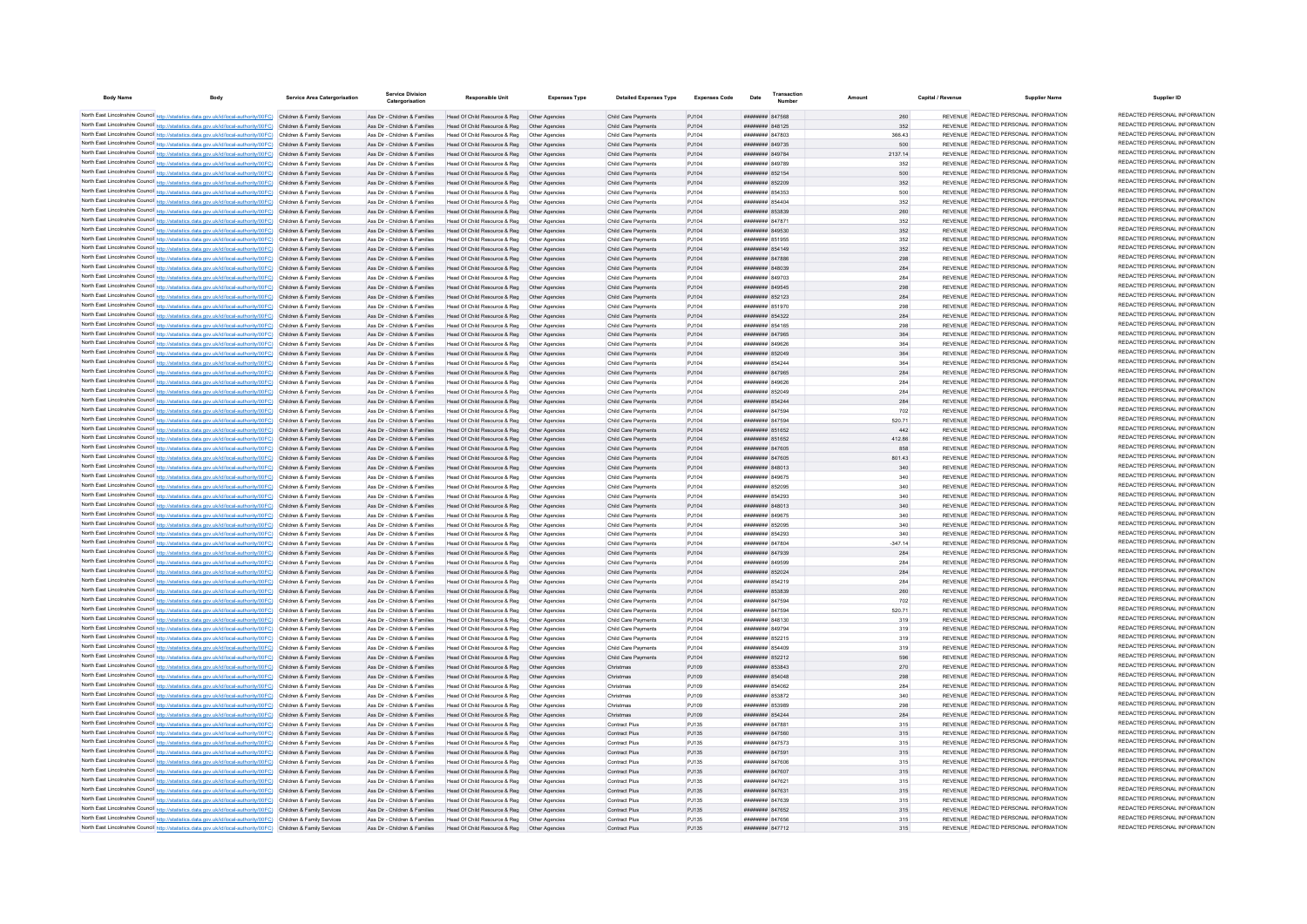| <b>Body Name</b>                                                                                                                                                                                                                       | Body | <b>Service Area Catergorisation</b> | Service Division<br>Catergorisation                            | <b>Responsible Unit</b>                                                                                                    | <b>Expenses Type</b> | <b>Detailed Expenses Type</b>                    | <b>Expenses Code</b> | Date                                            | Transaction |                  | Capital / Revenue | <b>Supplier Name</b>                                                           | Supplier ID                                                    |
|----------------------------------------------------------------------------------------------------------------------------------------------------------------------------------------------------------------------------------------|------|-------------------------------------|----------------------------------------------------------------|----------------------------------------------------------------------------------------------------------------------------|----------------------|--------------------------------------------------|----------------------|-------------------------------------------------|-------------|------------------|-------------------|--------------------------------------------------------------------------------|----------------------------------------------------------------|
| North East Lincolnshire Council http://statistics.data.gov.uk/id/local-authority/00FC) Children & Family Services                                                                                                                      |      |                                     | Ass Dir - Children & Families                                  | Head Of Child Resource & Reg   Other Agencies                                                                              |                      | Contract Plus                                    | PJ135                | <b>########</b> 847746                          |             | 315              |                   | REVENUE REDACTED PERSONAL INFORMATION                                          | REDACTED PERSONAL INFORMATION                                  |
| North East Lincolnshire Council http://statistics.data.gov.uk/id/local-authority/00FC) Children & Family Services                                                                                                                      |      |                                     | Ass Dir - Children & Families                                  | Head Of Child Resource & Reg  Other Agencies                                                                               |                      | Contract Plus                                    | P.1135               | <b>######## 847756</b>                          |             | 315              |                   | REVENUE REDACTED PERSONAL INFORMATION                                          | REDACTED PERSONAL INFORMATION                                  |
| North East Lincolnshire Council http://statistics.data.gov.uk/id/local-authority/00FC) Children & Family Services                                                                                                                      |      |                                     | Ass Dir - Children & Families                                  | Head Of Child Resource & Reg   Other Agencies                                                                              |                      | Contract Plus                                    | PJ135                | ######## 847780                                 |             | 315              |                   | REVENUE REDACTED PERSONAL INFORMATION                                          | REDACTED PERSONAL INFORMATION                                  |
| North East Lincolnshire Council http://statistics.data.gov.uk/id/local-authority/00FC) Children & Family Services                                                                                                                      |      |                                     |                                                                | Ass Dir - Children & Families Head Of Child Resource & Reg Other Agencies                                                  |                      | Contract Plus                                    | PJ135                | ######## 849220                                 |             | 315              |                   | REVENUE REDACTED PERSONAL INFORMATION                                          | REDACTED PERSONAL INFORMATION                                  |
| North East Lincolnshire Council http://statistics.data.gov.uk/id/local-authority/00FC) Children & Family Services                                                                                                                      |      |                                     | Ass Dir - Children & Families                                  |                                                                                                                            |                      | Contract Plus                                    | PJ135                | ######## 849234                                 |             | 315              |                   | REVENUE REDACTED PERSONAL INFORMATION                                          | REDACTED PERSONAL INFORMATION                                  |
| North East Lincolnshire Council http://statistics.data.gov.uk/id/local-authority/00FC) Children & Family Services                                                                                                                      |      |                                     |                                                                | Ass Dir - Children & Families Head Of Child Resource & Reg Other Agencies                                                  |                      | Contract Plus                                    | PJ135                | ######## 849373                                 |             | 315              |                   | REVENUE REDACTED PERSONAL INFORMATION                                          | REDACTED PERSONAL INFORMATION                                  |
| North East Lincolnshire Council http://statistics.data.gov.uk/id/local-authority/00FC) Children & Family Services                                                                                                                      |      |                                     | Ass Dir - Children & Families                                  | Head Of Child Resource & Reg   Other Agencies                                                                              |                      | Contract Plus                                    | PJ135                | ######## 849252                                 |             | 315              |                   | REVENUE REDACTED PERSONAL INFORMATION                                          | REDACTED PERSONAL INFORMATION                                  |
| North East Lincolnshire Council http://statistics.data.gov.uk/id/local-authority/00FC) Children & Family Services                                                                                                                      |      |                                     | Ass Dir - Children & Families                                  | Head Of Child Resource & Reg   Other Agencies                                                                              |                      | Contract Plus                                    | PJ135                | ######## 849407                                 |             | 315              |                   | REVENUE REDACTED PERSONAL INFORMATION                                          | REDACTED PERSONAL INFORMATION                                  |
| North East Lincolnshire Council http://statistics.data.gov.uk/id/local-authority/00FC) Children & Family Services                                                                                                                      |      |                                     | Ass Dir - Children & Families                                  | Head Of Child Resource & Reg   Other Agencies                                                                              |                      | Contract Plus                                    | PJ135                | ######## 849267                                 |             | 315              |                   | REVENUE REDACTED PERSONAL INFORMATION                                          | REDACTED PERSONAL INFORMATION                                  |
| North East Lincolnshire Council http://statistics.data.gov.uk/id/local-authority/00FC) Children & Family Services                                                                                                                      |      |                                     | Ass Dir - Children & Families                                  | Head Of Child Resource & Reg. Other Agencies                                                                               |                      | Contract Plus                                    | P.1135               | ######## 849268                                 |             | 315              |                   | REVENUE REDACTED PERSONAL INFORMATION<br>REVENUE REDACTED PERSONAL INFORMATION | REDACTED PERSONAL INFORMATION<br>REDACTED PERSONAL INFORMATION |
| North East Lincolnshire Council http://statistics.data.gov.uk/id/local-authority/00FC) Children & Family Services                                                                                                                      |      |                                     | Ass Dir - Children & Families                                  | Head Of Child Resource & Reg   Other Agencies                                                                              |                      | <b>Contract Plus</b>                             | PJ135                | <b>иннинин</b> 849282                           |             | 315              |                   | REVENUE REDACTED PERSONAL INFORMATION                                          | REDACTED PERSONAL INFORMATION                                  |
| North East Lincolnshire Council http://statistics.data.gov.uk/id/local-authority/00FC) Children & Family Services                                                                                                                      |      |                                     | Ass Dir - Children & Families                                  | Head Of Child Resource & Reg   Other Agencies                                                                              |                      | <b>Contract Plus</b>                             | PJ135                | ######## 849417                                 |             | 315              |                   | REVENUE REDACTED PERSONAL INFORMATION                                          | REDACTED PERSONAL INFORMATION                                  |
| North East Lincolnshire Council http://statistics.data.gov.uk/id/local-authority/00FC) Children & Family Services<br>North East Lincolnshire Council http://statistics.data.gov.uk/id/local-authority/00FC) Children & Family Services |      |                                     | Ass Dir - Children & Families<br>Ass Dir - Children & Families | Head Of Child Resource & Reg<br>Head Of Child Resource & Reg   Other Agencies                                              | Other Agencies       | Contract Plus<br>Contract Plus                   | PJ135<br>PJ135       | ######## 849292<br>$HHHHHHHH$ 849300            |             | 315<br>315       |                   | REVENUE REDACTED PERSONAL INFORMATION                                          | REDACTED PERSONAL INFORMATION                                  |
| North East Lincolnshire Council http://statistics.data.gov.uk/id/local-authority/00FC) Children & Family Services                                                                                                                      |      |                                     | Ass Dir - Children & Families                                  | Head Of Child Resource & Reg   Other Agencies                                                                              |                      | <b>Contract Plus</b>                             | PJ135                | HHHHHHH R49441                                  |             | 315              |                   | REVENUE REDACTED PERSONAL INFORMATION                                          | REDACTED PERSONAL INFORMATION                                  |
| North East Lincolnshire Council http://statistics.data.gov.uk/id/local-authority/00FC) Children & Family Services                                                                                                                      |      |                                     | Ass Dir - Children & Families                                  | Head Of Child Resource & Reg. Other Agencies                                                                               |                      | Contract Plus                                    | PJ135                | ######## 849313                                 |             | 315              |                   | REVENUE REDACTED PERSONAL INFORMATION                                          | REDACTED PERSONAL INFORMATION                                  |
| North East Lincolnshire Council http://statistics.data.gov.uk/id/local-authority/00FC) Children & Family Services                                                                                                                      |      |                                     | Ass Dir - Children & Families                                  | Head Of Child Resource & Reg   Other Agencies                                                                              |                      | Contract Plus                                    | PJ135                | ######## 849317                                 |             | 315              |                   | REVENUE REDACTED PERSONAL INFORMATION                                          | REDACTED PERSONAL INFORMATION                                  |
| North East Lincolnshire Council http://statistics.data.gov.uk/id/local-authority/00FC) Children & Family Services                                                                                                                      |      |                                     |                                                                | Ass Dir - Children & Families Head Of Child Resource & Reg Other Agencies                                                  |                      | Contract Plus                                    | PJ135                | ######## 849540                                 |             | 315              |                   | REVENUE REDACTED PERSONAL INFORMATION                                          | REDACTED PERSONAL INFORMATION                                  |
| North East Lincolnshire Council http://statistics.data.gov.uk/id/local-authority/00FC) Children & Family Services                                                                                                                      |      |                                     | Ass Dir - Children & Families                                  | Head Of Child Resource & Reg   Other Agencies                                                                              |                      | Contract Plus                                    | PJ135                | ####### 851677                                  |             | 315              |                   | REVENUE REDACTED PERSONAL INFORMATION                                          | REDACTED PERSONAL INFORMATION                                  |
| North East Lincolnshire Council http://statistics.data.gov.uk/id/local-authority/00FC) Children & Family Services                                                                                                                      |      |                                     |                                                                | Ass Dir - Children & Families Head Of Child Resource & Reg Other Agencies                                                  |                      | Contract Plus                                    | PJ135                | ####### 851692                                  |             | 315              |                   | REVENUE REDACTED PERSONAL INFORMATION                                          | REDACTED PERSONAL INFORMATION                                  |
| North East Lincolnshire Council http://statistics.data.gov.uk/id/local-authority/00FC) Children & Family Services                                                                                                                      |      |                                     | Ass Dir - Children & Families                                  | Head Of Child Resource & Reg   Other Agencies                                                                              |                      | Contract Plus                                    | PJ135                | ####### 851693                                  |             | 315              |                   | REVENUE REDACTED PERSONAL INFORMATION                                          | REDACTED PERSONAL INFORMATION                                  |
| North East Lincolnshire Council http://statistics.data.gov.uk/id/local-authority/00FC) Children & Family Services                                                                                                                      |      |                                     | Ass Dir - Children & Families                                  | Head Of Child Resource & Reg  Other Agencies                                                                               |                      | Contract Plus                                    | PJ135                | ######## 851707                                 |             | 315              |                   | REVENUE REDACTED PERSONAL INFORMATION                                          | REDACTED PERSONAL INFORMATION                                  |
| North East Lincolnshire Council http://statistics.data.gov.uk/id/local-authority/00FC) Children & Family Services                                                                                                                      |      |                                     | Ass Dir - Children & Families                                  | Head Of Child Resource & Reg   Other Agencies                                                                              |                      | Contract Plus                                    | P.1135               | ######## 851831                                 |             | 315              |                   | REVENUE REDACTED PERSONAL INFORMATION                                          | REDACTED PERSONAL INFORMATION                                  |
| North East Lincolnshire Council http://statistics.data.gov.uk/id/local-authority/00FC) Children & Family Services                                                                                                                      |      |                                     | Ass Dir - Children & Families                                  | Head Of Child Resource & Reg  Other Agencies                                                                               |                      | Contract Plus                                    | PJ135                | ######## 851717                                 |             | 315              |                   | REVENUE REDACTED PERSONAL INFORMATION                                          | REDACTED PERSONAL INFORMATION                                  |
| North East Lincolnshire Council http://statistics.data.gov.uk/id/local-authority/00FC) Children & Family Services                                                                                                                      |      |                                     | Ass Dir - Children & Families                                  | Head Of Child Resource & Reg   Other Agencies                                                                              |                      | <b>Contract Plus</b>                             | PJ135                | ######## 851841                                 |             | 315              |                   | REVENUE REDACTED PERSONAL INFORMATION                                          | REDACTED PERSONAL INFORMATION<br>REDACTED PERSONAL INFORMATION |
| North East Lincolnshire Council http://statistics.data.gov.uk/id/local-authority/00FC) Children & Family Services                                                                                                                      |      |                                     | Ass Dir - Children & Families                                  | Head Of Child Resource & Reg  Other Agencies                                                                               |                      | <b>Contract Plus</b>                             | PJ135                | ######## 851726                                 |             | 315              |                   | REVENUE REDACTED PERSONAL INFORMATION<br>REVENUE REDACTED PERSONAL INFORMATION | REDACTED PERSONAL INFORMATION                                  |
| North East Lincolnshire Council http://statistics.data.gov.uk/id/local-authority/00FC) Children & Family Services                                                                                                                      |      |                                     | Ass Dir - Children & Families                                  | Head Of Child Resource & Reg  Other Agencies                                                                               |                      | Contract Plus                                    | PJ135                | ####### 851865                                  |             | 315              |                   | REVENUE REDACTED PERSONAL INFORMATION                                          | REDACTED PERSONAL INFORMATION                                  |
| North East Lincolnshire Council http://statistics.data.gov.uk/id/local-authority/00FC) Children & Family Services<br>North East Lincolnshire Council http://statistics.data.gov.uk/id/local-authority/00FC) Children & Family Services |      |                                     | Ass Dir - Children & Families<br>Ass Dir - Children & Families | Head Of Child Resource & Reg  Other Agencies<br>Head Of Child Resource & Reg   Other Agencies                              |                      | Contract Plus<br>Contract Plus                   | PJ135<br>PJ135       | ######## 851739<br><b><i>HHHHHHH</i></b> 851743 |             | 315              |                   | REVENUE REDACTED PERSONAL INFORMATION                                          | REDACTED PERSONAL INFORMATION                                  |
| North East Lincolnshire Council http://statistics.data.gov.uk/id/local-authority/00FC) Children & Family Services                                                                                                                      |      |                                     |                                                                | Ass Dir - Children & Families Head Of Child Resource & Reg Other Agencies                                                  |                      | <b>Contract Plus</b>                             | PJ135                | ######## 851798                                 |             | 315<br>315       |                   | REVENUE REDACTED PERSONAL INFORMATION                                          | REDACTED PERSONAL INFORMATION                                  |
| North East Lincolnshire Council http://statistics.data.gov.uk/id/local-authority/00FC) Children & Family Services                                                                                                                      |      |                                     | Ass Dir - Children & Families                                  | Head Of Child Resource & Reg   Other Agencies                                                                              |                      | Contract Plus                                    | PJ135                | ######## 851965                                 |             | 315              |                   | REVENUE REDACTED PERSONAL INFORMATION                                          | REDACTED PERSONAL INFORMATION                                  |
| North East Lincolnshire Council http://statistics.data.gov.uk/id/local-authority/00FC) Children & Family Services                                                                                                                      |      |                                     |                                                                | Ass Dir - Children & Families Head Of Child Resource & Reg Other Agencies                                                  |                      | Contract Plus                                    | PJ135                | ######## 851644                                 |             | 315              |                   | REVENUE REDACTED PERSONAL INFORMATION                                          | REDACTED PERSONAL INFORMATION                                  |
| North East Lincolnshire Council http://statistics.data.gov.uk/id/local-authority/00FC) Children & Family Services                                                                                                                      |      |                                     | Ass Dir - Children & Families                                  | Head Of Child Resource & Reg   Other Agencies                                                                              |                      | Contract Plus                                    | PJ135                | ####### 851659                                  |             | 315              |                   | REVENUE REDACTED PERSONAL INFORMATION                                          | REDACTED PERSONAL INFORMATION                                  |
| North East Lincolnshire Council http://statistics.data.gov.uk/id/local-authority/00FC) Children & Family Services                                                                                                                      |      |                                     |                                                                | Ass Dir - Children & Families Head Of Child Resource & Reg Other Agencies                                                  |                      | Contract Plus                                    | PJ135                | ######## 854159                                 |             | 315              |                   | REVENUE REDACTED PERSONAL INFORMATION                                          | REDACTED PERSONAL INFORMATION                                  |
| North East Lincolnshire Council http://statistics.data.gov.uk/id/local-authority/00FC) Children & Family Services                                                                                                                      |      |                                     | Ass Dir - Children & Families                                  | Head Of Child Resource & Reg   Other Agencies                                                                              |                      | Contract Plus                                    | PJ135                | ######## 854024                                 |             | 315              |                   | REVENUE REDACTED PERSONAL INFORMATION                                          | REDACTED PERSONAL INFORMATION                                  |
| North East Lincolnshire Council http://statistics.data.gov.uk/id/local-authority/00FC) Children & Family Services                                                                                                                      |      |                                     |                                                                | Ass Dir - Children & Families Head Of Child Resource & Reg Other Agencies                                                  |                      | <b>Contract Plus</b>                             | P.1135               | ######## 854034                                 |             | 315              |                   | REVENUE REDACTED PERSONAL INFORMATION                                          | REDACTED PERSONAL INFORMATION                                  |
| North East Lincolnshire Council http://statistics.data.gov.uk/id/local-authority/00FC) Children & Family Services                                                                                                                      |      |                                     | Ass Dir - Children & Families                                  | Head Of Child Resource & Reg   Other Agencies                                                                              |                      | <b>Contract Plus</b>                             | PJ135                | ######## 853842                                 |             | 315              |                   | REVENUE REDACTED PERSONAL INFORMATION                                          | REDACTED PERSONAL INFORMATION                                  |
| North East Lincolnshire Council http://statistics.data.gov.uk/id/local-authority/00FC) Children & Family Services                                                                                                                      |      |                                     | Ass Dir - Children & Families                                  | Head Of Child Resource & Reg  Other Agencies                                                                               |                      | <b>Contract Plus</b>                             | PJ135                | ####### 854058                                  |             | 315              |                   | REVENUE REDACTED PERSONAL INFORMATION                                          | REDACTED PERSONAL INFORMATION                                  |
| North East Lincolnshire Council http://statistics.data.gov.uk/id/local-authority/00FC) Children & Family Services                                                                                                                      |      |                                     | Ass Dir - Children & Families                                  | Head Of Child Resource & Reg                                                                                               | Other Agencies       | Contract Plus                                    | PJ135                | ######## 853855                                 |             | 315              |                   | REVENUE REDACTED PERSONAL INFORMATION                                          | REDACTED PERSONAL INFORMATION                                  |
| North East Lincolnshire Council http://statistics.data.gov.uk/id/local-authority/00FC) Children & Family Services                                                                                                                      |      |                                     | Ass Dir - Children & Families                                  | Head Of Child Resource & Reg   Other Agencies                                                                              |                      | <b>Contract Plus</b>                             | PJ135                | ######## 853873                                 |             | 315              |                   | REVENUE REDACTED PERSONAL INFORMATION                                          | REDACTED PERSONAL INFORMATION                                  |
| North East Lincolnshire Council http://statistics.data.gov.uk/id/local-authority/00FC) Children & Family Services                                                                                                                      |      |                                     | Ass Dir - Children & Families                                  | Head Of Child Resource & Reg                                                                                               | Other Agencies       | Contract Plus                                    | PJ135                | ######## 853888                                 |             | 315              |                   | REVENUE REDACTED PERSONAL INFORMATION                                          | REDACTED PERSONAL INFORMATION<br>REDACTED PERSONAL INFORMATION |
| North East Lincolnshire Council http://statistics.data.gov.uk/id/local-authority/00FC) Children & Family Services                                                                                                                      |      |                                     | Ass Dir - Children & Families                                  | Head Of Child Resource & Reg   Other Agencies                                                                              |                      | Contract Plus                                    | PJ135                | HHHHHHH 853889                                  |             | 315              |                   | REVENUE REDACTED PERSONAL INFORMATION<br>REVENUE REDACTED PERSONAL INFORMATION | REDACTED PERSONAL INFORMATION                                  |
| North East Lincolnshire Council http://statistics.data.gov.uk/id/local-authority/00FC) Children & Family Services                                                                                                                      |      |                                     | Ass Dir - Children & Families                                  | Head Of Child Resource & Reg. Other Agencies                                                                               |                      | Contract Plus                                    | PJ135                | ######## 853902<br>######## 853911              |             | 315              |                   | REVENUE REDACTED PERSONAL INFORMATION                                          | REDACTED PERSONAL INFORMATION                                  |
| North East Lincolnshire Council http://statistics.data.gov.uk/id/local-authority/00FC) Children & Family Services<br>North East Lincolnshire Council http://statistics.data.gov.uk/id/local-authority/00FC) Children & Family Services |      |                                     | Ass Dir - Children & Families<br>Ass Dir - Children & Families | Head Of Child Resource & Reg  Other Agencies<br>Head Of Child Resource & Reg   Other Agencies                              |                      | Contract Plus<br>Contract Plus                   | PJ135<br>PJ135       | ######## 85399                                  |             | 315<br>315       |                   | REVENUE REDACTED PERSONAL INFORMATION                                          | REDACTED PERSONAL INFORMATION                                  |
| North East Lincolnshire Council http://statistics.data.gov.uk/id/local-authority/00FC) Children & Family Services                                                                                                                      |      |                                     |                                                                | Ass Dir - Children & Families Head Of Child Resource & Reg Other Agencies                                                  |                      | Contract Plus                                    | PJ135                | ######## 853919                                 |             | 315              |                   | REVENUE REDACTED PERSONAL INFORMATION                                          | REDACTED PERSONAL INFORMATION                                  |
| North East Lincolnshire Council http://statistics.data.gov.uk/id/local-authority/00FC) Children & Family Services                                                                                                                      |      |                                     | Ass Dir - Children & Families                                  | Head Of Child Resource & Reg   Other Agencies                                                                              |                      | Contract Plus                                    | PJ135                | ######## 853932                                 |             | 315              |                   | REVENUE REDACTED PERSONAL INFORMATION                                          | REDACTED PERSONAL INFORMATION                                  |
| North East Lincolnshire Council http://statistics.data.gov.uk/id/local-authority/00FC) Children & Family Services                                                                                                                      |      |                                     | Ass Dir - Children & Families                                  | Head Of Child Resource & Reg   Other Agencies                                                                              |                      | Contract Plus                                    | PJ135                | ######## 853936                                 |             | 315              |                   | REVENUE REDACTED PERSONAL INFORMATION                                          | REDACTED PERSONAL INFORMATION                                  |
| North East Lincolnshire Council http://statistics.data.gov.uk/id/local-authority/00FC) Children & Family Services                                                                                                                      |      |                                     | Ass Dir - Children & Families                                  | Head Of Child Resource & Reg   Other Agencies                                                                              |                      | Exceptional Task                                 | PJ113                | <b>######## 847556</b>                          |             | 1811 43          |                   | REVENUE REDACTED PERSONAL INFORMATION                                          | REDACTED PERSONAL INFORMATION                                  |
| North East Lincolnshire Council http://statistics.data.gov.uk/id/local-authority/00FC) Children & Family Services                                                                                                                      |      |                                     | Ass Dir - Children & Families                                  |                                                                                                                            |                      | Holiday                                          | P.1108               | ######## 854323                                 |             | 298              |                   | REVENUE REDACTED PERSONAL INFORMATION                                          | REDACTED PERSONAL INFORMATION                                  |
| North East Lincolnshire Council http://statistics.data.gov.uk/id/local-authority/00FC) Children & Family Services                                                                                                                      |      |                                     | Ass Dir - Children & Families                                  | Head Of Child Resource & Reg  Other Agencies                                                                               |                      | Holiday                                          | PJ108                | ######## 853968                                 |             | 396              |                   | REVENUE REDACTED PERSONAL INFORMATION                                          | REDACTED PERSONAL INFORMATION                                  |
| North East Lincolnshire Council http://statistics.data.gov.uk/id/local-authority/00FC) Children & Family Services                                                                                                                      |      |                                     | Ass Dir - Children & Families                                  | Head Of Child Resource & Reg   Other Agencies                                                                              |                      | Holiday                                          | PJ108                | ######## 851834                                 |             | 298              |                   | REVENUE REDACTED PERSONAL INFORMATION                                          | REDACTED PERSONAL INFORMATION                                  |
| North East Lincolnshire Council http://statistics.data.gov.uk/id/local-authority/00FC) Children & Family Services                                                                                                                      |      |                                     | Ass Dir - Children & Families                                  | Head Of Child Resource & Reg  Other Agencies                                                                               |                      | Holiday                                          | PJ108                | ######## 853968                                 |             | 396              |                   | REVENUE REDACTED PERSONAL INFORMATION                                          | REDACTED PERSONAL INFORMATION                                  |
| North East Lincolnshire Council http://statistics.data.gov.uk/id/local-authority/00FC) Children & Family Services                                                                                                                      |      |                                     | Ass Dir - Children & Families                                  | Head Of Child Resource & Reg   Other Agencies                                                                              |                      | <b>Holiday</b>                                   | PJ108                | ######## 848047                                 |             | 270              |                   | REVENUE REDACTED PERSONAL INFORMATION                                          | REDACTED PERSONAL INFORMATION                                  |
| North East Lincolnshire Council http://statistics.data.gov.uk/id/local-authority/00FC) Children & Family Services                                                                                                                      |      |                                     | Ass Dir - Children & Families                                  | Head Of Child Resource & Reg   Other Agencies                                                                              |                      | Holiday                                          | PJ108                | ######## 853968                                 |             | 340              |                   | REVENUE REDACTED PERSONAL INFORMATION                                          | REDACTED PERSONAL INFORMATION                                  |
| North East Lincolnshire Council http://statistics.data.gov.uk/id/local-authority/00FC) Children & Family Services                                                                                                                      |      |                                     | Ass Dir - Children & Families                                  | Head Of Child Resource & Reg   Other Agencies                                                                              |                      | Setting Up                                       | PJ111                | <b><i>HHHHHHH</i></b> 847749                    |             | 318.97           |                   | REVENUE REDACTED PERSONAL INFORMATION                                          | REDACTED PERSONAL INFORMATION                                  |
| North East Lincolnshire Council http://statistics.data.gov.uk/id/local-authority/00FC) Children & Family Services                                                                                                                      |      |                                     | Ass Dir - Children & Families                                  | Head Of Child Resource & Reg   Other Agencies                                                                              |                      | Setting Up                                       | PJ111                | ######## 849788                                 |             | 350              |                   | REVENUE REDACTED PERSONAL INFORMATION                                          | REDACTED PERSONAL INFORMATION<br>REDACTED PERSONAL INFORMATION |
| North East Lincolnshire Council http://statistics.data.gov.uk/id/local-authority/00FC) Children & Family Services                                                                                                                      |      |                                     |                                                                | Ass Dir - Children & Families Head Of Child Resource & Reg Other Agencies                                                  |                      | Special Carer Payments                           | PJ128                | ######## 847563                                 |             | 711.58           |                   | REVENUE REDACTED PERSONAL INFORMATION<br>REVENUE REDACTED PERSONAL INFORMATION | REDACTED PERSONAL INFORMATION                                  |
| North East Lincolnshire Council http://statistics.data.gov.uk/id/local-authority/00FC) Children & Family Services                                                                                                                      |      |                                     | Ass Dir - Children & Families                                  | Head Of Child Resource & Reg   Other Agencies                                                                              |                      | Special Carer Payments                           | PJ128                | ######## 847929                                 |             | 711.58           |                   | REVENUE REDACTED PERSONAL INFORMATION                                          | REDACTED PERSONAL INFORMATION                                  |
| North East Lincolnshire Council http://statistics.data.gov.uk/id/local-authority/00FC) Children & Family Services<br>North East Lincolnshire Council http://statistics.data.gov.uk/id/local-authority/00FC) Children & Family Services |      |                                     | Ass Dir - Children & Families                                  | Ass Dir - Children & Families Head Of Child Resource & Reg Other Agencies                                                  |                      | Special Carer Payments<br>Special Carer Payments | PJ128<br>PJ128       | ######## 847583<br>######## 847694              |             | 711.58<br>711.58 |                   | REVENUE REDACTED PERSONAL INFORMATION                                          | REDACTED PERSONAL INFORMATION                                  |
| North East Lincolnshire Council http://statistics.data.gov.uk/id/local-authority/00FC) Children & Family Services                                                                                                                      |      |                                     |                                                                | Head Of Child Resource & Reg   Other Agencies<br>Ass Dir - Children & Families Head Of Child Resource & Reg Other Agencies |                      | Special Carer Payments                           | PJ128                | ######## 849355                                 |             | 711.58           |                   | REVENUE REDACTED PERSONAL INFORMATION                                          | REDACTED PERSONAL INFORMATION                                  |
| North East Lincolnshire Council http://statistics.data.gov.uk/id/local-authority/00FC) Children & Family Services                                                                                                                      |      |                                     | Ass Dir - Children & Families                                  | Head Of Child Resource & Reg   Other Agencies                                                                              |                      | Special Carer Payments                           | P.1128               | ######## 849224                                 |             | 711.58           |                   | REVENUE REDACTED PERSONAL INFORMATION                                          | REDACTED PERSONAL INFORMATION                                  |
| North East Lincolnshire Council http://statistics.data.gov.uk/id/local-authority/00FC) Children & Family Services                                                                                                                      |      |                                     | Ass Dir - Children & Families                                  | Head Of Child Resource & Reg   Other Agencies                                                                              |                      | Special Carer Payments                           | PJ128                | ######## 849244                                 |             | 711.58           |                   | REVENUE REDACTED PERSONAL INFORMATION                                          | REDACTED PERSONAL INFORMATION                                  |
| North East Lincolnshire Council http://statistics.data.gov.uk/id/local-authority/00FC) Children & Family Services                                                                                                                      |      |                                     | Ass Dir - Children & Families                                  | Head Of Child Resource & Reg   Other Agencies                                                                              |                      | Special Carer Payments                           | PJ128                | ######## 849589                                 |             | 711.58           |                   | REVENUE REDACTED PERSONAL INFORMATION                                          | REDACTED PERSONAL INFORMATION                                  |
| North East Lincolnshire Council http://statistics.data.gov.uk/id/local-authority/00FC) Children & Family Services                                                                                                                      |      |                                     | Ass Dir - Children & Families                                  | Head Of Child Resource & Reg   Other Agencies                                                                              |                      | Special Carer Payments                           | PJ128                | ######## 851669                                 |             | 711.58           |                   | REVENUE REDACTED PERSONAL INFORMATION                                          | REDACTED PERSONAL INFORMATION                                  |
| North East Lincolnshire Council http://statistics.data.gov.uk/id/local-authority/00FC) Children & Family Services                                                                                                                      |      |                                     | Ass Dir - Children & Families                                  | Head Of Child Resource & Reg   Other Agencies                                                                              |                      | <b>Special Carer Payments</b>                    | PJ128                | ####### 851780                                  |             | 711.58           |                   | REVENUE REDACTED PERSONAL INFORMATION                                          | REDACTED PERSONAL INFORMATION                                  |
| North East Lincolnshire Council http://statistics.data.gov.uk/id/local-authority/00FC) Children & Family Services                                                                                                                      |      |                                     | Ass Dir - Children & Families                                  | Head Of Child Resource & Reg                                                                                               | Other Agencies       | Special Carer Payments                           | PJ128                | ######## 852013                                 |             | 711.58           |                   | REVENUE REDACTED PERSONAL INFORMATION                                          | REDACTED PERSONAL INFORMATION                                  |
| North East Lincolnshire Council http://statistics.data.gov.uk/id/local-authority/00FC) Children & Family Services                                                                                                                      |      |                                     | Ass Dir - Children & Families                                  | Head Of Child Resource & Reg. Other Agencies                                                                               |                      | Special Carer Payments                           | PJ128                | ####### 851648                                  |             | 711.58           |                   | REVENUE REDACTED PERSONAL INFORMATION                                          | REDACTED PERSONAL INFORMATION                                  |
| North East Lincolnshire Council http://statistics.data.gov.uk/id/local-authority/00FC) Children & Family Services                                                                                                                      |      |                                     |                                                                | Ass Dir - Children & Families Head Of Child Resource & Reg Other Agencies                                                  |                      | Special Carer Payments                           | PJ128                | ######## 854208                                 |             | 711.58           |                   | REVENUE REDACTED PERSONAL INFORMATION                                          | REDACTED PERSONAL INFORMATION                                  |
| North East Lincolnshire Council http://statistics.data.gov.uk/id/local-authority/00FC) Children & Family Services                                                                                                                      |      |                                     |                                                                | Ass Dir - Children & Families Head Of Child Resource & Reg Other Agencies                                                  |                      | Special Carer Payments                           | PJ128                | ######## 853973                                 |             | 711.58           |                   | REVENUE REDACTED PERSONAL INFORMATION                                          | REDACTED PERSONAL INFORMATION                                  |
| North East Lincolnshire Council http://statistics.data.gov.uk/id/local-authority/00FC) Children & Family Services                                                                                                                      |      |                                     |                                                                | Ass Dir - Children & Families Head Of Child Resource & Reg Other Agencies                                                  |                      | Special Carer Payments                           | PJ128                | ######## 853845                                 |             | 711.58           |                   | REVENUE REDACTED PERSONAL INFORMATION                                          | REDACTED PERSONAL INFORMATION<br>REDACTED PERSONAL INFORMATION |
| North East Lincolnshire Council http://statistics.data.gov.uk/id/local-authority/00FC) Children & Family Services                                                                                                                      |      |                                     | Ass Dir - Children & Families                                  | Head Of Child Resource & Reg   Other Agencies                                                                              |                      | Special Carer Payments                           | PJ128                | ######## 853865                                 |             | 711.58           |                   | REVENUE REDACTED PERSONAL INFORMATION                                          | REDACTED PERSONAL INFORMATION                                  |
| North East Lincolnshire Council http://statistics.data.gov.uk/id/local-authority/00FC) Children & Family Services                                                                                                                      |      |                                     |                                                                | Ass Dir - Children & Families Head Of Child Resource & Reg Other Agencies                                                  |                      | Custodianship/Residency                          | PJ117                | ######## 848018                                 |             | 256.1            |                   | REVENUE REDACTED PERSONAL INFORMATION<br>REVENUE REDACTED PERSONAL INFORMATION | REDACTED PERSONAL INFORMATION                                  |
| North East Lincolnshire Council http://statistics.data.gov.uk/id/local-authority/00FC) Children & Family Services<br>North East Lincolnshire Council http://statistics.data.gov.uk/id/local-authority/00FC) Children & Family Services |      |                                     |                                                                | Ass Dir - Children & Families Head Of Child Resource & Reg Other Agencies                                                  |                      | Custodianship/Residency                          | PJ117                | ####### 849680                                  |             | 256.1            |                   | REVENUE REDACTED PERSONAL INFORMATION                                          | REDACTED PERSONAL INFORMATION                                  |
|                                                                                                                                                                                                                                        |      |                                     |                                                                | Ass Dir - Children & Families Head Of Child Resource & Reg Other Agencies                                                  |                      | Custodianship/Residency                          | PJ117                | ######## 852101                                 |             | 2561             |                   |                                                                                |                                                                |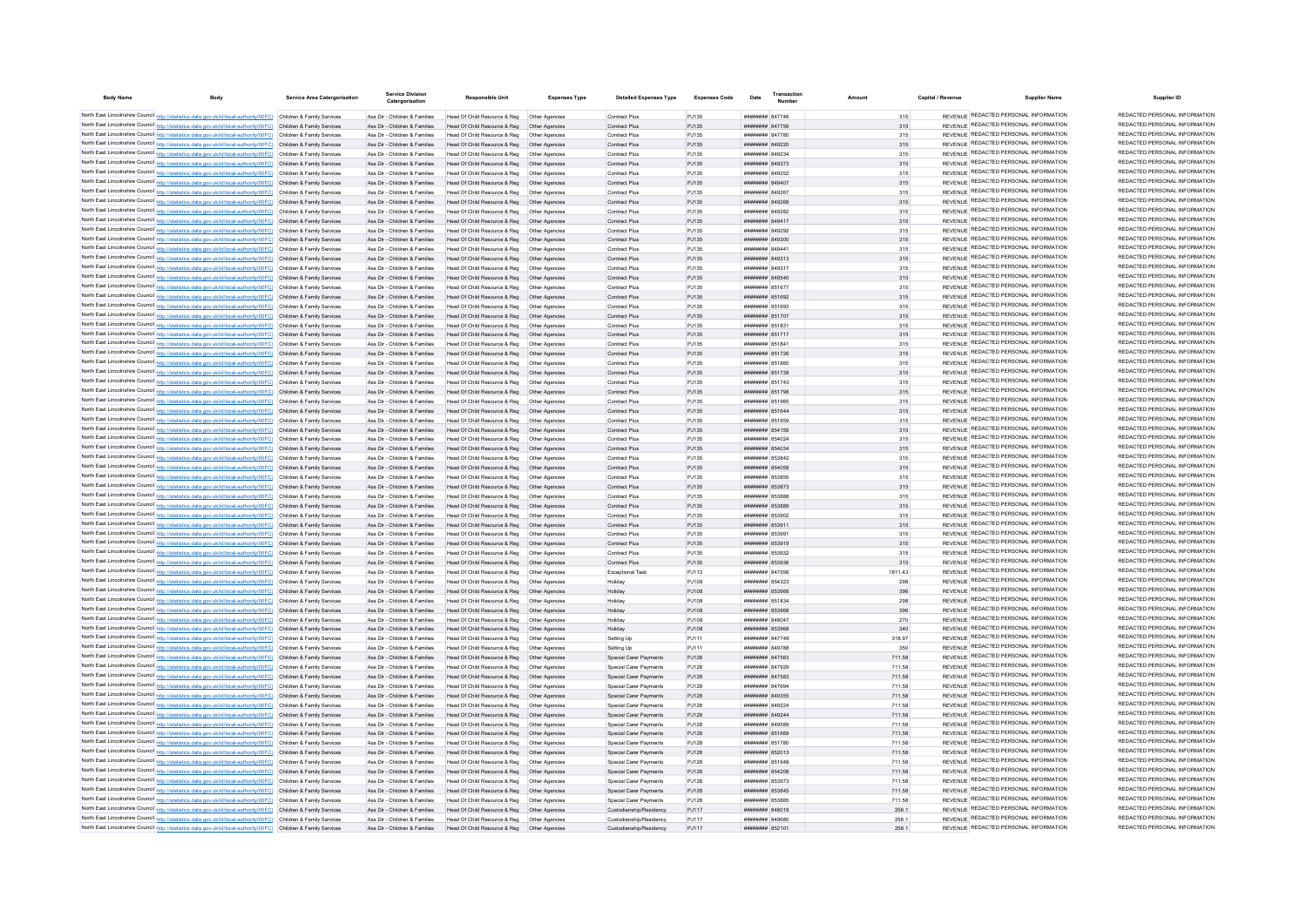| <b>Body Name</b> |                                                                                                                                                                                                                                        | <b>Service Area Catergorisation</b> | Catergorisation                                                | <b>Responsible Unit</b>                                                                                                    | <b>Expenses Type</b> | <b>Detailed Expenses Type</b>                      | <b>Expenses Code</b> | Date                               |                 | Capital / Revenue | <b>Supplier Name</b>                                                           | Supplier ID                                                    |
|------------------|----------------------------------------------------------------------------------------------------------------------------------------------------------------------------------------------------------------------------------------|-------------------------------------|----------------------------------------------------------------|----------------------------------------------------------------------------------------------------------------------------|----------------------|----------------------------------------------------|----------------------|------------------------------------|-----------------|-------------------|--------------------------------------------------------------------------------|----------------------------------------------------------------|
|                  | North East Lincolnshire Council http://statistics.data.gov.uk/id/local-authority/00FC) Children & Family Services                                                                                                                      |                                     | Ass Dir - Children & Families                                  | Head Of Child Resource & Reg   Other Agencies                                                                              |                      | Custodianship/Residency                            | PJ117                | ######## 854298                    | 256.1           |                   | REVENUE REDACTED PERSONAL INFORMATION                                          | REDACTED PERSONAL INFORMATION                                  |
|                  | North East Lincolnshire Council http://statistics.data.gov.uk/id/local-authority/00FC) Children & Family Services                                                                                                                      |                                     | Ass Dir - Children & Families                                  | Head Of Child Resource & Reg   Other Agencies                                                                              |                      | Custodianship/Residency                            | PJ117                | ######## 847657                    | 257.6           |                   | REVENUE REDACTED PERSONAL INFORMATION                                          | REDACTED PERSONAL INFORMATION                                  |
|                  | North East Lincolnshire Council http://statistics.data.gov.uk/id/local-authority/00FC) Children & Family Services                                                                                                                      |                                     | Ass Dir - Children & Families                                  | Head Of Child Resource & Reg   Other Agencies                                                                              |                      | Custodianship/Residency                            | PJ117                | <b><i>HHHHHHH</i></b> 847813       | 322.39          |                   | REVENUE REDACTED PERSONAL INFORMATION                                          | REDACTED PERSONAL INFORMATION                                  |
|                  | North East Lincolnshire Council http://statistics.data.gov.uk/id/local-authority/00FC) Children & Family Services                                                                                                                      |                                     | Ass Dir - Children & Families                                  | Head Of Child Resource & Reg   Other Agencies                                                                              |                      | Custodianship/Residency                            | PJ117                | ######## 849754                    | 886.09          |                   | REVENUE REDACTED PERSONAL INFORMATION                                          | REDACTED PERSONAL INFORMATION                                  |
|                  | North East Lincolnshire Council http://statistics.data.gov.uk/id/local-authority/00FC) Children & Family Services                                                                                                                      |                                     | Ass Dir - Children & Families                                  | Head Of Child Resource & Reg  Other Agencies                                                                               |                      | Custodianship/Residency                            | PJ117                | ######## 849318                    | 257.6           |                   | REVENUE REDACTED PERSONAL INFORMATION                                          | REDACTED PERSONAL INFORMATION                                  |
|                  | North East Lincolnshire Council http://statistics.data.gov.uk/id/local-authority/00FC) Children & Family Services                                                                                                                      |                                     | Ass Dir - Children & Families                                  | Head Of Child Resource & Reg  Other Agencies                                                                               |                      | Custodianship/Residency                            | PJ117                | ######## 849473                    | 322.39          |                   | REVENUE REDACTED PERSONAL INFORMATION<br>REVENUE REDACTED PERSONAL INFORMATION | REDACTED PERSONAL INFORMATION<br>REDACTED PERSONAL INFORMATION |
|                  | North East Lincolnshire Council http://statistics.data.gov.uk/id/local-authority/00FC) Children & Family Services                                                                                                                      |                                     | Ass Dir - Children & Families                                  | Head Of Child Resource & Reg   Other Agencies                                                                              |                      | Custodianship/Residency                            | PJ117                | ######## 851744                    | 257.6           |                   | REVENUE REDACTED PERSONAL INFORMATION                                          | REDACTED PERSONAL INFORMATION                                  |
|                  | North East Lincolnshire Council http://statistics.data.gov.uk/id/local-authority/00FC) Children & Family Services<br>North East Lincolnshire Council http://statistics.data.gov.uk/id/local-authority/00FC) Children & Family Services |                                     | Ass Dir - Children & Families                                  | Head Of Child Resource & Reg  Other Agencies                                                                               |                      | Custodianship/Residency                            | PJ117                | ######## 851898                    | 322.39          |                   | REVENUE REDACTED PERSONAL INFORMATION                                          | REDACTED PERSONAL INFORMATION                                  |
|                  | North East Lincolnshire Council http://statistics.data.gov.uk/id/local-authority/00FC) Children & Family Services                                                                                                                      |                                     | Ass Dir - Children & Families<br>Ass Dir - Children & Families | Head Of Child Resource & Reg   Other Agencies<br>Head Of Child Resource & Reg   Other Agencies                             |                      | Custodianship/Residency<br>Custodianship/Residency | PJ117<br>PJ117       | ######## 854091<br>######## 853937 | 322.39<br>257.6 |                   | REVENUE REDACTED PERSONAL INFORMATION                                          | REDACTED PERSONAL INFORMATION                                  |
|                  | North East Lincolnshire Council http://statistics.data.gov.uk/id/local-authority/00FC) Children & Family Services                                                                                                                      |                                     | Ass Dir - Children & Families                                  | Head Of Child Resource & Reg   Other Agencies                                                                              |                      | Custodianship/Residency                            | P.I117               | <b>####### 847766</b>              | 270.6           |                   | REVENUE REDACTED PERSONAL INFORMATION                                          | REDACTED PERSONAL INFORMATION                                  |
|                  | North East Lincolnshire Council http://statistics.data.gov.uk/id/local-authority/00FC) Children & Family Services                                                                                                                      |                                     | Ass Dir - Children & Families                                  | Head Of Child Resource & Reg   Other Agencies                                                                              |                      | Custodianship/Residency                            | P.I117               | <b>########</b> 847773             | 284             |                   | REVENUE REDACTED PERSONAL INFORMATION                                          | REDACTED PERSONAL INFORMATION                                  |
|                  | North East Lincolnshire Council http://statistics.data.gov.uk/id/local-authority/00FC) Children & Family Services                                                                                                                      |                                     | Ass Dir - Children & Families                                  | Head Of Child Resource & Reg   Other Agencies                                                                              |                      | Custodianship/Residency                            | P.I117               | ######## 847791                    | 277.48          |                   | REVENUE REDACTED PERSONAL INFORMATION                                          | REDACTED PERSONAL INFORMATION                                  |
|                  | North East Lincolnshire Council http://statistics.data.gov.uk/id/local-authority/00FC) Children & Family Services                                                                                                                      |                                     | Ass Dir - Children & Families                                  | Head Of Child Resource & Reg   Other Agencies                                                                              |                      | Custodianship/Residency                            | PJ117                | ######## 849427                    | 270.6           |                   | REVENUE REDACTED PERSONAL INFORMATION                                          | REDACTED PERSONAL INFORMATION                                  |
|                  | North East Lincolnshire Council http://statistics.data.gov.uk/id/local-authority/00FC) Children & Family Services                                                                                                                      |                                     | Ass Dir - Children & Families                                  | Head Of Child Resource & Reg   Other Agencies                                                                              |                      | Custodianship/Residency                            | PJ117                | HHHHHHH R49434                     | 284             |                   | REVENUE REDACTED PERSONAL INFORMATION                                          | REDACTED PERSONAL INFORMATION                                  |
|                  | North East Lincolnshire Council http://statistics.data.gov.uk/id/local-authority/00FC) Children & Family Services                                                                                                                      |                                     | Ass Dir - Children & Families                                  | Head Of Child Resource & Reg                                                                                               | Other Agencies       | Custodianship/Residency                            | PJ117                | ######## 849452                    | 277.48          |                   | REVENUE REDACTED PERSONAL INFORMATION                                          | REDACTED PERSONAL INFORMATION                                  |
|                  | North East Lincolnshire Council http://statistics.data.gov.uk/id/local-authority/00FC) Children & Family Services                                                                                                                      |                                     | Ass Dir - Children & Families                                  | Head Of Child Resource & Reg                                                                                               | Other Agencies       | Custodianship/Residency                            | PJ117                | ######## 851851                    | 270.6           |                   | REVENUE REDACTED PERSONAL INFORMATION                                          | REDACTED PERSONAL INFORMATION                                  |
|                  | North East Lincolnshire Council http://statistics.data.gov.uk/id/local-authority/00FC) Children & Family Services                                                                                                                      |                                     | Ass Dir - Children & Families                                  | Head Of Child Resource & Reg   Other Agencies                                                                              |                      | Custodianship/Residency                            | PJ117                | ######## 851858                    | 284             |                   | REVENUE REDACTED PERSONAL INFORMATION                                          | REDACTED PERSONAL INFORMATION<br>REDACTED PERSONAL INFORMATION |
|                  | North East Lincolnshire Council http://statistics.data.gov.uk/id/local-authority/00FC) Children & Family Services                                                                                                                      |                                     | Ass Dir - Children & Families                                  | Head Of Child Resource & Reg   Other Agencies                                                                              |                      | Custodianship/Residency                            | PJ117                | ######## 851877                    | 277.48          |                   | REVENUE REDACTED PERSONAL INFORMATION<br>REVENUE REDACTED PERSONAL INFORMATION | REDACTED PERSONAL INFORMATION                                  |
|                  | North East Lincolnshire Council http://statistics.data.gov.uk/id/local-authority/00FC) Children & Family Services                                                                                                                      |                                     | Ass Dir - Children & Families<br>Ass Dir - Children & Families | Head Of Child Resource & Reg   Other Agencies<br>Head Of Child Resource & Reg   Other Agencies                             |                      | Custodianship/Residency<br>Custodianship/Residency | PJ117<br>PJ117       | ######## 854070<br>######## 854044 | 277.48<br>270.6 |                   | REVENUE REDACTED PERSONAL INFORMATION                                          | REDACTED PERSONAL INFORMATION                                  |
|                  | North East Lincolnshire Council http://statistics.data.gov.uk/id/local-authority/00FC) Children & Family Services<br>North East Lincolnshire Council http://statistics.data.gov.uk/id/local-authority/00FC) Children & Family Services |                                     | Ass Dir - Children & Families                                  | Head Of Child Resource & Reg   Other Agencies                                                                              |                      | Custodianship/Residency                            | PJ117                | ######## 854051                    | 284             |                   | REVENUE REDACTED PERSONAL INFORMATION                                          | REDACTED PERSONAL INFORMATION                                  |
|                  | North East Lincolnshire Council http://statistics.data.gov.uk/id/local-authority/00FC) Children & Family Services                                                                                                                      |                                     | Ass Dir - Children & Families                                  | Head Of Child Resource & Reg   Other Agencies                                                                              |                      | Custodianship/Residency                            | PJ117                | ####### 847586                     | 328             |                   | REVENUE REDACTED PERSONAL INFORMATION                                          | REDACTED PERSONAL INFORMATION                                  |
|                  | North East Lincolnshire Council http://statistics.data.gov.uk/id/local-authority/00FC) Children & Family Services                                                                                                                      |                                     | Ass Dir - Children & Families                                  | Head Of Child Resource & Reg   Other Agencies                                                                              |                      | Custodianship/Residency                            | PJ117                | ######## 849246                    | 328             |                   | REVENUE REDACTED PERSONAL INFORMATION                                          | REDACTED PERSONAL INFORMATION                                  |
|                  | North East Lincolnshire Council http://statistics.data.gov.uk/id/local-authority/00FC) Children & Family Services                                                                                                                      |                                     | Ass Dir - Children & Families                                  | Head Of Child Resource & Reg   Other Agencies                                                                              |                      | Custodianship/Residency                            | PJ117                | ####### 851673                     | 328             |                   | REVENUE REDACTED PERSONAL INFORMATION                                          | REDACTED PERSONAL INFORMATION                                  |
|                  | North East Lincolnshire Council http://statistics.data.gov.uk/id/local-authority/00FC) Children & Family Services                                                                                                                      |                                     | Ass Dir - Children & Families                                  | Head Of Child Resource & Reg                                                                                               | Other Agencies       | Custodianship/Residency                            | PJ117                | ######## 853868                    | 328             |                   | REVENUE REDACTED PERSONAL INFORMATION                                          | REDACTED PERSONAL INFORMATION                                  |
|                  | North East Lincolnshire Council http://statistics.data.gov.uk/id/local-authority/00FC) Children & Family Services                                                                                                                      |                                     | Ass Dir - Children & Families                                  | Head Of Child Resource & Reg   Other Agencies                                                                              |                      | Custodianship/Residency                            | PJ117                | ######## 854190                    | 841.18          |                   | REVENUE REDACTED PERSONAL INFORMATION                                          | REDACTED PERSONAL INFORMATION                                  |
|                  | North East Lincolnshire Council http://statistics.data.gov.uk/id/local-authority/00FC) Children & Family Services                                                                                                                      |                                     | Ass Dir - Children & Families                                  | Head Of Child Resource & Reg   Other Agencies                                                                              |                      | Custodianship/Residency                            | PJ117                | ######## 848029                    | 379.3           |                   | REVENUE REDACTED PERSONAL INFORMATION                                          | REDACTED PERSONAL INFORMATION                                  |
|                  | North East Lincolnshire Council http://statistics.data.gov.uk/id/local-authority/00FC) Children & Family Services                                                                                                                      |                                     | Ass Dir - Children & Families                                  | Head Of Child Resource & Reg   Other Agencies                                                                              |                      | Custodianship/Residency                            | PJ117                | ######## 849692                    | 379.3           |                   | REVENUE REDACTED PERSONAL INFORMATION                                          | REDACTED PERSONAL INFORMATION                                  |
|                  | North East Lincolnshire Council http://statistics.data.gov.uk/id/local-authority/00FC) Children & Family Services                                                                                                                      |                                     | Ass Dir - Children & Families                                  | Head Of Child Resource & Reg  Other Agencies                                                                               |                      | Custodianship/Residency                            | PJ117                | ######## 852113                    | 379.3           |                   | REVENUE REDACTED PERSONAL INFORMATION                                          | REDACTED PERSONAL INFORMATION                                  |
|                  | North East Lincolnshire Council http://statistics.data.gov.uk/id/local-authority/00FC) Children & Family Services                                                                                                                      |                                     | Ass Dir - Children & Families                                  | Head Of Child Resource & Reg. Other Agencies                                                                               |                      | Custodianship/Residency                            | P.I117               | ####### 854311                     | 379.3           |                   | REVENUE REDACTED PERSONAL INFORMATION                                          | REDACTED PERSONAL INFORMATION                                  |
|                  | North East Lincolnshire Council http://statistics.data.gov.uk/id/local-authority/00FC) Children & Family Services                                                                                                                      |                                     | Ass Dir - Children & Families                                  | Head Of Child Resource & Reg   Other Agencies                                                                              |                      | Custodianship/Residency                            | PJ117                | ######## 854190                    | 715.18          |                   | REVENUE REDACTED PERSONAL INFORMATION                                          | REDACTED PERSONAL INFORMATION                                  |
|                  | North East Lincolnshire Council http://statistics.data.gov.uk/id/local-authority/00FC) Children & Family Services                                                                                                                      |                                     | Ass Dir - Children & Families                                  | Head Of Child Resource & Reg   Other Agencies                                                                              |                      | Custodianship/Residency                            | PJ117                | ######## 848063                    | 284             |                   | REVENUE REDACTED PERSONAL INFORMATION                                          | REDACTED PERSONAL INFORMATION<br>REDACTED PERSONAL INFORMATION |
|                  | North East Lincolnshire Council http://statistics.data.gov.uk/id/local-authority/00FC) Children & Family Services                                                                                                                      |                                     |                                                                | Ass Dir - Children & Families Head Of Child Resource & Reg Other Agencies                                                  |                      | Custodianship/Residency                            | PJ117                | ######## 849726                    | 284             |                   | REVENUE REDACTED PERSONAL INFORMATION<br>REVENUE REDACTED PERSONAL INFORMATION | REDACTED PERSONAL INFORMATION                                  |
|                  | North East Lincolnshire Council http://statistics.data.gov.uk/id/local-authority/00FC) Children & Family Services<br>North East Lincolnshire Council http://statistics.data.gov.uk/id/local-authority/00FC) Children & Family Services |                                     | Ass Dir - Children & Families<br>Ass Dir - Children & Families | Head Of Child Resource & Reg   Other Agencies                                                                              |                      | Custodianship/Residency                            | PJ117                | ####### 852146<br>####### 854345   | 284<br>284      |                   | REVENUE REDACTED PERSONAL INFORMATION                                          | REDACTED PERSONAL INFORMATION                                  |
|                  | North East Lincolnshire Council http://statistics.data.gov.uk/id/local-authority/00FC) Children & Family Services                                                                                                                      |                                     | Ass Dir - Children & Families                                  | Head Of Child Resource & Reg   Other Agencies<br>Head Of Child Resource & Reg   Other Agencies                             |                      | Custodianship/Residency<br>Custodianship/Residency | PJ117<br>PJ117       | ######## 847644                    | 469.37          |                   | REVENUE REDACTED PERSONAL INFORMATION                                          | REDACTED PERSONAL INFORMATION                                  |
|                  | North East Lincolnshire Council http://statistics.data.gov.uk/id/local-authority/00FC) Children & Family Services                                                                                                                      |                                     | Ass Dir - Children & Families                                  | Head Of Child Resource & Reg   Other Agencies                                                                              |                      | Custodianship/Residency                            | PJ117                | ######## 849305                    | 469.37          |                   | REVENUE REDACTED PERSONAL INFORMATION                                          | REDACTED PERSONAL INFORMATION                                  |
|                  | North East Lincolnshire Council http://statistics.data.gov.uk/id/local-authority/00FC) Children & Family Services                                                                                                                      |                                     | Ass Dir - Children & Families                                  |                                                                                                                            |                      | Custodianship/Residency                            | PJ117                | ####### 85173*                     | 469.37          |                   | REVENUE REDACTED PERSONAL INFORMATION                                          | REDACTED PERSONAL INFORMATION                                  |
|                  | North East Lincolnshire Council http://statistics.data.gov.uk/id/local-authority/00FC) Children & Family Services                                                                                                                      |                                     | Ass Dir - Children & Families                                  | Head Of Child Resource & Reg   Other Agencies                                                                              |                      | Custodianship/Residency                            | PJ117                | ######## 853924                    | 469.37          |                   | REVENUE REDACTED PERSONAL INFORMATION                                          | REDACTED PERSONAL INFORMATION                                  |
|                  | North East Lincolnshire Council http://statistics.data.gov.uk/id/local-authority/00FC) Children & Family Services                                                                                                                      |                                     | Ass Dir - Children & Families                                  | Head Of Child Resource & Reg                                                                                               |                      | Custodianship/Residency                            | PJ117                | ####### 847831                     | 298             |                   | REVENUE REDACTED PERSONAL INFORMATION                                          | REDACTED PERSONAL INFORMATION                                  |
|                  | North East Lincolnshire Council http://statistics.data.gov.uk/id/local-authority/00FC) Children & Family Services                                                                                                                      |                                     | Ass Dir - Children & Families                                  |                                                                                                                            |                      | Custodianship/Residency                            | PJ117                | ######## 849490                    | 298             |                   | REVENUE REDACTED PERSONAL INFORMATION                                          | REDACTED PERSONAL INFORMATION                                  |
|                  | North East Lincolnshire Council http://statistics.data.gov.uk/id/local-authority/00FC) Children & Family Services                                                                                                                      |                                     | Ass Dir - Children & Families                                  | Head Of Child Resource & Reg                                                                                               | Other Anencies       | Custodianship/Residency                            | PJ117                | ####### 851915                     | 298             |                   | REVENUE REDACTED PERSONAL INFORMATION                                          | REDACTED PERSONAL INFORMATION                                  |
|                  | North East Lincolnshire Council http://statistics.data.gov.uk/id/local-authority/00FC) Children & Family Services                                                                                                                      |                                     | Ass Dir - Children & Families                                  | Head Of Child Resource & Reg. Other Agencies                                                                               |                      | Custodianship/Residency                            | P.I117               | ######## 854108                    | 298             |                   | REVENUE REDACTED PERSONAL INFORMATION                                          | REDACTED PERSONAL INFORMATION                                  |
|                  | North East Lincolnshire Council http://statistics.data.gov.uk/id/local-authority/00FC) Children & Family Services                                                                                                                      |                                     | Ass Dir - Children & Families                                  | Head Of Child Resource & Reg   Other Agencies                                                                              |                      | Custodianship/Residency                            | PJ117                | ######## 847588                    | 655             |                   | REVENUE REDACTED PERSONAL INFORMATION                                          | REDACTED PERSONAL INFORMATION                                  |
|                  | North East Lincolnshire Council http://statistics.data.gov.uk/id/local-authority/00FC) Children & Family Services                                                                                                                      |                                     | Ass Dir - Children & Families                                  | Head Of Child Resource & Reg  Other Agencies                                                                               |                      | Custodianship/Residency                            | PJ117                | ######## 849249                    | 655             |                   | REVENUE REDACTED PERSONAL INFORMATION<br>REVENUE REDACTED PERSONAL INFORMATION | REDACTED PERSONAL INFORMATION<br>REDACTED PERSONAL INFORMATION |
|                  | North East Lincolnshire Council http://statistics.data.gov.uk/id/local-authority/00FC) Children & Family Services                                                                                                                      |                                     | Ass Dir - Children & Families                                  | Head Of Child Resource & Reg   Other Agencies                                                                              |                      | Custodianship/Residency                            | PJ117                | ######## 851674                    | 655             |                   | REVENUE REDACTED PERSONAL INFORMATION                                          | REDACTED PERSONAL INFORMATION                                  |
|                  | North East Lincolnshire Council http://statistics.data.gov.uk/id/local-authority/00FC) Children & Family Services<br>North East Lincolnshire Council http://statistics.data.gov.uk/id/local-authority/00FC) Children & Family Services |                                     | Ass Dir - Children & Families<br>Ass Dir - Children & Families | Head Of Child Resource & Reg   Other Agencies<br>Head Of Child Resource & Reg   Other Agencies                             |                      | Custodianship/Residency<br>Custodianship/Residency | PJ117<br>PJ117       | ######## 853870<br>######## 847586 | 655<br>328      |                   | REVENUE REDACTED PERSONAL INFORMATION                                          | REDACTED PERSONAL INFORMATION                                  |
|                  | North East Lincolnshire Council http://statistics.data.gov.uk/id/local-authority/00FC) Children & Family Services                                                                                                                      |                                     | Ass Dir - Children & Families                                  | Head Of Child Resource & Reg  Other Agencies                                                                               |                      | Custodianship/Residency                            | PJ117                | ######## 849246                    | 328             |                   | REVENUE REDACTED PERSONAL INFORMATION                                          | REDACTED PERSONAL INFORMATION                                  |
|                  | North East Lincolnshire Council http://statistics.data.gov.uk/id/local-authority/00FC) Children & Family Services                                                                                                                      |                                     | Ass Dir - Children & Families                                  | Head Of Child Resource & Reg   Other Agencies                                                                              |                      | Custodianship/Residency                            | PJ117                | ######## 851673                    | 328             |                   | REVENUE REDACTED PERSONAL INFORMATION                                          | REDACTED PERSONAL INFORMATION                                  |
|                  | North East Lincolnshire Council http://statistics.data.gov.uk/id/local-authority/00FC) Children & Family Services                                                                                                                      |                                     | Ass Dir - Children & Families                                  | Head Of Child Resource & Reg   Other Agencies                                                                              |                      | Custodianship/Residency                            | PJ117                | ######## 853868                    | 328             |                   | REVENUE REDACTED PERSONAL INFORMATION                                          | REDACTED PERSONAL INFORMATION                                  |
|                  | North East Lincolnshire Council http://statistics.data.gov.uk/id/local-authority/00FC) Children & Family Services                                                                                                                      |                                     | Ass Dir - Children & Families                                  | Head Of Child Resource & Reg   Other Agencies                                                                              |                      | Custodianship/Residency                            | PJ117                | ####### 847794                     | 317             |                   | REVENUE REDACTED PERSONAL INFORMATION                                          | REDACTED PERSONAL INFORMATION                                  |
|                  | North East Lincolnshire Council http://statistics.data.gov.uk/id/local-authority/00FC) Children & Family Services                                                                                                                      |                                     | Ass Dir - Children & Families                                  | Head Of Child Resource & Reg  Other Agencies                                                                               |                      | Custodianship/Residency                            | PJ117                | ######## 849454                    | 317             |                   | REVENUE REDACTED PERSONAL INFORMATION                                          | REDACTED PERSONAL INFORMATION                                  |
|                  | North East Lincolnshire Council http://statistics.data.gov.uk/id/local-authority/00FC) Children & Family Services                                                                                                                      |                                     | Ass Dir - Children & Families                                  |                                                                                                                            |                      | Custodianship/Residency                            | PJ117                | ####### 851880                     | 317             |                   | REVENUE REDACTED PERSONAL INFORMATION                                          | REDACTED PERSONAL INFORMATION                                  |
|                  | North East Lincolnshire Council http://statistics.data.gov.uk/id/local-authority/00FC) Children & Family Services                                                                                                                      |                                     | Ass Dir - Children & Families                                  | Head Of Child Resource & Reg   Other Agencies                                                                              |                      | Custodianship/Residency                            | PJ117                | ######## 854073                    | 317             |                   | REVENUE REDACTED PERSONAL INFORMATION                                          | REDACTED PERSONAL INFORMATION                                  |
|                  | North East Lincolnshire Council http://statistics.data.gov.uk/id/local-authority/00FC) Children & Family Services                                                                                                                      |                                     | Ass Dir - Children & Families                                  | Head Of Child Resource & Reg   Other Agencies                                                                              |                      | Custodianship/Residency                            | PJ117                | ####### 848029                     | 386.3           |                   | REVENUE REDACTED PERSONAL INFORMATION                                          | REDACTED PERSONAL INFORMATION                                  |
|                  | North East Lincolnshire Council http://statistics.data.gov.uk/id/local-authority/00FC) Children & Family Services                                                                                                                      |                                     | Ass Dir - Children & Families                                  | Head Of Child Resource & Reg   Other Agencies                                                                              |                      | Custodianship/Residency                            | PJ117                | <b>########</b> 849692             | 386.3           |                   | REVENUE REDACTED PERSONAL INFORMATION                                          | REDACTED PERSONAL INFORMATION                                  |
|                  | North East Lincolnshire Council http://statistics.data.gov.uk/id/local-authority/00FC) Children & Family Services                                                                                                                      |                                     | Ass Dir - Children & Families                                  | Head Of Child Resource & Reg   Other Agencies                                                                              |                      | Custodianship/Residency                            | PJ117                | ######## 852113                    | 386.3           |                   | REVENUE REDACTED PERSONAL INFORMATION                                          | REDACTED PERSONAL INFORMATION                                  |
|                  | North East Lincolnshire Council http://statistics.data.gov.uk/id/local-authority/00FC) Children & Family Services                                                                                                                      |                                     | Ass Dir - Children & Families                                  | Head Of Child Resource & Reg  Other Agencies                                                                               |                      | Custodianship/Residency                            | PJ117                | ######## 854311                    | 386.3           |                   | REVENUE REDACTED PERSONAL INFORMATION                                          | REDACTED PERSONAL INFORMATION                                  |
|                  | North East Lincolnshire Council http://statistics.data.gov.uk/id/local-authority/00FC) Children & Family Services                                                                                                                      |                                     | Ass Dir - Children & Families                                  | Head Of Child Resource & Reg   Other Agencies                                                                              |                      | Additional Cost                                    | PJ114                | ####### 643521                     | 500             |                   | REVENUE REDACTED PERSONAL INFORMATION                                          | REDACTED PERSONAL INFORMATION                                  |
|                  | North East Lincolnshire Council http://statistics.data.gov.uk/id/local-authority/00FC) Children & Family Services<br>North East Lincolnshire Council http://statistics.data.gov.uk/id/local-authority/00FC) Children & Family Services |                                     | Ass Dir - Children & Families<br>Ass Dir - Children & Families | Head Of Child Resource & Reg   Other Agencies<br>Head Of Child Resource & Reg  Other Agencies                              |                      | Additional Cost<br>Adoption Allowance              | PJ114<br>PJ118       | ######## 645971<br>######## 851672 | 550<br>333      |                   | REVENUE CORAM REANSTALK<br>REVENUE REDACTED PERSONAL INFORMATION               | 145504<br>REDACTED PERSONAL INFORMATION                        |
|                  | North East Lincolnshire Council http://statistics.data.gov.uk/id/local-authority/00FC) Children & Family Services                                                                                                                      |                                     | Ass Dir - Children & Families                                  | Head Of Child Resource & Reg   Other Agencies                                                                              |                      | Adoption Allowance                                 | PJ118                | ####### 851682                     | 360.42          |                   | REVENUE REDACTED PERSONAL INFORMATION                                          | REDACTED PERSONAL INFORMATION                                  |
|                  | North East Lincolnshire Council http://statistics.data.gov.uk/id/local-authority/00FC) Children & Family Services                                                                                                                      |                                     | Ass Dir - Children & Families                                  | Head Of Child Resource & Reg   Other Agencies                                                                              |                      | Adoption Allowance                                 | PJ118                | ######## 851688                    | 314             |                   | REVENUE REDACTED PERSONAL INFORMATION                                          | REDACTED PERSONAL INFORMATION                                  |
|                  | North East Lincolnshire Council http://statistics.data.gov.uk/id/local-authority/00FC) Children & Family Services                                                                                                                      |                                     | Ass Dir - Children & Families                                  | Head Of Child Resource & Reg   Other Agencies                                                                              |                      | Adoption Allowance                                 | PJ118                | ######## 851697                    | 333             |                   | REVENUE REDACTED PERSONAL INFORMATION                                          | REDACTED PERSONAL INFORMATION                                  |
|                  | North East Lincolnshire Council http://statistics.data.gov.uk/id/local-authority/00FC) Children & Family Services                                                                                                                      |                                     | Ass Dir - Children & Families                                  | Head Of Child Resource & Reg                                                                                               | Other Agencies       | Adoption Allowance                                 | PJ118                | ######## 851705                    | 319             |                   | REVENUE REDACTED PERSONAL INFORMATION                                          | REDACTED PERSONAL INFORMATION                                  |
|                  | North East Lincolnshire Council http://statistics.data.gov.uk/id/local-authority/00FC) Children & Family Services                                                                                                                      |                                     | Ass Dir - Children & Families                                  | Head Of Child Resource & Reg                                                                                               |                      | Adoption Allowance                                 | PJ118                | ######## 851836                    | 668             |                   | REVENUE REDACTED PERSONAL INFORMATION                                          | REDACTED PERSONAL INFORMATION                                  |
|                  | North East Lincolnshire Council http://statistics.data.gov.uk/id/local-authority/00FC) Children & Family Services                                                                                                                      |                                     | Ass Dir - Children & Families                                  | Head Of Child Resource & Reg                                                                                               | Other Agencies       | Adoption Allowance                                 | PJ118                | ####### 851902                     | 258.36          |                   | REVENUE REDACTED PERSONAL INFORMATION                                          | REDACTED PERSONAL INFORMATION                                  |
|                  | North East Lincolnshire Council http://statistics.data.gov.uk/id/local-authority/00FC) Children & Family Services                                                                                                                      |                                     |                                                                | Ass Dir - Children & Families Head Of Child Resource & Reg Other Agencies                                                  |                      | Adoption Allowance                                 | PJ118                | ######## 851926                    | 504             |                   | REVENUE REDACTED PERSONAL INFORMATION                                          | REDACTED PERSONAL INFORMATION                                  |
|                  | North East Lincolnshire Council http://statistics.data.gov.uk/id/local-authority/00FC) Children & Family Services                                                                                                                      |                                     |                                                                | Ass Dir - Children & Families Head Of Child Resource & Reg Other Agencies                                                  |                      | Adoption Allowance                                 | PJ118                | ####### 854095                     | 258.36          |                   | REVENUE REDACTED PERSONAL INFORMATION                                          | REDACTED PERSONAL INFORMATION                                  |
|                  | North East Lincolnshire Council http://statistics.data.gov.uk/id/local-authority/00FC) Children & Family Services                                                                                                                      |                                     |                                                                | Ass Dir - Children & Families Head Of Child Resource & Reg Other Agencies                                                  |                      | Adoption Allowance                                 | PJ118                | ######## 854119                    | 504             |                   | REVENUE REDACTED PERSONAL INFORMATION                                          | REDACTED PERSONAL INFORMATION<br>REDACTED PERSONAL INFORMATION |
|                  | North East Lincolnshire Council http://statistics.data.gov.uk/id/local-authority/00FC) Children & Family Services                                                                                                                      |                                     | Ass Dir - Children & Families                                  | Head Of Child Resource & Reg   Other Agencies                                                                              |                      | Adoption Allowance                                 | PJ118                | ######## 854029                    |                 |                   | REVENUE REDACTED PERSONAL INFORMATION<br>REVENUE REDACTED PERSONAL INFORMATION | REDACTED PERSONAL INFORMATION                                  |
|                  | North East Lincolnshire Council http://statistics.data.gov.uk/id/local-authority/00FC) Children & Family Services                                                                                                                      |                                     |                                                                | Ass Dir - Children & Families Head Of Child Resource & Reg Other Agencies                                                  |                      | Adoption Allowance<br>Adoption Allowance           | PJ118<br>PJ118       | ######## 853867<br>####### 853878  | 333<br>360.42   |                   | REVENUE REDACTED PERSONAL INFORMATION                                          | REDACTED PERSONAL INFORMATION                                  |
|                  | North East Lincolnshire Council http://statistics.data.gov.uk/id/local-authority/00FC) Children & Family Services<br>North East Lincolnshire Council http://statistics.data.gov.uk/id/local-authority/00FC) Children & Family Services |                                     | Ass Dir - Children & Families                                  | Ass Dir - Children & Families Head Of Child Resource & Reg Other Agencies<br>Head Of Child Resource & Reg   Other Agencies |                      | Adoption Allowance                                 | P.I118               | ######## 853883                    | 314             |                   | REVENUE REDACTED PERSONAL INFORMATION                                          | REDACTED PERSONAL INFORMATION                                  |
|                  |                                                                                                                                                                                                                                        |                                     |                                                                |                                                                                                                            |                      |                                                    |                      |                                    |                 |                   |                                                                                |                                                                |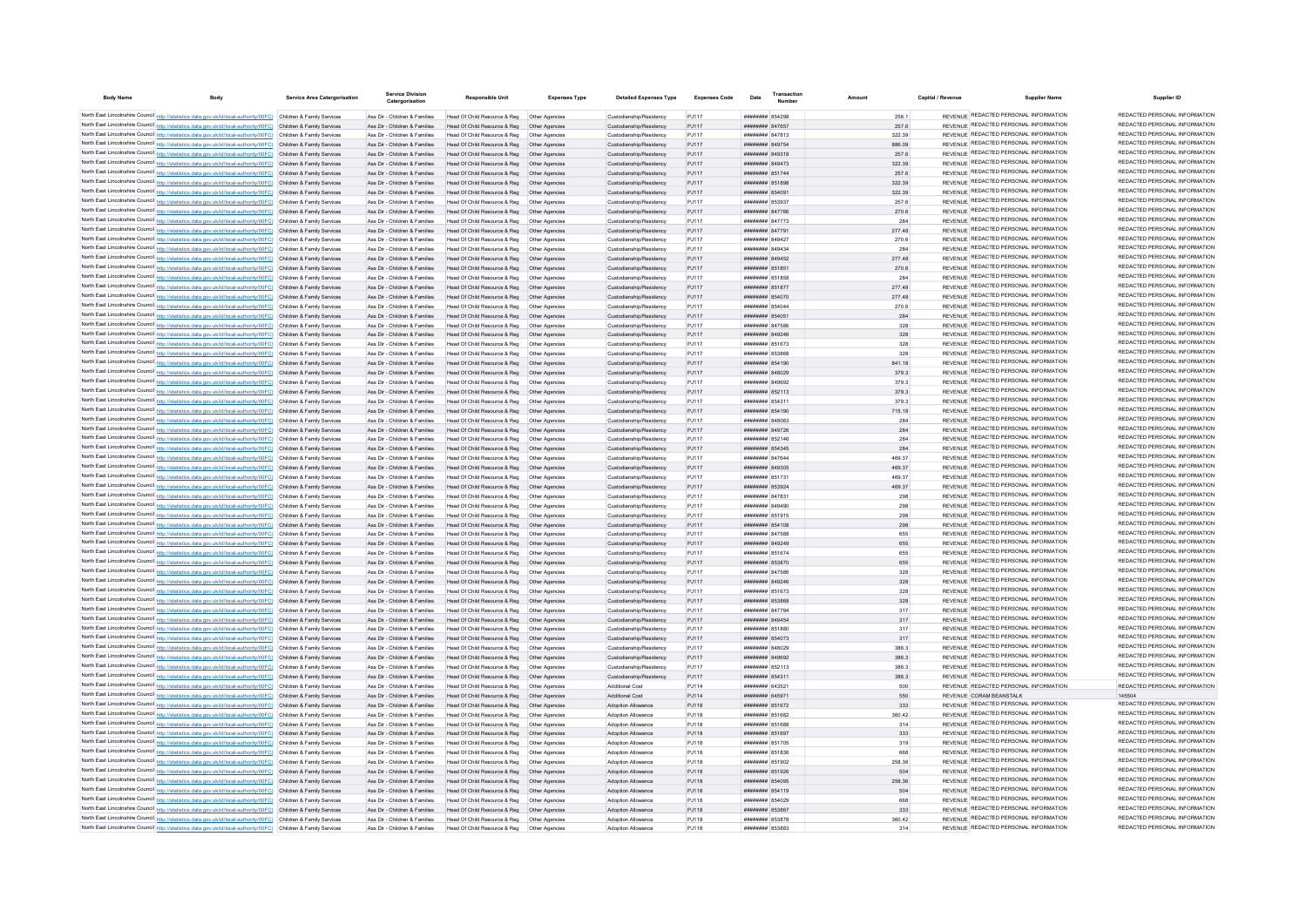| <b>Body Name</b>                                                                                                                                                                                                                       | Service Area Catergorisation | <b>Service Division</b><br>Catergorisation                     | <b>Responsible Unit</b>                                                                              | <b>Expenses Type</b>                              | <b>Detailed Expenses Type</b>                            | <b>Expenses Code</b> | Date                                 | Transactio<br>Number |                    | Capital / Revenue | <b>Supplier Name</b>                                                           | Supplier ID                                                    |
|----------------------------------------------------------------------------------------------------------------------------------------------------------------------------------------------------------------------------------------|------------------------------|----------------------------------------------------------------|------------------------------------------------------------------------------------------------------|---------------------------------------------------|----------------------------------------------------------|----------------------|--------------------------------------|----------------------|--------------------|-------------------|--------------------------------------------------------------------------------|----------------------------------------------------------------|
|                                                                                                                                                                                                                                        |                              |                                                                |                                                                                                      |                                                   |                                                          |                      |                                      |                      |                    |                   | REVENUE REDACTED PERSONAL INFORMATION                                          | REDACTED PERSONAL INFORMATION                                  |
| North East Lincolnshire Council http://statistics.data.gov.uk/id/local-authority/00FC) Children & Family Services<br>North East Lincolnshire Council http://statistics.data.gov.uk/id/local-authority/00FC) Children & Family Services |                              | Ass Dir - Children & Families<br>Ass Dir - Children & Families | Head Of Child Resource & Reg   Other Agencies<br>Head Of Child Resource & Reg  Other Agencies        |                                                   | Adoption Allowance<br>Adoption Allowance                 | PJ118<br>PJ118       | ######## 853892<br>######## 853900   |                      | 333                |                   | REVENUE REDACTED PERSONAL INFORMATION                                          | REDACTED PERSONAL INFORMATION                                  |
| North East Lincolnshire Council http://statistics.data.gov.uk/id/local-authority/00FC) Children & Family Services                                                                                                                      |                              | Ass Dir - Children & Families                                  | Head Of Child Resource & Reg   Other Agencies                                                        |                                                   | Adoption Allowance                                       | PJ118                | ######## 847841                      |                      | 319<br>504         |                   | REVENUE REDACTED PERSONAL INFORMATION                                          | REDACTED PERSONAL INFORMATION                                  |
| North East Lincolnshire Council http://statistics.data.gov.uk/id/local-authority/00FC) Children & Family Services                                                                                                                      |                              |                                                                | Ass Dir - Children & Families Head Of Child Resource & Reg Other Agencies                            |                                                   | Adoption Allowance                                       | PJ118                | ######## 847585                      |                      | 333                |                   | REVENUE REDACTED PERSONAL INFORMATION                                          | REDACTED PERSONAL INFORMATION                                  |
| North East Lincolnshire Council http://statistics.data.gov.uk/id/local-authority/00FC) Children & Family Services                                                                                                                      |                              | Ass Dir - Children & Families                                  | Head Of Child Resource & Reg   Other Agencies                                                        |                                                   | Adoption Allowance                                       | PJ118                | ######## 847596                      |                      | 360.42             |                   | REVENUE REDACTED PERSONAL INFORMATION                                          | REDACTED PERSONAL INFORMATION                                  |
| North East Lincolnshire Council http://statistics.data.gov.uk/id/local-authority/00FC) Children & Family Services                                                                                                                      |                              | Ass Dir - Children & Families                                  | Head Of Child Resource & Reg   Other Agencies                                                        |                                                   | Adoption Allowance                                       | PJ118                | ######## 847602                      |                      | 314                |                   | REVENUE REDACTED PERSONAL INFORMATION                                          | REDACTED PERSONAL INFORMATION                                  |
| North East Lincolnshire Council http://statistics.data.gov.uk/id/local-authority/00FC) Children & Family Services                                                                                                                      |                              | Ass Dir - Children & Families                                  | Head Of Child Resource & Reg   Other Agencies                                                        |                                                   | Adoption Allowance                                       | PJ118                | ####### 847611                       |                      | 333                |                   | REVENUE REDACTED PERSONAL INFORMATION                                          | REDACTED PERSONAL INFORMATION                                  |
| North East Lincolnshire Council http://statistics.data.gov.uk/id/local-authority/00FC) Children & Family Services                                                                                                                      |                              | Ass Dir - Children & Families                                  |                                                                                                      |                                                   | Adoption Allowance                                       | PJ118                | ####### 847619                       |                      | 319                |                   | REVENUE REDACTED PERSONAL INFORMATION                                          | REDACTED PERSONAL INFORMATION                                  |
| North East Lincolnshire Council http://statistics.data.gov.uk/id/local-authority/00FC) Children & Family Services                                                                                                                      |                              | Ass Dir - Children & Families                                  | Head Of Child Resource & Reg   Other Agencies                                                        |                                                   | Adoption Allowance                                       | PJ118                | ######## 847751                      |                      | 668                |                   | REVENUE REDACTED PERSONAL INFORMATION                                          | REDACTED PERSONAL INFORMATION                                  |
| North East Lincolnshire Council http://statistics.data.gov.uk/id/local-authority/00FC) Children & Family Services                                                                                                                      |                              | Ass Dir - Children & Families                                  | Head Of Child Resource & Reg   Other Agencies                                                        |                                                   | <b>Adoption Allowance</b>                                | P.I118               | ######## 847817                      |                      | 258.36             |                   | REVENUE REDACTED PERSONAL INFORMATION                                          | REDACTED PERSONAL INFORMATION                                  |
| North East Lincolnshire Council http://statistics.data.gov.uk/id/local-authority/00FC) Children & Family Services                                                                                                                      |                              | Ass Dir - Children & Families                                  | Head Of Child Resource & Reg   Other Agencies                                                        |                                                   | Adoption Allowance                                       | PJ118                | ######## 849248                      |                      | 333                |                   | REVENUE REDACTED PERSONAL INFORMATION                                          | REDACTED PERSONAL INFORMATION                                  |
| North East Lincolnshire Council http://statistics.data.gov.uk/id/local-authority/00FC) Children & Family Services                                                                                                                      |                              | Ass Dir - Children & Families                                  | Head Of Child Resource & Reg                                                                         | Other Agencies                                    | Adoption Allowance                                       | PJ118                | ####### 849257                       |                      | 360.42             |                   | REVENUE REDACTED PERSONAL INFORMATION                                          | REDACTED PERSONAL INFORMATION                                  |
| North East Lincolnshire Council http://statistics.data.gov.uk/id/local-authority/00FC) Children & Family Services                                                                                                                      |                              | Ass Dir - Children & Families                                  | Head Of Child Resource & Reg                                                                         | Other Agencies                                    | Adoption Allowance                                       | PJ118                | ######## 849412                      |                      | 668                |                   | REVENUE REDACTED PERSONAL INFORMATION<br>REVENUE REDACTED PERSONAL INFORMATION | REDACTED PERSONAL INFORMATION<br>REDACTED PERSONAL INFORMATION |
| North East Lincolnshire Council http://statistics.data.gov.uk/id/local-authority/00FC) Children & Family Services                                                                                                                      |                              | Ass Dir - Children & Families                                  | Head Of Child Resource & Reg                                                                         | Other Agencies                                    | Adoption Allowance                                       | PJ118                | ######## 849262                      |                      | 314                |                   | REVENUE REDACTED PERSONAL INFORMATION                                          | REDACTED PERSONAL INFORMATION                                  |
| North East Lincolnshire Council http://statistics.data.gov.uk/id/local-authority/00FC) Children & Family Services                                                                                                                      |                              | Ass Dir - Children & Families                                  | Head Of Child Resource & Reg                                                                         | Other Agencies                                    | Adoption Allowance                                       | PJ118                | ######## 849272                      |                      | 333                |                   | REVENUE REDACTED PERSONAL INFORMATION                                          | REDACTED PERSONAL INFORMATION                                  |
| North East Lincolnshire Council http://statistics.data.gov.uk/id/local-authority/00FC) Children & Family Services<br>North East Lincolnshire Council http://statistics.data.gov.uk/id/local-authority/00FC) Children & Family Services |                              | Ass Dir - Children & Families<br>Ass Dir - Children & Families | Head Of Child Resource & Reg<br>Head Of Child Resource & Reg   Other Agencies                        | Other Agencies                                    | Adoption Allowance<br>Adoption Allowance                 | P.I118<br>PJ118      | ######## 849280<br>######## 849477   |                      | 319<br>258.36      |                   | REVENUE REDACTED PERSONAL INFORMATION                                          | REDACTED PERSONAL INFORMATION                                  |
| North East Lincolnshire Council http://statistics.data.gov.uk/id/local-authority/00FC) Children & Family Services                                                                                                                      |                              | Ass Dir - Children & Families                                  | Head Of Child Resource & Reg   Other Agencies                                                        |                                                   | Adoption Allowance                                       | PJ118                | ######## 849500                      |                      | 504                |                   | REVENUE REDACTED PERSONAL INFORMATION                                          | REDACTED PERSONAL INFORMATION                                  |
| North East Lincolnshire Council http://statistics.data.gov.uk/id/local-authority/00FC) Children & Family Services                                                                                                                      |                              | Ass Dir - Children & Families                                  | Head Of Child Resource & Reg   Other Agencies                                                        |                                                   | Adoption Allowance                                       | PJ118                | ######## 847634                      |                      | 297.9              |                   | REVENUE REDACTED PERSONAL INFORMATION                                          | REDACTED PERSONAL INFORMATION                                  |
| North East Lincolnshire Council http://statistics.data.gov.uk/id/local-authority/00FC) Children & Family Services                                                                                                                      |                              | Ass Dir - Children & Families                                  | Head Of Child Resource & Reg   Other Agencies                                                        |                                                   | Adoption Allowance                                       | PJ118                | ######## 847634                      |                      | 297.9              |                   | REVENUE REDACTED PERSONAL INFORMATION                                          | REDACTED PERSONAL INFORMATION                                  |
| North East Lincolnshire Council http://statistics.data.gov.uk/id/local-authority/00FC) Children & Family Services                                                                                                                      |                              | Ass Dir - Children & Families                                  | Head Of Child Resource & Reg Miscellaneous Expenses                                                  |                                                   | Other Expenses General                                   | LL119                | ######## 643813                      |                      | 1375               |                   | REVENUE PENNY SHEARDOWN                                                        | 137278                                                         |
| North East Lincolnshire Council http://statistics.data.gov.uk/id/local-authority/00FC) Children & Family Services                                                                                                                      |                              | Ass Dir - Children & Families                                  | Head Of Child Resource & Reg Miscellaneous Expenses                                                  |                                                   | Other Expenses General                                   | LL119                | ######## 645981                      |                      | 500                |                   | REVENUE PENNY SHEARDOWN                                                        | 137278                                                         |
| North East Lincolnshire Council http://statistics.data.gov.uk/id/local-authority/00FC) Children & Family Services                                                                                                                      |                              | Ass Dir - Children & Families                                  | Head Of Child Resource & Reg Private Contractors                                                     |                                                   | Third Party Prov - Private                               | PH101                | <b>НИНИНИН 643425</b>                |                      | 464                |                   | REVENUE NEXUS FOSTERING LTD.                                                   | 128418                                                         |
| North East Lincolnshire Council http://statistics.data.gov.uk/id/local-authority/00FC) Children & Family Services                                                                                                                      |                              | Ass Dir - Children & Families                                  | Head Of Child Resource & Reg                                                                         | Private Contractors                               | Third Party Prov - Private                               | PH101                | ####### 643520                       |                      | 1800               |                   | REVENUE ALISON DEAR                                                            | 115282                                                         |
| North East Lincolnshire Council http://statistics.data.gov.uk/id/local-authority/00FC) Children & Family Services                                                                                                                      |                              | Ass Dir - Children & Families                                  | Head Of Child Resource & Reg Private Contractors                                                     |                                                   | Third Party Prov - Private                               | PH101                | ######## 643808                      |                      | 630                |                   | REVENUE REDACTED PERSONAL INFORMATION                                          | REDACTED PERSONAL INFORMATION                                  |
| North East Lincolnshire Council http://statistics.data.gov.uk/id/local-authority/00FC) Children & Family Services                                                                                                                      |                              | Ass Dir - Children & Families                                  | Head Of Child Resource & Reg                                                                         | Private Contractors                               | Third Party Prov - Private                               | PH101                | ######## 643809                      |                      | 630                |                   | REVENUE REDACTED PERSONAL INFORMATION                                          | REDACTED PERSONAL INFORMATION                                  |
| North East Lincolnshire Council http://statistics.data.gov.uk/id/local-authority/00FC) Children & Family Services                                                                                                                      |                              | Ass Dir - Children & Families                                  | Head Of Child Resource & Reg                                                                         | <b>Private Contractors</b>                        | Third Party Prov - Private                               | PH101                | ######## 643807                      |                      | 6764.78            |                   | REVENUE FAMILY CARE FOSTERING LTD                                              | 138712                                                         |
| North East Lincolnshire Council http://statistics.data.gov.uk/id/local-authority/00FC) Children & Family Services                                                                                                                      |                              | Ass Dir - Children & Families                                  | Head Of Child Resource & Reg                                                                         | <b>Private Contractors</b>                        | Third Party Prov - Private                               | PH101                | ######## 643816                      |                      | 3582.67            |                   | REVENUE FAMILY CARE FOSTERING LTD                                              | 138712                                                         |
| North East Lincolnshire Council http://statistics.data.gov.uk/id/local-authority/00FC) Children & Family Services                                                                                                                      |                              | Ass Dir - Children & Families                                  | Head Of Child Resource & Reg Private Contractors                                                     |                                                   | Third Party Prov - Private                               | PH101                | ####### 643818                       |                      | 4096.43            |                   | REVENUE FUSION FOSTERING I TD                                                  | 146086                                                         |
| North East Lincolnshire Council http://statistics.data.gov.uk/id/local-authority/00FC) Children & Family Services                                                                                                                      |                              | Ass Dir - Children & Families                                  | Head Of Child Resource & Reg Private Contractors                                                     |                                                   | Third Party Prov - Private                               | PH101                | ######## 643817                      |                      | 864.99             |                   | REVENUE SWIIS FOSTER CARE LTD                                                  | 146857                                                         |
| North East Lincolnshire Council http://statistics.data.gov.uk/id/local-authority/00FC) Children & Family Services                                                                                                                      |                              | Ass Dir - Children & Families                                  | Head Of Child Resource & Reg Private Contractors                                                     |                                                   | Third Party Prov - Private                               | PH101                | ######## 643819                      |                      | 864.99             |                   | REVENUE SWIIS FOSTER CARE LTD                                                  | 146857                                                         |
| North East Lincolnshire Council http://statistics.data.gov.uk/id/local-authority/00FC) Children & Family Services                                                                                                                      |                              | Ass Dir - Children & Families                                  | Head Of Child Resource & Reg Private Contractors                                                     |                                                   | Third Party Prov - Private                               | PH101                | ######## 643820                      |                      | 864.99             |                   | REVENUE SWIIS FOSTER CARE LTD                                                  | 146857                                                         |
| North East Lincolnshire Council http://statistics.data.gov.uk/id/local-authority/00FC) Children & Family Services<br>North East Lincolnshire Council http://statistics.data.gov.uk/id/local-authority/00FC) Children & Family Services |                              | Ass Dir - Children & Families                                  | Head Of Child Resource & Reg Private Contractors                                                     |                                                   | Third Party Prov - Private                               | PH101                | ######## 643824                      |                      | 3410               |                   | REVENUE NEXUS FOSTERING LTD                                                    | 128418                                                         |
| North East Lincolnshire Council http://statistics.data.gov.uk/id/local-authority/00FC) Children & Family Services                                                                                                                      |                              | Ass Dir - Children & Families<br>Ass Dir - Children & Families | Head Of Child Resource & Reg Private Contractors<br>Head Of Child Resource & Reg Private Contractors |                                                   | Third Party Prov - Private<br>Third Party Prov - Private | PH101<br>PH101       | ####### 643823<br>######## 643822    |                      | 3596<br>3596       |                   | REVENUE NEXUS FOSTERING LTD<br>REVENUE NEXUS FOSTERING LTD                     | 128418<br>128418                                               |
| North East Lincolnshire Council http://statistics.data.gov.uk/id/local-authority/00FC) Children & Family Services                                                                                                                      |                              | Ass Dir - Children & Families                                  | Head Of Child Resource & Reg Private Contractors                                                     |                                                   | Third Party Prov - Private                               | PH101                | ######## 64382                       |                      | 3596               |                   | REVENUE NEXUS FOSTERING LTD                                                    | 128418                                                         |
| North East Lincolnshire Council http://statistics.data.gov.uk/id/local-authority/00FC) Children & Family Services                                                                                                                      |                              | Ass Dir - Children & Families                                  | Head Of Child Resource & Reg. Private Contractors                                                    |                                                   | Third Party Prov - Private                               | PH101                | ######## 643825                      |                      | 5077 49            |                   | REVENUE UNITY FOSTER CARE I TD                                                 | 144562                                                         |
| North East Lincolnshire Council http://statistics.data.gov.uk/id/local-authority/00FC) Children & Family Services                                                                                                                      |                              | Ass Dir - Children & Families                                  | Head Of Child Resource & Reg Private Contractors                                                     |                                                   | Third Party Prov - Private                               | PH101                | ######## 643835                      |                      | 3320.1             |                   | REVENUE UNITY FOSTER CARE LTD                                                  | 144562                                                         |
| North East Lincolnshire Council http://statistics.data.gov.uk/id/local-authority/00FC) Children & Family Services                                                                                                                      |                              | Ass Dir - Children & Families                                  | Head Of Child Resource & Reg                                                                         | Private Contractors                               | Third Party Prov - Private                               | PH101                | ######## 643826                      |                      | 4557               |                   | REVENUE BARNARDOS EAST                                                         | 143482                                                         |
| North East Lincolnshire Council http://statistics.data.gov.uk/id/local-authority/00FC) Children & Family Services                                                                                                                      |                              | Ass Dir - Children & Families                                  | Head Of Child Resource & Reg                                                                         | <b>Private Contractors</b>                        | Third Party Prov - Private                               | PH101                | ######## 645218                      |                      | 1500               |                   | REVENUE ALISON DEAR                                                            | 115282                                                         |
| North East Lincolnshire Council http://statistics.data.gov.uk/id/local-authority/00FC) Children & Family Services                                                                                                                      |                              | Ass Dir - Children & Families                                  | Head Of Child Resource & Reg                                                                         |                                                   | Third Party Prov - Private                               | PH101                | ######## 645217                      |                      | 550                |                   | REVENUE ALISON DEAR                                                            | 115282                                                         |
| North East Lincolnshire Council http://statistics.data.gov.uk/id/local-authority/00FC) Children & Family Services                                                                                                                      |                              | Ass Dir - Children & Families                                  | Head Of Child Resource & Reg                                                                         | Private Contractors                               | Third Party Prov - Private                               | PH101                | <b><i><u>#######</u> 644813</i></b>  |                      | 3518.81            |                   | REVENUE PARALLEL PARENTS                                                       | 145652                                                         |
| North East Lincolnshire Council http://statistics.data.gov.uk/id/local-authority/00FC) Children & Family Services                                                                                                                      |                              | Ass Dir - Children & Families                                  | Head Of Child Resource & Reg                                                                         | Private Contractors                               | Third Party Prov - Private                               | PH101                | <b>####### 644814</b>                |                      | 3252.21            |                   | REVENUE PARALLEL PARENTS                                                       | 145652                                                         |
| North East Lincolnshire Council http://statistics.data.gov.uk/id/local-authority/00FC) Children & Family Services                                                                                                                      |                              | Ass Dir - Children & Families                                  | Head Of Child Resource & Reg                                                                         | Private Contractors                               | Third Party Prov - Private                               | PH101                | ####### 644810                       |                      | 5872.33            |                   | REVENUE PARALLEL PARENTS                                                       | 145652                                                         |
| North East Lincolnshire Council http://statistics.data.gov.uk/id/local-authority/00FC) Children & Family Services                                                                                                                      |                              | Ass Dir - Children & Families                                  | Head Of Child Resource & Reg Private Contractors                                                     |                                                   | Third Party Prov - Private                               | PH101                | ######## 644812                      |                      | 3704.19            |                   | REVENUE PARALLEL PARENTS                                                       | 145652                                                         |
| North East Lincolnshire Council http://statistics.data.gov.uk/id/local-authority/00FC) Children & Family Services                                                                                                                      |                              | Ass Dir - Children & Families                                  | Head Of Child Resource & Reg Private Contractors                                                     |                                                   | Third Party Prov - Private                               | PH101                | ######## 644815                      |                      | 3518.81            |                   | REVENUE PARALLEL PARENTS                                                       | 145652                                                         |
| North East Lincolnshire Council http://statistics.data.gov.uk/id/local-authority/00FC) Children & Family Services                                                                                                                      |                              | Ass Dir - Children & Families                                  | Head Of Child Resource & Reg Private Contractors                                                     |                                                   | Third Party Prov - Private                               | PH101                | ######## 644816                      |                      | 3252.21            |                   | REVENUE PARALLEL PARENTS                                                       | 145652                                                         |
| North East Lincolnshire Council http://statistics.data.gov.uk/id/local-authority/00FC) Children & Family Services                                                                                                                      |                              | Ass Dir - Children & Families                                  | Head Of Child Resource & Reg                                                                         | Private Contractors                               | Third Party Prov - Private                               | PH101                | ####### 644817                       |                      | 3200.35            |                   | REVENUE ORANGE GROVE FOSTERCARE LTD                                            | 135118                                                         |
| North East Lincolnshire Council http://statistics.data.gov.uk/id/local-authority/00FC) Children & Family Services                                                                                                                      |                              | Ass Dir - Children & Families                                  | Head Of Child Resource & Reg Private Contractors                                                     |                                                   | Third Party Prov - Private                               | PH101                | ####### 644811                       |                      | 5427 17            |                   | REVENUE ORANGE GROVE FOSTERCARE LTD<br>REVENUE ORANGE GROVE FOSTERCARE LTD     | 135118                                                         |
| North East Lincolnshire Council http://statistics.data.gov.uk/id/local-authority/00FC) Children & Family Services<br>North East Lincolnshire Council http://statistics.data.gov.uk/id/local-authority/00FC) Children & Family Services |                              | Ass Dir - Children & Families<br>Ass Dir - Children & Families | Head Of Child Resource & Reg<br>Head Of Child Resource & Reg                                         | Private Contractors<br><b>Private Contractors</b> | Third Party Prov - Private<br>Third Party Prov - Private | PH101<br>PH101       | ######## 644808<br>######## 644804   |                      | 3260.27<br>346.02  |                   | REVENUE FOSTERPLUS LTD                                                         | 135118<br>145485                                               |
| North East Lincolnshire Council http://statistics.data.gov.uk/id/local-authority/00FC) Children & Family Services                                                                                                                      |                              | Ass Dir - Children & Families                                  | Head Of Child Resource & Reg                                                                         | Private Contractors                               | Third Party Prov - Private                               | PH101                | ######## 644803                      |                      | 3519.88            |                   | REVENUE FOSTERPLUS LTD                                                         | 145485                                                         |
| North East Lincolnshire Council http://statistics.data.gov.uk/id/local-authority/00FC) Children & Family Services                                                                                                                      |                              | Ass Dir - Children & Families                                  | Head Of Child Resource & Reg                                                                         | Private Contractors                               | Third Party Prov - Private                               | PH101                | ######## 644799                      |                      | 3782               |                   | REVENUE YOUNG PEOPLE AT HEART                                                  | 145801                                                         |
| North East Lincolnshire Council http://statistics.data.gov.uk/id/local-authority/00FC) Children & Family Services                                                                                                                      |                              | Ass Dir - Children & Families                                  | Head Of Child Resource & Reg                                                                         | <b>Private Contractors</b>                        | Third Party Prov - Private                               | PH101                | ######## 644800                      |                      | 3782               |                   | REVENUE YOUNG PEOPLE AT HEART                                                  | 145801                                                         |
| North East Lincolnshire Council http://statistics.data.gov.uk/id/local-authority/00FC) Children & Family Services                                                                                                                      |                              | Ass Dir - Children & Families                                  | Head Of Child Resource & Reg Private Contractors                                                     |                                                   | Third Party Prov - Private                               | PH101                | ####### 644801                       |                      | 3782               |                   | REVENUE YOUNG PEOPLE AT HEART                                                  | 145801                                                         |
| North East Lincolnshire Council http://statistics.data.gov.uk/id/local-authority/00FC) Children & Family Services                                                                                                                      |                              | Ass Dir - Children & Families                                  | Head Of Child Resource & Reg Private Contractors                                                     |                                                   | Third Party Prov - Private                               | PH101                | ####### 644802                       |                      | 3782               |                   | REVENUE YOUNG PEOPLE AT HEART                                                  | 145801                                                         |
| North East Lincolnshire Council http://statistics.data.gov.uk/id/local-authority/00FC) Children & Family Services                                                                                                                      |                              | Ass Dir - Children & Families                                  | Head Of Child Resource & Reg Private Contractors                                                     |                                                   | Third Party Prov - Private                               | PH101                | ######## 644798                      |                      | 3782               |                   | REVENUE YOUNG PEOPLE AT HEART                                                  | 145801                                                         |
| North East Lincolnshire Council http://statistics.data.gov.uk/id/local-authority/00FC) Children & Family Services                                                                                                                      |                              | Ass Dir - Children & Families                                  | Head Of Child Resource & Reg Private Contractors                                                     |                                                   | Third Party Prov - Private                               | PH101                | ######## 644775                      |                      | 3275.15            |                   | REVENUE TREE HOUSE CARE FOSTERING SOLUTIONS LTD                                | 101150                                                         |
| North East Lincolnshire Council http://statistics.data.gov.uk/id/local-authority/00FC) Children & Family Services                                                                                                                      |                              |                                                                | Ass Dir - Children & Families Head Of Child Resource & Reg Private Contractors                       |                                                   | Third Party Prov - Private                               | PH101                | ######## 644775                      |                      | 3320.41            |                   | REVENUE TREE HOUSE CARE FOSTERING SOLUTIONS LTD                                | 101150                                                         |
| North East Lincolnshire Council http://statistics.data.gov.uk/id/local-authority/00FC) Children & Family Services                                                                                                                      |                              | Ass Dir - Children & Families                                  | Head Of Child Resource & Reg Private Contractors                                                     |                                                   | Third Party Prov - Private                               | PH101                | ######## 644774                      |                      | 3341.8             |                   | REVENUE TREE HOUSE CARE FOSTERING SOLUTIONS LTD                                | 101150                                                         |
| North East Lincolnshire Council http://statistics.data.gov.uk/id/local-authority/00FC) Children & Family Services                                                                                                                      |                              | Ass Dir - Children & Families                                  | Head Of Child Resource & Reg Private Contractors                                                     |                                                   | Third Party Prov - Private                               | PH101                | ######## 644773                      |                      | 4868.24            |                   | REVENUE TREE HOUSE CARE FOSTERING SOLUTIONS LTD                                | 101150                                                         |
| North East Lincolnshire Council http://statistics.data.gov.uk/id/local-authority/00FC) Children & Family Services                                                                                                                      |                              | Ass Dir - Children & Families                                  | Head Of Child Resource & Reg Private Contractors                                                     |                                                   | Third Party Prov - Private                               | PH101                | <b><i><u>########</u> 644772</i></b> |                      | 3550.12            |                   | REVENUE TREE HOUSE CARE FOSTERING SOLUTIONS LTD                                | 101150                                                         |
| North East Lincolnshire Council http://statistics.data.gov.uk/id/local-authority/00FC) Children & Family Services                                                                                                                      |                              | Ass Dir - Children & Families                                  | Head Of Child Resource & Reg Private Contractors                                                     |                                                   | Third Party Prov - Private                               | PH101                | <b>######## 644412</b>               |                      | 3315 76            |                   | REVENUE THE NATIONAL EOSTERING AGENCY                                          | 112225                                                         |
| North East Lincolnshire Council http://statistics.data.gov.uk/id/local-authority/00FC) Children & Family Services                                                                                                                      |                              | Ass Dir - Children & Families                                  | Head Of Child Resource & Reg Private Contractors                                                     |                                                   | Third Party Prov - Private                               | PH101                | ######## 644428                      |                      | 3467.66            |                   | REVENUE THE NATIONAL FOSTERING AGENCY                                          | 112225                                                         |
| North East Lincolnshire Council http://statistics.data.gov.uk/id/local-authority/00FC) Children & Family Services                                                                                                                      |                              | Ass Dir - Children & Families                                  | Head Of Child Resource & Reg Private Contractors                                                     |                                                   | Third Party Prov - Private                               | PH101                | ######## 644415                      |                      | 3383 34            |                   | REVENUE THE NATIONAL FOSTERING AGENCY                                          | 112225                                                         |
| North East Lincolnshire Council http://statistics.data.gov.uk/id/local-authority/00FC) Children & Family Services                                                                                                                      |                              | Ass Dir - Children & Families                                  | Head Of Child Resource & Reg                                                                         | <b>Private Contractors</b>                        | Third Party Prov - Private                               | PH101                | ######## 644396                      |                      | 3383.34            |                   | REVENUE THE NATIONAL FOSTERING AGENCY                                          | 112225                                                         |
| North East Lincolnshire Council http://statistics.data.gov.uk/id/local-authority/00FC) Children & Family Services<br>North East Lincolnshire Council http://statistics.data.gov.uk/id/local-authority/00FC) Children & Family Services |                              | Ass Dir - Children & Families                                  | Head Of Child Resource & Reg                                                                         | Private Contractors                               | Third Party Prov - Private                               | PH101                | ######## 644427                      |                      | 3281.97            |                   | REVENUE THE NATIONAL FOSTERING AGENCY                                          | 112225                                                         |
| North East Lincolnshire Council http://statistics.data.gov.uk/id/local-authority/00FC) Children & Family Services                                                                                                                      |                              | Ass Dir - Children & Families<br>Ass Dir - Children & Families | Head Of Child Resource & Reg<br>Head Of Child Resource & Reg Private Contractors                     | <b>Private Contractors</b>                        | Third Party Prov - Private<br>Third Party Prov - Private | PH101<br>PH101       | ######## 644423<br>####### 644432    |                      | 1376.26<br>1992.88 |                   | REVENUE THE NATIONAL FOSTERING AGENCY<br>REVENUE THE NATIONAL FOSTERING AGENCY | 112225<br>112225                                               |
| North East Lincolnshire Council http://statistics.data.gov.uk/id/local-authority/00FC) Children & Family Services                                                                                                                      |                              | Ass Dir - Children & Families                                  | Head Of Child Resource & Reg Private Contractors                                                     |                                                   | Third Party Prov - Private                               | PH101                | ######## 644419                      |                      | 3350.79            |                   | REVENUE THE NATIONAL FOSTERING AGENCY                                          | 112225                                                         |
| North East Lincolnshire Council http://statistics.data.gov.uk/id/local-authority/00FC) Children & Family Services                                                                                                                      |                              |                                                                | Ass Dir - Children & Families Head Of Child Resource & Reg Private Contractors                       |                                                   | Third Party Prov - Private                               | PH101                | ######## 644418                      |                      | 3117.67            |                   | REVENUE THE NATIONAL FOSTERING AGENCY                                          | 112225                                                         |
| North East Lincolnshire Council http://statistics.data.gov.uk/id/local-authority/00FC) Children & Family Services                                                                                                                      |                              | Ass Dir - Children & Families                                  | Head Of Child Resource & Reg Private Contractors                                                     |                                                   | Third Party Prov - Private                               | PH101                | ######## 644416                      |                      | 3315.67            |                   | REVENUE THE NATIONAL FOSTERING AGENCY                                          | 112225                                                         |
| North East Lincolnshire Council http://statistics.data.gov.uk/id/local-authority/00FC) Children & Family Services                                                                                                                      |                              |                                                                | Ass Dir - Children & Families Head Of Child Resource & Reg Private Contractors                       |                                                   | Third Party Prov - Private                               | PH101                | ######## 644417                      |                      | 3117.67            |                   | REVENUE THE NATIONAL FOSTERING AGENCY                                          | 112225                                                         |
| North East Lincolnshire Council http://statistics.data.gov.uk/id/local-authority/00FC) Children & Family Services                                                                                                                      |                              | Ass Dir - Children & Families                                  | Head Of Child Resource & Reg Private Contractors                                                     |                                                   | Third Party Prov - Private                               | PH101                | ####### 644413                       |                      | 3411.49            |                   | REVENUE COMPASS FOSTERING NORTH LIMITED                                        | 128844                                                         |
| North East Lincolnshire Council http://statistics.data.gov.uk/id/local-authority/00FC) Children & Family Services                                                                                                                      |                              |                                                                | Ass Dir - Children & Families Head Of Child Resource & Reg Private Contractors                       |                                                   | Third Party Prov - Private                               | PH101                | ######## 644414                      |                      | 3014.75            |                   | REVENUE COMPASS FOSTERING NORTH LIMITED                                        | 128844                                                         |
| North East Lincolnshire Council http://statistics.data.gov.uk/id/local-authority/00FC) Children & Family Services                                                                                                                      |                              | Ass Dir - Children & Families                                  | Head Of Child Resource & Reg Private Contractors                                                     |                                                   | Third Party Prov - Private                               | PH101                | ######## 644397                      |                      | 3681.56            |                   | REVENUE COMPASS FOSTERING NORTH LIMITED                                        | 128844                                                         |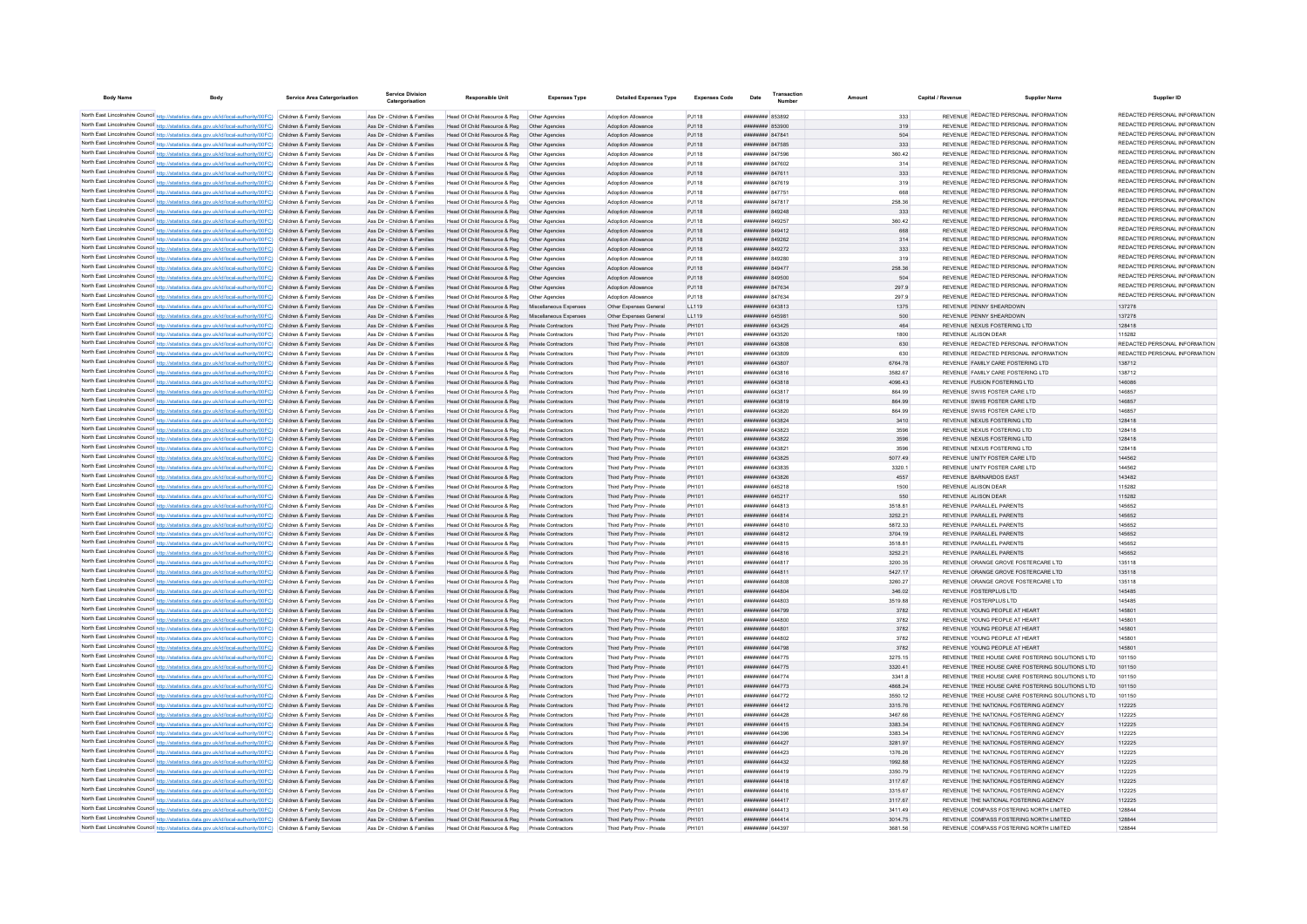| <b>Body Name</b>                            |                                                                                                                                                                                                                                        | <b>Service Area Catergorisation</b> | Service Divisi<br>Catergorisation                              | <b>Responsible Unit</b>                                                                                                  | <b>Expenses Type</b>          | <b>Detailed Expenses Type</b>                            | <b>Expenses Code</b>  | Date | <b>Number</b>                      |                    | Capital / Revenue | Supplier Name                                                                    | Supplier ID                   |
|---------------------------------------------|----------------------------------------------------------------------------------------------------------------------------------------------------------------------------------------------------------------------------------------|-------------------------------------|----------------------------------------------------------------|--------------------------------------------------------------------------------------------------------------------------|-------------------------------|----------------------------------------------------------|-----------------------|------|------------------------------------|--------------------|-------------------|----------------------------------------------------------------------------------|-------------------------------|
|                                             |                                                                                                                                                                                                                                        |                                     |                                                                |                                                                                                                          |                               |                                                          |                       |      |                                    |                    |                   |                                                                                  |                               |
|                                             | North East Lincolnshire Council http://statistics.data.gov.uk/id/local-authority/00FC) Children & Family Services                                                                                                                      |                                     | Ass Dir - Children & Families                                  | Head Of Child Resource & Reg Private Contractors                                                                         |                               | Third Party Prov - Private                               | PH101                 |      | ####### 644426                     | 3591.04            |                   | REVENUE COMPASS FOSTERING NORTH LIMITED                                          | 128844                        |
|                                             | North East Lincolnshire Council http://statistics.data.gov.uk/id/local-authority/00FC) Children & Family Services                                                                                                                      |                                     | Ass Dir - Children & Families                                  | Head Of Child Resource & Reg Private Contractors                                                                         |                               | Third Party Prov - Private                               | PH101                 |      | ####### 645878                     | 864.99             |                   | REVENUE SWIIS FOSTER CARE I TD                                                   | 146857                        |
|                                             | North East Lincolnshire Council http://statistics.data.gov.uk/id/local-authority/00FC) Children & Family Services                                                                                                                      |                                     | Ass Dir - Children & Families                                  | Head Of Child Resource & Reg Private Contractors                                                                         |                               | Third Party Prov - Private                               | PH101                 |      | ######## 645871                    | 6664.29            |                   | REVENUE BY THE BRIDGE LTD.                                                       | 138312                        |
|                                             | North East Lincolnshire Council http://statistics.data.gov.uk/id/local-authority/00FC) Children & Family Services<br>North East Lincolnshire Council http://statistics.data.gov.uk/id/local-authority/00FC) Children & Family Services |                                     | Ass Dir - Children & Families<br>Ass Dir - Children & Families | Head Of Child Resource & Reg Private Contractors<br>Head Of Child Resource & Reg Private Contractors                     |                               | Third Party Prov - Private<br>Third Party Prov - Private | PH101<br><b>PH101</b> |      | ######## 645819<br>######## 645820 | 3448.13<br>3220.28 |                   | REVENUE FOSTER CARE ASSOCIATES LIMITED<br>REVENUE FOSTER CARE ASSOCIATES LIMITED | 101455<br>101455              |
|                                             |                                                                                                                                                                                                                                        |                                     |                                                                |                                                                                                                          |                               |                                                          |                       |      |                                    |                    |                   |                                                                                  |                               |
|                                             | North East Lincolnshire Council http://statistics.data.gov.uk/id/local-authority/00FC) Children & Family Services                                                                                                                      |                                     | Ass Dir - Children & Families                                  | Head Of Child Resource & Reg Private Contractors                                                                         |                               | Third Party Prov - Private                               | <b>PH101</b>          |      | ######## 645822                    | 4376.85            |                   | REVENUE FOSTER CARE ASSOCIATES LIMITED                                           | 101455                        |
|                                             | North East Lincolnshire Council http://statistics.data.gov.uk/id/local-authority/00FC) Children & Family Services                                                                                                                      |                                     | Ass Dir - Children & Families                                  | Head Of Child Resource & Reg Private Contractors                                                                         |                               | Third Party Prov - Private                               | PH101                 |      | ######## 645828                    | 3632.89            |                   | REVENUE FOSTER CARE ASSOCIATES LIMITED                                           | 101455                        |
|                                             | North East Lincolnshire Council http://statistics.data.gov.uk/id/local-authority/00FC) Children & Family Services                                                                                                                      |                                     | Ass Dir - Children & Families                                  | Head Of Child Resource & Reg                                                                                             | <b>Private Contractors</b>    | Third Party Prov - Private                               | PH101                 |      | ####### 645829                     | 3375.59            |                   | REVENUE FOSTER CARE ASSOCIATES LIMITED                                           | 101455                        |
|                                             | North East Lincolnshire Council http://statistics.data.gov.uk/id/local-authority/00FC) Children & Family Services                                                                                                                      |                                     | Ass Dir - Children & Families                                  | Head Of Child Resource & Reg Private Contractors                                                                         |                               | Third Party Prov - Private                               | <b>PH101</b>          |      | ####### 645847                     | 3703.57            |                   | REVENUE FOSTER CARE ASSOCIATES LIMITED                                           | 101455                        |
|                                             | North East Lincolnshire Council http://statistics.data.gov.uk/id/local-authority/00FC) Children & Family Services                                                                                                                      |                                     | Ass Dir - Children & Families                                  | Head Of Child Resource & Reg Private Contractors                                                                         |                               | Third Party Prov - Private                               | PH101                 |      | ######## 645863                    | 3487.57            |                   | REVENUE FOSTER CARE ASSOCIATES LIMITED                                           | 101455                        |
|                                             | North East Lincolnshire Council http://statistics.data.gov.uk/id/local-authority/00FC) Children & Family Services                                                                                                                      |                                     | Ass Dir - Children & Families                                  | Head Of Child Resource & Reg                                                                                             | Private Contractors           | Third Party Prov - Private                               | PH101                 |      | <b>####### 645864</b>              | 3487.57            |                   | REVENUE FOSTER CARE ASSOCIATES LIMITED                                           | 101455                        |
|                                             | North East Lincolnshire Council http://statistics.data.gov.uk/id/local-authority/00FC)                                                                                                                                                 | Children & Family Services          | Ass Dir - Children & Families                                  | Head Of Child Resource & Reg                                                                                             | Private Contractors           | Third Party Prov - Private                               | PH10                  |      | ********* 645848                   | 3240.57            |                   | REVENUE FOSTER CARE ASSOCIATES LIMITED                                           | 101455                        |
|                                             | North East Lincolnshire Council http://statistics.data.gov.uk/id/local-authority/00FC)                                                                                                                                                 | Children & Family Services          | Ass Dir - Children & Families                                  | Head Of Child Resource & Reg                                                                                             | <b>Private Contractors</b>    | Third Party Prov - Private                               | <b>PH101</b>          |      | ####### 645865                     | 3375.59            |                   | REVENUE FOSTER CARE ASSOCIATES LIMITED                                           | 101455                        |
|                                             | North East Lincolnshire Council http://statistics.data.gov.uk/id/local-authority/00FC)                                                                                                                                                 | Children & Family Services          | Ass Dir - Children & Families                                  | Head Of Child Resource & Reg                                                                                             | Private Contractors           | Third Party Prov - Private                               | PH101                 |      | ####### 645866                     | 3703.57            |                   | REVENUE FOSTER CARE ASSOCIATES LIMITED                                           | 101455                        |
|                                             | North East Lincolnshire Council http://statistics.data.gov.uk/id/local-authority/00FC) Children & Family Services                                                                                                                      |                                     | Ass Dir - Children & Families                                  | Head Of Child Resource & Reg                                                                                             | Private Contractors           | Third Party Prov - Private                               | PH101                 |      | ######## 645867                    | 3542.68            |                   | REVENUE FOSTER CARE ASSOCIATES LIMITED                                           | 101455                        |
|                                             | North East Lincolnshire Council http://statistics.data.gov.uk/id/local-authority/00FC) Children & Family Services                                                                                                                      |                                     | Ass Dir - Children & Families                                  | Head Of Child Resource & Reg                                                                                             | Private Contractors           | Third Party Prov - Private                               | PH101                 |      | ######## 645859                    | 3632 89            |                   | REVENUE FOSTER CARE ASSOCIATES LIMITED                                           | 101455                        |
|                                             | North East Lincolnshire Council http://statistics.data.gov.uk/id/local-authority/00FC) Children & Family Services                                                                                                                      |                                     | Ass Dir - Children & Families                                  | Head Of Child Resource & Reg                                                                                             | <b>Private Contractors</b>    | Third Party Prov - Private                               | PH101                 |      | ######## 645860                    | 3794.09            |                   | REVENUE FOSTER CARE ASSOCIATES LIMITED                                           | 101455                        |
|                                             | North East Lincolnshire Council http://statistics.data.gov.uk/id/local-authority/00FC) Children & Family Services                                                                                                                      |                                     | Ass Dir - Children & Families                                  | Head Of Child Resource & Reg                                                                                             | <b>Private Contractors</b>    | Third Party Prov - Private                               | <b>PH101</b>          |      | ######## 645861                    | 3794.09            |                   | REVENUE FOSTER CARE ASSOCIATES LIMITED                                           | 101455                        |
|                                             | North East Lincolnshire Council http://statistics.data.gov.uk/id/local-authority/00FC) Children & Family Services                                                                                                                      |                                     | Ass Dir - Children & Families                                  | Head Of Child Resource & Reg                                                                                             | Private Contractors           | Third Party Prov - Private                               | <b>PH101</b>          |      | ######## 645862                    | 3632.89            |                   | REVENUE FOSTER CARE ASSOCIATES LIMITED                                           | 101455                        |
|                                             | North East Lincolnshire Council http://statistics.data.gov.uk/id/local-authority/00FC) Children & Family Services                                                                                                                      |                                     | Ass Dir - Children & Families                                  | Head Of Child Resource & Reg                                                                                             | Private Contractors           | Third Party Prov - Private                               | PH101                 |      | ######## 645850                    | 2695.37            |                   | REVENUE FOSTER CARE ASSOCIATES LIMITED                                           | 101455                        |
|                                             | North East Lincolnshire Council http://statistics.data.gov.uk/id/local-authority/00FC) Children & Family Services                                                                                                                      |                                     | Ass Dir - Children & Families                                  | Head Of Child Resource & Reg                                                                                             | Private Contractors           | Third Party Prov - Private                               | PH101                 |      | ####### 645851                     | 2504.47            |                   | REVENUE FOSTER CARE ASSOCIATES LIMITED                                           | 101455                        |
|                                             | North East Lincolnshire Council http://statistics.data.gov.uk/id/local-authority/00FC) Children & Family Services                                                                                                                      |                                     | Ass Dir - Children & Families                                  | Head Of Child Resource & Reg                                                                                             | Private Contractors           | Third Party Prov - Private                               | <b>PH101</b>          |      | ######## 645852                    | 2014.48            |                   | REVENUE FOSTER CARE ASSOCIATES LIMITED                                           | 101455                        |
|                                             | North East Lincolnshire Council http://statistics.data.gov.uk/id/local-authority/00FC) Children & Family Services                                                                                                                      |                                     | Ass Dir - Children & Families                                  | Head Of Child Resource & Reg                                                                                             | <b>Private Contractors</b>    | Third Party Prov - Private                               | PH101                 |      | ######## 645853                    | 2177.8             |                   | REVENUE FOSTER CARE ASSOCIATES LIMITED                                           | 101455                        |
|                                             | North East Lincolnshire Council http://statistics.data.gov.uk/id/local-authority/00FC) Children & Family Services                                                                                                                      |                                     | Ass Dir - Children & Families                                  | Head Of Child Resource & Reg                                                                                             | <b>Private Contractors</b>    | Third Party Prov - Private                               | PH101                 |      | ######## 645969                    | 1956.24            |                   | REVENUE MARIA WILSON                                                             | 147586                        |
|                                             | North East Lincolnshire Council http://statistics.data.gov.uk/id/local-authority/00FC) Children & Family Services                                                                                                                      |                                     | Ass Dir - Children & Families                                  | Head Of Child Resource & Reg                                                                                             | <b>Private Contractors</b>    | Third Party Prov - Private                               | <b>PH101</b>          |      | ######## 645928                    | 630                |                   | REVENUE REDACTED PERSONAL INFORMATION                                            | REDACTED PERSONAL INFORMATION |
|                                             | North East Lincolnshire Council http://statistics.data.gov.uk/id/local-authority/00FC) Children & Family Services                                                                                                                      |                                     | Ass Dir - Children & Families                                  | Head Of Child Resource & Reg                                                                                             | Private Contractors           | Third Party Prov - Private                               | PH101                 |      | ####### 645818                     | 3584.7             |                   | REVENUE PARALLEL PARENTS                                                         | 145652                        |
|                                             | North East Lincolnshire Council http://statistics.data.gov.uk/id/local-authority/00FC) Children & Family Services                                                                                                                      |                                     | Ass Dir - Children & Families                                  | Head Of Child Resource & Reg                                                                                             | Private Contractors           | Third Party Prov - Private                               | PH101                 |      | HHHHHHH 645082                     | 630                |                   | REVENUE REDACTED PERSONAL INFORMATION                                            | REDACTED PERSONAL INFORMATION |
|                                             | North East Lincolnshire Council http://statistics.data.gov.uk/id/local-authority/00FC) Children & Family Services                                                                                                                      |                                     | Ass Dir - Children & Families                                  | Head Of Child Resource & Reg                                                                                             | Private Contractors           | Third Party Prov - Private                               | PH101                 |      | ######## 646935                    | 630                |                   | REVENUE REDACTED PERSONAL INFORMATION                                            | REDACTED PERSONAL INFORMATION |
|                                             | North East Lincolnshire Council http://statistics.data.gov.uk/id/local-authority/00FC) Children & Family Services                                                                                                                      |                                     | Ass Dir - Children & Families                                  | Head Of Child Resource & Reg Private Contractors                                                                         |                               | Third Party Prov - Private                               | PH101                 |      | ######## 646934                    | 812                |                   | REVENUE REDACTED PERSONAL INFORMATION                                            | REDACTED PERSONAL INFORMATION |
|                                             | North East Lincolnshire Council http://statistics.data.gov.uk/id/local-authority/00FC) Children & Family Services                                                                                                                      |                                     | Ass Dir - Children & Families                                  | Head Of Child Resource & Reg Catering                                                                                    |                               | Provisions                                               | LB101                 |      | ######## 643223                    | 601.83             |                   | REVENUE PETTY CASH                                                               | <b>REDACTED</b>               |
|                                             | North East Lincolnshire Council http://statistics.data.gov.uk/id/local-authority/00FC) Children & Family Services                                                                                                                      |                                     | Ass Dir - Children & Families                                  | Head Of Child Resource & Reg Miscellaneous Expenses                                                                      |                               | Activities - Service Users                               | LL114                 |      | ######## 643223                    | 253.68             |                   | REVENUE PETTY CASH                                                               | <b>REDACTED</b>               |
|                                             | North East Lincolnshire Council http://statistics.data.gov.uk/id/local-authority/00FC) Children & Family Services                                                                                                                      |                                     | Ass Dir - Children & Families                                  | Head Of Child Resource & Reg Catering                                                                                    |                               | Provisions                                               | LB101                 |      | ######## 644737                    | 594.32             |                   | REVENUE PETTY CASH                                                               | <b>REDACTED</b>               |
|                                             | North East Lincolnshire Council http://statistics.data.gov.uk/id/local-authority/00FC) Children & Family Services                                                                                                                      |                                     | Ass Dir - Children & Families                                  | Head Of Child Resource & Reg Miscellaneous Expenses                                                                      |                               | Activities - Service Users                               | LL114                 |      | ######## 644737                    | 387.61             |                   | REVENUE PETTY CASH                                                               | <b>REDACTED</b>               |
|                                             | North East Lincolnshire Council http://statistics.data.gov.uk/id/local-authority/00FC) Children & Family Services                                                                                                                      |                                     | Ass Dir - Children & Families                                  | Head Of Child Resource & Reg Rep Alterations Maint Building                                                              |                               | Buildings - Repairs And Maint                            | GA102                 |      | ######## 646257                    | 660                |                   | REVENUE J W PLATER LTD                                                           | 100555                        |
|                                             | North East Lincolnshire Council http://statistics.data.gov.uk/id/local-authority/00FC) Children & Family Services                                                                                                                      |                                     | Ass Dir - Children & Families                                  | Head Of Child Resource & Reg Equip / Furniture / Materials                                                               |                               | Equipment - Maintenance                                  | LA104                 |      | ######## 632908                    | 315                |                   | REVENUE ENGIE SERVICES LTD                                                       | 133267                        |
|                                             | North East Lincolnshire Council http://statistics.data.gov.uk/id/local-authority/00FC) Children & Family Services                                                                                                                      |                                     | Ass Dir - Children & Families                                  | Head Of Child Resource & Reg Rep Alterations Maint Building                                                              |                               | Buildings - Regulations / Insp                           | GA103                 |      | ######## 647507                    | 2835               | REVENUE OFSTED    |                                                                                  | 101836                        |
|                                             | North East Lincolnshire Council http://statistics.data.gov.uk/id/local-authority/00FC) Children & Family Services                                                                                                                      |                                     | Ass Dir - Children & Families                                  | Head Of Child Resource & Reg Equip / Furniture / Materials                                                               |                               | Equipment - Purchase                                     | LA101                 |      | ######## 644737                    | 256.66             |                   | REVENUE PETTY CASH                                                               | <b>REDACTED</b>               |
|                                             | North East Lincolnshire Council http://statistics.data.gov.uk/id/local-authority/00FC) Children & Family Services                                                                                                                      |                                     | Ass Dir - Children & Families                                  | Head Of Child Resource & Reg Equip / Furniture / Materials                                                               |                               | Equipment - Purchase                                     | LA101                 |      | ######## 646249                    | 1514.11            |                   | REVENUE ENGIE SERVICES LTD                                                       | 133267                        |
|                                             | North East Lincolnshire Council http://statistics.data.gov.uk/id/local-authority/00FC)                                                                                                                                                 |                                     | Ass Dir - Children & Families                                  | Head Of Child Resource & Reg                                                                                             | Equip / Furniture / Materials | Equipment - Purchase                                     | LA101                 |      | ####### 646939                     | 12582.61           |                   | REVENUE KES BUILDING MAINTENANCE LIMITED                                         | 100786                        |
|                                             | North East Lincolnshire Council http://statistics.data.gov.uk/id/local-authority/00FC).                                                                                                                                                | Children & Family Services          | Ass Dir - Children & Families                                  | Head Of Child Resource & Reg                                                                                             |                               | Provisions                                               | LB101                 |      | ####### 644737                     | 463.19             |                   | REVENUE PETTY CASH                                                               | <b>REDACTED</b>               |
|                                             | North East Lincolnshire Council http://statistics.data.gov.uk/id/local-authority/00FC) Children & Family Services                                                                                                                      |                                     | Ass Dir - Children & Families                                  | Head Of Child Resource & Reg                                                                                             | Equip / Furniture / Materials | Equipment - Purchase                                     | LA101                 |      | <b>HUUHHHH SARRAR</b>              | 1973               |                   | REVENUE PORTLOCK PAINTING                                                        | 101144                        |
|                                             | North East Lincolnshire Council http://statistics.data.gov.uk/id/local-authority/00FC) Children & Family Services                                                                                                                      |                                     | Ass Dir - Children & Families                                  | Head Of Child Resource & Reg                                                                                             | Miscellaneous Expenses        | Other Expenses General                                   | 11119                 |      | ######## 645979                    | 6650               |                   | REVENUE LEARNING4LIFE-GY-CIC                                                     | 144120                        |
|                                             | North East Lincolnshire Council http://statistics.data.gov.uk/id/local-authority/00FC) Children & Family Services                                                                                                                      |                                     | Ass Dir - Children & Families                                  | Head Of Child Resource & Reg                                                                                             | Private Contractors           | Translation & Interpreter Serv                           | PH113                 |      | ######## 646652                    | 790 34             |                   | REVENUE HE WORDS                                                                 | 122711                        |
|                                             | North East Lincolnshire Council http://statistics.data.gov.uk/id/local-authority/00FC) Children & Family Services                                                                                                                      |                                     | Ass Dir - Children & Families                                  | Head Of Child Resource & Reg                                                                                             | Other Agencies                | Clothing                                                 | PJ106                 |      | ######## 645133                    | 550                |                   | REVENUE 16+ SERVICES                                                             | 100943                        |
|                                             | North East Lincolnshire Council http://statistics.data.gov.uk/id/local-authority/00FC) Children & Family Services                                                                                                                      |                                     | Ass Dir - Children & Families                                  | Head Of Child Resource & Reg                                                                                             | Other Agencies                | Leaving Care Grant                                       | PJ116                 |      | ######## 646929                    | 325.62             |                   | REVENUE 16+ SERVICES                                                             | 100943                        |
|                                             | North East Lincolnshire Council http://statistics.data.gov.uk/id/local-authority/00FC) Children & Family Services                                                                                                                      |                                     | Ass Dir - Children & Families                                  | Head Of Child Resource & Reg                                                                                             | Other Agencies                | Leaving Care Grant                                       | PJ116                 |      | ####### 642713                     | 250                |                   | REVENUE B & M RETAIL LIMITED                                                     | 116266                        |
|                                             | North East Lincolnshire Council http://statistics.data.gov.uk/id/local-authority/00FC) Children & Family Services                                                                                                                      |                                     | Ass Dir - Children & Families                                  | Head Of Child Resource & Reg                                                                                             | Other Agencies                | Leaving Care Grant                                       | PJ116                 |      | ######## 646328                    | 325                |                   | REVENUE FRESHNEY BEDS                                                            | 120641                        |
|                                             | North East Lincolnshire Council http://statistics.data.gov.uk/id/local-authority/00FC) Children & Family Services                                                                                                                      |                                     | Ass Dir - Children & Families                                  | Head Of Child Resource & Reg                                                                                             | Other Anencies                | Leaving Care Grant                                       | PJ116                 |      | ######## 647285                    | 250                |                   | REVENUE B & M RETAIL LIMITED                                                     | 116266                        |
|                                             | North East Lincolnshire Council http://statistics.data.gov.uk/id/local-authority/00FC) Children & Family Services                                                                                                                      |                                     | Ass Dir - Children & Families                                  | Head Of Child Resource & Reg                                                                                             | Other Agencies                | Leaving Care Grant                                       | PJ116                 |      | ######## 645802                    | 333.33             |                   | REVENUE CARPETS GALORE                                                           | 103262                        |
|                                             | North East Lincolnshire Council http://statistics.data.gov.uk/id/local-authority/00FC) Children & Family Services                                                                                                                      |                                     | Ass Dir - Children & Families                                  | Head Of Child Resource & Reg                                                                                             | Other Agencies                | Leaving Care Grant                                       | PJ116                 |      | ####### 645221                     | 551.97             |                   | REVENUE ARGOS BUSINESS SOLUTIONS                                                 | 101032                        |
|                                             | North East Lincolnshire Council http://statistics.data.gov.uk/id/local-authority/00FC)                                                                                                                                                 | Children & Family Services          | Ass Dir - Children & Families                                  | Head Of Child Resource & Reg                                                                                             | Other Agencies                | Leaving Care Grant                                       | PJ116                 |      | ####### 646737                     | 279.2              |                   | REVENUE ARGOS BUSINESS SOLUTIONS                                                 | 101032                        |
|                                             | North East Lincolnshire Council http://statistics.data.gov.uk/id/local-authority/00FC)                                                                                                                                                 | Children & Family Services          | Ass Dir - Children & Families                                  | Head Of Child Resource & Reg                                                                                             | Other Agencies                | Leaving Care Grant                                       | PJ116                 |      | ######## 646940                    | 479.43             |                   | REVENUE ARGOS BUSINESS SOLUTIONS                                                 | 101032                        |
|                                             | North East Lincolnshire Council http://statistics.data.gov.uk/id/local-authority/00FC) Children & Family Services                                                                                                                      |                                     | Ass Dir - Children & Families                                  | Head Of Child Resource & Reg                                                                                             |                               | Personal Allowance                                       | PJ122                 |      | ######## 645133                    | 1154.4             |                   | REVENUE 16+ SERVICES                                                             | 100943                        |
|                                             | North East Lincolnshire Council http://statistics.data.gov.uk/id/local-authority/00FC) Children & Family Services                                                                                                                      |                                     | Ass Dir - Children & Families                                  | Head Of Child Resource & Reg                                                                                             | Other Agencies                | Personal Allowance                                       | PJ122                 |      | HHHHHHH 646929                     | 691.5              |                   | REVENUE 16+ SERVICES                                                             | 100943                        |
|                                             | North East Lincolnshire Council http://statistics.data.gov.uk/id/local-authority/00FC) Children & Family Services                                                                                                                      |                                     | Ass Dir - Children & Families                                  | Head Of Child Resource & Reg Private Contractors                                                                         |                               | Third Party Prov - Private                               | PH101                 |      | ######## 849569                    | 387.86             |                   | REVENUE REDACTED PERSONAL INFORMATION                                            | REDACTED PERSONAL INFORMATION |
|                                             | North East Lincolnshire Council http://statistics.data.gov.uk/id/local-authority/00FC) Children & Family Services                                                                                                                      |                                     | Ass Dir - Children & Families                                  | Head Of Child Resource & Reg Private Contractors                                                                         |                               | Third Party Prov - Private                               | PH101                 |      | ######## 847878                    | 270                |                   | REVENUE REDACTED PERSONAL INFORMATION                                            | REDACTED PERSONAL INFORMATION |
|                                             | North East Lincolnshire Council http://statistics.data.gov.uk/id/local-authority/00FC) Children & Family Services                                                                                                                      |                                     | Ass Dir - Children & Families                                  | Head Of Child Resource & Reg Private Contractors                                                                         |                               | Third Party Prov - Private                               | PH101                 |      | ####### 849537                     | 270                |                   | REVENUE REDACTED PERSONAL INFORMATION                                            | REDACTED PERSONAL INFORMATION |
|                                             | North East Lincolnshire Council http://statistics.data.gov.uk/id/local-authority/00FC) Children & Family Services                                                                                                                      |                                     | Ass Dir - Children & Families                                  | Head Of Child Resource & Reg Private Contractors                                                                         |                               | Third Party Prov - Private                               | <b>PH101</b>          |      | ####### 851962                     | 270                |                   | REVENUE REDACTED PERSONAL INFORMATION                                            | REDACTED PERSONAL INFORMATION |
|                                             | North East Lincolnshire Council http://statistics.data.gov.uk/id/local-authority/00FC) Children & Family Services                                                                                                                      |                                     | Ass Dir - Children & Families                                  | Head Of Child Resource & Reg Private Contractors                                                                         |                               | Third Party Prov - Private                               | <b>PH101</b>          |      | ####### 854156                     | 270                |                   | REVENUE REDACTED PERSONAL INFORMATION                                            | REDACTED PERSONAL INFORMATION |
|                                             | North East Lincolnshire Council http://statistics.data.gov.uk/id/local-authority/00FC) Children & Family Services                                                                                                                      |                                     | Ass Dir - Children & Families                                  | Head Of Child Resource & Reg Private Contractors                                                                         |                               | Third Party Prov - Private                               | PH101                 |      | ######## 849611                    | 394.5              |                   | REVENUE REDACTED PERSONAL INFORMATION                                            | REDACTED PERSONAL INFORMATION |
|                                             | North East Lincolnshire Council http://statistics.data.gov.uk/id/local-authority/00FC) Children & Family Services                                                                                                                      |                                     | Ass Dir - Children & Families                                  | Head Of Child Resource & Reg Private Contractors                                                                         |                               | Third Party Prov - Private                               | PH101                 |      | ######## 849799                    | 394 29             |                   | <b>REVENUE REDACTED PERSONAL INFORMATION</b>                                     | REDACTED PERSONAL INFORMATION |
|                                             | North East Lincolnshire Council http://statistics.data.gov.uk/id/local-authority/00FC) Children & Family Services                                                                                                                      |                                     | Ass Dir - Children & Families                                  | Head Of Child Resource & Reg Private Contractors                                                                         |                               | Third Party Prov - Private                               | PH101                 |      | ######## 849800                    | 460                |                   | <b>REVENUE REDACTED PERSONAL INFORMATION</b>                                     | REDACTED PERSONAL INFORMATION |
|                                             | North East Lincolnshire Council http://statistics.data.gov.uk/id/local-authority/00FC) Children & Family Services                                                                                                                      |                                     | Ass Dir - Children & Families                                  | Head Of Child Resource & Reg                                                                                             | <b>Private Contractors</b>    | Third Party Prov - Private                               | PH101                 |      | ######## 849638                    | 800                |                   | REVENUE REDACTED PERSONAL INFORMATION                                            | REDACTED PERSONAL INFORMATION |
|                                             | North East Lincolnshire Council http://statistics.data.gov.uk/id/local-authority/00FC)                                                                                                                                                 | Children & Family Services          | Ass Dir - Children & Families                                  | Head Of Child Resource & Reg                                                                                             | <b>Private Contractors</b>    | Third Party Prov - Private                               | <b>PH101</b>          |      | ######## 849319                    | 1394.6             |                   | REVENUE REDACTED PERSONAL INFORMATION                                            | REDACTED PERSONAL INFORMATION |
| North East Lincolnshire Council http://stat | cs.data.gov.uk/id/local-authority/00FC)                                                                                                                                                                                                | Children & Family Services          | Ass Dir - Children & Families                                  | Head Of Child Resource & Reg                                                                                             | Other Agencies                | Additional Cost                                          | PJ114                 |      | ######## 643363                    | 800                |                   | REVENUE GRAVITY RED LTD                                                          | 122793                        |
|                                             | North East Lincolnshire Council http://statistics.data.gov.uk/id/local-authority/00FC)                                                                                                                                                 | Children & Family Services          | Ass Dir - Children & Families                                  | Head Of Child Resource & Reg                                                                                             |                               | Additional Cost                                          | PJ114                 |      | ######## 643364                    | 1300               |                   | REVENUE GRAVITY RED LTD                                                          | 122793                        |
|                                             | North East Lincolnshire Council http://statistics.data.gov.uk/id/local-authority/00FC) Children & Family Services                                                                                                                      |                                     | Ass Dir - Children & Families                                  | Head Of Child Resource & Reg                                                                                             | Other Agencies                | Additional Cost                                          | PJ114                 |      | ######## 646376                    | 4244               |                   | REVENUE THE ROWAN ORGANISATION                                                   | 105925                        |
|                                             | North East Lincolnshire Council http://statistics.data.gov.uk/id/local-authority/00FC) Children & Family Services                                                                                                                      |                                     | Ass Dir - Children & Families                                  | Head Of Child Resource & Reg                                                                                             |                               |                                                          | GC101                 |      | ######## 646825                    | 703.6              |                   | REVENUE LINCOLNSHIRE HOUSING PARTNERSHIP                                         | 140117                        |
|                                             | North East Lincolnshire Council http://statistics.data.gov.uk/id/local-authority/00FC) Children & Family Services                                                                                                                      |                                     | Ass Dir - Children & Families                                  | Head Of Child Resource & Reg Equip / Furniture / Materials                                                               |                               | Equipment - Purchase                                     | LA101                 |      | ######## 643242                    | 1014.97            |                   | REVENUE GRIMSBY CARPET WAREHOUSE                                                 | 100159                        |
|                                             | North East Lincolnshire Council http://statistics.data.gov.uk/id/local-authority/00FC) Children & Family Services                                                                                                                      |                                     | Ass Dir - Children & Families                                  | Head Of Child Resource & Reg Equip / Furniture / Materials                                                               |                               | Equipment - Purchase                                     | LA101                 |      | ######## 645919                    | 492.65             |                   | REVENUE GRIMSBY CARPET WAREHOUSE                                                 | 100159                        |
|                                             | North East Lincolnshire Council http://statistics.data.gov.uk/id/local-authority/00FC) Children & Family Services                                                                                                                      |                                     | Ass Dir - Children & Families                                  | Head Of Child Resource & Reg Communications And Computing Computer H/Ware - Purchases LF105                              |                               |                                                          |                       |      | ######## 646775                    | 585                |                   | REVENUE TOTAL COMPUTER NETWORKS LTD                                              | 141310                        |
|                                             | North East Lincolnshire Council http://statistics.data.gov.uk/id/local-authority/00FC) Children & Family Services                                                                                                                      |                                     | Ass Dir - Children & Families                                  | Head Of Child Resource & Reg Rep Alterations Maint Building Buildings - Repairs And Maint                                |                               |                                                          | GA102                 |      | ######## 646864                    | 815                |                   | REVENUE N-FORCE SECURITY SOLUTIONS LTD                                           | 105280                        |
|                                             | North East Lincolnshire Council http://statistics.data.gov.uk/id/local-authority/00FC) Children & Family Services                                                                                                                      |                                     | Ass Dir - Children & Families                                  | Head Of Child Resource & Reg                                                                                             | Catering                      | Provisions                                               | <b>IB101</b>          |      | <b>иннинии</b> 643223              | 381.72             |                   | REVENUE PETTY CASH                                                               | <b>REDACTED</b>               |
|                                             | North East Lincolnshire Council http://statistics.data.gov.uk/id/local-authority/00FC) Children & Family Services                                                                                                                      |                                     | Ass Dir - Children & Families                                  |                                                                                                                          |                               |                                                          | LA101                 |      | ######## 647281                    | 474.29             |                   | REVENUE B & M RETAIL LIMITED                                                     | 116266                        |
|                                             | North East Lincolnshire Council http://statistics.data.gov.uk/id/local-authority/00FC) Children & Family Services                                                                                                                      |                                     | Ass Dir - Children & Families                                  | Head Of Child Resource & Reg Equip / Furniture / Materials<br>Head Of Child Resource & Reg Equip / Furniture / Materials |                               | Equipment - Purchase<br>Equipment - Purchase             | LA101                 |      | ######## 646247                    | 286.92             |                   | REVENUE ENGIE SERVICES I TD                                                      | 133267                        |
|                                             | North East Lincolnshire Council http://statistics.data.gov.uk/id/local-authority/00FC) Children & Family Services                                                                                                                      |                                     | Ass Dir - Children & Families                                  | Head Of Child Resource & Reg                                                                                             | Catering                      |                                                          | <b>IB101</b>          |      | ######## 644351                    | 856 51             |                   | REVENUE PETTY CASH                                                               | <b>REDACTED</b>               |
|                                             |                                                                                                                                                                                                                                        |                                     |                                                                |                                                                                                                          |                               | Provisions                                               |                       |      |                                    |                    |                   |                                                                                  |                               |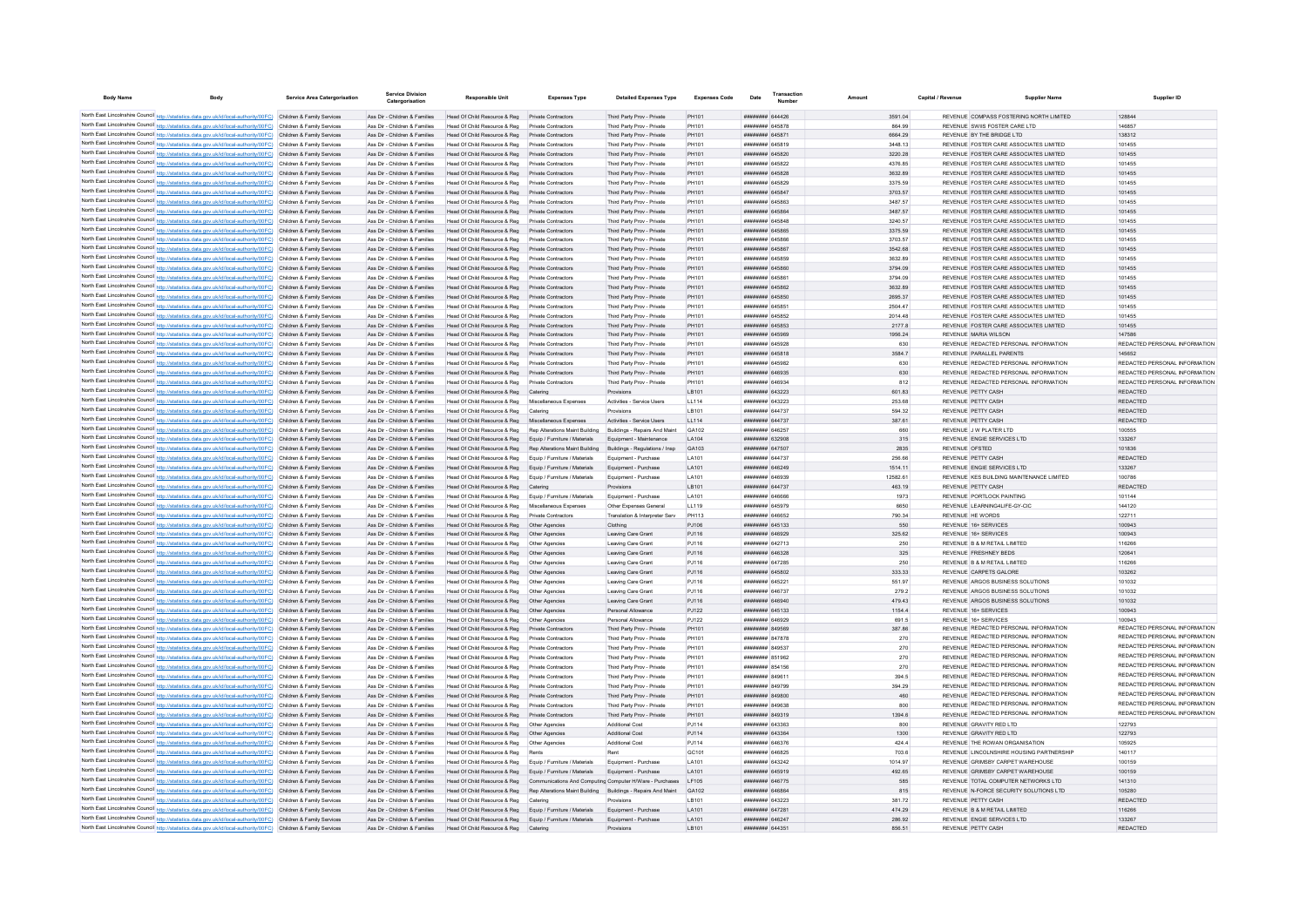| <b>Body Name</b> |                                                                                                                                                                                                                                        | <b>Service Area Catergorisation</b> | Service Divisio<br>Catergorisation                               | <b>Responsible Unit</b>                                                                                  | <b>Expenses Type</b>                                        | <b>Detailed Expenses Type</b>                                   | <b>Expenses Code</b> | Date                               | Transactic<br>Number |                  | Capital / Revenue | Supplier Name                                                                         | Supplier ID                             |
|------------------|----------------------------------------------------------------------------------------------------------------------------------------------------------------------------------------------------------------------------------------|-------------------------------------|------------------------------------------------------------------|----------------------------------------------------------------------------------------------------------|-------------------------------------------------------------|-----------------------------------------------------------------|----------------------|------------------------------------|----------------------|------------------|-------------------|---------------------------------------------------------------------------------------|-----------------------------------------|
|                  | North East Lincolnshire Council http://statistics.data.gov.uk/id/local-authority/00FC) Children & Family Services                                                                                                                      |                                     |                                                                  |                                                                                                          |                                                             |                                                                 | LL113                | ####### 644351                     |                      | 294.84           |                   | REVENUE PETTY CASH                                                                    | <b>REDACTED</b>                         |
|                  | North East Lincolnshire Council http://statistics.data.gov.uk/id/local-authority/00FC) Children & Family Services                                                                                                                      |                                     | Ass Dir - Children & Families<br>Ass Dir - Children & Families   | Head Of Child Resource & Reg Miscellaneous Expenses<br>Head Of Child Resource & Reg. Private Contractors |                                                             | Holidays - Service Users<br>Third Party Prov - Private          | PH101                | ######## 644370                    |                      | 2835             |                   | REVENUE OFSTED                                                                        | 101836                                  |
|                  | North East Lincolnshire Council http://statistics.data.gov.uk/id/local-authority/00FC) Children & Family Services                                                                                                                      |                                     |                                                                  | Ass Dir - Children & Families Head Of Child Resource & Reg. Miscellaneous Expenses                       |                                                             | Other Expenses General                                          | 11119                | ######## 644013                    |                      | 1056             |                   | REVENUE DJ TAXIS SCUNTHORPE LIMITED                                                   | 144612                                  |
|                  | North East Lincolnshire Council http://statistics.data.gov.uk/id/local-authority/00FC) Children & Family Services                                                                                                                      |                                     | Ass Dir - Children & Families                                    | Head Of Child Resource & Reg Miscellaneous Expenses                                                      |                                                             | Other Expenses General                                          | LL119                | ######## 644014                    |                      | 350.9            |                   | REVENUE AA RADIO CARS LTD                                                             | 101222                                  |
|                  | North East Lincolnshire Council http://statistics.data.gov.uk/id/local-authority/00FC) Children & Family Services                                                                                                                      |                                     | Ass Dir - Children & Families                                    | Head Of Child Resource & Reg Miscellaneous Expenses                                                      |                                                             | Other Expenses General                                          | LL119                | ####### 646644                     |                      | 432.6            |                   | REVENUE 57 TAXIS LTD                                                                  | 142264                                  |
|                  | North East Lincolnshire Council http://statistics.data.gov.uk/id/local-authority/00FC) Children & Family Services                                                                                                                      |                                     |                                                                  | Ass Dir - Children & Families Head Of Child Resource & Reg Miscellaneous Expenses                        |                                                             | Other Expenses General                                          | LL119                | ######## 645944                    |                      | 592.47           |                   | <b>REVENUE LINKS TAXIS</b>                                                            | 100546                                  |
|                  | North East Lincolnshire Council http://statistics.data.gov.uk/id/local-authority/00FC) Children & Family Services                                                                                                                      |                                     | Ass Dir - Children & Families                                    | Head Of Child Resource & Reg Miscellaneous Expenses                                                      |                                                             | Other Expenses General                                          | LL119                | ######## 645944                    |                      | 12773.2          |                   | REVENUE LINKS TAXIS                                                                   | 100546                                  |
|                  | North East Lincolnshire Council http://statistics.data.gov.uk/id/local-authority/00FC) Children & Family Services                                                                                                                      |                                     | Ass Dir - Safer Nel                                              | Young And Safe                                                                                           | Miscellaneous Expenses                                      | Other Supplies & Services                                       | LL110                | ####### 645448                     |                      | 2000             |                   | REVENUE CHRISTINE GRAHAM CONSULTANCY LTD                                              | 147186                                  |
|                  | North East Lincolnshire Council http://statistics.data.gov.uk/id/local-authority/00FC) Children & Family Services                                                                                                                      |                                     | Ass Dir - Safer Nel                                              | Young And Safe                                                                                           | Voluntary Associations                                      | Third Po - Third Sector                                         | PF101                | ######## 645963                    |                      | 6750             |                   | REVENUE THE BLUE DOOR                                                                 | 146428                                  |
|                  | North East Lincolnshire Council http://statistics.data.gov.uk/id/local-authority/00FC) Children & Family Services                                                                                                                      |                                     | Ass Dir - Safer Nel                                              | Young And Safe                                                                                           | Equip / Furniture / Materials                               | Equipment - Maintenance                                         | LA104                | ######## 643105                    |                      | 405              |                   | REVENUE J MCCANN & CO LTD                                                             | 100841                                  |
|                  | North East Lincolnshire Council http://statistics.data.gov.uk/id/local-authority/00FC) Children & Family Services                                                                                                                      |                                     | Ass Dir - Safer Nel                                              | Young And Safe                                                                                           | Catering                                                    | Provisions                                                      | LB101                | ######## 645322                    |                      | 1320.96          |                   | REVENUE YOUTH OFFENDING SERVICES                                                      | 110694                                  |
|                  | North East Lincolnshire Council http://statistics.data.gov.uk/id/local-authority/00FC) Children & Family Services                                                                                                                      |                                     | Ass Dir - Safer Nel                                              | Young And Safe                                                                                           |                                                             | Communications And Computing Computer S/Ware - Purchases        | LF101                | ######## 641740                    |                      | 24300            |                   | REVENUE PENTAGULL LIMITED                                                             | 139611                                  |
|                  | North East Lincolnshire Council http://statistics.data.gov.uk/id/local-authority/00FC) Children & Family Services<br>North East Lincolnshire Council http://statistics.data.gov.uk/id/local-authority/00FC) Children & Family Services |                                     | Ass Dir - Safer Nel<br>Ass Dir - Safer Nel                       | Young And Safe<br><b>Troubled Families</b>                                                               | <b>Direct Transport Costs</b>                               | Communications And Computing Computer S/Ware - Purchases        | LF101<br>JA107       | ######## 644265<br>HHHHHHH R48963  |                      | 1080             |                   | REVENUE GRIMSBY RETAILERS IN PARTNERSHIP CIO<br>REVENUE REDACTED PERSONAL INFORMATION | 147419<br>REDACTED PERSONAL INFORMATION |
|                  | North East Lincolnshire Council http://statistics.data.gov.uk/id/local-authority/00FC) Children & Family Services                                                                                                                      |                                     | Ass Dir - Safer Nel                                              | <b>Troubled Families</b>                                                                                 | Other Agencies                                              | Voluntary Drivers Expenses<br>Contact                           | PJ126                | ######## 643876                    |                      | 464.57<br>580    |                   | REVENUE ANGELA MARIE DESIGNS                                                          | 145522                                  |
|                  | North East Lincolnshire Council http://statistics.data.gov.uk/id/local-authority/00FC) Children & Family Services                                                                                                                      |                                     | Ass Dir - Women & Children                                       | Childrens Health                                                                                         | Private Contractors                                         | <b>Contract Payments</b>                                        | PH105                | ######## 646693                    |                      | 1110             |                   | REVENUE N LINCS & GOOLE HOSPITALS NHS FOUNDATION TRUS 111074                          |                                         |
|                  | North East Lincolnshire Council http://statistics.data.gov.uk/id/local-authority/00FC) Children & Family Services                                                                                                                      |                                     | Ass Dir - Women & Children                                       | Childrens Health                                                                                         | Other Agencies                                              | Grants Pd Over To Third Party PJ138                             |                      | ######## 646672                    |                      | 9118.78          |                   | REVENUE N LINCS & GOOLE HOSPITALS NHS FOUNDATION TRUS 111074                          |                                         |
|                  | North East Lincolnshire Council http://statistics.data.gov.uk/id/local-authority/00FC) Children & Family Services                                                                                                                      |                                     | Ass Dir - Women & Children                                       | Childrens Health                                                                                         | Other Agencies                                              | Grants Pd Over To Third Party                                   | PJ138                | ####### 646673                     |                      | 9116.99          |                   | REVENUE N LINCS & GOOLE HOSPITALS NHS FOUNDATION TRUS 111074                          |                                         |
|                  | North East Lincolnshire Council http://statistics.data.gov.uk/id/local-authority/00FC) Children & Family Services                                                                                                                      |                                     | Ass Dir - Women & Children                                       | Childrens Health                                                                                         | Other Agencies                                              | Grants Pd Over To Third Party PJ138                             |                      | ######## 646674                    |                      | 9116.77          |                   | REVENUE N LINCS & GOOLE HOSPITALS NHS FOUNDATION TRUS 111074                          |                                         |
|                  | North East Lincolnshire Council http://statistics.data.gov.uk/id/local-authority/00FC) Children & Family Services                                                                                                                      |                                     | Ass Dir - Women & Children                                       | Childrens Health                                                                                         | Other Agencies                                              | Grants Pd Over To Third Party                                   | P.1138               | ####### 646675                     |                      | 888381           |                   | REVENUE N LINCS & GOOLE HOSPITALS NHS FOUNDATION TRUS 111074                          |                                         |
|                  | North East Lincolnshire Council http://statistics.data.gov.uk/id/local-authority/00FC) Children & Family Services                                                                                                                      |                                     | Ass Dir - Women & Children                                       | Childrens Health                                                                                         | Other Agencies                                              | Grants Pd Over To Third Party PJ138                             |                      | ####### 646676                     |                      | 8424 78          |                   | REVENUE N LINCS & GOOLE HOSPITALS NHS FOUNDATION TRUS 111074                          |                                         |
|                  | North East Lincolnshire Council http://statistics.data.gov.uk/id/local-authority/00FC) Children & Family Services                                                                                                                      |                                     | Ass Dir - Women & Children                                       | Childrens Health                                                                                         | Other Anencies                                              | Grants Pd Over To Third Party P.I138                            |                      | ######## 646677                    |                      | 629173           |                   | REVENUE N LINCS & GOOLE HOSPITALS NHS FOUNDATION TRUS 111074                          |                                         |
|                  | North East Lincolnshire Council http://statistics.data.gov.uk/id/local-authority/00FC) Children & Family Services                                                                                                                      |                                     | Ass Dir - Women & Children                                       | Childrens Health                                                                                         | Indirect Employee Expenses                                  | Staff Training                                                  | EB122                | <b>####### 647245</b>              |                      | 1435             |                   | REVENUE UNIVERSITY OF HULL                                                            | 135789                                  |
|                  | North East Lincolnshire Council http://statistics.data.gov.uk/id/local-authority/00FC) Children & Family Services                                                                                                                      |                                     | Ass Dir - Women & Children                                       | Childrens Healt                                                                                          | Indirect Employee Expenses                                  | Staff Training                                                  | EB122                | ######## 647246                    |                      | 1935             |                   | REVENUE UNIVERSITY OF HULL                                                            | 135789                                  |
|                  | North East Lincolnshire Council http://statistics.data.gov.uk/id/local-authority/00FC) Children & Family Services                                                                                                                      |                                     | Ass Dir - Women & Children                                       | Childrens Health                                                                                         | Indirect Employee Expenses                                  | Staff Training                                                  | EB122                | ######## 645686                    |                      | 250              |                   | REVENUE FOREFRONT TRAINING LTD                                                        | 105501                                  |
|                  | North East Lincolnshire Council http://statistics.data.gov.uk/id/local-authority/00FC) Children & Family Services                                                                                                                      |                                     | Ass Dir - Women & Children                                       | Childrens Health                                                                                         | Miscellaneous Expenses                                      | Licences                                                        | LL116                | ####### 646695                     |                      | 8000             |                   | REVENUE INHEALTHCARE LTD                                                              | 145414                                  |
|                  | North East Lincolnshire Council http://statistics.data.gov.uk/id/local-authority/00FC) Children & Family Services<br>North East Lincolnshire Council http://statistics.data.gov.uk/id/local-authority/00FC) Children & Family Services |                                     | Ass Dir - Women & Children                                       | Childrens Health                                                                                         | Equip / Furniture / Materials                               | Office Foujoment - Purchase                                     | <b>LA110</b>         | ######## 643412                    |                      | 777 26           |                   | REVENUE I YRECO UK LIMITED                                                            | 101120                                  |
|                  | North East Lincolnshire Council http://statistics.data.gov.uk/id/local-authority/00FC) Children & Family Services                                                                                                                      |                                     | Ass Dir - Women & Children<br>Ass Dir - Women & Children         | Palliative / Complex Care                                                                                | Private Contractors                                         | Third Party Prov - Private<br>Third Party Prov - Private        | PH101                | ######## 645737<br>######## 645738 |                      | 2971.06          |                   | REVENUE AK Payroll Services Ltd.<br>REVENUE AK Pavroll Services Ltd.                  | 145106                                  |
|                  | North East Lincolnshire Council http://statistics.data.gov.uk/id/local-authority/00FC) Children & Family Services                                                                                                                      |                                     | Ass Dir - Women & Children Palliative / Complex Care             | Palliative / Complex Care                                                                                | Private Contractors<br>Private Contractors                  | Third Party Prov - Private                                      | PH101<br>PH101       | ######## 645739                    |                      | 892.02<br>3298.1 |                   | REVENUE AK Payroll Services Ltd.                                                      | 145107<br>145114                        |
|                  | North East Lincolnshire Council http://statistics.data.gov.uk/id/local-authority/00FC) Children & Family Services                                                                                                                      |                                     | Ass Dir - Women & Children                                       | Palliative / Complex Care                                                                                | Private Contractors                                         | Third Party Prov - Private                                      | PH101                | ####### 645736                     |                      | 962.1            |                   | REVENUE AK Payroll Services Ltd.                                                      | 145113                                  |
|                  | North East Lincolnshire Council http://statistics.data.gov.uk/id/local-authority/00FC) Children & Family Services                                                                                                                      |                                     | Ass Dir - Women & Children                                       | Palliative / Complex Care                                                                                | Private Contractors                                         | Third Party Prov - Private                                      | PH101                | ######## 645735                    |                      | 1896.5           |                   | REVENUE AK Payroll Services Ltd                                                       | 145112                                  |
|                  | North East Lincolnshire Council http://statistics.data.gov.uk/id/local-authority/00FC) Children & Family Services                                                                                                                      |                                     | Ass Dir - Women & Children                                       | Palliative / Complex Care                                                                                | Private Contractors                                         | Third Party Prov - Private                                      | PH101                | ######## 645734                    |                      | 588.34           |                   | REVENUE AK Pavroll Services Ltd                                                       | 145108                                  |
|                  | North East Lincolnshire Council http://statistics.data.gov.uk/id/local-authority/00FC) Children & Family Services                                                                                                                      |                                     | Ass Dir - Women & Children                                       | Palliative / Complex Care                                                                                | Private Contractors                                         | Third Party Prov - Private                                      | PH101                | ######## 645732                    |                      | 705.14           |                   | REVENUE AK Pavroll Services Ltd                                                       | 145109                                  |
|                  | North East Lincolnshire Council http://statistics.data.gov.uk/id/local-authority/00FC) Children & Family Services                                                                                                                      |                                     | Ass Dir - Women & Children                                       | Childrens Mental & Emot Health                                                                           | <b>Health Authorities</b>                                   | Third Pp - Health Auth                                          | PD101                | ######## 644751                    |                      | 450              |                   | REVENUE FORTIS THERAPY & TRAINING                                                     | 120445                                  |
|                  | North East Lincolnshire Council http://statistics.data.gov.uk/id/local-authority/00FC) Children & Family Services                                                                                                                      |                                     | Ass Dir - Women & Children                                       | Childrens Mental & Emot Health                                                                           | Private Contractors                                         | Contract Payments                                               | <b>PH105</b>         | ######## 644832                    |                      | 226557.67        |                   | REVENUE LINCOLNSHIRE PARTNERSHIP NHS FOUNDATION TRUST                                 | 105021                                  |
|                  | North East Lincolnshire Council http://statistics.data.gov.uk/id/local-authority/00FC) Children & Family Services                                                                                                                      |                                     | Ass Dir - Women & Children                                       | Childrens Mental & Emot Health                                                                           | Private Contractors                                         | Third Party Prov - Private                                      | PH101                | ####### 646805                     |                      | 1858.66          |                   | REVENUE XENZONE LTD                                                                   | 3594                                    |
|                  | North East Lincolnshire Council http://statistics.data.gov.uk/id/local-authority/00FC) Children & Family Services                                                                                                                      |                                     | Ass Dir - Women & Children                                       | Childrens Mental & Emot Health                                                                           | Equip / Furniture / Materials                               | Promotions                                                      | LA124                | ######## 644029                    |                      | 10000            |                   | REVENUE COMPASS SERVICES TO TACKLE PROBLEM DRUG USE 145810                            |                                         |
|                  | North East Lincolnshire Council http://statistics.data.gov.uk/id/local-authority/00FC) Children & Family Services                                                                                                                      |                                     | Director - Children / Fam Serv                                   | Director Children & Fam Serv                                                                             | Direct Employee Expenses                                    | Agency Staff                                                    | FA105                | ######## 645139                    |                      | 4200             |                   | REVENUE ATTENTI CONSULTING                                                            | 146503                                  |
|                  | North East Lincolnshire Council http://statistics.data.gov.uk/id/local-authority/00FC). Children & Family Services                                                                                                                     |                                     | Director - Children / Fam Serv                                   | Director Children & Fam Serv                                                                             | Direct Employee Expenses                                    | Agency Staff                                                    | EA105                | ####### 645140                     |                      | 4200             |                   | REVENUE ATTENTI CONSULTING                                                            | 146503                                  |
|                  | North East Lincolnshire Council http://statistics.data.gov.uk/id/local-authority/00FC) Children & Family Services                                                                                                                      |                                     | Director - Children / Fam Serv                                   | Director Children & Fam Serv                                                                             | Direct Employee Expenses                                    | Agency Staff                                                    | EA105                | ####### 645141                     |                      | 4200             |                   | REVENUE ATTENTI CONSULTING                                                            | 146503                                  |
|                  | North East Lincolnshire Council http://statistics.data.gov.uk/id/local-authority/00FC) Children & Family Services                                                                                                                      |                                     | Director - Children / Fam Serv                                   | Director Children & Fam Serv<br>Director Children & Fam Serv                                             | Direct Employee Expenses<br>Direct Employee Expenses        | Agency Staff                                                    | EA105                | ######## 645142<br>######## 645143 |                      | 4200             |                   | REVENUE ATTENTI CONSULTING<br>REVENUE ATTENTI CONSULTING                              | 146503                                  |
|                  | North East Lincolnshire Council http://statistics.data.gov.uk/id/local-authority/00FC) Children & Family Services<br>North East Lincolnshire Council http://statistics.data.gov.uk/id/local-authority/00FC) Children & Family Services |                                     | Director - Children / Fam Serv<br>Director - Children / Fam Serv | Director Children & Fam Serv                                                                             | Direct Employee Expenses                                    | Agency Staff<br>Agency Staff                                    | EA105<br>EA105       | ######## 646368                    |                      | 4200<br>4200     |                   | REVENUE ATTENTI CONSULTING                                                            | 146503<br>146503                        |
|                  | North East Lincolnshire Council http://statistics.data.gov.uk/id/local-authority/00FC) Children & Family Services                                                                                                                      |                                     | Director - Children / Fam Serv                                   | Director Children & Fam Serv                                                                             | Direct Employee Expenses                                    | Agency Staff                                                    | EA105                | <b>иннинии</b> 647322              |                      | 4200             |                   | REVENUE ATTENTI CONSULTING                                                            | 146503                                  |
|                  | North East Lincolnshire Council http://statistics.data.gov.uk/id/local-authority/00FC) Children & Family Services                                                                                                                      |                                     | Director - Children / Fam Serv                                   | Director Children & Fam Serv                                                                             | Private Contractors                                         | Contract Payme                                                  | PH105                | ######## 643800                    |                      | 2291.66          |                   | REVENUE SIGNIS I TD                                                                   | 145139                                  |
|                  | North East Lincolnshire Council http://statistics.data.gov.uk/id/local-authority/00FC) Children & Family Services                                                                                                                      |                                     | Director - Children / Fam Serv                                   | Director Children & Fam Serv                                                                             | Consultancy                                                 | Consultancy                                                     | PI 101               | ######## 646275                    |                      | 110526 23        |                   | REVENUE IMPOWER CONSULTING LIMITED                                                    | 133446                                  |
|                  | North East Lincolnshire Council http://statistics.data.gov.uk/id/local-authority/00FC) Children & Family Services                                                                                                                      |                                     | Director - Children / Fam Serv                                   | Director Children & Fam Serv                                                                             | Consultancy                                                 | Consultancy                                                     | PL101                | ######## 643890                    |                      | 2500             |                   | REVENUE GRAVITAS RECRUITMENT GROUP LTD                                                | 143484                                  |
|                  | North East Lincolnshire Council http://statistics.data.gov.uk/id/local-authority/00FC) Children & Family Services                                                                                                                      |                                     | Director - Children / Fam Serv                                   | Director Children & Fam Sen                                                                              | Consultancy                                                 | Consultanc                                                      | PL101                | ######## 645174                    |                      | 2500             |                   | REVENUE GRAVITAS RECRUITMENT GROUP LTD                                                | 143484                                  |
|                  | North East Lincolnshire Council http://statistics.data.gov.uk/id/local-authority/00FC) Children & Family Services                                                                                                                      |                                     | Director - Children / Fam Serv                                   | Director Children & Fam Serv                                                                             | Consultancy                                                 | Consultancy                                                     | PL101                | ######## 646220                    |                      | 2500             |                   | REVENUE GRAVITAS RECRUITMENT GROUP LTD                                                | 143484                                  |
|                  | North East Lincolnshire Council http://statistics.data.gov.uk/id/local-authority/00FC) Children & Family Services                                                                                                                      |                                     | Director - Children / Fam Serv                                   | Director Children & Fam Serv                                                                             | Consultancy                                                 | Consultancy                                                     | PL101                | ####### 647181                     |                      | 2500             |                   | REVENUE GRAVITAS RECRUITMENT GROUP LTD                                                | 143484                                  |
|                  | North East Lincolnshire Council http://statistics.data.gov.uk/id/local-authority/00FC) Children & Family Services                                                                                                                      |                                     | Ass Dir - Assess / Safenuard                                     | Family Hubs                                                                                              |                                                             | Communications And Computing Computer H/Ware - Purchases   E105 |                      | ######## 647328                    |                      | 2758 64          |                   | REVENUE XMA LIMITED                                                                   | 100699                                  |
|                  | North East Lincolnshire Council http://statistics.data.gov.uk/id/local-authority/00FC) Children & Family Services                                                                                                                      |                                     | Ass Dir - Assess / Safeguard                                     | Head Of Safeguarding                                                                                     | Direct Employee Expenses                                    | Agency Staff                                                    | FA105                | ######## 645334                    |                      | 1600.5           |                   | REVENUE NONSTOP RECRUITMENT                                                           | 120715                                  |
|                  | North East Lincolnshire Council http://statistics.data.gov.uk/id/local-authority/00FC) Children & Family Services                                                                                                                      |                                     | Ass Dir - Assess / Safeguard                                     | Head Of Safeguarding                                                                                     | Direct Employee Expenses                                    | Agency Staff                                                    | EA105                | ######## 642643                    |                      | 1548.75          |                   | REVENUE ATTENTI CONSULTING                                                            | 146503                                  |
|                  | North East Lincolnshire Council http://statistics.data.gov.uk/id/local-authority/00FC) Children & Family Services                                                                                                                      |                                     | Ass Dir - Assess / Safeguard                                     | Head Of Safeguarding                                                                                     | Direct Employee Expenses                                    | Agency Staff                                                    | EA105                | ####### 644402                     |                      | 1528.1           |                   | REVENUE ATTENTI CONSULTING                                                            | 146503                                  |
|                  | North East Lincolnshire Council http://statistics.data.gov.uk/id/local-authority/00FC) Children & Family Services                                                                                                                      |                                     | Ass Dir - Assess / Safeguard                                     | Head Of Safeguarding                                                                                     | Direct Employee Expenses                                    | Agency Staff                                                    | EA105                | ######## 64540                     |                      | 1528.1           |                   | REVENUE ATTENTI CONSULTING                                                            | 146503                                  |
|                  | North East Lincolnshire Council http://statistics.data.gov.uk/id/local-authority/00FC) Children & Family Services<br>North East Lincolnshire Council http://statistics.data.gov.uk/id/local-authority/00FC) Children & Family Services |                                     | Ass Dir - Assess / Safeguard<br>Ass Dir - Assess / Safeguard     | Head Of Safeguarding<br>Head Of Safeguarding                                                             | Direct Employee Expenses<br>Direct Employee Expenses        | Agency Staff                                                    | EA105<br>EA105       | ######## 644401<br>####### 646365  |                      | 1652<br>1775.9   |                   | REVENUE ATTENTI CONSULTING<br>REVENUE ATTENTI CONSULTING                              | 146503<br>146503                        |
|                  | North East Lincolnshire Council http://statistics.data.gov.uk/id/local-authority/00FC) Children & Family Services                                                                                                                      |                                     | Ass Dir - Assess / Safeguard                                     | Head Of Safeguarding                                                                                     | Direct Employee Expenses                                    | Agency Staff<br>Agency Staff                                    | EA105                | ####### 647316                     |                      | 1734.6           |                   | REVENUE ATTENTI CONSULTING                                                            | 146503                                  |
|                  | North East Lincolnshire Council http://statistics.data.gov.uk/id/local-authority/00FC) Children & Family Services                                                                                                                      |                                     | Ass Dir - Assess / Safeguard                                     | Head Of Safeguarding                                                                                     | Direct Employee Expenses                                    | Agency Staff                                                    | EA105                | ######## 644025                    |                      | 1600.5           |                   | REVENUE NONSTOP RECRUITMENT                                                           | 120715                                  |
|                  | North East Lincolnshire Council http://statistics.data.gov.uk/id/local-authority/00FC) Children & Family Services                                                                                                                      |                                     | Ass Dir - Assess / Safeguard                                     | Head Of Safeguarding                                                                                     | Direct Employee Expenses                                    | Agency Staff                                                    | EA105                | ####### 644024                     |                      | 1600.5           |                   | REVENUE NONSTOP RECRUITMENT                                                           | 120715                                  |
|                  | North East Lincolnshire Council http://statistics.data.gov.uk/id/local-authority/00FC) Children & Family Services                                                                                                                      |                                     | Ass Dir - Assess / Safeguard                                     | Head Of Safeguarding                                                                                     | Direct Employee Expenses                                    | Agency Staff                                                    | EA105                | ######## 645980                    |                      | 40000            |                   | REVENUE ATTENTI CONSULTING                                                            | 146503                                  |
|                  | North East Lincolnshire Council http://statistics.data.gov.uk/id/local-authority/00FC)                                                                                                                                                 | Children & Family Services          | Ass Dir - Assess / Safeguard                                     | <b>Head Of Safeguarding</b>                                                                              | Direct Employee Expenses                                    | Agency Staff                                                    | EA105                | ######## 647287                    |                      | 1728.54          |                   | REVENUE NONSTOP RECRUITMENT                                                           | 120715                                  |
|                  | North East Lincolnshire Council http://statistics.data.gov.uk/id/local-authority/00FC) Children & Family Services                                                                                                                      |                                     | Ass Dir - Assess / Safeguard                                     | Head Of Safeguarding                                                                                     | Direct Employee Expenses                                    | Agency Staff                                                    | EA105                | <b>######## 647288</b>             |                      | 1600.5           |                   | REVENUE NONSTOP RECRUITMENT                                                           | 120715                                  |
|                  | North East Lincolnshire Council http://statistics.data.gov.uk/id/local-authority/00FC) Children & Family Services                                                                                                                      |                                     | Ass Dir - Assess / Safeguard                                     | Head Of Safeguarding                                                                                     | Direct Employee Expenses                                    | Agency Staff                                                    | EA105                | <b>######## 642187</b>             |                      | 3245             |                   | REVENUE ATTENTI CONSULTING                                                            | 146503                                  |
|                  | North East Lincolnshire Council http://statistics.data.gov.uk/id/local-authority/00FC) Children & Family Services                                                                                                                      |                                     | Ass Dir - Assess / Safeguard                                     | Head Of Safeguarding                                                                                     | Direct Employee Expenses                                    | Agency Staff                                                    | EA105                | ######## 643071                    |                      | 3245             |                   | REVENUE ATTENTI CONSULTING                                                            | 146503                                  |
|                  | North East Lincolnshire Council http://statistics.data.gov.uk/id/local-authority/00FC) Children & Family Services                                                                                                                      |                                     | Ass Dir - Assess / Safeguard                                     | Head Of Safeguarding                                                                                     | Direct Employee Expenses                                    | Agency Staff                                                    | EA105                | ######## 644027                    |                      | 3245             |                   | REVENUE ATTENTI CONSULTING                                                            | 146503                                  |
|                  | North East Lincolnshire Council http://statistics.data.gov.uk/id/local-authority/00FC) Children & Family Services                                                                                                                      |                                     | Ass Dir - Assess / Safeguard                                     | Head Of Safeguarding                                                                                     | Direct Employee Expenses                                    | Agency Staff                                                    | EA105                | ######## 645403                    |                      | 3245             |                   | REVENUE ATTENTI CONSULTING                                                            | 146503                                  |
|                  | North East Lincolnshire Council http://statistics.data.gov.uk/id/local-authority/00FC) Children & Family Services                                                                                                                      |                                     | Ass Dir - Assess / Safeguard                                     | Head Of Safeguarding                                                                                     | Direct Employee Expenses                                    | Agency Staff                                                    | EA105                | ######## 646373                    |                      | 3245             |                   | REVENUE ATTENTI CONSULTING                                                            | 146503                                  |
|                  | North East Lincolnshire Council http://statistics.data.gov.uk/id/local-authority/00FC) Children & Family Services                                                                                                                      |                                     | Ass Dir - Assess / Safeguard                                     | <b>Head Of Safeguarding</b>                                                                              | Direct Employee Expenses                                    | Agency Staff                                                    | EA105                | <b><i>HHHHHHH 647320</i></b>       |                      | 3245             |                   | REVENUE ATTENTI CONSULTING                                                            | 146503                                  |
|                  | North East Lincolnshire Council http://statistics.data.gov.uk/id/local-authority/00FC) Children & Family Services                                                                                                                      |                                     | Ass Dir - Assess / Safeguard                                     | Head Of Safeguarding                                                                                     | Indirect Employee Expenses                                  | Staff Advertising                                               | EB113                | ######## 647303                    |                      | 600              |                   | REVENUE REACH PUBLISHING SERVICES LIMITED                                             | 141974                                  |
|                  | North East Lincolnshire Council http://statistics.data.gov.uk/id/local-authority/00FC) Children & Family Services                                                                                                                      |                                     | Ass Dir - Assess / Safeguard                                     | Head Of Safeguarding                                                                                     | Indirect Employee Expenses                                  | Staff Advertising                                               | FR113                | ######## 647307<br>####### 647305  |                      | 8300<br>950      |                   | REVENUE HEMMING GROUP LIMITED                                                         | 104412<br>147695                        |
|                  | North East Lincolnshire Council http://statistics.data.gov.uk/id/local-authority/00FC) Children & Family Services<br>North East Lincolnshire Council http://statistics.data.gov.uk/id/local-authority/00FC) Children & Family Services |                                     | Ass Dir - Assess / Safeguard                                     | <b>Head Of Safeguarding</b>                                                                              | Indirect Employee Expenses                                  | Staff Advertising                                               | EB113<br>EB122       | ######## 646814                    |                      | 4972.5           |                   | REVENUE SPACEHOUSE LTD<br>REVENUE IN PROFESSIONAL DEVELOPMENT                         | 147648                                  |
|                  | North East Lincolnshire Council http://statistics.data.gov.uk/id/local-authority/00FC) Children & Family Services                                                                                                                      |                                     | Ass Dir - Assess / Safeguard<br>Ass Dir - Assess / Safeguard     | <b>Head Of Safeguarding</b><br>Head Of Safeguarding                                                      | Indirect Employee Expenses<br><b>Direct Transport Costs</b> | Staff Training<br>Voluntary Drivers Expenses                    | JA107                | ######## 644235                    |                      | 313.2            |                   | REVENUE REDACTED PERSONAL INFORMATION                                                 | REDACTED PERSONAL INFORMATION           |
|                  | North East Lincolnshire Council http://statistics.data.gov.uk/id/local-authority/00FC) Children & Family Services                                                                                                                      |                                     | Ass Dir - Assess / Safeguard                                     | Head Of Safeguarding                                                                                     | Public Transport                                            | Public Transport - Serv User                                    | JD102                | ####### 645986                     |                      | 256              |                   | REVENUE CLICK TRAVEL                                                                  | 127476                                  |
|                  |                                                                                                                                                                                                                                        |                                     |                                                                  |                                                                                                          |                                                             |                                                                 |                      |                                    |                      |                  |                   |                                                                                       |                                         |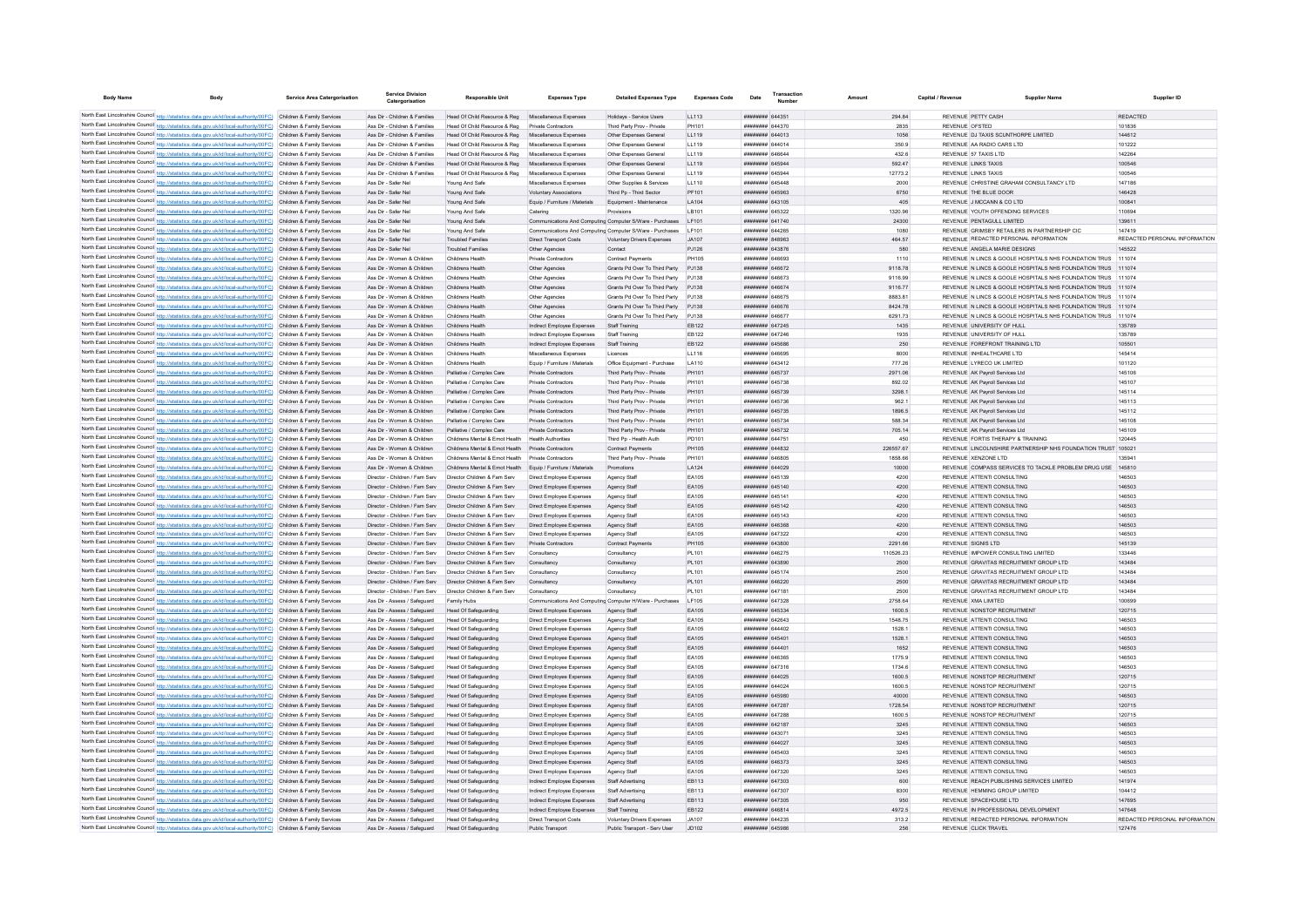| <b>Body Name</b> | <b>Body</b>                                                                                                                                                                                                                            | <b>Service Area Catergorisation</b> | <b>Service Division</b><br>Catergorisation                   | <b>Responsible Unit</b>                      | <b>Expenses Type</b>                                 | <b>Detailed Expenses Type</b>                                                                                                     | <b>Expenses Code</b> | Date                              | Transactio<br><b>Number</b> | Amoun        | Capital / Revenue | <b>Supplier Name</b>                                       | Supplier ID                   |
|------------------|----------------------------------------------------------------------------------------------------------------------------------------------------------------------------------------------------------------------------------------|-------------------------------------|--------------------------------------------------------------|----------------------------------------------|------------------------------------------------------|-----------------------------------------------------------------------------------------------------------------------------------|----------------------|-----------------------------------|-----------------------------|--------------|-------------------|------------------------------------------------------------|-------------------------------|
|                  |                                                                                                                                                                                                                                        |                                     |                                                              |                                              |                                                      |                                                                                                                                   |                      |                                   |                             |              |                   | REVENUE REDACTED PERSONAL INFORMATION                      | REDACTED PERSONAL INFORMATION |
|                  | North East Lincolnshire Council http://statistics.data.gov.uk/id/local-authority/00FC) Children & Family Services<br>North East Lincolnshire Council http://statistics.data.gov.uk/id/local-authority/00FC) Children & Family Services |                                     | Ass Dir - Assess / Safeguard Head Of Safeguarding            |                                              | Public Transport                                     | Public Transport - Serv User JD102                                                                                                |                      | $HHHHHHHH$ 847481                 |                             | 250          |                   |                                                            |                               |
|                  | North East Lincolnshire Council http://statistics.data.gov.uk/id/local-authority/00FC) Children & Family Services                                                                                                                      |                                     | Ass Dir - Assess / Safenuard                                 | Head Of Safeguarding                         |                                                      | Communications And Computing Computer H/Ware - Purchases   E105                                                                   |                      | ####### 645180                    |                             | 550          |                   | REVENUE TOTAL COMPUTER NETWORKS LTD                        | 141310                        |
|                  | North East Lincolnshire Council http://statistics.data.gov.uk/id/local-authority/00FC) Children & Family Services                                                                                                                      |                                     | Ass Dir - Assess / Saferward<br>Ass Dir - Assess / Safeguard | Head Of Safeguarding<br>Head Of Safeguarding |                                                      | Communications And Computing Computer H/Ware - Purchases   E105<br>Communications And Computing Computer H/Ware - Purchases LF105 |                      | ####### 647335<br>######## 646697 |                             | 2758.64      |                   | REVENUE XMA LIMITED<br>REVENUE TOTAL COMPUTER NETWORKS LTD | 100699<br>141310              |
|                  | North East Lincolnshire Council http://statistics.data.gov.uk/id/local-authority/00FC) Children & Family Services                                                                                                                      |                                     | Ass Dir - Assess / Safeguard                                 | Head Of Safeguarding                         | Miscellaneous Expenses                               | Legal Fees - General                                                                                                              | LL103                | ######## 643955                   |                             | 605<br>750   |                   | REVENUE RIDLEY & HALL SOLICITORS                           | 127524                        |
|                  | North East Lincolnshire Council http://statistics.data.gov.uk/id/local-authority/00FC) Children & Family Services                                                                                                                      |                                     | Ass Dir - Assess / Safeguard Head Of Safeguarding            |                                              | Miscellaneous Expenses                               | Legal Fees - General                                                                                                              | LL103                | ######## 645716                   |                             | 750          |                   | REVENUE LATITUDE LAW LTD                                   | 147647                        |
|                  | North East Lincolnshire Council http://statistics.data.gov.uk/id/local-authority/00FC) Children & Family Services                                                                                                                      |                                     | Ass Dir - Assess / Safeguard                                 | Head Of Safeguarding                         | Private Contractors                                  | Third Party Prov - Private                                                                                                        | PH101                | ####### 638871                    |                             | 1210         |                   | REVENUE G-MAP SERVICES                                     | 109932                        |
|                  | North East Lincolnshire Council http://statistics.data.gov.uk/id/local-authority/00FC) Children & Family Services                                                                                                                      |                                     | Ass Dir - Assess / Safeguard                                 | Head Of Safeguarding                         | Other Agencies                                       | Childminders/Nurseries/Playgrp PJ127                                                                                              |                      | ######## 646215                   |                             | 438.76       |                   | REVENUE LITTLE GREEN RASCALS - FLAXTON                     | 143416                        |
|                  | North East Lincolnshire Council http://statistics.data.gov.uk/id/local-authority/00FC) Children & Family Services                                                                                                                      |                                     | Ass Dir - Assess / Safeguard                                 | Head Of Safeguarding                         | Other Agencies                                       | Childminders/Nurseries/Playgrp PJ127                                                                                              |                      | ####### 646216                    |                             | 344.4        |                   | REVENUE FIRST STEPS GRIMSBY LTD                            | 142322                        |
|                  | North East Lincolnshire Council http://statistics.data.gov.uk/id/local-authority/00FC) Children & Family Services                                                                                                                      |                                     | Ass Dir - Assess / Safeguard                                 | Head Of Safeguarding                         | Other Agencies                                       | Childminders/Nurseries/Playarp PJ127                                                                                              |                      | ######## 646225                   |                             | 430.5        |                   | REVENUE FIRST STEPS GRIMSBY LTD                            | 142322                        |
|                  | North East Lincolnshire Council http://statistics.data.gov.uk/id/local-authority/00FC) Children & Family Services                                                                                                                      |                                     | Ass Dir - Assess / Safeguard                                 | Head Of Safeguarding                         | Other Agencies                                       | Childminders/Nurseries/Playgrp PJ121                                                                                              |                      | ####### 64696*                    |                             | 1500         |                   | REVENUE CLAIRE FLEMING                                     | 143219                        |
|                  | North East Lincolnshire Council http://statistics.data.gov.uk/id/local-authority/00FC) Children & Family Services                                                                                                                      |                                     | Ass Dir - Assess / Safeguard                                 | <b>Head Of Safeguarding</b>                  | Other Agencies                                       | Childminders/Nurseries/Playgrp                                                                                                    | PJ127                | ######## 646875                   |                             | 1531.16      |                   | REVENUE I LEARN EDUCATION LTD                              | 147656                        |
|                  | North East Lincolnshire Council http://statistics.data.gov.uk/id/local-authority/00FC) Children & Family Services                                                                                                                      |                                     | Ass Dir - Assess / Safeguard                                 | Head Of Safeguarding                         | Other Agencies                                       | Section 17                                                                                                                        | PJ125                | ####### 847488                    |                             | 250          |                   | REVENUE REDACTED PERSONAL INFORMATION                      | REDACTED PERSONAL INFORMATION |
|                  | North East Lincolnshire Council http://statistics.data.gov.uk/id/local-authority/00FC) Children & Family Services                                                                                                                      |                                     | Ass Dir - Assess / Safeguard                                 | Head Of Safeguarding                         | Other Agencies                                       | Section 17                                                                                                                        | PJ125                | <b><i>HHHHHHH</i></b> 849186      |                             | 500          |                   | REVENUE REDACTED PERSONAL INFORMATION                      | REDACTED PERSONAL INFORMATION |
|                  | North East Lincolnshire Council http://statistics.data.gov.uk/id/local-authority/00FC) Children & Family Services                                                                                                                      |                                     | Ass Dir - Assess / Safeguard                                 | Head Of Safeguarding                         | Other Agencies                                       | Section 17                                                                                                                        | P.1125               | ######## 848879                   |                             | 879.36       |                   | <b>REVENUE REDACTED PERSONAL INFORMATION</b>               | REDACTED PERSONAL INFORMATION |
|                  | North East Lincolnshire Council http://statistics.data.gov.uk/id/local-authority/00FC) Children & Family Services                                                                                                                      |                                     | Ass Dir - Assess / Safeguard                                 | Head Of Safeguarding                         | Other Anencies                                       | Section 17                                                                                                                        | P.1125               | HHHHHHH R48966                    |                             | 363 14       |                   | REVENUE REDACTED PERSONAL INFORMATION                      | REDACTED PERSONAL INFORMATION |
|                  | North East Lincolnshire Council http://statistics.data.gov.uk/id/local-authority/00FC) Children & Family Services                                                                                                                      |                                     | Ass Dir - Assess / Safeguard                                 | Head Of Safeguarding                         | Other Agencies                                       | Section 17                                                                                                                        | PJ125                | ####### 851631                    |                             | 1005.5       |                   | REVENUE REDACTED PERSONAL INFORMATION                      | REDACTED PERSONAL INFORMATION |
|                  | North East Lincolnshire Council http://statistics.data.gov.uk/id/local-authority/00FC) Children & Family Services                                                                                                                      |                                     | Ass Dir - Assess / Safeguard                                 | Head Of Safeguarding                         | Other Agencies                                       | Section 17                                                                                                                        | PJ125                | ######## 644738                   |                             | 553.35       |                   | REVENUE FAMILY SAFEGUARDING SERVICE                        | 110640                        |
|                  | North East Lincolnshire Council http://statistics.data.gov.uk/id/local-authority/00FC) Children & Family Services                                                                                                                      |                                     | Ass Dir - Assess / Safeguard                                 | Head Of Safeguarding                         | Other Agencies                                       | Section 17                                                                                                                        | PJ125                | ######## 646179                   |                             | 467.97       |                   | REVENUE FAMILY SAFEGUARDING SERVICE                        | 110640                        |
|                  | North East Lincolnshire Council http://statistics.data.gov.uk/id/local-authority/00FC) Children & Family Services                                                                                                                      |                                     | Ass Dir - Assess / Safeguard                                 | Head Of Safeguarding                         | Other Agencies                                       | Section 17                                                                                                                        | PJ125                | ######## 848749                   |                             | 375          |                   | REVENUE REDACTED PERSONAL INFORMATION                      | REDACTED PERSONAL INFORMATION |
|                  | North East Lincolnshire Council http://statistics.data.gov.uk/id/local-authority/00FC) Children & Family Services                                                                                                                      |                                     | Ass Dir - Assess / Safeguard                                 | Head Of Safeguarding                         | Other Agencies                                       | Section 17                                                                                                                        | P.1125               | ######## 847509                   |                             | 375          |                   | REVENUE REDACTED PERSONAL INFORMATION                      | REDACTED PERSONAL INFORMATION |
|                  | North East Lincolnshire Council http://statistics.data.gov.uk/id/local-authority/00FC) Children & Family Services                                                                                                                      |                                     | Ass Dir - Assess / Safeguard                                 | Head Of Safeguarding                         | Other Agencies                                       | Section 17                                                                                                                        | P.1125               | ######## 644016                   |                             | 1620.99      |                   | REVENUE REDACTED PERSONAL INFORMATION                      | REDACTED PERSONAL INFORMATION |
|                  | North East Lincolnshire Council http://statistics.data.gov.uk/id/local-authority/00FC) Children & Family Services                                                                                                                      |                                     | Ass Dir - Assess / Safeguard                                 | <b>Head Of Safeguarding</b>                  | Other Agencies                                       | Section 17                                                                                                                        | PJ125                | ######## 644017                   |                             | 515.6        |                   | REVENUE REDACTED PERSONAL INFORMATION                      | REDACTED PERSONAL INFORMATION |
|                  | North East Lincolnshire Council http://statistics.data.gov.uk/id/local-authority/00FC) Children & Family Services                                                                                                                      |                                     | Ass Dir - Assess / Safeguard                                 | Head Of Safeguarding                         | Other Agencies                                       | Section 17                                                                                                                        | PJ125                | ######## 646956                   |                             | 1155         |                   | REVENUE REDACTED PERSONAL INFORMATION                      | REDACTED PERSONAL INFORMATION |
|                  | North East Lincolnshire Council http://statistics.data.gov.uk/id/local-authority/00FC) Children & Family Services                                                                                                                      |                                     | Ass Dir - Assess / Safeguard                                 | Head Of Safeguarding                         | Other Agencies                                       | Section 17                                                                                                                        | PJ125                | ####### 645186                    |                             | 328.86       |                   | REVENUE ARGOS BUSINESS SOLUTIONS                           | 101032                        |
|                  | North East Lincolnshire Council http://statistics.data.gov.uk/id/local-authority/00FC) Children & Family Services                                                                                                                      |                                     | Ass Dir - Assess / Safeguard                                 | Head Of Safeguarding                         | Direct Employee Expenses                             | Agency Staff                                                                                                                      | EA105                | ######## 643057                   |                             | 1746.4       |                   | REVENUE ATTENTI CONSULTING                                 | 146503                        |
|                  | North East Lincolnshire Council http://statistics.data.gov.uk/id/local-authority/00FC) Children & Family Services                                                                                                                      |                                     | Ass Dir - Assess / Safeguard                                 | Head Of Safeguarding                         | Direct Employee Expenses                             | Agency Staff                                                                                                                      | EA105                | ####### 643918                    |                             | 1746.4       |                   | REVENUE ATTENTI CONSULTING                                 | 146503                        |
|                  | North East Lincolnshire Council http://statistics.data.gov.uk/id/local-authority/00FC) Children & Family Services                                                                                                                      |                                     | Ass Dir - Assess / Safeguard                                 | Head Of Safeguarding                         | Direct Employee Expenses                             | Agency Staff                                                                                                                      | EA105                | ######## 645393                   |                             | 1746.4       |                   | REVENUE ATTENTI CONSULTING                                 | 146503                        |
|                  | North East Lincolnshire Council http://statistics.data.gov.uk/id/local-authority/00FC) Children & Family Services                                                                                                                      |                                     | Ass Dir - Assess / Safeguard                                 | Head Of Safeguarding                         | Direct Employee Expenses                             | Agency Staff                                                                                                                      | EA105                | ######## 646372                   |                             | 1746.4       |                   | REVENUE ATTENTI CONSULTING                                 | 146503                        |
|                  | North East Lincolnshire Council http://statistics.data.gov.uk/id/local-authority/00FC) Children & Family Services                                                                                                                      |                                     | Ass Dir - Assess / Safeguard Head Of Safeguarding            |                                              | Direct Employee Expenses                             | Agency Staff                                                                                                                      | EA105                | ######## 647325                   |                             | 1746.4       |                   | REVENUE ATTENTI CONSULTING                                 | 146503                        |
|                  | North East Lincolnshire Council http://statistics.data.gov.uk/id/local-authority/00FC) Children & Family Services                                                                                                                      |                                     | Ass Dir - Assess / Safeguard                                 | Head Of Safeguarding                         | Direct Employee Expenses                             | Agency Staff                                                                                                                      | EA105                | ######## 643079                   |                             | 3245         |                   | REVENUE ATTENTI CONSULTING                                 | 146503                        |
|                  | North East Lincolnshire Council http://statistics.data.gov.uk/id/local-authority/00FC) Children & Family Services                                                                                                                      |                                     | Ass Dir - Assess / Safeguard                                 | Head Of Safeguarding                         | Direct Employee Expenses                             | Agency Staff                                                                                                                      | EA105                | ######## 643923                   |                             | 3245         |                   | REVENUE ATTENTI CONSULTING                                 | 146503                        |
|                  | North East Lincolnshire Council http://statistics.data.gov.uk/id/local-authority/00FC) Children & Family Services                                                                                                                      |                                     | Ass Dir - Assess / Safeguard                                 | Head Of Safeguarding                         | Direct Employee Expenses                             | Agency Staff                                                                                                                      | EA105                | <b>HUMHHHM GAS30A</b>             |                             | 3894         |                   | REVENUE ATTENTI CONSULTING                                 | 146503                        |
|                  | North East Lincolnshire Council http://statistics.data.gov.uk/id/local-authority/00FC) Children & Family Services                                                                                                                      |                                     | Ass Dir - Assess / Safeguard                                 | Head Of Safeguarding                         | Direct Employee Expenses                             | Agency Staff                                                                                                                      | EA105                | ######## 646370                   |                             | 3245         |                   | REVENUE ATTENTI CONSULTING                                 | 146503                        |
|                  | North East Lincolnshire Council http://statistics.data.gov.uk/id/local-authority/00FC) Children & Family Services                                                                                                                      |                                     | Ass Dir - Assess / Safeguard                                 | Head Of Safeguarding                         | Direct Employee Expenses                             | Agency Staff                                                                                                                      | FA105                | <b>######## 647321</b>            |                             | 3894         |                   | REVENUE ATTENTI CONSULTING                                 | 146503                        |
|                  | North East Lincolnshire Council http://statistics.data.gov.uk/id/local-authority/00FC) Children & Family Services                                                                                                                      |                                     | Ass Dir - Assess / Safeguard                                 | Head Of Safeguarding                         | Direct Employee Expenses                             | Agency Staff                                                                                                                      | EA105                | <b>иннинин</b> 643227             |                             | 1443         |                   | REVENUE EDEN BROWN LTD                                     | 101356                        |
|                  | North East Lincolnshire Council http://statistics.data.gov.uk/id/local-authority/00FC) Children & Family Services                                                                                                                      |                                     | Ass Dir - Assess / Safeguard                                 | Head Of Safeguarding                         | Direct Employee Expenses                             | Agency Staff                                                                                                                      | FA105                | <b>иннинин</b> 643229             |                             | 1443         |                   | REVENUE EDEN BROWN LTD                                     | 101356                        |
|                  | North East Lincolnshire Council http://statistics.data.gov.uk/id/local-authority/00FC) Children & Family Services                                                                                                                      |                                     | Ass Dir - Assess / Safeguard                                 | Head Of Safeguarding                         | Direct Employee Expenses                             | Agency Staf                                                                                                                       | EA105                | ######## 643230                   |                             | 1443         |                   | REVENUE EDEN BROWN LTD                                     | 101356                        |
|                  | North East Lincolnshire Council http://statistics.data.gov.uk/id/local-authority/00FC) Children & Family Services                                                                                                                      |                                     | Ass Dir - Assess / Safeguard                                 | Head Of Safeguarding                         | Direct Employee Expenses                             | Agency Staff                                                                                                                      | EA105                | ######## 643235                   |                             | 1443         |                   | REVENUE EDEN BROWN LTD                                     | 101356                        |
|                  | North East Lincolnshire Council http://statistics.data.gov.uk/id/local-authority/00FC) Children & Family Services                                                                                                                      |                                     | Ass Dir - Assess / Safeguard                                 | Head Of Safeguarding                         | Direct Employee Expenses                             | Agency Staff                                                                                                                      | EA105                | ######## 643236                   |                             | 1628         |                   | REVENUE EDEN BROWN LTD                                     | 101356                        |
|                  | North East Lincolnshire Council http://statistics.data.gov.uk/id/local-authority/00FC) Children & Family Services<br>North East Lincolnshire Council http://statistics.data.gov.uk/id/local-authority/00FC) Children & Family Services |                                     | Ass Dir - Assess / Safeguard                                 | Head Of Safeguarding                         | Direct Employee Expenses                             | Agency Staff                                                                                                                      | FA105<br>EA105       | ######## 643231<br>####### 643232 |                             | 1443<br>1443 |                   | REVENUE FDEN BROWN LTD<br>REVENUE EDEN BROWN LTD           | 101356<br>101356              |
|                  | North East Lincolnshire Council http://statistics.data.gov.uk/id/local-authority/00FC) Children & Family Services                                                                                                                      |                                     | Ass Dir - Assess / Safeguard<br>Ass Dir - Assess / Safeguard | Head Of Safeguarding<br>Head Of Safeguarding | Direct Employee Expenses<br>Direct Employee Expenses | Agency Staff                                                                                                                      | EA105                | ######## 643234                   |                             | 1443         |                   | REVENUE EDEN BROWN LTD                                     | 101356                        |
|                  | North East Lincolnshire Council http://statistics.data.gov.uk/id/local-authority/00FC) Children & Family Services                                                                                                                      |                                     | Ass Dir - Assess / Safeguard                                 | Head Of Safeguarding                         | Direct Employee Expenses                             | Agency Staff<br>Agency Staff                                                                                                      | EA105                | ######## 643933                   |                             | 1443         |                   | REVENUE EDEN BROWN LTD                                     | 101356                        |
|                  | North East Lincolnshire Council http://statistics.data.gov.uk/id/local-authority/00FC) Children & Family Services                                                                                                                      |                                     | Ass Dir - Assess / Safeguard                                 | Head Of Safeguarding                         | Direct Employee Expenses                             | Agency Staff                                                                                                                      | EA105                | ######## 643930                   |                             | 1443         |                   | REVENUE EDEN BROWN LTD                                     | 101356                        |
|                  | North East Lincolnshire Council http://statistics.data.gov.uk/id/local-authority/00FC) Children & Family Services                                                                                                                      |                                     | Ass Dir - Assess / Safeguard                                 | Head Of Safeguarding                         | Direct Employee Expenses                             | Agency Staff                                                                                                                      | EA105                | ######## 643931                   |                             | 1443         |                   | REVENUE EDEN BROWN LTD                                     | 101356                        |
|                  | North East Lincolnshire Council http://statistics.data.gov.uk/id/local-authority/00FC) Children & Family Services                                                                                                                      |                                     | Ass Dir - Assess / Safeguard                                 | Head Of Safeguarding                         | Direct Employee Expenses                             | Agency Staff                                                                                                                      | EA105                | <b>иннинин</b> 643932             |                             | 1628         |                   | REVENUE EDEN BROWN LTD                                     | 101356                        |
|                  | North East Lincolnshire Council http://statistics.data.gov.uk/id/local-authority/00FC) Children & Family Services                                                                                                                      |                                     | Ass Dir - Assess / Safeguard                                 | Head Of Safeguarding                         | Direct Employee Expenses                             | Agency Staff                                                                                                                      | EA105                | ######## 643935                   |                             | 1443         |                   | REVENUE EDEN BROWN LTD                                     | 101356                        |
|                  | North East Lincolnshire Council http://statistics.data.gov.uk/id/local-authority/00FC) Children & Family Services                                                                                                                      |                                     | Ass Dir - Assess / Safeguard                                 | <b>Head Of Safeguarding</b>                  | Direct Employee Expenses                             | Agency Staff                                                                                                                      | EA105                | ######## 643936                   |                             | 1443         |                   | REVENUE EDEN BROWN LTD                                     | 101356                        |
|                  | North East Lincolnshire Council http://statistics.data.gov.uk/id/local-authority/00FC) Children & Family Services                                                                                                                      |                                     | Ass Dir - Assess / Safeguard                                 | Head Of Safeguarding                         | Direct Employee Expenses                             | Agency Staff                                                                                                                      | EA105                | ######## 643938                   |                             | 1443         |                   | REVENUE EDEN BROWN LTD                                     | 101356                        |
|                  | North East Lincolnshire Council http://statistics.data.gov.uk/id/local-authority/00FC) Children & Family Services                                                                                                                      |                                     | Ass Dir - Assess / Safeguard                                 | <b>Head Of Safeguarding</b>                  | Direct Employee Expenses                             | Agency Staf                                                                                                                       | EA105                | ######## 645709                   |                             | 585          |                   | REVENUE EDEN BROWN LTD                                     | 101356                        |
|                  | North East Lincolnshire Council http://statistics.data.gov.uk/id/local-authority/00FC) Children & Family Services                                                                                                                      |                                     | Ass Dir - Assess / Safeguard                                 | Head Of Safeguarding                         | Direct Employee Expenses                             | Agency Staff                                                                                                                      | EA105                | <b><i>HUBBRER 645710</i></b>      |                             | 1443         |                   | REVENUE EDEN BROWN LTD                                     | 101356                        |
|                  | North East Lincolnshire Council http://statistics.data.gov.uk/id/local-authority/00FC) Children & Family Services                                                                                                                      |                                     | Ass Dir - Assess / Safeguard                                 | Head Of Safeguarding                         | Direct Employee Expenses                             | Agency Staff                                                                                                                      | EA105                | <b><i>HUBBRER 645711</i></b>      |                             | 1443         |                   | REVENUE FDEN BROWN LTD                                     | 101356                        |
|                  | North East Lincolnshire Council http://statistics.data.gov.uk/id/local-authority/00FC) Children & Family Services                                                                                                                      |                                     | Ass Dir - Assess / Safeguard                                 | Head Of Safeguarding                         | Direct Employee Expenses                             | Agency Staff                                                                                                                      | FA105                | <b>######## 645712</b>            |                             | 390          |                   | REVENUE EDEN BROWN LTD                                     | 101356                        |
|                  | North East Lincolnshire Council http://statistics.data.gov.uk/id/local-authority/00FC) Children & Family Services                                                                                                                      |                                     | Ass Dir - Assess / Safeguard                                 | Head Of Safeguarding                         | Direct Employee Expenses                             | Agency Staff                                                                                                                      | EA105                | ######## 645713                   |                             | 1628         |                   | REVENUE EDEN BROWN LTD                                     | 101356                        |
|                  | North East Lincolnshire Council http://statistics.data.gov.uk/id/local-authority/00FC) Children & Family Services                                                                                                                      |                                     | Ass Dir - Assess / Safeguard                                 | Head Of Safeguarding                         | Direct Employee Expenses                             | Agency Staff                                                                                                                      | EA105                | ####### 645715                    |                             | 1443         |                   | REVENUE FDEN BROWN LTD                                     | 101356                        |
|                  | North East Lincolnshire Council http://statistics.data.gov.uk/id/local-authority/00FC) Children & Family Services                                                                                                                      |                                     | Ass Dir - Assess / Safeguard                                 | Head Of Safeguarding                         | Direct Employee Expenses                             | Agency Staff                                                                                                                      | EA105                | ######## 646360                   |                             | 1443         |                   | REVENUE EDEN BROWN LTD                                     | 101356                        |
|                  | North East Lincolnshire Council http://statistics.data.gov.uk/id/local-authority/00FC) Children & Family Services                                                                                                                      |                                     | Ass Dir - Assess / Safeguard                                 | <b>Head Of Safeguarding</b>                  | Direct Employee Expenses                             | Agency Staff                                                                                                                      | EA105                | <b>иннинин</b> 646362             |                             | 1443         |                   | REVENUE EDEN BROWN LTD                                     | 101356                        |
|                  | North East Lincolnshire Council http://statistics.data.gov.uk/id/local-authority/00FC) Children & Family Services                                                                                                                      |                                     | Ass Dir - Assess / Safeguard                                 | <b>Head Of Safeguarding</b>                  | Direct Employee Expenses                             | Agency Staff                                                                                                                      | EA105                | ######## 646363                   |                             | 1443         |                   | REVENUE EDEN BROWN LTD                                     | 101356                        |
|                  | North East Lincolnshire Council http://statistics.data.gov.uk/id/local-authority/00FC) Children & Family Services                                                                                                                      |                                     | Ass Dir - Assess / Safeguard                                 | Head Of Safeguarding                         | Direct Employee Expenses                             | Agency Staff                                                                                                                      | EA105                | ######## 646364                   |                             | 1628         |                   | REVENUE FDEN BROWN LTD                                     | 101356                        |
|                  | North East Lincolnshire Council http://statistics.data.gov.uk/id/local-authority/00FC) Children & Family Services                                                                                                                      |                                     | Ass Dir - Assess / Safeguard                                 | Head Of Safeguarding                         | Direct Employee Expenses                             | Agency Staff                                                                                                                      | EA105                | ######## 646357                   |                             | 1517         |                   | REVENUE EDEN BROWN LTD                                     | 101356                        |
|                  | North East Lincolnshire Council http://statistics.data.gov.uk/id/local-authority/00FC) Children & Family Services                                                                                                                      |                                     | Ass Dir - Assess / Safeguard                                 | Head Of Safeguarding                         | Direct Employee Expenses                             | Agency Staff                                                                                                                      | EA105                | ####### 646358                    |                             | 1443         |                   | REVENUE EDEN BROWN LTD                                     | 101356                        |
|                  | North East Lincolnshire Council http://statistics.data.gov.uk/id/local-authority/00FC) Children & Family Services                                                                                                                      |                                     | Ass Dir - Assess / Safeguard                                 | Head Of Safeguarding                         | Direct Employee Expenses                             | Agency Staff                                                                                                                      | EA105                | ######## 643072                   |                             | 3245         |                   | REVENUE ATTENTI CONSULTING                                 | 146503                        |
|                  | North East Lincolnshire Council http://statistics.data.gov.uk/id/local-authority/00FC) Children & Family Services                                                                                                                      |                                     | Ass Dir - Assess / Safeguard                                 | <b>Head Of Safeguarding</b>                  | Direct Employee Expenses                             | Agency Staf                                                                                                                       | EA105                | ####### 643928                    |                             | 3245         |                   | REVENUE ATTENTI CONSULTING                                 | 146503                        |
|                  | North East Lincolnshire Council http://statistics.data.gov.uk/id/local-authority/00FC) Children & Family Services                                                                                                                      |                                     | Ass Dir - Assess / Safeguard                                 | Head Of Safeguarding                         | Direct Employee Expenses                             | Agency Staff                                                                                                                      | EA105                | ######## 645404                   |                             | 3245         |                   | REVENUE ATTENTI CONSULTING                                 | 146503                        |
|                  | North East Lincolnshire Council http://statistics.data.gov.uk/id/local-authority/00FC) Children & Family Services                                                                                                                      |                                     | Ass Dir - Assess / Safeguard                                 | Head Of Safeguarding                         | Direct Employee Expenses                             | Agency Staff                                                                                                                      | EA105                | ######## 646371                   |                             | 3245         |                   | REVENUE ATTENTI CONSULTING                                 | 146503                        |
|                  | North East Lincolnshire Council http://statistics.data.gov.uk/id/local-authority/00FC) Children & Family Services                                                                                                                      |                                     | Ass Dir - Assess / Safeguard                                 | Head Of Safeguarding                         | Direct Employee Expenses                             | Agency Staff                                                                                                                      | EA105                | ######## 647319                   |                             | 3245         |                   | REVENUE ATTENTI CONSULTING                                 | 146503                        |
|                  | North East Lincolnshire Council http://statistics.data.gov.uk/id/local-authority/00FC) Children & Family Services                                                                                                                      |                                     | Ass Dir - Assess / Safeguard                                 | Head Of Safeguarding                         | Direct Employee Expenses                             | Agency Staff                                                                                                                      | EA105                | ######## 643074                   |                             | 1062         |                   | REVENUE ATTENTI CONSULTING                                 | 146503                        |
|                  | North East Lincolnshire Council http://statistics.data.gov.uk/id/local-authority/00FC) Children & Family Services                                                                                                                      |                                     | Ass Dir - Assess / Safeguard                                 | Head Of Safeguarding                         | Direct Employee Expenses                             | Agency Staff                                                                                                                      | EA105                | ######## 643929                   |                             | 708          |                   | REVENUE ATTENTI CONSULTING                                 | 146503                        |
|                  | North East Lincolnshire Council http://statistics.data.gov.uk/id/local-authority/00FC) Children & Family Services                                                                                                                      |                                     | Ass Dir - Assess / Safeguard                                 | Head Of Safeguarding                         | Direct Employee Expenses                             | Agency Staff                                                                                                                      | EA105                | ######## 645402                   |                             | 708          |                   | REVENUE ATTENTI CONSULTING                                 | 146503                        |
|                  | North East Lincolnshire Council http://statistics.data.gov.uk/id/local-authority/00FC) Children & Family Services                                                                                                                      |                                     | Ass Dir - Assess / Safeguard                                 | Head Of Safeguarding                         | Direct Employee Expenses                             | Agency Staff                                                                                                                      | EA105                | ######## 646367                   |                             | 1062         |                   | REVENUE ATTENTI CONSULTING                                 | 146503                        |
|                  | North East Lincolnshire Council http://statistics.data.gov.uk/id/local-authority/00FC) Children & Family Services                                                                                                                      |                                     | Ass Dir - Assess / Safeguard                                 | Head Of Safeguarding                         | Direct Employee Expenses                             | Agency Staff                                                                                                                      | EA105                | HHHHHHH 643052                    |                             | 10384        |                   | REVENUE ATTENTI CONSULTING                                 | 146503                        |
|                  | North East Lincolnshire Council http://statistics.data.gov.uk/id/local-authority/00FC) Children & Family Services                                                                                                                      |                                     | Ass Dir - Assess / Safeguard                                 | Head Of Safeguarding                         | Direct Employee Expenses                             | Agency Staff                                                                                                                      | FA105                | <b>######## 643922</b>            |                             | 1416         |                   | REVENUE ATTENTI CONSULTING                                 | 146503                        |
|                  | North East Lincolnshire Council http://statistics.data.gov.uk/id/local-authority/00FC) Children & Family Services                                                                                                                      |                                     | Ass Dir - Assess / Safeguard                                 | Head Of Safeguarding                         | Direct Employee Expenses                             | Agency Staff                                                                                                                      | FA105                | <b>######## 645400</b>            |                             | 1746.4       |                   | REVENUE ATTENTI CONSULTING                                 | 146503                        |
|                  | North East Lincolnshire Council http://statistics.data.gov.uk/id/local-authority/00FC) Children & Family Services                                                                                                                      |                                     | Ass Dir - Assess / Safeguard                                 | Head Of Safeguarding                         | Direct Employee Expenses                             | Agency Staff                                                                                                                      | EA105                | ####### 646369<br>######## 647318 |                             | 1746.4       |                   | REVENUE ATTENTI CONSULTING                                 | 146503<br>146503              |
|                  | North East Lincolnshire Council http://statistics.data.gov.uk/id/local-authority/00FC) Children & Family Services                                                                                                                      |                                     | Ass Dir - Assess / Safeguard                                 | Head Of Safeguarding                         | Direct Employee Expenses                             | Agency Staf                                                                                                                       | EA105                |                                   |                             | 1746.4       |                   | REVENUE ATTENTI CONSULTING                                 |                               |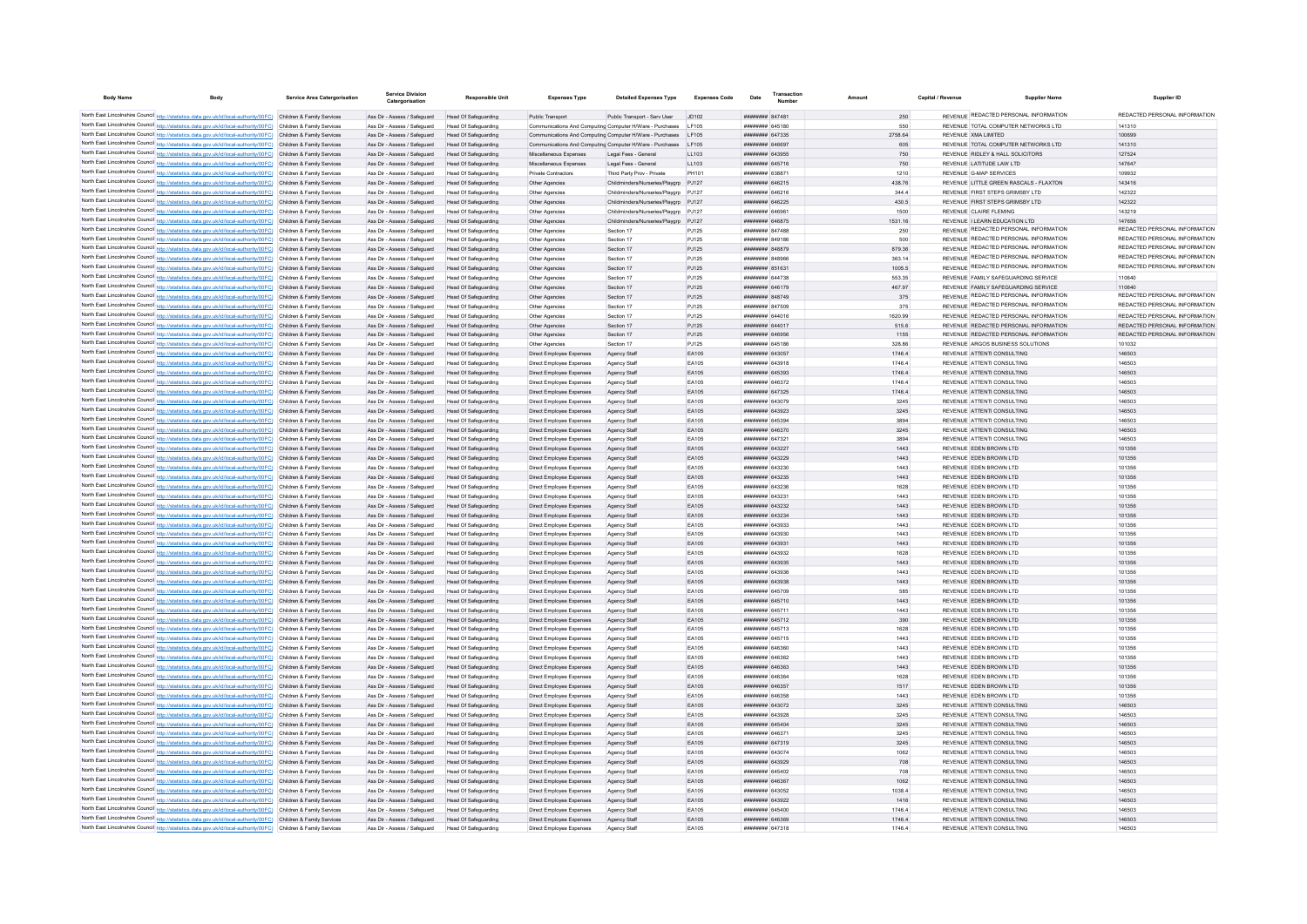| <b>Body Name</b> |                                                                                                                                                                                                                                        | <b>Service Area Catergorisation</b> | <b>Service Division</b><br>Catergorisation                   | <b>Responsible Unit</b>                      | <b>Expenses Type</b>                                     | <b>Detailed Expenses Type</b>                            | <b>Expenses Code</b> | Date                                                   | Transactio |                      | Capital / Revenue | <b>Supplier Name</b>                                                           | Supplier ID                                                    |
|------------------|----------------------------------------------------------------------------------------------------------------------------------------------------------------------------------------------------------------------------------------|-------------------------------------|--------------------------------------------------------------|----------------------------------------------|----------------------------------------------------------|----------------------------------------------------------|----------------------|--------------------------------------------------------|------------|----------------------|-------------------|--------------------------------------------------------------------------------|----------------------------------------------------------------|
|                  | North East Lincolnshire Council http://statistics.data.gov.uk/id/local-authority/00FC) Children & Family Services                                                                                                                      |                                     | Ass Dir - Assess / Safeguard                                 | Head Of Safeguarding                         | Direct Employee Expenses                                 | Agency Staff                                             | FA105                | ######## 647315                                        |            | 2360                 |                   | REVENUE ATTENTI CONSULTING                                                     | 146503                                                         |
|                  | North East Lincolnshire Council http://statistics.data.gov.uk/id/local-authority/00FC) Children & Family Services                                                                                                                      |                                     | Ass Dir - Assess / Safeguard                                 | Head Of Safeguarding                         | Private Contractors                                      | Third Party Prov - Private                               | PH101                | ######## 644312                                        |            | 5795.25              |                   | REVENUE REDACTED PERSONAL INFORMATION                                          | REDACTED PERSONAL INFORMATION                                  |
|                  | North East Lincolnshire Council http://statistics.data.gov.uk/id/local-authority/00FC) Children & Family Services                                                                                                                      |                                     | Ass Dir - Assess / Saferward                                 | Head Of Safeguarding                         | Private Contractors                                      | Third Party Prov - Private                               | PH101                | <b>####### 645242</b>                                  |            | 7430.94              |                   | REVENUE REDACTED PERSONAL INFORMATION                                          | REDACTED PERSONAL INFORMATION                                  |
|                  | North East Lincolnshire Council http://statistics.data.gov.uk/id/local-authority/00FC) Children & Family Services                                                                                                                      |                                     | Ass Dir - Assess / Safeguard Head Of Safeguarding            |                                              | Private Contractors                                      | Third Party Prov - Private                               | PH101                | ######## 645237                                        |            | 10738.3              |                   | REVENUE REDACTED PERSONAL INFORMATION                                          | REDACTED PERSONAL INFORMATION                                  |
|                  | North East Lincolnshire Council http://statistics.data.gov.uk/id/local-authority/00FC) Children & Family Services                                                                                                                      |                                     | Ass Dir - Assess / Safeguard                                 | Head Of Safeguarding                         | Private Contractors                                      | Third Party Prov - Private                               | PH101                | ######## 646862                                        |            | 19150.66             |                   | REVENUE REDACTED PERSONAL INFORMATION                                          | REDACTED PERSONAL INFORMATION                                  |
|                  | North East Lincolnshire Council http://statistics.data.gov.uk/id/local-authority/00FC) Children & Family Services                                                                                                                      |                                     | Ass Dir - Assess / Safeguard Head Of Safeguarding            |                                              | Other Agencies                                           | Christmas                                                | PJ109                | ######## 647511                                        |            | 1350                 |                   | REVENUE PARK RETAIL LTD - LOVE2REWARD                                          | 111869                                                         |
|                  | North East Lincolnshire Council http://statistics.data.gov.uk/id/local-authority/00FC) Children & Family Services                                                                                                                      |                                     | Ass Dir - Assess / Safeguard                                 | <b>Head Of Safeguarding</b>                  | Other Agencies                                           | <b>Housing Benefit</b>                                   | PJ134                | ######## 847559                                        |            | 257                  |                   | REVENUE REDACTED PERSONAL INFORMATION                                          | REDACTED PERSONAL INFORMATION<br>REDACTED PERSONAL INFORMATION |
|                  | North East Lincolnshire Council http://statistics.data.gov.uk/id/local-authority/00FC) Children & Family Services                                                                                                                      |                                     | Ass Dir - Assess / Safeguard                                 | Head Of Safeguarding                         | Other Agencies                                           | <b>Housing Benefit</b>                                   | PJ134                | ######## 849221                                        |            | 257                  |                   | REVENUE REDACTED PERSONAL INFORMATION<br>REVENUE REDACTED PERSONAL INFORMATION | REDACTED PERSONAL INFORMATION                                  |
|                  | North East Lincolnshire Council http://statistics.data.gov.uk/id/local-authority/00FC) Children & Family Services<br>North East Lincolnshire Council http://statistics.data.gov.uk/id/local-authority/00FC) Children & Family Services |                                     | Ass Dir - Assess / Safeguard<br>Ass Dir - Assess / Safeguard | Head Of Safeguarding<br>Head Of Safeguarding | Other Agencies                                           | <b>Housing Benefit</b>                                   | PJ134<br>PJ134       | ####### 851643<br>######## 853841                      |            | 257<br>257           |                   | REVENUE REDACTED PERSONAL INFORMATION                                          | REDACTED PERSONAL INFORMATION                                  |
|                  | North East Lincolnshire Council http://statistics.data.gov.uk/id/local-authority/00FC) Children & Family Services                                                                                                                      |                                     | Ass Dir - Assess / Safeguard                                 | Head Of Safeguarding                         | Other Agencies<br>Other Agencies                         | <b>Housing Benefit</b><br><b>Housing Benefi</b>          | PJ134                | ####### 847567                                         |            | 257                  |                   | REVENUE REDACTED PERSONAL INFORMATION                                          | REDACTED PERSONAL INFORMATION                                  |
|                  | North East Lincolnshire Council http://statistics.data.gov.uk/id/local-authority/00FC) Children & Family Services                                                                                                                      |                                     | Ass Dir - Assess / Safeguard                                 | <b>Head Of Safeguarding</b>                  | Other Agencies                                           | <b>Housing Benefi</b>                                    | PJ134                | ######## 849228                                        |            | 257                  |                   | REVENUE REDACTED PERSONAL INFORMATION                                          | REDACTED PERSONAL INFORMATION                                  |
|                  | North East Lincolnshire Council http://statistics.data.gov.uk/id/local-authority/00FC) Children & Family Services                                                                                                                      |                                     | Ass Dir - Assess / Safeguard                                 | <b>Head Of Safeguarding</b>                  | Other Agencie                                            | <b>Housing Benefi</b>                                    | PJ134                | ####### 851653                                         |            | 257                  |                   | REVENUE REDACTED PERSONAL INFORMATION                                          | REDACTED PERSONAL INFORMATION                                  |
|                  | North East Lincolnshire Council http://statistics.data.gov.uk/id/local-authority/00FC) Children & Family Services                                                                                                                      |                                     | Ass Dir - Assess / Safeguard                                 | Head Of Safeguarding                         | Other Agencies                                           | <b>Housing Benefi</b>                                    | PJ134                | RESER BERRER                                           |            | $257\,$              |                   | REVENUE REDACTED PERSONAL INFORMATION                                          | REDACTED PERSONAL INFORMATION                                  |
|                  | North East Lincolnshire Council http://statistics.data.gov.uk/id/local-authority/00FC) Children & Family Services                                                                                                                      |                                     | Ass Dir - Assess / Safenuard                                 | Head Of Safeguarding                         | Other Agencies                                           | <b>Housing Benefi</b>                                    | P.1134               | ####### 847612                                         |            | 257                  |                   | REVENUE REDACTED PERSONAL INFORMATION                                          | REDACTED PERSONAL INFORMATION                                  |
|                  | North East Lincolnshire Council http://statistics.data.gov.uk/id/local-authority/00FC) Children & Family Services                                                                                                                      |                                     | Ass Dir - Assess / Safeguard                                 | Head Of Safeguarding                         | Other Agencies                                           | <b>Housing Benefit</b>                                   | PJ134                | <b><i>иннинии</i></b> 849273                           |            | 257                  |                   | REVENUE REDACTED PERSONAL INFORMATION                                          | REDACTED PERSONAL INFORMATION                                  |
|                  | North East Lincolnshire Council http://statistics.data.gov.uk/id/local-authority/00FC) Children & Family Services                                                                                                                      |                                     | Ass Dir - Assess / Safeguard                                 | Head Of Safeguarding                         | Other Agencies                                           | <b>Housing Benefi</b>                                    | PJ134                | ######## 851698                                        |            | 257                  |                   | REVENUE REDACTED PERSONAL INFORMATION                                          | REDACTED PERSONAL INFORMATION                                  |
|                  | North East Lincolnshire Council http://statistics.data.gov.uk/id/local-authority/00FC) Children & Family Services                                                                                                                      |                                     | Ass Dir - Assess / Safeguard                                 | Head Of Safeguarding                         | Other Agencies                                           | <b>Housing Benefit</b>                                   | PJ134                | ######## 853893                                        |            | 257                  |                   | REVENUE REDACTED PERSONAL INFORMATION                                          | REDACTED PERSONAL INFORMATION<br>REDACTED PERSONAL INFORMATION |
|                  | North East Lincolnshire Council http://statistics.data.gov.uk/id/local-authority/00FC) Children & Family Services                                                                                                                      |                                     | Ass Dir - Assess / Safeguard                                 | Head Of Safeguarding                         | Other Agencies                                           | <b>Housing Benefi</b>                                    | PJ134                | ######## 847678                                        |            | 257                  |                   | REVENUE REDACTED PERSONAL INFORMATION<br>REVENUE REDACTED PERSONAL INFORMATION | REDACTED PERSONAL INFORMATION                                  |
|                  | North East Lincolnshire Council http://statistics.data.gov.uk/id/local-authority/00FC) Children & Family Services<br>North East Lincolnshire Council http://statistics.data.gov.uk/id/local-authority/00FC) Children & Family Services |                                     | Ass Dir - Assess / Safeguard<br>Ass Dir - Assess / Safenuard | Head Of Safeguarding                         | Other Agencies                                           | <b>Housing Benefi</b>                                    | PJ134<br>P.1134      | ######## 849341<br>######## 851765                     |            | 257<br>257           |                   | REVENUE REDACTED PERSONAL INFORMATION                                          | REDACTED PERSONAL INFORMATION                                  |
|                  | North East Lincolnshire Council http://statistics.data.gov.uk/id/local-authority/00FC) Children & Family Services                                                                                                                      |                                     | Ass Dir - Assess / Safeguard                                 | Head Of Safeguarding<br>Head Of Safeguarding | Other Agencies                                           | <b>Housing Benefi</b>                                    | PJ134                | ######## 853958                                        |            | 257                  |                   | REVENUE REDACTED PERSONAL INFORMATION                                          | REDACTED PERSONAL INFORMATION                                  |
|                  | North East Lincolnshire Council http://statistics.data.gov.uk/id/local-authority/00FC) Children & Family Services                                                                                                                      |                                     | Ass Dir - Assess / Safeguard                                 | Head Of Safeguarding                         | Other Agencies<br>Other Agencies                         | <b>Housing Benefit</b><br><b>Housing Benefi</b>          | PJ134                | ######## 851925                                        |            | 771                  |                   | REVENUE REDACTED PERSONAL INFORMATION                                          | REDACTED PERSONAL INFORMATION                                  |
|                  | North East Lincolnshire Council http://statistics.data.gov.uk/id/local-authority/00FC) Children & Family Services                                                                                                                      |                                     | Ass Dir - Assess / Safeguard                                 | Head Of Safeguarding                         | Other Agencies                                           | <b>Housing Benefit</b>                                   | PJ134                | ######## 851925                                        |            | 257                  |                   | REVENUE REDACTED PERSONAL INFORMATION                                          | REDACTED PERSONAL INFORMATION                                  |
|                  | North East Lincolnshire Council http://statistics.data.gov.uk/id/local-authority/00FC) Children & Family Services                                                                                                                      |                                     | Ass Dir - Assess / Safeguard                                 | Head Of Safeguarding                         | Other Agencies                                           | <b>Housing Benefi</b>                                    | PJ134                | ######## 854117                                        |            | 257                  |                   | REVENUE REDACTED PERSONAL INFORMATION                                          | REDACTED PERSONAL INFORMATION                                  |
|                  | North East Lincolnshire Council http://statistics.data.gov.uk/id/local-authority/00FC) Children & Family Services                                                                                                                      |                                     | Ass Dir - Assess / Safeguard                                 | Head Of Safeguarding                         | Other Agencies                                           | <b>Housing Benefi</b>                                    | PJ134                | ######## 644313                                        |            | 1626.57              |                   | REVENUE GRIMSBY CLEETHORPES & HUMBER REGION YMCA                               | 100305                                                         |
|                  | North East Lincolnshire Council http://statistics.data.gov.uk/id/local-authority/00FC) Children & Family Services                                                                                                                      |                                     | Ass Dir - Assess / Safeguard                                 | Head Of Safeguarding                         | Other Agencies                                           | <b>Housing Benefit</b>                                   | PJ134                | ######## 644317                                        |            | 1626.57              |                   | REVENUE GRIMSBY CLEETHORPES & HUMBER REGION YMCA                               | 100305                                                         |
|                  | North East Lincolnshire Council http://statistics.data.gov.uk/id/local-authority/00FC) Children & Family Services                                                                                                                      |                                     | Ass Dir - Assess / Safeguard                                 | Head Of Safeguarding                         | Other Agencies                                           | <b>Housing Benefi</b>                                    | PJ134                | ####### 644315                                         |            | 1598.5               |                   | REVENUE GRIMSBY CLEETHORPES & HUMBER REGION YMCA                               | 100305                                                         |
|                  | North East Lincolnshire Council http://statistics.data.gov.uk/id/local-authority/00FC) Children & Family Services                                                                                                                      |                                     | Ass Dir - Assess / Safeguard Head Of Safeguarding            |                                              | Other Agencies                                           | <b>Housing Benefit</b>                                   | PJ134                | ######## 646739                                        |            | 776.88               |                   | REVENUE HUMBERCARE LTD                                                         | 100311                                                         |
|                  | North East Lincolnshire Council http://statistics.data.gov.uk/id/local-authority/00FC) Children & Family Services                                                                                                                      |                                     | Ass Dir - Assess / Safeguard                                 | Head Of Safeguarding                         | Other Agencies                                           | <b>Housing Benefit</b>                                   | PJ134                | ######## 646738                                        |            | 776.88               |                   | REVENUE HUMBERCARE LTD                                                         | 100311                                                         |
|                  | North East Lincolnshire Council http://statistics.data.gov.uk/id/local-authority/00FC) Children & Family Services                                                                                                                      |                                     | Ass Dir - Assess / Safeguard Head Of Safeguarding            |                                              | Other Agencies                                           | Incentive Payment                                        | PJ124                | ######## 645133                                        |            | 380                  |                   | REVENUE 16+ SERVICES                                                           | 100943                                                         |
|                  | North East Lincolnshire Council http://statistics.data.gov.uk/id/local-authority/00FC) Children & Family Services                                                                                                                      |                                     | Ass Dir - Assess / Safeguard                                 | Head Of Safeguarding                         | Other Agencies                                           | Incentive Payment                                        | PJ124                | ######## 646929                                        |            | 250                  |                   | REVENUE 16+ SERVICES<br>REVENUE REDACTED PERSONAL INFORMATION                  | 100943<br>REDACTED PERSONAL INFORMATION                        |
|                  | North East Lincolnshire Council http://statistics.data.gov.uk/id/local-authority/00FC) Children & Family Services                                                                                                                      |                                     | Ass Dir - Assess / Safeguard                                 | Head Of Safeguarding                         | Other Agencies                                           | Leaving Care Grant                                       | PJ116                | ######## 854305                                        |            | 318                  |                   | REVENUE REDACTED PERSONAL INFORMATION                                          | REDACTED PERSONAL INFORMATION                                  |
|                  | North East Lincolnshire Council http://statistics.data.gov.uk/id/local-authority/00FC) Children & Family Services<br>North East Lincolnshire Council http://statistics.data.gov.uk/id/local-authority/00FC) Children & Family Services |                                     | Ass Dir - Assess / Safeguard<br>Ass Dir - Assess / Safeguard | Head Of Safeguarding<br>Head Of Safeguarding | Other Agencies<br>Other Agencies                         | Leaving Care Grant<br>Leaving Care Grant                 | PJ116<br>PJ116       | ######## 854229<br>######## 646327                     |            | 617<br>300           |                   | REVENUE FRESHNEY BEDS                                                          | 120641                                                         |
|                  | North East Lincolnshire Council http://statistics.data.gov.uk/id/local-authority/00FC) Children & Family Services                                                                                                                      |                                     | Ass Dir - Assess / Safeguard                                 | Head Of Safeguarding                         | Other Agencies                                           | Leaving Care Grant                                       | PJ116                | ######## 646733                                        |            | 332.46               |                   | REVENUE ARGOS BUSINESS SOLUTIONS                                               | 101032                                                         |
|                  | North East Lincolnshire Council http://statistics.data.gov.uk/id/local-authority/00FC) Children & Family Services                                                                                                                      |                                     | Ass Dir - Assess / Safeguard                                 | <b>Head Of Safeguarding</b>                  | Other Agencies                                           | Personal Allowance                                       | PJ122                | ######## 645133                                        |            | 729.1                |                   | REVENUE 16+ SERVICES                                                           | 100943                                                         |
|                  | North East Lincolnshire Council http://statistics.data.gov.uk/id/local-authority/00FC) Children & Family Services                                                                                                                      |                                     | Ass Dir - Assess / Safeguard                                 | Head Of Safeguarding                         | Other Agencies                                           | Personal Allowance                                       | PJ122                | ######## 646929                                        |            | 433.04               |                   | REVENUE 16+ SERVICES                                                           | 100943                                                         |
|                  | North East Lincolnshire Council http://statistics.data.gov.uk/id/local-authority/00FC) Children & Family Services                                                                                                                      |                                     | Ass Dir - Assess / Safeguard                                 | Head Of Safeguarding                         | Other Agencies                                           | University                                               | PJ129                | ####### 849546                                         |            | 500                  |                   | REVENUE REDACTED PERSONAL INFORMATION                                          | REDACTED PERSONAL INFORMATION                                  |
|                  | North East Lincolnshire Council http://statistics.data.gov.uk/id/local-authority/00FC) Children & Family Services                                                                                                                      |                                     | Ass Dir - Assess / Safeguard                                 | <b>Head Of Safeguarding</b>                  | Direct Employee Expenses                                 | Agency Staff                                             | EA105                | ######## 643531                                        |            | 1724.73              |                   | REVENUE FRONTLINE STAFFING                                                     | 140978                                                         |
|                  | North East Lincolnshire Council http://statistics.data.gov.uk/id/local-authority/00FC) Children & Family Services                                                                                                                      |                                     | Ass Dir - Assess / Safenuard                                 | Head Of Safeguarding                         | Direct Employee Expenses                                 | Agency Staff                                             | EA105                | ######## 643527                                        |            | $-14112$             |                   | REVENUE FRONTLINE STAFFING                                                     | 140978                                                         |
|                  | North East Lincolnshire Council http://statistics.data.gov.uk/id/local-authority/00FC) Children & Family Services                                                                                                                      |                                     | Ass Dir - Assess / Safeguard                                 | Head Of Safeguarding                         | Other Agencies                                           | <b>Additional Cost</b>                                   | PJ114                | ######## 644258                                        |            | 1730.28              |                   | REVENUE AA RADIO CARS LTD                                                      | 101222                                                         |
|                  | North East Lincolnshire Council http://statistics.data.gov.uk/id/local-authority/00FC) Children & Family Services                                                                                                                      |                                     | Ass Dir - Assess / Safeguard                                 | Head Of Safeguarding                         | Other Agencies                                           | Additional Cost                                          | PJ114                | ######## 647581                                        |            | 870                  |                   | REVENUE REDACTED PERSONAL INFORMATION                                          | REDACTED PERSONAL INFORMATION                                  |
|                  | North East Lincolnshire Council http://statistics.data.gov.uk/id/local-authority/00FC) Children & Family Services                                                                                                                      |                                     | Ass Dir - Assess / Safeguard                                 | Head Of Safeguarding                         | Other Agencies                                           | Additional Cost                                          | PJ114                | ######## 643302                                        |            | 528                  |                   | REVENUE PAULINE QUIRK ACADEMY                                                  | 147504                                                         |
|                  | North East Lincolnshire Council http://statistics.data.gov.uk/id/local-authority/00FC) Children & Family Services<br>North East Lincolnshire Council http://statistics.data.gov.uk/id/local-authority/00FC) Children & Family Services |                                     | Ass Dir - Assess / Safeguard                                 | <b>Head Of Safeguarding</b>                  | Other Agencies                                           | Section 17                                               | PJ125                | ######## 643426                                        |            | 4000                 |                   | REVENUE FAMILY LINKS AROUND GRIMSBY                                            | 100936<br>120715                                               |
|                  | North East Lincolnshire Council http://statistics.data.gov.uk/id/local-authority/00FC) Children & Family Services                                                                                                                      |                                     | Ass Dir - Assess / Safeguard<br>Ass Dir - Assess / Safeguard | Head Of Safeguarding<br>Head Of Safeguarding | Direct Employee Expenses<br>Direct Employee Expenses     | Agency Staff<br>Agency Staff                             | EA105<br>EA105       | ####### 645329<br><b><i><u>########</u></i></b> 645474 |            | 1579.16<br>1480      |                   | REVENUE NONSTOP RECRUITMENT<br>REVENUE PARADIGM PROFESSIONAL CONSULTANCY LTD   | 129224                                                         |
|                  | North East Lincolnshire Council http://statistics.data.gov.uk/id/local-authority/00FC) Children & Family Services                                                                                                                      |                                     | Ass Dir - Assess / Safeguard                                 | Head Of Safeguarding                         | Direct Employee Expenses                                 | Agency Staff                                             | EA105                | ######## 645475                                        |            | 1480                 |                   | REVENUE PARADIGM PROFESSIONAL CONSULTANCY LTD                                  | 129224                                                         |
|                  | North East Lincolnshire Council http://statistics.data.gov.uk/id/local-authority/00FC) Children & Family Services                                                                                                                      |                                     | Ass Dir - Assess / Safeguard                                 | Head Of Safeguarding                         | Direct Employee Expenses                                 | Agency Staff                                             | EA105                | ######## 645440                                        |            | 1579.16              |                   | REVENUE NONSTOP RECRUITMENT                                                    | 120715                                                         |
|                  | North East Lincolnshire Council http://statistics.data.gov.uk/id/local-authority/00FC) Children & Family Services                                                                                                                      |                                     | Ass Dir - Assess / Safeguard                                 | <b>Head Of Safeguarding</b>                  | Direct Employee Expenses                                 | Agency Staff                                             | EA105                | ######## 645438                                        |            | 1579.16              |                   | REVENUE NONSTOP RECRUITMENT                                                    | 120715                                                         |
|                  | North East Lincolnshire Council http://statistics.data.gov.uk/id/local-authority/00FC) Children & Family Services                                                                                                                      |                                     | Ass Dir - Assess / Safeguard                                 | <b>Head Of Safeguarding</b>                  | Direct Employee Expense                                  | Agency Staf                                              | EA105                | ######## 645335                                        |            | 448.14               |                   | REVENUE NONSTOP RECRUITMENT                                                    | 120715                                                         |
|                  | North East Lincolnshire Council http://statistics.data.gov.uk/id/local-authority/00FC) Children & Family Services                                                                                                                      |                                     | Ass Dir - Assess / Safeguard                                 | Head Of Safeguarding                         | Direct Employee Expenses                                 | Agency Staff                                             | EA105                | ####### 645336                                         |            | 1579.16              |                   | REVENUE NONSTOP RECRUITMENT                                                    | 120715                                                         |
|                  | North East Lincolnshire Council http://statistics.data.gov.uk/id/local-authority/00FC) Children & Family Services                                                                                                                      |                                     | Ass Dir - Assess / Safeguard                                 | Head Of Safeguarding                         | Direct Employee Expenses                                 | Agency Staff                                             | FA105                | ######## 647286                                        |            | 1480                 |                   | REVENUE PARADIGM PROFESSIONAL CONSULTANCY LTD                                  | 129224                                                         |
|                  | North East Lincolnshire Council http://statistics.data.gov.uk/id/local-authority/00FC) Children & Family Services                                                                                                                      |                                     | Ass Dir - Assess / Safenuard                                 | Head Of Safeguarding                         | Communications And Computing Computer H/Ware - Purchases |                                                          | LE105                | <b><i><u>########</u></i></b> 647293                   |            | 689.66               |                   | REVENUE XMA LIMITED                                                            | 100699                                                         |
|                  | North East Lincolnshire Council http://statistics.data.gov.uk/id/local-authority/00FC) Children & Family Services                                                                                                                      |                                     | Ass Dir - Assess / Safeguard                                 | Agency Placements                            | Private Contractors                                      | Third Party Prov - Private                               | PH101                | ######## 644260                                        |            | 30064.07             |                   | REVENUE REDACTED PERSONAL INFORMATION                                          | REDACTED PERSONAL INFORMATION                                  |
|                  | North East Lincolnshire Council http://statistics.data.gov.uk/id/local-authority/00FC) Children & Family Services                                                                                                                      |                                     | Ass Dir - Assess / Safeguard                                 | Agency Placements                            | Private Contractors                                      | Third Party Prov - Private                               | PH101                | ######## 643863                                        |            | 15128.4              |                   | REVENUE REDACTED PERSONAL INFORMATION                                          | REDACTED PERSONAL INFORMATION                                  |
|                  | North East Lincolnshire Council http://statistics.data.gov.uk/id/local-authority/00FC) Children & Family Services<br>North East Lincolnshire Council http://statistics.data.gov.uk/id/local-authority/00FC) Children & Family Services |                                     | Ass Dir - Assess / Safeguard<br>Ass Dir - Assess / Safeguard | Agency Placements<br>Agency Placements       | Private Contractors<br>Private Contractors               | Third Party Prov - Private<br>Third Party Prov - Private | PH101<br>PH101       | ######## 643864<br>######## 643841                     |            | 31066.2<br>3563.94   |                   | REVENUE REDACTED PERSONAL INFORMATION<br>REVENUE REDACTED PERSONAL INFORMATION | REDACTED PERSONAL INFORMATION<br>REDACTED PERSONAL INFORMATION |
|                  | North East Lincolnshire Council http://statistics.data.gov.uk/id/local-authority/00FC) Children & Family Services                                                                                                                      |                                     | Ass Dir - Assess / Safeguard                                 | Agency Placements                            | Private Contractors                                      | Third Party Prov - Private                               | PH101                | ####### 643745                                         |            | 19366.8              |                   | REVENUE REDACTED PERSONAL INFORMATION                                          | REDACTED PERSONAL INFORMATION                                  |
|                  | North East Lincolnshire Council http://statistics.data.gov.uk/id/local-authority/00FC) Children & Family Services                                                                                                                      |                                     | Ass Dir - Assess / Safeguard                                 | Agency Placements                            | Private Contractors                                      | Third Party Prov - Private                               | PH101                | ######## 643744                                        |            | 2001236              |                   | REVENUE REDACTED PERSONAL INFORMATION                                          | REDACTED PERSONAL INFORMATION                                  |
|                  | North East Lincolnshire Council http://statistics.data.gov.uk/id/local-authority/00FC) Children & Family Services                                                                                                                      |                                     | Ass Dir - Assess / Safeguard                                 | Agency Placements                            | Private Contractors                                      | Third Party Prov - Private                               | PH101                | ######## 643746                                        |            | 18721.24             |                   | REVENUE REDACTED PERSONAL INFORMATION                                          | REDACTED PERSONAL INFORMATION                                  |
|                  | North East Lincolnshire Council http://statistics.data.gov.uk/id/local-authority/00FC) Children & Family Services                                                                                                                      |                                     | Ass Dir - Assess / Safeguard                                 | Agency Placements                            | Private Contractors                                      | Third Party Prov - Private                               | PH101                | ######## 645957                                        |            | 4406.43              |                   | REVENUE REDACTED PERSONAL INFORMATION                                          | REDACTED PERSONAL INFORMATION                                  |
|                  | North East Lincolnshire Council http://statistics.data.gov.uk/id/local-authority/00FC) Children & Family Services                                                                                                                      |                                     | Ass Dir - Assess / Safeguard                                 | Agency Placements                            | Private Contractors                                      | Third Party Prov - Private                               | PH101                | ####### 645953                                         |            | 6171.42              |                   | REVENUE REDACTED PERSONAL INFORMATION                                          | REDACTED PERSONAL INFORMATION                                  |
|                  | North East Lincolnshire Council http://statistics.data.gov.uk/id/local-authority/00FC) Children & Family Services                                                                                                                      |                                     | Ass Dir - Assess / Safeguard                                 | Agency Placements                            | Private Contractors                                      | Third Party Prov - Private                               | PH101                | ####### 645949                                         |            | 11071.42             |                   | REVENUE REDACTED PERSONAL INFORMATION                                          | REDACTED PERSONAL INFORMATION                                  |
|                  | North East Lincolnshire Council http://statistics.data.gov.uk/id/local-authority/00FC) Children & Family Services                                                                                                                      |                                     | Ass Dir - Assess / Safeguard                                 | Agency Placements                            | Private Contractors                                      | Third Party Prov - Private                               | PH101                | ####### 645948                                         |            | 2657.14              |                   | REVENUE REDACTED PERSONAL INFORMATION                                          | REDACTED PERSONAL INFORMATION                                  |
|                  | North East Lincolnshire Council http://statistics.data.gov.uk/id/local-authority/00FC) Children & Family Services                                                                                                                      |                                     | Ass Dir - Assess / Safeguard                                 | Agency Placements                            | Private Contractors                                      | Third Party Prov - Private                               | PH101                | ######## 645965                                        |            | 40640                |                   | REVENUE REDACTED PERSONAL INFORMATION                                          | REDACTED PERSONAL INFORMATION                                  |
|                  | North East Lincolnshire Council http://statistics.data.gov.uk/id/local-authority/00FC) Children & Family Services                                                                                                                      |                                     | Ass Dir - Assess / Safeguard                                 | Agency Placements                            | Private Contractors                                      | Third Party Prov - Private                               | PH101                | ######## 647329                                        |            | 6750                 |                   | REVENUE REDACTED PERSONAL INFORMATION                                          | REDACTED PERSONAL INFORMATION                                  |
|                  | North East Lincolnshire Council http://statistics.data.gov.uk/id/local-authority/00FC) Children & Family Services                                                                                                                      |                                     | Ass Dir - Assess / Safeguard                                 | Agency Placements                            | Private Contractors                                      | Third Party Prov - Private                               | PH101                | ######## 645956                                        |            | 6642.85              |                   | REVENUE REDACTED PERSONAL INFORMATION                                          | REDACTED PERSONAL INFORMATION                                  |
|                  | North East Lincolnshire Council http://statistics.data.gov.uk/id/local-authority/00FC) Children & Family Services<br>North East Lincolnshire Council http://statistics.data.gov.uk/id/local-authority/00FC) Children & Family Services |                                     | Ass Dir - Assess / Safeguard<br>Ass Dir - Assess / Safeguard | Agency Placements<br>Agency Placements       | Private Contractors<br>Private Contractors               | Third Party Prov - Private<br>Third Party Prov - Private | PH101<br>PH101       | ######## 645947<br>######## 645962                     |            | 20012.36<br>25372.86 |                   | REVENUE REDACTED PERSONAL INFORMATION<br>REVENUE REDACTED PERSONAL INFORMATION | REDACTED PERSONAL INFORMATION<br>REDACTED PERSONAL INFORMATION |
|                  | North East Lincolnshire Council http://statistics.data.gov.uk/id/local-authority/00FC) Children & Family Services                                                                                                                      |                                     | Ass Dir - Assess / Safeguard                                 | Agency Placements                            | Private Contractors                                      | Third Party Prov - Private                               | PH101                | ######## 645955                                        |            | 16215.92             |                   | REVENUE REDACTED PERSONAL INFORMATION                                          | REDACTED PERSONAL INFORMATION                                  |
|                  | North East Lincolnshire Council http://statistics.data.gov.uk/id/local-authority/00FC) Children & Family Services                                                                                                                      |                                     | Ass Dir - Assess / Safeguard                                 | Agency Placements                            | Private Contractors                                      | Third Party Prov - Private                               | PH101                | ######## 645951                                        |            | 17492.68             |                   | REVENUE REDACTED PERSONAL INFORMATION                                          | REDACTED PERSONAL INFORMATION                                  |
|                  | North East Lincolnshire Council http://statistics.data.gov.uk/id/local-authority/00FC) Children & Family Services                                                                                                                      |                                     | Ass Dir - Assess / Safeguard                                 | Agency Placements                            | Private Contractors                                      | Third Party Prov - Private                               | PH101                | ######## 645946                                        |            | 17692.01             |                   | REVENUE REDACTED PERSONAL INFORMATION                                          | REDACTED PERSONAL INFORMATION                                  |
|                  | North East Lincolnshire Council http://statistics.data.gov.uk/id/local-authority/00FC) Children & Family Services                                                                                                                      |                                     | Ass Dir - Assess / Safeguard                                 | Agency Placements                            | Private Contractors                                      | Third Party Prov - Private                               | PH101                | ######## 645720                                        |            | 9688                 |                   | REVENUE REDACTED PERSONAL INFORMATION                                          | REDACTED PERSONAL INFORMATION                                  |
|                  | North East Lincolnshire Council http://statistics.data.gov.uk/id/local-authority/00FC) Children & Family Services                                                                                                                      |                                     | Ass Dir - Assess / Safeguard                                 | Agency Placements                            | Private Contractors                                      | Third Party Prov - Private                               | PH101                | ######## 645722                                        |            | 1483571              |                   | REVENUE REDACTED PERSONAL INFORMATION                                          | REDACTED PERSONAL INFORMATION                                  |
|                  | North East Lincolnshire Council http://statistics.data.gov.uk/id/local-authority/00FC) Children & Family Services                                                                                                                      |                                     | Ass Dir - Assess / Safeguard                                 | Agency Placements                            | <b>Private Contractors</b>                               | Third Party Prov - Private                               | PH101                | ######## 645725                                        |            | 14127.14             |                   | REVENUE REDACTED PERSONAL INFORMATION                                          | REDACTED PERSONAL INFORMATION                                  |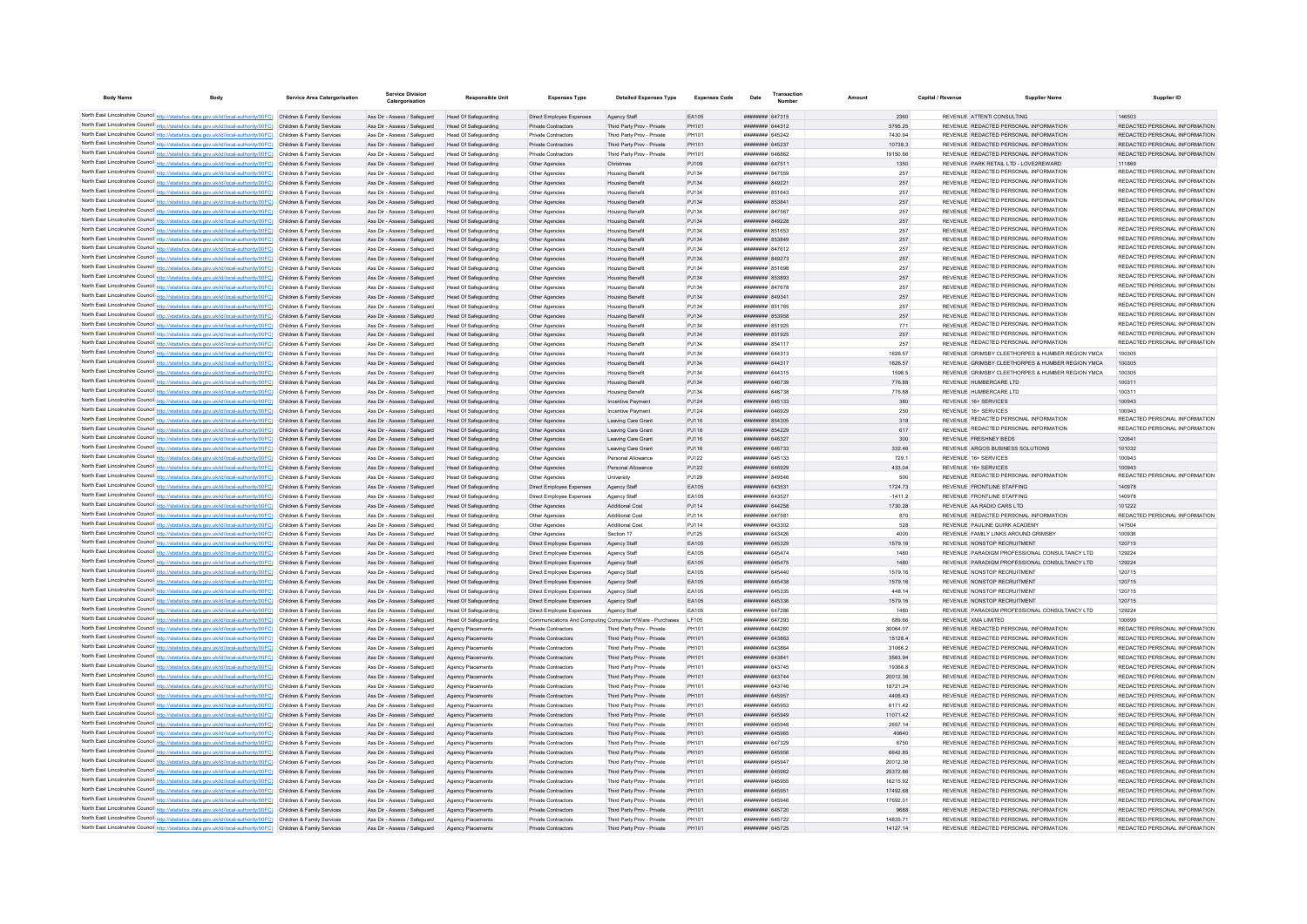| <b>Body Name</b> |                                                                                                                                                                                                  | <b>Service Area Catergorisation</b> | <b>Service Division</b><br>Catergorisation               | <b>Responsible Unit</b> | <b>Expenses Type</b>                             | <b>Detailed Expenses Type</b>                                    | <b>Expenses Code</b>  | Date                               | Transactio<br>Number | Amoun        | Capital / Revenue | <b>Supplier Name</b>                                                           | Supplier ID                                                    |
|------------------|--------------------------------------------------------------------------------------------------------------------------------------------------------------------------------------------------|-------------------------------------|----------------------------------------------------------|-------------------------|--------------------------------------------------|------------------------------------------------------------------|-----------------------|------------------------------------|----------------------|--------------|-------------------|--------------------------------------------------------------------------------|----------------------------------------------------------------|
|                  | North East Lincolnshire Council http://statistics.data.gov.uk/id/local-authority/00FC) Children & Family Services                                                                                |                                     | Ass Dir - Assess / Safeguard                             | Agency Placements       | Private Contractors                              | Third Party Prov - Private                                       | PH101                 | <b>HEBERHER 645726</b>             |                      | 15996        |                   | REVENUE REDACTED PERSONAL INFORMATION                                          | REDACTED PERSONAL INFORMATION                                  |
|                  | North East Lincolnshire Council http://statistics.data.gov.uk/id/local-authority/00FC) Children & Family Services                                                                                |                                     | Ass Dir - Assess / Saferward                             | Agency Placements       | Private Contractors                              | Third Party Prov - Private                                       | PH101                 | ######## 645731                    |                      | 15500        |                   | REVENUE REDACTED PERSONAL INFORMATION                                          | REDACTED PERSONAL INFORMATION                                  |
|                  | North East Lincolnshire Council http://statistics.data.gov.uk/id/local-authority/00FC) Children & Family Services                                                                                |                                     | Ass Dir - Assess / Safeguard                             | Agency Placements       | Private Contractors                              | Third Party Prov - Private                                       | PH101                 | ######## 646344                    |                      | 5828 64      |                   | REVENUE REDACTED PERSONAL INFORMATION                                          | REDACTED PERSONAL INFORMATION                                  |
|                  | North East Lincolnshire Council http://statistics.data.gov.uk/id/local-authority/00FC) Children & Family Services                                                                                |                                     | Ass Dir - Assess / Safeguard Agency Placements           |                         | Private Contractors                              | Third Party Prov - Private                                       | PH101                 | ######## 646343                    |                      | 2121.43      |                   | REVENUE REDACTED PERSONAL INFORMATION                                          | REDACTED PERSONAL INFORMATION                                  |
|                  | North East Lincolnshire Council http://statistics.data.gov.uk/id/local-authority/00FC) Children & Family Services                                                                                |                                     | Ass Dir - Assess / Safeguard                             | Agency Placements       | Private Contractors                              | Third Party Prov - Private                                       | PH101                 | ####### 609857                     |                      | 15400        |                   | REVENUE REDACTED PERSONAL INFORMATION                                          | REDACTED PERSONAL INFORMATION                                  |
|                  | North East Lincolnshire Council http://statistics.data.gov.uk/id/local-authority/00FC) Other Corporate Budgets                                                                                   |                                     | Other Corp Budgets - Technical Appropriations            |                         | Indirect Employee Expenses                       | Pension P/Ment Pension Inc Act EB105                             |                       | ######## 643424                    |                      | 925.34       |                   | REVENUE LINCOLNSHIRE COUNTY COUNCIL                                            | 101224                                                         |
|                  | North East Lincolnshire Council http://statistics.data.gov.uk/id/local-authority/00FC) Other Corporate Budgets                                                                                   |                                     | Other Corp Budgets - Technical Appropriations            |                         | Miscellaneous Expenses                           | Other Expenses General                                           | LL119                 | ######## 647239                    |                      | 175100       |                   | REVENUE EAST RIDING PENSION FUND (ACCTY USE ONLY)                              | 139200                                                         |
|                  | North East Lincolnshire Council http://statistics.data.gov.uk/id/local-authority/00FC) Other Corporate Budgets                                                                                   |                                     | Other Corp Budgets - Technical Appropriations            |                         | Miscellaneous Expenses                           | Other Expenses General                                           | LL119                 | ######## 647240                    |                      | 175100       |                   | REVENUE EAST RIDING PENSION FUND (ACCTY USE ONLY)                              | 139200                                                         |
|                  | North East Lincolnshire Council http://statistics.data.gov.uk/id/local-authority/00FC) Other Corporate Budgets                                                                                   |                                     | Other Corp Budgets - Technical Appropriations            |                         | Miscellaneous Expenses                           | Other Expenses General                                           | LL119                 | ####### 647241                     |                      | 175100       |                   | REVENUE EAST RIDING PENSION FUND (ACCTY USE ONLY)                              | 139200                                                         |
|                  | North East Lincolnshire Council http://statistics.data.gov.uk/id/local-authority/00FC) Other Corporate Budgets                                                                                   |                                     | Other Corp Budgets - Technical Appropriations            |                         | Miscellaneous Expenses                           | Other Expenses General                                           | LL119                 | ######## 647242                    |                      | 175100       |                   | REVENUE EAST RIDING PENSION FUND (ACCTY USE ONLY)                              | 139200                                                         |
|                  | North East Lincolnshire Council http://statistics.data.gov.uk/id/local-authority/00FC) Other Corporate Budgets                                                                                   |                                     | Other Corp Budgets - Technical Appropriations            |                         | Miscellaneous Expenses                           | Other Expenses General                                           | LL119                 | ######## 647243                    |                      | 175100       |                   | REVENUE EAST RIDING PENSION FUND (ACCTY USE ONLY)                              | 139200                                                         |
|                  | North East Lincolnshire Council http://statistics.data.gov.uk/id/local-authority/00FC) Other Corporate Budgets                                                                                   |                                     | Other Corp Budgets - Financing Borrowing Costs           |                         | Miscellaneous Expenses                           | Legal Fees - General                                             | LL103                 | ######## 647564                    |                      | 31426.18     |                   | REVENUE HAUSFELD & CO.                                                         | 142052                                                         |
|                  | North East Lincolnshire Council http://statistics.data.gov.uk/id/local-authority/00FC) Other Corporate Budgets                                                                                   |                                     | Other Corp Budgets - Financing Borrowing Costs           |                         | Other Agencies                                   | <b>Housing Benefit</b>                                           | PJ134                 | ######## 643893                    |                      | 650          |                   | REVENUE PSLIVE LTD<br>REVENUE REDACTED PERSONAL INFORMATION                    | 125043<br>REDACTED PERSONAL INFORMATION                        |
|                  | North East Lincolnshire Council http://statistics.data.gov.uk/id/local-authority/00FC) Funding<br>North East Lincolnshire Council http://statistics.data.gov.uk/id/local-authority/00FC) Funding |                                     | Corporate Services Funding<br>Corporate Services Funding | Funding<br>Funding      | Payments To Businesses<br>Payments To Businesses | <b>Business Support Grants</b><br><b>Business Support Grants</b> | QC108<br><b>QC108</b> | ######## 855872<br>######## 855815 |                      | 1334<br>1334 |                   | REVENUE REDACTED PERSONAL INFORMATION                                          | REDACTED PERSONAL INFORMATION                                  |
|                  | North East Lincolnshire Council http://statistics.data.gov.uk/id/local-authority/00FC) Funding                                                                                                   |                                     | Corporate Services Funding                               | Funding                 | Payments To Businesses                           | <b>Business Support Grants</b>                                   | QC108                 | ######## 855976                    |                      | 1334         |                   | REVENUE REDACTED PERSONAL INFORMATION                                          | REDACTED PERSONAL INFORMATION                                  |
|                  | North East Lincolnshire Council http://statistics.data.gov.uk/id/local-authority/00FC) Funding                                                                                                   |                                     | Corporate Services Funding                               | Funding                 | Payments To Businesses                           | <b>Business Support Grants</b>                                   | QC108                 | ######## 855649                    |                      | 1334         |                   | REVENUE REDACTED PERSONAL INFORMATION                                          | REDACTED PERSONAL INFORMATION                                  |
|                  | North East Lincolnshire Council http://statistics.data.gov.uk/id/local-authority/00FC) Funding                                                                                                   |                                     | Corporate Services Funding                               | Funding                 | Payments To Businesses                           | <b>Business Support Grants</b>                                   | QC108                 | ####### 855615                     |                      | 1334         |                   | REVENUE REDACTED PERSONAL INFORMATION                                          | REDACTED PERSONAL INFORMATION                                  |
|                  | North East Lincolnshire Council http://statistics.data.gov.uk/id/local-authority/00FC) Funding                                                                                                   |                                     | Corporate Services Funding                               | Funding                 | Payments To Businesses                           | <b>Business Support Grants</b>                                   | QC108                 | ######## 855980                    |                      | 2000         |                   | REVENUE REDACTED PERSONAL INFORMATION                                          | REDACTED PERSONAL INFORMATION                                  |
|                  | North East Lincolnshire Council http://statistics.data.gov.uk/id/local-authority/00FC) Funding                                                                                                   |                                     | Corporate Services Funding                               | Funding                 | Payments To Businesses                           | <b>Business Support Grants</b>                                   | <b>QC108</b>          | ######## 856336                    |                      | 250          |                   | REVENUE REDACTED PERSONAL INFORMATION                                          | REDACTED PERSONAL INFORMATION                                  |
|                  | North East Lincolnshire Council http://statistics.data.gov.uk/id/local-authority/00FC) Funding                                                                                                   |                                     | Corporate Services Funding                               | Funding                 | Payments To Businesses                           | <b>Business Support Grants</b>                                   | OC108                 | ######## 855777                    |                      | 1334         |                   | <b>REVENUE REDACTED PERSONAL INFORMATION</b>                                   | REDACTED PERSONAL INFORMATION                                  |
|                  | North East Lincolnshire Council http://statistics.data.gov.uk/id/local-authority/00FC) Funding                                                                                                   |                                     | Comorate Services Funding                                | Funding                 | Payments To Businesser                           | <b>Business Sunnort Grants</b>                                   | OC108                 | ######## 855969                    |                      | 1334         |                   | REVENUE REDACTED PERSONAL INFORMATION                                          | REDACTED PERSONAL INFORMATION                                  |
|                  | North East Lincolnshire Council http://statistics.data.gov.uk/id/local-authority/00FC) Funding                                                                                                   |                                     | Corporate Services Funding                               | Funding                 | Payments To Businesser                           | <b>Business Support Grants</b>                                   | QC108                 | ######## 855598                    |                      | 1334         |                   | REVENUE REDACTED PERSONAL INFORMATION                                          | REDACTED PERSONAL INFORMATION                                  |
|                  | North East Lincolnshire Council http://statistics.data.gov.uk/id/local-authority/00FC) Funding                                                                                                   |                                     | Corporate Services Funding                               | Funding                 | Payments To Businesser                           | <b>Business Support Grants</b>                                   | QC108                 | ######## 855746                    |                      | 1334         |                   | REVENUE REDACTED PERSONAL INFORMATION                                          | REDACTED PERSONAL INFORMATION                                  |
|                  | North East Lincolnshire Council http://statistics.data.gov.uk/id/local-authority/00FC) Funding                                                                                                   |                                     | Corporate Services Funding                               | Funding                 | Payments To Businesser                           | <b>Business Support Grants</b>                                   | QC108                 | ######## 855639                    |                      | 1334         |                   | REVENUE REDACTED PERSONAL INFORMATION                                          | REDACTED PERSONAL INFORMATION                                  |
|                  | North East Lincolnshire Council http://statistics.data.gov.uk/id/local-authority/00FC) Funding                                                                                                   |                                     | Corporate Services Funding                               | Funding                 | Payments To Businesses                           | <b>Business Support Grants</b>                                   | QC108                 | ######## 855583                    |                      | 1334         |                   | REVENUE REDACTED PERSONAL INFORMATION                                          | REDACTED PERSONAL INFORMATION<br>REDACTED PERSONAL INFORMATION |
|                  | North East Lincolnshire Council http://statistics.data.gov.uk/id/local-authority/00FC) Funding                                                                                                   |                                     | Corporate Services Funding                               | Funding                 | Payments To Businesses                           | <b>Business Support Grants</b>                                   | OC108                 | ######## 855929                    |                      | 2000         |                   | REVENUE REDACTED PERSONAL INFORMATION                                          | REDACTED PERSONAL INFORMATION                                  |
|                  | North East Lincolnshire Council http://statistics.data.gov.uk/id/local-authority/00FC) Funding                                                                                                   |                                     | Comorate Services Funding                                | Funding                 | Payments To Businesses                           | <b>Business Support Grants</b>                                   | OC108                 | ######## 856304                    |                      | 250          |                   | REVENUE REDACTED PERSONAL INFORMATION<br>REVENUE REDACTED PERSONAL INFORMATION | REDACTED PERSONAL INFORMATION                                  |
|                  | North East Lincolnshire Council http://statistics.data.gov.uk/id/local-authority/00FC) Funding<br>North East Lincolnshire Council http://statistics.data.gov.uk/id/local-authority/00FC) Funding |                                     | Corporate Services Funding                               | Funding                 | Payments To Businesses<br>Payments To Businesses | <b>Business Support Grants</b><br><b>Business Support Grants</b> | <b>QC108</b><br>OC108 | ####### 855535<br>######## 855573  |                      | 1334         |                   | REVENUE REDACTED PERSONAL INFORMATION                                          | REDACTED PERSONAL INFORMATION                                  |
|                  | North East Lincolnshire Council http://statistics.data.gov.uk/id/local-authority/00FC) Funding                                                                                                   |                                     | Corporate Services Funding<br>Corporate Services Funding | Funding<br>Funding      | Payments To Businesses                           | <b>Business Support Grants</b>                                   | OC108                 | ####### 855533                     |                      | 1334<br>2000 |                   | REVENUE REDACTED PERSONAL INFORMATION                                          | REDACTED PERSONAL INFORMATION                                  |
|                  | North East Lincolnshire Council http://statistics.data.gov.uk/id/local-authority/00FC) Funding                                                                                                   |                                     | Corporate Services Funding                               | Funding                 | Payments To Businesses                           | <b>Business Support Grants</b>                                   | QC108                 | ####### 855794                     |                      | 1334         |                   | REVENUE REDACTED PERSONAL INFORMATION                                          | REDACTED PERSONAL INFORMATION                                  |
|                  | North East Lincolnshire Council http://statistics.data.gov.uk/id/local-authority/00FC) Funding                                                                                                   |                                     | Corporate Services Funding                               | Funding                 | Payments To Businesses                           | <b>Business Support Grants</b>                                   | QC108                 | ######## 855564                    |                      | 1334         |                   | REVENUE REDACTED PERSONAL INFORMATION                                          | REDACTED PERSONAL INFORMATION                                  |
|                  | North East Lincolnshire Council http://statistics.data.gov.uk/id/local-authority/00FC) Funding                                                                                                   |                                     | Corporate Services Funding                               | Funding                 | Payments To Businesses                           | <b>Business Support Grants</b>                                   | QC108                 | ####### 855812                     |                      | 1334         |                   | REVENUE REDACTED PERSONAL INFORMATION                                          | REDACTED PERSONAL INFORMATION                                  |
|                  | North East Lincolnshire Council http://statistics.data.gov.uk/id/local-authority/00FC) Funding                                                                                                   |                                     | Corporate Services Funding                               | Funding                 | Payments To Businesses                           | <b>Business Support Grants</b>                                   | QC108                 | ####### 855676                     |                      | 1334         |                   | REVENUE REDACTED PERSONAL INFORMATION                                          | REDACTED PERSONAL INFORMATION                                  |
|                  | North East Lincolnshire Council http://statistics.data.gov.uk/id/local-authority/00FC) Funding                                                                                                   |                                     | Corporate Services Funding                               | Funding                 | Payments To Businesses                           | <b>Business Support Grants</b>                                   | QC108                 | ####### 855527                     |                      | 2000         |                   | REVENUE REDACTED PERSONAL INFORMATION                                          | REDACTED PERSONAL INFORMATION                                  |
|                  | North East Lincolnshire Council http://statistics.data.gov.uk/id/local-authority/00FC) Funding                                                                                                   |                                     | Corporate Services Funding                               | Funding                 | Payments To Businesses                           | <b>Business Support Grants</b>                                   | QC108                 | ####### 855631                     |                      | 1334         |                   | REVENUE REDACTED PERSONAL INFORMATION                                          | REDACTED PERSONAL INFORMATION                                  |
|                  | North East Lincolnshire Council http://statistics.data.gov.uk/id/local-authority/00FC) Funding                                                                                                   |                                     | Corporate Services Funding                               |                         | Payments To Businesses                           | <b>Business Support Grants</b>                                   | QC108                 | ######## 855945                    |                      | 1334         |                   | REVENUE REDACTED PERSONAL INFORMATION                                          | REDACTED PERSONAL INFORMATION                                  |
|                  | North East Lincolnshire Council http://statistics.data.gov.uk/id/local-authority/00FC) Funding                                                                                                   |                                     | Corporate Services Funding                               | Funding                 | Payments To Businesses                           | <b>Business Support Grants</b>                                   | QC108                 | ######## 855928                    |                      | 2000         |                   | REVENUE REDACTED PERSONAL INFORMATION                                          | REDACTED PERSONAL INFORMATION                                  |
|                  | North East Lincolnshire Council http://statistics.data.gov.uk/id/local-authority/00FC) Funding                                                                                                   |                                     | Corporate Services Funding                               | Funding                 | Payments To Businesses                           | <b>Business Support Grants</b>                                   | QC108                 | ######## 856303                    |                      | 250          |                   | REVENUE REDACTED PERSONAL INFORMATION                                          | REDACTED PERSONAL INFORMATION                                  |
|                  | North East Lincolnshire Council http://statistics.data.gov.uk/id/local-authority/00FC) Funding                                                                                                   |                                     | Corporate Services Funding                               | Funding                 | Payments To Businesses                           | <b>Business Support Grants</b>                                   | <b>QC108</b>          | ####### 855946                     |                      | 2000         |                   | REVENUE REDACTED PERSONAL INFORMATION<br>REVENUE REDACTED PERSONAL INFORMATION | REDACTED PERSONAL INFORMATION<br>REDACTED PERSONAL INFORMATION |
|                  | North East Lincolnshire Council http://statistics.data.gov.uk/id/local-authority/00FC) Funding                                                                                                   |                                     | Corporate Services Funding                               | Funding                 | Payments To Businesses                           | <b>Business Support Grants</b>                                   | QC108                 | ######## 856316                    |                      | 250          |                   | REVENUE REDACTED PERSONAL INFORMATION                                          | REDACTED PERSONAL INFORMATION                                  |
|                  | North East Lincolnshire Council http://statistics.data.gov.uk/id/local-authority/00FC) Funding<br>North East Lincolnshire Council http://statistics.data.gov.uk/id/local-authority/00FC) Funding |                                     | Corporate Services Funding                               | Funding                 | Payments To Businesses                           | <b>Business Support Grants</b>                                   | QC108                 | ######## 855732                    |                      | 1334         |                   | REVENUE REDACTED PERSONAL INFORMATION                                          | REDACTED PERSONAL INFORMATION                                  |
|                  | North East Lincolnshire Council http://statistics.data.gov.uk/id/local-authority/00FC) Funding                                                                                                   |                                     | Corporate Services Funding<br>Corporate Services Funding | Funding<br>Funding      | Payments To Businesses<br>Payments To Businesses | <b>Business Support Grants</b><br><b>Business Support Grants</b> | QC108<br><b>QC108</b> | ######## 855760<br>######## 855713 |                      | 1334<br>1334 |                   | REVENUE REDACTED PERSONAL INFORMATION                                          | REDACTED PERSONAL INFORMATION                                  |
|                  | North East Lincolnshire Council http://statistics.data.gov.uk/id/local-authority/00FC) Funding                                                                                                   |                                     | Corporate Services Funding                               | Funding                 | Payments To Businesses                           | <b>Business Support Grants</b>                                   | <b>QC108</b>          | ####### 855844                     |                      | 1334         |                   | REVENUE REDACTED PERSONAL INFORMATION                                          | REDACTED PERSONAL INFORMATION                                  |
|                  | North East Lincolnshire Council http://statistics.data.gov.uk/id/local-authority/00FC) Funding                                                                                                   |                                     | Corporate Services Funding                               | Funding                 | Payments To Businesses                           | <b>Business Support Grants</b>                                   | OC108                 | ######## 855828                    |                      | 1334         |                   | REVENUE REDACTED PERSONAL INFORMATION                                          | REDACTED PERSONAL INFORMATION                                  |
|                  | North East Lincolnshire Council http://statistics.data.gov.uk/id/local-authority/00FC) Funding                                                                                                   |                                     | Corporate Services Funding                               | Funding                 | Payments To Businesser                           | <b>Business Support Grants</b>                                   | OC108                 | ####### 855645                     |                      | 2000         |                   | REVENUE REDACTED PERSONAL INFORMATION                                          | REDACTED PERSONAL INFORMATION                                  |
|                  | North East Lincolnshire Council http://statistics.data.gov.uk/id/local-authority/00FC) Funding                                                                                                   |                                     | Corporate Services Funding                               | Funding                 | Payments To Businesser                           | <b>Business Support Grants</b>                                   | QC108                 | ####### 856113                     |                      | 250          |                   | REVENUE REDACTED PERSONAL INFORMATION                                          | REDACTED PERSONAL INFORMATION                                  |
|                  | North East Lincolnshire Council http://statistics.data.gov.uk/id/local-authority/00FC) Funding                                                                                                   |                                     | Corporate Services Funding                               | Funding                 | Payments To Businesser                           | <b>Business Support Grants</b>                                   | QC108                 | ####### 855577                     |                      | 1334         |                   | REVENUE REDACTED PERSONAL INFORMATION                                          | REDACTED PERSONAL INFORMATION                                  |
|                  | North East Lincolnshire Council http://statistics.data.gov.uk/id/local-authority/00FC) Funding                                                                                                   |                                     | Corporate Services Funding                               | Funding                 | Payments To Businesses                           | <b>Business Support Grants</b>                                   | QC108                 | ######## 855895                    |                      | 1334         |                   | REVENUE REDACTED PERSONAL INFORMATION                                          | REDACTED PERSONAL INFORMATION                                  |
|                  | North East Lincolnshire Council http://statistics.data.gov.uk/id/local-authority/00FC) Funding                                                                                                   |                                     | Corporate Services Funding                               | Funding                 | Payments To Businesses                           | <b>Business Support Grants</b>                                   | OC108                 | ######## 855898                    |                      | 1334         |                   | REVENUE REDACTED PERSONAL INFORMATION                                          | REDACTED PERSONAL INFORMATION                                  |
|                  | North East Lincolnshire Council http://statistics.data.gov.uk/id/local-authority/00FC) Funding                                                                                                   |                                     | Corporate Services Funding                               | Funding                 | Payments To Businesses                           | <b>Business Support Grants</b>                                   | OC108                 | ######## 855514                    |                      | 1334         |                   | REVENUE REDACTED PERSONAL INFORMATION                                          | REDACTED PERSONAL INFORMATION                                  |
|                  | North East Lincolnshire Council http://statistics.data.gov.uk/id/local-authority/00FC) Funding                                                                                                   |                                     | Corporate Services Funding                               | Funding                 | Payments To Businesses                           | <b>Business Support Grants</b>                                   | <b>QC108</b>          | ####### 855805                     |                      | 1334         |                   | REVENUE REDACTED PERSONAL INFORMATION                                          | REDACTED PERSONAL INFORMATION                                  |
|                  | North East Lincolnshire Council http://statistics.data.gov.uk/id/local-authority/00FC) Funding                                                                                                   |                                     | Corporate Services Funding                               | Funding                 | Payments To Businesses                           | <b>Business Support Grants</b>                                   | QC108                 | ####### 85558                      |                      | 1334         |                   | REVENUE REDACTED PERSONAL INFORMATION                                          | REDACTED PERSONAL INFORMATION                                  |
|                  | North East Lincolnshire Council http://statistics.data.gov.uk/id/local-authority/00FC) Funding                                                                                                   |                                     | Corporate Services Funding                               | Funding                 | Payments To Businesses                           | <b>Business Support Grants</b>                                   | QC108                 | ######## 855742                    |                      | 1334         |                   | REVENUE REDACTED PERSONAL INFORMATION<br>REVENUE REDACTED PERSONAL INFORMATION | REDACTED PERSONAL INFORMATION<br>REDACTED PERSONAL INFORMATION |
|                  | North East Lincolnshire Council http://statistics.data.gov.uk/id/local-authority/00FC) Funding                                                                                                   |                                     | Corporate Services Funding                               | Funding                 | Payments To Businesses                           | <b>Business Support Grants</b>                                   | QC108                 | ####### 855985                     |                      | 1334         |                   | REVENUE REDACTED PERSONAL INFORMATION                                          | REDACTED PERSONAL INFORMATION                                  |
|                  | North East Lincolnshire Council http://statistics.data.gov.uk/id/local-authority/00FC) Funding                                                                                                   |                                     | Corporate Services Funding                               | Funding                 | Payments To Businesses                           | <b>Business Support Grants</b>                                   | QC108                 | ####### 855506                     |                      | 1334         |                   | REVENUE REDACTED PERSONAL INFORMATION                                          | REDACTED PERSONAL INFORMATION                                  |
|                  | North East Lincolnshire Council http://statistics.data.gov.uk/id/local-authority/00FC) Funding<br>North East Lincolnshire Council http://statistics.data.gov.uk/id/local-authority/00FC) Funding |                                     | Corporate Services Funding<br>Corporate Services Funding | Funding<br>Funding      | Payments To Businesses<br>Payments To Businesses | <b>Business Support Grants</b><br><b>Business Support Grants</b> | QC108<br><b>QC108</b> | ######## 855861<br>######## 855940 |                      | 1334<br>1334 |                   | REVENUE REDACTED PERSONAL INFORMATION                                          | REDACTED PERSONAL INFORMATION                                  |
|                  | North East Lincolnshire Council http://statistics.data.gov.uk/id/local-authority/00FC) Funding                                                                                                   |                                     | Corporate Services Funding                               | Funding                 | Payments To Businesses                           | <b>Business Support Grants</b>                                   | QC108                 | ####### 855827                     |                      | 1334         |                   | REVENUE REDACTED PERSONAL INFORMATION                                          | REDACTED PERSONAL INFORMATION                                  |
|                  | North East Lincolnshire Council http://statistics.data.gov.uk/id/local-authority/00FC) Funding                                                                                                   |                                     | Corporate Services Funding                               | Funding                 | Payments To Businesses                           | <b>Business Support Grants</b>                                   | <b>QC108</b>          | ######## 855493                    |                      | 1334         |                   | REVENUE REDACTED PERSONAL INFORMATION                                          | REDACTED PERSONAL INFORMATION                                  |
|                  | North East Lincolnshire Council http://statistics.data.gov.uk/id/local-authority/00FC)                                                                                                           |                                     | Corporate Services Funding                               | Funding                 | Payments To Businesses                           | <b>Business Support Grants</b>                                   | QC108                 | ######## 855586                    |                      | 1334         |                   | REVENUE REDACTED PERSONAL INFORMATION                                          | REDACTED PERSONAL INFORMATION                                  |
|                  | North East Lincolnshire Council http://statistics.data.gov.uk/id/local-authority/00FC) Funding                                                                                                   |                                     | Corporate Services Funding                               | Funding                 | Payments To Businesses                           | <b>Business Support Grants</b>                                   | QC108                 | ######## 855841                    |                      | 1334         |                   | REVENUE REDACTED PERSONAL INFORMATION                                          | REDACTED PERSONAL INFORMATION                                  |
|                  | North East Lincolnshire Council http://statistics.data.gov.uk/id/local-authority/00FC) Funding                                                                                                   |                                     | Corporate Services Funding                               | Funding                 | Payments To Businesses                           | <b>Business Support Grants</b>                                   | QC108                 | ####### 855781                     |                      | 1334         |                   | REVENUE REDACTED PERSONAL INFORMATION                                          | REDACTED PERSONAL INFORMATION                                  |
|                  | North East Lincolnshire Council http://statistics.data.gov.uk/id/local-authority/00FC) Funding                                                                                                   |                                     | Corporate Services Funding                               | Funding                 | Payments To Businesses                           | <b>Business Support Grants</b>                                   | QC108                 | ######## 855927                    |                      | 2000         |                   | REVENUE REDACTED PERSONAL INFORMATION                                          | REDACTED PERSONAL INFORMATION                                  |
|                  | North East Lincolnshire Council http://statistics.data.gov.uk/id/local-authority/00FC) Funding                                                                                                   |                                     | Corporate Services Funding                               | Funding                 | Payments To Businesses                           | <b>Business Support Grants</b>                                   | QC108                 | ######## 856302                    |                      | 250          |                   | REVENUE REDACTED PERSONAL INFORMATION                                          | REDACTED PERSONAL INFORMATION                                  |
|                  | North East Lincolnshire Council http://statistics.data.gov.uk/id/local-authority/00FC) Funding                                                                                                   |                                     | Corporate Services Funding                               | Funding                 | Payments To Businesses                           | <b>Business Support Grants</b>                                   | QC108                 | ######## 855800                    |                      | 1334         |                   | REVENUE REDACTED PERSONAL INFORMATION                                          | REDACTED PERSONAL INFORMATION                                  |
|                  | North East Lincolnshire Council http://statistics.data.gov.uk/id/local-authority/00FC) Funding                                                                                                   |                                     | Corporate Services Funding                               | Funding                 | Payments To Businesses                           | <b>Business Support Grants</b>                                   | QC108                 | ####### 855992                     |                      | 1334         |                   | REVENUE REDACTED PERSONAL INFORMATION                                          | REDACTED PERSONAL INFORMATION                                  |
|                  | North East Lincolnshire Council http://statistics.data.gov.uk/id/local-authority/00FC) Funding                                                                                                   |                                     | Corporate Services Funding                               | Funding                 | Payments To Businesses                           | <b>Business Support Grants</b>                                   | QC108                 | ######## 855804                    |                      | 1334         |                   | REVENUE REDACTED PERSONAL INFORMATION                                          | REDACTED PERSONAL INFORMATION                                  |
|                  | North East Lincolnshire Council http://statistics.data.gov.uk/id/local-authority/00FC) Funding                                                                                                   |                                     | Corporate Services Funding                               | Funding                 | Payments To Businesses                           | <b>Business Support Grants</b>                                   | <b>QC108</b>          | ####### 855685                     |                      | 1334         |                   | REVENUE REDACTED PERSONAL INFORMATION                                          | REDACTED PERSONAL INFORMATION                                  |
|                  | North East Lincolnshire Council http://statistics.data.gov.uk/id/local-authority/00FC) Funding                                                                                                   |                                     | Corporate Services Funding                               | Funding                 | Payments To Businesses                           | <b>Business Support Grants</b>                                   | OC108                 | ######## 855749                    |                      | 1334         |                   | REVENUE REDACTED PERSONAL INFORMATION                                          | REDACTED PERSONAL INFORMATION<br>REDACTED PERSONAL INFORMATION |
|                  | North East Lincolnshire Council http://statistics.data.gov.uk/id/local-authority/00FC) Funding                                                                                                   |                                     | Corporate Services Funding                               | Funding                 | Payments To Businesser                           | <b>Business Support Grants</b>                                   | QC108                 | ######## 855751                    |                      | 1334         |                   | REVENUE REDACTED PERSONAL INFORMATION<br>REVENUE REDACTED PERSONAL INFORMATION | REDACTED PERSONAL INFORMATION                                  |
|                  | North East Lincolnshire Council http://statistics.data.gov.uk/id/local-authority/00FC) Funding                                                                                                   |                                     | Corporate Services Funding                               | Funding                 | Payments To Businesses                           | <b>Business Support Grants</b>                                   | OC108                 | ####### 855860                     |                      | 1334         |                   | REVENUE REDACTED PERSONAL INFORMATION                                          | REDACTED PERSONAL INFORMATION                                  |
|                  | North East Lincolnshire Council http://statistics.data.gov.uk/id/local-authority/00FC) Funding<br>North East Lincolnshire Council http://statistics.data.gov.uk/id/local-authority/00FC) Funding |                                     | Corporate Services Funding<br>Corporate Services Funding | Funding<br>Funding      | Payments To Businesses<br>Payments To Businesses | <b>Business Support Grants</b><br><b>Business Support Grants</b> | QC108<br><b>QC108</b> | ######## 855750<br>######## 855738 |                      | 1334<br>1334 |                   | REVENUE REDACTED PERSONAL INFORMATION                                          | REDACTED PERSONAL INFORMATION                                  |
|                  |                                                                                                                                                                                                  |                                     |                                                          |                         |                                                  |                                                                  |                       |                                    |                      |              |                   |                                                                                |                                                                |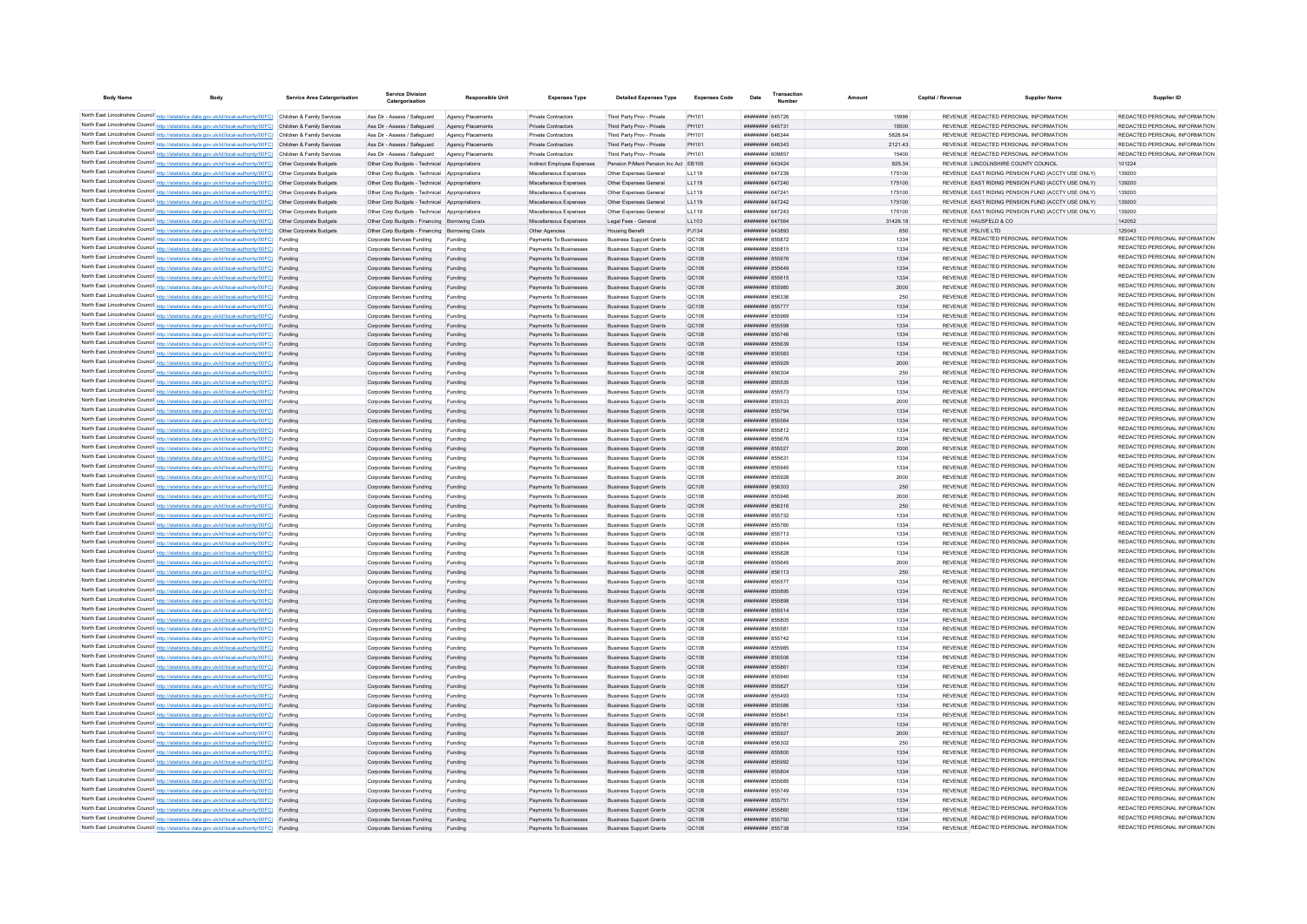| <b>Body Name</b> | Body                                                                                                                                                                                             | <b>Service Area Catergorisation</b> | <b>Service Division</b><br>Catergorisation               | <b>Responsible Unit</b> | <b>Expenses Type</b>                             | <b>Detailed Expenses Type</b>                                    | <b>Expenses Code</b>  | Date                                     | Transactio<br><b>Number</b> | Amoun        | Capital / Revenue | <b>Supplier Name</b>                                                           | Supplier ID                                                    |
|------------------|--------------------------------------------------------------------------------------------------------------------------------------------------------------------------------------------------|-------------------------------------|----------------------------------------------------------|-------------------------|--------------------------------------------------|------------------------------------------------------------------|-----------------------|------------------------------------------|-----------------------------|--------------|-------------------|--------------------------------------------------------------------------------|----------------------------------------------------------------|
|                  |                                                                                                                                                                                                  |                                     |                                                          |                         |                                                  |                                                                  |                       |                                          |                             |              |                   | REVENUE REDACTED PERSONAL INFORMATION                                          | REDACTED PERSONAL INFORMATION                                  |
|                  | North East Lincolnshire Council http://statistics.data.gov.uk/id/local-authority/00FC) Funding<br>North East Lincolnshire Council http://statistics.data.gov.uk/id/local-authority/00FC) Funding |                                     | Corporate Services Funding<br>Comorate Services Funding  | Funding<br>Funding      | Payments To Businesses<br>Payments To Businesses | <b>Business Support Grants</b><br><b>Business Sunnort Grants</b> | <b>QC108</b><br>OC108 | ####### 855741<br>####### 855905         |                             | 1334         |                   | REVENUE REDACTED PERSONAL INFORMATION                                          | REDACTED PERSONAL INFORMATION                                  |
|                  | North East Lincolnshire Council http://statistics.data.gov.uk/id/local-authority/00FC) Funding                                                                                                   |                                     | Comorate Services Funding                                | <b>Funding</b>          | Payments To Businesses                           | <b>Business Support Grants</b>                                   | OC108                 | ####### 856286                           |                             | 2000<br>250  |                   | REVENUE REDACTED PERSONAL INFORMATION                                          | REDACTED PERSONAL INFORMATION                                  |
|                  | North East Lincolnshire Council http://statistics.data.gov.uk/id/local-authority/00FC) Funding                                                                                                   |                                     | Corporate Services Funding                               | Funding                 | Payments To Businesses                           | <b>Business Support Grants</b>                                   | <b>QC108</b>          | ####### 855593                           |                             | 1334         |                   | REVENUE REDACTED PERSONAL INFORMATION                                          | REDACTED PERSONAL INFORMATION                                  |
|                  | North East Lincolnshire Council http://statistics.data.gov.uk/id/local-authority/00FC) Funding                                                                                                   |                                     | Corporate Services Funding                               | Funding                 | Payments To Businesses                           | <b>Business Support Grants</b>                                   | OC108                 | ####### 855852                           |                             | 2000         |                   | REVENUE REDACTED PERSONAL INFORMATION                                          | REDACTED PERSONAL INFORMATION                                  |
|                  | North East Lincolnshire Council http://statistics.data.gov.uk/id/local-authority/00FC) Funding                                                                                                   |                                     | Corporate Services Funding                               | Funding                 | Payments To Businesses                           | <b>Business Support Grants</b>                                   | QC108                 | ####### 855714                           |                             | 1334         |                   | REVENUE REDACTED PERSONAL INFORMATION                                          | REDACTED PERSONAL INFORMATION                                  |
|                  | North East Lincolnshire Council http://statistics.data.gov.uk/id/local-authority/00FC) Funding                                                                                                   |                                     | Corporate Services Funding                               | Funding                 | Payments To Businesses                           | <b>Business Support Grants</b>                                   | QC108                 | ####### 855947                           |                             | 2000         |                   | REVENUE REDACTED PERSONAL INFORMATION                                          | REDACTED PERSONAL INFORMATION                                  |
|                  | North East Lincolnshire Council http://statistics.data.gov.uk/id/local-authority/00FC) Funding                                                                                                   |                                     | Corporate Services Funding                               | Funding                 | Payments To Businesses                           | <b>Business Support Grants</b>                                   | QC108                 | ######## 856317                          |                             | 250          |                   | REVENUE REDACTED PERSONAL INFORMATION                                          | REDACTED PERSONAL INFORMATION                                  |
|                  | North East Lincolnshire Council http://statistics.data.gov.uk/id/local-authority/00FC) Funding                                                                                                   |                                     | Corporate Services Funding                               | Funding                 | Payments To Businesses                           | <b>Business Support Grants</b>                                   | QC108                 | ######## 855671                          |                             | 1334         |                   | REVENUE REDACTED PERSONAL INFORMATION                                          | REDACTED PERSONAL INFORMATION                                  |
|                  | North East Lincolnshire Council http://statistics.data.gov.uk/id/local-authority/00FC) Funding                                                                                                   |                                     | Corporate Services Funding                               | Funding                 | Payments To Businesses                           | <b>Business Support Grants</b>                                   | QC108                 | ######## 855915                          |                             | 1334         |                   | REVENUE REDACTED PERSONAL INFORMATION                                          | REDACTED PERSONAL INFORMATION                                  |
|                  | North East Lincolnshire Council http://statistics.data.gov.uk/id/local-authority/00FC) Funding                                                                                                   |                                     | Corporate Services Funding                               | Funding                 | Payments To Businesses                           | <b>Business Support Grants</b>                                   | QC108                 | ####### 855545                           |                             | 1334         |                   | REVENUE REDACTED PERSONAL INFORMATION                                          | REDACTED PERSONAL INFORMATION                                  |
|                  | North East Lincolnshire Council http://statistics.data.gov.uk/id/local-authority/00FC) Funding                                                                                                   |                                     | Corporate Services Funding                               | Funding                 | Payments To Businesses                           | <b>Business Support Grants</b>                                   | QC108                 | ####### 855770                           |                             | 1334         |                   | REVENUE REDACTED PERSONAL INFORMATION<br>REVENUE REDACTED PERSONAL INFORMATION | REDACTED PERSONAL INFORMATION<br>REDACTED PERSONAL INFORMATION |
|                  | North East Lincolnshire Council http://statistics.data.gov.uk/id/local-authority/00FC) Funding                                                                                                   |                                     | Corporate Services Funding                               | Funding                 | Payments To Businesses                           | <b>Business Support Grants</b>                                   | QC108                 | ####### 855592                           |                             | 1334         |                   | REVENUE REDACTED PERSONAL INFORMATION                                          | REDACTED PERSONAL INFORMATION                                  |
|                  | North East Lincolnshire Council http://statistics.data.gov.uk/id/local-authority/00FC) Funding<br>North East Lincolnshire Council http://statistics.data.gov.uk/id/local-authority/00FC) Funding |                                     | Corporate Services Funding<br>Comorate Services Funding  | Funding<br>Funding      | Payments To Businesses<br>Payments To Businesses | <b>Business Support Grants</b><br><b>Business Sunnort Grants</b> | <b>QC108</b><br>OC108 | ######## 855698<br>####### 855605        |                             | 1334<br>2000 |                   | <b>REVENUE REDACTED PERSONAL INFORMATION</b>                                   | REDACTED PERSONAL INFORMATION                                  |
|                  | North East Lincolnshire Council http://statistics.data.gov.uk/id/local-authority/00FC) Funding                                                                                                   |                                     | Comorate Services Funding                                | Funding                 | Payments To Businesses                           | <b>Business Support Grants</b>                                   | OC108                 | CRO224 BENERAL                           |                             | 250          |                   | REVENUE REDACTED PERSONAL INFORMATION                                          | REDACTED PERSONAL INFORMATION                                  |
|                  | North East Lincolnshire Council http://statistics.data.gov.uk/id/local-authority/00FC) Funding                                                                                                   |                                     | Corporate Services Funding                               | Funding                 | Payments To Businesses                           | <b>Business Support Grants</b>                                   | OC108                 | ######## 855735                          |                             | 1334         |                   | REVENUE REDACTED PERSONAL INFORMATION                                          | REDACTED PERSONAL INFORMATION                                  |
|                  | North East Lincolnshire Council http://statistics.data.gov.uk/id/local-authority/00FC) Funding                                                                                                   |                                     | Corporate Services Funding                               | Funding                 | Payments To Businesses                           | <b>Business Support Grants</b>                                   | QC108                 | ######## 855695                          |                             | 1334         |                   | REVENUE REDACTED PERSONAL INFORMATION                                          | REDACTED PERSONAL INFORMATION                                  |
|                  | North East Lincolnshire Council http://statistics.data.gov.uk/id/local-authority/00FC) Funding                                                                                                   |                                     | Corporate Services Funding                               | Funding                 | Payments To Businesses                           | <b>Business Support Grants</b>                                   | QC108                 | ######## 855909                          |                             | 2000         |                   | REVENUE REDACTED PERSONAL INFORMATION                                          | REDACTED PERSONAL INFORMATION                                  |
|                  | North East Lincolnshire Council http://statistics.data.gov.uk/id/local-authority/00FC) Funding                                                                                                   |                                     | Corporate Services Funding                               | Funding                 | Payments To Businesses                           | <b>Business Support Grants</b>                                   | QC108                 | ######## 856289                          |                             | 250          |                   | REVENUE REDACTED PERSONAL INFORMATION                                          | REDACTED PERSONAL INFORMATION                                  |
|                  | North East Lincolnshire Council http://statistics.data.gov.uk/id/local-authority/00FC) Funding                                                                                                   |                                     | Corporate Services Funding                               | Funding                 | Payments To Businesses                           | <b>Business Support Grants</b>                                   | <b>QC108</b>          | ######## 855638                          |                             | 1334         |                   | REVENUE REDACTED PERSONAL INFORMATION                                          | REDACTED PERSONAL INFORMATION                                  |
|                  | North East Lincolnshire Council http://statistics.data.gov.uk/id/local-authority/00FC) Funding                                                                                                   |                                     | Corporate Services Funding                               | Funding                 | Payments To Businesses                           | <b>Business Support Grants</b>                                   | OC108                 | ######## 855869                          |                             | 2000         |                   | REVENUE REDACTED PERSONAL INFORMATION                                          | REDACTED PERSONAL INFORMATION                                  |
|                  | North East Lincolnshire Council http://statistics.data.gov.uk/id/local-authority/00FC) Funding                                                                                                   |                                     | Corporate Services Funding                               | Funding                 | Payments To Businesser                           | <b>Business Support Grants</b>                                   | QC108                 | ####### 856262                           |                             | 250          |                   | REVENUE REDACTED PERSONAL INFORMATION                                          | REDACTED PERSONAL INFORMATION                                  |
|                  | North East Lincolnshire Council http://statistics.data.gov.uk/id/local-authority/00FC) Funding                                                                                                   |                                     | Corporate Services Funding                               | Funding                 | Payments To Businesser                           | <b>Business Support Grants</b>                                   | QC108                 | ####### 855659                           |                             | 1334         |                   | REVENUE REDACTED PERSONAL INFORMATION                                          | REDACTED PERSONAL INFORMATION                                  |
|                  | North East Lincolnshire Council http://statistics.data.gov.uk/id/local-authority/00FC) Funding                                                                                                   |                                     | Corporate Services Funding                               | Funding                 | Payments To Businesses                           | <b>Business Support Grants</b>                                   | QC108                 | ####### 85549                            |                             | 1334         |                   | REVENUE REDACTED PERSONAL INFORMATION                                          | REDACTED PERSONAL INFORMATION<br>REDACTED PERSONAL INFORMATION |
|                  | North East Lincolnshire Council http://statistics.data.gov.uk/id/local-authority/00FC) Funding                                                                                                   |                                     | Corporate Services Funding                               | Funding                 | Payments To Businesses                           | <b>Business Support Grants</b>                                   | QC108                 | ####### 85565                            |                             | 1334         |                   | REVENUE REDACTED PERSONAL INFORMATION<br>REVENUE REDACTED PERSONAL INFORMATION | REDACTED PERSONAL INFORMATION                                  |
|                  | North East Lincolnshire Council http://statistics.data.gov.uk/id/local-authority/00FC) Funding<br>North East Lincolnshire Council http://statistics.data.gov.uk/id/local-authority/00FC) Funding |                                     | Corporate Services Funding                               | Funding                 | Payments To Businesses                           | <b>Business Support Grants</b>                                   | QC108                 | ######## 855744                          |                             | 2000         |                   | REVENUE REDACTED PERSONAL INFORMATION                                          | REDACTED PERSONAL INFORMATION                                  |
|                  | North East Lincolnshire Council http://statistics.data.gov.uk/id/local-authority/00FC) Funding                                                                                                   |                                     | Corporate Services Funding                               | Funding                 | Payments To Businesses<br>Payments To Businesses | <b>Business Support Grants</b>                                   | QC108                 | <b>####### 856177</b><br>######## 855798 |                             | 250<br>1334  |                   | REVENUE REDACTED PERSONAL INFORMATION                                          | REDACTED PERSONAL INFORMATION                                  |
|                  | North East Lincolnshire Council http://statistics.data.gov.uk/id/local-authority/00FC) Funding                                                                                                   |                                     | Corporate Services Funding<br>Corporate Services Funding | Funding<br>Funding      | Payments To Businesses                           | <b>Business Support Grants</b><br><b>Business Support Grants</b> | <b>QC108</b><br>QC108 | ######## 855803                          |                             | 1334         |                   | REVENUE REDACTED PERSONAL INFORMATION                                          | REDACTED PERSONAL INFORMATION                                  |
|                  | North East Lincolnshire Council http://statistics.data.gov.uk/id/local-authority/00FC) Funding                                                                                                   |                                     | Corporate Services Funding                               | Funding                 | Payments To Businesses                           | <b>Business Support Grants</b>                                   | QC108                 | ####### 856365                           |                             | 934          |                   | REVENUE REDACTED PERSONAL INFORMATION                                          | REDACTED PERSONAL INFORMATION                                  |
|                  | North East Lincolnshire Council http://statistics.data.gov.uk/id/local-authority/00FC) Funding                                                                                                   |                                     | Corporate Services Funding                               | Funding                 | Payments To Businesses                           | <b>Business Support Grants</b>                                   | QC108                 | ####### 856356                           |                             | 934          |                   | REVENUE REDACTED PERSONAL INFORMATION                                          | REDACTED PERSONAL INFORMATION                                  |
|                  | North East Lincolnshire Council http://statistics.data.gov.uk/id/local-authority/00FC) Funding                                                                                                   |                                     | Corporate Services Funding                               | Funding                 | Payments To Businesses                           | <b>Business Support Grants</b>                                   | <b>QC108</b>          | ####### 855572                           |                             | 1334         |                   | REVENUE REDACTED PERSONAL INFORMATION                                          | REDACTED PERSONAL INFORMATION                                  |
|                  | North East Lincolnshire Council http://statistics.data.gov.uk/id/local-authority/00FC) Funding                                                                                                   |                                     | Corporate Services Funding                               | Funding                 | Payments To Businesses                           | <b>Business Support Grants</b>                                   | QC108                 | ######## 855780                          |                             | 1334         |                   | REVENUE REDACTED PERSONAL INFORMATION                                          | REDACTED PERSONAL INFORMATION                                  |
|                  | North East Lincolnshire Council http://statistics.data.gov.uk/id/local-authority/00FC) Funding                                                                                                   |                                     | Corporate Services Funding                               | Funding                 | Payments To Businesses                           | <b>Business Support Grants</b>                                   | OC108                 | ######## 855936                          |                             | 1334         |                   | REVENUE REDACTED PERSONAL INFORMATION                                          | REDACTED PERSONAL INFORMATION                                  |
|                  | North East Lincolnshire Council http://statistics.data.gov.uk/id/local-authority/00FC) Funding                                                                                                   |                                     | Corporate Services Funding                               | Funding                 | Payments To Businesses                           | <b>Business Support Grants</b>                                   | OC108                 | ####### 855689                           |                             | 1334         |                   | REVENUE REDACTED PERSONAL INFORMATION                                          | REDACTED PERSONAL INFORMATION                                  |
|                  | North East Lincolnshire Council http://statistics.data.gov.uk/id/local-authority/00FC) Funding                                                                                                   |                                     | Corporate Services Funding                               | Funding                 | Payments To Businesses                           | <b>Business Support Grants</b>                                   | QC108                 | ######## 855795                          |                             | 2000         |                   | REVENUE REDACTED PERSONAL INFORMATION                                          | REDACTED PERSONAL INFORMATION                                  |
|                  | North East Lincolnshire Council http://statistics.data.gov.uk/id/local-authority/00FC) Funding                                                                                                   |                                     | Corporate Services Funding                               | Funding                 | Payments To Businesses                           | <b>Business Support Grants</b>                                   | QC108                 | ####### 856215                           |                             | 250          |                   | REVENUE REDACTED PERSONAL INFORMATION                                          | REDACTED PERSONAL INFORMATION                                  |
|                  | North East Lincolnshire Council http://statistics.data.gov.uk/id/local-authority/00FC) Funding                                                                                                   |                                     | Corporate Services Funding                               |                         | Payments To Businesses                           | <b>Business Support Grants</b>                                   | <b>QC108</b>          | ######## 855720                          |                             | 1334         |                   | REVENUE REDACTED PERSONAL INFORMATION                                          | REDACTED PERSONAL INFORMATION                                  |
|                  | North East Lincolnshire Council http://statistics.data.gov.uk/id/local-authority/00FC) Funding                                                                                                   |                                     | Corporate Services Funding                               |                         | Payments To Businesses                           | <b>Business Support Grants</b>                                   | QC108                 | ######## 855854                          |                             | 1334         |                   | REVENUE REDACTED PERSONAL INFORMATION                                          | REDACTED PERSONAL INFORMATION<br>REDACTED PERSONAL INFORMATION |
|                  | North East Lincolnshire Council http://statistics.data.gov.uk/id/local-authority/00FC) Funding                                                                                                   |                                     | Corporate Services Funding                               | Funding                 | Payments To Businesses                           | <b>Business Support Grants</b>                                   | <b>QC108</b>          | ####### 855704<br>######## 855559        |                             | 1334         |                   | REVENUE REDACTED PERSONAL INFORMATION<br>REVENUE REDACTED PERSONAL INFORMATION | REDACTED PERSONAL INFORMATION                                  |
|                  | North East Lincolnshire Council http://statistics.data.gov.uk/id/local-authority/00FC) Funding                                                                                                   |                                     | Corporate Services Funding                               | Funding                 | Payments To Businesses<br>Payments To Businesses | <b>Business Support Grants</b><br><b>Business Support Grants</b> | <b>QC108</b><br>QC108 | ######## 855889                          |                             | 1334<br>1334 |                   | REVENUE REDACTED PERSONAL INFORMATION                                          | REDACTED PERSONAL INFORMATION                                  |
|                  | North East Lincolnshire Council http://statistics.data.gov.uk/id/local-authority/00FC) Funding<br>North East Lincolnshire Council http://statistics.data.gov.uk/id/local-authority/00FC) Funding |                                     | Corporate Services Funding<br>Corporate Services Funding | Funding<br>Funding      | Payments To Businesses                           | <b>Business Support Grants</b>                                   | QC108                 | ######## 855933                          |                             | 2000         |                   | REVENUE REDACTED PERSONAL INFORMATION                                          | REDACTED PERSONAL INFORMATION                                  |
|                  | North East Lincolnshire Council http://statistics.data.gov.uk/id/local-authority/00FC) Funding                                                                                                   |                                     | Corporate Services Funding                               |                         | Payments To Businesses                           | <b>Business Support Grants</b>                                   | QC108                 | ######## 856307                          |                             | 250          |                   | REVENUE REDACTED PERSONAL INFORMATION                                          | REDACTED PERSONAL INFORMATION                                  |
|                  | North East Lincolnshire Council http://statistics.data.gov.uk/id/local-authority/00FC) Funding                                                                                                   |                                     | Corporate Services Funding                               | Funding                 | Payments To Businesses                           | <b>Business Support Grants</b>                                   | QC108                 | ####### 855599                           |                             | 1334         |                   | REVENUE REDACTED PERSONAL INFORMATION                                          | REDACTED PERSONAL INFORMATION                                  |
|                  | North East Lincolnshire Council http://statistics.data.gov.uk/id/local-authority/00FC) Funding                                                                                                   |                                     | Corporate Services Funding                               | Funding                 | Payments To Businesses                           | <b>Business Support Grants</b>                                   | QC108                 | ######## 855796                          |                             | 1334         |                   | REVENUE REDACTED PERSONAL INFORMATION                                          | REDACTED PERSONAL INFORMATION                                  |
|                  | North East Lincolnshire Council http://statistics.data.gov.uk/id/local-authority/00FC) Funding                                                                                                   |                                     | Corporate Services Funding                               | Funding                 | Payments To Businesses                           | <b>Business Support Grants</b>                                   | <b>QC108</b>          | ######## 855528                          |                             | 1334         |                   | REVENUE REDACTED PERSONAL INFORMATION                                          | REDACTED PERSONAL INFORMATION                                  |
|                  | North East Lincolnshire Council http://statistics.data.gov.uk/id/local-authority/00FC) Funding                                                                                                   |                                     | Corporate Services Funding                               | Funding                 | Payments To Businesser                           | <b>Business Support Grants</b>                                   | QC108                 | ####### 855530                           |                             | 1334         |                   | REVENUE REDACTED PERSONAL INFORMATION                                          | REDACTED PERSONAL INFORMATION                                  |
|                  | North East Lincolnshire Council http://statistics.data.gov.uk/id/local-authority/00FC) Funding                                                                                                   |                                     | Corporate Services Funding                               | Funding                 | Payments To Businesser                           | <b>Business Support Grants</b>                                   | QC108                 | ######## 855540                          |                             | 1334         |                   | REVENUE REDACTED PERSONAL INFORMATION                                          | REDACTED PERSONAL INFORMATION                                  |
|                  | North East Lincolnshire Council http://statistics.data.gov.uk/id/local-authority/00FC) Funding                                                                                                   |                                     | Corporate Services Funding                               | Funding                 | Payments To Businesser                           | <b>Business Support Grants</b>                                   | QC108                 | ######## 855632                          |                             | 1334         |                   | REVENUE REDACTED PERSONAL INFORMATION                                          | REDACTED PERSONAL INFORMATION                                  |
|                  | North East Lincolnshire Council http://statistics.data.gov.uk/id/local-authority/00FC) Funding                                                                                                   |                                     | Corporate Services Funding                               | Funding                 | Payments To Businesses                           | <b>Business Support Grants</b>                                   | <b>QC108</b>          | ######## 855647                          |                             | 1334         |                   | REVENUE REDACTED PERSONAL INFORMATION                                          | REDACTED PERSONAL INFORMATION                                  |
|                  | North East Lincolnshire Council http://statistics.data.gov.uk/id/local-authority/00FC) Funding                                                                                                   |                                     | Corporate Services Funding                               | Funding                 | Payments To Businesses                           | <b>Business Support Grants</b>                                   | <b>QC108</b>          | ######## 855697                          |                             | 1334         |                   | REVENUE REDACTED PERSONAL INFORMATION                                          | REDACTED PERSONAL INFORMATION<br>REDACTED PERSONAL INFORMATION |
|                  | North East Lincolnshire Council http://statistics.data.gov.uk/id/local-authority/00FC) Funding                                                                                                   |                                     | Comorate Services Funding                                | Funding                 | Payments To Businesses                           | <b>Business Sunnort Grants</b>                                   | OC108                 | ######## 855769                          |                             | 1334         |                   | REVENUE REDACTED PERSONAL INFORMATION                                          | REDACTED PERSONAL INFORMATION                                  |
|                  | North East Lincolnshire Council http://statistics.data.gov.uk/id/local-authority/00FC) Funding                                                                                                   |                                     | Corporate Services Funding                               | Funding                 | Payments To Businesses                           | <b>Business Support Grants</b>                                   | QC108                 | ######## 855799                          |                             | 1334         |                   | REVENUE REDACTED PERSONAL INFORMATION<br>REVENUE REDACTED PERSONAL INFORMATION | REDACTED PERSONAL INFORMATION                                  |
|                  | North East Lincolnshire Council http://statistics.data.gov.uk/id/local-authority/00FC) Funding<br>North East Lincolnshire Council http://statistics.data.gov.uk/id/local-authority/00FC) Funding |                                     | Corporate Services Funding<br>Corporate Services Funding | Funding<br>Funding      | Payments To Businesses<br>Payments To Businesses | <b>Business Support Grants</b><br><b>Business Support Grants</b> | OC108<br>QC108        | ######## 855696<br>######## 855707       |                             | 1334<br>1334 |                   | REVENUE REDACTED PERSONAL INFORMATION                                          | REDACTED PERSONAL INFORMATION                                  |
|                  | North East Lincolnshire Council http://statistics.data.gov.uk/id/local-authority/00FC) Funding                                                                                                   |                                     | Corporate Services Funding                               | Funding                 | Payments To Businesses                           | <b>Business Support Grants</b>                                   | QC108                 | ######## 855821                          |                             | 1334         |                   | REVENUE REDACTED PERSONAL INFORMATION                                          | REDACTED PERSONAL INFORMATION                                  |
|                  | North East Lincolnshire Council http://statistics.data.gov.uk/id/local-authority/00FC) Funding                                                                                                   |                                     | Corporate Services Funding                               | Funding                 | Payments To Businesses                           | <b>Business Support Grants</b>                                   | QC108                 | ######## 855679                          |                             | 1334         |                   | REVENUE REDACTED PERSONAL INFORMATION                                          | REDACTED PERSONAL INFORMATION                                  |
|                  | North East Lincolnshire Council http://statistics.data.gov.uk/id/local-authority/00FC) Funding                                                                                                   |                                     | Corporate Services Funding                               | Funding                 | Payments To Businesses                           | <b>Business Support Grants</b>                                   | <b>QC108</b>          | ######## 856353                          |                             | 934          |                   | REVENUE REDACTED PERSONAL INFORMATION                                          | REDACTED PERSONAL INFORMATION                                  |
|                  | North East Lincolnshire Council http://statistics.data.gov.uk/id/local-authority/00FC) Funding                                                                                                   |                                     | Corporate Services Funding                               | Funding                 | Payments To Businesses                           | <b>Business Support Grants</b>                                   | QC108                 | ######## 855699                          |                             | 1334         |                   | REVENUE REDACTED PERSONAL INFORMATION                                          | REDACTED PERSONAL INFORMATION                                  |
|                  | North East Lincolnshire Council http://statistics.data.gov.uk/id/local-authority/00FC) Funding                                                                                                   |                                     | Corporate Services Funding                               | Funding                 | Payments To Businesses                           | <b>Business Support Grants</b>                                   | <b>QC108</b>          | ####### 855733                           |                             | 1334         |                   | REVENUE REDACTED PERSONAL INFORMATION                                          | REDACTED PERSONAL INFORMATION                                  |
|                  | North East Lincolnshire Council http://statistics.data.gov.uk/id/local-authority/00FC) Funding                                                                                                   |                                     | Corporate Services Funding                               | Funding                 | Payments To Businesses                           | <b>Business Support Grants</b>                                   | <b>QC108</b>          | ######## 855763                          |                             | 1334         |                   | REVENUE REDACTED PERSONAL INFORMATION                                          | REDACTED PERSONAL INFORMATION                                  |
|                  | North East Lincolnshire Council http://statistics.data.gov.uk/id/local-authority/00FC) Funding                                                                                                   |                                     | Corporate Services Funding                               |                         | Payments To Businesses                           | <b>Business Support Grants</b>                                   | QC108                 | ######## 855716                          |                             | 1334         |                   | REVENUE REDACTED PERSONAL INFORMATION                                          | REDACTED PERSONAL INFORMATION                                  |
|                  | North East Lincolnshire Council http://statistics.data.gov.uk/id/local-authority/00FC) Funding                                                                                                   |                                     | Corporate Services Funding                               |                         | Payments To Businesses                           | <b>Business Support Grants</b>                                   | QC108                 | ####### 855808                           |                             | 1334         |                   | REVENUE REDACTED PERSONAL INFORMATION                                          | REDACTED PERSONAL INFORMATION                                  |
|                  | North East Lincolnshire Council http://statistics.data.gov.uk/id/local-authority/00FC) Funding                                                                                                   |                                     | Corporate Services Funding                               | Funding                 | Payments To Businesses                           | <b>Business Support Grants</b>                                   | QC108                 | ####### 855708                           |                             | 1334         |                   | REVENUE REDACTED PERSONAL INFORMATION                                          | REDACTED PERSONAL INFORMATION                                  |
|                  | North East Lincolnshire Council http://statistics.data.gov.uk/id/local-authority/00FC) Funding                                                                                                   |                                     | Corporate Services Funding                               | Funding                 | Payments To Businesses                           | <b>Business Support Grants</b>                                   | <b>QC108</b>          | ######## 855633                          |                             | 2000         |                   | REVENUE REDACTED PERSONAL INFORMATION                                          | REDACTED PERSONAL INFORMATION                                  |
|                  | North East Lincolnshire Council http://statistics.data.gov.uk/id/local-authority/00FC) Funding                                                                                                   |                                     | Corporate Services Funding                               | Funding                 | Payments To Businesses                           | <b>Business Support Grants</b>                                   | <b>QC108</b>          | ######## 856105                          |                             | 250          |                   | REVENUE REDACTED PERSONAL INFORMATION                                          | REDACTED PERSONAL INFORMATION                                  |
|                  | North East Lincolnshire Council http://statistics.data.gov.uk/id/local-authority/00FC) Funding                                                                                                   |                                     | Corporate Services Funding                               | Funding                 | Payments To Businesses                           | <b>Business Support Grants</b>                                   | QC108                 | ####### 855627                           |                             | 1334         |                   | REVENUE REDACTED PERSONAL INFORMATION<br>REVENUE REDACTED PERSONAL INFORMATION | REDACTED PERSONAL INFORMATION<br>REDACTED PERSONAL INFORMATION |
|                  | North East Lincolnshire Council http://statistics.data.gov.uk/id/local-authority/00FC) Funding                                                                                                   |                                     | Corporate Services Funding                               | Funding                 | Payments To Businesses                           | <b>Business Support Grants</b>                                   | QC108                 | ######## 855653                          |                             | 1334         |                   | REVENUE REDACTED PERSONAL INFORMATION                                          | REDACTED PERSONAL INFORMATION                                  |
|                  | North East Lincolnshire Council http://statistics.data.gov.uk/id/local-authority/00FC) Funding                                                                                                   |                                     | Corporate Services Funding<br>Corporate Services Funding | Funding                 | Payments To Businesses<br>Payments To Businesses | <b>Business Support Grants</b><br><b>Business Support Grants</b> | QC108                 | ######## 855724<br>####### 855646        |                             | 1334<br>1334 |                   | REVENUE REDACTED PERSONAL INFORMATION                                          | REDACTED PERSONAL INFORMATION                                  |
|                  | North East Lincolnshire Council http://statistics.data.gov.uk/id/local-authority/00FC) Funding<br>North East Lincolnshire Council http://statistics.data.gov.uk/id/local-authority/00FC) Funding |                                     | Corporate Services Funding                               | Funding<br>Funding      | Payments To Businesses                           | <b>Business Support Grants</b>                                   | <b>QC108</b><br>OC108 | ######## 855797                          |                             | 1334         |                   | REVENUE REDACTED PERSONAL INFORMATION                                          | REDACTED PERSONAL INFORMATION                                  |
|                  | North East Lincolnshire Council http://statistics.data.gov.uk/id/local-authority/00FC) Funding                                                                                                   |                                     | Corporate Services Funding                               | Funding                 | Payments To Businesses                           | <b>Business Sunnort Grants</b>                                   | OC108                 | ######## 855757                          |                             | 1334         |                   | REVENUE REDACTED PERSONAL INFORMATION                                          | REDACTED PERSONAL INFORMATION                                  |
|                  | North East Lincolnshire Council http://statistics.data.gov.uk/id/local-authority/00FC) Funding                                                                                                   |                                     | Corporate Services Funding                               | Funding                 | Payments To Businesses                           | <b>Business Support Grants</b>                                   | QC108                 | ######## 855986                          |                             | 1334         |                   | REVENUE REDACTED PERSONAL INFORMATION                                          | REDACTED PERSONAL INFORMATION                                  |
|                  | North East Lincolnshire Council http://statistics.data.gov.uk/id/local-authority/00FC) Funding                                                                                                   |                                     | Corporate Services Funding                               | Funding                 | Payments To Businesse                            | <b>Business Support Grants</b>                                   | QC108                 | ######## 855725                          |                             | 1334         |                   | REVENUE REDACTED PERSONAL INFORMATION                                          | REDACTED PERSONAL INFORMATION                                  |
|                  |                                                                                                                                                                                                  |                                     |                                                          |                         |                                                  |                                                                  |                       |                                          |                             |              |                   |                                                                                |                                                                |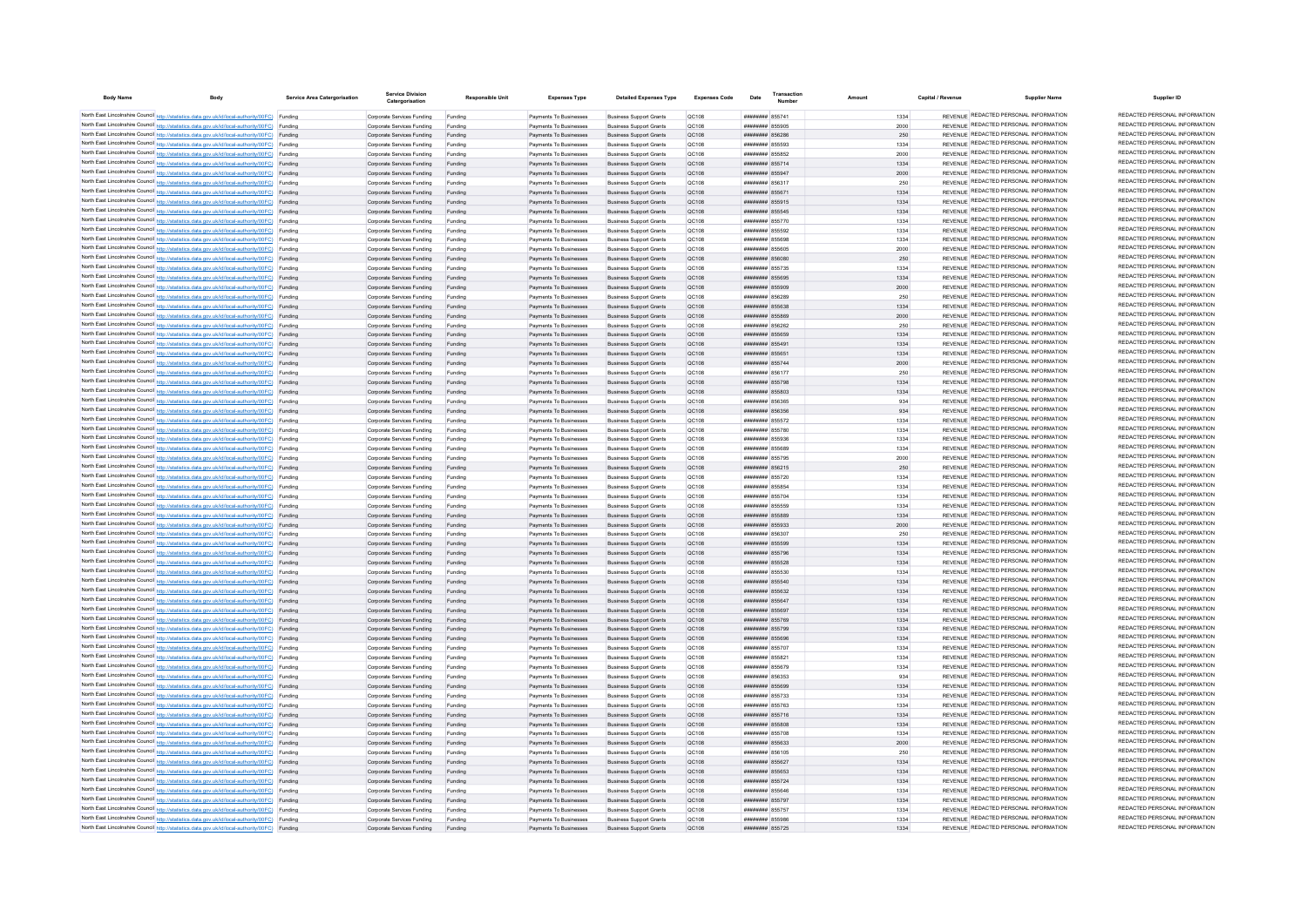| <b>Body Name</b> | Body                                                                                                                                                                                             | <b>Service Area Catergorisation</b> | <b>Service Division</b><br>Catergorisation               | <b>Responsible Unit</b> | <b>Expenses Type</b>                             | <b>Detailed Expenses Type</b>                                    | <b>Expenses Code</b> | Date                                      | Transactio<br><b>Number</b> | Amoun        | Capital / Revenue | <b>Supplier Name</b>                                                           | Supplier ID                                                    |
|------------------|--------------------------------------------------------------------------------------------------------------------------------------------------------------------------------------------------|-------------------------------------|----------------------------------------------------------|-------------------------|--------------------------------------------------|------------------------------------------------------------------|----------------------|-------------------------------------------|-----------------------------|--------------|-------------------|--------------------------------------------------------------------------------|----------------------------------------------------------------|
|                  | North East Lincolnshire Council http://statistics.data.gov.uk/id/local-authority/00FC) Funding                                                                                                   |                                     | Corporate Services Funding                               | Funding                 | Payments To Businesses                           | <b>Business Support Grants</b>                                   | <b>QC108</b>         | ####### 855557                            |                             | 1334         |                   | REVENUE REDACTED PERSONAL INFORMATION                                          | REDACTED PERSONAL INFORMATION                                  |
|                  | North East Lincolnshire Council http://statistics.data.gov.uk/id/local-authority/00FC) Funding                                                                                                   |                                     | Corporate Services Funding                               | Funding                 | Payments To Businesses                           | <b>Business Support Grants</b>                                   | OC108                | ######## 855700                           |                             | 1334         |                   | REVENUE REDACTED PERSONAL INFORMATION                                          | REDACTED PERSONAL INFORMATION                                  |
|                  | North East Lincolnshire Council http://statistics.data.gov.uk/id/local-authority/00FC) Funding                                                                                                   |                                     | Comorate Services Funding                                | Funding                 | Payments To Businesses                           | <b>Business Support Grants</b>                                   | OC108                | ######## 855971                           |                             | 1334         |                   | REVENUE REDACTED PERSONAL INFORMATION                                          | REDACTED PERSONAL INFORMATION                                  |
|                  | North East Lincolnshire Council http://statistics.data.gov.uk/id/local-authority/00FC) Funding                                                                                                   |                                     | Corporate Services Funding                               | Funding                 | Payments To Businesses                           | <b>Business Support Grants</b>                                   | <b>QC108</b>         | ####### 855524                            |                             | 2000         |                   | REVENUE REDACTED PERSONAL INFORMATION                                          | REDACTED PERSONAL INFORMATION                                  |
|                  | North East Lincolnshire Council http://statistics.data.gov.uk/id/local-authority/00FC) Funding                                                                                                   |                                     | Corporate Services Funding                               | Funding                 | Payments To Businesses                           | <b>Business Support Grants</b>                                   | QC108                | ######## 856031                           |                             | 250          |                   | REVENUE REDACTED PERSONAL INFORMATION                                          | REDACTED PERSONAL INFORMATION                                  |
|                  | North East Lincolnshire Council http://statistics.data.gov.uk/id/local-authority/00FC) Funding                                                                                                   |                                     | Corporate Services Funding                               | Funding                 | Payments To Businesses                           | <b>Business Support Grants</b>                                   | QC108                | ####### 855871                            |                             | 1334         |                   | REVENUE REDACTED PERSONAL INFORMATION                                          | REDACTED PERSONAL INFORMATION                                  |
|                  | North East Lincolnshire Council http://statistics.data.gov.uk/id/local-authority/00FC) Funding                                                                                                   |                                     | Corporate Services Funding                               | Funding                 | Payments To Businesses                           | <b>Business Support Grants</b>                                   | QC108                | ####### 855670                            |                             | 1334         |                   | REVENUE REDACTED PERSONAL INFORMATION                                          | REDACTED PERSONAL INFORMATION                                  |
|                  | North East Lincolnshire Council http://statistics.data.gov.uk/id/local-authority/00FC) Funding                                                                                                   |                                     | Corporate Services Funding                               | Funding                 | Payments To Businesses                           | <b>Business Support Grants</b>                                   | QC108                | ######## 855490                           |                             | 1334         |                   | REVENUE REDACTED PERSONAL INFORMATION                                          | REDACTED PERSONAL INFORMATION                                  |
|                  | North East Lincolnshire Council http://statistics.data.gov.uk/id/local-authority/00FC) Funding                                                                                                   |                                     | Corporate Services Funding                               | Funding                 | Payments To Businesses                           | <b>Business Support Grants</b>                                   | QC108                | ######## 855650                           |                             | 1334         |                   | REVENUE REDACTED PERSONAL INFORMATION                                          | REDACTED PERSONAL INFORMATION<br>REDACTED PERSONAL INFORMATION |
|                  | North East Lincolnshire Council http://statistics.data.gov.uk/id/local-authority/00FC) Funding                                                                                                   |                                     | Corporate Services Funding                               | Funding                 | Payments To Businesses                           | <b>Business Support Grants</b>                                   | <b>QC108</b>         | ######## 855883                           |                             | 1334         |                   | REVENUE REDACTED PERSONAL INFORMATION<br>REVENUE REDACTED PERSONAL INFORMATION | REDACTED PERSONAL INFORMATION                                  |
|                  | North East Lincolnshire Council http://statistics.data.gov.uk/id/local-authority/00FC) Funding                                                                                                   |                                     | Corporate Services Funding                               | Funding                 | Payments To Businesses                           | <b>Business Support Grants</b>                                   | QC108                | <b>########</b> 855507                    |                             | 1334         |                   | <b>REVENUE REDACTED PERSONAL INFORMATION</b>                                   | REDACTED PERSONAL INFORMATION                                  |
|                  | North East Lincolnshire Council http://statistics.data.gov.uk/id/local-authority/00FC) Funding                                                                                                   |                                     | Corporate Services Funding<br>Corporate Services Funding | Funding                 | Payments To Businesses<br>Payments To Businesses | <b>Business Support Grants</b><br><b>Business Support Grants</b> | QC108<br>QC108       | ######## 855595<br>####### 855859         |                             | 1334<br>1334 |                   | REVENUE REDACTED PERSONAL INFORMATION                                          | REDACTED PERSONAL INFORMATION                                  |
|                  | North East Lincolnshire Council http://statistics.data.gov.uk/id/local-authority/00FC) Funding<br>North East Lincolnshire Council http://statistics.data.gov.uk/id/local-authority/00FC) Funding |                                     | Corporate Services Funding                               | Funding<br>Funding      | Payments To Businesses                           | <b>Business Support Grants</b>                                   | <b>QC108</b>         | ######## 855843                           |                             | 1334         |                   | REVENUE REDACTED PERSONAL INFORMATION                                          | REDACTED PERSONAL INFORMATION                                  |
|                  | North East Lincolnshire Council http://statistics.data.gov.uk/id/local-authority/00FC) Funding                                                                                                   |                                     | Corporate Services Funding                               | Funding                 | Payments To Businesses                           | <b>Business Support Grants</b>                                   | OC108                | ######## 855953                           |                             | 1334         |                   | REVENUE REDACTED PERSONAL INFORMATION                                          | REDACTED PERSONAL INFORMATION                                  |
|                  | North East Lincolnshire Council http://statistics.data.gov.uk/id/local-authority/00FC) Funding                                                                                                   |                                     | Comorate Services Funding                                | Funding                 | Payments To Businesses                           | <b>Business Sunnort Grants</b>                                   | OC108                | ######## 855767                           |                             | 2000         |                   | REVENUE REDACTED PERSONAL INFORMATION                                          | REDACTED PERSONAL INFORMATION                                  |
|                  | North East Lincolnshire Council http://statistics.data.gov.uk/id/local-authority/00FC) Funding                                                                                                   |                                     | Corporate Services Funding                               | Funding                 | Payments To Businesses                           | <b>Business Support Grants</b>                                   | <b>QC108</b>         | ####### 856195                            |                             | 250          |                   | REVENUE REDACTED PERSONAL INFORMATION                                          | REDACTED PERSONAL INFORMATION                                  |
|                  | North East Lincolnshire Council http://statistics.data.gov.uk/id/local-authority/00FC) Funding                                                                                                   |                                     | Corporate Services Funding                               | Funding                 | Payments To Businesses                           | <b>Business Support Grants</b>                                   | <b>QC108</b>         | ####### 855715                            |                             | 1334         |                   | REVENUE REDACTED PERSONAL INFORMATION                                          | REDACTED PERSONAL INFORMATION                                  |
|                  | North East Lincolnshire Council http://statistics.data.gov.uk/id/local-authority/00FC) Funding                                                                                                   |                                     | Corporate Services Funding                               | Funding                 | Payments To Businesses                           | <b>Business Support Grants</b>                                   | OC108                | ####### 855611                            |                             | 1334         |                   | REVENUE REDACTED PERSONAL INFORMATION                                          | REDACTED PERSONAL INFORMATION                                  |
|                  | North East Lincolnshire Council http://statistics.data.gov.uk/id/local-authority/00FC) Funding                                                                                                   |                                     | Corporate Services Funding                               | Funding                 | Payments To Businesses                           | <b>Business Support Grants</b>                                   | QC108                | ####### 855511                            |                             | 1334         |                   | REVENUE REDACTED PERSONAL INFORMATION                                          | REDACTED PERSONAL INFORMATION                                  |
|                  | North East Lincolnshire Council http://statistics.data.gov.uk/id/local-authority/00FC) Funding                                                                                                   |                                     | Corporate Services Funding                               | Funding                 | Payments To Businesses                           | <b>Business Support Grants</b>                                   | QC108                | ####### 855519                            |                             | 1334         |                   | REVENUE REDACTED PERSONAL INFORMATION                                          | REDACTED PERSONAL INFORMATION                                  |
|                  | North East Lincolnshire Council http://statistics.data.gov.uk/id/local-authority/00FC) Funding                                                                                                   |                                     | Corporate Services Funding                               | Funding                 | Payments To Businesser                           | <b>Business Support Grants</b>                                   | QC108                | ####### 855779                            |                             | 1334         |                   | REVENUE REDACTED PERSONAL INFORMATION                                          | REDACTED PERSONAL INFORMATION<br>REDACTED PERSONAL INFORMATION |
|                  | North East Lincolnshire Council http://statistics.data.gov.uk/id/local-authority/00FC) Funding                                                                                                   |                                     | Corporate Services Funding                               | Funding                 | Payments To Businesses                           | <b>Business Support Grants</b>                                   | QC108                | ######## 855661                           |                             | 1334         |                   | REVENUE REDACTED PERSONAL INFORMATION<br>REVENUE REDACTED PERSONAL INFORMATION | REDACTED PERSONAL INFORMATION                                  |
|                  | North East Lincolnshire Council http://statistics.data.gov.uk/id/local-authority/00FC) Funding                                                                                                   |                                     | Corporate Services Funding                               | Funding                 | Payments To Businesser                           | <b>Business Support Grants</b>                                   | QC108                | ######## 855756                           |                             | 1334         |                   | REVENUE REDACTED PERSONAL INFORMATION                                          | REDACTED PERSONAL INFORMATION                                  |
|                  | North East Lincolnshire Council http://statistics.data.gov.uk/id/local-authority/00FC) Funding<br>North East Lincolnshire Council http://statistics.data.gov.uk/id/local-authority/00FC) Funding |                                     | Corporate Services Funding                               | Funding                 | Payments To Businesses                           | <b>Business Support Grants</b>                                   | QC108                | ######## 855656<br><b>######## 855974</b> |                             | 1334         |                   | REVENUE REDACTED PERSONAL INFORMATION                                          | REDACTED PERSONAL INFORMATION                                  |
|                  | North East Lincolnshire Council http://statistics.data.gov.uk/id/local-authority/00FC) Funding                                                                                                   |                                     | Corporate Services Funding<br>Corporate Services Funding | Funding<br>Funding      | Payments To Businesser<br>Payments To Businesses | <b>Business Support Grants</b><br><b>Business Support Grants</b> | QC108<br>QC108       | ####### 855914                            |                             | 1334<br>1334 |                   | REVENUE REDACTED PERSONAL INFORMATION                                          | REDACTED PERSONAL INFORMATION                                  |
|                  | North East Lincolnshire Council http://statistics.data.gov.uk/id/local-authority/00FC) Funding                                                                                                   |                                     | Corporate Services Funding                               | Funding                 | Payments To Businesses                           | <b>Business Support Grants</b>                                   | QC108                | ######## 855867                           |                             | 1334         |                   | REVENUE REDACTED PERSONAL INFORMATION                                          | REDACTED PERSONAL INFORMATION                                  |
|                  | North East Lincolnshire Council http://statistics.data.gov.uk/id/local-authority/00FC) Funding                                                                                                   |                                     | Comorate Services Funding                                | Funding                 | Payments To Businesses                           | <b>Business Support Grants</b>                                   | OC108                | ######## 855554                           |                             | 1334         |                   | REVENUE REDACTED PERSONAL INFORMATION                                          | REDACTED PERSONAL INFORMATION                                  |
|                  | North East Lincolnshire Council http://statistics.data.gov.uk/id/local-authority/00FC) Funding                                                                                                   |                                     | Corporate Services Funding                               | Funding                 | Payments To Businesses                           | <b>Business Support Grants</b>                                   | QC108                | ######## 855892                           |                             | 2000         |                   | REVENUE REDACTED PERSONAL INFORMATION                                          | REDACTED PERSONAL INFORMATION                                  |
|                  | North East Lincolnshire Council http://statistics.data.gov.uk/id/local-authority/00FC) Funding                                                                                                   |                                     | Corporate Services Funding                               | Funding                 | Payments To Businesses                           | <b>Business Support Grants</b>                                   | QC108                | ######## 856352                           |                             | 934          |                   | REVENUE REDACTED PERSONAL INFORMATION                                          | REDACTED PERSONAL INFORMATION                                  |
|                  | North East Lincolnshire Council http://statistics.data.gov.uk/id/local-authority/00FC) Funding                                                                                                   |                                     | Corporate Services Funding                               | Funding                 | Payments To Businesses                           | <b>Business Support Grants</b>                                   | QC108                | ####### 855518                            |                             | 1334         |                   | REVENUE REDACTED PERSONAL INFORMATION                                          | REDACTED PERSONAL INFORMATION                                  |
|                  | North East Lincolnshire Council http://statistics.data.gov.uk/id/local-authority/00FC) Funding                                                                                                   |                                     | Corporate Services Funding                               | Funding                 | Payments To Businesses                           | <b>Business Support Grants</b>                                   | QC108                | ####### 855501                            |                             | 1334         |                   | REVENUE REDACTED PERSONAL INFORMATION                                          | REDACTED PERSONAL INFORMATION                                  |
|                  | North East Lincolnshire Council http://statistics.data.gov.uk/id/local-authority/00FC) Funding                                                                                                   |                                     | Corporate Services Funding                               | Funding                 | Payments To Businesses                           | <b>Business Support Grants</b>                                   | QC108                | ####### 855831                            |                             | 1334         |                   | REVENUE REDACTED PERSONAL INFORMATION                                          | REDACTED PERSONAL INFORMATION                                  |
|                  | North East Lincolnshire Council http://statistics.data.gov.uk/id/local-authority/00FC) Funding                                                                                                   |                                     | Corporate Services Funding                               | Funding                 | Payments To Businesses                           | <b>Business Support Grants</b>                                   | QC108                | ######## 855552                           |                             | 1334         |                   | REVENUE REDACTED PERSONAL INFORMATION                                          | REDACTED PERSONAL INFORMATION                                  |
|                  | North East Lincolnshire Council http://statistics.data.gov.uk/id/local-authority/00FC) Funding                                                                                                   |                                     | Corporate Services Funding                               | Funding                 | Payments To Businesses                           | <b>Business Support Grants</b>                                   | QC108                | ######## 855692                           |                             | 1334         |                   | REVENUE REDACTED PERSONAL INFORMATION                                          | REDACTED PERSONAL INFORMATION                                  |
|                  | North East Lincolnshire Council http://statistics.data.gov.uk/id/local-authority/00FC) Funding                                                                                                   |                                     | Corporate Services Funding                               | Funding                 | Payments To Businesses                           | <b>Business Support Grants</b>                                   | QC108                | ######## 855630                           |                             | 1334         |                   | REVENUE REDACTED PERSONAL INFORMATION                                          | REDACTED PERSONAL INFORMATION<br>REDACTED PERSONAL INFORMATION |
|                  | North East Lincolnshire Council http://statistics.data.gov.uk/id/local-authority/00FC) Funding                                                                                                   |                                     | Corporate Services Funding                               | Funding                 | Payments To Businesses                           | <b>Business Support Grants</b>                                   | QC108                | ######## 855652                           |                             | 1334         |                   | REVENUE REDACTED PERSONAL INFORMATION<br>REVENUE REDACTED PERSONAL INFORMATION | REDACTED PERSONAL INFORMATION                                  |
|                  | North East Lincolnshire Council http://statistics.data.gov.uk/id/local-authority/00FC) Funding                                                                                                   |                                     | Corporate Services Funding                               |                         | Payments To Businesses                           | <b>Business Support Grants</b>                                   | QC108                | ####### 855558                            |                             | 1334         |                   | REVENUE REDACTED PERSONAL INFORMATION                                          | REDACTED PERSONAL INFORMATION                                  |
|                  | North East Lincolnshire Council http://statistics.data.gov.uk/id/local-authority/00FC) Funding<br>North East Lincolnshire Council http://statistics.data.gov.uk/id/local-authority/00FC) Funding |                                     | Corporate Services Funding<br>Corporate Services Funding |                         | Payments To Businesses<br>Payments To Businesses | <b>Business Support Grants</b><br><b>Business Support Grants</b> | QC108<br>QC108       | ####### 855747<br>######## 856180         |                             | 2000<br>250  |                   | REVENUE REDACTED PERSONAL INFORMATION                                          | REDACTED PERSONAL INFORMATION                                  |
|                  | North East Lincolnshire Council http://statistics.data.gov.uk/id/local-authority/00FC) Funding                                                                                                   |                                     | Comorate Services Funding                                | Funding<br>Funding      | Payments To Businesses                           | <b>Business Support Grants</b>                                   | OC108                | ####### 855755                            |                             | 1334         |                   | REVENUE REDACTED PERSONAL INFORMATION                                          | REDACTED PERSONAL INFORMATION                                  |
|                  | North East Lincolnshire Council http://statistics.data.gov.uk/id/local-authority/00FC) Funding                                                                                                   |                                     | Comorate Services Funding                                | Funding                 | Payments To Businesses                           | <b>Business Support Grants</b>                                   | OC108                | ######## 855718                           |                             | 1334         |                   | REVENUE REDACTED PERSONAL INFORMATION                                          | REDACTED PERSONAL INFORMATION                                  |
|                  | North East Lincolnshire Council http://statistics.data.gov.uk/id/local-authority/00FC) Funding                                                                                                   |                                     | Corporate Services Funding                               | Funding                 | Payments To Businesses                           | <b>Business Support Grants</b>                                   | QC108                | ######## 855851                           |                             | 1334         |                   | REVENUE REDACTED PERSONAL INFORMATION                                          | REDACTED PERSONAL INFORMATION                                  |
|                  | North East Lincolnshire Council http://statistics.data.gov.uk/id/local-authority/00FC) Funding                                                                                                   |                                     | Corporate Services Funding                               | Funding                 | Payments To Businesses                           | <b>Business Support Grants</b>                                   | QC108                | ######## 855622                           |                             | 1334         |                   | REVENUE REDACTED PERSONAL INFORMATION                                          | REDACTED PERSONAL INFORMATION                                  |
|                  | North East Lincolnshire Council http://statistics.data.gov.uk/id/local-authority/00FC) Funding                                                                                                   |                                     | Corporate Services Funding                               | Funding                 | Payments To Businesses                           | <b>Business Support Grants</b>                                   | QC108                | ######## 855729                           |                             | 2000         |                   | REVENUE REDACTED PERSONAL INFORMATION                                          | REDACTED PERSONAL INFORMATION                                  |
|                  | North East Lincolnshire Council http://statistics.data.gov.uk/id/local-authority/00FC) Funding                                                                                                   |                                     | Corporate Services Funding                               | Funding                 | Payments To Businesses                           | <b>Business Support Grants</b>                                   | QC108                | ####### 856167                            |                             | 250          |                   | REVENUE REDACTED PERSONAL INFORMATION                                          | REDACTED PERSONAL INFORMATION                                  |
|                  | North East Lincolnshire Council http://statistics.data.gov.uk/id/local-authority/00FC) Funding                                                                                                   |                                     | Corporate Services Funding                               | Funding                 | Payments To Businesses                           | <b>Business Support Grants</b>                                   | <b>QC108</b>         | ######## 855963                           |                             | 1334         |                   | REVENUE REDACTED PERSONAL INFORMATION                                          | REDACTED PERSONAL INFORMATION                                  |
|                  | North East Lincolnshire Council http://statistics.data.gov.uk/id/local-authority/00FC) Funding                                                                                                   |                                     | Corporate Services Funding                               | Funding                 | Payments To Businesses                           | <b>Business Support Grants</b>                                   | <b>QC108</b>         | ####### 855531                            |                             | 1334         |                   | REVENUE REDACTED PERSONAL INFORMATION                                          | REDACTED PERSONAL INFORMATION                                  |
|                  | North East Lincolnshire Council http://statistics.data.gov.uk/id/local-authority/00FC) Funding                                                                                                   |                                     | Corporate Services Funding                               | Funding                 | Payments To Businesser                           | <b>Business Support Grants</b>                                   | QC108                | ####### 855911                            |                             | 2000         |                   | REVENUE REDACTED PERSONAL INFORMATION                                          | REDACTED PERSONAL INFORMATION<br>REDACTED PERSONAL INFORMATION |
|                  | North East Lincolnshire Council http://statistics.data.gov.uk/id/local-authority/00FC) Funding                                                                                                   |                                     | Corporate Services Funding                               | Funding                 | Payments To Businesser                           | <b>Business Support Grants</b>                                   | QC108                | ######## 855499                           |                             | 1334         |                   | REVENUE REDACTED PERSONAL INFORMATION<br>REVENUE REDACTED PERSONAL INFORMATION | REDACTED PERSONAL INFORMATION                                  |
|                  | North East Lincolnshire Council http://statistics.data.gov.uk/id/local-authority/00FC) Funding                                                                                                   |                                     | Corporate Services Funding                               | Funding                 | Payments To Businesses                           | <b>Business Support Grants</b>                                   | QC108                | ######## 855846<br>######## 856362        |                             | 1334         |                   | REVENUE REDACTED PERSONAL INFORMATION                                          | REDACTED PERSONAL INFORMATION                                  |
|                  | North East Lincolnshire Council http://statistics.data.gov.uk/id/local-authority/00FC) Funding<br>North East Lincolnshire Council http://statistics.data.gov.uk/id/local-authority/00FC) Funding |                                     | Corporate Services Funding<br>Corporate Services Funding | Funding                 | Payments To Businesser<br>Payments To Businesses | <b>Business Support Grants</b><br><b>Business Support Grants</b> | QC108<br>QC108       | ####### 855880                            |                             | 934<br>1334  |                   | REVENUE REDACTED PERSONAL INFORMATION                                          | REDACTED PERSONAL INFORMATION                                  |
|                  | North East Lincolnshire Council http://statistics.data.gov.uk/id/local-authority/00FC) Funding                                                                                                   |                                     | Corporate Services Funding                               | Funding                 | Payments To Businesses                           | <b>Business Support Grants</b>                                   | QC108                | ######## 855544                           |                             | 1334         |                   | REVENUE REDACTED PERSONAL INFORMATION                                          | REDACTED PERSONAL INFORMATION                                  |
|                  | North East Lincolnshire Council http://statistics.data.gov.uk/id/local-authority/00FC) Funding                                                                                                   |                                     | Corporate Services Funding                               | Funding                 | Payments To Businesses                           | <b>Business Support Grants</b>                                   | QC108                | ######## 855662                           |                             | 2000         |                   | REVENUE REDACTED PERSONAL INFORMATION                                          | REDACTED PERSONAL INFORMATION                                  |
|                  | North East Lincolnshire Council http://statistics.data.gov.uk/id/local-authority/00FC) Funding                                                                                                   |                                     | Corporate Services Funding                               | Funding                 | Payments To Businesses                           | <b>Business Support Grants</b>                                   | OC108                | ######## 856124                           |                             | 250          |                   | REVENUE REDACTED PERSONAL INFORMATION                                          | REDACTED PERSONAL INFORMATION                                  |
|                  | North East Lincolnshire Council http://statistics.data.gov.uk/id/local-authority/00FC) Funding                                                                                                   |                                     | Corporate Services Funding                               | Funding                 | Payments To Businesses                           | <b>Business Support Grants</b>                                   | QC108                | ######## 855613                           |                             | 1334         |                   | REVENUE REDACTED PERSONAL INFORMATION                                          | REDACTED PERSONAL INFORMATION                                  |
|                  | North East Lincolnshire Council http://statistics.data.gov.uk/id/local-authority/00FC) Funding                                                                                                   |                                     | Corporate Services Funding                               | Funding                 | Payments To Businesses                           | <b>Business Support Grants</b>                                   | QC108                | ######## 855489                           |                             | 2000         |                   | REVENUE REDACTED PERSONAL INFORMATION                                          | REDACTED PERSONAL INFORMATION                                  |
|                  | North East Lincolnshire Council http://statistics.data.gov.uk/id/local-authority/00FC) Funding                                                                                                   |                                     | Corporate Services Funding                               | Funding                 | Payments To Businesses                           | <b>Business Support Grants</b>                                   | <b>QC108</b>         | ######## 856008                           |                             | 250          |                   | REVENUE REDACTED PERSONAL INFORMATION                                          | REDACTED PERSONAL INFORMATION                                  |
|                  | North East Lincolnshire Council http://statistics.data.gov.uk/id/local-authority/00FC) Funding                                                                                                   |                                     | Corporate Services Funding                               | Funding                 | Payments To Businesses                           | <b>Business Support Grants</b>                                   | OC108                | ######## 855603                           |                             | 1334         |                   | REVENUE REDACTED PERSONAL INFORMATION                                          | REDACTED PERSONAL INFORMATION                                  |
|                  | North East Lincolnshire Council http://statistics.data.gov.uk/id/local-authority/00FC) Funding                                                                                                   |                                     | Corporate Services Funding                               | Funding                 | Payments To Businesses                           | <b>Business Support Grants</b>                                   | OC108                | ######## 855624                           |                             | 1334         |                   | REVENUE REDACTED PERSONAL INFORMATION                                          | REDACTED PERSONAL INFORMATION                                  |
|                  | North East Lincolnshire Council http://statistics.data.gov.uk/id/local-authority/00FC) Funding                                                                                                   |                                     | Corporate Services Funding                               | Funding                 | Payments To Businesses                           | <b>Business Support Grants</b>                                   | QC108                | ######## 856370                           |                             | 934          |                   | REVENUE REDACTED PERSONAL INFORMATION                                          | REDACTED PERSONAL INFORMATION                                  |
|                  | North East Lincolnshire Council http://statistics.data.gov.uk/id/local-authority/00FC) Funding                                                                                                   |                                     | Corporate Services Funding                               | Funding                 | Payments To Businesser                           | <b>Business Support Grants</b>                                   | QC108                | ######## 855785                           |                             | 1334         |                   | REVENUE REDACTED PERSONAL INFORMATION                                          | REDACTED PERSONAL INFORMATION<br>REDACTED PERSONAL INFORMATION |
|                  | North East Lincolnshire Council http://statistics.data.gov.uk/id/local-authority/00FC) Funding                                                                                                   |                                     | Corporate Services Funding                               | Funding                 | Payments To Businesses                           | <b>Business Support Grants</b>                                   | QC108                | ######## 855888                           |                             | 1334         |                   | REVENUE REDACTED PERSONAL INFORMATION<br>REVENUE REDACTED PERSONAL INFORMATION | REDACTED PERSONAL INFORMATION                                  |
|                  | North East Lincolnshire Council http://statistics.data.gov.uk/id/local-authority/00FC) Funding<br>North East Lincolnshire Council http://statistics.data.gov.uk/id/local-authority/00FC) Funding |                                     | Corporate Services Funding                               |                         | Payments To Businesses<br>Payments To Businesses | <b>Business Support Grants</b><br><b>Business Support Grants</b> | QC108<br>QC108       | ####### 85564<br>######## 855561          |                             | 1334         |                   | REVENUE REDACTED PERSONAL INFORMATION                                          | REDACTED PERSONAL INFORMATION                                  |
|                  | North East Lincolnshire Council http://statistics.data.gov.uk/id/local-authority/00FC) Funding                                                                                                   |                                     | Corporate Services Funding<br>Corporate Services Funding | Funding<br>Funding      | Payments To Businesses                           | <b>Business Support Grants</b>                                   | QC108                | ######## 855582                           |                             | 1334<br>1334 |                   | REVENUE REDACTED PERSONAL INFORMATION                                          | REDACTED PERSONAL INFORMATION                                  |
|                  | North East Lincolnshire Council http://statistics.data.gov.uk/id/local-authority/00FC) Funding                                                                                                   |                                     | Corporate Services Funding                               | Funding                 | Payments To Businesses                           | <b>Business Support Grants</b>                                   | QC108                | ######## 855864                           |                             | 1334         |                   | REVENUE REDACTED PERSONAL INFORMATION                                          | REDACTED PERSONAL INFORMATION                                  |
|                  | North East Lincolnshire Council http://statistics.data.gov.uk/id/local-authority/00FC) Funding                                                                                                   |                                     | Corporate Services Funding                               | Funding                 | Payments To Businesses                           | <b>Business Support Grants</b>                                   | QC108                | ######## 855758                           |                             | 1334         |                   | REVENUE REDACTED PERSONAL INFORMATION                                          | REDACTED PERSONAL INFORMATION                                  |
|                  | North East Lincolnshire Council http://statistics.data.gov.uk/id/local-authority/00FC) Funding                                                                                                   |                                     | Corporate Services Funding                               | Funding                 | Payments To Businesses                           | <b>Business Support Grants</b>                                   | QC108                | ######## 855654                           |                             | 1334         |                   | REVENUE REDACTED PERSONAL INFORMATION                                          | REDACTED PERSONAL INFORMATION                                  |
|                  | North East Lincolnshire Council http://statistics.data.gov.uk/id/local-authority/00FC) Funding                                                                                                   |                                     | Corporate Services Funding                               | Funding                 | Payments To Businesses                           | <b>Business Support Grants</b>                                   | QC108                | ######## 855728                           |                             | 2000         |                   | REVENUE REDACTED PERSONAL INFORMATION                                          | REDACTED PERSONAL INFORMATION                                  |
|                  | North East Lincolnshire Council http://statistics.data.gov.uk/id/local-authority/00FC) Funding                                                                                                   |                                     | Corporate Services Funding                               | Funding                 | Payments To Businesses                           | <b>Business Support Grants</b>                                   | QC108                | ####### 855497                            |                             | 2000         |                   | REVENUE REDACTED PERSONAL INFORMATION                                          | REDACTED PERSONAL INFORMATION                                  |
|                  | North East Lincolnshire Council http://statistics.data.gov.uk/id/local-authority/00FC) Funding                                                                                                   |                                     | Corporate Services Funding                               | Funding                 | Payments To Businesses                           | <b>Business Support Grants</b>                                   | QC108                | ####### 856015                            |                             | 250          |                   | REVENUE REDACTED PERSONAL INFORMATION                                          | REDACTED PERSONAL INFORMATION                                  |
|                  | North East Lincolnshire Council http://statistics.data.gov.uk/id/local-authority/00FC) Funding                                                                                                   |                                     | Comorate Services Funding                                | Funding                 | Payments To Businesses                           | <b>Business Sunnort Grants</b>                                   | OC108                | ######## 855541                           |                             | 1334         |                   | REVENUE REDACTED PERSONAL INFORMATION                                          | REDACTED PERSONAL INFORMATION                                  |
|                  | North East Lincolnshire Council http://statistics.data.gov.uk/id/local-authority/00FC) Funding                                                                                                   |                                     | Corporate Services Funding                               | Funding                 | Payments To Businesses                           | <b>Business Support Grants</b>                                   | QC108                | ######## 855814                           |                             | 1334         |                   | REVENUE REDACTED PERSONAL INFORMATION                                          | REDACTED PERSONAL INFORMATION                                  |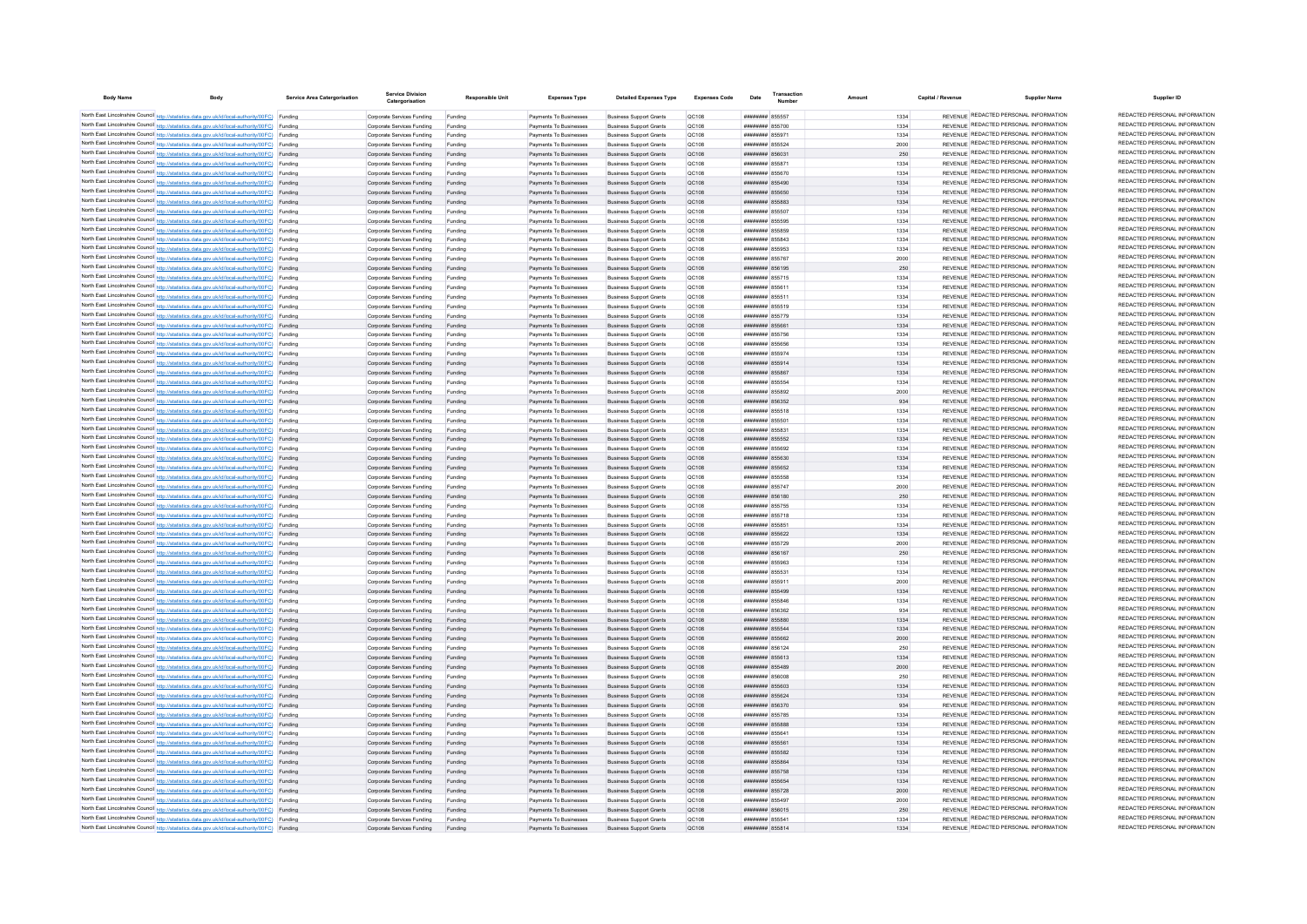| <b>Body Name</b>                                                                                                                                                                                 | Service Area Catergorisation | <b>Service Division</b><br>Catergorisation               | Responsible Unit   | <b>Expenses Type</b>                             | <b>Detailed Expenses Type</b>                                    | Expenses Code         | Date                                     | Transaction | Amount       | Capital / Revenue | <b>Supplier Name</b>                                                           | Supplier ID                                                    |
|--------------------------------------------------------------------------------------------------------------------------------------------------------------------------------------------------|------------------------------|----------------------------------------------------------|--------------------|--------------------------------------------------|------------------------------------------------------------------|-----------------------|------------------------------------------|-------------|--------------|-------------------|--------------------------------------------------------------------------------|----------------------------------------------------------------|
| North East Lincolnshire Council http://statistics.data.gov.uk/id/local-authority/00FC) Funding                                                                                                   |                              | Corporate Services Funding Funding                       |                    | Payments To Businesses                           | <b>Business Support Grants</b>                                   | QC108                 | ####### 855565                           |             | 1334         |                   | REVENUE REDACTED PERSONAL INFORMATION                                          | REDACTED PERSONAL INFORMATION                                  |
| North East Lincolnshire Council http://statistics.data.gov.uk/id/local-authority/00FC) Funding                                                                                                   |                              | Corporate Services Funding                               | Funding            | Payments To Businesses                           | <b>Business Support Grants</b>                                   | QC108                 | ####### 856360                           |             | 934          |                   | REVENUE REDACTED PERSONAL INFORMATION                                          | REDACTED PERSONAL INFORMATION                                  |
| North East Lincolnshire Council http://statistics.data.gov.uk/id/local-authority/00FC) Funding                                                                                                   |                              | Corporate Services Funding                               | Funding            | Payments To Businesses                           | <b>Business Support Grants</b>                                   | QC108                 | ####### 855525                           |             | 1334         |                   | REVENUE REDACTED PERSONAL INFORMATION                                          | REDACTED PERSONAL INFORMATION                                  |
| North East Lincolnshire Council http://statistics.data.gov.uk/id/local-authority/00FC) Funding                                                                                                   |                              | Corporate Services Funding                               | Funding            | Payments To Businesses                           | <b>Business Support Grants</b>                                   | OC108                 | ######## 855730                          |             | 1334         |                   | REVENUE REDACTED PERSONAL INFORMATION                                          | REDACTED PERSONAL INFORMATION                                  |
| North East Lincolnshire Council http://statistics.data.gov.uk/id/local-authority/00FC) Funding                                                                                                   |                              | Corporate Services Funding                               | Funding            | Payments To Businesses                           | <b>Business Support Grants</b>                                   | QC108                 | ######## 855721                          |             | 1334         |                   | REVENUE REDACTED PERSONAL INFORMATION                                          | REDACTED PERSONAL INFORMATION<br>REDACTED PERSONAL INFORMATION |
| North East Lincolnshire Council http://statistics.data.gov.uk/id/local-authority/00FC) Funding                                                                                                   |                              | Corporate Services Funding                               | Funding            | Payments To Businesses                           | <b>Business Support Grants</b>                                   | QC108                 | ####### 855957                           |             | 1334         |                   | REVENUE REDACTED PERSONAL INFORMATION<br>REVENUE REDACTED PERSONAL INFORMATION | REDACTED PERSONAL INFORMATION                                  |
| North East Lincolnshire Council http://statistics.data.gov.uk/id/local-authority/00FC) Funding<br>North East Lincolnshire Council http://statistics.data.gov.uk/id/local-authority/00FC) Funding |                              | Corporate Services Funding                               | Funding            | Payments To Businesses                           | <b>Business Support Grants</b><br><b>Business Support Grants</b> | QC108                 | ####### 855523<br>######## 855836        |             | 2000<br>1334 |                   | REVENUE REDACTED PERSONAL INFORMATION                                          | REDACTED PERSONAL INFORMATION                                  |
| North East Lincolnshire Council http://statistics.data.gov.uk/id/local-authority/00FC) Funding                                                                                                   |                              | Corporate Services Funding<br>Corporate Services Funding | Funding<br>Funding | Payments To Businesses<br>Payments To Businesses | <b>Business Support Grants</b>                                   | QC108<br>QC108        | ####### 856002                           |             | 3000         |                   | REVENUE REDACTED PERSONAL INFORMATION                                          | REDACTED PERSONAL INFORMATION                                  |
| North East Lincolnshire Council http://statistics.data.gov.uk/id/local-authority/00FC) Funding                                                                                                   |                              | Corporate Services Funding                               | Funding            | Payments To Businesses                           | <b>Business Support Grants</b>                                   | QC108                 | ######## 856350                          |             | 375          |                   | REVENUE REDACTED PERSONAL INFORMATION                                          | REDACTED PERSONAL INFORMATION                                  |
| North East Lincolnshire Council http://statistics.data.gov.uk/id/local-authority/00FC) Funding                                                                                                   |                              | Corporate Services Funding                               | Funding            | Payments To Businesses                           | <b>Business Support Grants</b>                                   | QC108                 | ######## 855678                          |             | 1334         |                   | REVENUE REDACTED PERSONAL INFORMATION                                          | REDACTED PERSONAL INFORMATION                                  |
| North East Lincolnshire Council http://statistics.data.gov.uk/id/local-authority/00FC) Funding                                                                                                   |                              | Corporate Services Funding                               | Funding            | Payments To Businesses                           | <b>Business Support Grants</b>                                   | QC108                 | ######## 855621                          |             | 1334         |                   | REVENUE REDACTED PERSONAL INFORMATION                                          | REDACTED PERSONAL INFORMATION                                  |
| North East Lincolnshire Council http://statistics.data.gov.uk/id/local-authority/00FC) Funding                                                                                                   |                              | Corporate Services Funding                               | Funding            | Payments To Businesses                           | <b>Business Support Grants</b>                                   | QC108                 | ######## 855521                          |             | 2000         |                   | REVENUE REDACTED PERSONAL INFORMATION                                          | REDACTED PERSONAL INFORMATION                                  |
| North East Lincolnshire Council http://statistics.data.gov.uk/id/local-authority/00FC) Funding                                                                                                   |                              | Corporate Services Funding                               | Funding            | Payments To Businesses                           | <b>Business Support Grants</b>                                   | OC108                 | ######## 855988                          |             | 1334         |                   | REVENUE REDACTED PERSONAL INFORMATION                                          | REDACTED PERSONAL INFORMATION                                  |
| North East Lincolnshire Council http://statistics.data.gov.uk/id/local-authority/00FC) Funding                                                                                                   |                              | Corporate Services Funding                               | Funding            | Payments To Businesses                           | <b>Business Support Grants</b>                                   | OC108                 | ####### 855817                           |             | 1334         |                   | REVENUE REDACTED PERSONAL INFORMATION                                          | REDACTED PERSONAL INFORMATION<br>REDACTED PERSONAL INFORMATION |
| North East Lincolnshire Council http://statistics.data.gov.uk/id/local-authority/00FC) Funding                                                                                                   |                              | Corporate Services Funding                               | Funding            | Payments To Businesses                           | <b>Business Support Grants</b>                                   | QC108                 | ####### 855658                           |             | 1334         |                   | REVENUE REDACTED PERSONAL INFORMATION<br>REVENUE REDACTED PERSONAL INFORMATION | REDACTED PERSONAL INFORMATION                                  |
| North East Lincolnshire Council http://statistics.data.gov.uk/id/local-authority/00FC) Funding<br>North East Lincolnshire Council http://statistics.data.gov.uk/id/local-authority/00FC) Funding |                              | Corporate Services Funding<br>Corporate Services Funding | Funding<br>Funding | Payments To Businesses<br>Payments To Businesses | <b>Business Support Grants</b><br><b>Business Support Grants</b> | QC108<br>QC108        | ####### 855587<br><b>######## 855766</b> |             | 1334<br>1334 |                   | REVENUE REDACTED PERSONAL INFORMATION                                          | REDACTED PERSONAL INFORMATION                                  |
| North East Lincolnshire Council http://statistics.data.gov.uk/id/local-authority/00FC) Funding                                                                                                   |                              | Corporate Services Funding                               | Funding            | Payments To Businesses                           | <b>Business Support Grants</b>                                   | OC108                 | ####### 855719                           |             | 2000         |                   | REVENUE REDACTED PERSONAL INFORMATION                                          | REDACTED PERSONAL INFORMATION                                  |
| North East Lincolnshire Council http://statistics.data.gov.uk/id/local-authority/00FC) Funding                                                                                                   |                              | Corporate Services Funding                               | Funding            | Payments To Businesses                           | <b>Business Support Grants</b>                                   | <b>QC108</b>          | ####### 855792                           |             | 1334         |                   | REVENUE REDACTED PERSONAL INFORMATION                                          | REDACTED PERSONAL INFORMATION                                  |
| North East Lincolnshire Council http://statistics.data.gov.uk/id/local-authority/00FC) Funding                                                                                                   |                              | Corporate Services Funding                               | Funding            | Payments To Businesses                           | <b>Business Support Grants</b>                                   | QC108                 | ######## 856355                          |             | 934          |                   | REVENUE REDACTED PERSONAL INFORMATION                                          | REDACTED PERSONAL INFORMATION                                  |
| North East Lincolnshire Council http://statistics.data.gov.uk/id/local-authority/00FC) Funding                                                                                                   |                              | Corporate Services Funding                               | Funding            | Payments To Businesses                           | <b>Business Support Grants</b>                                   | QC108                 | ######## 855710                          |             | 2000         |                   | REVENUE REDACTED PERSONAL INFORMATION                                          | REDACTED PERSONAL INFORMATION                                  |
| North East Lincolnshire Council http://statistics.data.gov.uk/id/local-authority/00FC) Funding                                                                                                   |                              | Corporate Services Funding                               | Funding            | Payments To Businesses                           | <b>Business Support Grants</b>                                   | <b>QC108</b>          | ######## 855553                          |             | 1334         |                   | REVENUE REDACTED PERSONAL INFORMATION                                          | REDACTED PERSONAL INFORMATION                                  |
| North East Lincolnshire Council http://statistics.data.gov.uk/id/local-authority/00FC) Funding                                                                                                   |                              | Corporate Services Funding                               | Funding            | Payments To Businesses                           | <b>Business Support Grants</b>                                   | <b>QC108</b>          | ######## 855522                          |             | 1334         |                   | REVENUE REDACTED PERSONAL INFORMATION                                          | REDACTED PERSONAL INFORMATION                                  |
| North East Lincolnshire Council http://statistics.data.gov.uk/id/local-authority/00FC) Funding                                                                                                   |                              | Corporate Services Funding                               | Funding            | Payments To Businesses                           | <b>Business Support Grants</b>                                   | QC108                 | ######## 855762                          |             | 1334         |                   | REVENUE REDACTED PERSONAL INFORMATION                                          | REDACTED PERSONAL INFORMATION                                  |
| North East Lincolnshire Council http://statistics.data.gov.uk/id/local-authority/00FC) Funding                                                                                                   |                              | Corporate Services Funding                               | Funding            | Payments To Businesses                           | <b>Business Support Grants</b>                                   | <b>QC108</b>          | ####### 855537                           |             | 1334         |                   | REVENUE REDACTED PERSONAL INFORMATION                                          | REDACTED PERSONAL INFORMATION<br>REDACTED PERSONAL INFORMATION |
| North East Lincolnshire Council http://statistics.data.gov.uk/id/local-authority/00FC) Funding                                                                                                   |                              | Corporate Services Funding                               |                    | Payments To Businesses                           | <b>Business Support Grants</b>                                   | QC108                 | ######## 855938                          |             | 1334         |                   | REVENUE REDACTED PERSONAL INFORMATION<br>REVENUE REDACTED PERSONAL INFORMATION | REDACTED PERSONAL INFORMATION                                  |
| North East Lincolnshire Council http://statistics.data.gov.uk/id/local-authority/00FC) Funding                                                                                                   |                              | Corporate Services Funding                               |                    | Payments To Businesses                           | <b>Business Support Grants</b>                                   | <b>QC108</b>          | ####### 855849                           |             | 2000         |                   | REVENUE REDACTED PERSONAL INFORMATION                                          | REDACTED PERSONAL INFORMATION                                  |
| North East Lincolnshire Council http://statistics.data.gov.uk/id/local-authority/00FC) Funding                                                                                                   |                              | Comorate Services Funding                                | Funding            | Payments To Businesses<br>Payments To Businesses | <b>Business Support Grants</b><br><b>Business Support Grants</b> | OC108<br>QC108        | ######## 855878<br>######## 855999       |             | 1334<br>1334 |                   | REVENUE REDACTED PERSONAL INFORMATION                                          | REDACTED PERSONAL INFORMATION                                  |
| North East Lincolnshire Council http://statistics.data.gov.uk/id/local-authority/00FC) Funding<br>North East Lincolnshire Council http://statistics.data.gov.uk/id/local-authority/00FC) Funding |                              | Corporate Services Funding<br>Corporate Services Funding | Funding<br>Funding | Payments To Businesses                           | <b>Business Support Grants</b>                                   | QC108                 | ######## 855618                          |             | 1334         |                   | REVENUE REDACTED PERSONAL INFORMATION                                          | REDACTED PERSONAL INFORMATION                                  |
| North East Lincolnshire Council http://statistics.data.gov.uk/id/local-authority/00FC) Funding                                                                                                   |                              | Corporate Services Funding                               | Funding            | Payments To Businesses                           | <b>Business Support Grants</b>                                   | QC108                 | ######## 855600                          |             | 1334         |                   | REVENUE REDACTED PERSONAL INFORMATION                                          | REDACTED PERSONAL INFORMATION                                  |
| North East Lincolnshire Council http://statistics.data.gov.uk/id/local-authority/00FC) Funding                                                                                                   |                              | Corporate Services Funding                               | Funding            | Payments To Businesses                           | <b>Business Support Grants</b>                                   | QC108                 | ######## 855601                          |             | 1334         |                   | REVENUE REDACTED PERSONAL INFORMATION                                          | REDACTED PERSONAL INFORMATION                                  |
| North East Lincolnshire Council http://statistics.data.gov.uk/id/local-authority/00FC) Funding                                                                                                   |                              | Corporate Services Funding                               | Funding            | Payments To Businesses                           | <b>Business Support Grants</b>                                   | QC108                 | ######## 855891                          |             | 1334         |                   | REVENUE REDACTED PERSONAL INFORMATION                                          | REDACTED PERSONAL INFORMATION                                  |
| North East Lincolnshire Council http://statistics.data.gov.uk/id/local-authority/00FC) Funding                                                                                                   |                              | Corporate Services Funding                               | Funding            | Payments To Businesser                           | <b>Business Support Grants</b>                                   | QC108                 | ######## 855706                          |             | 2000         |                   | REVENUE REDACTED PERSONAL INFORMATION                                          | REDACTED PERSONAL INFORMATION                                  |
| North East Lincolnshire Council http://statistics.data.gov.uk/id/local-authority/00FC) Funding                                                                                                   |                              | Corporate Services Funding                               | Funding            | Payments To Businesser                           | <b>Business Support Grants</b>                                   | QC108                 | ####### 85576                            |             | 1334         |                   | REVENUE REDACTED PERSONAL INFORMATION                                          | REDACTED PERSONAL INFORMATION                                  |
| North East Lincolnshire Council http://statistics.data.gov.uk/id/local-authority/00FC) Funding                                                                                                   |                              | Corporate Services Funding                               | Funding            | Payments To Businesses                           | <b>Business Support Grants</b>                                   | QC108                 | ######## 855870                          |             | 1334         |                   | REVENUE REDACTED PERSONAL INFORMATION                                          | REDACTED PERSONAL INFORMATION                                  |
| North East Lincolnshire Council http://statistics.data.gov.uk/id/local-authority/00FC) Funding                                                                                                   |                              | Corporate Services Funding                               | Funding            | Payments To Businesses                           | <b>Business Support Grants</b>                                   | QC108                 | ######## 855856                          |             | 1334         |                   | REVENUE REDACTED PERSONAL INFORMATION                                          | REDACTED PERSONAL INFORMATION<br>REDACTED PERSONAL INFORMATION |
| North East Lincolnshire Council http://statistics.data.gov.uk/id/local-authority/00FC) Funding                                                                                                   |                              | Corporate Services Funding                               | Funding            | Payments To Businesses                           | <b>Business Support Grants</b>                                   | OC108                 | ######## 855571                          |             | 1334         |                   | REVENUE REDACTED PERSONAL INFORMATION<br>REVENUE REDACTED PERSONAL INFORMATION | REDACTED PERSONAL INFORMATION                                  |
| North East Lincolnshire Council http://statistics.data.gov.uk/id/local-authority/00FC) Funding<br>North East Lincolnshire Council http://statistics.data.gov.uk/id/local-authority/00FC) Funding |                              | Corporate Services Funding<br>Corporate Services Funding | Funding<br>Funding | Payments To Businesses<br>Payments To Businesses | <b>Business Support Grants</b><br><b>Business Support Grants</b> | <b>QC108</b><br>QC108 | ######## 855694<br>####### 855848        |             | 1334<br>1334 |                   | REVENUE REDACTED PERSONAL INFORMATION                                          | REDACTED PERSONAL INFORMATION                                  |
| North East Lincolnshire Council http://statistics.data.gov.uk/id/local-authority/00FC) Funding                                                                                                   |                              | Corporate Services Funding                               | Funding            | Payments To Businesses                           | <b>Business Support Grants</b>                                   | QC108                 | ######## 855893                          |             | 1334         |                   | REVENUE REDACTED PERSONAL INFORMATION                                          | REDACTED PERSONAL INFORMATION                                  |
| North East Lincolnshire Council http://statistics.data.gov.uk/id/local-authority/00FC) Funding                                                                                                   |                              | Corporate Services Funding                               | Funding            | Payments To Businesses                           | <b>Business Support Grants</b>                                   | QC108                 | ######## 855823                          |             | 1334         |                   | REVENUE REDACTED PERSONAL INFORMATION                                          | REDACTED PERSONAL INFORMATION                                  |
| North East Lincolnshire Council http://statistics.data.gov.uk/id/local-authority/00FC) Funding                                                                                                   |                              | Corporate Services Funding                               | Funding            | Payments To Businesses                           | <b>Business Support Grants</b>                                   | OC108                 | ######## 855502                          |             | 1334         |                   | REVENUE REDACTED PERSONAL INFORMATION                                          | REDACTED PERSONAL INFORMATION                                  |
| North East Lincolnshire Council http://statistics.data.gov.uk/id/local-authority/00FC) Funding                                                                                                   |                              | Corporate Services Funding                               | Funding            | Payments To Businesses                           | <b>Business Support Grants</b>                                   | <b>QC108</b>          | ######## 855604                          |             | 1334         |                   | REVENUE REDACTED PERSONAL INFORMATION                                          | REDACTED PERSONAL INFORMATION                                  |
| North East Lincolnshire Council http://statistics.data.gov.uk/id/local-authority/00FC) Funding                                                                                                   |                              | Corporate Services Funding                               | Funding            | Payments To Businesses                           | <b>Business Support Grants</b>                                   | OC108                 | ######## 855560                          |             | 1334         |                   | REVENUE REDACTED PERSONAL INFORMATION                                          | REDACTED PERSONAL INFORMATION                                  |
| North East Lincolnshire Council http://statistics.data.gov.uk/id/local-authority/00FC) Funding                                                                                                   |                              | Corporate Services Funding                               | Funding            | Payments To Businesser                           | <b>Business Support Grants</b>                                   | QC108                 | ####### 855822                           |             | 1334         |                   | REVENUE REDACTED PERSONAL INFORMATION                                          | REDACTED PERSONAL INFORMATION                                  |
| North East Lincolnshire Council http://statistics.data.gov.uk/id/local-authority/00FC) Funding                                                                                                   |                              | Corporate Services Funding                               | Funding            | Payments To Businesses                           | <b>Business Support Grants</b>                                   | QC108                 | ######## 855913                          |             | 2000         |                   | REVENUE REDACTED PERSONAL INFORMATION                                          | REDACTED PERSONAL INFORMATION                                  |
| North East Lincolnshire Council http://statistics.data.gov.uk/id/local-authority/00FC) Funding                                                                                                   |                              | Corporate Services Funding                               | Funding            | Payments To Businesses                           | <b>Business Support Grants</b>                                   | <b>QC108</b>          | ######## 856292                          |             | 250          |                   | REVENUE REDACTED PERSONAL INFORMATION<br>REVENUE REDACTED PERSONAL INFORMATION | REDACTED PERSONAL INFORMATION<br>REDACTED PERSONAL INFORMATION |
| North East Lincolnshire Council http://statistics.data.gov.uk/id/local-authority/00FC) Funding                                                                                                   |                              | Corporate Services Funding<br>Corporate Services Funding | Funding<br>Funding | Payments To Businesses<br>Payments To Businesses | <b>Business Support Grants</b><br><b>Business Support Grants</b> | QC108<br>OC108        | ######## 855842<br>####### 855921        |             | 1334<br>2000 |                   | REVENUE REDACTED PERSONAL INFORMATION                                          | REDACTED PERSONAL INFORMATION                                  |
| North East Lincolnshire Council http://statistics.data.gov.uk/id/local-authority/00FC) Funding<br>North East Lincolnshire Council http://statistics.data.gov.uk/id/local-authority/00FC) Funding |                              | Corporate Services Funding                               | Funding            | Payments To Businesses                           | <b>Business Support Grants</b>                                   | QC108                 | ######## 856298                          |             | 250          |                   | REVENUE REDACTED PERSONAL INFORMATION                                          | REDACTED PERSONAL INFORMATION                                  |
| North East Lincolnshire Council http://statistics.data.gov.uk/id/local-authority/00FC) Funding                                                                                                   |                              | Corporate Services Funding                               | Funding            | Payments To Businesses                           | <b>Business Support Grants</b>                                   | QC108                 | ####### 855672                           |             | 1334         |                   | REVENUE REDACTED PERSONAL INFORMATION                                          | REDACTED PERSONAL INFORMATION                                  |
| North East Lincolnshire Council http://statistics.data.gov.uk/id/local-authority/00FC) Funding                                                                                                   |                              | Corporate Services Funding                               | Funding            | Payments To Businesses                           | <b>Business Support Grants</b>                                   | OC108                 | ######## 855968                          |             | 2000         |                   | REVENUE REDACTED PERSONAL INFORMATION                                          | REDACTED PERSONAL INFORMATION                                  |
| North East Lincolnshire Council http://statistics.data.gov.uk/id/local-authority/00FC) Funding                                                                                                   |                              | Corporate Services Funding                               | Funding            | Payments To Businesses                           | <b>Business Support Grants</b>                                   | QC108                 | ####### 855990                           |             | 1334         |                   | REVENUE REDACTED PERSONAL INFORMATION                                          | REDACTED PERSONAL INFORMATION                                  |
| North East Lincolnshire Council http://statistics.data.gov.uk/id/local-authority/00FC) Funding                                                                                                   |                              | Corporate Services Funding                               | Funding            | Payments To Businesser                           | <b>Business Support Grants</b>                                   | QC108                 | ######## 855667                          |             | 1334         |                   | REVENUE REDACTED PERSONAL INFORMATION                                          | REDACTED PERSONAL INFORMATION                                  |
| North East Lincolnshire Council http://statistics.data.gov.uk/id/local-authority/00FC) Funding                                                                                                   |                              | Corporate Services Funding                               | Funding            | Payments To Businesser                           | <b>Business Support Grants</b>                                   | QC108                 | ######## 855923                          |             | 1334         |                   | REVENUE REDACTED PERSONAL INFORMATION                                          | REDACTED PERSONAL INFORMATION                                  |
| North East Lincolnshire Council http://statistics.data.gov.uk/id/local-authority/00FC) Funding                                                                                                   |                              | Corporate Services Funding                               | Funding            | Payments To Businesses                           | <b>Business Support Grants</b>                                   | QC108                 | ####### 855529                           |             | 2000         |                   | REVENUE REDACTED PERSONAL INFORMATION                                          | REDACTED PERSONAL INFORMATION                                  |
| North East Lincolnshire Council http://statistics.data.gov.uk/id/local-authority/00FC) Funding                                                                                                   |                              | Corporate Services Funding                               | Funding            | Payments To Businesses                           | <b>Business Support Grants</b>                                   | OC108                 | ######## 856032                          |             | 250          |                   | REVENUE REDACTED PERSONAL INFORMATION                                          | REDACTED PERSONAL INFORMATION<br>REDACTED PERSONAL INFORMATION |
| North East Lincolnshire Council http://statistics.data.gov.uk/id/local-authority/00FC) Funding                                                                                                   |                              | Corporate Services Funding                               | Funding            | Payments To Businesses                           | <b>Business Support Grants</b>                                   | <b>QC108</b>          | ######## 855857                          |             | 1334         |                   | REVENUE REDACTED PERSONAL INFORMATION<br>REVENUE REDACTED PERSONAL INFORMATION | REDACTED PERSONAL INFORMATION                                  |
| North East Lincolnshire Council http://statistics.data.gov.uk/id/local-authority/00FC) Funding                                                                                                   |                              | Corporate Services Funding<br>Corporate Services Funding | Funding<br>Funding | Payments To Businesses<br>Payments To Businesses | <b>Business Support Grants</b><br><b>Business Support Grants</b> | QC108<br>QC108        | ######## 855680<br>######## 855809       |             | 1334<br>1334 |                   | REVENUE REDACTED PERSONAL INFORMATION                                          | REDACTED PERSONAL INFORMATION                                  |
| North East Lincolnshire Council http://statistics.data.gov.uk/id/local-authority/00FC) Funding<br>North East Lincolnshire Council http://statistics.data.gov.uk/id/local-authority/00FC) Funding |                              | Corporate Services Funding                               | Funding            | Payments To Businesses                           | <b>Business Support Grants</b>                                   | QC108                 | ######## 855873                          |             | 1334         |                   | REVENUE REDACTED PERSONAL INFORMATION                                          | REDACTED PERSONAL INFORMATION                                  |
| North East Lincolnshire Council http://statistics.data.gov.uk/id/local-authority/00FC) Funding                                                                                                   |                              | Corporate Services Funding                               | Funding            | Payments To Businesses                           | <b>Business Support Grants</b>                                   | <b>QC108</b>          | ######## 855975                          |             | 1334         |                   | REVENUE REDACTED PERSONAL INFORMATION                                          | REDACTED PERSONAL INFORMATION                                  |
| North East Lincolnshire Council http://statistics.data.gov.uk/id/local-authority/00FC) Funding                                                                                                   |                              | Corporate Services Funding                               | Funding            | Payments To Businesses                           | <b>Business Support Grants</b>                                   | <b>QC108</b>          | ######## 855884                          |             | 1334         |                   | REVENUE REDACTED PERSONAL INFORMATION                                          | REDACTED PERSONAL INFORMATION                                  |
| North East Lincolnshire Council http://statistics.data.gov.uk/id/local-authority/00FC) Funding                                                                                                   |                              | Corporate Services Funding                               | Funding            | Payments To Businesses                           | <b>Business Support Grants</b>                                   | QC108                 | ######## 855954                          |             | 1334         |                   | REVENUE REDACTED PERSONAL INFORMATION                                          | REDACTED PERSONAL INFORMATION                                  |
| North East Lincolnshire Council http://statistics.data.gov.uk/id/local-authority/00FC) Funding                                                                                                   |                              | Corporate Services Funding                               |                    | Payments To Businesses                           | <b>Business Support Grants</b>                                   | QC108                 | ####### 855890                           |             | 1334         |                   | REVENUE REDACTED PERSONAL INFORMATION                                          | REDACTED PERSONAL INFORMATION                                  |
| North East Lincolnshire Council http://statistics.data.gov.uk/id/local-authority/00FC) Funding                                                                                                   |                              | Corporate Services Funding                               |                    | Payments To Businesses                           | <b>Business Support Grants</b>                                   | <b>QC108</b>          | ######## 855737                          |             | 1334         |                   | REVENUE REDACTED PERSONAL INFORMATION                                          | REDACTED PERSONAL INFORMATION                                  |
| North East Lincolnshire Council http://statistics.data.gov.uk/id/local-authority/00FC) Funding                                                                                                   |                              | Comorate Services Funding                                | Funding            | Payments To Businesses                           | <b>Business Support Grants</b>                                   | OC108                 | ####### 855930                           |             | 1334         |                   | REVENUE REDACTED PERSONAL INFORMATION                                          | REDACTED PERSONAL INFORMATION                                  |
| North East Lincolnshire Council http://statistics.data.gov.uk/id/local-authority/00FC) Funding                                                                                                   |                              | Corporate Services Funding                               | Funding            | Payments To Businesses                           | <b>Business Support Grants</b>                                   | <b>QC108</b>          | ####### 855517                           |             | 1334         |                   | REVENUE REDACTED PERSONAL INFORMATION                                          | REDACTED PERSONAL INFORMATION<br>REDACTED PERSONAL INFORMATION |
| North East Lincolnshire Council http://statistics.data.gov.uk/id/local-authority/00FC) Funding                                                                                                   |                              | Corporate Services Funding                               | Funding            | Payments To Businesses                           | <b>Business Support Grants</b>                                   | QC108                 | ######## 855485                          |             | 1334         |                   | REVENUE REDACTED PERSONAL INFORMATION<br>REVENUE REDACTED PERSONAL INFORMATION | REDACTED PERSONAL INFORMATION                                  |
| North East Lincolnshire Council http://statistics.data.gov.uk/id/local-authority/00FC) Funding<br>North East Lincolnshire Council http://statistics.data.gov.uk/id/local-authority/00FC) Funding |                              | Corporate Services Funding                               | Funding            | Payments To Businesses<br>Payments To Businesses | <b>Business Support Grants</b><br><b>Business Support Grants</b> | QC108                 | ####### 855802<br>######## 856358        |             | 1334<br>934  |                   | REVENUE REDACTED PERSONAL INFORMATION                                          | REDACTED PERSONAL INFORMATION                                  |
| North East Lincolnshire Council http://statistics.data.gov.uk/id/local-authority/00FC) Funding                                                                                                   |                              | Corporate Services Funding<br>Corporate Services Funding | Funding<br>Funding | Payments To Businesses                           | <b>Business Support Grants</b>                                   | QC108<br>QC108        | ######## 855743                          |             | 2000         |                   | REVENUE REDACTED PERSONAL INFORMATION                                          | REDACTED PERSONAL INFORMATION                                  |
| North East Lincolnshire Council http://statistics.data.gov.uk/id/local-authority/00FC) Funding                                                                                                   |                              | Corporate Services Funding                               | Funding            | Payments To Businesses                           | <b>Business Support Grants</b>                                   | QC108                 | ######## 855833                          |             | 1334         |                   | REVENUE REDACTED PERSONAL INFORMATION                                          | REDACTED PERSONAL INFORMATION                                  |
| North East Lincolnshire Council http://statistics.data.gov.uk/id/local-authority/00FC) Funding                                                                                                   |                              | Corporate Services Funding                               | Funding            | Payments To Businesser                           | <b>Business Support Grants</b>                                   | QC108                 | ######## 855637                          |             | 1334         |                   | REVENUE REDACTED PERSONAL INFORMATION                                          | REDACTED PERSONAL INFORMATION                                  |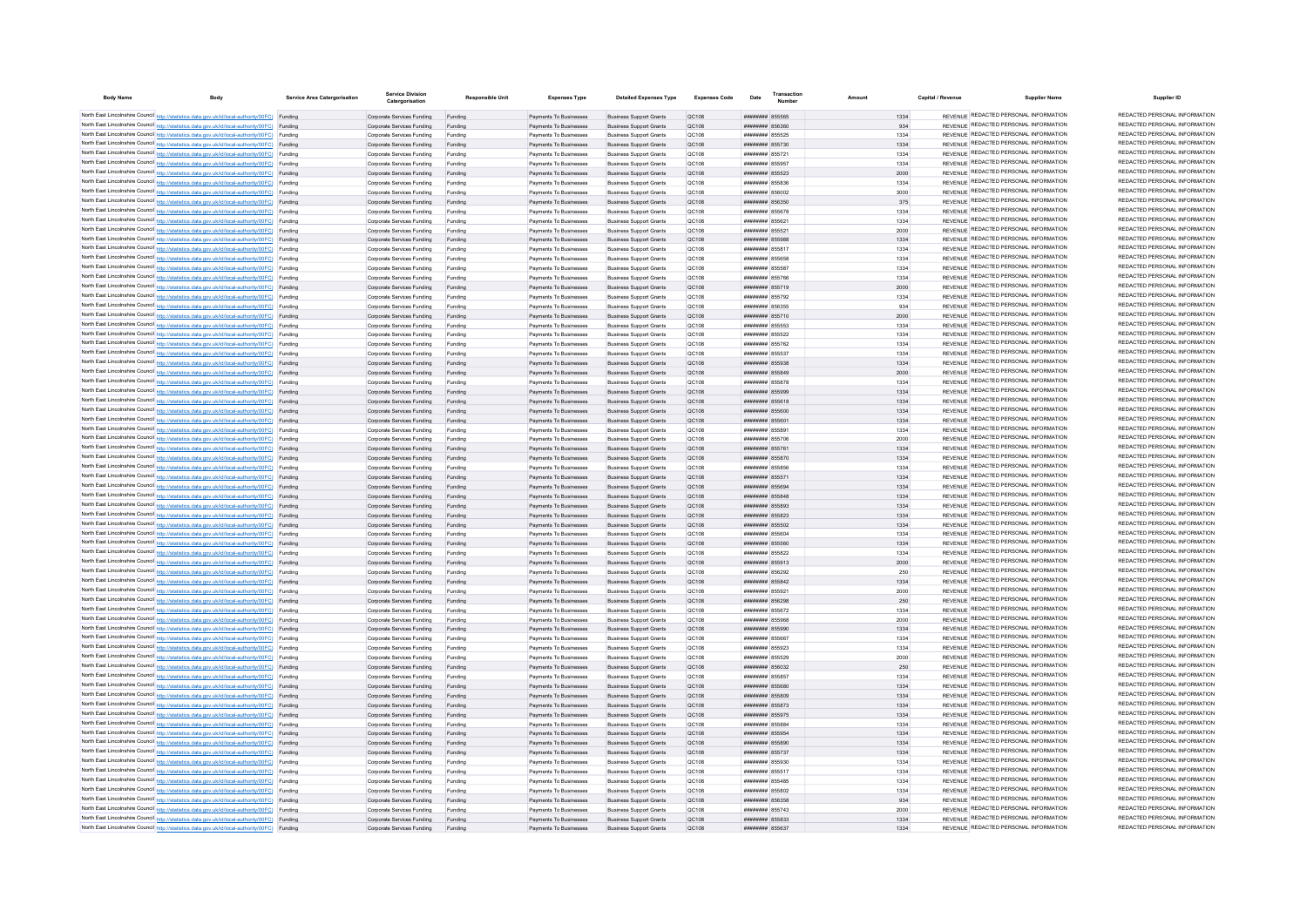| <b>Body Name</b> | Body                                                                                                                                                                                             | <b>Service Area Catergorisation</b> | <b>Service Division</b><br>Catergorisation               | <b>Responsible Unit</b> | <b>Expenses Type</b>                             | <b>Detailed Expenses Type</b>                                    | <b>Expenses Code</b>  | Date                               | Transactic |              | Capital / Revenue | <b>Supplier Name</b>                                                           | Supplier ID                                                    |
|------------------|--------------------------------------------------------------------------------------------------------------------------------------------------------------------------------------------------|-------------------------------------|----------------------------------------------------------|-------------------------|--------------------------------------------------|------------------------------------------------------------------|-----------------------|------------------------------------|------------|--------------|-------------------|--------------------------------------------------------------------------------|----------------------------------------------------------------|
|                  | North East Lincolnshire Council http://statistics.data.gov.uk/id/local-authority/00FC) Funding                                                                                                   |                                     | Corporate Services Funding                               | Funding                 | Payments To Businesses                           | <b>Business Support Grants</b>                                   | QC108                 | ######## 855912                    |            | 1334         |                   | REVENUE REDACTED PERSONAL INFORMATION                                          | REDACTED PERSONAL INFORMATION                                  |
|                  | North East Lincolnshire Council http://statistics.data.gov.uk/id/local-authority/00FC) Funding                                                                                                   |                                     | Corporate Services Funding                               | Funding                 | Payments To Businesses                           | <b>Business Support Grants</b>                                   | OC108                 | ######## 855789                    |            | 1334         |                   | REVENUE REDACTED PERSONAL INFORMATION                                          | REDACTED PERSONAL INFORMATION                                  |
|                  | North East Lincolnshire Council http://statistics.data.gov.uk/id/local-authority/00FC) Funding                                                                                                   |                                     | Cornorate Services Funding                               | Funding                 | Payments To Businesses                           | <b>Business Support Grants</b>                                   | OC108                 | ####### 855917                     |            | 1334         |                   | REVENUE REDACTED PERSONAL INFORMATION                                          | REDACTED PERSONAL INFORMATION                                  |
|                  | North East Lincolnshire Council http://statistics.data.gov.uk/id/local-authority/00FC) Funding                                                                                                   |                                     | Corporate Services Funding                               | Funding                 | Payments To Businesses                           | <b>Business Support Grants</b>                                   | <b>QC108</b>          | ######## 855997                    |            | 1334         |                   | REVENUE REDACTED PERSONAL INFORMATION                                          | REDACTED PERSONAL INFORMATION                                  |
|                  | North East Lincolnshire Council http://statistics.data.gov.uk/id/local-authority/00FC) Funding                                                                                                   |                                     | Corporate Services Funding                               | Funding                 | Payments To Businesses                           | <b>Business Support Grants</b>                                   | <b>QC108</b>          | ####### 855684                     |            | 1334         |                   | REVENUE REDACTED PERSONAL INFORMATION                                          | REDACTED PERSONAL INFORMATION                                  |
|                  | North East Lincolnshire Council http://statistics.data.gov.uk/id/local-authority/00FC) Funding                                                                                                   |                                     | Corporate Services Funding                               | Funding                 | Payments To Businesses                           | <b>Business Support Grants</b>                                   | QC108                 | ######## 855542                    |            | 1334         |                   | REVENUE REDACTED PERSONAL INFORMATION                                          | REDACTED PERSONAL INFORMATION                                  |
|                  | North East Lincolnshire Council http://statistics.data.gov.uk/id/local-authority/00FC) Funding                                                                                                   |                                     | Corporate Services Funding                               | Funding                 | Payments To Businesses                           | <b>Business Support Grants</b>                                   | QC108                 | ####### 855484                     |            | 1334         |                   | REVENUE REDACTED PERSONAL INFORMATION                                          | REDACTED PERSONAL INFORMATION                                  |
|                  | North East Lincolnshire Council http://statistics.data.gov.uk/id/local-authority/00FC) Funding                                                                                                   |                                     | Corporate Services Funding                               | Funding                 | Payments To Businesses                           | <b>Business Support Grants</b>                                   | QC108                 | ######## 855505                    |            | 1334         |                   | REVENUE REDACTED PERSONAL INFORMATION                                          | REDACTED PERSONAL INFORMATION                                  |
|                  | North East Lincolnshire Council http://statistics.data.gov.uk/id/local-authority/00FC) Funding                                                                                                   |                                     | Corporate Services Funding                               | Funding                 | Payments To Businesses                           | <b>Business Support Grants</b>                                   | QC108                 | ####### 855665                     |            | 1334         |                   | REVENUE REDACTED PERSONAL INFORMATION                                          | REDACTED PERSONAL INFORMATION                                  |
|                  | North East Lincolnshire Council http://statistics.data.gov.uk/id/local-authority/00FC) Funding                                                                                                   |                                     | Corporate Services Funding                               | Funding                 | Payments To Businesses                           | <b>Business Sunnort Grants</b>                                   | OC108                 | ######## 855850                    |            | 1334         |                   | REVENUE REDACTED PERSONAL INFORMATION<br>REVENUE REDACTED PERSONAL INFORMATION | REDACTED PERSONAL INFORMATION<br>REDACTED PERSONAL INFORMATION |
|                  | North East Lincolnshire Council http://statistics.data.gov.uk/id/local-authority/00FC) Funding                                                                                                   |                                     | Corporate Services Funding                               | Funding                 | Payments To Businesses                           | <b>Business Support Grants</b>                                   | QC108                 | ####### 855691                     |            | 1334         |                   | REVENUE REDACTED PERSONAL INFORMATION                                          | REDACTED PERSONAL INFORMATION                                  |
|                  | North East Lincolnshire Council http://statistics.data.gov.uk/id/local-authority/00FC) Funding                                                                                                   |                                     | Corporate Services Funding                               | Funding                 | Payments To Businesses                           | <b>Business Support Grants</b>                                   | QC108                 | ######## 855674                    |            | 1334         |                   | REVENUE REDACTED PERSONAL INFORMATION                                          | REDACTED PERSONAL INFORMATION                                  |
|                  | North East Lincolnshire Council http://statistics.data.gov.uk/id/local-authority/00FC) Funding<br>North East Lincolnshire Council http://statistics.data.gov.uk/id/local-authority/00FC) Funding |                                     | Corporate Services Funding                               | Funding                 | Payments To Businesses<br>Payments To Businesses | <b>Business Support Grants</b>                                   | QC108<br><b>QC108</b> | ####### 855753<br>####### 855811   |            | 1334         |                   | REVENUE REDACTED PERSONAL INFORMATION                                          | REDACTED PERSONAL INFORMATION                                  |
|                  | North East Lincolnshire Council http://statistics.data.gov.uk/id/local-authority/00FC) Funding                                                                                                   |                                     | Corporate Services Funding<br>Corporate Services Funding | Funding<br>Funding      | Payments To Businesses                           | <b>Business Support Grants</b><br><b>Business Support Grants</b> | <b>QC108</b>          | ######## 855790                    |            | 1334<br>1334 |                   | REVENUE REDACTED PERSONAL INFORMATION                                          | REDACTED PERSONAL INFORMATION                                  |
|                  | North East Lincolnshire Council http://statistics.data.gov.uk/id/local-authority/00FC) Funding                                                                                                   |                                     | Corporate Services Funding                               | Funding                 | Payments To Businesses                           | <b>Business Support Grants</b>                                   | QC108                 | ####### 855972                     |            | 1334         |                   | REVENUE REDACTED PERSONAL INFORMATION                                          | REDACTED PERSONAL INFORMATION                                  |
|                  | North East Lincolnshire Council http://statistics.data.gov.uk/id/local-authority/00FC) Funding                                                                                                   |                                     | Corporate Services Funding                               | Funding                 | Payments To Businesses                           | <b>Business Support Grants</b>                                   | QC108                 | ######## 855508                    |            | 1334         |                   | REVENUE REDACTED PERSONAL INFORMATION                                          | REDACTED PERSONAL INFORMATION                                  |
|                  | North East Lincolnshire Council http://statistics.data.gov.uk/id/local-authority/00FC) Funding                                                                                                   |                                     | Corporate Services Funding                               | Funding                 | Payments To Businesses                           | <b>Business Support Grants</b>                                   | QC108                 | ######## 856366                    |            | 934          |                   | REVENUE REDACTED PERSONAL INFORMATION                                          | REDACTED PERSONAL INFORMATION                                  |
|                  | North East Lincolnshire Council http://statistics.data.gov.uk/id/local-authority/00FC) Funding                                                                                                   |                                     | Corporate Services Funding                               | Funding                 | Payments To Businesses                           | <b>Business Support Grants</b>                                   | QC108                 | ######## 856363                    |            | 934          |                   | REVENUE REDACTED PERSONAL INFORMATION                                          | REDACTED PERSONAL INFORMATION                                  |
|                  | North East Lincolnshire Council http://statistics.data.gov.uk/id/local-authority/00FC) Funding                                                                                                   |                                     | Corporate Services Funding                               | Funding                 | Payments To Businesses                           | <b>Business Support Grants</b>                                   | QC108                 | ####### 855584                     |            | 1334         |                   | REVENUE REDACTED PERSONAL INFORMATION                                          | REDACTED PERSONAL INFORMATION                                  |
|                  | North East Lincolnshire Council http://statistics.data.gov.uk/id/local-authority/00FC) Funding                                                                                                   |                                     | Corporate Services Funding                               | Funding                 | Payments To Businesses                           | <b>Business Support Grants</b>                                   | QC108                 | ######## 855575                    |            | 1334         |                   | REVENUE REDACTED PERSONAL INFORMATION                                          | REDACTED PERSONAL INFORMATION                                  |
|                  | North East Lincolnshire Council http://statistics.data.gov.uk/id/local-authority/00FC) Funding                                                                                                   |                                     | Corporate Services Funding                               | Funding                 | Payments To Businesses                           | <b>Business Support Grants</b>                                   | QC108                 | ######## 855487                    |            | 1334         |                   | REVENUE REDACTED PERSONAL INFORMATION                                          | REDACTED PERSONAL INFORMATION                                  |
|                  | North East Lincolnshire Council http://statistics.data.gov.uk/id/local-authority/00FC) Funding                                                                                                   |                                     | Corporate Services Funding                               | Funding                 | Payments To Businesses                           | <b>Business Support Grants</b>                                   | OC108                 | ######## 855862                    |            | 1334         |                   | REVENUE REDACTED PERSONAL INFORMATION                                          | REDACTED PERSONAL INFORMATION                                  |
|                  | North East Lincolnshire Council http://statistics.data.gov.uk/id/local-authority/00FC) Funding                                                                                                   |                                     | Corporate Services Funding                               | Funding                 | Payments To Businesser                           | <b>Business Support Grants</b>                                   | OC108                 | ####### 855486                     |            | 2000         |                   | REVENUE REDACTED PERSONAL INFORMATION                                          | REDACTED PERSONAL INFORMATION                                  |
|                  | North East Lincolnshire Council http://statistics.data.gov.uk/id/local-authority/00FC) Funding                                                                                                   |                                     | Corporate Services Funding                               | Funding                 | Payments To Businesses                           | <b>Business Support Grants</b>                                   | QC108                 | ######## 855899                    |            | 1334         |                   | REVENUE REDACTED PERSONAL INFORMATION                                          | REDACTED PERSONAL INFORMATION<br>REDACTED PERSONAL INFORMATION |
|                  | North East Lincolnshire Council http://statistics.data.gov.uk/id/local-authority/00FC) Funding                                                                                                   |                                     | Corporate Services Funding                               | Funding                 | Payments To Businesser                           | <b>Business Support Grants</b>                                   | QC108                 | ####### 855534                     |            | 1334         |                   | REVENUE REDACTED PERSONAL INFORMATION<br>REVENUE REDACTED PERSONAL INFORMATION | REDACTED PERSONAL INFORMATION                                  |
|                  | North East Lincolnshire Council http://statistics.data.gov.uk/id/local-authority/00FC) Funding<br>North East Lincolnshire Council http://statistics.data.gov.uk/id/local-authority/00FC) Funding |                                     | Corporate Services Funding                               | Funding                 | Payments To Businesses                           | <b>Business Support Grants</b>                                   | QC108                 | ######## 855512                    |            | 1334         |                   | REVENUE REDACTED PERSONAL INFORMATION                                          | REDACTED PERSONAL INFORMATION                                  |
|                  | North East Lincolnshire Council http://statistics.data.gov.uk/id/local-authority/00FC) Funding                                                                                                   |                                     | Corporate Services Funding<br>Corporate Services Funding | Funding                 | Payments To Businesser<br>Payments To Businesses | <b>Business Support Grants</b><br><b>Business Support Grants</b> | QC108<br>OC108        | ####### 855596<br>######## 855701  |            | 1334<br>1334 |                   | REVENUE REDACTED PERSONAL INFORMATION                                          | REDACTED PERSONAL INFORMATION                                  |
|                  | North East Lincolnshire Council http://statistics.data.gov.uk/id/local-authority/00FC) Funding                                                                                                   |                                     | Corporate Services Funding                               | Funding<br>Funding      | Payments To Businesses                           | <b>Business Support Grants</b>                                   | QC108                 | ######## 855549                    |            | 1334         |                   | REVENUE REDACTED PERSONAL INFORMATION                                          | REDACTED PERSONAL INFORMATION                                  |
|                  | North East Lincolnshire Council http://statistics.data.gov.uk/id/local-authority/00FC) Funding                                                                                                   |                                     | Corporate Services Funding                               | Funding                 | Payments To Businesses                           | <b>Business Support Grants</b>                                   | <b>QC108</b>          | ######## 855806                    |            | 1334         |                   | REVENUE REDACTED PERSONAL INFORMATION                                          | REDACTED PERSONAL INFORMATION                                  |
|                  | North East Lincolnshire Council http://statistics.data.gov.uk/id/local-authority/00FC) Funding                                                                                                   |                                     | Corporate Services Funding                               | Funding                 | Payments To Businesses                           | <b>Business Support Grants</b>                                   | OC108                 | ####### 855978                     |            | 1334         |                   | REVENUE REDACTED PERSONAL INFORMATION                                          | REDACTED PERSONAL INFORMATION                                  |
|                  | North East Lincolnshire Council http://statistics.data.gov.uk/id/local-authority/00FC) Funding                                                                                                   |                                     | Corporate Services Funding                               | Funding                 | Payments To Businesses                           | <b>Business Support Grants</b>                                   | QC108                 | ######## 855776                    |            | 1334         |                   | REVENUE REDACTED PERSONAL INFORMATION                                          | REDACTED PERSONAL INFORMATION                                  |
|                  | North East Lincolnshire Council http://statistics.data.gov.uk/id/local-authority/00FC) Funding                                                                                                   |                                     | Corporate Services Funding                               | Funding                 | Payments To Businesses                           | <b>Business Support Grants</b>                                   | QC108                 | ####### 855950                     |            | 1334         |                   | REVENUE REDACTED PERSONAL INFORMATION                                          | REDACTED PERSONAL INFORMATION                                  |
|                  | North East Lincolnshire Council http://statistics.data.gov.uk/id/local-authority/00FC) Funding                                                                                                   |                                     | Corporate Services Funding                               | Funding                 | Payments To Businesses                           | <b>Business Support Grants</b>                                   | QC108                 | ######## 855787                    |            | 1334         |                   | REVENUE REDACTED PERSONAL INFORMATION                                          | REDACTED PERSONAL INFORMATION                                  |
|                  | North East Lincolnshire Council http://statistics.data.gov.uk/id/local-authority/00FC) Funding                                                                                                   |                                     | Corporate Services Funding                               | Funding                 | Payments To Businesses                           | <b>Business Support Grants</b>                                   | OC108                 | ######## 855681                    |            | 1334         |                   | REVENUE REDACTED PERSONAL INFORMATION                                          | REDACTED PERSONAL INFORMATION                                  |
|                  | North East Lincolnshire Council http://statistics.data.gov.uk/id/local-authority/00FC) Funding                                                                                                   |                                     | Comorate Services Funding                                | Funding                 | Payments To Businesses                           | <b>Business Support Grants</b>                                   | OC108                 | ######## 855773                    |            | 1334         |                   | REVENUE REDACTED PERSONAL INFORMATION                                          | REDACTED PERSONAL INFORMATION                                  |
|                  | North East Lincolnshire Council http://statistics.data.gov.uk/id/local-authority/00FC) Funding                                                                                                   |                                     | Corporate Services Funding                               | Funding                 | Payments To Businesses                           | <b>Business Support Grants</b>                                   | OC108                 | ####### 85595*                     |            | 1334         |                   | REVENUE REDACTED PERSONAL INFORMATION                                          | REDACTED PERSONAL INFORMATION                                  |
|                  | North East Lincolnshire Council http://statistics.data.gov.uk/id/local-authority/00FC) Funding                                                                                                   |                                     | Corporate Services Funding                               | Funding                 | Payments To Businesses                           | <b>Business Support Grants</b>                                   | QC108                 | ####### 855551                     |            | 1334         |                   | REVENUE REDACTED PERSONAL INFORMATION                                          | REDACTED PERSONAL INFORMATION                                  |
|                  | North East Lincolnshire Council http://statistics.data.gov.uk/id/local-authority/00FC) Funding                                                                                                   |                                     | Corporate Services Funding                               | Funding                 | Payments To Businesses                           | <b>Business Support Grants</b>                                   | QC108                 | ######## 855579                    |            | 1334         |                   | REVENUE REDACTED PERSONAL INFORMATION                                          | REDACTED PERSONAL INFORMATION                                  |
|                  | North East Lincolnshire Council http://statistics.data.gov.uk/id/local-authority/00FC) Funding                                                                                                   |                                     | Corporate Services Funding                               |                         | Payments To Businesses                           | <b>Business Support Grants</b>                                   | QC108                 | ######## 855516                    |            | 1334         |                   | REVENUE REDACTED PERSONAL INFORMATION                                          | REDACTED PERSONAL INFORMATION<br>REDACTED PERSONAL INFORMATION |
|                  | North East Lincolnshire Council http://statistics.data.gov.uk/id/local-authority/00FC) Funding                                                                                                   |                                     | Corporate Services Funding                               | Funding                 | Payments To Businesses                           | <b>Business Support Grants</b>                                   | QC108                 | ####### 855566                     |            | 1334         |                   | REVENUE REDACTED PERSONAL INFORMATION<br>REVENUE REDACTED PERSONAL INFORMATION | REDACTED PERSONAL INFORMATION                                  |
|                  | North East Lincolnshire Council http://statistics.data.gov.uk/id/local-authority/00FC) Funding                                                                                                   |                                     | Corporate Services Funding                               | Funding                 | Payments To Businesses                           | <b>Business Support Grants</b>                                   | QC108                 | ######## 855711<br>######## 855791 |            | 1334         |                   | REVENUE REDACTED PERSONAL INFORMATION                                          | REDACTED PERSONAL INFORMATION                                  |
|                  | North East Lincolnshire Council http://statistics.data.gov.uk/id/local-authority/00FC) Funding<br>North East Lincolnshire Council http://statistics.data.gov.uk/id/local-authority/00FC) Funding |                                     | Corporate Services Funding<br>Corporate Services Funding | Funding<br>Funding      | Payments To Businesses<br>Payments To Businesses | <b>Business Support Grants</b><br><b>Business Support Grants</b> | QC108<br>QC108        | ####### 855894                     |            | 1334<br>1334 |                   | REVENUE REDACTED PERSONAL INFORMATION                                          | REDACTED PERSONAL INFORMATION                                  |
|                  | North East Lincolnshire Council http://statistics.data.gov.uk/id/local-authority/00FC) Funding                                                                                                   |                                     | Corporate Services Funding                               | Funding                 | Payments To Businesses                           | <b>Business Support Grants</b>                                   | QC108                 | ######## 856364                    |            | 934          |                   | REVENUE REDACTED PERSONAL INFORMATION                                          | REDACTED PERSONAL INFORMATION                                  |
|                  | North East Lincolnshire Council http://statistics.data.gov.uk/id/local-authority/00FC) Funding                                                                                                   |                                     | Corporate Services Funding                               | Funding                 | Payments To Businesses                           | <b>Business Support Grants</b>                                   | QC108                 | ####### 855784                     |            | 1334         |                   | REVENUE REDACTED PERSONAL INFORMATION                                          | REDACTED PERSONAL INFORMATION                                  |
|                  | North East Lincolnshire Council http://statistics.data.gov.uk/id/local-authority/00FC) Funding                                                                                                   |                                     | Corporate Services Funding                               | Funding                 | Payments To Businesses                           | <b>Business Support Grants</b>                                   | QC108                 | ####### 855982                     |            | 1334         |                   | REVENUE REDACTED PERSONAL INFORMATION                                          | REDACTED PERSONAL INFORMATION                                  |
|                  | North East Lincolnshire Council http://statistics.data.gov.uk/id/local-authority/00FC) Funding                                                                                                   |                                     | Corporate Services Funding                               | Funding                 | Payments To Businesses                           | <b>Business Support Grants</b>                                   | OC108                 | ######## 855847                    |            | 2000         |                   | <b>REVENUE REDACTED PERSONAL INFORMATION</b>                                   | REDACTED PERSONAL INFORMATION                                  |
|                  | North East Lincolnshire Council http://statistics.data.gov.uk/id/local-authority/00FC) Funding                                                                                                   |                                     | Corporate Services Funding                               | Funding                 | Payments To Businesser                           | <b>Business Support Grants</b>                                   | OC108                 | ######## 856248                    |            | 250          |                   | REVENUE REDACTED PERSONAL INFORMATION                                          | REDACTED PERSONAL INFORMATION                                  |
|                  | North East Lincolnshire Council http://statistics.data.gov.uk/id/local-authority/00FC) Funding                                                                                                   |                                     | Corporate Services Funding                               | Funding                 | Payments To Businesses                           | <b>Business Support Grants</b>                                   | QC108                 | ######## 855734                    |            | 1334         |                   | REVENUE REDACTED PERSONAL INFORMATION                                          | REDACTED PERSONAL INFORMATION                                  |
|                  | North East Lincolnshire Council http://statistics.data.gov.uk/id/local-authority/00FC) Funding                                                                                                   |                                     | Corporate Services Funding                               | Funding                 | Payments To Businesse                            | <b>Business Support Grants</b>                                   | QC108                 | ######## 855748                    |            | 1334         |                   | REVENUE REDACTED PERSONAL INFORMATION                                          | REDACTED PERSONAL INFORMATION                                  |
|                  | North East Lincolnshire Council http://statistics.data.gov.uk/id/local-authority/00FC) Funding                                                                                                   |                                     | Corporate Services Funding                               | Funding                 | Payments To Businesses                           | <b>Business Support Grants</b>                                   | QC108                 | ######## 855970                    |            | 2000         |                   | REVENUE REDACTED PERSONAL INFORMATION                                          | REDACTED PERSONAL INFORMATION                                  |
|                  | North East Lincolnshire Council http://statistics.data.gov.uk/id/local-authority/00FC) Funding                                                                                                   |                                     | Corporate Services Funding                               | Funding                 | Payments To Businesses                           | <b>Business Support Grants</b>                                   | QC108                 | ######## 855793                    |            | 1334         |                   | REVENUE REDACTED PERSONAL INFORMATION                                          | REDACTED PERSONAL INFORMATION                                  |
|                  | North East Lincolnshire Council http://statistics.data.gov.uk/id/local-authority/00FC) Funding                                                                                                   |                                     | Corporate Services Funding                               | Funding                 | Payments To Businesses                           | <b>Business Support Grants</b>                                   | <b>QC108</b>          | ####### 855736                     |            | 1334         |                   | REVENUE REDACTED PERSONAL INFORMATION                                          | REDACTED PERSONAL INFORMATION                                  |
|                  | North East Lincolnshire Council http://statistics.data.gov.uk/id/local-authority/00FC) Funding                                                                                                   |                                     | Corporate Services Funding                               | Funding                 | Payments To Businesses                           | <b>Business Support Grants</b>                                   | QC108                 | ####### 855585                     |            | 1334         |                   | REVENUE REDACTED PERSONAL INFORMATION                                          | REDACTED PERSONAL INFORMATION                                  |
|                  | North East Lincolnshire Council http://statistics.data.gov.uk/id/local-authority/00FC) Funding                                                                                                   |                                     | Corporate Services Funding                               | Funding                 | Payments To Businesses                           | <b>Business Support Grants</b>                                   | QC108                 | ######## 855739                    |            | 1334         |                   | REVENUE REDACTED PERSONAL INFORMATION                                          | REDACTED PERSONAL INFORMATION                                  |
|                  | North East Lincolnshire Council http://statistics.data.gov.uk/id/local-authority/00FC) Funding                                                                                                   |                                     | Corporate Services Funding                               | Funding                 | Payments To Businesses                           | <b>Business Support Grants</b>                                   | QC108                 | ######## 855993                    |            | 2000         |                   | REVENUE REDACTED PERSONAL INFORMATION<br>REVENUE REDACTED PERSONAL INFORMATION | REDACTED PERSONAL INFORMATION<br>REDACTED PERSONAL INFORMATION |
|                  | North East Lincolnshire Council http://statistics.data.gov.uk/id/local-authority/00FC) Funding<br>North East Lincolnshire Council http://statistics.data.gov.uk/id/local-authority/00FC) Funding |                                     | Corporate Services Funding                               | Funding                 | Payments To Businesses                           | <b>Business Support Grants</b>                                   | QC108                 | ####### 855538                     |            | 1334         |                   | REVENUE REDACTED PERSONAL INFORMATION                                          | REDACTED PERSONAL INFORMATION                                  |
|                  | North East Lincolnshire Council http://statistics.data.gov.uk/id/local-authority/00FC) Funding                                                                                                   |                                     | Corporate Services Funding                               | Funding                 | Payments To Businesses<br>Payments To Businesses | <b>Business Support Grants</b>                                   | QC108<br>QC108        | ####### 855635<br>######## 856106  |            | 2000<br>250  |                   | REVENUE REDACTED PERSONAL INFORMATION                                          | REDACTED PERSONAL INFORMATION                                  |
|                  | North East Lincolnshire Council http://statistics.data.gov.uk/id/local-authority/00FC) Funding                                                                                                   |                                     | Corporate Services Funding<br>Corporate Services Funding | Funding<br>Funding      | Payments To Businesses                           | <b>Business Support Grants</b>                                   | <b>QC108</b>          | ####### 855666                     |            | 1334         |                   | REVENUE REDACTED PERSONAL INFORMATION                                          | REDACTED PERSONAL INFORMATION                                  |
|                  | North East Lincolnshire Council http://statistics.data.gov.uk/id/local-authority/00FC) Funding                                                                                                   |                                     | Corporate Services Funding                               | Funding                 | Payments To Businesses                           | <b>Business Support Grants</b><br><b>Business Support Grants</b> | OC108                 | ####### 855813                     |            | 1334         |                   | REVENUE REDACTED PERSONAL INFORMATION                                          | REDACTED PERSONAL INFORMATION                                  |
|                  | North East Lincolnshire Council http://statistics.data.gov.uk/id/local-authority/00FC) Funding                                                                                                   |                                     | Corporate Services Funding                               | Funding                 | Payments To Businesses                           | <b>Business Support Grants</b>                                   | OC108                 | ######## 855810                    |            | 1334         |                   | REVENUE REDACTED PERSONAL INFORMATION                                          | REDACTED PERSONAL INFORMATION                                  |
|                  | North East Lincolnshire Council http://statistics.data.gov.uk/id/local-authority/00FC) Funding                                                                                                   |                                     | Corporate Services Funding                               | Funding                 | Payments To Businesses                           | <b>Business Support Grants</b>                                   | OC108                 | ######## 855687                    |            | 1334         |                   | REVENUE REDACTED PERSONAL INFORMATION                                          | REDACTED PERSONAL INFORMATION                                  |
|                  | North East Lincolnshire Council http://statistics.data.gov.uk/id/local-authority/00FC) Funding                                                                                                   |                                     | Corporate Services Funding                               | Funding                 | Payments To Businesses                           | <b>Business Support Grants</b>                                   | QC108                 | ####### 855509                     |            | 1334         |                   | REVENUE REDACTED PERSONAL INFORMATION                                          | REDACTED PERSONAL INFORMATION                                  |
|                  | North East Lincolnshire Council http://statistics.data.gov.uk/id/local-authority/00FC) Funding                                                                                                   |                                     | Corporate Services Funding                               | Funding                 | Payments To Businesses                           | <b>Business Support Grants</b>                                   | QC108                 | ######## 855693                    |            | 1334         |                   | REVENUE REDACTED PERSONAL INFORMATION                                          | REDACTED PERSONAL INFORMATION                                  |
|                  | North East Lincolnshire Council http://statistics.data.gov.uk/id/local-authority/00FC) Funding                                                                                                   |                                     | Corporate Services Funding                               |                         | Payments To Businesses                           | <b>Business Support Grants</b>                                   | QC108                 | ####### 855772                     |            | 1334         |                   | REVENUE REDACTED PERSONAL INFORMATION                                          | REDACTED PERSONAL INFORMATION                                  |
|                  | North East Lincolnshire Council http://statistics.data.gov.uk/id/local-authority/00FC) Funding                                                                                                   |                                     | Corporate Services Funding                               | Funding                 | Payments To Businesses                           | <b>Business Support Grants</b>                                   | QC108                 | ######## 855826                    |            | 1334         |                   | REVENUE REDACTED PERSONAL INFORMATION                                          | REDACTED PERSONAL INFORMATION                                  |
|                  | North East Lincolnshire Council http://statistics.data.gov.uk/id/local-authority/00FC) Funding                                                                                                   |                                     | Corporate Services Funding                               | Funding                 | Payments To Businesses                           | <b>Business Support Grants</b>                                   | QC108                 | ######## 855967                    |            | 2000         |                   | REVENUE REDACTED PERSONAL INFORMATION                                          | REDACTED PERSONAL INFORMATION                                  |
|                  | North East Lincolnshire Council http://statistics.data.gov.uk/id/local-authority/00FC) Funding                                                                                                   |                                     | Corporate Services Funding                               | Funding                 | Payments To Businesses                           | <b>Business Support Grants</b>                                   | QC108                 | ######## 855897                    |            | 1334         |                   | REVENUE REDACTED PERSONAL INFORMATION                                          | REDACTED PERSONAL INFORMATION                                  |
|                  | North East Lincolnshire Council http://statistics.data.gov.uk/id/local-authority/00FC) Funding                                                                                                   |                                     | Corporate Services Funding                               | Funding                 | Payments To Businesses                           | <b>Business Support Grants</b>                                   | QC108                 | ######## 85580                     |            | 1334         |                   | REVENUE REDACTED PERSONAL INFORMATION                                          | REDACTED PERSONAL INFORMATION<br>REDACTED PERSONAL INFORMATION |
|                  | North East Lincolnshire Council http://statistics.data.gov.uk/id/local-authority/00FC) Funding                                                                                                   |                                     | Corporate Services Funding                               | Funding                 | Payments To Businesses                           | <b>Business Support Grants</b>                                   | QC108                 | ######## 855996                    |            | 1334         |                   | REVENUE REDACTED PERSONAL INFORMATION                                          | REDACTED PERSONAL INFORMATION                                  |
|                  | North East Lincolnshire Council http://statistics.data.gov.uk/id/local-authority/00FC) Funding                                                                                                   |                                     | Corporate Services Funding                               | Funding                 | Payments To Businesses                           | <b>Business Support Grants</b>                                   | QC108                 | ####### 855580                     |            | 1334         |                   | REVENUE REDACTED PERSONAL INFORMATION<br>REVENUE REDACTED PERSONAL INFORMATION | REDACTED PERSONAL INFORMATION                                  |
|                  | North East Lincolnshire Council http://statistics.data.gov.uk/id/local-authority/00FC) Funding<br>North East Lincolnshire Council http://statistics.data.gov.uk/id/local-authority/00FC) Funding |                                     | Corporate Services Funding                               | Funding                 | Payments To Businesses                           | <b>Business Support Grants</b>                                   | QC108                 | ######## 855500                    |            | 1334         |                   | REVENUE REDACTED PERSONAL INFORMATION                                          | REDACTED PERSONAL INFORMATION                                  |
|                  |                                                                                                                                                                                                  |                                     | Corporate Services Funding                               | Funding                 | Payments To Businesses                           | <b>Business Sunnort Grants</b>                                   | OC108                 | ######## 855606                    |            | 1334         |                   |                                                                                |                                                                |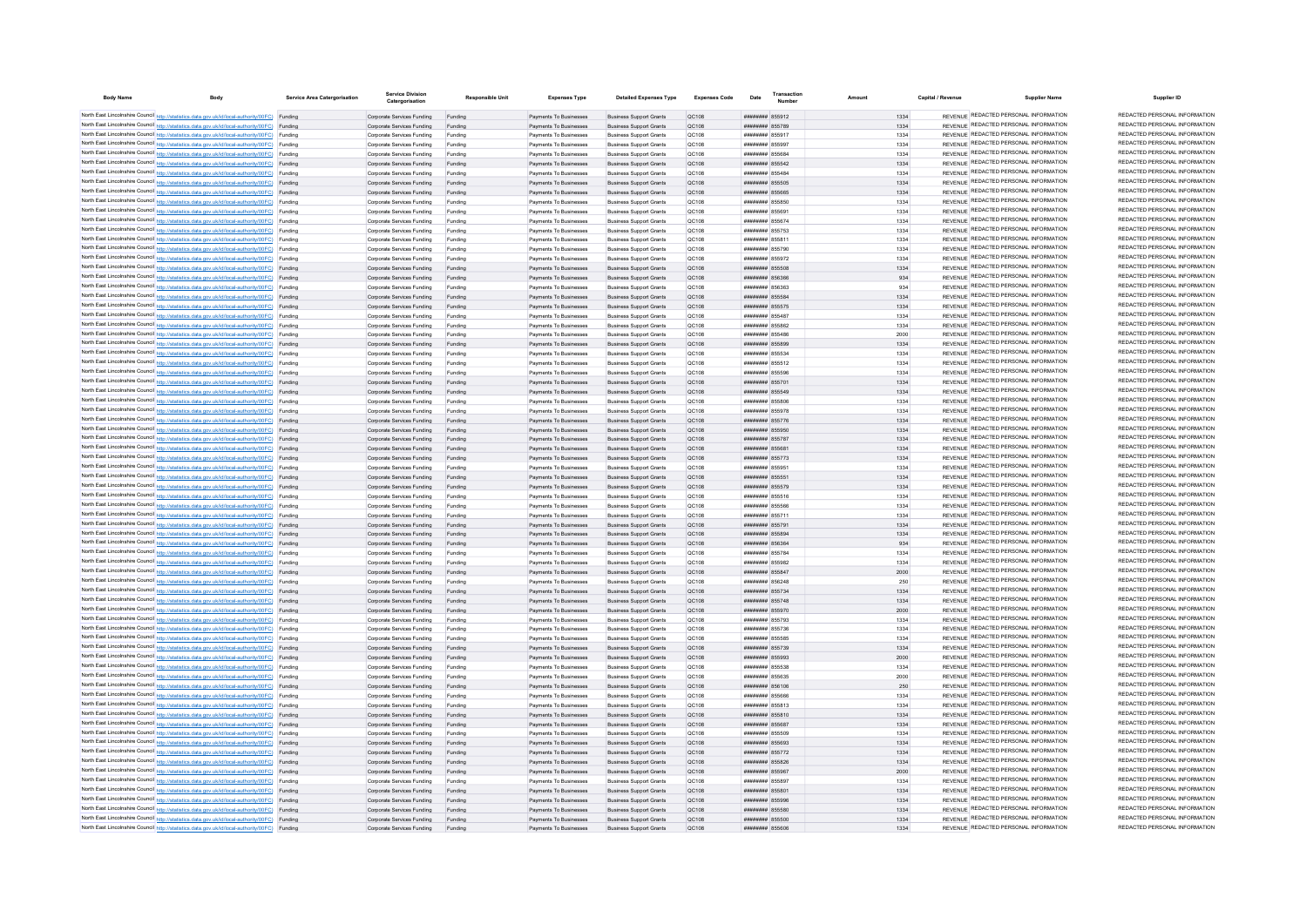| <b>Body Name</b> |                                                                                                                                                                                                  | Service Area Catergorisation | <b>Service Division</b><br>Catergorisation               | Responsible Unit   | <b>Expenses Type</b>                             | <b>Detailed Expenses Type</b>                                    | <b>Expenses Code</b>         | Transaction<br>Date                | Amount | Capital / Revenue | <b>Supplier Name</b>                                                           | Supplier ID                                                    |
|------------------|--------------------------------------------------------------------------------------------------------------------------------------------------------------------------------------------------|------------------------------|----------------------------------------------------------|--------------------|--------------------------------------------------|------------------------------------------------------------------|------------------------------|------------------------------------|--------|-------------------|--------------------------------------------------------------------------------|----------------------------------------------------------------|
|                  | North East Lincolnshire Council http://statistics.data.gov.uk/id/local-authority/00FC) Funding                                                                                                   |                              | Corporate Services Funding Funding                       |                    | Payments To Businesses                           | <b>Business Support Grants</b>                                   | QC108                        | ######## 855723                    |        | 1334              | REVENUE REDACTED PERSONAL INFORMATION                                          | REDACTED PERSONAL INFORMATION                                  |
|                  | North East Lincolnshire Council http://statistics.data.gov.uk/id/local-authority/00FC) Funding                                                                                                   |                              | Corporate Services Funding                               | Funding            | Payments To Businesses                           | <b>Business Support Grants</b>                                   | QC108                        | ####### 855548                     |        | 1334              | REVENUE REDACTED PERSONAL INFORMATION                                          | REDACTED PERSONAL INFORMATION                                  |
|                  | North East Lincolnshire Council http://statistics.data.gov.uk/id/local-authority/00FC) Funding                                                                                                   |                              | Corporate Services Funding                               | Funding            | Payments To Businesses                           | <b>Business Support Grants</b>                                   | QC108                        | ####### 855628                     |        | 2000              | REVENUE REDACTED PERSONAL INFORMATION                                          | REDACTED PERSONAL INFORMATION                                  |
|                  | North East Lincolnshire Council http://statistics.data.gov.uk/id/local-authority/00FC) Funding                                                                                                   |                              | Corporate Services Funding                               | Funding            | Payments To Businesses                           | <b>Business Support Grants</b>                                   | OC108                        | ######## 856100                    |        | 250               | REVENUE REDACTED PERSONAL INFORMATION                                          | REDACTED PERSONAL INFORMATION                                  |
|                  | North East Lincolnshire Council http://statistics.data.gov.uk/id/local-authority/00FC) Funding                                                                                                   |                              | Corporate Services Funding                               | Funding            | Payments To Businesses                           | <b>Business Support Grants</b>                                   | <b>QC108</b>                 | ####### 855768                     |        | 1334              | REVENUE REDACTED PERSONAL INFORMATION                                          | REDACTED PERSONAL INFORMATION                                  |
|                  | North East Lincolnshire Council http://statistics.data.gov.uk/id/local-authority/00FC) Funding                                                                                                   |                              | Corporate Services Funding                               | Funding            | Payments To Businesses                           | <b>Business Support Grants</b>                                   | QC108                        | ####### 855932                     |        | 1334              | REVENUE REDACTED PERSONAL INFORMATION                                          | REDACTED PERSONAL INFORMATION                                  |
|                  | North East Lincolnshire Council http://statistics.data.gov.uk/id/local-authority/00FC) Funding                                                                                                   |                              | Corporate Services Funding                               | Funding            | Payments To Businesser                           | <b>Business Support Grants</b>                                   | QC108                        | ######## 855669                    |        | 1334              | REVENUE REDACTED PERSONAL INFORMATION                                          | REDACTED PERSONAL INFORMATION                                  |
|                  | North East Lincolnshire Council http://statistics.data.gov.uk/id/local-authority/00FC) Funding                                                                                                   |                              | Corporate Services Funding                               | Funding            | Payments To Businesses                           | <b>Business Support Grants</b>                                   | QC108                        | ######## 855960                    |        | 1334              | REVENUE REDACTED PERSONAL INFORMATION                                          | REDACTED PERSONAL INFORMATION                                  |
|                  | North East Lincolnshire Council http://statistics.data.gov.uk/id/local-authority/00FC) Funding                                                                                                   |                              | Corporate Services Funding                               | Funding            | Payments To Businesses                           | <b>Business Support Grants</b>                                   | QC108                        | ####### 855683                     |        | 1334              | REVENUE REDACTED PERSONAL INFORMATION<br>REVENUE REDACTED PERSONAL INFORMATION | REDACTED PERSONAL INFORMATION<br>REDACTED PERSONAL INFORMATION |
|                  | North East Lincolnshire Council http://statistics.data.gov.uk/id/local-authority/00FC) Funding                                                                                                   |                              | Corporate Services Funding                               | Funding            | Payments To Businesses<br>Payments To Businesses | <b>Business Support Grants</b><br><b>Business Support Grants</b> | QC108                        | ######## 856361<br>####### 855977  |        | 1400              | REVENUE REDACTED PERSONAL INFORMATION                                          | REDACTED PERSONAL INFORMATION                                  |
|                  | North East Lincolnshire Council http://statistics.data.gov.uk/id/local-authority/00FC) Funding<br>North East Lincolnshire Council http://statistics.data.gov.uk/id/local-authority/00FC) Funding |                              | Corporate Services Funding<br>Corporate Services Funding | Funding            | Payments To Businesses                           | <b>Business Support Grants</b>                                   | QC108<br>QC108               | ######## 855536                    |        | 1334<br>1334      | REVENUE REDACTED PERSONAL INFORMATION                                          | REDACTED PERSONAL INFORMATION                                  |
|                  | North East Lincolnshire Council http://statistics.data.gov.uk/id/local-authority/00FC) Funding                                                                                                   |                              | Corporate Services Funding                               | Funding            | Payments To Businesses                           | <b>Business Support Grants</b>                                   | QC108                        | ######## 855952                    |        | 1334              | REVENUE REDACTED PERSONAL INFORMATION                                          | REDACTED PERSONAL INFORMATION                                  |
|                  | North East Lincolnshire Council http://statistics.data.gov.uk/id/local-authority/00FC) Funding                                                                                                   |                              | Corporate Services Funding                               | Funding            | Payments To Businesses                           | <b>Business Support Grants</b>                                   | OC108                        | ######## 855807                    |        | 1334              | REVENUE REDACTED PERSONAL INFORMATION                                          | REDACTED PERSONAL INFORMATION                                  |
|                  | North East Lincolnshire Council http://statistics.data.gov.uk/id/local-authority/00FC) Funding                                                                                                   |                              | Corporate Services Funding                               | Funding            | Payments To Businesses                           | <b>Business Support Grants</b>                                   | OC108                        | ######## 855590                    |        | 1334              | REVENUE REDACTED PERSONAL INFORMATION                                          | REDACTED PERSONAL INFORMATION                                  |
|                  | North East Lincolnshire Council http://statistics.data.gov.uk/id/local-authority/00FC) Funding                                                                                                   |                              | Corporate Services Funding                               | Funding            | Payments To Businesser                           | <b>Business Support Grants</b>                                   | QC108                        | ######## 855925                    |        | 1334              | REVENUE REDACTED PERSONAL INFORMATION                                          | REDACTED PERSONAL INFORMATION                                  |
|                  | North East Lincolnshire Council http://statistics.data.gov.uk/id/local-authority/00FC) Funding                                                                                                   |                              | Corporate Services Funding                               | Funding            | Payments To Businesser                           | <b>Business Support Grants</b>                                   | QC108                        | ######## 855740                    |        | 1334              | REVENUE REDACTED PERSONAL INFORMATION                                          | REDACTED PERSONAL INFORMATION                                  |
|                  | North East Lincolnshire Council http://statistics.data.gov.uk/id/local-authority/00FC) Funding                                                                                                   |                              | Corporate Services Funding                               | Funding            | Payments To Businesses                           | <b>Business Support Grants</b>                                   | QC108                        | ####### 855973                     |        | 1334              | REVENUE REDACTED PERSONAL INFORMATION                                          | REDACTED PERSONAL INFORMATION                                  |
|                  | North East Lincolnshire Council http://statistics.data.gov.uk/id/local-authority/00FC) Funding                                                                                                   |                              | Corporate Services Funding                               | Funding            | Payments To Businesses                           | <b>Business Support Grants</b>                                   | OC108                        | ####### 855626                     |        | 1334              | REVENUE REDACTED PERSONAL INFORMATION                                          | REDACTED PERSONAL INFORMATION                                  |
|                  | North East Lincolnshire Council http://statistics.data.gov.uk/id/local-authority/00FC) Funding                                                                                                   |                              | Corporate Services Funding                               | Funding            | Payments To Businesses                           | <b>Business Support Grants</b>                                   | <b>QC108</b>                 | ####### 855881                     |        | 1334              | REVENUE REDACTED PERSONAL INFORMATION                                          | REDACTED PERSONAL INFORMATION                                  |
|                  | North East Lincolnshire Council http://statistics.data.gov.uk/id/local-authority/00FC) Funding                                                                                                   |                              | Corporate Services Funding                               | Funding            | Payments To Businesses                           | <b>Business Support Grants</b>                                   | QC108                        | ######## 855547                    |        | 1334              | REVENUE REDACTED PERSONAL INFORMATION                                          | REDACTED PERSONAL INFORMATION                                  |
|                  | North East Lincolnshire Council http://statistics.data.gov.uk/id/local-authority/00FC) Funding                                                                                                   |                              | Corporate Services Funding                               | Funding            | Payments To Businesses                           | <b>Business Support Grants</b>                                   | QC108                        | ######## 855754                    |        | 2000              | REVENUE REDACTED PERSONAL INFORMATION                                          | REDACTED PERSONAL INFORMATION                                  |
|                  | North East Lincolnshire Council http://statistics.data.gov.uk/id/local-authority/00FC) Funding                                                                                                   |                              | Corporate Services Funding                               | Funding            | Payments To Businesses                           | <b>Business Support Grants</b>                                   | QC108                        | ####### 856185                     |        | 250               | REVENUE REDACTED PERSONAL INFORMATION                                          | REDACTED PERSONAL INFORMATION<br>REDACTED PERSONAL INFORMATION |
|                  | North East Lincolnshire Council http://statistics.data.gov.uk/id/local-authority/00FC) Funding                                                                                                   |                              | Corporate Services Funding                               | Funding            | Payments To Businesses                           | <b>Business Support Grants</b>                                   | <b>QC108</b>                 | ######## 855924                    |        | 2000              | REVENUE REDACTED PERSONAL INFORMATION                                          | REDACTED PERSONAL INFORMATION                                  |
|                  | North East Lincolnshire Council http://statistics.data.gov.uk/id/local-authority/00FC) Funding                                                                                                   |                              | Corporate Services Funding                               | Funding            | Payments To Businesses                           | <b>Business Support Grants</b>                                   | QC108                        | ######## 856300<br>####### 855722  |        | 250               | REVENUE REDACTED PERSONAL INFORMATION<br>REVENUE REDACTED PERSONAL INFORMATION | REDACTED PERSONAL INFORMATION                                  |
|                  | North East Lincolnshire Council http://statistics.data.gov.uk/id/local-authority/00FC) Funding<br>North East Lincolnshire Council http://statistics.data.gov.uk/id/local-authority/00FC) Funding |                              | Corporate Services Funding<br>Corporate Services Funding | Funding            | Payments To Businesses<br>Payments To Businesses | <b>Business Support Grants</b><br><b>Business Support Grants</b> | QC108<br>QC108               | ######## 855941                    |        | 1334<br>1334      | REVENUE REDACTED PERSONAL INFORMATION                                          | REDACTED PERSONAL INFORMATION                                  |
|                  | North East Lincolnshire Council http://statistics.data.gov.uk/id/local-authority/00FC) Funding                                                                                                   |                              | Corporate Services Funding                               |                    | Payments To Businesses                           | <b>Business Support Grants</b>                                   | QC108                        | ####### 855539                     |        | 1334              | REVENUE REDACTED PERSONAL INFORMATION                                          | REDACTED PERSONAL INFORMATION                                  |
|                  | North East Lincolnshire Council http://statistics.data.gov.uk/id/local-authority/00FC) Funding                                                                                                   |                              | Comorate Services Funding                                | Funding            | Payments To Businesses                           | <b>Business Support Grants</b>                                   | OC108                        | ######## 855782                    |        | 2000              | REVENUE REDACTED PERSONAL INFORMATION                                          | REDACTED PERSONAL INFORMATION                                  |
|                  | North East Lincolnshire Council http://statistics.data.gov.uk/id/local-authority/00FC) Funding                                                                                                   |                              | Corporate Services Funding                               | Funding            | Payments To Businesses                           | <b>Business Support Grants</b>                                   | <b>QC108</b>                 | ######## 856205                    |        | 250               | REVENUE REDACTED PERSONAL INFORMATION                                          | REDACTED PERSONAL INFORMATION                                  |
|                  | North East Lincolnshire Council http://statistics.data.gov.uk/id/local-authority/00FC) Funding                                                                                                   |                              | Corporate Services Funding                               | Funding            | Payments To Businesses                           | <b>Business Support Grants</b>                                   | QC108                        | ######## 855839                    |        | 1334              | REVENUE REDACTED PERSONAL INFORMATION                                          | REDACTED PERSONAL INFORMATION                                  |
|                  | North East Lincolnshire Council http://statistics.data.gov.uk/id/local-authority/00FC) Funding                                                                                                   |                              | Corporate Services Funding                               | Funding            | Payments To Businesses                           | <b>Business Support Grants</b>                                   | QC108                        | ####### 855816                     |        | 1334              | REVENUE REDACTED PERSONAL INFORMATION                                          | REDACTED PERSONAL INFORMATION                                  |
|                  | North East Lincolnshire Council http://statistics.data.gov.uk/id/local-authority/00FC) Funding                                                                                                   |                              | Corporate Services Funding                               | Funding            | Payments To Businesses                           | <b>Business Support Grants</b>                                   | QC108                        | ####### 855829                     |        | 1334              | REVENUE REDACTED PERSONAL INFORMATION                                          | REDACTED PERSONAL INFORMATION                                  |
|                  | North East Lincolnshire Council http://statistics.data.gov.uk/id/local-authority/00FC) Funding                                                                                                   |                              | Corporate Services Funding                               | Funding            | Payments To Businesses                           | <b>Business Support Grants</b>                                   | QC108                        | ######## 855931                    |        | 1334              | REVENUE REDACTED PERSONAL INFORMATION                                          | REDACTED PERSONAL INFORMATION                                  |
|                  | North East Lincolnshire Council http://statistics.data.gov.uk/id/local-authority/00FC) Funding                                                                                                   |                              | Corporate Services Funding                               | Funding            | Payments To Businesser                           | <b>Business Support Grants</b>                                   | QC108                        | ######## 855989                    |        | 2000              | REVENUE REDACTED PERSONAL INFORMATION                                          | REDACTED PERSONAL INFORMATION                                  |
|                  | North East Lincolnshire Council http://statistics.data.gov.uk/id/local-authority/00FC) Funding                                                                                                   |                              | Corporate Services Funding                               | Funding            | Payments To Businesser                           | <b>Business Support Grants</b>                                   | QC108                        | ####### 855866                     |        | 1334              | REVENUE REDACTED PERSONAL INFORMATION                                          | REDACTED PERSONAL INFORMATION                                  |
|                  | North East Lincolnshire Council http://statistics.data.gov.uk/id/local-authority/00FC) Funding                                                                                                   |                              | Corporate Services Funding                               | Funding            | Payments To Businesses                           | <b>Business Support Grants</b>                                   | QC108                        | ######## 855717                    |        | 2000              | REVENUE REDACTED PERSONAL INFORMATION                                          | REDACTED PERSONAL INFORMATION<br>REDACTED PERSONAL INFORMATION |
|                  | North East Lincolnshire Council http://statistics.data.gov.uk/id/local-authority/00FC) Funding                                                                                                   |                              | Corporate Services Funding                               | Funding            | Payments To Businesses                           | <b>Business Support Grants</b>                                   | QC108                        | ####### 856160                     |        | 250               | REVENUE REDACTED PERSONAL INFORMATION<br>REVENUE REDACTED PERSONAL INFORMATION | REDACTED PERSONAL INFORMATION                                  |
|                  | North East Lincolnshire Council http://statistics.data.gov.uk/id/local-authority/00FC) Funding                                                                                                   |                              | Comorate Services Funding                                | Funding            | Payments To Businesses                           | <b>Business Support Grants</b>                                   | OC108                        | ######## 855900<br>######## 855597 |        | 1334              | REVENUE REDACTED PERSONAL INFORMATION                                          | REDACTED PERSONAL INFORMATION                                  |
|                  | North East Lincolnshire Council http://statistics.data.gov.uk/id/local-authority/00FC) Funding<br>North East Lincolnshire Council http://statistics.data.gov.uk/id/local-authority/00FC) Funding |                              | Corporate Services Funding<br>Corporate Services Funding | Funding<br>Funding | Payments To Businesses<br>Payments To Businesses | <b>Business Support Grants</b><br><b>Business Support Grants</b> | <b>QC108</b><br><b>QC108</b> | ######## 855629                    |        | 1334<br>1334      | REVENUE REDACTED PERSONAL INFORMATION                                          | REDACTED PERSONAL INFORMATION                                  |
|                  | North East Lincolnshire Council http://statistics.data.gov.uk/id/local-authority/00FC) Funding                                                                                                   |                              | Corporate Services Funding                               | Funding            | Payments To Businesses                           | <b>Business Support Grants</b>                                   | QC108                        | ####### 855602                     |        | 1334              | REVENUE REDACTED PERSONAL INFORMATION                                          | REDACTED PERSONAL INFORMATION                                  |
|                  | North East Lincolnshire Council http://statistics.data.gov.uk/id/local-authority/00FC) Funding                                                                                                   |                              | Corporate Services Funding                               | Funding            | Payments To Businesses                           | <b>Business Support Grants</b>                                   | QC108                        | ####### 855668                     |        | 2000              | REVENUE REDACTED PERSONAL INFORMATION                                          | REDACTED PERSONAL INFORMATION                                  |
|                  | North East Lincolnshire Council http://statistics.data.gov.uk/id/local-authority/00FC) Funding                                                                                                   |                              | Corporate Services Funding                               | Funding            | Payments To Businesses                           | <b>Business Support Grants</b>                                   | <b>QC108</b>                 | ######## 856129                    |        | 250               | REVENUE REDACTED PERSONAL INFORMATION                                          | REDACTED PERSONAL INFORMATION                                  |
|                  | North East Lincolnshire Council http://statistics.data.gov.uk/id/local-authority/00FC) Funding                                                                                                   |                              | Corporate Services Funding                               | Funding            | Payments To Businesses                           | <b>Business Support Grants</b>                                   | QC108                        | ######## 856003                    |        | 3000              | REVENUE REDACTED PERSONAL INFORMATION                                          | REDACTED PERSONAL INFORMATION                                  |
|                  | North East Lincolnshire Council http://statistics.data.gov.uk/id/local-authority/00FC) Funding                                                                                                   |                              | Corporate Services Funding                               | Funding            | Payments To Businesses                           | <b>Business Support Grants</b>                                   | OC108                        | ####### 85635*                     |        | 375               | REVENUE REDACTED PERSONAL INFORMATION                                          | REDACTED PERSONAL INFORMATION                                  |
|                  | North East Lincolnshire Council http://statistics.data.gov.uk/id/local-authority/00FC) Funding                                                                                                   |                              | Corporate Services Funding                               | Funding            | Payments To Businesses                           | <b>Business Support Grants</b>                                   | QC108                        | ####### 855727                     |        | 1334              | REVENUE REDACTED PERSONAL INFORMATION                                          | REDACTED PERSONAL INFORMATION                                  |
|                  | North East Lincolnshire Council http://statistics.data.gov.uk/id/local-authority/00FC) Funding                                                                                                   |                              | Corporate Services Funding                               |                    | Payments To Businesses                           | <b>Business Support Grants</b>                                   | QC108                        | ######## 855920                    |        | 2000              | REVENUE REDACTED PERSONAL INFORMATION                                          | REDACTED PERSONAL INFORMATION                                  |
|                  | North East Lincolnshire Council http://statistics.data.gov.uk/id/local-authority/00FC) Funding                                                                                                   |                              | Corporate Services Funding                               | Funding            | Payments To Businesses                           | <b>Business Support Grants</b>                                   | <b>QC108</b>                 | ######## 856297                    |        | 250               | REVENUE REDACTED PERSONAL INFORMATION                                          | REDACTED PERSONAL INFORMATION                                  |
|                  | North East Lincolnshire Council http://statistics.data.gov.uk/id/local-authority/00FC) Funding                                                                                                   |                              | Corporate Services Funding                               | Funding            | Payments To Businesses                           | <b>Business Support Grants</b>                                   | QC108                        | ######## 855745                    |        | 1334              | REVENUE REDACTED PERSONAL INFORMATION                                          | REDACTED PERSONAL INFORMATION                                  |
|                  | North East Lincolnshire Council http://statistics.data.gov.uk/id/local-authority/00FC) Funding                                                                                                   |                              | Corporate Services Funding                               | Funding            | Payments To Businesses                           | <b>Business Support Grants</b>                                   | QC108                        | ######## 855759                    |        | 2000              | REVENUE REDACTED PERSONAL INFORMATION                                          | REDACTED PERSONAL INFORMATION<br>REDACTED PERSONAL INFORMATION |
|                  | North East Lincolnshire Council http://statistics.data.gov.uk/id/local-authority/00FC) Funding                                                                                                   |                              | Corporate Services Funding                               | Funding            | Payments To Businesses                           | <b>Business Support Grants</b>                                   | QC108                        | ######## 856001                    |        | 3000              | REVENUE REDACTED PERSONAL INFORMATION<br>REVENUE REDACTED PERSONAL INFORMATION | REDACTED PERSONAL INFORMATION                                  |
|                  | North East Lincolnshire Council http://statistics.data.gov.uk/id/local-authority/00FC) Funding<br>North East Lincolnshire Council http://statistics.data.gov.uk/id/local-authority/00FC) Funding |                              | Corporate Services Funding                               | Funding            | Payments To Businesses                           | <b>Business Support Grants</b>                                   | QC108<br>OC108               | ######## 856349<br>######## 855994 |        | 375<br>1334       | REVENUE REDACTED PERSONAL INFORMATION                                          | REDACTED PERSONAL INFORMATION                                  |
|                  | North East Lincolnshire Council http://statistics.data.gov.uk/id/local-authority/00FC) Funding                                                                                                   |                              | Corporate Services Funding<br>Corporate Services Funding | Funding            | Payments To Businesses<br>Payments To Businesser | <b>Business Support Grants</b><br><b>Business Support Grants</b> | OC108                        | ####### 855682                     |        | 1334              | REVENUE REDACTED PERSONAL INFORMATION                                          | REDACTED PERSONAL INFORMATION                                  |
|                  | North East Lincolnshire Council http://statistics.data.gov.uk/id/local-authority/00FC) Funding                                                                                                   |                              | Corporate Services Funding                               | Funding<br>Funding | Payments To Businesses                           | <b>Business Support Grants</b>                                   | QC108                        | ####### 855764                     |        | 1334              | REVENUE REDACTED PERSONAL INFORMATION                                          | REDACTED PERSONAL INFORMATION                                  |
|                  | North East Lincolnshire Council http://statistics.data.gov.uk/id/local-authority/00FC) Funding                                                                                                   |                              | Corporate Services Funding                               | Funding            | Payments To Businesses                           | <b>Business Support Grants</b>                                   | QC108                        | ######## 855771                    |        | 1334              | REVENUE REDACTED PERSONAL INFORMATION                                          | REDACTED PERSONAL INFORMATION                                  |
|                  | North East Lincolnshire Council http://statistics.data.gov.uk/id/local-authority/00FC) Funding                                                                                                   |                              | Corporate Services Funding                               | Funding            | Payments To Businesses                           | <b>Business Support Grants</b>                                   | QC108                        | ######## 855644                    |        | 1334              | REVENUE REDACTED PERSONAL INFORMATION                                          | REDACTED PERSONAL INFORMATION                                  |
|                  | North East Lincolnshire Council http://statistics.data.gov.uk/id/local-authority/00FC) Funding                                                                                                   |                              | Corporate Services Funding                               | Funding            | Payments To Businesses                           | <b>Business Support Grants</b>                                   | OC108                        | ######## 855824                    |        | 1334              | REVENUE REDACTED PERSONAL INFORMATION                                          | REDACTED PERSONAL INFORMATION                                  |
|                  | North East Lincolnshire Council http://statistics.data.gov.uk/id/local-authority/00FC) Funding                                                                                                   |                              | Corporate Services Funding                               | Funding            | Payments To Businesses                           | <b>Business Support Grants</b>                                   | <b>QC108</b>                 | ######## 855981                    |        | 1334              | REVENUE REDACTED PERSONAL INFORMATION                                          | REDACTED PERSONAL INFORMATION                                  |
|                  | North East Lincolnshire Council http://statistics.data.gov.uk/id/local-authority/00FC) Funding                                                                                                   |                              | Corporate Services Funding                               | Funding            | Payments To Businesses                           | <b>Business Support Grants</b>                                   | QC108                        | ######## 855608                    |        | 1334              | REVENUE REDACTED PERSONAL INFORMATION                                          | REDACTED PERSONAL INFORMATION                                  |
|                  | North East Lincolnshire Council http://statistics.data.gov.uk/id/local-authority/00FC) Funding                                                                                                   |                              | Corporate Services Funding                               | Funding            | Payments To Businesses                           | <b>Business Support Grants</b>                                   | QC108                        | ######## 855496                    |        | 1334              | REVENUE REDACTED PERSONAL INFORMATION                                          | REDACTED PERSONAL INFORMATION                                  |
|                  | North East Lincolnshire Council http://statistics.data.gov.uk/id/local-authority/00FC) Funding                                                                                                   |                              | Corporate Services Funding                               | Funding            | Payments To Businesses                           | <b>Business Support Grants</b>                                   | QC108                        | ####### 855642                     |        | 2000              | REVENUE REDACTED PERSONAL INFORMATION                                          | REDACTED PERSONAL INFORMATION                                  |
|                  | North East Lincolnshire Council http://statistics.data.gov.uk/id/local-authority/00FC) Funding                                                                                                   |                              | Corporate Services Funding                               | Funding            | Payments To Businesses                           | <b>Business Support Grants</b>                                   | <b>QC108</b>                 | ######## 855820                    |        | 1334              | REVENUE REDACTED PERSONAL INFORMATION                                          | REDACTED PERSONAL INFORMATION                                  |
|                  | North East Lincolnshire Council http://statistics.data.gov.uk/id/local-authority/00FC) Funding                                                                                                   |                              | Corporate Services Funding                               | Funding            | Payments To Businesses                           | <b>Business Support Grants</b>                                   | QC108                        | ######## 855863                    |        | 2000              | REVENUE REDACTED PERSONAL INFORMATION                                          | REDACTED PERSONAL INFORMATION                                  |
|                  | North East Lincolnshire Council http://statistics.data.gov.uk/id/local-authority/00FC) Funding                                                                                                   |                              | Corporate Services Funding                               | Funding            | Payments To Businesses                           | <b>Business Support Grants</b>                                   | <b>QC108</b>                 | ####### 856257                     |        | 250               | REVENUE REDACTED PERSONAL INFORMATION                                          | REDACTED PERSONAL INFORMATION<br>REDACTED PERSONAL INFORMATION |
|                  | North East Lincolnshire Council http://statistics.data.gov.uk/id/local-authority/00FC) Funding                                                                                                   |                              | Corporate Services Funding                               | Funding            | Payments To Businesses                           | <b>Business Support Grants</b>                                   | QC108                        | ######## 855835                    |        | 1334              | REVENUE REDACTED PERSONAL INFORMATION<br>REVENUE REDACTED PERSONAL INFORMATION | REDACTED PERSONAL INFORMATION                                  |
|                  | North East Lincolnshire Council http://statistics.data.gov.uk/id/local-authority/00FC) Funding                                                                                                   |                              | Corporate Services Funding                               |                    | Payments To Businesses                           | <b>Business Support Grants</b>                                   | <b>QC108</b>                 | ######## 855904                    |        | 1334              | REVENUE REDACTED PERSONAL INFORMATION                                          | REDACTED PERSONAL INFORMATION                                  |
|                  | North East Lincolnshire Council http://statistics.data.gov.uk/id/local-authority/00FC) Funding<br>North East Lincolnshire Council http://statistics.data.gov.uk/id/local-authority/00FC) Funding |                              | Corporate Services Funding<br>Corporate Services Funding | Funding<br>Funding | Payments To Businesses<br>Payments To Businesses | <b>Business Support Grants</b><br><b>Business Support Grants</b> | OC108<br><b>QC108</b>        | ######## 855752<br>######## 855774 |        | 1334<br>1334      | REVENUE REDACTED PERSONAL INFORMATION                                          | REDACTED PERSONAL INFORMATION                                  |
|                  | North East Lincolnshire Council http://statistics.data.gov.uk/id/local-authority/00FC) Funding                                                                                                   |                              | Corporate Services Funding                               | Funding            | Payments To Businesses                           | <b>Business Support Grants</b>                                   | QC108                        | ######## 855922                    |        | 2000              | REVENUE REDACTED PERSONAL INFORMATION                                          | REDACTED PERSONAL INFORMATION                                  |
|                  | North East Lincolnshire Council http://statistics.data.gov.uk/id/local-authority/00FC) Funding                                                                                                   |                              | Corporate Services Funding                               | Funding            | Payments To Businesses                           | <b>Business Support Grants</b>                                   | QC108                        | ######## 856359                    |        | 934               | REVENUE REDACTED PERSONAL INFORMATION                                          | REDACTED PERSONAL INFORMATION                                  |
|                  | North East Lincolnshire Council http://statistics.data.gov.uk/id/local-authority/00FC) Funding                                                                                                   |                              | Corporate Services Funding                               | Funding            | Payments To Businesses                           | <b>Business Support Grants</b>                                   | <b>QC108</b>                 | ######## 855783                    |        | 1334              | REVENUE REDACTED PERSONAL INFORMATION                                          | REDACTED PERSONAL INFORMATION                                  |
|                  | North East Lincolnshire Council http://statistics.data.gov.uk/id/local-authority/00FC) Funding                                                                                                   |                              | Corporate Services Funding                               | Funding            | Payments To Businesses                           | <b>Business Support Grants</b>                                   | QC108                        | ####### 855876                     |        | 1334              | REVENUE REDACTED PERSONAL INFORMATION                                          | REDACTED PERSONAL INFORMATION                                  |
|                  | North East Lincolnshire Council http://statistics.data.gov.uk/id/local-authority/00FC) Funding                                                                                                   |                              | Corporate Services Funding                               | Funding            | Payments To Businesses                           | <b>Business Support Grants</b>                                   | QC108                        | ######## 855663                    |        | 1334              | REVENUE REDACTED PERSONAL INFORMATION                                          | REDACTED PERSONAL INFORMATION                                  |
|                  | North East Lincolnshire Council http://statistics.data.gov.uk/id/local-authority/00FC) Funding                                                                                                   |                              | Corporate Services Funding                               | Funding            | Payments To Businesses                           | <b>Business Support Grants</b>                                   | QC108                        | ######## 855546                    |        | 1334              | REVENUE REDACTED PERSONAL INFORMATION                                          | REDACTED PERSONAL INFORMATION                                  |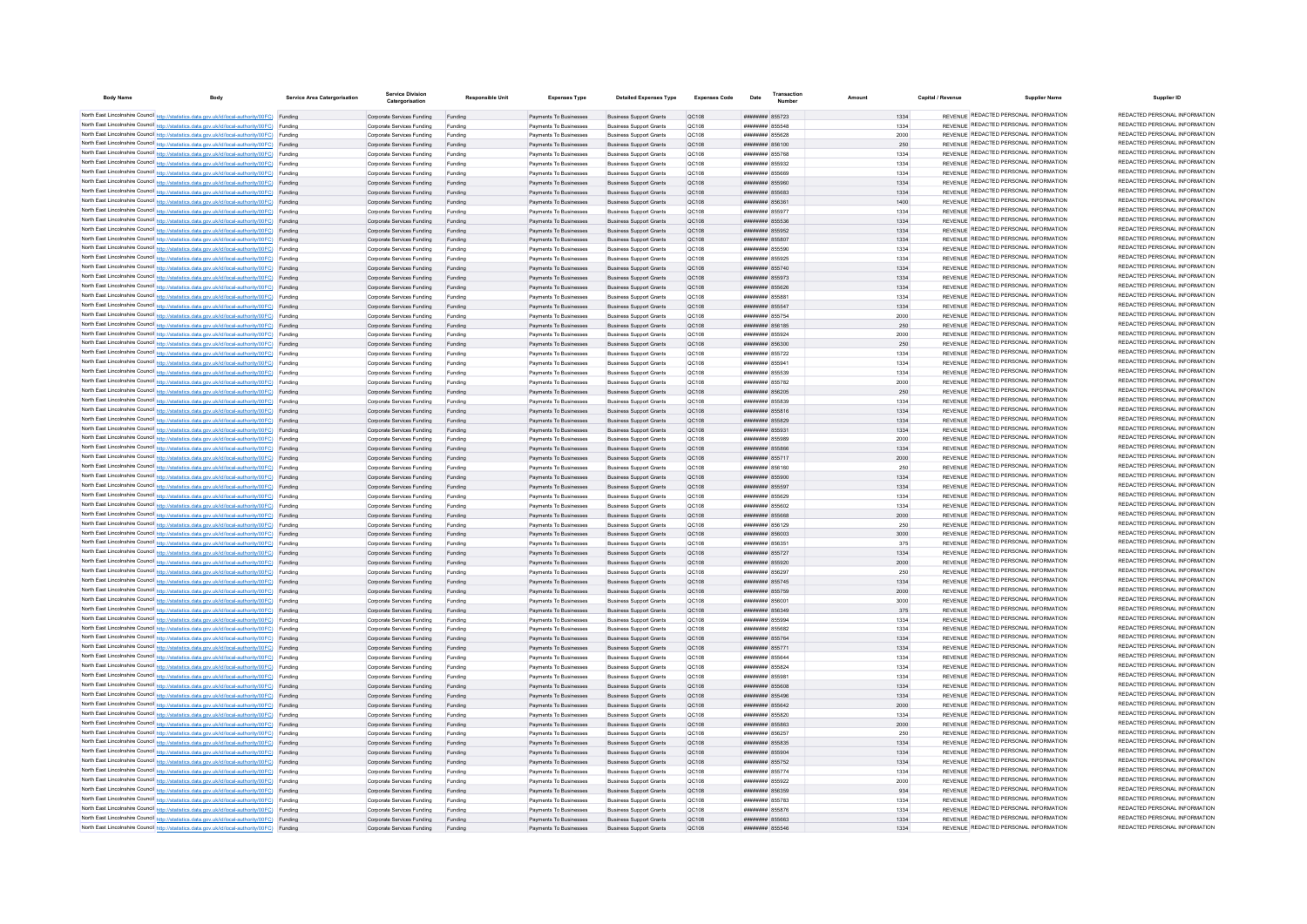| <b>Body Name</b> |                                                                                                                                                                                                  | <b>Service Area Catergorisation</b> | Service Division<br>Catergorisation                              | <b>Responsible Unit</b> | <b>Expenses Type</b>                             | <b>Detailed Expenses Type</b>                                    | <b>Expenses Code</b>  | Date                               | <b>Transactio</b><br>Number |              | Capital / Revenue | Supplier Name                                                                  | Supplier ID                                                    |
|------------------|--------------------------------------------------------------------------------------------------------------------------------------------------------------------------------------------------|-------------------------------------|------------------------------------------------------------------|-------------------------|--------------------------------------------------|------------------------------------------------------------------|-----------------------|------------------------------------|-----------------------------|--------------|-------------------|--------------------------------------------------------------------------------|----------------------------------------------------------------|
|                  | North East Lincolnshire Council http://statistics.data.gov.uk/id/local-authority/00FC) Funding                                                                                                   |                                     |                                                                  |                         |                                                  |                                                                  | OC108                 | ####### 855657                     |                             | 1334         |                   | REVENUE REDACTED PERSONAL INFORMATION                                          | REDACTED PERSONAL INFORMATION                                  |
|                  | North East Lincolnshire Council http://statistics.data.gov.uk/id/local-authority/00FC) Funding                                                                                                   |                                     | Corporate Services Funding Funding<br>Corporate Services Funding | Funding                 | Payments To Businesses<br>Payments To Businesses | <b>Business Support Grants</b><br><b>Business Support Grants</b> | OC108                 | ####### 855520                     |                             | 1334         |                   | REVENUE REDACTED PERSONAL INFORMATION                                          | REDACTED PERSONAL INFORMATION                                  |
|                  | North East Lincolnshire Council http://statistics.data.gov.uk/id/local-authority/00FC) Funding                                                                                                   |                                     | Corporate Services Funding                                       | Funding                 | Payments To Businesses                           | <b>Business Support Grants</b>                                   | <b>QC108</b>          | ####### 855877                     |                             | 1334         |                   | REVENUE REDACTED PERSONAL INFORMATION                                          | REDACTED PERSONAL INFORMATION                                  |
|                  | North East Lincolnshire Council http://statistics.data.gov.uk/id/local-authority/00FC) Funding                                                                                                   |                                     | Corporate Services Funding                                       | Funding                 | Payments To Businesses                           | <b>Business Support Grants</b>                                   | QC108                 | ######## 855726                    |                             | 2000         |                   | REVENUE REDACTED PERSONAL INFORMATION                                          | REDACTED PERSONAL INFORMATION                                  |
|                  | North East Lincolnshire Council http://statistics.data.gov.uk/id/local-authority/00FC) Funding                                                                                                   |                                     | Corporate Services Funding                                       | Funding                 | Payments To Businesses                           | <b>Business Support Grants</b>                                   | QC108                 | ####### 856165                     |                             | 250          |                   | REVENUE REDACTED PERSONAL INFORMATION                                          | REDACTED PERSONAL INFORMATION                                  |
|                  | North East Lincolnshire Council http://statistics.data.gov.uk/id/local-authority/00FC) Funding                                                                                                   |                                     | Corporate Services Funding                                       | Funding                 | Payments To Businesses                           | <b>Business Support Grants</b>                                   | QC108                 | ####### 855612                     |                             | 1334         |                   | REVENUE REDACTED PERSONAL INFORMATION                                          | REDACTED PERSONAL INFORMATION                                  |
|                  | North East Lincolnshire Council http://statistics.data.gov.uk/id/local-authority/00FC) Funding                                                                                                   |                                     | Corporate Services Funding                                       | Funding                 | Payments To Businesses                           | <b>Business Support Grants</b>                                   | QC108                 | ######## 855591                    |                             | 1334         |                   | REVENUE REDACTED PERSONAL INFORMATION                                          | REDACTED PERSONAL INFORMATION                                  |
|                  | North East Lincolnshire Council http://statistics.data.gov.uk/id/local-authority/00FC) Funding                                                                                                   |                                     | Corporate Services Funding                                       | Funding                 | Payments To Businesses                           | <b>Business Support Grants</b>                                   | <b>QC108</b>          | ######## 855510                    |                             | 1334         |                   | REVENUE REDACTED PERSONAL INFORMATION                                          | REDACTED PERSONAL INFORMATION                                  |
|                  | North East Lincolnshire Council http://statistics.data.gov.uk/id/local-authority/00FC) Funding                                                                                                   |                                     | Corporate Services Funding                                       | Funding                 | Payments To Businesses                           | <b>Business Support Grants</b>                                   | <b>QC108</b>          | ######## 855623                    |                             | 1334         |                   | REVENUE REDACTED PERSONAL INFORMATION                                          | REDACTED PERSONAL INFORMATION<br>REDACTED PERSONAL INFORMATION |
|                  | North East Lincolnshire Council http://statistics.data.gov.uk/id/local-authority/00FC) Funding                                                                                                   |                                     | Corporate Services Funding                                       | Funding                 | Payments To Businesses                           | <b>Business Support Grants</b>                                   | OC108                 | <b>########</b> 855588             |                             | 2000         |                   | REVENUE REDACTED PERSONAL INFORMATION<br>REVENUE REDACTED PERSONAL INFORMATION | REDACTED PERSONAL INFORMATION                                  |
|                  | North East Lincolnshire Council http://statistics.data.gov.uk/id/local-authority/00FC) Funding<br>North East Lincolnshire Council http://statistics.data.gov.uk/id/local-authority/00FC) Funding |                                     | Corporate Services Funding<br>Corporate Services Funding         | Funding                 | Payments To Businesses<br>Payments To Businesses | <b>Business Support Grants</b><br><b>Business Support Grants</b> | QC108<br><b>QC108</b> | ######## 856068<br>####### 855570  |                             | 250          |                   | REVENUE REDACTED PERSONAL INFORMATION                                          | REDACTED PERSONAL INFORMATION                                  |
|                  | North East Lincolnshire Council http://statistics.data.gov.uk/id/local-authority/00FC) Funding                                                                                                   |                                     | Corporate Services Funding                                       |                         | Payments To Businesses                           | <b>Business Support Grants</b>                                   | QC108                 | ####### 856055                     |                             | 2000<br>250  |                   | REVENUE REDACTED PERSONAL INFORMATION                                          | REDACTED PERSONAL INFORMATION                                  |
|                  | North East Lincolnshire Council http://statistics.data.gov.uk/id/local-authority/00FC) Funding                                                                                                   |                                     | Comorate Services Funding                                        | Funding                 | Payments To Businesses                           | <b>Business Support Grants</b>                                   | OC108                 | ######## 855578                    |                             | 1334         |                   | REVENUE REDACTED PERSONAL INFORMATION                                          | REDACTED PERSONAL INFORMATION                                  |
|                  | North East Lincolnshire Council http://statistics.data.gov.uk/id/local-authority/00FC) Funding                                                                                                   |                                     | Corporate Services Funding                                       | Funding                 | Payments To Businesses                           | <b>Business Support Grants</b>                                   | <b>QC108</b>          | ####### 856000                     |                             | 3000         |                   | REVENUE REDACTED PERSONAL INFORMATION                                          | REDACTED PERSONAL INFORMATION                                  |
|                  | North East Lincolnshire Council http://statistics.data.gov.uk/id/local-authority/00FC) Funding                                                                                                   |                                     | Corporate Services Funding                                       | Funding                 | Payments To Businesses                           | <b>Business Support Grants</b>                                   | QC108                 | ####### 856348                     |                             | 375          |                   | REVENUE REDACTED PERSONAL INFORMATION                                          | REDACTED PERSONAL INFORMATION                                  |
|                  | North East Lincolnshire Council http://statistics.data.gov.uk/id/local-authority/00FC) Funding                                                                                                   |                                     | Corporate Services Funding                                       | Funding                 | Payments To Businesses                           | <b>Business Support Grants</b>                                   | OC108                 | ####### 855594                     |                             | 2000         |                   | REVENUE REDACTED PERSONAL INFORMATION                                          | REDACTED PERSONAL INFORMATION                                  |
|                  | North East Lincolnshire Council http://statistics.data.gov.uk/id/local-authority/00FC) Funding                                                                                                   |                                     | Corporate Services Funding                                       | Funding                 | Payments To Businesses                           | <b>Business Support Grants</b>                                   | QC108                 | ######## 856074                    |                             | 250          |                   | REVENUE REDACTED PERSONAL INFORMATION                                          | REDACTED PERSONAL INFORMATION                                  |
|                  | North East Lincolnshire Council http://statistics.data.gov.uk/id/local-authority/00FC) Funding                                                                                                   |                                     | Corporate Services Funding                                       | Funding                 | Payments To Businesses                           | <b>Business Support Grants</b>                                   | QC108                 | ######## 855589                    |                             | 2000         |                   | REVENUE REDACTED PERSONAL INFORMATION                                          | REDACTED PERSONAL INFORMATION                                  |
|                  | North East Lincolnshire Council http://statistics.data.gov.uk/id/local-authority/00FC) Funding                                                                                                   |                                     | Corporate Services Funding                                       | Funding                 | Payments To Businesses                           | <b>Business Support Grants</b>                                   | QC108                 | ######## 856069                    |                             | 250          |                   | REVENUE REDACTED PERSONAL INFORMATION                                          | REDACTED PERSONAL INFORMATION<br>REDACTED PERSONAL INFORMATION |
|                  | North East Lincolnshire Council http://statistics.data.gov.uk/id/local-authority/00FC) Funding                                                                                                   |                                     | Corporate Services Funding                                       | Funding                 | Payments To Businesser                           | <b>Business Support Grants</b>                                   | <b>QC108</b>          | ######## 855569                    |                             | 2000         |                   | REVENUE REDACTED PERSONAL INFORMATION<br>REVENUE REDACTED PERSONAL INFORMATION | REDACTED PERSONAL INFORMATION                                  |
|                  | North East Lincolnshire Council http://statistics.data.gov.uk/id/local-authority/00FC) Funding<br>North East Lincolnshire Council http://statistics.data.gov.uk/id/local-authority/00FC) Funding |                                     | Corporate Services Funding                                       | Funding<br>Funding      | Payments To Businesses<br>Payments To Businesser | <b>Business Support Grants</b><br><b>Business Support Grants</b> | QC108<br>QC108        | ######## 856054<br>####### 855882  |                             | 250<br>1334  |                   | REVENUE REDACTED PERSONAL INFORMATION                                          | REDACTED PERSONAL INFORMATION                                  |
|                  | North East Lincolnshire Council http://statistics.data.gov.uk/id/local-authority/00FC) Funding                                                                                                   |                                     | Corporate Services Funding<br>Corporate Services Funding         | Funding                 | Payments To Businesser                           | <b>Business Support Grants</b>                                   | QC108                 | ####### 855918                     |                             | 2000         |                   | REVENUE REDACTED PERSONAL INFORMATION                                          | REDACTED PERSONAL INFORMATION                                  |
|                  | North East Lincolnshire Council http://statistics.data.gov.uk/id/local-authority/00FC) Funding                                                                                                   |                                     | Corporate Services Funding                                       | Funding                 | Payments To Businesses                           | <b>Business Support Grants</b>                                   | QC108                 | ####### 855576                     |                             | 1334         |                   | REVENUE REDACTED PERSONAL INFORMATION                                          | REDACTED PERSONAL INFORMATION                                  |
|                  | North East Lincolnshire Council http://statistics.data.gov.uk/id/local-authority/00FC) Funding                                                                                                   |                                     | Corporate Services Funding                                       | Funding                 | Payments To Businesses                           | <b>Business Support Grants</b>                                   | QC108                 | ####### 855908                     |                             | 2000         |                   | REVENUE REDACTED PERSONAL INFORMATION                                          | REDACTED PERSONAL INFORMATION                                  |
|                  | North East Lincolnshire Council http://statistics.data.gov.uk/id/local-authority/00FC) Funding                                                                                                   |                                     | Corporate Services Funding                                       | Funding                 | Payments To Businesses                           | <b>Business Support Grants</b>                                   | OC108                 | ####### 856288                     |                             | 250          |                   | REVENUE REDACTED PERSONAL INFORMATION                                          | REDACTED PERSONAL INFORMATION                                  |
|                  | North East Lincolnshire Council http://statistics.data.gov.uk/id/local-authority/00FC) Funding                                                                                                   |                                     | Comorate Services Funding                                        | Funding                 | Payments To Businesses                           | <b>Business Support Grants</b>                                   | OC108                 | ######## 855995                    |                             | 1334         |                   | REVENUE REDACTED PERSONAL INFORMATION                                          | REDACTED PERSONAL INFORMATION                                  |
|                  | North East Lincolnshire Council http://statistics.data.gov.uk/id/local-authority/00FC) Funding                                                                                                   |                                     | Corporate Services Funding                                       | Funding                 | Payments To Businesses                           | <b>Business Support Grants</b>                                   | <b>QC108</b>          | ######## 855886                    |                             | 1334         |                   | REVENUE REDACTED PERSONAL INFORMATION                                          | REDACTED PERSONAL INFORMATION                                  |
|                  | North East Lincolnshire Council http://statistics.data.gov.uk/id/local-authority/00FC) Funding                                                                                                   |                                     | Corporate Services Funding                                       | Funding                 | Payments To Businesses                           | <b>Business Support Grants</b>                                   | QC108                 | ######## 855868                    |                             | 1334         |                   | REVENUE REDACTED PERSONAL INFORMATION                                          | REDACTED PERSONAL INFORMATION                                  |
|                  | North East Lincolnshire Council http://statistics.data.gov.uk/id/local-authority/00FC) Funding                                                                                                   |                                     | Corporate Services Funding                                       | Funding                 | Payments To Businesses                           | <b>Business Support Grants</b>                                   | QC108                 | ######## 855660                    |                             | 1334         |                   | REVENUE REDACTED PERSONAL INFORMATION                                          | REDACTED PERSONAL INFORMATION                                  |
|                  | North East Lincolnshire Council http://statistics.data.gov.uk/id/local-authority/00FC) Funding                                                                                                   |                                     | Corporate Services Funding                                       | Funding                 | Payments To Businesses                           | <b>Business Support Grants</b>                                   | QC108                 | ######## 855961                    |                             | 2000         |                   | REVENUE REDACTED PERSONAL INFORMATION                                          | REDACTED PERSONAL INFORMATION<br>REDACTED PERSONAL INFORMATION |
|                  | North East Lincolnshire Council http://statistics.data.gov.uk/id/local-authority/00FC) Funding                                                                                                   |                                     | Corporate Services Funding                                       | Funding                 | Payments To Businesses                           | <b>Business Support Grants</b>                                   | QC108                 | ####### 855513                     |                             | 1334         |                   | REVENUE REDACTED PERSONAL INFORMATION<br>REVENUE REDACTED PERSONAL INFORMATION | REDACTED PERSONAL INFORMATION                                  |
|                  | North East Lincolnshire Council http://statistics.data.gov.uk/id/local-authority/00FC) Funding                                                                                                   |                                     | Corporate Services Funding                                       | Funding                 | Payments To Businesses                           | <b>Business Support Grants</b>                                   | OC108                 | ######## 855702                    |                             | 1334         |                   | REVENUE REDACTED PERSONAL INFORMATION                                          | REDACTED PERSONAL INFORMATION                                  |
|                  | North East Lincolnshire Council http://statistics.data.gov.uk/id/local-authority/00FC) Funding<br>North East Lincolnshire Council http://statistics.data.gov.uk/id/local-authority/00FC) Funding |                                     | Corporate Services Funding<br>Corporate Services Funding         | Funding<br>Funding      | Payments To Businesses<br>Payments To Businesses | <b>Business Support Grants</b><br><b>Business Support Grants</b> | <b>QC108</b><br>QC108 | ######## 855648<br>####### 855788  |                             | 1334<br>1334 |                   | REVENUE REDACTED PERSONAL INFORMATION                                          | REDACTED PERSONAL INFORMATION                                  |
|                  | North East Lincolnshire Council http://statistics.data.gov.uk/id/local-authority/00FC) Funding                                                                                                   |                                     | Corporate Services Funding                                       | Funding                 | Payments To Businesses                           | <b>Business Support Grants</b>                                   | OC108                 | ####### 855885                     |                             | 1334         |                   | REVENUE REDACTED PERSONAL INFORMATION                                          | REDACTED PERSONAL INFORMATION                                  |
|                  | North East Lincolnshire Council http://statistics.data.gov.uk/id/local-authority/00FC) Funding                                                                                                   |                                     | Corporate Services Funding                                       | Funding                 | Payments To Businesses                           | <b>Business Support Grants</b>                                   | QC108                 | ####### 855655                     |                             | 1334         |                   | REVENUE REDACTED PERSONAL INFORMATION                                          | REDACTED PERSONAL INFORMATION                                  |
|                  | North East Lincolnshire Council http://statistics.data.gov.uk/id/local-authority/00FC) Funding                                                                                                   |                                     | Corporate Services Funding                                       | Funding                 | Payments To Businesses                           | <b>Business Support Grants</b>                                   | QC108                 | ######## 855532                    |                             | 1334         |                   | REVENUE REDACTED PERSONAL INFORMATION                                          | REDACTED PERSONAL INFORMATION                                  |
|                  | North East Lincolnshire Council http://statistics.data.gov.uk/id/local-authority/00FC) Funding                                                                                                   |                                     | Corporate Services Funding                                       | Funding                 | Payments To Businesses                           | <b>Business Support Grants</b>                                   | QC108                 | ######## 855858                    |                             | 1334         |                   | REVENUE REDACTED PERSONAL INFORMATION                                          | REDACTED PERSONAL INFORMATION                                  |
|                  | North East Lincolnshire Council http://statistics.data.gov.uk/id/local-authority/00FC) Funding                                                                                                   |                                     | Comorate Services Funding                                        | Funding                 | Payments To Businesses                           | <b>Business Sunnort Grants</b>                                   | OC108                 | ######## 855853                    |                             | 1334         |                   | REVENUE REDACTED PERSONAL INFORMATION                                          | REDACTED PERSONAL INFORMATION                                  |
|                  | North East Lincolnshire Council http://statistics.data.gov.uk/id/local-authority/00FC) Funding                                                                                                   |                                     | Corporate Services Funding                                       | Funding                 | Payments To Businesses                           | <b>Business Support Grants</b>                                   | <b>QC108</b>          | ######## 855818                    |                             | 1334         |                   | REVENUE REDACTED PERSONAL INFORMATION                                          | REDACTED PERSONAL INFORMATION                                  |
|                  | North East Lincolnshire Council http://statistics.data.gov.uk/id/local-authority/00FC) Funding                                                                                                   |                                     | Corporate Services Funding                                       | Funding                 | Payments To Businesses                           | <b>Business Support Grants</b>                                   | QC108                 | ######## 855838                    |                             | 1334         |                   | REVENUE REDACTED PERSONAL INFORMATION                                          | REDACTED PERSONAL INFORMATION<br>REDACTED PERSONAL INFORMATION |
|                  | North East Lincolnshire Council http://statistics.data.gov.uk/id/local-authority/00FC) Funding                                                                                                   |                                     | Corporate Services Funding                                       | Funding                 | Payments To Businesses                           | <b>Business Support Grants</b>                                   | QC108                 | ####### 855617                     |                             | 2000         |                   | REVENUE REDACTED PERSONAL INFORMATION<br>REVENUE REDACTED PERSONAL INFORMATION | REDACTED PERSONAL INFORMATION                                  |
|                  | North East Lincolnshire Council http://statistics.data.gov.uk/id/local-authority/00FC) Funding<br>North East Lincolnshire Council http://statistics.data.gov.uk/id/local-authority/00FC) Funding |                                     | Corporate Services Funding                                       | Funding                 | Payments To Businesses                           | <b>Business Support Grants</b>                                   | <b>QC108</b>          | ######## 856091                    |                             | 250          |                   | REVENUE REDACTED PERSONAL INFORMATION                                          | REDACTED PERSONAL INFORMATION                                  |
|                  | North East Lincolnshire Council http://statistics.data.gov.uk/id/local-authority/00FC) Funding                                                                                                   |                                     | Corporate Services Funding<br>Corporate Services Funding         | Funding<br>Funding      | Payments To Businesses<br>Payments To Businesses | <b>Business Support Grants</b><br><b>Business Support Grants</b> | QC108<br>OC108        | ######## 855834<br>######## 855574 |                             | 1334<br>1334 |                   | REVENUE REDACTED PERSONAL INFORMATION                                          | REDACTED PERSONAL INFORMATION                                  |
|                  | North East Lincolnshire Council http://statistics.data.gov.uk/id/local-authority/00FC) Funding                                                                                                   |                                     | Corporate Services Funding                                       | Funding                 | Payments To Businesses                           | <b>Business Support Grants</b>                                   | <b>QC108</b>          | ######## 855620                    |                             | 1334         |                   | REVENUE REDACTED PERSONAL INFORMATION                                          | REDACTED PERSONAL INFORMATION                                  |
|                  | North East Lincolnshire Council http://statistics.data.gov.uk/id/local-authority/00FC) Funding                                                                                                   |                                     | Corporate Services Funding                                       | Funding                 | Payments To Businesser                           | <b>Business Support Grants</b>                                   | <b>QC108</b>          | ####### 855712                     |                             | 1334         |                   | REVENUE REDACTED PERSONAL INFORMATION                                          | REDACTED PERSONAL INFORMATION                                  |
|                  | North East Lincolnshire Council http://statistics.data.gov.uk/id/local-authority/00FC) Funding                                                                                                   |                                     | Corporate Services Funding                                       | Funding                 | Payments To Businesses                           | <b>Business Support Grants</b>                                   | QC108                 | ######## 856369                    |                             | 934          |                   | REVENUE REDACTED PERSONAL INFORMATION                                          | REDACTED PERSONAL INFORMATION                                  |
|                  | North East Lincolnshire Council http://statistics.data.gov.uk/id/local-authority/00FC) Funding                                                                                                   |                                     | Corporate Services Funding                                       |                         | Payments To Businesses                           | <b>Business Support Grants</b>                                   | QC108                 | ######## 855775                    |                             | 1334         |                   | REVENUE REDACTED PERSONAL INFORMATION                                          | REDACTED PERSONAL INFORMATION                                  |
|                  | North East Lincolnshire Council http://statistics.data.gov.uk/id/local-authority/00FC) Funding                                                                                                   |                                     | Corporate Services Funding                                       | Funding                 | Payments To Businesses                           | <b>Business Support Grants</b>                                   | QC108                 | ######## 855488                    |                             | 2000         |                   | REVENUE REDACTED PERSONAL INFORMATION                                          | REDACTED PERSONAL INFORMATION                                  |
|                  | North East Lincolnshire Council http://statistics.data.gov.uk/id/local-authority/00FC) Funding                                                                                                   |                                     | Corporate Services Funding                                       | Funding                 | Payments To Businesses                           | <b>Business Support Grants</b>                                   | QC108                 | ######## 856007                    |                             | 250          |                   | REVENUE REDACTED PERSONAL INFORMATION                                          | REDACTED PERSONAL INFORMATION                                  |
|                  | North East Lincolnshire Council http://statistics.data.gov.uk/id/local-authority/00FC) Funding                                                                                                   |                                     | Corporate Services Funding                                       | Funding                 | Payments To Businesses                           | <b>Business Support Grants</b>                                   | QC108                 | ####### 855819                     |                             | 2000         |                   | REVENUE REDACTED PERSONAL INFORMATION                                          | REDACTED PERSONAL INFORMATION                                  |
|                  | North East Lincolnshire Council http://statistics.data.gov.uk/id/local-authority/00FC) Funding                                                                                                   |                                     | Corporate Services Funding                                       | Funding                 | Payments To Businesses                           | <b>Business Support Grants</b>                                   | QC108                 | ######## 856231                    |                             | 250          |                   | REVENUE REDACTED PERSONAL INFORMATION<br>REVENUE REDACTED PERSONAL INFORMATION | REDACTED PERSONAL INFORMATION<br>REDACTED PERSONAL INFORMATION |
|                  | North East Lincolnshire Council http://statistics.data.gov.uk/id/local-authority/00FC) Funding<br>North East Lincolnshire Council http://statistics.data.gov.uk/id/local-authority/00FC) Funding |                                     | Corporate Services Funding<br>Corporate Services Funding         | Funding<br>Funding      | Payments To Businesses<br>Payments To Businesses | <b>Business Support Grants</b><br><b>Business Support Grants</b> | <b>QC108</b><br>QC108 | ######## 855609<br>####### 855786  |                             | 1334<br>1334 |                   | REVENUE REDACTED PERSONAL INFORMATION                                          | REDACTED PERSONAL INFORMATION                                  |
|                  | North East Lincolnshire Council http://statistics.data.gov.uk/id/local-authority/00FC) Funding                                                                                                   |                                     | Corporate Services Funding                                       | Funding                 | Payments To Businesses                           | <b>Business Support Grants</b>                                   | QC108                 | ####### 855825                     |                             | 2000         |                   | REVENUE REDACTED PERSONAL INFORMATION                                          | REDACTED PERSONAL INFORMATION                                  |
|                  | North East Lincolnshire Council http://statistics.data.gov.uk/id/local-authority/00FC) Funding                                                                                                   |                                     | Corporate Services Funding                                       | Funding                 | Payments To Businesses                           | <b>Business Support Grants</b>                                   | <b>QC108</b>          | ####### 856235                     |                             | 250          |                   | REVENUE REDACTED PERSONAL INFORMATION                                          | REDACTED PERSONAL INFORMATION                                  |
|                  | North East Lincolnshire Council http://statistics.data.gov.uk/id/local-authority/00FC) Funding                                                                                                   |                                     | Corporate Services Funding                                       | Funding                 | Payments To Businesses                           | <b>Business Support Grants</b>                                   | OC108                 | ######## 855840                    |                             | 1334         |                   | REVENUE REDACTED PERSONAL INFORMATION                                          | REDACTED PERSONAL INFORMATION                                  |
|                  | North East Lincolnshire Council http://statistics.data.gov.uk/id/local-authority/00FC) Funding                                                                                                   |                                     | Corporate Services Funding                                       | Funding                 | Payments To Businesses                           | <b>Business Support Grants</b>                                   | QC108                 | ######## 855690                    |                             | 1334         |                   | REVENUE REDACTED PERSONAL INFORMATION                                          | REDACTED PERSONAL INFORMATION                                  |
|                  | North East Lincolnshire Council http://statistics.data.gov.uk/id/local-authority/00FC) Funding                                                                                                   |                                     | Corporate Services Funding                                       | Funding                 | Payments To Businesses                           | <b>Business Support Grants</b>                                   | <b>QC108</b>          | ######## 855949                    |                             | 1334         |                   | REVENUE REDACTED PERSONAL INFORMATION                                          | REDACTED PERSONAL INFORMATION                                  |
|                  | North East Lincolnshire Council http://statistics.data.gov.uk/id/local-authority/00FC) Funding                                                                                                   |                                     | Corporate Services Funding                                       | Funding                 | Payments To Businesses                           | <b>Business Support Grants</b>                                   | QC108                 | ######## 855562                    |                             | 1334         |                   | REVENUE REDACTED PERSONAL INFORMATION                                          | REDACTED PERSONAL INFORMATION                                  |
|                  | North East Lincolnshire Council http://statistics.data.gov.uk/id/local-authority/00FC) Funding                                                                                                   |                                     | Corporate Services Funding                                       |                         | Payments To Businesses                           | <b>Business Support Grants</b>                                   | QC108                 | ######## 855887                    |                             | 1334         |                   | REVENUE REDACTED PERSONAL INFORMATION                                          | REDACTED PERSONAL INFORMATION                                  |
|                  | North East Lincolnshire Council http://statistics.data.gov.uk/id/local-authority/00FC) Funding                                                                                                   |                                     | Corporate Services Funding                                       |                         | Payments To Businesses                           | <b>Business Support Grants</b>                                   | QC108                 | ####### 855959                     |                             | 1334         |                   | REVENUE REDACTED PERSONAL INFORMATION                                          | REDACTED PERSONAL INFORMATION                                  |
|                  | North East Lincolnshire Council http://statistics.data.gov.uk/id/local-authority/00FC) Funding                                                                                                   |                                     | Corporate Services Funding                                       | Funding                 | Payments To Businesses                           | <b>Business Support Grants</b>                                   | QC108                 | ######## 855955                    |                             | 1334         |                   | REVENUE REDACTED PERSONAL INFORMATION                                          | REDACTED PERSONAL INFORMATION<br>REDACTED PERSONAL INFORMATION |
|                  | North East Lincolnshire Council http://statistics.data.gov.uk/id/local-authority/00FC) Funding                                                                                                   |                                     | Corporate Services Funding                                       | Funding                 | Payments To Businesses                           | <b>Business Support Grants</b>                                   | QC108                 | ######## 855550                    |                             | 1334         |                   | REVENUE REDACTED PERSONAL INFORMATION<br>REVENUE REDACTED PERSONAL INFORMATION | REDACTED PERSONAL INFORMATION                                  |
|                  | North East Lincolnshire Council http://statistics.data.gov.uk/id/local-authority/00FC) Funding                                                                                                   |                                     | Corporate Services Funding                                       | Funding                 | Payments To Businesses<br>Payments To Businesses | <b>Business Support Grants</b>                                   | QC108                 | ######## 856367<br>######## 855677 |                             | 934          |                   | REVENUE REDACTED PERSONAL INFORMATION                                          | REDACTED PERSONAL INFORMATION                                  |
|                  | North East Lincolnshire Council http://statistics.data.gov.uk/id/local-authority/00FC) Funding<br>North East Lincolnshire Council http://statistics.data.gov.uk/id/local-authority/00FC) Funding |                                     | Corporate Services Funding<br>Corporate Services Funding         | Funding<br>Funding      | Payments To Businesses                           | <b>Business Support Grants</b><br><b>Business Support Grants</b> | QC108<br>QC108        | ######## 855703                    |                             | 1334<br>1334 |                   | REVENUE REDACTED PERSONAL INFORMATION                                          | REDACTED PERSONAL INFORMATION                                  |
|                  | North East Lincolnshire Council http://statistics.data.gov.uk/id/local-authority/00FC) Funding                                                                                                   |                                     | Corporate Services Funding                                       | Funding                 | Payments To Businesses                           | <b>Business Support Grants</b>                                   | QC108                 | ####### 855910                     |                             | 2000         |                   | REVENUE REDACTED PERSONAL INFORMATION                                          | REDACTED PERSONAL INFORMATION                                  |
|                  | North East Lincolnshire Council http://statistics.data.gov.uk/id/local-authority/00FC) Funding                                                                                                   |                                     | Corporate Services Funding                                       | Funding                 | Payments To Businesses                           | <b>Business Support Grants</b>                                   | QC108                 | ######## 856290                    |                             | 250          |                   | REVENUE REDACTED PERSONAL INFORMATION                                          | REDACTED PERSONAL INFORMATION                                  |
|                  | North East Lincolnshire Council http://statistics.data.gov.uk/id/local-authority/00FC) Funding                                                                                                   |                                     | Corporate Services Funding                                       | Funding                 | Payments To Businesses                           | <b>Business Support Grants</b>                                   | OC108                 | ######## 855855                    |                             | 1334         |                   | REVENUE REDACTED PERSONAL INFORMATION                                          | REDACTED PERSONAL INFORMATION                                  |
|                  | North East Lincolnshire Council http://statistics.data.gov.uk/id/local-authority/00FC) Funding                                                                                                   |                                     | Corporate Services Funding                                       | Funding                 | Payments To Businesses                           | <b>Business Support Grants</b>                                   | OC108                 | ######## 855543                    |                             | 2000         |                   | REVENUE REDACTED PERSONAL INFORMATION                                          | REDACTED PERSONAL INFORMATION                                  |
|                  | North East Lincolnshire Council http://statistics.data.gov.uk/id/local-authority/00FC) Funding                                                                                                   |                                     | Corporate Services Funding                                       | Funding                 | Payments To Businesses                           | <b>Business Support Grants</b>                                   | QC108                 | <b>####### 855778</b>              |                             | 1334         |                   | REVENUE REDACTED PERSONAL INFORMATION                                          | REDACTED PERSONAL INFORMATION                                  |
|                  | North East Lincolnshire Council http://statistics.data.gov.uk/id/local-authority/00FC) Funding                                                                                                   |                                     | Corporate Services Funding                                       | Funding                 | Payments To Businesse                            | <b>Business Support Grants</b>                                   | QC108                 | ######## 855709                    |                             | 1334         |                   | REVENUE REDACTED PERSONAL INFORMATION                                          | REDACTED PERSONAL INFORMATION                                  |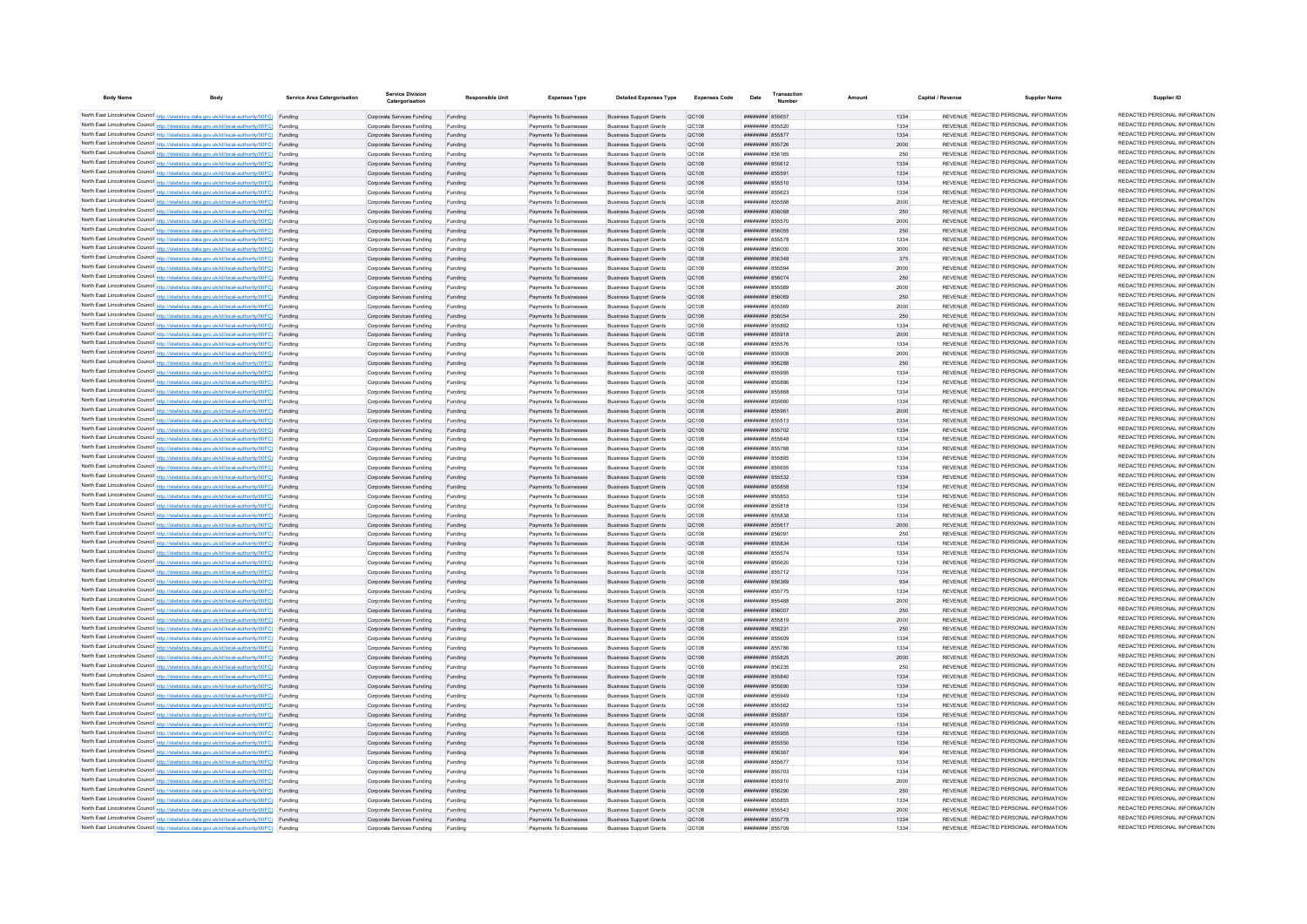| <b>Body Name</b> |                                                                                                                                                                                                  | <b>Service Area Catergorisation</b> | Service Division<br>Catergorisation                      | <b>Responsible Unit</b> | <b>Expenses Type</b>                             | <b>Detailed Expenses Type</b>                                    | <b>Expenses Code</b>  | Date                               | <b>LEADSACTIC</b><br>Number | Amoun        | Capital / Revenue | Supplier Name                                                                  | Supplier ID                                                    |
|------------------|--------------------------------------------------------------------------------------------------------------------------------------------------------------------------------------------------|-------------------------------------|----------------------------------------------------------|-------------------------|--------------------------------------------------|------------------------------------------------------------------|-----------------------|------------------------------------|-----------------------------|--------------|-------------------|--------------------------------------------------------------------------------|----------------------------------------------------------------|
|                  | North East Lincolnshire Council http://statistics.data.gov.uk/id/local-authority/00FC) Funding                                                                                                   |                                     | Comorate Services Funding                                | Funding                 | Payments To Businesses                           |                                                                  | OC108                 | ######## 855619                    |                             | 1334         |                   | REVENUE REDACTED PERSONAL INFORMATION                                          | REDACTED PERSONAL INFORMATION                                  |
|                  | North East Lincolnshire Council http://statistics.data.gov.uk/id/local-authority/00FC) Funding                                                                                                   |                                     | Corporate Services Funding                               | Funding                 | Payments To Businesses                           | <b>Business Support Grants</b><br><b>Business Support Grants</b> | QC108                 | ######## 855845                    |                             | 1334         |                   | REVENUE REDACTED PERSONAL INFORMATION                                          | REDACTED PERSONAL INFORMATION                                  |
|                  | North East Lincolnshire Council http://statistics.data.gov.uk/id/local-authority/00FC) Funding                                                                                                   |                                     | Corporate Services Funding                               | Funding                 | Payments To Businesses                           | <b>Business Support Grants</b>                                   | QC108                 | ######## 855495                    |                             | 2000         |                   | REVENUE REDACTED PERSONAL INFORMATION                                          | REDACTED PERSONAL INFORMATION                                  |
|                  | North East Lincolnshire Council http://statistics.data.gov.uk/id/local-authority/00FC) Funding                                                                                                   |                                     | Corporate Services Funding                               | Funding                 | Payments To Businesses                           | <b>Business Support Grants</b>                                   | OC108                 | ####### 856013                     |                             | 250          |                   | REVENUE REDACTED PERSONAL INFORMATION                                          | REDACTED PERSONAL INFORMATION                                  |
|                  | North East Lincolnshire Council http://statistics.data.gov.uk/id/local-authority/00FC) Funding                                                                                                   |                                     | Corporate Services Funding                               | Funding                 | Payments To Businesses                           | <b>Business Support Grants</b>                                   | QC108                 | ####### 855610                     |                             | 1334         |                   | REVENUE REDACTED PERSONAL INFORMATION                                          | REDACTED PERSONAL INFORMATION                                  |
|                  | North East Lincolnshire Council http://statistics.data.gov.uk/id/local-authority/00FC) Funding                                                                                                   |                                     | Corporate Services Funding                               | Funding                 | Payments To Businesses                           | <b>Business Support Grants</b>                                   | QC108                 | ####### 855865                     |                             | 1334         |                   | REVENUE REDACTED PERSONAL INFORMATION                                          | REDACTED PERSONAL INFORMATION                                  |
|                  | North East Lincolnshire Council http://statistics.data.gov.uk/id/local-authority/00FC) Funding                                                                                                   |                                     | Corporate Services Funding                               | Funding                 | Payments To Businesses                           | <b>Business Support Grants</b>                                   | QC108                 | ######## 855616                    |                             | 1334         |                   | REVENUE REDACTED PERSONAL INFORMATION                                          | REDACTED PERSONAL INFORMATION                                  |
|                  | North East Lincolnshire Council http://statistics.data.gov.uk/id/local-authority/00FC) Funding                                                                                                   |                                     | Corporate Services Funding                               | Funding                 | Payments To Businesses                           | <b>Business Support Grants</b>                                   | QC108                 | ######## 855563                    |                             | 1334         |                   | REVENUE REDACTED PERSONAL INFORMATION                                          | REDACTED PERSONAL INFORMATION                                  |
|                  | North East Lincolnshire Council http://statistics.data.gov.uk/id/local-authority/00FC) Funding                                                                                                   |                                     | Corporate Services Funding                               | Funding                 | Payments To Businesses                           | <b>Business Support Grants</b>                                   | QC108                 | ######## 855879                    |                             | 1334         |                   | REVENUE REDACTED PERSONAL INFORMATION                                          | REDACTED PERSONAL INFORMATION                                  |
|                  | North East Lincolnshire Council http://statistics.data.gov.uk/id/local-authority/00FC) Funding                                                                                                   |                                     | Corporate Services Funding                               | Funding                 | Payments To Businesses                           | <b>Business Support Grants</b>                                   | OC108                 | ######## 855555                    |                             | 1334         |                   | REVENUE REDACTED PERSONAL INFORMATION                                          | REDACTED PERSONAL INFORMATION                                  |
|                  | North East Lincolnshire Council http://statistics.data.gov.uk/id/local-authority/00FC) Funding                                                                                                   |                                     | Corporate Services Funding                               | Funding                 | Payments To Businesses                           | <b>Business Support Grants</b>                                   | QC108                 | ######## 855625                    |                             | 1334         |                   | REVENUE REDACTED PERSONAL INFORMATION                                          | REDACTED PERSONAL INFORMATION                                  |
|                  | North East Lincolnshire Council http://statistics.data.gov.uk/id/local-authority/00FC) Funding                                                                                                   |                                     | Corporate Services Funding                               |                         | Payments To Businesses                           | <b>Business Support Grants</b>                                   | <b>QC108</b>          | ####### 855875                     |                             | 1334         |                   | REVENUE REDACTED PERSONAL INFORMATION                                          | REDACTED PERSONAL INFORMATION<br>REDACTED PERSONAL INFORMATION |
|                  | North East Lincolnshire Council http://statistics.data.gov.uk/id/local-authority/00FC) Funding                                                                                                   |                                     | Corporate Services Funding                               |                         | Payments To Businesses                           | <b>Business Support Grants</b>                                   | <b>QC108</b>          | ######## 855874                    |                             | 1334         |                   | REVENUE REDACTED PERSONAL INFORMATION<br>REVENUE REDACTED PERSONAL INFORMATION | REDACTED PERSONAL INFORMATION                                  |
|                  | North East Lincolnshire Council http://statistics.data.gov.uk/id/local-authority/00FC) Funding                                                                                                   |                                     | Comorate Services Funding                                | Funding                 | Payments To Businesses                           | <b>Business Sunnort Grants</b>                                   | OC108                 | ####### 855556<br>######## 855567  |                             | 1334         |                   | REVENUE REDACTED PERSONAL INFORMATION                                          | REDACTED PERSONAL INFORMATION                                  |
|                  | North East Lincolnshire Council http://statistics.data.gov.uk/id/local-authority/00FC) Funding<br>North East Lincolnshire Council http://statistics.data.gov.uk/id/local-authority/00FC) Funding |                                     | Corporate Services Funding                               | Funding                 | Payments To Businesses                           | <b>Business Support Grants</b><br><b>Business Support Grants</b> | <b>QC108</b><br>QC108 | ######## 855686                    |                             | 2000<br>1334 |                   | REVENUE REDACTED PERSONAL INFORMATION                                          | REDACTED PERSONAL INFORMATION                                  |
|                  | North East Lincolnshire Council http://statistics.data.gov.uk/id/local-authority/00FC) Funding                                                                                                   |                                     | Corporate Services Funding<br>Corporate Services Funding | Funding<br>Funding      | Payments To Businesses<br>Payments To Businesses | <b>Business Support Grants</b>                                   | QC108                 | ######## 855673                    |                             | 1334         |                   | REVENUE REDACTED PERSONAL INFORMATION                                          | REDACTED PERSONAL INFORMATION                                  |
|                  | North East Lincolnshire Council http://statistics.data.gov.uk/id/local-authority/00FC) Funding                                                                                                   |                                     | Corporate Services Funding                               | Funding                 | Payments To Businesses                           | <b>Business Support Grants</b>                                   | QC108                 | ####### 856354                     |                             | 667          |                   | REVENUE REDACTED PERSONAL INFORMATION                                          | REDACTED PERSONAL INFORMATION                                  |
|                  | North East Lincolnshire Council http://statistics.data.gov.uk/id/local-authority/00FC) Funding                                                                                                   |                                     | Corporate Services Funding                               | Funding                 | Payments To Businesses                           | <b>Business Support Grants</b>                                   | QC108                 | ####### 855503                     |                             | 1334         |                   | REVENUE REDACTED PERSONAL INFORMATION                                          | REDACTED PERSONAL INFORMATION                                  |
|                  | North East Lincolnshire Council http://statistics.data.gov.uk/id/local-authority/00FC) Funding                                                                                                   |                                     | Corporate Services Funding                               | Funding                 | Payments To Businesses                           | <b>Business Support Grants</b>                                   | <b>QC108</b>          | ######## 855643                    |                             | 1334         |                   | REVENUE REDACTED PERSONAL INFORMATION                                          | REDACTED PERSONAL INFORMATION                                  |
|                  | North East Lincolnshire Council http://statistics.data.gov.uk/id/local-authority/00FC) Funding                                                                                                   |                                     | Corporate Services Funding                               | Funding                 | Payments To Businesser                           | <b>Business Support Grants</b>                                   | QC108                 | ######## 855939                    |                             | 1334         |                   | REVENUE REDACTED PERSONAL INFORMATION                                          | REDACTED PERSONAL INFORMATION                                  |
|                  | North East Lincolnshire Council http://statistics.data.gov.uk/id/local-authority/00FC) Funding                                                                                                   |                                     | Corporate Services Funding                               | Funding                 | Payments To Businesses                           | <b>Business Support Grants</b>                                   | QC108                 | ####### 855705                     |                             | 1334         |                   | REVENUE REDACTED PERSONAL INFORMATION                                          | REDACTED PERSONAL INFORMATION                                  |
|                  | North East Lincolnshire Council http://statistics.data.gov.uk/id/local-authority/00FC) Funding                                                                                                   |                                     | Corporate Services Funding                               | Funding                 | Payments To Businesser                           | <b>Business Support Grants</b>                                   | QC108                 | ####### 855688                     |                             | 1334         |                   | REVENUE REDACTED PERSONAL INFORMATION                                          | REDACTED PERSONAL INFORMATION                                  |
|                  | North East Lincolnshire Council http://statistics.data.gov.uk/id/local-authority/00FC) Funding                                                                                                   |                                     | Corporate Services Funding                               | Funding                 | Payments To Businesses                           | <b>Business Support Grants</b>                                   | QC108                 | ####### 856368                     |                             | 934          |                   | REVENUE REDACTED PERSONAL INFORMATION                                          | REDACTED PERSONAL INFORMATION                                  |
|                  | North East Lincolnshire Council http://statistics.data.gov.uk/id/local-authority/00FC) Funding                                                                                                   |                                     | Corporate Services Funding                               | Funding                 | Payments To Businesser                           | <b>Business Support Grants</b>                                   | QC108                 | ####### 855636                     |                             | 1334         |                   | REVENUE REDACTED PERSONAL INFORMATION                                          | REDACTED PERSONAL INFORMATION                                  |
|                  | North East Lincolnshire Council http://statistics.data.gov.uk/id/local-authority/00FC) Funding                                                                                                   |                                     | Corporate Services Funding                               | Funding                 | Payments To Businesses                           | <b>Business Support Grants</b>                                   | QC108                 | ######## 855607                    |                             | 1334         |                   | REVENUE REDACTED PERSONAL INFORMATION                                          | REDACTED PERSONAL INFORMATION                                  |
|                  | North East Lincolnshire Council http://statistics.data.gov.uk/id/local-authority/00FC) Funding                                                                                                   |                                     | Comorate Services Funding                                | Funding                 | Payments To Businesses                           | <b>Business Support Grants</b>                                   | OC108                 | ######## 855494                    |                             | 1334         |                   | REVENUE REDACTED PERSONAL INFORMATION                                          | REDACTED PERSONAL INFORMATION                                  |
|                  | North East Lincolnshire Council http://statistics.data.gov.uk/id/local-authority/00FC) Funding                                                                                                   |                                     | Comorate Services Funding                                | Funding                 | Payments To Businesses                           | <b>Business Support Grants</b>                                   | OC108                 | ####### 855837                     |                             | 1334         |                   | REVENUE REDACTED PERSONAL INFORMATION                                          | REDACTED PERSONAL INFORMATION                                  |
|                  | North East Lincolnshire Council http://statistics.data.gov.uk/id/local-authority/00FC) Funding                                                                                                   |                                     | Corporate Services Funding                               | Funding                 | Payments To Businesses                           | <b>Business Support Grants</b>                                   | <b>QC108</b>          | ######## 855492                    |                             | 2000         |                   | REVENUE REDACTED PERSONAL INFORMATION                                          | REDACTED PERSONAL INFORMATION                                  |
|                  | North East Lincolnshire Council http://statistics.data.gov.uk/id/local-authority/00FC) Funding                                                                                                   |                                     | Corporate Services Funding                               | Funding                 | Payments To Businesses                           | <b>Business Support Grants</b>                                   | QC108                 | ######## 856011                    |                             | 250          |                   | REVENUE REDACTED PERSONAL INFORMATION                                          | REDACTED PERSONAL INFORMATION                                  |
|                  | North East Lincolnshire Council http://statistics.data.gov.uk/id/local-authority/00FC) Funding                                                                                                   |                                     | Corporate Services Funding                               | Funding                 | Payments To Businesses                           | <b>Business Support Grants</b>                                   | QC108                 | ######## 855765                    |                             | 1334         |                   | REVENUE REDACTED PERSONAL INFORMATION<br>REVENUE REDACTED PERSONAL INFORMATION | REDACTED PERSONAL INFORMATION<br>REDACTED PERSONAL INFORMATION |
|                  | North East Lincolnshire Council http://statistics.data.gov.uk/id/local-authority/00FC) Funding                                                                                                   |                                     | Corporate Services Funding                               | Funding                 | Payments To Businesses                           | <b>Business Support Grants</b>                                   | QC108                 | ######## 855731                    |                             | 2000         |                   | REVENUE REDACTED PERSONAL INFORMATION                                          | REDACTED PERSONAL INFORMATION                                  |
|                  | North East Lincolnshire Council http://statistics.data.gov.uk/id/local-authority/00FC) Funding                                                                                                   |                                     | Corporate Services Funding                               | Funding                 | Payments To Businesses                           | <b>Business Support Grants</b>                                   | QC108                 | ####### 856168                     |                             | 250          |                   | REVENUE REDACTED PERSONAL INFORMATION                                          | REDACTED PERSONAL INFORMATION                                  |
|                  | North East Lincolnshire Council http://statistics.data.gov.uk/id/local-authority/00FC) Funding                                                                                                   |                                     | Corporate Services Funding                               | Funding                 | Payments To Businesses                           | <b>Business Support Grants</b>                                   | QC108                 | ####### 855640                     |                             | 1334         |                   | REVENUE REDACTED PERSONAL INFORMATION                                          | REDACTED PERSONAL INFORMATION                                  |
|                  | North East Lincolnshire Council http://statistics.data.gov.uk/id/local-authority/00FC) Funding<br>North East Lincolnshire Council http://statistics.data.gov.uk/id/local-authority/00FC) Funding |                                     | Corporate Services Funding<br>Corporate Services Funding | Funding<br>Funding      | Payments To Businesses<br>Payments To Businesses | <b>Business Support Grants</b><br><b>Business Support Grants</b> | QC108<br>QC108        | ######## 856357<br>####### 855526  |                             | 934<br>1334  |                   | REVENUE REDACTED PERSONAL INFORMATION                                          | REDACTED PERSONAL INFORMATION                                  |
|                  | North East Lincolnshire Council http://statistics.data.gov.uk/id/local-authority/00FC) Funding                                                                                                   |                                     | Corporate Services Funding                               | Funding                 | Payments To Businesses                           | <b>Business Support Grants</b>                                   | QC108                 | ####### 855515                     |                             | 1334         |                   | REVENUE REDACTED PERSONAL INFORMATION                                          | REDACTED PERSONAL INFORMATION                                  |
|                  | North East Lincolnshire Council http://statistics.data.gov.uk/id/local-authority/00FC) Funding                                                                                                   |                                     | Corporate Services Funding                               | Funding                 | Payments To Businesses                           | <b>Business Support Grants</b>                                   | QC108                 | ######## 855614                    |                             | 1334         |                   | REVENUE REDACTED PERSONAL INFORMATION                                          | REDACTED PERSONAL INFORMATION                                  |
|                  | North East Lincolnshire Council http://statistics.data.gov.uk/id/local-authority/00FC) Funding                                                                                                   |                                     | Corporate Services Funding                               | Funding                 | Payments To Businesses                           | <b>Business Support Grants</b>                                   | QC108                 | ######## 855498                    |                             | 2000         |                   | REVENUE REDACTED PERSONAL INFORMATION                                          | REDACTED PERSONAL INFORMATION                                  |
|                  | North East Lincolnshire Council http://statistics.data.gov.uk/id/local-authority/00FC) Funding                                                                                                   |                                     | Corporate Services Funding                               | Funding                 | Payments To Businesses                           | <b>Business Support Grants</b>                                   | QC108                 | ####### 856016                     |                             | 250          |                   | REVENUE REDACTED PERSONAL INFORMATION                                          | REDACTED PERSONAL INFORMATION                                  |
|                  | North East Lincolnshire Council http://statistics.data.gov.uk/id/local-authority/00FC) Funding                                                                                                   |                                     | Comorate Services Funding                                | Funding                 | Payments To Businesses                           | <b>Business Sunnort Grants</b>                                   | OC108                 | ######## 855896                    |                             | 1334         |                   | REVENUE REDACTED PERSONAL INFORMATION                                          | REDACTED PERSONAL INFORMATION                                  |
|                  | North East Lincolnshire Council http://statistics.data.gov.uk/id/local-authority/00FC) Funding                                                                                                   |                                     | Corporate Services Funding                               | Funding                 | Payments To Businesses                           | <b>Business Support Grants</b>                                   | <b>QC108</b>          | ######## 855664                    |                             | 1334         |                   | REVENUE REDACTED PERSONAL INFORMATION                                          | REDACTED PERSONAL INFORMATION                                  |
|                  | North East Lincolnshire Council http://statistics.data.gov.uk/id/local-authority/00FC) Funding                                                                                                   |                                     | Corporate Services Funding                               | Funding                 | Payments To Businesses                           | <b>Business Support Grants</b>                                   | QC108                 | ######## 855906                    |                             | 1334         |                   | REVENUE REDACTED PERSONAL INFORMATION                                          | REDACTED PERSONAL INFORMATION                                  |
|                  | North East Lincolnshire Council http://statistics.data.gov.uk/id/local-authority/00FC) Funding                                                                                                   |                                     | Corporate Services Funding                               | Funding                 | Payments To Businesses                           | <b>Business Support Grants</b>                                   | QC108                 | ######## 855903                    |                             | 1334         |                   | REVENUE REDACTED PERSONAL INFORMATION                                          | REDACTED PERSONAL INFORMATION                                  |
|                  | North East Lincolnshire Council http://statistics.data.gov.uk/id/local-authority/00FC) Funding                                                                                                   |                                     | Corporate Services Funding                               | Funding                 | Payments To Businesses                           | <b>Business Support Grants</b>                                   | QC108                 | ######## 855962                    |                             | 1334         |                   | REVENUE REDACTED PERSONAL INFORMATION                                          | REDACTED PERSONAL INFORMATION                                  |
|                  | North East Lincolnshire Council http://statistics.data.gov.uk/id/local-authority/00FC) Funding                                                                                                   |                                     | Corporate Services Funding                               | Funding                 | Payments To Businesses                           | <b>Business Support Grants</b>                                   | QC108                 | ####### 855926                     |                             | 1334         |                   | REVENUE REDACTED PERSONAL INFORMATION                                          | REDACTED PERSONAL INFORMATION                                  |
|                  | North East Lincolnshire Council http://statistics.data.gov.uk/id/local-authority/00FC) Funding                                                                                                   |                                     | Corporate Services Funding                               | Funding                 | Payments To Businesses                           | <b>Business Support Grants</b>                                   | OC108                 | ######## 855830                    |                             | 1334         |                   | REVENUE REDACTED PERSONAL INFORMATION                                          | REDACTED PERSONAL INFORMATION                                  |
|                  | North East Lincolnshire Council http://statistics.data.gov.uk/id/local-authority/00FC) Funding                                                                                                   |                                     | Corporate Services Funding                               | Funding                 | Payments To Businesses                           | <b>Business Support Grants</b>                                   | <b>QC108</b>          | ######## 855504                    |                             | 1334         |                   | REVENUE REDACTED PERSONAL INFORMATION                                          | REDACTED PERSONAL INFORMATION                                  |
|                  | North East Lincolnshire Council http://statistics.data.gov.uk/id/local-authority/00FC) Funding                                                                                                   |                                     | Corporate Services Funding                               | Funding                 | Payments To Businesser                           | <b>Business Support Grants</b>                                   | <b>QC108</b>          | ######## 855935                    |                             | 1334         |                   | REVENUE REDACTED PERSONAL INFORMATION                                          | REDACTED PERSONAL INFORMATION                                  |
|                  | North East Lincolnshire Council http://statistics.data.gov.uk/id/local-authority/00FC) Funding                                                                                                   |                                     | Corporate Services Funding                               | Funding                 | Payments To Businesser                           | <b>Business Support Grants</b>                                   | QC108                 | ######## 855919                    |                             | 1334         |                   | REVENUE REDACTED PERSONAL INFORMATION                                          | REDACTED PERSONAL INFORMATION<br>REDACTED PERSONAL INFORMATION |
|                  | North East Lincolnshire Council http://statistics.data.gov.uk/id/local-authority/00FC) Funding                                                                                                   |                                     | Corporate Services Funding                               | Funding                 | Payments To Businesses                           | <b>Business Support Grants</b>                                   | QC108                 | ######## 855568                    |                             | 1334         |                   | REVENUE REDACTED PERSONAL INFORMATION                                          | REDACTED PERSONAL INFORMATION                                  |
|                  | North East Lincolnshire Council http://statistics.data.gov.uk/id/local-authority/00FC) Funding                                                                                                   |                                     | Corporate Services Funding                               | Funding                 | Payments To Businesses                           | <b>Business Support Grants</b>                                   | QC108                 | ######## 855634                    |                             | 1334         |                   | REVENUE REDACTED PERSONAL INFORMATION<br>REVENUE REDACTED PERSONAL INFORMATION | REDACTED PERSONAL INFORMATION                                  |
|                  | North East Lincolnshire Council http://statistics.data.gov.uk/id/local-authority/00FC) Funding                                                                                                   |                                     | Corporate Services Funding                               | Funding                 | Payments To Businesses                           | <b>Business Support Grants</b>                                   | QC108                 | ######## 855934<br>######## 855964 |                             | 1334         |                   | REVENUE REDACTED PERSONAL INFORMATION                                          | REDACTED PERSONAL INFORMATION                                  |
|                  | North East Lincolnshire Council http://statistics.data.gov.uk/id/local-authority/00FC) Funding<br>North East Lincolnshire Council http://statistics.data.gov.uk/id/local-authority/00FC) Funding |                                     | Corporate Services Funding<br>Corporate Services Funding | Funding<br>Funding      | Payments To Businesses<br>Payments To Businesses | <b>Business Support Grants</b><br><b>Business Support Grants</b> | QC108<br>QC108        | ######## 855675                    |                             | 1334<br>1334 |                   | REVENUE REDACTED PERSONAL INFORMATION                                          | REDACTED PERSONAL INFORMATION                                  |
|                  | North East Lincolnshire Council http://statistics.data.gov.uk/id/local-authority/00FC) Funding                                                                                                   |                                     | Corporate Services Funding                               | Funding                 | Payments To Businesses                           | <b>Business Support Grants</b>                                   | QC108                 | ######## 855832                    |                             | 1334         |                   | REVENUE REDACTED PERSONAL INFORMATION                                          | REDACTED PERSONAL INFORMATION                                  |
|                  | North East Lincolnshire Council http://statistics.data.gov.uk/id/local-authority/00FC) Funding                                                                                                   |                                     | Corporate Services Funding                               | Funding                 | Payments To Businesses                           | <b>Business Support Grants</b>                                   | QC108                 | ######## 855907                    |                             | 1334         |                   | REVENUE REDACTED PERSONAL INFORMATION                                          | REDACTED PERSONAL INFORMATION                                  |
|                  | North East Lincolnshire Council http://statistics.data.gov.uk/id/local-authority/00FC) Funding                                                                                                   |                                     | Corporate Services Funding                               | Funding                 | Payments To Businesses                           | <b>Business Support Grants</b>                                   | QC108                 | ######## 855937                    |                             | 1334         |                   | REVENUE REDACTED PERSONAL INFORMATION                                          | REDACTED PERSONAL INFORMATION                                  |
|                  | North East Lincolnshire Council http://statistics.data.gov.uk/id/local-authority/00FC) Funding                                                                                                   |                                     | Corporate Services Funding                               | Funding                 | Payments To Businesses                           | <b>Business Support Grants</b>                                   | QC108                 | ####### 855956                     |                             | 1334         |                   | REVENUE REDACTED PERSONAL INFORMATION                                          | REDACTED PERSONAL INFORMATION                                  |
|                  | North East Lincolnshire Council http://statistics.data.gov.uk/id/local-authority/00FC) Funding                                                                                                   |                                     | Corporate Services Funding                               | Funding                 | Payments To Businesses                           | <b>Business Support Grants</b>                                   | OC108                 | ######## 855901                    |                             | 1334         |                   | REVENUE REDACTED PERSONAL INFORMATION                                          | REDACTED PERSONAL INFORMATION                                  |
|                  | North East Lincolnshire Council http://statistics.data.gov.uk/id/local-authority/00FC) Funding                                                                                                   |                                     | Corporate Services Funding                               | Funding                 | Payments To Businesses                           | <b>Business Support Grants</b>                                   | QC108                 | ######## 855942                    |                             | 1334         |                   | REVENUE REDACTED PERSONAL INFORMATION                                          | REDACTED PERSONAL INFORMATION                                  |
|                  | North East Lincolnshire Council http://statistics.data.gov.uk/id/local-authority/00FC) Funding                                                                                                   |                                     | Corporate Services Funding                               | Funding                 | Payments To Businesses                           | <b>Business Support Grants</b>                                   | <b>QC108</b>          | ####### 855916                     |                             | 1334         |                   | REVENUE REDACTED PERSONAL INFORMATION                                          | REDACTED PERSONAL INFORMATION                                  |
|                  | North East Lincolnshire Council http://statistics.data.gov.uk/id/local-authority/00FC) Funding                                                                                                   |                                     | Corporate Services Funding                               | Funding                 | Payments To Businesses                           | <b>Business Support Grants</b>                                   | QC108                 | ######## 855902                    |                             | 1334         |                   | REVENUE REDACTED PERSONAL INFORMATION                                          | REDACTED PERSONAL INFORMATION                                  |
|                  | North East Lincolnshire Council http://statistics.data.gov.uk/id/local-authority/00FC) Funding                                                                                                   |                                     | Corporate Services Funding                               |                         | Payments To Businesses                           | <b>Business Support Grants</b>                                   | QC108                 | ####### 855943                     |                             | 1334         |                   | REVENUE REDACTED PERSONAL INFORMATION                                          | REDACTED PERSONAL INFORMATION                                  |
|                  | North East Lincolnshire Council http://statistics.data.gov.uk/id/local-authority/00FC) Funding                                                                                                   |                                     | Corporate Services Funding                               |                         | Payments To Businesses                           | <b>Business Support Grants</b>                                   | QC108                 | ####### 855944                     |                             | 1334         |                   | REVENUE REDACTED PERSONAL INFORMATION                                          | REDACTED PERSONAL INFORMATION                                  |
|                  | North East Lincolnshire Council http://statistics.data.gov.uk/id/local-authority/00FC) Funding                                                                                                   |                                     | Corporate Services Funding                               | Funding                 | Payments To Businesses                           | <b>Business Support Grants</b>                                   | QC108                 | ####### 855948                     |                             | 1334         |                   | REVENUE REDACTED PERSONAL INFORMATION                                          | REDACTED PERSONAL INFORMATION                                  |
|                  | North East Lincolnshire Council http://statistics.data.gov.uk/id/local-authority/00FC) Funding                                                                                                   |                                     | Corporate Services Funding                               | Funding                 | Payments To Businesses                           | <b>Business Support Grants</b>                                   | <b>QC108</b>          | ######## 855958                    |                             | 1334         |                   | REVENUE REDACTED PERSONAL INFORMATION                                          | REDACTED PERSONAL INFORMATION                                  |
|                  | North East Lincolnshire Council http://statistics.data.gov.uk/id/local-authority/00FC) Funding                                                                                                   |                                     | Corporate Services Funding                               | Funding                 | Payments To Businesses                           | <b>Business Support Grants</b>                                   | <b>QC108</b>          | ######## 855966                    |                             | 1334         |                   | REVENUE REDACTED PERSONAL INFORMATION                                          | REDACTED PERSONAL INFORMATION                                  |
|                  | North East Lincolnshire Council http://statistics.data.gov.uk/id/local-authority/00FC) Funding                                                                                                   |                                     | Corporate Services Funding                               | Funding                 | Payments To Businesses                           | <b>Business Support Grants</b>                                   | QC108                 | ####### 856004                     |                             | 1334         |                   | REVENUE REDACTED PERSONAL INFORMATION                                          | REDACTED PERSONAL INFORMATION<br>REDACTED PERSONAL INFORMATION |
|                  | North East Lincolnshire Council http://statistics.data.gov.uk/id/local-authority/00FC) Funding                                                                                                   |                                     | Corporate Services Funding                               | Funding                 | Payments To Businesses                           | <b>Business Support Grants</b>                                   | QC108                 | ######## 855979                    |                             | 1334         |                   | REVENUE REDACTED PERSONAL INFORMATION<br>REVENUE REDACTED PERSONAL INFORMATION | REDACTED PERSONAL INFORMATION                                  |
|                  | North East Lincolnshire Council http://statistics.data.gov.uk/id/local-authority/00FC) Funding                                                                                                   |                                     | Corporate Services Funding                               | Funding                 | Payments To Businesses                           | <b>Business Support Grants</b>                                   | QC108                 | ####### 855983                     |                             | 1334         |                   | REVENUE REDACTED PERSONAL INFORMATION                                          | REDACTED PERSONAL INFORMATION                                  |
|                  | North East Lincolnshire Council http://statistics.data.gov.uk/id/local-authority/00FC) Funding<br>North East Lincolnshire Council http://statistics.data.gov.uk/id/local-authority/00FC) Funding |                                     | Corporate Services Funding<br>Corporate Services Funding | Funding<br>Funding      | Payments To Businesses<br>Payments To Businesses | <b>Business Support Grants</b><br><b>Business Support Grants</b> | QC108<br>OC108        | ######## 855965<br>######## 855984 |                             | 1334<br>1334 |                   | REVENUE REDACTED PERSONAL INFORMATION                                          | REDACTED PERSONAL INFORMATION                                  |
|                  | North East Lincolnshire Council http://statistics.data.gov.uk/id/local-authority/00FC) Funding                                                                                                   |                                     | Corporate Services Funding                               | Funding                 | Payments To Businesses                           | <b>Business Sunnort Grants</b>                                   | OC108                 | ######## 856371                    |                             | 934          |                   | REVENUE REDACTED PERSONAL INFORMATION                                          | REDACTED PERSONAL INFORMATION                                  |
|                  | North East Lincolnshire Council http://statistics.data.gov.uk/id/local-authority/00FC) Funding                                                                                                   |                                     | Corporate Services Funding                               | Funding                 | Payments To Businesses                           | <b>Business Support Grants</b>                                   | <b>QC108</b>          | ####### 855991                     |                             | 1334         |                   | REVENUE REDACTED PERSONAL INFORMATION                                          | REDACTED PERSONAL INFORMATION                                  |
|                  | North East Lincolnshire Council http://statistics.data.gov.uk/id/local-authority/00FC) Funding                                                                                                   |                                     | Corporate Services Funding                               | Funding                 | Payments To Businesse                            | <b>Business Support Grants</b>                                   | QC108                 | ######## 855987                    |                             | 1334         |                   | REVENUE REDACTED PERSONAL INFORMATION                                          | REDACTED PERSONAL INFORMATION                                  |
|                  |                                                                                                                                                                                                  |                                     |                                                          |                         |                                                  |                                                                  |                       |                                    |                             |              |                   |                                                                                |                                                                |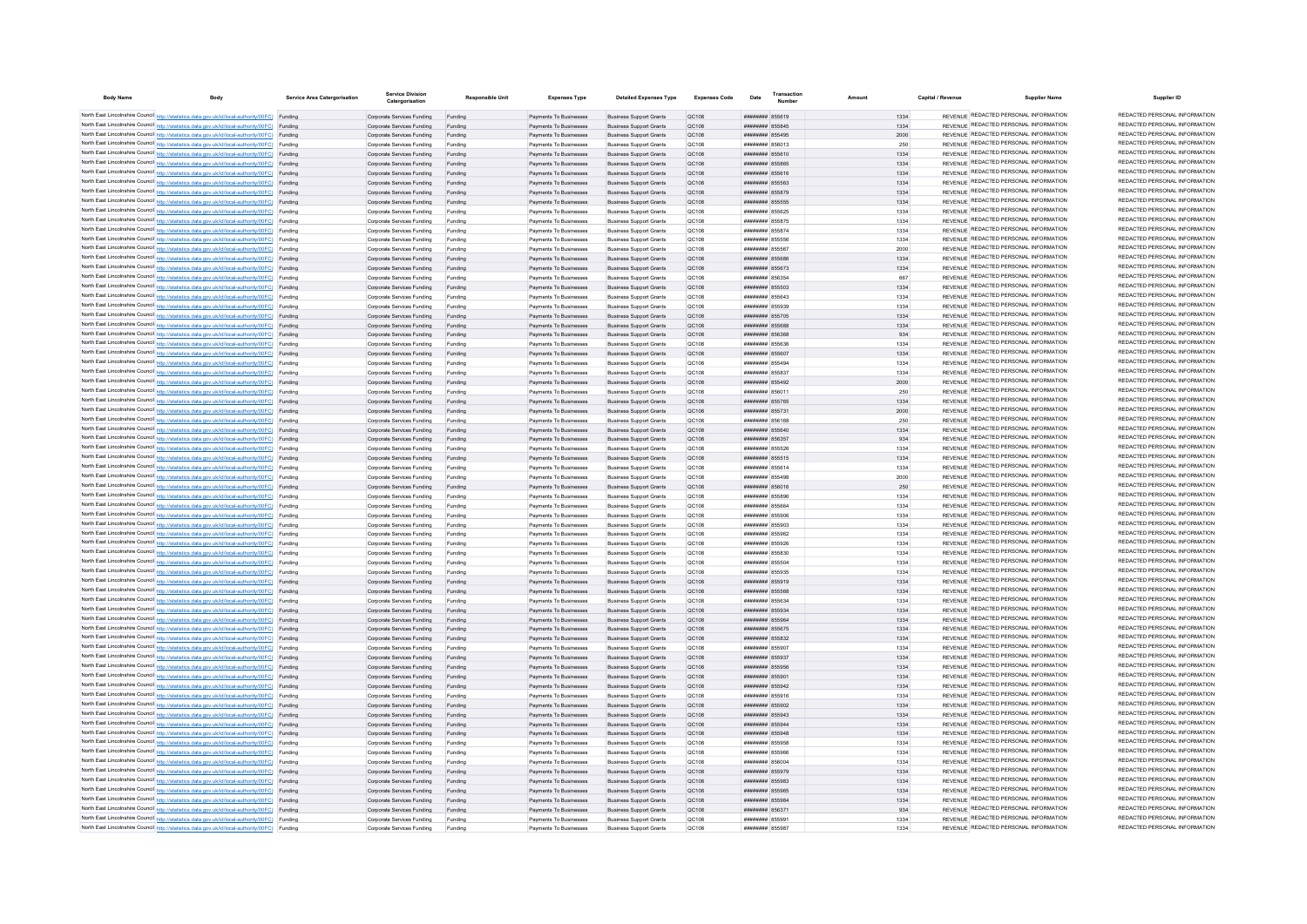| <b>Body Name</b> | <b>Body</b>                                                                                                                                                                                                                        | <b>Service Area Catergorisation</b> | <b>Service Division</b><br>Catergorisation | <b>Responsible Unit</b>                                     | <b>Expenses Type</b>                                         | <b>Detailed Expenses Type</b>                                      | <b>Expenses Code</b>  | Date                                 | Transactio<br>Number | Amoun           | Capital / Revenue | <b>Supplier Name</b>                                                  | Supplier ID                   |
|------------------|------------------------------------------------------------------------------------------------------------------------------------------------------------------------------------------------------------------------------------|-------------------------------------|--------------------------------------------|-------------------------------------------------------------|--------------------------------------------------------------|--------------------------------------------------------------------|-----------------------|--------------------------------------|----------------------|-----------------|-------------------|-----------------------------------------------------------------------|-------------------------------|
|                  |                                                                                                                                                                                                                                    |                                     |                                            |                                                             |                                                              |                                                                    |                       |                                      |                      |                 |                   | REVENUE REDACTED PERSONAL INFORMATION                                 | REDACTED PERSONAL INFORMATION |
|                  | North East Lincolnshire Council http://statistics.data.gov.uk/id/local-authority/00FC) Funding<br>North East Lincolnshire Council http://statistics.data.gov.uk/id/local-authority/00FC) Communities                               |                                     | Corporate Services Funding<br>Communities  | Funding<br>Registrars & Civic Services                      | Payments To Businesses<br>Miscellaneous Expenses             | <b>Business Support Grants</b><br>Other Expenses General           | <b>QC108</b><br>11119 | $HHHHHHHH$ 855008<br>######## 645410 |                      | 1334            |                   | REVENUE MILTON KEYNES COUNCIL                                         | 102969                        |
|                  | North East Lincolnshire Council http://statistics.data.gov.uk/id/local-authority/00FC) Communities                                                                                                                                 |                                     | Communities                                | Registrars & Civic Services                                 | Miscellaneous Expenses                                       | Other Expenses General                                             | 11119                 | <b>######## 647221</b>               |                      | 1625<br>621.5   |                   | REVENUE ENGIE SERVICES LTD                                            | 133267                        |
|                  | North East Lincolnshire Council http://statistics.data.gov.uk/id/local-authority/00FC) Communities                                                                                                                                 |                                     | Communities                                | Emergency Planning                                          | Contributions To Provisions                                  | Contributions - Communities                                        | LK101                 | ####### 848959                       |                      | 10000           |                   | REVENUE REDACTED PERSONAL INFORMATION                                 | REDACTED PERSONAL INFORMATION |
|                  | North East Lincolnshire Council http://statistics.data.gov.uk/id/local-authority/00FC) Communities                                                                                                                                 |                                     | Communities                                | Emergency Planning                                          | Contributions To Provisions                                  | Contributions - Communities                                        | LK101                 | ######## 850369                      |                      | 5000            |                   | REVENUE REDACTED PERSONAL INFORMATION                                 | REDACTED PERSONAL INFORMATION |
|                  | North East Lincolnshire Council http://statistics.data.gov.uk/id/local-authority/00FC) Communities                                                                                                                                 |                                     | Communities                                | Emergency Planning                                          | <b>Voluntary Associations</b>                                | Third Po - Third Sector                                            | PF101                 | ####### 645347                       |                      | 50000           |                   | REVENUE LINCOLNSHIRE COMMUNITY FOUNDATION                             | 147696                        |
|                  | North East Lincolnshire Council http://statistics.data.gov.uk/id/local-authority/00FC) Communities                                                                                                                                 |                                     | Communities                                | Director Communities                                        | Equip / Furniture / Materials                                | Equipment - Purchase                                               | LA101                 | ####### 646246                       |                      | 956             |                   | REVENUE ENGIE SERVICES LTD                                            | 133267                        |
|                  | North East Lincolnshire Council http://statistics.data.gov.uk/id/local-authority/00FC) Communities                                                                                                                                 |                                     | Communities                                | Communications And Marketing Print Stationery / Gen Off Exp |                                                              | Printing And Stationery                                            | LD103                 | ####### 645680                       |                      | 1720            |                   | REVENUE SIGNS EXPRESS (N & NE LINCS)                                  | 100983                        |
|                  | North East Lincolnshire Council http://statistics.data.gov.uk/id/local-authority/00FC) Communities                                                                                                                                 |                                     | Communities                                | Elections Team                                              | Print Stationery / Gen Off Exp                               | Printing And Stationery                                            | <b>ID103</b>          | ######## 644104                      |                      | 853.99          |                   | REVENUE PRINT IMAGE NETWORK I TD                                      | 103724                        |
|                  | North East Lincolnshire Council http://statistics.data.gov.uk/id/local-authority/00FC) Communities                                                                                                                                 |                                     | Communities                                | Elections Team                                              | Print Stationery / Gen Off Exp Printing And Stationery       |                                                                    | LD103                 | ####### 644105                       |                      | 1976.37         |                   | REVENUE PRINT IMAGE NETWORK LTD                                       | 103724                        |
|                  | North East Lincolnshire Council http://statistics.data.gov.uk/id/local-authority/00FC) Communities                                                                                                                                 |                                     | Communities                                | Elections Team                                              | Communications And Computing Computer S/Ware - Licences      |                                                                    | LF103                 | ####### 644108                       |                      | 285             |                   | REVENUE IDOX SOFTWARE LTD                                             | 109848                        |
|                  | North East Lincolnshire Council http://statistics.data.gov.uk/id/local-authority/00FC) Communities                                                                                                                                 |                                     | Communities                                | Elections Tean                                              | Communications And Computing Postage                         |                                                                    | LF111                 | ######## 647330                      |                      | 2483.55         |                   | REVENUE PRINT IMAGE FACILITIES LLP                                    | 125574                        |
|                  | North East Lincolnshire Council http://statistics.data.gov.uk/id/local-authority/00FC) Communities                                                                                                                                 |                                     | Communities                                | Elections Team                                              | Communications And Computing Postage                         |                                                                    | LF111                 | ######## 644107                      |                      | 394.97          |                   | REVENUE ROYAL MAIL GROUP PLC                                          | 101082                        |
|                  | North East Lincolnshire Council http://statistics.data.gov.uk/id/local-authority/00FC) Communities                                                                                                                                 |                                     | Communities                                | Flections Team                                              | Communications And Computing Postage                         |                                                                    | LF111                 | ######## 645348                      |                      | 982.08          |                   | REVENUE PRINT IMAGE FACILITIES LLP                                    | 125574                        |
|                  | North East Lincolnshire Council http://statistics.data.gov.uk/id/local-authority/00FC) Communities                                                                                                                                 |                                     | Communities                                | Elections Team                                              | Communications And Computing Postage                         |                                                                    | LF111                 | ######## 645399                      |                      | 292.52          |                   | REVENUE ROYAL MAIL GROUP PLC                                          | 101082                        |
|                  | North East Lincolnshire Council http://statistics.data.gov.uk/id/local-authority/00FC) Communities                                                                                                                                 |                                     | Communities                                | Shared Print Hub                                            | Equip / Fumiture / Materials                                 | Equipment - Purchase                                               | LA101                 | ######## 643805                      |                      | 1800            |                   | REVENUE MORGANA SYSTEMS LTD                                           | 145481                        |
|                  | North East Lincolnshire Council http://statistics.data.gov.uk/id/local-authority/00FC) Communities                                                                                                                                 |                                     | Communities                                | Shared Print Hub                                            | Equip / Furniture / Materials                                | Equipment - Purchase                                               | LA101                 | ######## 643307                      |                      | 907.95          |                   | REVENUE DIGITAL ID                                                    | 112896                        |
|                  | North East Lincolnshire Council http://statistics.data.gov.uk/id/local-authority/00FC) Communities                                                                                                                                 |                                     | Communities                                | Shared Print Hub                                            | Equip / Furniture / Materials                                | Equipment - Purchase                                               | LA101                 | ######## 645691                      |                      | 252             |                   | REVENUE PITNEY BOWES LIMITED                                          | 101236                        |
|                  | North East Lincolnshire Council http://statistics.data.gov.uk/id/local-authority/00FC) Communities                                                                                                                                 |                                     | Communities                                | Shared Print Hub                                            | Print Stationery / Gen Off Exp                               | Photocopier - Acquistion                                           | LD101                 | ####### 645411                       |                      | 467.22          |                   | REVENUE ELLIOTT BAXTER & COMPANY LIMITED                              | 101996                        |
|                  | North East Lincolnshire Council http://statistics.data.gov.uk/id/local-authority/00FC) Communities                                                                                                                                 |                                     | Communities                                | Shared Print Hub                                            | Print Stationery / Gen Off Exp                               | Photocopier - Acquistion                                           | LD101                 | <b>####### 647502</b>                |                      | 308.56          |                   | REVENUE ELLIOTT BAXTER & COMPANY LIMITED                              | 101996                        |
|                  | North East Lincolnshire Council http://statistics.data.gov.uk/id/local-authority/00FC) Communities                                                                                                                                 |                                     | Communities                                | Shared Print Hub                                            | Print Stationery / Gen Off Exp                               | Photocopier - Running Costs                                        | <b>ID102</b>          | ######## 645432                      |                      | 3022.24         |                   | REVENUE XEROX FINANCE                                                 | 100572                        |
|                  | North East Lincolnshire Council http://statistics.data.gov.uk/id/local-authority/00FC) Communities                                                                                                                                 |                                     | Communities                                | Shared Print Hub                                            | Print Stationery / Gen Off Exp                               | Photocopier - Running Costs                                        | <b>ID102</b>          | ######## 645936                      |                      | 279.14          |                   | REVENUE UNITED CARLTON OFFICE SYSTEMS LTD.                            | 101652                        |
|                  | North East Lincolnshire Council http://statistics.data.gov.uk/id/local-authority/00FC) Communities                                                                                                                                 |                                     | Communities                                | Shared Print Hub                                            |                                                              | Communications And Computing Computer S/Ware - Purchases           | I F101                | ######## 645477                      |                      | 357.2           |                   | REVENUE TRUSTMARQUE SOLUTIONS LTD                                     | 101275                        |
|                  | North East Lincolnshire Council http://statistics.data.gov.uk/id/local-authority/00FC) Communities                                                                                                                                 |                                     | Communities                                | Shared Print Hub                                            | Private Contractor                                           | Third Party Prov - Private                                         | PH101                 | ######## 643885                      |                      | 1925            |                   | REVENUE SYSTEMATIC PRINT MANAGEMENT LTD                               | 101147                        |
|                  | North East Lincolnshire Council http://statistics.data.gov.uk/id/local-authority/00FC) Communities                                                                                                                                 |                                     | Communities                                | Shared Print Hub                                            | Private Contractors                                          | Third Party Prov - Private                                         | PH101                 | ######## 645707                      |                      | 2766.94         |                   | REVENUE TOTAL SIGNS AND GRAPHICS LTD                                  | 104775                        |
|                  | North East Lincolnshire Council http://statistics.data.gov.uk/id/local-authority/00FC) Resources And Governance                                                                                                                    |                                     | Resources                                  | Chief Finance Office                                        | Consultanc                                                   | Consultanc                                                         | PL101                 | ####### 644270                       |                      | 1440            |                   | REVENUE JAN GIRDLEY                                                   | 137191                        |
|                  | North East Lincolnshire Council http://statistics.data.gov.uk/id/local-authority/00FC) Resources And Governance                                                                                                                    |                                     | Resources                                  | Chief Finance Officer                                       | Consultancy                                                  | Consultancy                                                        | PL101                 | ######## 644269                      |                      | 650             |                   | REVENUE REBECCA DARNELL                                               | 144555                        |
|                  | North East Lincolnshire Council http://statistics.data.gov.uk/id/local-authority/00FC) Resources And Governance                                                                                                                    |                                     | Resources                                  | Chief Finance Officer                                       | Consultancy                                                  | Consultancy                                                        | PL101                 | <b>######## 644268</b>               |                      | 980             |                   | REVENUE SARAH BRATTAN                                                 | 134910                        |
|                  | North East Lincolnshire Council http://statistics.data.gov.uk/id/local-authority/00FC) Resources And Governance                                                                                                                    |                                     | Resources                                  | Chief Finance Officer                                       | Consultancy                                                  | Consultancy                                                        | PL101                 | ######## 644267                      |                      | 725             |                   | REVENUE ANTHONY WINN BUSINESS CONSULTANCY LTD                         | 134636                        |
|                  | North East Lincolnshire Council http://statistics.data.gov.uk/id/local-authority/00FC) Resources And Governance                                                                                                                    |                                     | Resources                                  | Chief Exec & Support                                        | Grants And Subscriptions                                     | Subscriptions                                                      | LJ101                 | ####### 645487                       |                      | 595             |                   | REVENUE HEMMING GROUP LIMITED                                         | 104412                        |
|                  | North East Lincolnshire Council http://statistics.data.gov.uk/id/local-authority/00FC) Resources And Governance                                                                                                                    |                                     | Resources                                  | Chief Exec & Support                                        | Contributions To Provisions                                  | Contributions - Communities                                        | LK101                 | ######## 645763                      |                      | 820             |                   | REVENUE WEST MARSH DEVELOPMENT TRUST                                  | 105846                        |
|                  | North East Lincolnshire Council http://statistics.data.gov.uk/id/local-authority/00FC) Resources And Governance                                                                                                                    |                                     | Resources                                  | Chief Exec & Support                                        | Contributions To Provisions                                  | Contributions - Communities                                        | LK101                 | ######## 646173                      |                      | 400             |                   | REVENUE HEALING PRIMARY ACADEMY                                       | 127192                        |
|                  | North East Lincolnshire Council http://statistics.data.gov.uk/id/local-authority/00FC) Resources And Governance                                                                                                                    |                                     | Resources                                  | Chief Exec & Support                                        | Contributions To Provisions                                  | Contributions - Communities                                        | I K101                | ######## 645767                      |                      | 1500            |                   | REVENUE GREAT COATES VILLAGE COUNCIL                                  | 145708                        |
|                  | North East Lincolnshire Council http://statistics.data.gov.uk/id/local-authority/00FC) Resources And Governance                                                                                                                    |                                     | Resources                                  | Chief Exec & Support                                        | Contributions To Provisions                                  | Contributions - Communities                                        | LK101                 | ####### 645765                       |                      | 400             |                   | REVENUE GREAT COATES VILLAGE NURSERY                                  | 107544                        |
|                  | North East Lincolnshire Council http://statistics.data.gov.uk/id/local-authority/00FC) Resources And Governance                                                                                                                    |                                     | Resources                                  | Chief Exec & Support                                        | Contributions To Provisions                                  | Contributions - Communities                                        | LK101                 | ######## 645769                      |                      | 400             |                   | REVENUE WYBERS WOOD PRIMARY ACADEMY                                   | 115078                        |
|                  | North East Lincolnshire Council http://statistics.data.gov.uk/id/local-authority/00FC) Resources And Governance                                                                                                                    |                                     | Resources                                  | Chief Exec & Suppor                                         | Contributions To Provisions                                  | Contributions - Communities                                        | LK101                 | ####### 643466                       |                      | 360             |                   | REVENUE GRIMSBY IN BLOOM                                              | 147629                        |
|                  | North East Lincolnshire Council http://statistics.data.gov.uk/id/local-authority/00FC) Resources And Governance                                                                                                                    |                                     | Resources                                  | Chief Exec & Support                                        | Contributions To Provisions                                  | Contributions - Communities                                        | LK101                 | ######## 645764                      |                      | 250             |                   | REVENUE STALLINGBOROUGH PARISH COUNCIL                                | 100987                        |
|                  | North East Lincolnshire Council http://statistics.data.gov.uk/id/local-authority/00FC) Resources And Governance                                                                                                                    |                                     | Resources                                  | Chief Exec & Support                                        | Contributions To Provisions                                  | Contributions - Communities                                        | LK101                 | ######## 643909                      |                      | 1500            |                   | REVENUE BRANCHES FOR CHANGE                                           | 147652                        |
|                  | North East Lincolnshire Council http://statistics.data.gov.uk/id/local-authority/00FC) Resources And Governance                                                                                                                    |                                     | Resources                                  | Chief Exec & Support                                        | Contributions To Provisions                                  | Contributions - Communities                                        | LK101                 | ######## 643465                      |                      | 400             |                   | REVENUE WEST MARSH ALLOTMENT ASSOCIATION                              | 147628                        |
|                  | North East Lincolnshire Council http://statistics.data.gov.uk/id/local-authority/00FC) Resources And Governance                                                                                                                    |                                     | Resources                                  | Chief Exec & Support                                        | Contributions To Provisions                                  | Contributions - Communities                                        | I K101                | ######## 643213                      |                      | 635             |                   | REVENUE WEST MARSH DEVELOPMENT TRUST                                  | 105846                        |
|                  | North East Lincolnshire Council http://statistics.data.gov.uk/id/local-authority/00FC) Resources And Governance                                                                                                                    |                                     | Resources                                  | Chief Exec & Support<br>Chief Exec & Support                | Contributions To Provisions<br>Contributions To Provisions   | Contributions - Communities<br>Contributions - Third Sector        | LK101<br>LK102        | ######## 643468<br>######## 643108   |                      | 600<br>261.6    |                   | REVENUE BARNOLDBY LE BECK PARISH COUNCIL<br>REVENUE TRADITIONAL GATES | 100656<br>108564              |
|                  | North East Lincolnshire Council http://statistics.data.gov.uk/id/local-authority/00FC) Resources And Governance<br>North East Lincolnshire Council http://statistics.data.gov.uk/id/local-authority/00FC) Resources And Governance |                                     | Resources<br>Resources                     | Cfs Assets & Pc Programme                                   |                                                              |                                                                    |                       | ####### 643869                       |                      |                 |                   | REVENUE ENGIE SERVICES LTD                                            | 133267                        |
|                  | North East Lincolnshire Council http://statistics.data.gov.uk/id/local-authority/00FC) Resources And Governance                                                                                                                    |                                     | Resources                                  | Cfs Assets & Pc Programme                                   | Rep Alterations Maint Building Buildings - Repairs And Maint | Rep Alterations Maint Building Buildings - Repairs And Maint GA102 | GA102                 | ######## 643870                      |                      | 623.04<br>529.5 |                   | REVENUE ENGIE SERVICES LTD                                            | 133267                        |
|                  | North East Lincolnshire Council http://statistics.data.gov.uk/id/local-authority/00FC) Resources And Governance                                                                                                                    |                                     | Resources                                  | Facilities Management                                       | Cleaning And Domestic Supplies Refuse Collection             |                                                                    | GH104                 | ######## 647349                      |                      | 658.06          |                   | REVENUE BIFFA WASTE SERVICES LTD                                      | 100515                        |
|                  | North East Lincolnshire Council http://statistics.data.gov.uk/id/local-authority/00FC) Resources And Governance                                                                                                                    |                                     | Resources                                  | Facilities Management                                       | Rep Alterations Maint Building Buildings - Repairs And Maint |                                                                    | GA102                 | ######## 643573                      |                      | 584.18          |                   | REVENUE ENGIE SERVICES LTD                                            | 133267                        |
|                  | North East Lincolnshire Council http://statistics.data.gov.uk/id/local-authority/00FC) Resources And Governance                                                                                                                    |                                     | Resources                                  | Facilities Management                                       | Foujo / Furniture / Materials Foujoment - Hire               |                                                                    | LA102                 | ######## 643093                      |                      | 1837 19         |                   | REVENUE PHS GROUP LTD                                                 | 100554                        |
|                  | North East Lincolnshire Council http://statistics.data.gov.uk/id/local-authority/00FC) Resources And Governance                                                                                                                    |                                     | Resources                                  | Facilities Management                                       | Cleaning And Domestic Supplies Cleaning - Services           |                                                                    | GH102                 | E08293 HEBREHE                       |                      | 1097.96         |                   | REVENUE KINGDOM SERVICES GROUP LTD                                    | 138536                        |
|                  | North East Lincolnshire Council http://statistics.data.gov.uk/id/local-authority/00FC)                                                                                                                                             | Resources And Governance            | Resources                                  | Facilities Management                                       | Rep Alterations Maint Building Buildings - Repairs And Maint |                                                                    | GA102                 | ######## 647348                      |                      | 282.2           |                   | REVENUE THRUNSCOE PRIMARY AND NURSERY ACADEMY                         | 118749                        |
|                  | North East Lincolnshire Council http://statistics.data.gov.uk/id/local-authority/00FC)                                                                                                                                             | Resources And Governance            | Resources                                  | Facilities Management                                       |                                                              | Rep Alterations Maint Building Buildings - Repairs And Maint       | GA102                 | ######## 647348                      |                      | 378             |                   | REVENUE THRUNSCOE PRIMARY AND NURSERY ACADEMY                         | 118749                        |
|                  | North East Lincolnshire Council http://statistics.data.gov.uk/id/local-authority/00FC) Resources And Governance                                                                                                                    |                                     | Resources                                  | Facilities Management                                       |                                                              | Rep Alterations Maint Building Buildings - Repairs And Maint GA102 |                       | <b>HHHHHHH</b> 647345                |                      | 256.42          |                   | REVENUE THRUNSCOF PRIMARY AND NURSERY ACADEMY                         | 118749                        |
|                  | North East Lincolnshire Council http://statistics.data.gov.uk/id/local-authority/00FC) Resources And Governance                                                                                                                    |                                     | Resources                                  | Facilities Management                                       | Cleaning And Domestic Supplies Cleaning - Services           |                                                                    | GH102                 | ######## 647348                      |                      | 1192.79         |                   | REVENUE THRUNSCOF PRIMARY AND NURSERY ACADEMY                         | 118749                        |
|                  | North East Lincolnshire Council http://statistics.data.gov.uk/id/local-authority/00FC) Resources And Governance                                                                                                                    |                                     | Resources                                  | Facilities Management                                       | Cleaning And Domestic Supplies Cleaning - Services           |                                                                    | GH102                 | ######## 646801                      |                      | 953.4           |                   | REVENUE BIDVEST NOONAN (UK) I TD                                      | 146901                        |
|                  | North East Lincolnshire Council http://statistics.data.gov.uk/id/local-authority/00FC) Resources And Governance                                                                                                                    |                                     | Resources                                  | Facilities Management                                       | Cleaning And Domestic Supplies Refuse Collection             |                                                                    | GH104                 | ######## 647340                      |                      | 538.2           |                   | REVENUE BIFFA WASTE SERVICES LTD                                      | 100515                        |
|                  | North East Lincolnshire Council http://statistics.data.gov.uk/id/local-authority/00FC) Resources And Governance                                                                                                                    |                                     | Resources                                  | Facilities Management                                       | Cleaning And Domestic Supplies Cleaning - Services           |                                                                    | GH102                 | ####### 646802                       |                      | 1187.12         |                   | REVENUE BIDVEST NOONAN (UK) LTD                                       | 146901                        |
|                  | North East Lincolnshire Council http://statistics.data.gov.uk/id/local-authority/00FC) Resources And Governance                                                                                                                    |                                     | Resources                                  | Facilities Management                                       |                                                              | Rep Alterations Maint Building Buildings - Repairs And Maint GA102 |                       | ######## 643871                      |                      | 1221            |                   | REVENUE ENGIE SERVICES LTD                                            | 133267                        |
|                  | North East Lincolnshire Council http://statistics.data.gov.uk/id/local-authority/00FC) Resources And Governance                                                                                                                    |                                     | Resources                                  | Facilities Management                                       |                                                              | Rep Alterations Maint Building Buildings - Repairs And Maint       | GA102                 | ######## 643498                      |                      | 931.92          |                   | REVENUE ENGIE SERVICES LTD                                            | 133267                        |
|                  | North East Lincolnshire Council http://statistics.data.gov.uk/id/local-authority/00FC) Resources And Governance                                                                                                                    |                                     | Resources                                  | Facilities Management                                       |                                                              | Rep Alterations Maint Building Buildings - Repairs And Maint       | GA102                 | ######## 643868                      |                      | 435             |                   | REVENUE ENGIE SERVICES LTD                                            | 133267                        |
|                  | North East Lincolnshire Council http://statistics.data.gov.uk/id/local-authority/00FC) Resources And Governance                                                                                                                    |                                     | Resources                                  | Facilities Management                                       | Cleaning And Domestic Supplies Cleaning - Services           |                                                                    | GH102                 | ######## 645386                      |                      | 1707.4          |                   | REVENUE PHS GROUP LTD                                                 | 100554                        |
|                  | North East Lincolnshire Council http://statistics.data.gov.uk/id/local-authority/00FC) Resources And Governance                                                                                                                    |                                     | Resources                                  | Facilities Management                                       | Cleaning And Domestic Supplies Cleaning - Services           |                                                                    | GH102                 | ####### 646212                       |                      | 42201.01        |                   | REVENUE KINGDOM SERVICES GROUP LTD                                    | 138536                        |
|                  | North East Lincolnshire Council http://statistics.data.gov.uk/id/local-authority/00FC) Resources And Governance                                                                                                                    |                                     | Resources                                  | Facilities Management                                       | Rents                                                        |                                                                    | GC101                 | ####### 644053                       |                      | 1321.42         |                   | REVENUE H SHAW PROPERTY SERVICES                                      | 101128                        |
|                  | North East Lincolnshire Council http://statistics.data.gov.uk/id/local-authority/00FC) Resources And Governance                                                                                                                    |                                     | Resources                                  | Facilities Management                                       | <b>Energy Costs</b>                                          | Electricity                                                        | GB102                 | ######## 643509                      |                      | 375             |                   | <b>REVENUE SIEMENS PLC</b>                                            | 102096                        |
|                  | North East Lincolnshire Council http://statistics.data.gov.uk/id/local-authority/00FC)                                                                                                                                             | Resources And Governance            | Resources                                  | Facilities Management                                       | <b>Energy Costs</b>                                          | <b>Heating Fuel</b>                                                | GB103                 | ######## 644398                      |                      | 397.8           | REVENUE OIL NRG   |                                                                       | 138198                        |
|                  | North East Lincolnshire Council http://statistics.data.gov.uk/id/local-authority/00FC) Resources And Governance                                                                                                                    |                                     | Resources                                  | Facilities Management                                       | <b>Energy Costs</b>                                          | <b>Heating Fuel</b>                                                | GR <sub>103</sub>     | HHHHHHH 644684                       |                      | 597.1           | REVENUE OIL NRG   |                                                                       | 138198                        |
|                  | North East Lincolnshire Council http://statistics.data.gov.uk/id/local-authority/00FC) Resources And Governance                                                                                                                    |                                     | Resources                                  | Facilities Management                                       | <b>Energy Costs</b>                                          | <b>Heating Fuel</b>                                                | GB103                 | ######## 647314                      |                      | 383.92          | REVENUE OIL NRG   |                                                                       | 138198                        |
|                  | North East Lincolnshire Council http://statistics.data.gov.uk/id/local-authority/00FC) Resources And Governance                                                                                                                    |                                     | Resources                                  | Facilities Management                                       | <b>Energy Costs</b>                                          | <b>Heating Fuel</b>                                                | GB103                 | ######## 647343                      |                      | 820.39          | REVENUE OIL NRG   |                                                                       | 138198                        |
|                  | North East Lincolnshire Council http://statistics.data.gov.uk/id/local-authority/00FC)                                                                                                                                             | Resources And Governance            | Resources                                  | Facilities Management                                       | Private Contractors                                          | Contract Payments                                                  | PH105                 | ######## 644820                      |                      | 2618.67         |                   | REVENUE DANFO (UK) LIMITED                                            | 142148                        |
|                  | North East Lincolnshire Council http://statistics.data.gov.uk/id/local-authority/00FC) Resources And Governance                                                                                                                    |                                     | Resources                                  | Facilities Management                                       | Private Contractors                                          | Contract Payments                                                  | <b>PH105</b>          | ######## 644820                      |                      | 4185.08         |                   | REVENUE DANFO (UK) LIMITED                                            | 142148                        |
|                  | North East Lincolnshire Council http://statistics.data.gov.uk/id/local-authority/00FC) Resources And Governance                                                                                                                    |                                     | Resources                                  | <b>Facilities Management</b>                                | Private Contractors                                          | Contract Payments                                                  | PH105                 | ######## 644820                      |                      | 2200.92         |                   | REVENUE DANFO (UK) LIMITED                                            | 142148                        |
|                  | North East Lincolnshire Council http://statistics.data.gov.uk/id/local-authority/00FC) Resources And Governance                                                                                                                    |                                     | Resources                                  | Facilities Management                                       | Rep Alterations Maint Building                               | Buildings - Repairs And Maint                                      | GA102                 | <b><i>HHHHHHH 647937</i></b>         |                      | 3075.96         |                   | REVENUE ENGIE SERVICES LTD                                            | 133267                        |
|                  | North East Lincolnshire Council http://statistics.data.gov.uk/id/local-authority/00FC) Resources And Governance                                                                                                                    |                                     | Resources                                  | Facilities Management                                       | <b>Energy Costs</b>                                          | Electricity                                                        | GB102                 | ######## 643537                      |                      | 375             |                   | <b>REVENUE SIEMENS PLC</b>                                            | 102096                        |
|                  | North East Lincolnshire Council http://statistics.data.gov.uk/id/local-authority/00FC) Resources And Governance                                                                                                                    |                                     | Resources                                  | Facilities Management                                       | <b>Energy Costs</b>                                          | <b>Heating Fuel</b>                                                | GB103                 | ######## 644400                      |                      | 795.6           | REVENUE OIL NRG   |                                                                       | 138198                        |
|                  | North East Lincolnshire Council http://statistics.data.gov.uk/id/local-authority/00FC) Resources And Governance                                                                                                                    |                                     | Resources                                  | Facilities Management                                       | <b>Private Contractors</b>                                   | <b>Contract Payments</b>                                           | PH105                 | ######## 644820                      |                      | 2184.42         |                   | REVENUE DANFO (UK) LIMITED                                            | 142148                        |
|                  | North East Lincolnshire Council http://statistics.data.gov.uk/id/local-authority/00FC) Resources And Governance                                                                                                                    |                                     | Resources                                  | Facilities Management                                       | <b>Energy Costs</b>                                          | Electricity                                                        | GB102                 | <b>иннинин 646436</b>                |                      | 272.25          |                   | REVENUE OLD CLEE PRIMARY ACADEMY                                      | 119822                        |
|                  | North East Lincolnshire Council http://statistics.data.gov.uk/id/local-authority/00FC) Resources And Governance                                                                                                                    |                                     | Resources                                  | Security                                                    | Private Contractors                                          | Contract Payments                                                  | <b>PH105</b>          | ######## 647264                      |                      | 7446.02         |                   | REVENUE ENGIE SERVICES LTD                                            | 133267                        |
|                  | North East Lincolnshire Council http://statistics.data.gov.uk/id/local-authority/00FC) Resources And Governance                                                                                                                    |                                     | Resources                                  | <b>Commercial Estate</b>                                    | <b>Energy Costs</b>                                          | Electricity                                                        | GB102                 | ####### 643511                       |                      | 375             |                   | REVENUE SIEMENS PLC                                                   | 102096                        |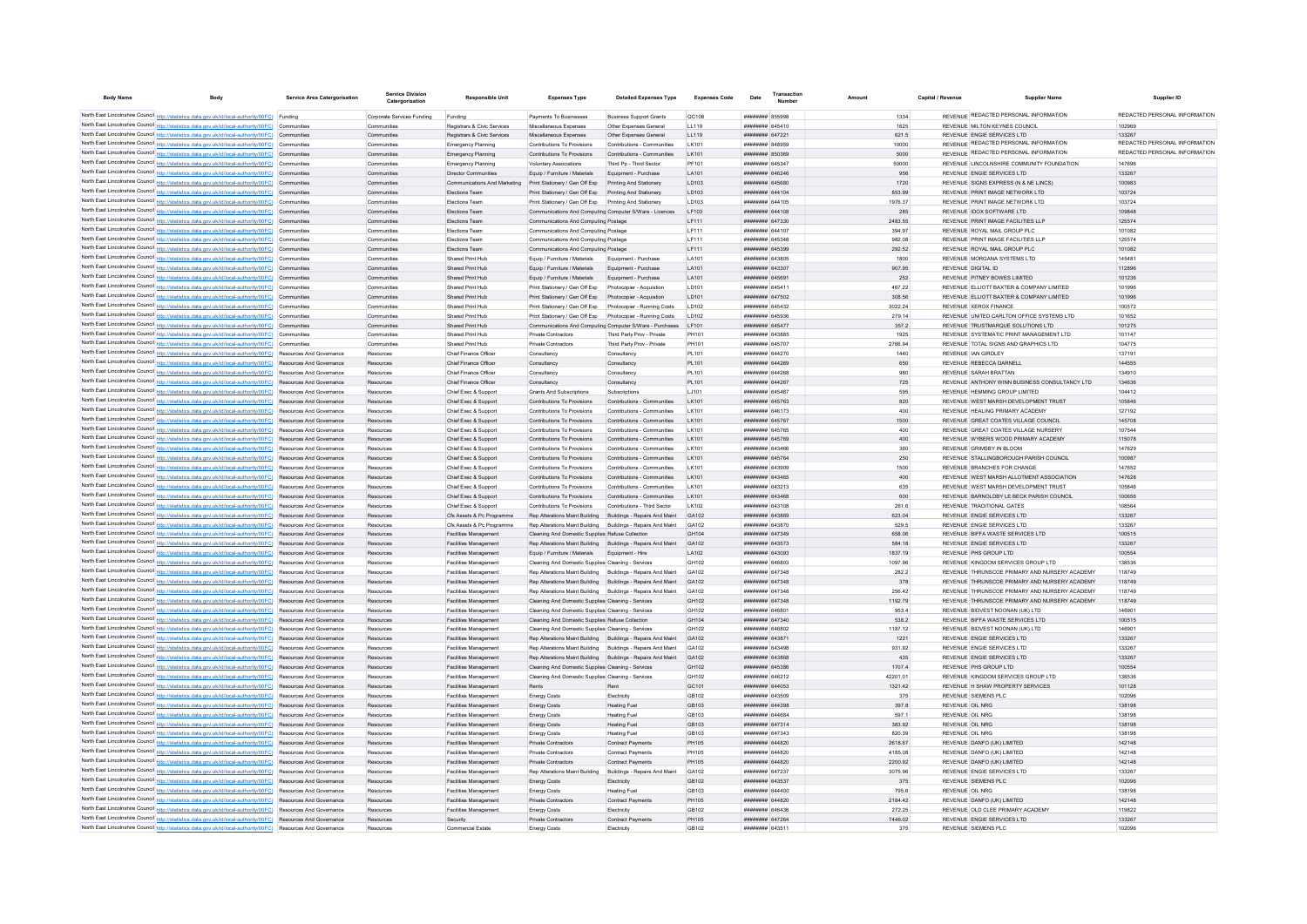| <b>Body Name</b> | <b>Body</b>                                                                                                                                                                                                                        | <b>Service Area Catergorisation</b> | <b>Service Division</b><br>Catergorisation       | <b>Responsible Unit</b>                                                                                                    | <b>Expenses Type</b>                                                                   | <b>Detailed Expenses Type</b>                              | <b>Expenses Code</b> | Date                                | Transactio<br><b>Number</b> |                   | Capital / Revenue | <b>Supplier Name</b>                                                           | Supplier ID                                                    |
|------------------|------------------------------------------------------------------------------------------------------------------------------------------------------------------------------------------------------------------------------------|-------------------------------------|--------------------------------------------------|----------------------------------------------------------------------------------------------------------------------------|----------------------------------------------------------------------------------------|------------------------------------------------------------|----------------------|-------------------------------------|-----------------------------|-------------------|-------------------|--------------------------------------------------------------------------------|----------------------------------------------------------------|
|                  | North East Lincolnshire Council http://statistics.data.gov.uk/id/local-authority/00FC) Resources And Governance                                                                                                                    |                                     | Resources                                        | Commercial Estate                                                                                                          | Cleaning And Domestic Supplies Refuse Collection                                       |                                                            | GH104                | EEOAAA BREERER                      |                             | 549.3             |                   | REVENUE ELLGIA LIMITED                                                         | 101433                                                         |
|                  | North East Lincolnshire Council http://statistics.data.gov.uk/id/local-authority/00FC) Resources And Governance                                                                                                                    |                                     | Resources                                        | Commercial Estate                                                                                                          | <b>Rente</b>                                                                           | Rent                                                       | GC <sub>101</sub>    | <b>####### 646796</b>               |                             | 2750              |                   | REVENUE ASSOCIATED BRITISH PORTS                                               | 100834                                                         |
|                  | North East Lincolnshire Council http://statistics.data.gov.uk/id/local-authority/00FC) Resources And Governance                                                                                                                    |                                     | Resources                                        | Commercial Estate                                                                                                          | Cleaning And Domestic Supplies, Refuse Collection                                      |                                                            | GH104                | ERODAR BREEKER                      |                             | 438.2             |                   | REVENUE ELLGIA LIMITED                                                         | 101433                                                         |
|                  | North East Lincolnshire Council http://statistics.data.gov.uk/id/local-authority/00FC) Resources And Governance                                                                                                                    |                                     | Resources                                        | Commercial Estate                                                                                                          | <b>Energy Costs</b>                                                                    | Electricity                                                | GB102                | ######## 643510                     |                             | 375               |                   | REVENUE SIEMENS PLC                                                            | 102096                                                         |
|                  | North East Lincolnshire Council http://statistics.data.gov.uk/id/local-authority/00FC) Resources And Governance                                                                                                                    |                                     | Resources                                        | Commercial Estate                                                                                                          | Rep Alterations Maint Building Buildings - Repairs And Maint                           |                                                            | GA102                | ######## 647372                     |                             | 756               |                   | REVENUE ENGIE SERVICES LTD                                                     | 133267                                                         |
|                  | North East Lincolnshire Council http://statistics.data.gov.uk/id/local-authority/00FC) Resources And Governance                                                                                                                    |                                     | Resources                                        | Commercial Estate                                                                                                          | <b>Energy Costs</b>                                                                    | Electricity                                                | GB102                | ######## 643540                     |                             | 375               |                   | REVENUE SIEMENS PLC                                                            | 102096                                                         |
|                  | North East Lincolnshire Council http://statistics.data.gov.uk/id/local-authority/00FC) Resources And Governance                                                                                                                    |                                     | Resources                                        | Commercial Estate                                                                                                          | Cleaning And Domestic Supplies Cleaning - Consumables                                  |                                                            | GH103                | ######## 643441                     |                             | 572.53            |                   | REVENUE SIEMENS FINANCIAL SERVICES LTD                                         | 101161                                                         |
|                  | North East Lincolnshire Council http://statistics.data.gov.uk/id/local-authority/00FC) Resources And Governance                                                                                                                    |                                     | Resources                                        | Commercial Estate                                                                                                          | Rents                                                                                  | Rent                                                       | GC <sub>101</sub>    | <b>####### 646795</b>               |                             | 4250              |                   | REVENUE ASSOCIATED BRITISH PORTS                                               | 100834                                                         |
|                  | North East Lincolnshire Council http://statistics.data.gov.uk/id/local-authority/00FC) Resources And Governance<br>North East Lincolnshire Council http://statistics.data.gov.uk/id/local-authority/00FC) Resources And Governance |                                     | Resources<br>Resources                           | Commercial Estate<br>Bus Support & Customer Serv                                                                           | Rep Alterations Maint Building Buildings - Repairs And Maint<br>Miscellaneous Expenses | Other Expenses General                                     | GA102<br>LL119       | ######## 643283<br>######## 644043  |                             | 6149.07<br>749.42 |                   | REVENUE ENGIE SERVICES LTD<br>REVENUE STOR-A-FILE LTD                          | 133267<br>124466                                               |
|                  | North East Lincolnshire Council http://statistics.data.gov.uk/id/local-authority/00FC) Resources And Governance                                                                                                                    |                                     | Resources                                        | Bus Support & Customer Serv                                                                                                | Equip / Furniture / Materials                                                          | Goods For Resale                                           | LA123                | ######## 643453                     |                             | 602.75            |                   | REVENUE ALLIED PUBLICITY SERVICES (MANCHESTER LTD)                             | 142186                                                         |
|                  | North East Lincolnshire Council http://statistics.data.gov.uk/id/local-authority/00FC) Resources And Governance                                                                                                                    |                                     | Resources                                        | Bus Support & Customer Serv                                                                                                | Communications And Computing Computer H/Ware - Purchases                               |                                                            | LF105                | ######## 646938                     |                             | 4000              |                   | REVENUE NORTHGATE PUBLIC SERVICES (UK) LTD                                     | 101841                                                         |
|                  | North East Lincolnshire Council http://statistics.data.gov.uk/id/local-authority/00FC) Resources And Governance                                                                                                                    |                                     | Resources                                        | Bus Support & Customer Serv                                                                                                | Private Contractors                                                                    | <b>External Security Services</b>                          | PH103                | ######## 645800                     |                             | 519.69            |                   | REVENUE G4S CASH SERVICES (UK) LIMITED                                         | 100952                                                         |
|                  | North East Lincolnshire Council http://statistics.data.gov.uk/id/local-authority/00FC) Resources And Governance                                                                                                                    |                                     | Resources                                        | <b>Bus Support &amp; Customer Serv</b>                                                                                     | Communications And Computing Postage                                                   |                                                            | LF111                | HUHHHHH 643305                      |                             | 2048 45           |                   | REVENUE WHISTI UK I TD                                                         | 135925                                                         |
|                  | North East Lincolnshire Council http://statistics.data.gov.uk/id/local-authority/00FC) Resources And Governance                                                                                                                    |                                     | Resources                                        | Bus Sunnort & Customer Serv Communications And Computing Postage                                                           |                                                                                        |                                                            | <b>IF111</b>         | ######## 644348                     |                             | 1147 01           |                   | REVENUE WHISTLUK I TD                                                          | 135925                                                         |
|                  | North East Lincolnshire Council http://statistics.data.gov.uk/id/local-authority/00FC) Resources And Governance                                                                                                                    |                                     | Resources                                        | <b>Bus Support &amp; Customer Serv Communications And Computing Postage</b>                                                |                                                                                        |                                                            | <b>IF111</b>         | ####### 645228                      |                             | 1060 32           |                   | REVENUE WHISTLUK I TD                                                          | 135925                                                         |
|                  | North East Lincolnshire Council http://statistics.data.gov.uk/id/local-authority/00FC) Resources And Governance                                                                                                                    |                                     | Resources                                        | Bus Sunnort & Customer Serv Communications And Computing Postage                                                           |                                                                                        |                                                            | LF111                | ####### 646187                      |                             | 1456.28           |                   | REVENUE WHISTLUK ITD                                                           | 135925                                                         |
|                  | North East Lincolnshire Council http://statistics.data.gov.uk/id/local-authority/00FC) Resources And Governance<br>North East Lincolnshire Council http://statistics.data.gov.uk/id/local-authority/00FC) Resources And Governance |                                     | Resources<br>Resources                           | Bus Support & Customer Serv Communications And Computing Postage<br>Bus Support & Customer Serv Miscellaneous Expenses     |                                                                                        | Other Expenses General                                     | LF111<br>LL119       | ######## 647508<br>######## 643962  |                             | 333<br>3562.86    |                   | REVENUE ROYAL MAIL GROUP PLC<br>REVENUE ON LINE PEOPLE LTD                     | 101082<br>144850                                               |
|                  | North East Lincolnshire Council http://statistics.data.gov.uk/id/local-authority/00FC) Resources And Governance                                                                                                                    |                                     | Resources                                        | Bus Support & Customer Serv Miscellaneous Expenses                                                                         |                                                                                        | Other Expenses General                                     | LL119                | ######## 645741                     |                             | 995.51            |                   | REVENUE ON LINE PEOPLE LTD                                                     | 144850                                                         |
|                  | North East Lincolnshire Council http://statistics.data.gov.uk/id/local-authority/00FC) Resources And Governance                                                                                                                    |                                     | Resources                                        | <b>Bus Sunnort &amp; Customer Serv</b>                                                                                     | Miscellaneous Expenses                                                                 | Other Expenses General                                     | 11119                | HUUUHUH 646430                      |                             | 1002.99           |                   | REVENUE ON LINE PEOPLE LTD.                                                    | 144850                                                         |
|                  | North East Lincolnshire Council http://statistics.data.gov.uk/id/local-authority/00FC) Resources And Governance                                                                                                                    |                                     | Resources                                        | Bus Sunnort & Customer Serv Miscellaneous Expenses                                                                         |                                                                                        | Other Expenses General                                     | LL119                | ######## 646732                     |                             | 1002.99           |                   | REVENUE ON LINE PEOPLE LTD.                                                    | 144850                                                         |
|                  | North East Lincolnshire Council http://statistics.data.gov.uk/id/local-authority/00FC) Resources And Governance                                                                                                                    |                                     | Resources                                        | Comm & Strategic Support Unit   Other Local Authorities                                                                    |                                                                                        | Third Po - Other Local Auth                                | PC101                | ######## 646798                     |                             | 914               |                   | REVENUE LEEDS CITY COUNCIL                                                     | 100545                                                         |
|                  | North East Lincolnshire Council http://statistics.data.gov.uk/id/local-authority/00FC) Resources And Governance                                                                                                                    |                                     | Resources                                        | Comm & Strategic Support Unit Consultancy                                                                                  |                                                                                        | Consultancy                                                | PL101                | ######## 642476                     |                             | 61264.5           |                   | REVENUE FUTUREGOV.LTD                                                          | 135412                                                         |
|                  | North East Lincolnshire Council http://statistics.data.gov.uk/id/local-authority/00FC).                                                                                                                                            | Resources And Governance            | Resources                                        | Comm & Strategic Support Unit                                                                                              | Contract Hire-Operating Leases Vehicles - Contract Hire                                |                                                            | JC101                | ####### 635943                      |                             | 510               |                   | REVENUE READY RENT A CAR                                                       | 100557                                                         |
|                  | North East Lincolnshire Council http://statistics.data.gov.uk/id/local-authority/00FC) Resources And Governance                                                                                                                    |                                     | Resources                                        | Comm & Strategic Support Unit                                                                                              | Contract Hire-Operating Leases Vehicles - Contract Hire                                |                                                            | JC101                | ######## 639815                     |                             | 680               |                   | REVENUE READY RENT A CAR                                                       | 100557                                                         |
|                  | North East Lincolnshire Council http://statistics.data.gov.uk/id/local-authority/00FC) Resources And Governance                                                                                                                    |                                     | Resources                                        | Comm & Strategic Support Unit Contract Hire-Operating Leases Vehicles - Contract Hire                                      |                                                                                        |                                                            | JC101                | ######## 644058                     |                             | 760               |                   | REVENUE READY RENT A CAR                                                       | 100557                                                         |
|                  | North East Lincolnshire Council http://statistics.data.gov.uk/id/local-authority/00FC) Resources And Governance                                                                                                                    |                                     | Resources                                        | Comm & Strategic Support Unit Equip / Furniture / Materials                                                                |                                                                                        | Health & Safety Supplies                                   | LA116                | ######## 638844<br>######## 647272  |                             | 2670              |                   | REVENUE CHARLES BIRCH LIMITED                                                  | 146673                                                         |
|                  | North East Lincolnshire Council http://statistics.data.gov.uk/id/local-authority/00FC) Resources And Governance<br>North East Lincolnshire Council http://statistics.data.gov.uk/id/local-authority/00FC) Resources And Governance |                                     | Resources<br>Resources                           | Comm & Strategic Support Unit Equip / Furniture / Materials<br>Comm & Strategic Support Unit Equip / Furniture / Materials |                                                                                        | Health & Safety Supplies<br>Health & Safety Supplies       | LA116<br>LA116       | ######## 646727                     |                             | 252<br>252        |                   | REVENUE PETER HOGARTH & SONS LTD<br>REVENUE PETER HOGARTH & SONS LTD           | 100815<br>100815                                               |
|                  | North East Lincolnshire Council http://statistics.data.gov.uk/id/local-authority/00FC) Resources And Governance                                                                                                                    |                                     | Resources                                        | Comm & Strategic Support Unit Equip / Furniture / Materials                                                                |                                                                                        | Health & Safety Supplies                                   | LA116                | ######## 643443                     |                             | 252               |                   | REVENUE PETER HOGARTH & SONS LTD                                               | 100815                                                         |
|                  | North East Lincolnshire Council http://statistics.data.gov.uk/id/local-authority/00FC) Resources And Governance                                                                                                                    |                                     | Resources                                        | Comm & Strategic Support Unit Equip / Furniture / Materials                                                                |                                                                                        | Health & Safety Supplies                                   | LA116                | ######## 643442                     |                             | 314               |                   | REVENUE ASPIRE GB                                                              | 147029                                                         |
|                  | North East Lincolnshire Council http://statistics.data.gov.uk/id/local-authority/00FC) Resources And Governance                                                                                                                    |                                     | Resources                                        | Comm & Strategic Support Unit Equip / Furniture / Materials                                                                |                                                                                        | Health & Safety Supplies                                   | LA116                | <b>иннинин</b> 646284               |                             | 1404              |                   | REVENUE LION SAFETY LTD                                                        | 146497                                                         |
|                  | North East Lincolnshire Council http://statistics.data.gov.uk/id/local-authority/00FC) Resources And Governance                                                                                                                    |                                     | Resources                                        | Comm & Strategic Support Unit Equip / Furniture / Materials                                                                |                                                                                        | Health & Safety Supplies                                   | LA116                | ######## 646286                     |                             | 3701.1            |                   | REVENUE LION SAFETY LTD                                                        | 146497                                                         |
|                  | North East Lincolnshire Council http://statistics.data.gov.uk/id/local-authority/00FC) Resources And Governance                                                                                                                    |                                     | Resources                                        | Comm & Strategic Support Unit Foujo / Furniture / Materials                                                                |                                                                                        | Health & Safety Sunnlies                                   | <b>LA116</b>         | ######## 646281                     |                             | 510.9             |                   | REVENUE LION SAFETY LTD.                                                       | 146497                                                         |
|                  | North East Lincolnshire Council http://statistics.data.gov.uk/id/local-authority/00FC) Resources And Governance                                                                                                                    |                                     | Resources                                        | Comm & Strategic Support Unit Equip / Furniture / Materials                                                                |                                                                                        | Health & Safety Supplies                                   | <b>LA116</b>         | <b>иннинии</b> 646285               |                             | 2808              |                   | REVENUE LION SAFETY LTD                                                        | 146497                                                         |
|                  | North East Lincolnshire Council http://statistics.data.gov.uk/id/local-authority/00FC) Resources And Governance                                                                                                                    |                                     | Resources                                        | Comm & Strategic Support Unit Equip / Furniture / Materials                                                                |                                                                                        | Health & Safety Supplies                                   | <b>LA116</b>         | ####### 646425                      |                             | 2055              |                   | REVENUE LION SAFETY LTD                                                        | 146497                                                         |
|                  | North East Lincolnshire Council http://statistics.data.gov.uk/id/local-authority/00FC) Resources And Governance                                                                                                                    |                                     | Resources                                        | Comm & Strategic Support Unit Equip / Furniture / Materials                                                                |                                                                                        | Health & Safety Supplies                                   | LA116                | ######## 644380<br>####### 644061   |                             | 365641.5          |                   | REVENUE YORKSHIRE PURCHASING ORGANISATION                                      | 100573                                                         |
|                  | North East Lincolnshire Council http://statistics.data.gov.uk/id/local-authority/00FC) Resources And Governance<br>North East Lincolnshire Council http://statistics.data.gov.uk/id/local-authority/00FC) Resources And Governance |                                     | Resources                                        | Comm & Strategic Support Unit Miscellaneous Expenses<br>Comm & Strategic Support Unit Miscellaneous Expenses               |                                                                                        | Other Supplies & Services<br>Other Supplies & Services     | LL110<br>LL110       | ####### 636018                      |                             | 270               |                   | REVENUE LINDUM PACKAGING<br>REVENUE LINDUM PACKAGING                           | 113542<br>113542                                               |
|                  | North East Lincolnshire Council http://statistics.data.gov.uk/id/local-authority/00FC) Resources And Governance                                                                                                                    |                                     | Resources<br>Resources                           | Comm & Strategic Support Unit Miscellaneous Expenses                                                                       |                                                                                        | Other Supplies & Services                                  | LL110                | ######## 640150                     |                             | 291<br>327        |                   | REVENUE LINDUM PACKAGING                                                       | 113542                                                         |
|                  | North East Lincolnshire Council http://statistics.data.gov.uk/id/local-authority/00FC) Resources And Governance                                                                                                                    |                                     | Shared Services                                  | Accountancy                                                                                                                | Private Contractors                                                                    | Third Party Prov - Private                                 | PH101                | ######## 645476                     |                             | 22966             |                   | REVENUE MAZARS LLP                                                             | 141538                                                         |
|                  | North East Lincolnshire Council http://statistics.data.gov.uk/id/local-authority/00FC) Resources And Governance                                                                                                                    |                                     | Shared Services                                  | Local Taxation & Benefits                                                                                                  | Communications And Computing Postage                                                   |                                                            | LF111                | ######## 643937                     |                             | 6437.49           |                   | REVENUE CAPITA BUSINESS SERVICES LTD                                           | 102314                                                         |
|                  | North East Lincolnshire Council http://statistics.data.gov.uk/id/local-authority/00FC) Resources And Governance                                                                                                                    |                                     | Shared Services                                  | Local Taxation & Benefits                                                                                                  | Private Contractors                                                                    | External Security Services                                 | PH103                | ######## 643964                     |                             | 3508.51           |                   | REVENUE ALLPAY LIMITED                                                         | 112919                                                         |
|                  | North East Lincolnshire Council http://statistics.data.gov.uk/id/local-authority/00FC) Resources And Governance                                                                                                                    |                                     | Shared Services                                  | Local Taxation & Benefits                                                                                                  | Contributions To Provisions                                                            | Contributions - Communities                                | LK101                | ######## 847520                     |                             | 500               |                   | REVENUE REDACTED PERSONAL INFORMATION                                          | REDACTED PERSONAL INFORMATION                                  |
|                  | North East Lincolnshire Council http://statistics.data.gov.uk/id/local-authority/00FC) Resources And Governance                                                                                                                    |                                     | <b>Shared Services</b>                           | Local Taxation & Benefits                                                                                                  | Contributions To Provisions                                                            | Contributions - Communities                                | LK101                | ######## 847521                     |                             | 500               |                   | REVENUE REDACTED PERSONAL INFORMATION                                          | REDACTED PERSONAL INFORMATION                                  |
|                  | North East Lincolnshire Council http://statistics.data.gov.uk/id/local-authority/00FC) Resources And Governance                                                                                                                    |                                     | Shared Services                                  | Local Taxation & Benefits                                                                                                  | Contributions To Provisions                                                            | Contributions - Communities                                | LK101                | <b>иннинин</b> 847522               |                             | 500               |                   | REVENUE REDACTED PERSONAL INFORMATION<br>REVENUE REDACTED PERSONAL INFORMATION | REDACTED PERSONAL INFORMATION<br>REDACTED PERSONAL INFORMATION |
|                  | North East Lincolnshire Council http://statistics.data.gov.uk/id/local-authority/00FC) Resources And Governance<br>North East Lincolnshire Council http://statistics.data.gov.uk/id/local-authority/00FC) Resources And Governance |                                     | <b>Shared Services</b><br>Shared Services        | Local Taxation & Benefits<br>Local Taxation & Benefits                                                                     | Contributions To Provisions<br>Contributions To Provisions                             | Contributions - Communities<br>Contributions - Communities | LK101<br>LK101       | ######## 847523<br>######## 847524  |                             | 500<br>500        |                   | REVENUE REDACTED PERSONAL INFORMATION                                          | REDACTED PERSONAL INFORMATION                                  |
|                  | North East Lincolnshire Council http://statistics.data.gov.uk/id/local-authority/00FC) Resources And Governance                                                                                                                    |                                     | <b>Shared Services</b>                           | Local Taxation & Benefits                                                                                                  | Contributions To Provisions                                                            | Contributions - Communities                                | LK101                | ######## 847525                     |                             | 500               |                   | REVENUE REDACTED PERSONAL INFORMATION                                          | REDACTED PERSONAL INFORMATION                                  |
|                  | North East Lincolnshire Council http://statistics.data.gov.uk/id/local-authority/00FC) Resources And Governance                                                                                                                    |                                     | Shared Service                                   | <b>Local Taxation &amp; Benefits</b>                                                                                       | Contributions To Provisions                                                            | Contributions - Communities                                | LK101                | ######## 847526                     |                             | 500               |                   | REVENUE REDACTED PERSONAL INFORMATION                                          | REDACTED PERSONAL INFORMATION                                  |
|                  | North East Lincolnshire Council http://statistics.data.gov.uk/id/local-authority/00FC) Resources And Governance                                                                                                                    |                                     | <b>Shared Services</b>                           | Local Taxation & Benefits                                                                                                  | Contributions To Provisions                                                            | Contributions - Communities                                | I K101               | <b><i><u>HHHHHHH</u></i></b> 847527 |                             | 500               |                   | REVENUE REDACTED PERSONAL INFORMATION                                          | REDACTED PERSONAL INFORMATION                                  |
|                  | North East Lincolnshire Council http://statistics.data.gov.uk/id/local-authority/00FC) Resources And Governance                                                                                                                    |                                     | Shared Services                                  | Local Taxation & Benefits                                                                                                  | Contributions To Provisions                                                            | Contributions - Communities                                | 1 K101               | <b>иннинин</b> 847528               |                             | 500               |                   | REVENUE REDACTED PERSONAL INFORMATION                                          | REDACTED PERSONAL INFORMATION                                  |
|                  | North East Lincolnshire Council http://statistics.data.gov.uk/id/local-authority/00FC) Resources And Governance                                                                                                                    |                                     | Shared Services                                  | Local Taxation & Benefits                                                                                                  | Contributions To Provisions                                                            | Contributions - Communities                                | I K101               | ######## 847529                     |                             | 500               |                   | REVENUE REDACTED PERSONAL INFORMATION                                          | REDACTED PERSONAL INFORMATION                                  |
|                  | North East Lincolnshire Council http://statistics.data.gov.uk/id/local-authority/00FC) Resources And Governance                                                                                                                    |                                     | Shared Services                                  | Local Taxation & Benefits                                                                                                  | Contributions To Provisions                                                            | Contributions - Communities                                | 1 K101               | ######## 847530                     |                             | 500               |                   | REVENUE REDACTED PERSONAL INFORMATION                                          | REDACTED PERSONAL INFORMATION                                  |
|                  | North East Lincolnshire Council http://statistics.data.gov.uk/id/local-authority/00FC) Resources And Governance                                                                                                                    |                                     | Shared Services                                  | Local Taxation & Benefits                                                                                                  | Contributions To Provisions                                                            | Contributions - Communities                                | LK101                | ######## 847531                     |                             | 500               |                   | REVENUE REDACTED PERSONAL INFORMATION<br>REVENUE REDACTED PERSONAL INFORMATION | REDACTED PERSONAL INFORMATION<br>REDACTED PERSONAL INFORMATION |
|                  | North East Lincolnshire Council http://statistics.data.gov.uk/id/local-authority/00FC) Resources And Governance                                                                                                                    |                                     | Shared Services                                  | Local Taxation & Benefits                                                                                                  | Contributions To Provisions                                                            | Contributions - Communities                                | LK101                | ######## 847532<br>######## 847533  |                             | 500<br>500        |                   | REVENUE REDACTED PERSONAL INFORMATION                                          | REDACTED PERSONAL INFORMATION                                  |
|                  | North East Lincolnshire Council http://statistics.data.gov.uk/id/local-authority/00FC) Resources And Governance<br>North East Lincolnshire Council http://statistics.data.gov.uk/id/local-authority/00FC) Resources And Governance |                                     | <b>Shared Services</b><br><b>Shared Services</b> | Local Taxation & Benefits<br>Local Taxation & Benefits                                                                     | Contributions To Provisions<br>Contributions To Provisions                             | Contributions - Communities<br>Contributions - Communities | LK101<br>LK101       | ######## 847534                     |                             | 500               |                   | REVENUE REDACTED PERSONAL INFORMATION                                          | REDACTED PERSONAL INFORMATION                                  |
|                  | North East Lincolnshire Council http://statistics.data.gov.uk/id/local-authority/00FC) Resources And Governance                                                                                                                    |                                     | Shared Services                                  | Local Taxation & Benefits                                                                                                  | Contributions To Provisions                                                            | Contributions - Communities                                | I K101               | ######## 847535                     |                             | 500               |                   | REVENUE REDACTED PERSONAL INFORMATION                                          | REDACTED PERSONAL INFORMATION                                  |
|                  | North East Lincolnshire Council http://statistics.data.gov.uk/id/local-authority/00FC) Resources And Governance                                                                                                                    |                                     | <b>Shared Services</b>                           | <b>Local Taxation &amp; Benefits</b>                                                                                       | Contributions To Provisions                                                            | Contributions - Communities                                | 1 K101               | ######## 847536                     |                             | 500               |                   | REVENUE REDACTED PERSONAL INFORMATION                                          | REDACTED PERSONAL INFORMATION                                  |
|                  | North East Lincolnshire Council http://statistics.data.gov.uk/id/local-authority/00FC) Resources And Governance                                                                                                                    |                                     | <b>Shared Services</b>                           | Local Taxation & Benefits                                                                                                  | Contributions To Provisions                                                            | Contributions - Communities                                | 1 K101               | ######## 848859                     |                             | 500               |                   | REVENUE REDACTED PERSONAL INFORMATION                                          | REDACTED PERSONAL INFORMATION                                  |
|                  | North East Lincolnshire Council http://statistics.data.gov.uk/id/local-authority/00FC) Resources And Governance                                                                                                                    |                                     | <b>Shared Services</b>                           | <b>Local Taxation &amp; Benefits</b>                                                                                       | Contributions To Provisions                                                            | Contributions - Communities                                | LK101                | ####### 848860                      |                             | 500               |                   | REVENUE REDACTED PERSONAL INFORMATION                                          | REDACTED PERSONAL INFORMATION                                  |
|                  | North East Lincolnshire Council http://statistics.data.gov.uk/id/local-authority/00FC) Resources And Governance                                                                                                                    |                                     | <b>Shared Services</b>                           | Local Taxation & Benefits                                                                                                  | Contributions To Provisions                                                            | Contributions - Communities                                | LK101                | ######## 848861                     |                             | 500               |                   | REVENUE REDACTED PERSONAL INFORMATION                                          | REDACTED PERSONAL INFORMATION                                  |
|                  | North East Lincolnshire Council http://statistics.data.gov.uk/id/local-authority/00FC) Resources And Governance                                                                                                                    |                                     | Shared Services                                  | <b>Local Taxation &amp; Benefits</b>                                                                                       | Contributions To Provisions                                                            | Contributions - Communities                                | LK101                | CARABA HHHHHHH                      |                             | 500               |                   | REVENUE REDACTED PERSONAL INFORMATION                                          | REDACTED PERSONAL INFORMATION                                  |
|                  | North East Lincolnshire Council http://statistics.data.gov.uk/id/local-authority/00FC) Resources And Governance                                                                                                                    |                                     | Shared Services                                  | Local Taxation & Benefits                                                                                                  | Contributions To Provisions                                                            | Contributions - Communities                                | 1 K101               | Eagapt Hammer                       |                             | 500               |                   | REVENUE REDACTED PERSONAL INFORMATION<br>REVENUE REDACTED PERSONAL INFORMATION | REDACTED PERSONAL INFORMATION<br>REDACTED PERSONAL INFORMATION |
|                  | North East Lincolnshire Council http://statistics.data.gov.uk/id/local-authority/00FC) Resources And Governance                                                                                                                    |                                     | <b>Shared Services</b>                           | Local Taxation & Benefits                                                                                                  | Contributions To Provisions                                                            | Contributions - Communities                                | LK101                | ######## 848951                     |                             | 500               |                   | REVENUE REDACTED PERSONAL INFORMATION                                          | REDACTED PERSONAL INFORMATION                                  |
|                  | North East Lincolnshire Council http://statistics.data.gov.uk/id/local-authority/00FC) Resources And Governance<br>North East Lincolnshire Council http://statistics.data.gov.uk/id/local-authority/00FC) Resources And Governance |                                     | Shared Services<br>Shared Services               | Local Taxation & Benefits<br>Local Taxation & Benefits                                                                     | Contributions To Provisions<br>Contributions To Provisions                             | Contributions - Communities<br>Contributions - Communities | LK101<br>LK101       | ######## 848952<br>######## 848953  |                             | 500<br>500        |                   | REVENUE REDACTED PERSONAL INFORMATION                                          | REDACTED PERSONAL INFORMATION                                  |
|                  | North East Lincolnshire Council http://statistics.data.gov.uk/id/local-authority/00FC) Resources And Governance                                                                                                                    |                                     | <b>Shared Services</b>                           | Local Taxation & Benefits                                                                                                  | Contributions To Provisions                                                            | Contributions - Communities                                | LK101                | ######## 848954                     |                             | 500               |                   | REVENUE REDACTED PERSONAL INFORMATION                                          | REDACTED PERSONAL INFORMATION                                  |
|                  | North East Lincolnshire Council http://statistics.data.gov.uk/id/local-authority/00FC) Resources And Governance                                                                                                                    |                                     | <b>Shared Services</b>                           | Local Taxation & Benefits                                                                                                  | Contributions To Provisions                                                            | Contributions - Communities                                | LK101                | ######## 849086                     |                             | 500               |                   | REVENUE REDACTED PERSONAL INFORMATION                                          | REDACTED PERSONAL INFORMATION                                  |
|                  | North East Lincolnshire Council http://statistics.data.gov.uk/id/local-authority/00FC) Resources And Governance                                                                                                                    |                                     | <b>Shared Services</b>                           | Local Taxation & Benefits                                                                                                  | Contributions To Provisions                                                            | Contributions - Communities                                | LK101                | ######## 849087                     |                             | 500               |                   | REVENUE REDACTED PERSONAL INFORMATION                                          | REDACTED PERSONAL INFORMATION                                  |
|                  | North East Lincolnshire Council http://statistics.data.gov.uk/id/local-authority/00FC) Resources And Governance                                                                                                                    |                                     | Shared Services                                  | Local Taxation & Benefits                                                                                                  | Contributions To Provisions                                                            | Contributions - Communities                                | 1 K101               | ######## 849088                     |                             | 500               |                   | REVENUE REDACTED PERSONAL INFORMATION                                          | REDACTED PERSONAL INFORMATION                                  |
|                  | North East Lincolnshire Council http://statistics.data.gov.uk/id/local-authority/00FC) Resources And Governance                                                                                                                    |                                     | Shared Services                                  | Local Taxation & Benefits                                                                                                  | Contributions To Provisions                                                            | Contributions - Communities                                | 1 K101               | RAGGAR BABBERRE                     |                             | 500               |                   | REVENUE REDACTED PERSONAL INFORMATION                                          | REDACTED PERSONAL INFORMATION                                  |
|                  | North East Lincolnshire Council http://statistics.data.gov.uk/id/local-authority/00FC) Resources And Governance                                                                                                                    |                                     | <b>Shared Services</b>                           | Local Taxation & Benefits                                                                                                  | Contributions To Provisions                                                            | Contributions - Communities                                | I K101               | ####### 849090                      |                             | 500               |                   | REVENUE REDACTED PERSONAL INFORMATION                                          | REDACTED PERSONAL INFORMATION<br>REDACTED PERSONAL INFORMATION |
|                  | North East Lincolnshire Council http://statistics.data.gov.uk/id/local-authority/00FC) Resources And Governance                                                                                                                    |                                     | <b>Shared Services</b>                           | <b>Local Taxation &amp; Benefits</b>                                                                                       | Contributions To Provisions                                                            | Contributions - Communities                                | LK101                | ######## 84909*                     |                             | 500               |                   | REVENUE REDACTED PERSONAL INFORMATION                                          |                                                                |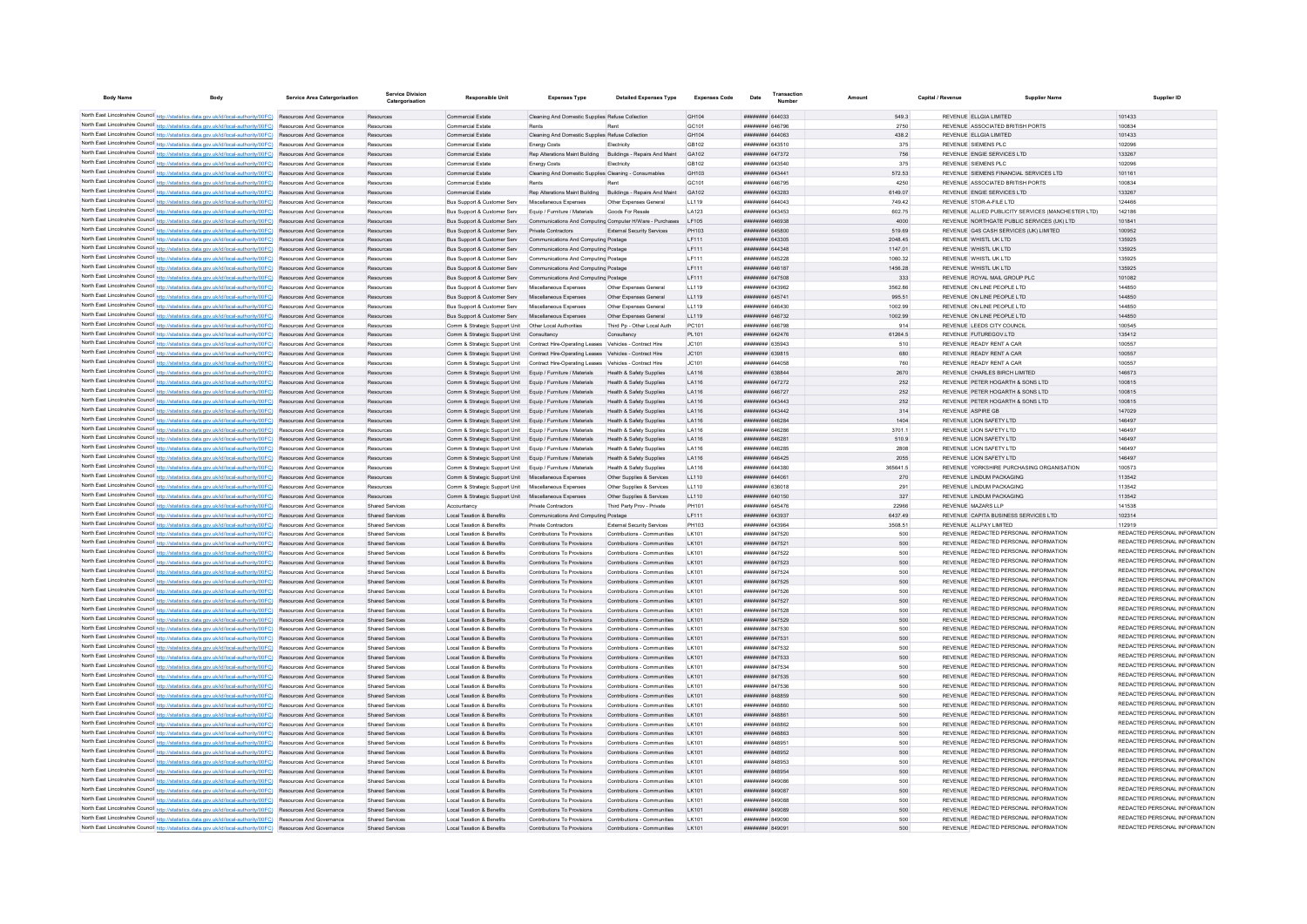| <b>Body Name</b>                                                                                                                                                                                                                   | Service Area Catergorisation | <b>Service Division</b><br>Catergorisation | Responsible Unit                                                  | <b>Expenses Type</b>                                       | <b>Detailed Expenses Type</b>                              | Expenses Code          | Transaction<br>Date                | Amount     | Capital / Revenue | <b>Supplier Name</b>                                                           | Supplier ID                                                    |
|------------------------------------------------------------------------------------------------------------------------------------------------------------------------------------------------------------------------------------|------------------------------|--------------------------------------------|-------------------------------------------------------------------|------------------------------------------------------------|------------------------------------------------------------|------------------------|------------------------------------|------------|-------------------|--------------------------------------------------------------------------------|----------------------------------------------------------------|
| North East Lincolnshire Council http://statistics.data.gov.uk/id/local-authority/00FC) Resources And Governance                                                                                                                    |                              | Shared Services                            | Local Taxation & Benefits                                         | Contributions To Provisions                                | Contributions - Communities                                | LK101                  | ######## 849131                    | 500        |                   | REVENUE REDACTED PERSONAL INFORMATION                                          | REDACTED PERSONAL INFORMATION                                  |
| North East Lincolnshire Council http://statistics.data.gov.uk/id/local-authority/00FC) Resources And Governance                                                                                                                    |                              | Shared Services                            | Local Taxation & Benefits                                         | Contributions To Provisions                                | Contributions - Communities                                | LK101                  | ######## 849132                    | 500        |                   | REVENUE REDACTED PERSONAL INFORMATION                                          | REDACTED PERSONAL INFORMATION                                  |
| North East Lincolnshire Council http://statistics.data.gov.uk/id/local-authority/00FC) Resources And Governance                                                                                                                    |                              | Shared Services                            | Local Taxation & Benefits                                         | Contributions To Provisions                                | Contributions - Communities                                | LK101                  | ####### 849168                     | 500        |                   | REVENUE REDACTED PERSONAL INFORMATION                                          | REDACTED PERSONAL INFORMATION                                  |
| North East Lincolnshire Council http://statistics.data.gov.uk/id/local-authority/00FC) Resources And Governance                                                                                                                    |                              | Shared Services                            | Local Taxation & Benefits                                         | Contributions To Provisions                                | Contributions - Communities                                | I K101                 | ######## 849169                    | 500        |                   | REVENUE REDACTED PERSONAL INFORMATION                                          | REDACTED PERSONAL INFORMATION                                  |
| North East Lincolnshire Council http://statistics.data.gov.uk/id/local-authority/00FC) Resources And Governance                                                                                                                    |                              | <b>Shared Services</b>                     | <b>Local Taxation &amp; Benefits</b>                              | Contributions To Provisions                                | Contributions - Communities                                | I K101                 | ######## 849170                    | 500        |                   | REVENUE REDACTED PERSONAL INFORMATION                                          | REDACTED PERSONAL INFORMATION                                  |
| North East Lincolnshire Council http://statistics.data.gov.uk/id/local-authority/00FC) Resources And Governance                                                                                                                    |                              | <b>Shared Services</b>                     | <b>Local Taxation &amp; Benefits</b>                              | Contributions To Provisions                                | Contributions - Communities                                | I K101                 | ######## 849171                    | 500        |                   | REVENUE REDACTED PERSONAL INFORMATION                                          | REDACTED PERSONAL INFORMATION<br>REDACTED PERSONAL INFORMATION |
| North East Lincolnshire Council http://statistics.data.gov.uk/id/local-authority/00FC) Resources And Governance                                                                                                                    |                              | <b>Shared Services</b>                     | <b>Local Taxation &amp; Benefits</b>                              | Contributions To Provisions                                | Contributions - Communities                                | LK10                   | ######## 849172                    | 500        |                   | REVENUE REDACTED PERSONAL INFORMATION<br>REVENUE REDACTED PERSONAL INFORMATION | REDACTED PERSONAL INFORMATION                                  |
| North East Lincolnshire Council http://statistics.data.gov.uk/id/local-authority/00FC) Resources And Governance                                                                                                                    |                              | <b>Shared Services</b>                     | Local Taxation & Benefits                                         | Contributions To Provisions                                | Contributions - Communities                                | LK101                  | ######## 849173                    | 500        |                   | REVENUE REDACTED PERSONAL INFORMATION                                          | REDACTED PERSONAL INFORMATION                                  |
| North East Lincolnshire Council http://statistics.data.gov.uk/id/local-authority/00FC) Resources And Governance                                                                                                                    |                              | <b>Shared Services</b>                     | Local Taxation & Benefits                                         | Contributions To Provisions                                | Contributions - Communities                                | <b>IK101</b>           | ######## 849174<br>####### 849175  | 500        |                   | REVENUE REDACTED PERSONAL INFORMATION                                          | REDACTED PERSONAL INFORMATION                                  |
| North East Lincolnshire Council http://statistics.data.gov.uk/id/local-authority/00FC) Resources And Governance<br>North East Lincolnshire Council http://statistics.data.gov.uk/id/local-authority/00FC) Resources And Governance |                              | Shared Services<br>Shared Services         | Local Taxation & Benefits<br>Local Taxation & Benefits            | Contributions To Provisions<br>Contributions To Provisions | Contributions - Communities<br>Contributions - Communities | I K101<br>LK101        | ######## 849176                    | 500<br>500 |                   | REVENUE REDACTED PERSONAL INFORMATION                                          | REDACTED PERSONAL INFORMATION                                  |
| North East Lincolnshire Council http://statistics.data.gov.uk/id/local-authority/00FC) Resources And Governance                                                                                                                    |                              | Shared Services                            | Local Taxation & Benefits                                         | Contributions To Provisions                                | Contributions - Communities                                | LK101                  | ######## 849177                    | 500        |                   | REVENUE REDACTED PERSONAL INFORMATION                                          | REDACTED PERSONAL INFORMATION                                  |
| North East Lincolnshire Council http://statistics.data.gov.uk/id/local-authority/00FC) Resources And Governance                                                                                                                    |                              | Shared Services                            | Local Taxation & Benefits                                         | Contributions To Provisions                                | Contributions - Communities                                | LK101                  | ######## 849178                    | 500        |                   | REVENUE REDACTED PERSONAL INFORMATION                                          | REDACTED PERSONAL INFORMATION                                  |
| North East Lincolnshire Council http://statistics.data.gov.uk/id/local-authority/00FC) Resources And Governance                                                                                                                    |                              | Shared Services                            | Local Taxation & Benefits                                         | Contributions To Provisions                                | Contributions - Communities                                | LK101                  | ######## 849179                    | 500        |                   | REVENUE REDACTED PERSONAL INFORMATION                                          | REDACTED PERSONAL INFORMATION                                  |
| North East Lincolnshire Council http://statistics.data.gov.uk/id/local-authority/00FC) Resources And Governance                                                                                                                    |                              | <b>Shared Services</b>                     | <b>Local Taxation &amp; Benefits</b>                              | Contributions To Provisions                                | Contributions - Communities                                | <b>IK101</b>           | ######## 849180                    | 500        |                   | REVENUE REDACTED PERSONAL INFORMATION                                          | REDACTED PERSONAL INFORMATION                                  |
| North East Lincolnshire Council http://statistics.data.gov.uk/id/local-authority/00FC) Resources And Governance                                                                                                                    |                              | <b>Shared Services</b>                     | <b>Local Taxation &amp; Benefits</b>                              | Contributions To Provisions                                | Contributions - Communities                                | I K101                 | ####### 849181                     | 500        |                   | REVENUE REDACTED PERSONAL INFORMATION                                          | REDACTED PERSONAL INFORMATION                                  |
| North East Lincolnshire Council http://statistics.data.gov.uk/id/local-authority/00FC) Resources And Governance                                                                                                                    |                              | Shared Services                            | <b>Local Taxation &amp; Benefits</b>                              | Contributions To Provisions                                | Contributions - Communities                                | LK101                  | ######## 849182                    | 500        |                   | REVENUE REDACTED PERSONAL INFORMATION                                          | REDACTED PERSONAL INFORMATION                                  |
| North East Lincolnshire Council http://statistics.data.gov.uk/id/local-authority/00FC) Resources And Governance                                                                                                                    |                              | <b>Shared Services</b>                     | <b>Local Taxation &amp; Benefits</b>                              | Contributions To Provisions                                | Contributions - Communities                                | LK101                  | ######## 849183                    | 500        |                   | REVENUE REDACTED PERSONAL INFORMATION                                          | REDACTED PERSONAL INFORMATION                                  |
| North East Lincolnshire Council http://statistics.data.gov.uk/id/local-authority/00FC) Resources And Governance                                                                                                                    |                              | <b>Shared Services</b>                     | Local Taxation & Benefits                                         | Contributions To Provisions                                | Contributions - Communities                                | I K101                 | <b><i>HHHHHHH</i></b> 840184       | 500        |                   | REVENUE REDACTED PERSONAL INFORMATION                                          | REDACTED PERSONAL INFORMATION                                  |
| North East Lincolnshire Council http://statistics.data.gov.uk/id/local-authority/00FC) Resources And Governance                                                                                                                    |                              | <b>Shared Services</b>                     | Local Taxation & Benefits                                         | Contributions To Provisions                                | Contributions - Communities                                | LK101                  | ######## 849185                    | 500        |                   | REVENUE REDACTED PERSONAL INFORMATION                                          | REDACTED PERSONAL INFORMATION                                  |
| North East Lincolnshire Council http://statistics.data.gov.uk/id/local-authority/00FC) Resources And Governance                                                                                                                    |                              | Shared Services                            | Local Taxation & Benefits                                         | Contributions To Provisions                                | Contributions - Communities                                | LK101                  | ######## 850836                    | 500        |                   | REVENUE REDACTED PERSONAL INFORMATION                                          | REDACTED PERSONAL INFORMATION                                  |
| North East Lincolnshire Council http://statistics.data.gov.uk/id/local-authority/00FC) Resources And Governance                                                                                                                    |                              | Shared Services                            | Local Taxation & Benefits                                         | Contributions To Provisions                                | Contributions - Communities                                | LK101                  | ######## 850837                    | 500        |                   | REVENUE REDACTED PERSONAL INFORMATION                                          | REDACTED PERSONAL INFORMATION                                  |
| North East Lincolnshire Council http://statistics.data.gov.uk/id/local-authority/00FC) Resources And Governance                                                                                                                    |                              | Shared Services                            | Local Taxation & Benefits                                         | Contributions To Provisions                                | Contributions - Communities                                | LK101                  | ######## 850838                    | 500        |                   | REVENUE REDACTED PERSONAL INFORMATION                                          | REDACTED PERSONAL INFORMATION                                  |
| North East Lincolnshire Council http://statistics.data.gov.uk/id/local-authority/00FC) Resources And Governance                                                                                                                    |                              | Shared Services                            | <b>Local Taxation &amp; Benefits</b>                              | Contributions To Provisions                                | Contributions - Communities                                | I K101                 | ######## 850839                    | 500        |                   | REVENUE REDACTED PERSONAL INFORMATION                                          | REDACTED PERSONAL INFORMATION                                  |
| North East Lincolnshire Council http://statistics.data.gov.uk/id/local-authority/00FC) Resources And Governance                                                                                                                    |                              | <b>Shared Services</b>                     | Local Taxation & Benefits                                         | Contributions To Provisions                                | Contributions - Communities                                | I K101                 | ######## 850840                    | 500        |                   | REVENUE REDACTED PERSONAL INFORMATION                                          | REDACTED PERSONAL INFORMATION                                  |
| North East Lincolnshire Council http://statistics.data.gov.uk/id/local-authority/00FC) Resources And Governance                                                                                                                    |                              | <b>Shared Services</b>                     | <b>Local Taxation &amp; Benefits</b>                              | Contributions To Provisions                                | Contributions - Communities                                | I K101                 | ######## 850865                    | 500        |                   | REVENUE REDACTED PERSONAL INFORMATION                                          | REDACTED PERSONAL INFORMATION<br>REDACTED PERSONAL INFORMATION |
| North East Lincolnshire Council http://statistics.data.gov.uk/id/local-authority/00FC) Resources And Governance                                                                                                                    |                              | Shared Service                             | <b>Local Taxation &amp; Benefits</b>                              | Contributions To Provisions                                | Contributions - Communities                                |                        | ####### 850866                     | 500        |                   | REVENUE REDACTED PERSONAL INFORMATION<br>REVENUE REDACTED PERSONAL INFORMATION | REDACTED PERSONAL INFORMATION                                  |
| North East Lincolnshire Council http://statistics.data.gov.uk/id/local-authority/00FC) Resources And Governance                                                                                                                    |                              | Shared Services                            | <b>Local Taxation &amp; Benefits</b>                              | Contributions To Provisions                                | Contributions - Communities                                | LK101                  | ######## 850867                    | 500        |                   |                                                                                | REDACTED PERSONAL INFORMATION                                  |
| North East Lincolnshire Council http://statistics.data.gov.uk/id/local-authority/00FC) Resources And Governance                                                                                                                    |                              | Shared Services                            | Local Taxation & Benefits                                         | Contributions To Provisions                                | Contributions - Communities                                | <b>IK101</b>           | <b><i>HUBBRER</i></b> R50868       | 500        |                   | REVENUE REDACTED PERSONAL INFORMATION<br>REVENUE REDACTED PERSONAL INFORMATION | REDACTED PERSONAL INFORMATION                                  |
| North East Lincolnshire Council http://statistics.data.gov.uk/id/local-authority/00FC) Resources And Governance                                                                                                                    |                              | <b>Shared Services</b>                     | Local Taxation & Benefits                                         | Contributions To Provisions                                | Contributions - Communities                                | LK101                  | ######## 850869                    | 500        |                   | REVENUE REDACTED PERSONAL INFORMATION                                          | REDACTED PERSONAL INFORMATION                                  |
| North East Lincolnshire Council http://statistics.data.gov.uk/id/local-authority/00FC) Resources And Governance                                                                                                                    |                              | Shared Services                            | Local Taxation & Benefits                                         | Contributions To Provisions<br>Contributions To Provisions | Contributions - Communities                                | LK101<br>LK101         | ######## 850870<br>######## 850871 | 500        |                   | REVENUE REDACTED PERSONAL INFORMATION                                          | REDACTED PERSONAL INFORMATION                                  |
| North East Lincolnshire Council http://statistics.data.gov.uk/id/local-authority/00FC) Resources And Governance<br>North East Lincolnshire Council http://statistics.data.gov.uk/id/local-authority/00FC) Resources And Governance |                              | Shared Services<br>Shared Services         | Local Taxation & Benefits<br><b>Local Taxation &amp; Benefits</b> | Contributions To Provisions                                | Contributions - Communities<br>Contributions - Communities | LK101                  | ######## 850872                    | 500<br>500 |                   | REVENUE REDACTED PERSONAL INFORMATION                                          | REDACTED PERSONAL INFORMATION                                  |
| North East Lincolnshire Council http://statistics.data.gov.uk/id/local-authority/00FC) Resources And Governance                                                                                                                    |                              | Shared Services                            | Local Taxation & Benefits                                         | Contributions To Provisions                                | Contributions - Communities                                | LK101                  | ######## 850873                    | 500        |                   | REVENUE REDACTED PERSONAL INFORMATION                                          | REDACTED PERSONAL INFORMATION                                  |
| North East Lincolnshire Council http://statistics.data.gov.uk/id/local-authority/00FC) Resources And Governance                                                                                                                    |                              | <b>Shared Services</b>                     | Local Taxation & Benefits                                         | Contributions To Provisions                                | Contributions - Communities                                | <b>IK101</b>           | ######## 850874                    | 500        |                   | REVENUE REDACTED PERSONAL INFORMATION                                          | REDACTED PERSONAL INFORMATION                                  |
| North East Lincolnshire Council http://statistics.data.gov.uk/id/local-authority/00FC) Resources And Governance                                                                                                                    |                              | <b>Shared Services</b>                     | <b>Local Taxation &amp; Benefits</b>                              | Contributions To Provisions                                | Contributions - Communities                                | LK101                  | ######## 851513                    | 500        |                   | REVENUE REDACTED PERSONAL INFORMATION                                          | REDACTED PERSONAL INFORMATION                                  |
| North East Lincolnshire Council http://statistics.data.gov.uk/id/local-authority/00FC) Resources And Governance                                                                                                                    |                              | <b>Shared Services</b>                     | Local Taxation & Benefits                                         | Contributions To Provisions                                | Contributions - Communities                                | <b>IK101</b>           | ######## 851514                    | 500        |                   | REVENUE REDACTED PERSONAL INFORMATION                                          | REDACTED PERSONAL INFORMATION                                  |
| North East Lincolnshire Council http://statistics.data.gov.uk/id/local-authority/00FC) Resources And Governance                                                                                                                    |                              | Shared Services                            | <b>Local Taxation &amp; Benefits</b>                              | Contributions To Provisions                                | Contributions - Communities                                | LK101                  | ######## 851587                    | 500        |                   | REVENUE REDACTED PERSONAL INFORMATION                                          | REDACTED PERSONAL INFORMATION                                  |
| North East Lincolnshire Council http://statistics.data.gov.uk/id/local-authority/00FC) Resources And Governance                                                                                                                    |                              | Shared Services                            | Local Taxation & Benefits                                         | Contributions To Provisions                                | Contributions - Communities                                | I K101                 | ####### 851602                     | 500        |                   | REVENUE REDACTED PERSONAL INFORMATION                                          | REDACTED PERSONAL INFORMATION                                  |
| North East Lincolnshire Council http://statistics.data.gov.uk/id/local-authority/00FC) Resources And Governance                                                                                                                    |                              | Shared Services                            | Local Taxation & Benefits                                         | Contributions To Provisions                                | Contributions - Communities                                | LK101                  | ######## 851603                    | 500        |                   | REVENUE REDACTED PERSONAL INFORMATION                                          | REDACTED PERSONAL INFORMATION                                  |
| North East Lincolnshire Council http://statistics.data.gov.uk/id/local-authority/00FC) Resources And Governance                                                                                                                    |                              | <b>Shared Services</b>                     | Local Taxation & Benefits                                         | Contributions To Provisions                                | Contributions - Communities                                | LK101                  | ######## 851604                    | 500        |                   | REVENUE REDACTED PERSONAL INFORMATION                                          | REDACTED PERSONAL INFORMATION                                  |
| North East Lincolnshire Council http://statistics.data.gov.uk/id/local-authority/00FC) Resources And Governance                                                                                                                    |                              | Shared Services                            | Local Taxation & Benefits                                         | Contributions To Provisions                                | Contributions - Communities                                | LK101                  | ######## 851605                    | 500        |                   | REVENUE REDACTED PERSONAL INFORMATION                                          | REDACTED PERSONAL INFORMATION                                  |
| North East Lincolnshire Council http://statistics.data.gov.uk/id/local-authority/00FC) Resources And Governance                                                                                                                    |                              | Shared Services                            | <b>Local Taxation &amp; Benefits</b>                              | Contributions To Provisions                                | Contributions - Communities                                | LK101                  | ######## 851606                    | 500        |                   | REVENUE REDACTED PERSONAL INFORMATION                                          | REDACTED PERSONAL INFORMATION                                  |
| North East Lincolnshire Council http://statistics.data.gov.uk/id/local-authority/00FC) Resources And Governance                                                                                                                    |                              | Shared Services                            | Local Taxation & Benefits                                         | Contributions To Provisions                                | Contributions - Communities                                | LK101                  | ####### 851607                     | 500        |                   | REVENUE REDACTED PERSONAL INFORMATION                                          | REDACTED PERSONAL INFORMATION                                  |
| North East Lincolnshire Council http://statistics.data.gov.uk/id/local-authority/00FC) Resources And Governance                                                                                                                    |                              | Shared Services                            | Local Taxation & Benefits                                         | Contributions To Provisions                                | Contributions - Communities                                | <b>IK101</b>           | ######## 851608                    | 500        |                   | REVENUE REDACTED PERSONAL INFORMATION                                          | REDACTED PERSONAL INFORMATION                                  |
| North East Lincolnshire Council http://statistics.data.gov.uk/id/local-authority/00FC) Resources And Governance                                                                                                                    |                              | Shared Services                            | Local Taxation & Benefits                                         | Contributions To Provisions                                | Contributions - Communities                                | I K101                 | ######## 851609                    | 500        |                   | REVENUE REDACTED PERSONAL INFORMATION                                          | REDACTED PERSONAL INFORMATION                                  |
| North East Lincolnshire Council http://statistics.data.gov.uk/id/local-authority/00FC) Resources And Governance                                                                                                                    |                              | <b>Shared Services</b>                     | <b>Local Taxation &amp; Benefits</b>                              | Contributions To Provisions                                | Contributions - Communities                                | 1 K101                 | ######## 851610                    | 500        |                   | REVENUE REDACTED PERSONAL INFORMATION                                          | REDACTED PERSONAL INFORMATION                                  |
| North East Lincolnshire Council http://statistics.data.gov.uk/id/local-authority/00FC) Resources And Governance                                                                                                                    |                              | Shared Services                            | <b>Local Taxation &amp; Benefits</b>                              | Contributions To Provisions                                | Contributions - Communities                                | LK101                  | ######## 853497                    | 500        |                   | REVENUE REDACTED PERSONAL INFORMATION                                          | REDACTED PERSONAL INFORMATION                                  |
| North East Lincolnshire Council http://statistics.data.gov.uk/id/local-authority/00FC) Resources And Governance                                                                                                                    |                              | Shared Services                            | Local Taxation & Benefits                                         | Contributions To Provisions                                | Contributions - Communities                                | I K101                 | ######## 853498                    | 500        |                   | REVENUE REDACTED PERSONAL INFORMATION                                          | REDACTED PERSONAL INFORMATION                                  |
| North East Lincolnshire Council http://statistics.data.gov.uk/id/local-authority/00FC) Resources And Governance                                                                                                                    |                              | Shared Services                            | Local Taxation & Benefits                                         | Contributions To Provisions                                | Contributions - Communities                                | I K101                 | ######## 853499                    | 500        |                   | REVENUE REDACTED PERSONAL INFORMATION                                          | REDACTED PERSONAL INFORMATION                                  |
| North East Lincolnshire Council http://statistics.data.gov.uk/id/local-authority/00FC) Resources And Governance                                                                                                                    |                              | <b>Shared Services</b>                     | Local Taxation & Benefits                                         | Contributions To Provisions                                | Contributions - Communities                                | I K101                 | ######## 853500                    | 500        |                   | REVENUE REDACTED PERSONAL INFORMATION                                          | REDACTED PERSONAL INFORMATION                                  |
| North East Lincolnshire Council http://statistics.data.gov.uk/id/local-authority/00FC) Resources And Governance                                                                                                                    |                              | Shared Services                            | Local Taxation & Benefits                                         | Contributions To Provisions                                | Contributions - Communities                                | LK101                  | ######## 853501                    | 500        |                   | REVENUE REDACTED PERSONAL INFORMATION                                          | REDACTED PERSONAL INFORMATION<br>REDACTED PERSONAL INFORMATION |
| North East Lincolnshire Council http://statistics.data.gov.uk/id/local-authority/00FC) Resources And Governance                                                                                                                    |                              | Shared Services                            | Local Taxation & Benefits                                         | Contributions To Provisions                                | Contributions - Communities                                | LK10                   | ######## 853502                    | 500        |                   | REVENUE REDACTED PERSONAL INFORMATION<br>REVENUE REDACTED PERSONAL INFORMATION | REDACTED PERSONAL INFORMATION                                  |
| North East Lincolnshire Council http://statistics.data.gov.uk/id/local-authority/00FC) Resources And Governance                                                                                                                    |                              | Shared Services                            | Local Taxation & Benefits                                         | Contributions To Provisions                                | Contributions - Communities                                | LK101                  | ######## 853536                    | 500        |                   | REVENUE REDACTED PERSONAL INFORMATION                                          | REDACTED PERSONAL INFORMATION                                  |
| North East Lincolnshire Council http://statistics.data.gov.uk/id/local-authority/00FC) Resources And Governance                                                                                                                    |                              | Shared Services                            | Local Taxation & Benefits                                         | Contributions To Provisions                                | Contributions - Communities                                | I K101                 | ######## 853537                    | 500        |                   | REVENUE REDACTED PERSONAL INFORMATION                                          | REDACTED PERSONAL INFORMATION                                  |
| North East Lincolnshire Council http://statistics.data.gov.uk/id/local-authority/00FC) Resources And Governance                                                                                                                    |                              | Shared Services                            | Local Taxation & Benefits<br><b>Local Taxation &amp; Benefits</b> | Contributions To Provisions<br>Contributions To Provisions | Contributions - Communities                                | I K101<br><b>IK101</b> | ######## 853744<br>######## 853745 | 500<br>500 |                   | REVENUE REDACTED PERSONAL INFORMATION                                          | REDACTED PERSONAL INFORMATION                                  |
| North East Lincolnshire Council http://statistics.data.gov.uk/id/local-authority/00FC) Resources And Governance<br>North East Lincolnshire Council http://statistics.data.gov.uk/id/local-authority/00FC) Resources And Governance |                              | <b>Shared Services</b><br>Shared Services  | <b>Local Taxation &amp; Benefits</b>                              | Contributions To Provisions                                | Contributions - Communities<br>Contributions - Communities | LK101                  | ######## 853746                    | 500        |                   | REVENUE REDACTED PERSONAL INFORMATION                                          | REDACTED PERSONAL INFORMATION                                  |
| North East Lincolnshire Council http://statistics.data.gov.uk/id/local-authority/00FC) Resources And Governance                                                                                                                    |                              | Shared Services                            | Local Taxation & Benefits                                         | Contributions To Provisions                                | Contributions - Communities                                | LK101                  | ######## 853747                    | 500        |                   | REVENUE REDACTED PERSONAL INFORMATION                                          | REDACTED PERSONAL INFORMATION                                  |
| North East Lincolnshire Council http://statistics.data.gov.uk/id/local-authority/00FC) Resources And Governance                                                                                                                    |                              | Shared Services                            | Local Taxation & Benefits                                         | Contributions To Provisions                                | Contributions - Communities                                | LK101                  | ######## 853778                    | 500        |                   | REVENUE REDACTED PERSONAL INFORMATION                                          | REDACTED PERSONAL INFORMATION                                  |
| North East Lincolnshire Council http://statistics.data.gov.uk/id/local-authority/00FC) Resources And Governance                                                                                                                    |                              | <b>Shared Services</b>                     | Local Taxation & Benefits                                         | Contributions To Provisions                                | Contributions - Communities                                | LK101                  | ######## 853779                    | 500        |                   | REVENUE REDACTED PERSONAL INFORMATION                                          | REDACTED PERSONAL INFORMATION                                  |
| North East Lincolnshire Council http://statistics.data.gov.uk/id/local-authority/00FC) Resources And Governance                                                                                                                    |                              | Shared Services                            | Local Taxation & Benefits                                         | Contributions To Provisions                                | Contributions - Communities                                | LK101                  | ######## 853780                    | 500        |                   | REVENUE REDACTED PERSONAL INFORMATION                                          | REDACTED PERSONAL INFORMATION                                  |
| North East Lincolnshire Council http://statistics.data.gov.uk/id/local-authority/00FC) Resources And Governance                                                                                                                    |                              | Shared Services                            | <b>Local Taxation &amp; Benefits</b>                              | Contributions To Provisions                                | Contributions - Communities                                | LK101                  | ######## 85378                     | 500        |                   | REVENUE REDACTED PERSONAL INFORMATION                                          | REDACTED PERSONAL INFORMATION                                  |
| North East Lincolnshire Council http://statistics.data.gov.uk/id/local-authority/00FC) Resources And Governance                                                                                                                    |                              | <b>Shared Services</b>                     | Local Taxation & Benefits                                         | Contributions To Provisions                                | Contributions - Communities                                | LK101                  | ######## 853791                    | 500        |                   | REVENUE REDACTED PERSONAL INFORMATION                                          | REDACTED PERSONAL INFORMATION                                  |
| North East Lincolnshire Council http://statistics.data.gov.uk/id/local-authority/00FC) Resources And Governance                                                                                                                    |                              | <b>Shared Services</b>                     | Local Taxation & Benefits                                         | Contributions To Provisions                                | Contributions - Communities                                | LK101                  | ######## 853792                    | 500        |                   | REVENUE REDACTED PERSONAL INFORMATION                                          | REDACTED PERSONAL INFORMATION                                  |
| North East Lincolnshire Council http://statistics.data.gov.uk/id/local-authority/00FC) Resources And Governance                                                                                                                    |                              | Shared Services                            | Local Taxation & Benefits                                         | Contributions To Provisions                                | Contributions - Communities                                | I K101                 | ######## 853793                    | 500        |                   | REVENUE REDACTED PERSONAL INFORMATION                                          | REDACTED PERSONAL INFORMATION                                  |
| North East Lincolnshire Council http://statistics.data.gov.uk/id/local-authority/00FC) Resources And Governance                                                                                                                    |                              | Shared Services                            | <b>Local Taxation &amp; Benefits</b>                              | Contributions To Provisions                                | Contributions - Communities                                | I K101                 | ######## 853794                    | 500        |                   | REVENUE REDACTED PERSONAL INFORMATION                                          | REDACTED PERSONAL INFORMATION                                  |
| North East Lincolnshire Council http://statistics.data.gov.uk/id/local-authority/00FC) Resources And Governance                                                                                                                    |                              | Shared Services                            | Local Taxation & Benefits                                         | Contributions To Provisions                                | Contributions - Communities                                | LK101                  | ######## 853795                    | 500        |                   | REVENUE REDACTED PERSONAL INFORMATION                                          | REDACTED PERSONAL INFORMATION                                  |
| North East Lincolnshire Council http://statistics.data.gov.uk/id/local-authority/00FC) Resources And Governance                                                                                                                    |                              | Shared Services                            | <b>Local Taxation &amp; Benefits</b>                              | Contributions To Provisions                                | Contributions - Communities                                | LK101                  | ######## 853796                    | 500        |                   | REVENUE REDACTED PERSONAL INFORMATION                                          | REDACTED PERSONAL INFORMATION                                  |
| North East Lincolnshire Council http://statistics.data.gov.uk/id/local-authority/00FC) Resources And Governance                                                                                                                    |                              | Shared Services                            | Local Taxation & Benefits                                         | Contributions To Provisions                                | Contributions - Communities                                | LK101                  | ######## 853797                    | 500        |                   | REVENUE REDACTED PERSONAL INFORMATION                                          | REDACTED PERSONAL INFORMATION                                  |
| North East Lincolnshire Council http://statistics.data.gov.uk/id/local-authority/00FC) Resources And Governance                                                                                                                    |                              | Shared Services                            | Local Taxation & Benefits                                         | Contributions To Provisions                                | Contributions - Communities                                | 1 K101                 | ####### 853798                     | 500        |                   | REVENUE REDACTED PERSONAL INFORMATION                                          | REDACTED PERSONAL INFORMATION                                  |
| North East Lincolnshire Council http://statistics.data.gov.uk/id/local-authority/00FC) Resources And Governance                                                                                                                    |                              | <b>Shared Services</b>                     | Local Taxation & Benefits                                         | Contributions To Provisions                                | Contributions - Communities                                | LK101                  | ######## 853799                    | 500        |                   | REVENUE REDACTED PERSONAL INFORMATION                                          | REDACTED PERSONAL INFORMATION                                  |
| North East Lincolnshire Council http://statistics.data.gov.uk/id/local-authority/00FC) Resources And Governance                                                                                                                    |                              | Shared Services                            | <b>Local Taxation &amp; Benefits</b>                              | Contributions To Provisions                                | Contributions - Communities                                | LK10                   | ######## 853800                    |            |                   | REVENUE REDACTED PERSONAL INFORMATION                                          | REDACTED PERSONAL INFORMATION                                  |
| North East Lincolnshire Council http://statistics.data.gov.uk/id/local-authority/00FC) Resources And Governance                                                                                                                    |                              | Shared Services                            | Local Taxation & Benefits                                         | Contributions To Provisions                                | Contributions - Communities                                | LK101                  | ######## 853801                    | 500        |                   | REVENUE REDACTED PERSONAL INFORMATION                                          | REDACTED PERSONAL INFORMATION<br>REDACTED PERSONAL INFORMATION |
| North East Lincolnshire Council http://statistics.data.gov.uk/id/local-authority/00FC) Resources And Governance                                                                                                                    |                              | <b>Shared Services</b>                     | <b>Local Taxation &amp; Benefits</b>                              | Contributions To Provisions                                | Contributions - Communities                                | LK101                  | ######## 853802                    | 500        |                   | REVENUE REDACTED PERSONAL INFORMATION<br>REVENUE REDACTED PERSONAL INFORMATION | REDACTED PERSONAL INFORMATION                                  |
| North East Lincolnshire Council http://statistics.data.gov.uk/id/local-authority/00FC) Resources And Governance                                                                                                                    |                              | Shared Services                            | Local Taxation & Benefits                                         | Contributions To Provisions                                | Contributions - Communities                                | I K101                 | E08528 BBBBBBB                     | 500        |                   |                                                                                |                                                                |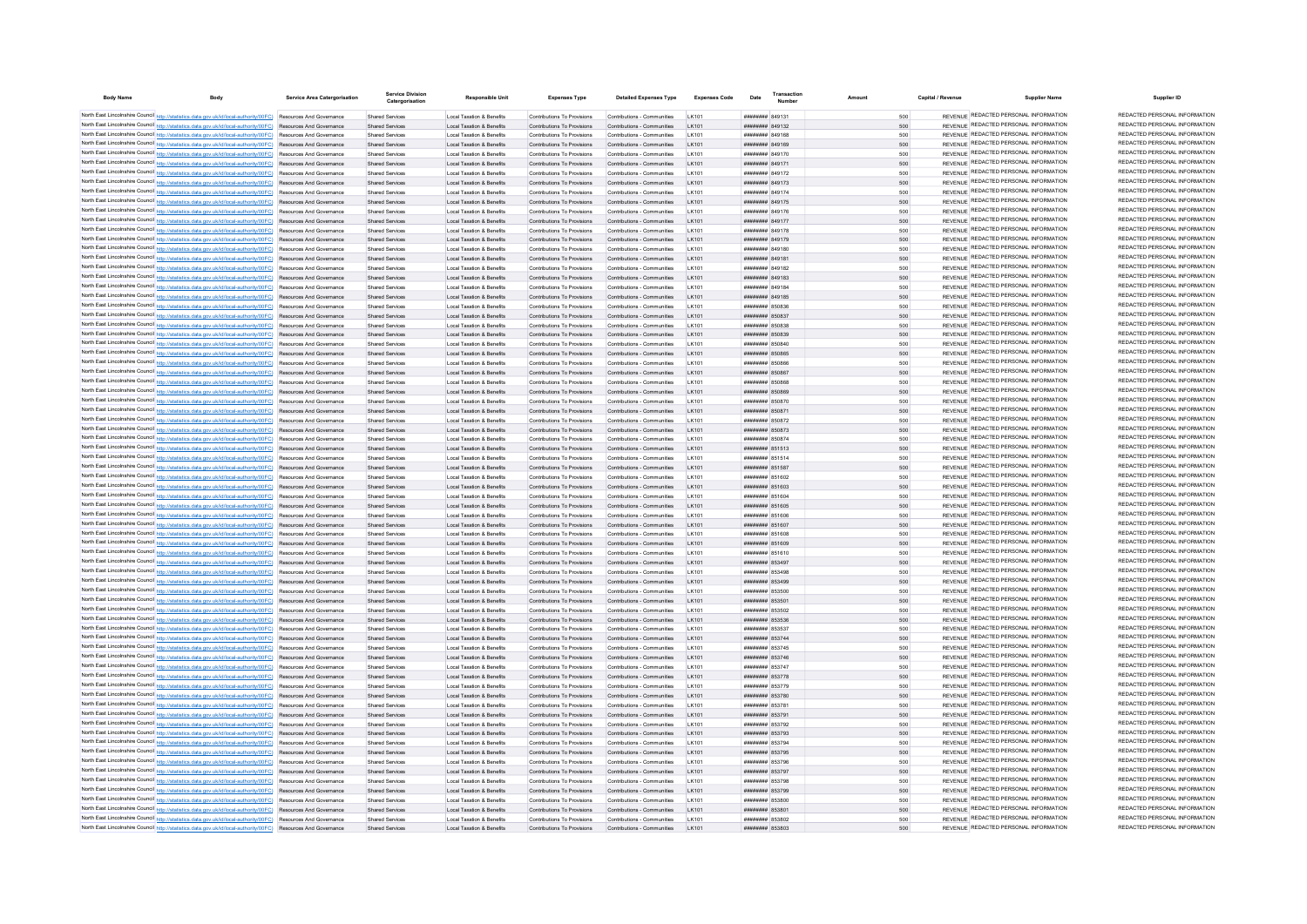| <b>Body Name</b> | <b>Body</b>                                                                                                                                                                                                                        | <b>Service Area Catergorisation</b> | <b>Service Division</b><br>Catergorisation | <b>Responsible Unit</b>                                           | <b>Expenses Type</b>                                       | <b>Detailed Expenses Type</b>                                                                                                    | <b>Expenses Code</b> | Date                               | Transactio |                 | Capital / Revenue | <b>Supplier Name</b>                                                                 | Supplier ID                                                    |
|------------------|------------------------------------------------------------------------------------------------------------------------------------------------------------------------------------------------------------------------------------|-------------------------------------|--------------------------------------------|-------------------------------------------------------------------|------------------------------------------------------------|----------------------------------------------------------------------------------------------------------------------------------|----------------------|------------------------------------|------------|-----------------|-------------------|--------------------------------------------------------------------------------------|----------------------------------------------------------------|
|                  | North East Lincolnshire Council http://statistics.data.gov.uk/id/local-authority/00FC) Resources And Governance                                                                                                                    |                                     | <b>Shared Services</b>                     | Local Taxation & Benefits                                         | Contributions To Provisions                                | Contributions - Communities                                                                                                      | LK101                | HURRISS MUNICIPAL                  |            | 500             |                   | REVENUE REDACTED PERSONAL INFORMATION                                                | REDACTED PERSONAL INFORMATION                                  |
|                  | North East Lincolnshire Council http://statistics.data.gov.uk/id/local-authority/00FC) Resources And Governance                                                                                                                    |                                     | <b>Shared Services</b>                     | Local Taxation & Benefits                                         | Contributions To Provisions                                | Contributions - Communities                                                                                                      | 1 K101               | ######## 853805                    |            | 500             |                   | REVENUE REDACTED PERSONAL INFORMATION                                                | REDACTED PERSONAL INFORMATION                                  |
|                  | North East Lincolnshire Council http://statistics.data.gov.uk/id/local-authority/00FC) Resources And Governance                                                                                                                    |                                     | Shared Services                            | Local Taxation & Benefits                                         | Contributions To Provisions                                | Contributions - Communities                                                                                                      | I K101               | ######## 853806                    |            | 500             |                   | REVENUE REDACTED PERSONAL INFORMATION                                                | REDACTED PERSONAL INFORMATION                                  |
|                  | North East Lincolnshire Council http://statistics.data.gov.uk/id/local-authority/00FC) Resources And Governance                                                                                                                    |                                     | <b>Shared Services</b>                     | Local Taxation & Benefits                                         | Contributions To Provisions                                | Contributions - Communities LK101                                                                                                |                      | ######## 853807                    |            | 500             |                   | REVENUE REDACTED PERSONAL INFORMATION                                                | REDACTED PERSONAL INFORMATION                                  |
|                  | North East Lincolnshire Council http://statistics.data.gov.uk/id/local-authority/00FC) Resources And Governance                                                                                                                    |                                     | Shared Services                            | Local Taxation & Benefits                                         | Contributions To Provisions                                | Contributions - Communities                                                                                                      | LK101                | ######## 853808                    |            | 500             |                   | REVENUE REDACTED PERSONAL INFORMATION                                                | REDACTED PERSONAL INFORMATION                                  |
|                  | North East Lincolnshire Council http://statistics.data.gov.uk/id/local-authority/00FC) Resources And Governance                                                                                                                    |                                     | Shared Services                            | Local Taxation & Benefits                                         | Contributions To Provisions                                | Contributions - Communities                                                                                                      | LK101                | ######## 853809                    |            | 500             |                   | REVENUE REDACTED PERSONAL INFORMATION                                                | REDACTED PERSONAL INFORMATION                                  |
|                  | North East Lincolnshire Council http://statistics.data.gov.uk/id/local-authority/00FC) Resources And Governance                                                                                                                    |                                     | Shared Services                            | <b>Local Taxation &amp; Benefits</b>                              | Contributions To Provisions                                | Contributions - Communities                                                                                                      | LK101                | ######## 853810                    |            | 500             |                   | REVENUE REDACTED PERSONAL INFORMATION                                                | REDACTED PERSONAL INFORMATION                                  |
|                  | North East Lincolnshire Council http://statistics.data.gov.uk/id/local-authority/00FC) Resources And Governance                                                                                                                    |                                     | Shared Services                            | Local Taxation & Benefits                                         | Contributions To Provisions                                | Contributions - Communities                                                                                                      | LK101                | ######## 855256                    |            | 500             |                   | REVENUE REDACTED PERSONAL INFORMATION                                                | REDACTED PERSONAL INFORMATION                                  |
|                  | North East Lincolnshire Council http://statistics.data.gov.uk/id/local-authority/00FC) Resources And Governance                                                                                                                    |                                     | <b>Shared Services</b>                     | Local Taxation & Benefits                                         | Contributions To Provisions                                | Contributions - Communities                                                                                                      | LK101                | ######## 855257                    |            | 500             |                   | REVENUE REDACTED PERSONAL INFORMATION                                                | REDACTED PERSONAL INFORMATION<br>REDACTED PERSONAL INFORMATION |
|                  | North East Lincolnshire Council http://statistics.data.gov.uk/id/local-authority/00FC) Resources And Governance                                                                                                                    |                                     | Shared Services                            | Local Taxation & Benefits                                         | Contributions To Provisions                                | Contributions - Communities                                                                                                      | 1 K101               | ######## 855258                    |            | 500             |                   | REVENUE REDACTED PERSONAL INFORMATION<br>REVENUE REDACTED PERSONAL INFORMATION       | REDACTED PERSONAL INFORMATION                                  |
|                  | North East Lincolnshire Council http://statistics.data.gov.uk/id/local-authority/00FC) Resources And Governance                                                                                                                    |                                     | Shared Services                            | Local Taxation & Benefits                                         | Contributions To Provisions                                | Contributions - Communities                                                                                                      | I K101               | ######## 855259                    |            | 500             |                   | <b>REVENUE REDACTED PERSONAL INFORMATION</b>                                         | REDACTED PERSONAL INFORMATION                                  |
|                  | North East Lincolnshire Council http://statistics.data.gov.uk/id/local-authority/00FC) Resources And Governance<br>North East Lincolnshire Council http://statistics.data.gov.uk/id/local-authority/00FC) Resources And Governance |                                     | Shared Services<br><b>Shared Services</b>  | Local Taxation & Benefits<br><b>Local Taxation &amp; Benefits</b> | Contributions To Provisions<br>Contributions To Provisions | Contributions - Communities<br>Contributions - Communities                                                                       | LK101<br>LK101       | ######## 855260<br>####### 855261  |            | 500<br>500      |                   | REVENUE REDACTED PERSONAL INFORMATION                                                | REDACTED PERSONAL INFORMATION                                  |
|                  | North East Lincolnshire Council http://statistics.data.gov.uk/id/local-authority/00FC) Resources And Governance                                                                                                                    |                                     | <b>Shared Services</b>                     | Local Taxation & Benefits                                         | Contributions To Provisions                                | Contributions - Communities                                                                                                      | LK101                | ######## 855262                    |            | 500             |                   | REVENUE REDACTED PERSONAL INFORMATION                                                | REDACTED PERSONAL INFORMATION                                  |
|                  | North East Lincolnshire Council http://statistics.data.gov.uk/id/local-authority/00FC) Resources And Governance                                                                                                                    |                                     | Shared Services                            | Local Taxation & Benefits                                         | Contributions To Provisions                                | Contributions - Communities                                                                                                      | 1 K101               | ######## 855263                    |            | 500             |                   | REVENUE REDACTED PERSONAL INFORMATION                                                | REDACTED PERSONAL INFORMATION                                  |
|                  | North East Lincolnshire Council http://statistics.data.gov.uk/id/local-authority/00FC) Resources And Governance                                                                                                                    |                                     | Shared Services                            | Local Taxation & Benefits                                         | Contributions To Provisions                                | Contributions - Communities                                                                                                      | I K101               | ######## 855264                    |            | 500             |                   | REVENUE REDACTED PERSONAL INFORMATION                                                | REDACTED PERSONAL INFORMATION                                  |
|                  | North East Lincolnshire Council http://statistics.data.gov.uk/id/local-authority/00FC) Resources And Governance                                                                                                                    |                                     | Shared Services                            | Local Taxation & Benefits                                         | Contributions To Provisions                                | Contributions - Communities                                                                                                      | I K101               | ######## 855277                    |            | 500             |                   | REVENUE REDACTED PERSONAL INFORMATION                                                | REDACTED PERSONAL INFORMATION                                  |
|                  | North East Lincolnshire Council http://statistics.data.gov.uk/id/local-authority/00FC) Resources And Governance                                                                                                                    |                                     | Shared Services                            | Local Taxation & Benefits                                         | Contributions To Provisions                                | Contributions - Communities                                                                                                      | LK101                | ######## 855278                    |            | 500             |                   | REVENUE REDACTED PERSONAL INFORMATION                                                | REDACTED PERSONAL INFORMATION                                  |
|                  | North East Lincolnshire Council http://statistics.data.gov.uk/id/local-authority/00FC) Resources And Governance                                                                                                                    |                                     | Shared Services                            | Local Taxation & Benefits                                         | Contributions To Provisions                                | Contributions - Communities                                                                                                      | LK101                | ######## 855279                    |            | 500             |                   | REVENUE REDACTED PERSONAL INFORMATION                                                | REDACTED PERSONAL INFORMATION                                  |
|                  | North East Lincolnshire Council http://statistics.data.gov.uk/id/local-authority/00FC) Resources And Governance                                                                                                                    |                                     | <b>Shared Services</b>                     | Local Taxation & Benefits                                         | Contributions To Provisions                                | Contributions - Communities                                                                                                      | LK101                | ######## 855280                    |            | 500             |                   | REVENUE REDACTED PERSONAL INFORMATION                                                | REDACTED PERSONAL INFORMATION                                  |
|                  | North East Lincolnshire Council http://statistics.data.gov.uk/id/local-authority/00FC) Resources And Governance                                                                                                                    |                                     | Shared Services                            | Local Taxation & Benefits                                         | Contributions To Provisions                                | Contributions - Communities                                                                                                      | LK101                | <b><i>HUMHHHH</i></b> 855281       |            | 500             |                   | REVENUE REDACTED PERSONAL INFORMATION                                                | REDACTED PERSONAL INFORMATION                                  |
|                  | North East Lincolnshire Council http://statistics.data.gov.uk/id/local-authority/00FC) Resources And Governance                                                                                                                    |                                     | <b>Shared Services</b>                     | Local Taxation & Benefits                                         | Contributions To Provisions                                | Contributions - Communities                                                                                                      | LK101                | <b>########</b> 855478             |            | 500             |                   | REVENUE REDACTED PERSONAL INFORMATION                                                | REDACTED PERSONAL INFORMATION<br>REDACTED PERSONAL INFORMATION |
|                  | North East Lincolnshire Council http://statistics.data.gov.uk/id/local-authority/00FC) Resources And Governance                                                                                                                    |                                     | Shared Services                            | Local Taxation & Benefits                                         | Contributions To Provisions                                | Contributions - Communities                                                                                                      | 1 K101               | ######## 855479                    |            | 500             |                   | REVENUE REDACTED PERSONAL INFORMATION<br>REVENUE REDACTED PERSONAL INFORMATION       | REDACTED PERSONAL INFORMATION                                  |
|                  | North East Lincolnshire Council http://statistics.data.gov.uk/id/local-authority/00FC) Resources And Governance                                                                                                                    |                                     | <b>Shared Services</b>                     | Local Taxation & Benefits                                         | Contributions To Provisions                                | Contributions - Communities                                                                                                      | 1 K101               | ######## 855480                    |            | 500             |                   | REVENUE REDACTED PERSONAL INFORMATION                                                | REDACTED PERSONAL INFORMATION                                  |
|                  | North East Lincolnshire Council http://statistics.data.gov.uk/id/local-authority/00FC) Resources And Governance                                                                                                                    |                                     | Shared Services                            | Local Taxation & Benefits                                         | Contributions To Provisions                                | Contributions - Communities                                                                                                      | I K101               | ####### 856949                     |            | 500             |                   | REVENUE REDACTED PERSONAL INFORMATION                                                | REDACTED PERSONAL INFORMATION                                  |
|                  | North East Lincolnshire Council http://statistics.data.gov.uk/id/local-authority/00FC) Resources And Governance<br>North East Lincolnshire Council http://statistics.data.gov.uk/id/local-authority/00FC) Resources And Governance |                                     | <b>Shared Services</b><br>Shared Services  | Local Taxation & Benefits<br>Local Taxation & Benefits            | Contributions To Provisions<br>Contributions To Provisions | Contributions - Communities<br>Contributions - Communities                                                                       | LK101<br>LK101       | ######## 856950<br>######## 856957 |            | 500<br>500      |                   | REVENUE REDACTED PERSONAL INFORMATION                                                | REDACTED PERSONAL INFORMATION                                  |
|                  | North East Lincolnshire Council http://statistics.data.gov.uk/id/local-authority/00FC) Resources And Governance                                                                                                                    |                                     | <b>Shared Services</b>                     | Local Taxation & Benefits                                         | Contributions To Provisions                                | Contributions - Communities                                                                                                      | LK101                | ######## 856958                    |            | 500             |                   | REVENUE REDACTED PERSONAL INFORMATION                                                | REDACTED PERSONAL INFORMATION                                  |
|                  | North East Lincolnshire Council http://statistics.data.gov.uk/id/local-authority/00FC) Resources And Governance                                                                                                                    |                                     | Shared Services                            | Local Taxation & Benefits                                         | Contributions To Provisions                                | Contributions - Communities                                                                                                      | 1 K101               | ######## 856959                    |            | 500             |                   | REVENUE REDACTED PERSONAL INFORMATION                                                | REDACTED PERSONAL INFORMATION                                  |
|                  | North East Lincolnshire Council http://statistics.data.gov.uk/id/local-authority/00FC) Resources And Governance                                                                                                                    |                                     | Shared Services                            | Local Taxation & Benefits                                         | Contributions To Provisions                                | Contributions - Communities                                                                                                      | LK101                | ######## 856960                    |            | 500             |                   | REVENUE REDACTED PERSONAL INFORMATION                                                | REDACTED PERSONAL INFORMATION                                  |
|                  | North East Lincolnshire Council http://statistics.data.gov.uk/id/local-authority/00FC) Resources And Governance                                                                                                                    |                                     | Shared Services                            | Local Taxation & Benefits                                         | Contributions To Provisions                                | Contributions - Communities                                                                                                      | LK101                | ######## 856961                    |            | 500             |                   | REVENUE REDACTED PERSONAL INFORMATION                                                | REDACTED PERSONAL INFORMATION                                  |
|                  | North East Lincolnshire Council http://statistics.data.gov.uk/id/local-authority/00FC) Resources And Governance                                                                                                                    |                                     | Shared Services                            | Local Taxation & Benefits                                         | Contributions To Provisions                                | Contributions - Communities                                                                                                      | LK101                | ######## 856962                    |            | 500             |                   | REVENUE REDACTED PERSONAL INFORMATION                                                | REDACTED PERSONAL INFORMATION                                  |
|                  | North East Lincolnshire Council http://statistics.data.gov.uk/id/local-authority/00FC) Resources And Governance                                                                                                                    |                                     | Shared Services                            | Local Taxation & Benefits                                         | Contributions To Provisions                                | Contributions - Communities                                                                                                      | LK101                | ######## 856963                    |            | 500             |                   | REVENUE REDACTED PERSONAL INFORMATION                                                | REDACTED PERSONAL INFORMATION                                  |
|                  | North East Lincolnshire Council http://statistics.data.gov.uk/id/local-authority/00FC) Resources And Governance                                                                                                                    |                                     | <b>Shared Services</b>                     | Local Taxation & Benefits                                         | Contributions To Provisions                                | Contributions - Communities                                                                                                      | LK101                | ######## 856964                    |            | 500             |                   | REVENUE REDACTED PERSONAL INFORMATION                                                | REDACTED PERSONAL INFORMATION                                  |
|                  | North East Lincolnshire Council http://statistics.data.gov.uk/id/local-authority/00FC) Resources And Governance                                                                                                                    |                                     | Shared Services                            | Local Taxation & Benefits                                         | Contributions To Provisions                                | Contributions - Communities                                                                                                      | 1 K101               | ######## 856965                    |            | 500             |                   | REVENUE REDACTED PERSONAL INFORMATION                                                | REDACTED PERSONAL INFORMATION                                  |
|                  | North East Lincolnshire Council http://statistics.data.gov.uk/id/local-authority/00FC) Resources And Governance                                                                                                                    |                                     | Shared Services                            | Local Taxation & Benefits                                         | Contributions To Provisions                                | Contributions - Communities                                                                                                      | 1 K101               | ######## 856966                    |            | 500             |                   | REVENUE REDACTED PERSONAL INFORMATION                                                | REDACTED PERSONAL INFORMATION                                  |
|                  | North East Lincolnshire Council http://statistics.data.gov.uk/id/local-authority/00FC) Resources And Governance                                                                                                                    |                                     | Shared Services                            | Local Taxation & Benefits                                         | Contributions To Provisions                                | Contributions - Communities                                                                                                      | 1 K101               | ######## 856967                    |            | 500             |                   | REVENUE REDACTED PERSONAL INFORMATION                                                | REDACTED PERSONAL INFORMATION<br>REDACTED PERSONAL INFORMATION |
|                  | North East Lincolnshire Council http://statistics.data.gov.uk/id/local-authority/00FC) Resources And Governance                                                                                                                    |                                     | <b>Shared Services</b>                     | Local Taxation & Benefits                                         | Contributions To Provisions                                | Contributions - Communities                                                                                                      | I K101               | ######## 856968                    |            | 500             |                   | REVENUE REDACTED PERSONAL INFORMATION<br>REVENUE REDACTED PERSONAL INFORMATION       | REDACTED PERSONAL INFORMATION                                  |
|                  | North East Lincolnshire Council http://statistics.data.gov.uk/id/local-authority/00FC) Resources And Governance                                                                                                                    |                                     | <b>Shared Services</b>                     | <b>Local Taxation &amp; Benefits</b>                              | Contributions To Provisions                                | Contributions - Communities                                                                                                      | LK101                | ####### 856969                     |            | 500             |                   | REVENUE REDACTED PERSONAL INFORMATION                                                | REDACTED PERSONAL INFORMATION                                  |
|                  | North East Lincolnshire Council http://statistics.data.gov.uk/id/local-authority/00FC) Resources And Governance<br>North East Lincolnshire Council http://statistics.data.gov.uk/id/local-authority/00FC) Resources And Governance |                                     | Shared Services<br>Shared Services         | Local Taxation & Benefits<br>Local Taxation & Benefits            | Contributions To Provisions<br>Contributions To Provisions | Contributions - Communities<br>Contributions - Communities                                                                       | LK101<br>1 K101      | ######## 856970<br>######## 856971 |            | 500<br>500      |                   | REVENUE REDACTED PERSONAL INFORMATION                                                | REDACTED PERSONAL INFORMATION                                  |
|                  | North East Lincolnshire Council http://statistics.data.gov.uk/id/local-authority/00FC) Resources And Governance                                                                                                                    |                                     | Shared Services                            | Local Taxation & Benefits                                         | Contributions To Provisions                                | Contributions - Communities                                                                                                      | 1 K101               | ######## 856972                    |            | 500             |                   | REVENUE REDACTED PERSONAL INFORMATION                                                | REDACTED PERSONAL INFORMATION                                  |
|                  | North East Lincolnshire Council http://statistics.data.gov.uk/id/local-authority/00FC) Resources And Governance                                                                                                                    |                                     | Shared Services                            | Local Taxation & Benefits                                         | Contributions To Provisions                                | Contributions - Communities                                                                                                      | I K101               | ######## 856973                    |            | 500             |                   | REVENUE REDACTED PERSONAL INFORMATION                                                | REDACTED PERSONAL INFORMATION                                  |
|                  | North East Lincolnshire Council http://statistics.data.gov.uk/id/local-authority/00FC) Resources And Governance                                                                                                                    |                                     | Shared Services                            | Local Taxation & Benefits                                         | Contributions To Provisions                                | Contributions - Communities                                                                                                      | LK101                | ######## 856974                    |            | 500             |                   | REVENUE REDACTED PERSONAL INFORMATION                                                | REDACTED PERSONAL INFORMATION                                  |
|                  | North East Lincolnshire Council http://statistics.data.gov.uk/id/local-authority/00FC) Resources And Governance                                                                                                                    |                                     | Shared Services                            | Local Taxation & Benefits                                         | Contributions To Provisions                                | Contributions - Communities                                                                                                      | LK101                | ######## 856975                    |            | 500             |                   | REVENUE REDACTED PERSONAL INFORMATION                                                | REDACTED PERSONAL INFORMATION                                  |
|                  | North East Lincolnshire Council http://statistics.data.gov.uk/id/local-authority/00FC) Resources And Governance                                                                                                                    |                                     | Shared Services                            | Local Taxation & Benefits                                         | Contributions To Provisions                                | Contributions - Communities                                                                                                      | LK101                | ######## 856976                    |            | 500             |                   | REVENUE REDACTED PERSONAL INFORMATION                                                | REDACTED PERSONAL INFORMATION                                  |
|                  | North East Lincolnshire Council http://statistics.data.gov.uk/id/local-authority/00FC) Resources And Governance                                                                                                                    |                                     | Shared Services                            | Local Taxation & Benefits                                         | Contributions To Provisions                                | Contributions - Communities                                                                                                      | LK101                | ######## 856977                    |            | 500             |                   | REVENUE REDACTED PERSONAL INFORMATION                                                | REDACTED PERSONAL INFORMATION                                  |
|                  | North East Lincolnshire Council http://statistics.data.gov.uk/id/local-authority/00FC) Resources And Governance                                                                                                                    |                                     | <b>Shared Services</b>                     | Local Taxation & Benefits                                         | Contributions To Provisions                                | Contributions - Communities                                                                                                      | LK101                | ######## 856978                    |            | 500             |                   | REVENUE REDACTED PERSONAL INFORMATION                                                | REDACTED PERSONAL INFORMATION                                  |
|                  | North East Lincolnshire Council http://statistics.data.gov.uk/id/local-authority/00FC) Resources And Governance                                                                                                                    |                                     | Shared Services                            | Local Taxation & Benefits                                         | Contributions To Provisions                                | Contributions - Communities                                                                                                      | 1 K101               | ######## 856979                    |            | 500             |                   | <b>REVENUE REDACTED PERSONAL INFORMATION</b>                                         | REDACTED PERSONAL INFORMATION                                  |
|                  | North East Lincolnshire Council http://statistics.data.gov.uk/id/local-authority/00FC) Resources And Governance                                                                                                                    |                                     | Shared Services                            | Local Taxation & Benefits                                         | Contributions To Provisions                                | Contributions - Communities                                                                                                      | 1 K101               | CRP328 BERNHAM                     |            | 500             |                   | REVENUE REDACTED PERSONAL INFORMATION                                                | REDACTED PERSONAL INFORMATION                                  |
|                  | North East Lincolnshire Council http://statistics.data.gov.uk/id/local-authority/00FC) Resources And Governance                                                                                                                    |                                     | Shared Services                            | Local Taxation & Benefits                                         | Contributions To Provisions                                | Contributions - Communities                                                                                                      | I K101               | ######## 85698*                    |            | 500             |                   | REVENUE REDACTED PERSONAL INFORMATION                                                | REDACTED PERSONAL INFORMATION                                  |
|                  | North East Lincolnshire Council http://statistics.data.gov.uk/id/local-authority/00FC) Resources And Governance                                                                                                                    |                                     | Shared Services                            | Local Taxation & Benefits                                         | Contributions To Provisions                                | Contributions - Communities                                                                                                      | LK101                | ######## 856982                    |            | 500             |                   | REVENUE REDACTED PERSONAL INFORMATION<br>REVENUE REDACTED PERSONAL INFORMATION       | REDACTED PERSONAL INFORMATION<br>REDACTED PERSONAL INFORMATION |
|                  | North East Lincolnshire Council http://statistics.data.gov.uk/id/local-authority/00FC) Resources And Governance                                                                                                                    |                                     | <b>Shared Services</b>                     | <b>Local Taxation &amp; Benefits</b>                              | Contributions To Provisions                                | Contributions - Communities                                                                                                      | LK101                | ######## 856983                    |            | 500             |                   | REVENUE REDACTED PERSONAL INFORMATION                                                | REDACTED PERSONAL INFORMATION                                  |
|                  | North East Lincolnshire Council http://statistics.data.gov.uk/id/local-authority/00FC) Resources And Governance<br>North East Lincolnshire Council http://statistics.data.gov.uk/id/local-authority/00FC) Resources And Governance |                                     | <b>Shared Services</b><br>Shared Services  | Local Taxation & Benefits<br>Local Taxation & Benefits            | Contributions To Provisions<br>Contributions To Provisions | Contributions - Communities<br>Contributions - Communities                                                                       | LK101<br>1 K101      | ######## 856984<br>######## 856985 |            | 500<br>500      |                   | REVENUE REDACTED PERSONAL INFORMATION                                                | REDACTED PERSONAL INFORMATION                                  |
|                  | North East Lincolnshire Council http://statistics.data.gov.uk/id/local-authority/00FC) Resources And Governance                                                                                                                    |                                     | Shared Services                            | Local Taxation & Benefits                                         | Contributions To Provisions                                | Contributions - Communities                                                                                                      | I K101               | ######## 856986                    |            | 500             |                   | REVENUE REDACTED PERSONAL INFORMATION                                                | REDACTED PERSONAL INFORMATION                                  |
|                  | North East Lincolnshire Council http://statistics.data.gov.uk/id/local-authority/00FC) Resources And Governance                                                                                                                    |                                     | Shared Services                            | Local Taxation & Benefits                                         | Contributions To Provisions                                | Contributions - Communities                                                                                                      | I K101               | ######## 856987                    |            | 500             |                   | REVENUE REDACTED PERSONAL INFORMATION                                                | REDACTED PERSONAL INFORMATION                                  |
|                  | North East Lincolnshire Council http://statistics.data.gov.uk/id/local-authority/00FC) Resources And Governance                                                                                                                    |                                     | Shared Services                            | Local Taxation & Benefits                                         | Contributions To Provisions                                | Contributions - Communities                                                                                                      | LK101                | ######## 856988                    |            | 500             |                   | REVENUE REDACTED PERSONAL INFORMATION                                                | REDACTED PERSONAL INFORMATION                                  |
|                  | North East Lincolnshire Council http://statistics.data.gov.uk/id/local-authority/00FC) Resources And Governance                                                                                                                    |                                     | Shared Services                            | Local Taxation & Benefits                                         | Contributions To Provisions                                | Contributions - Communities                                                                                                      | LK101                | ######## 856989                    |            | 500             |                   | REVENUE REDACTED PERSONAL INFORMATION                                                | REDACTED PERSONAL INFORMATION                                  |
|                  | North East Lincolnshire Council http://statistics.data.gov.uk/id/local-authority/00FC) Resources And Governance                                                                                                                    |                                     | <b>Shared Services</b>                     | Local Taxation & Benefits                                         | Contributions To Provisions                                | Contributions - Communities                                                                                                      | LK101                | ######## 856990                    |            | 500             |                   | REVENUE REDACTED PERSONAL INFORMATION                                                | REDACTED PERSONAL INFORMATION                                  |
|                  | North East Lincolnshire Council http://statistics.data.gov.uk/id/local-authority/00FC) Resources And Governance                                                                                                                    |                                     | Shared Services                            | Local Taxation & Benefits                                         | Contributions To Provisions                                | Contributions - Communities                                                                                                      | <b>IK101</b>         | ######## 856991                    |            | 500             |                   | REVENUE REDACTED PERSONAL INFORMATION                                                | REDACTED PERSONAL INFORMATION                                  |
|                  | North East Lincolnshire Council http://statistics.data.gov.uk/id/local-authority/00FC) Resources And Governance                                                                                                                    |                                     | Shared Services                            | Local Taxation & Benefits                                         | Contributions To Provisions                                | Contributions - Communities                                                                                                      | 1 K101               | ######## 856992                    |            | 500             |                   | REVENUE REDACTED PERSONAL INFORMATION                                                | REDACTED PERSONAL INFORMATION                                  |
|                  | North East Lincolnshire Council http://statistics.data.gov.uk/id/local-authority/00FC) Resources And Governance                                                                                                                    |                                     | Shared Services                            | Local Taxation & Benefits                                         | Contributions To Provisions                                | Contributions - Communities                                                                                                      | 1 K101               | ######## 856993                    |            | 500             |                   | REVENUE REDACTED PERSONAL INFORMATION                                                | REDACTED PERSONAL INFORMATION                                  |
|                  | North East Lincolnshire Council http://statistics.data.gov.uk/id/local-authority/00FC) Resources And Governance                                                                                                                    |                                     | <b>Shared Services</b>                     | Local Taxation & Benefits                                         | Contributions To Provisions                                | Contributions - Communities                                                                                                      | I K101               | ######## 856994                    |            | 500             |                   | REVENUE REDACTED PERSONAL INFORMATION                                                | REDACTED PERSONAL INFORMATION                                  |
|                  | North East Lincolnshire Council http://statistics.data.gov.uk/id/local-authority/00FC) Resources And Governance                                                                                                                    |                                     | <b>Shared Services</b>                     | I.T Shared Service                                                | Communications And Computing Telephones                    |                                                                                                                                  | I F112               | <b><i>HHHHHHH 643383</i></b>       |            | 1929.93         |                   | REVENUE VIRGIN MEDIA                                                                 | 107612                                                         |
|                  | North East Lincolnshire Council http://statistics.data.gov.uk/id/local-authority/00FC) Resources And Governance                                                                                                                    |                                     | <b>Shared Services</b>                     | I.T Shared Service                                                | Indirect Employee Expenses Staff Training                  |                                                                                                                                  | EB122                | ######## 645176                    |            | 1470            |                   | REVENUE GLOBAL KNOWLEDGE NETWORK TRAINING LTD                                        | 112519                                                         |
|                  | North East Lincolnshire Council http://statistics.data.gov.uk/id/local-authority/00FC) Resources And Governance                                                                                                                    |                                     | <b>Shared Services</b>                     | I.T Shared Service                                                |                                                            | Communications And Computing Computer H/Ware - Purchases                                                                         | LE105                | nummmmmmmmmmm                      |            | 1339            |                   | REVENUE END2END SERVICES LTD                                                         | 136807                                                         |
|                  | North East Lincolnshire Council http://statistics.data.gov.uk/id/local-authority/00FC) Resources And Governance                                                                                                                    |                                     | <b>Shared Services</b>                     | I.T Shared Service                                                |                                                            | Communications And Computing Computer H/Ware - Purchases LF105                                                                   |                      | ######## 643383<br>HHHHHHH 640931  |            | 1478.79         |                   | REVENUE VIRGIN MEDIA                                                                 | 107612<br>128586                                               |
|                  | North East Lincolnshire Council http://statistics.data.gov.uk/id/local-authority/00FC) Resources And Governance<br>North East Lincolnshire Council http://statistics.data.gov.uk/id/local-authority/00FC) Resources And Governance |                                     | Shared Services<br><b>Shared Services</b>  | I.T Shared Service<br>I.T Shared Service                          |                                                            | Communications And Computing Computer H/Ware - Purchases LF105<br>Communications And Computing Computer H/Ware - Purchases LF105 |                      | ######## 645921                    |            | 396.5<br>794.52 |                   | REVENUE PRIME LIGHT ELECTRICAL LTD<br>REVENUE PROFESSIONAL TELECOM INSTALLATIONS LTD | 143057                                                         |
|                  | North East Lincolnshire Council http://statistics.data.gov.uk/id/local-authority/00FC) Resources And Governance                                                                                                                    |                                     | <b>Shared Services</b>                     | I.T Shared Service                                                |                                                            | Communications And Computing Computer H/Ware - Purchases LF105                                                                   |                      | ######## 643413                    |            | 672             |                   | REVENUE TRUSTMARQUE SOLUTIONS LTD                                                    | 101275                                                         |
|                  | North East Lincolnshire Council http://statistics.data.gov.uk/id/local-authority/00FC) Resources And Governance                                                                                                                    |                                     | Shared Services                            | I.T Shared Service                                                |                                                            | Communications And Computing Computer S/Ware - Maintenance LF102                                                                 |                      | ######## 645806                    |            | 404             |                   | REVENUE WEST YORKSHIRE POLICE & CRIME COMMISSIONER                                   | 127906                                                         |
|                  | North East Lincolnshire Council http://statistics.data.gov.uk/id/local-authority/00FC) Resources And Governance                                                                                                                    |                                     | Shared Services                            | People And Culture                                                | Direct Employee Expenses                                   | Agency Staff                                                                                                                     | EA105                | ######## 643919                    |            | 26461.31        |                   | REVENUE COMENSURA LTD                                                                | 145197                                                         |
|                  | North East Lincolnshire Council http://statistics.data.gov.uk/id/local-authority/00FC) Resources And Governance                                                                                                                    |                                     | <b>Shared Services</b>                     | People And Culture                                                | Direct Employee Expenses                                   | Agency Staff                                                                                                                     | EA105                | ####### 646639                     |            | 19066.36        |                   | REVENUE COMENSURA LTD                                                                | 145197                                                         |
|                  | North East Lincolnshire Council http://statistics.data.gov.uk/id/local-authority/00FC) Resources And Governance                                                                                                                    |                                     | Shared Services                            | People And Culture                                                | Direct Employee Expenses                                   | Agency Staff                                                                                                                     | FA105                | <b>####### 646725</b>              |            | 2337732         |                   | REVENUE COMENSURA LTD                                                                | 145107                                                         |
|                  | North East Lincolnshire Council http://statistics.data.gov.uk/id/local-authority/00FC) Resources And Governance                                                                                                                    |                                     | Shared Services                            | People And Culture                                                | Direct Employee Expenses                                   | Agency Staff                                                                                                                     | FA105                | <b>####### 647510</b>              |            | 25487.38        |                   | REVENUE COMENSURA LTD                                                                | 145197                                                         |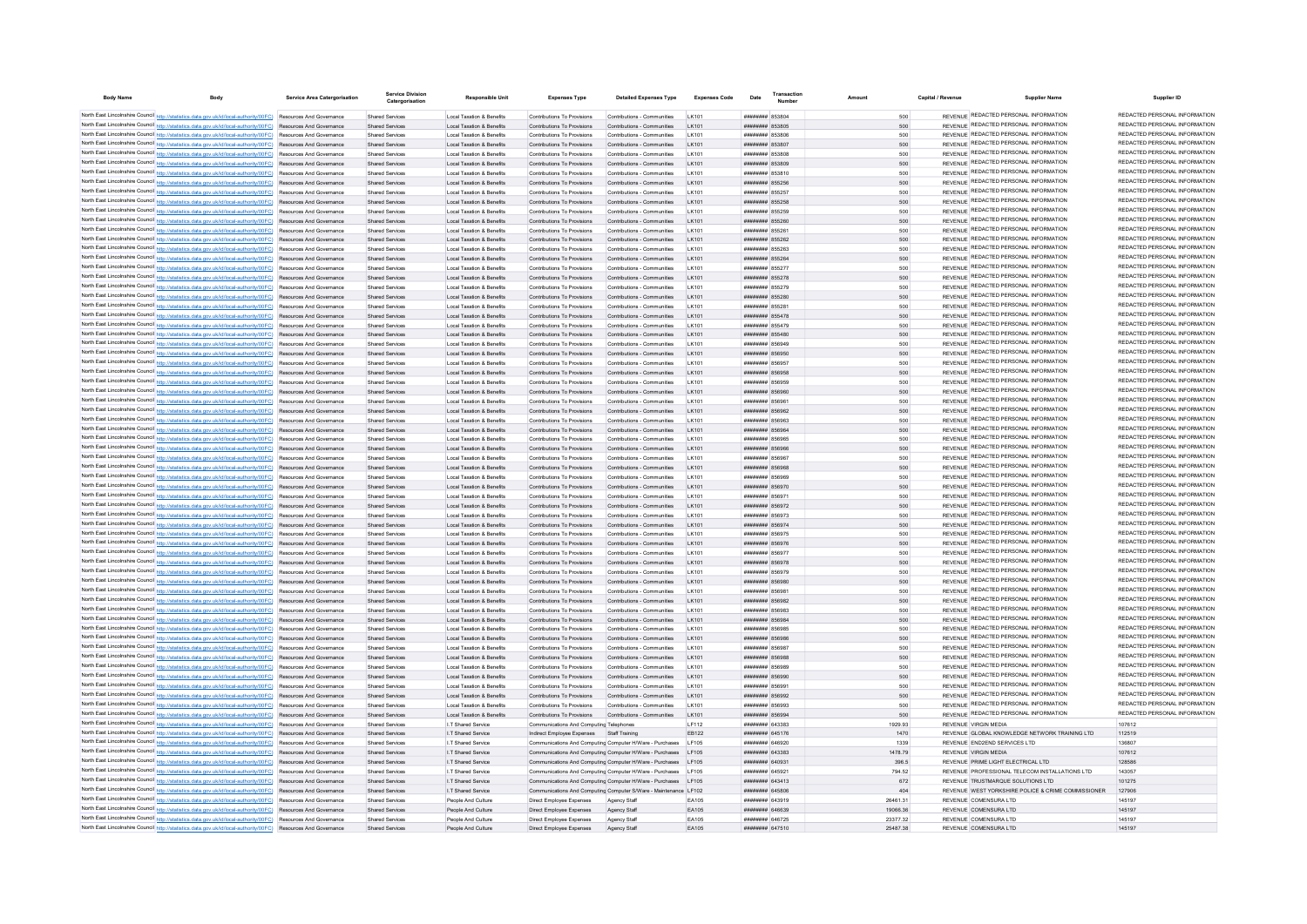| <b>Body Name</b> |                                                                                                                                                                                                                                    | Service Area Catergorisation | Service Division<br>Catergorisation       | Responsible Unit                         | <b>Expenses Type</b>                                     | <b>Detailed Expenses Type</b>                                               | <b>Expenses Code</b> | Date                                 | <b>Transactio</b><br>Number | Amoun            | Capital / Revenue | <b>Supplier Nam</b>                                          | Supplier ID                             |
|------------------|------------------------------------------------------------------------------------------------------------------------------------------------------------------------------------------------------------------------------------|------------------------------|-------------------------------------------|------------------------------------------|----------------------------------------------------------|-----------------------------------------------------------------------------|----------------------|--------------------------------------|-----------------------------|------------------|-------------------|--------------------------------------------------------------|-----------------------------------------|
|                  |                                                                                                                                                                                                                                    |                              |                                           |                                          |                                                          |                                                                             |                      |                                      |                             |                  |                   | REVENUE DISCLOSURE & BARRING SERVICE                         |                                         |
|                  | North East Lincolnshire Council http://statistics.data.gov.uk/id/local-authority/00FC) Resources And Governance<br>North East Lincolnshire Council http://statistics.data.gov.uk/id/local-authority/00FC) Resources And Governance |                              | Shared Services<br><b>Shared Services</b> | People And Culture<br>People And Culture | Indirect Employee Expenses<br>Indirect Employee Expenses | Disclosure Checks<br>Staff Training                                         | FR124<br>EB122       | ######## 644379<br>######## 849098   |                             | 1960<br>1416.64  |                   | REVENUE REDACTED PERSONAL INFORMATION                        | 119180<br>REDACTED PERSONAL INFORMATION |
|                  | North East Lincolnshire Council http://statistics.data.gov.uk/id/local-authority/00FC) Resources And Governance                                                                                                                    |                              | <b>Shared Services</b>                    | People And Culture                       | Indirect Employee Expenses                               | Staff Training                                                              | EB122                | ######## 849102                      |                             | 1416.64          |                   | REVENUE REDACTED PERSONAL INFORMATION                        | REDACTED PERSONAL INFORMATION           |
|                  | North East Lincolnshire Council http://statistics.data.gov.uk/id/local-authority/00FC) Resources And Governance                                                                                                                    |                              | Shared Services                           | People And Culture                       | Indirect Employee Expenses                               | Staff Training                                                              | EB122                | ######## 645488                      |                             | 570              |                   | REVENUE UNIVERSITY OF LINCOLN                                | 101299                                  |
|                  | North East Lincolnshire Council http://statistics.data.gov.uk/id/local-authority/00FC) Resources And Governance                                                                                                                    |                              | Shared Services                           | People And Culture                       | Indirect Employee Expenses                               | Staff Training                                                              | EB122                | ######## 644403                      |                             | 1520             |                   | REVENUE VALE ENGINEERING (YORK) LTD                          | 101700                                  |
|                  | North East Lincolnshire Council http://statistics.data.gov.uk/id/local-authority/00FC) Resources And Governance                                                                                                                    |                              | <b>Shared Services</b>                    | People And Culture                       | Indirect Employee Expenses                               | Staff Training                                                              | EB122                | ######## 644403                      |                             | 885              |                   | REVENUE VALE ENGINEERING (YORK) LTD                          | 101700                                  |
|                  | North East Lincolnshire Council http://statistics.data.gov.uk/id/local-authority/00FC) Resources And Governance                                                                                                                    |                              | Shared Services                           | People And Culture                       | Indirect Employee Expenses                               | Staff Training                                                              | EB122                | ######## 642236                      |                             | 1320             |                   | REVENUE GB SPORT & LEISURE UK LTD                            | 145790                                  |
|                  | North East Lincolnshire Council http://statistics.data.gov.uk/id/local-authority/00FC) Resources And Governance                                                                                                                    |                              | <b>Shared Services</b>                    | People And Culture                       | Indirect Employee Expenses                               | Staff Training                                                              | EB122                | ######## 644754                      |                             | 2333             |                   | REVENUE LEEDS BECKETT UNIVERSITY                             | 124773                                  |
|                  | North East Lincolnshire Council http://statistics.data.gov.uk/id/local-authority/00FC) Resources And Governance                                                                                                                    |                              | <b>Shared Services</b>                    | People And Culture                       | Indirect Employee Expenses                               | Staff Training                                                              | EB122                | ######## 645966                      |                             | 595              |                   | REVENUE WARWICKSHIRE COUNTY COUNCIL                          | 112526                                  |
|                  | North East Lincolnshire Council http://statistics.data.gov.uk/id/local-authority/00FC) Resources And Governance                                                                                                                    |                              | <b>Shared Services</b>                    | People And Culture                       | Indirect Employee Expenses                               | Staff Training                                                              | EB122                | ######## 643077                      |                             | 2203.2           |                   | REVENUE CITY & GUILDS                                        | 100645                                  |
|                  | North East Lincolnshire Council http://statistics.data.gov.uk/id/local-authority/00FC)                                                                                                                                             | Resources And Governance     | <b>Shared Servicer</b>                    | People And Culture                       | Indirect Employee Expenses                               | Staff Training                                                              | EB122                | <b>иннинин</b> 646237                |                             | 250              |                   | REVENUE MODAL TRAINING LTD                                   | 141443                                  |
|                  | North East Lincolnshire Council http://statistics.data.gov.uk/id/local-authority/00FC) Resources And Governance                                                                                                                    |                              | <b>Shared Services</b>                    | People And Culture                       | Indirect Employee Expenses                               | Staff Training                                                              | EB122                | ####### 646235                       |                             | 375              |                   | REVENUE MODAL TRAINING LTD                                   | 141443                                  |
|                  | North East Lincolnshire Council http://statistics.data.gov.uk/id/local-authority/00FC) Resources And Governance                                                                                                                    |                              | <b>Shared Services</b>                    | People And Culture                       | Indirect Employee Expenses                               | Staff Training                                                              | EB122                | ######## 645967                      |                             | 595              |                   | REVENUE WARWICKSHIRE COUNTY COUNCIL                          | 112526                                  |
|                  | North East Lincolnshire Council http://statistics.data.gov.uk/id/local-authority/00FC) Resources And Governance                                                                                                                    |                              | Shared Services                           | People And Culture                       | Indirect Employee Expenses                               | Professional Fees - Employees                                               | FR115                | HUUUHUH 644060<br>####### 643959     |                             | 3512.5           |                   | REVENUE ANGELA RAYNES                                        | 110574                                  |
|                  | North East Lincolnshire Council http://statistics.data.gov.uk/id/local-authority/00FC) Resources And Governance                                                                                                                    |                              | Shared Services                           | People And Culture                       | Indirect Employee Expenses                               | Professional Fees - Employees EB115                                         |                      | ######## 647333                      |                             | 562.5<br>1379.32 |                   | REVENUE ANGELA RAYNES<br>REVENUE XMA LIMITED                 | 110574<br>100699                        |
|                  | North East Lincolnshire Council http://statistics.data.gov.uk/id/local-authority/00FC) Resources And Governance<br>North East Lincolnshire Council http://statistics.data.gov.uk/id/local-authority/00FC) Resources And Governance |                              | <b>Shared Services</b><br>Law             | People And Culture<br>Coroners           | Rents                                                    | Communications And Computing Computer H/Ware - Purchases LF105<br>Room Hire | GC103                | ######## 645232                      |                             | 840              |                   | REVENUE CLEETHORPES CHARTER TRUSTEES                         | 101604                                  |
|                  | North East Lincolnshire Council http://statistics.data.gov.uk/id/local-authority/00FC) Resources And Governance                                                                                                                    |                              | Law                                       | Coroners                                 | Other Agencies                                           | Conveyance Bodies                                                           | PJ149                | ######## 644749                      |                             | 360              |                   | REVENUE J NAYLOR (FUNERAL DIRECTORS) LTD                     | 100731                                  |
|                  | North East Lincolnshire Council http://statistics.data.gov.uk/id/local-authority/00FC) Resources And Governance                                                                                                                    |                              | Law                                       | Coroners                                 | Other Agencies                                           | Conveyance Bodies                                                           | PJ149                | ####### 643790                       |                             | 900              |                   | REVENUE J W EMBERSON FUNERAL DIRECTORS                       | 106813                                  |
|                  | North East Lincolnshire Council http://statistics.data.gov.uk/id/local-authority/00FC) Resources And Governance                                                                                                                    |                              | Law                                       | Coroners                                 | Other Agencies                                           | Conveyance Bodies                                                           | P.1149               | <b><i>HHHHHHH</i></b> 645434         |                             | 720              |                   | <b>REVENUE MASHEORDS</b>                                     | 103343                                  |
|                  | North East Lincolnshire Council http://statistics.data.gov.uk/id/local-authority/00FC) Resources And Governance                                                                                                                    |                              | Law                                       | Coroners                                 | Other Agencies                                           | Mortuary Storage Charges                                                    | PJ156                | ######## 646229                      |                             | 8073             |                   | REVENUE N LINCS & GOOLE HOSPITALS NHS FOUNDATION TRUS 111074 |                                         |
|                  | North East Lincolnshire Council http://statistics.data.gov.uk/id/local-authority/00FC) Resources And Governance                                                                                                                    |                              | Law                                       | Coroners                                 | Other Agencies                                           | Mortuary Storage Charges                                                    | PJ156                | ######## 636917                      |                             | 464              |                   | REVENUE HULL UNIVERSITY TEACHING HOSP NHS TRUST              | 102955                                  |
|                  | North East Lincolnshire Council http://statistics.data.gov.uk/id/local-authority/00FC)                                                                                                                                             | Resources And Governance     | Law                                       | Coroners                                 | Other Agencies                                           | Post Mortems                                                                | PJ148                | ######## 647274                      |                             | 556.9            |                   | REVENUE REDACTED PERSONAL INFORMATION                        | REDACTED PERSONAL INFORMATION           |
|                  | North East Lincolnshire Council http://statistics.data.gov.uk/id/local-authority/00FC)                                                                                                                                             | Resources And Governance     | Law                                       | Coroners                                 | Other Agencies                                           | Post Mortems                                                                | PJ148                | ######## 646683                      |                             | 1073             |                   | REVENUE REDACTED PERSONAL INFORMATION                        | REDACTED PERSONAL INFORMATION           |
|                  | North East Lincolnshire Council http://statistics.data.gov.uk/id/local-authority/00FC).                                                                                                                                            | Resources And Governance     | Law                                       | Coroners                                 | Other Agencies                                           | Post Mortems                                                                | PJ148                | ####### 645437                       |                             | 1686.6           |                   | REVENUE REDACTED PERSONAL INFORMATION                        | REDACTED PERSONAL INFORMATION           |
|                  | North East Lincolnshire Council http://statistics.data.gov.uk/id/local-authority/00FC) Resources And Governance                                                                                                                    |                              | Law                                       | Coroners                                 | Other Agencies                                           | Post Mortems                                                                | P.1148               | HUHHHHH 646230                       |                             | 2145.35          |                   | REVENUE UNIVERSITY HOSPITALS OF LEICESTER NHS TRUST          | 107238                                  |
|                  | North East Lincolnshire Council http://statistics.data.gov.uk/id/local-authority/00FC) Resources And Governance                                                                                                                    |                              | Law                                       | Legal Services                           |                                                          | Communications And Computing Computer H/Ware - Purchases LF105              |                      | ######## 647337                      |                             | 689.66           |                   | REVENUE XMA LIMITED                                          | 100699                                  |
|                  | North East Lincolnshire Council http://statistics.data.gov.uk/id/local-authority/00FC) Resources And Governance                                                                                                                    |                              | Law                                       | Legal Services                           | Grants And Subscriptions                                 | Subscriptions                                                               | 1.1101               | <b>HHHHHHH</b> 644748                |                             | 412              |                   | REVENUE BLOOMSBURY PUBLISHING                                | 144869                                  |
|                  | North East Lincolnshire Council http://statistics.data.gov.uk/id/local-authority/00FC) Resources And Governance                                                                                                                    |                              | Law                                       | Legal Services                           | Grants And Subscriptions                                 | Subscriptions                                                               | LJ101                | ####### 644045                       |                             | 3800             |                   | REVENUE WAKEFIELD MD COUNCIL                                 | 100967                                  |
|                  | North East Lincolnshire Council http://statistics.data.gov.uk/id/local-authority/00FC) Resources And Governance                                                                                                                    |                              | Law                                       | Legal Services                           | <b>Grants And Subscriptions</b>                          | Subscriptions                                                               | LJ101                | ######## 646298                      |                             | 30000            |                   | REVENUE NETMASTER SOLUTIONS LTD                              | 136879                                  |
|                  | North East Lincolnshire Council http://statistics.data.gov.uk/id/local-authority/00FC) Resources And Governance                                                                                                                    |                              | Law                                       | Legal Services                           | <b>Grants And Subscriptions</b>                          | Subscriptions                                                               | LJ101                | ######## 646299                      |                             | 9000             |                   | REVENUE NETMASTER SOLUTIONS LTD                              | 136879                                  |
|                  | North East Lincolnshire Council http://statistics.data.gov.uk/id/local-authority/00FC) Resources And Governance<br>North East Lincolnshire Council http://statistics.data.gov.uk/id/local-authority/00FC) Resources And Governance |                              | Law<br>Law                                | Legal Services<br>Legal Services         | Miscellaneous Expenses<br>Miscellaneous Expenses         | Legal Fees - General<br>Legal Fees - General                                | LL103<br>LL103       | ######## 644756<br>######## 643130   |                             | 650<br>735       |                   | REVENUE CROWN CHAMBERS<br>REVENUE MR ALAN CARNIE             | 147197<br>134849                        |
|                  | North East Lincolnshire Council http://statistics.data.gov.uk/id/local-authority/00FC) Resources And Governance                                                                                                                    |                              | Law                                       | Legal Services                           | Miscellaneous Expenses                                   | Legal Fees - General                                                        | LL103                | ######## 643132                      |                             | 695              |                   | REVENUE MISS MEGAN J RHYS                                    | 147192                                  |
|                  | North East Lincolnshire Council http://statistics.data.gov.uk/id/local-authority/00FC) Resources And Governance                                                                                                                    |                              | Law                                       | Legal Services                           | Miscellaneous Expenses                                   | Legal Fees - General                                                        | LL103                | ####### 643128                       |                             | 1650             |                   | REVENUE MR JAMES A GOODWIN                                   | 123497                                  |
|                  | North East Lincolnshire Council http://statistics.data.gov.uk/id/local-authority/00FC)                                                                                                                                             | Resources And Governance     | Law                                       | Legal Services                           | Miscellaneous Expenses                                   | Legal Fees - General                                                        | LL103                | ######## 643133                      |                             | 490              |                   | REVENUE HELAL AHMED                                          | 145962                                  |
|                  | North East Lincolnshire Council http://statistics.data.gov.uk/id/local-authority/00FC)                                                                                                                                             | Resources And Governance     | Law                                       | Legal Services                           | Miscellaneous Expenses                                   | Legal Fees - General                                                        | LL103                | ####### 643214                       |                             | 385              |                   | REVENUE MISS PHILIPPA PUDNEY                                 | 146697                                  |
|                  | North East Lincolnshire Council http://statistics.data.gov.uk/id/local-authority/00FC)                                                                                                                                             | Resources And Governance     | Law                                       | Legal Services                           | Miscellaneous Expenses                                   | Legal Fees - General                                                        | LL103                | ####### 643152                       |                             | 695              |                   | REVENUE REBECCA CARR                                         | 147496                                  |
|                  | North East Lincolnshire Council http://statistics.data.gov.uk/id/local-authority/00FC)                                                                                                                                             | Resources And Governance     | Law                                       | Legal Services                           | Miscellaneous Expenses                                   | Legal Fees - General                                                        | LL103                | ####### 643155                       |                             | 570              |                   | REVENUE MR MICHAEL S BURDON                                  | 104432                                  |
|                  | North East Lincolnshire Council http://statistics.data.gov.uk/id/local-authority/00FC) Resources And Governance                                                                                                                    |                              | Law                                       | Legal Services                           | Miscellaneous Expenses                                   | Legal Fees - General                                                        | LL103                | ######## 643209                      |                             | 385              |                   | REVENUE MISS CONNIE ELIZABETH PURDY                          | 146666                                  |
|                  | North East Lincolnshire Council http://statistics.data.gov.uk/id/local-authority/00FC) Resources And Governance                                                                                                                    |                              | Law                                       | Legal Services                           | Miscellaneous Expenses                                   | Legal Fees - General                                                        | 11.103               | ####### 643135                       |                             | 35139            |                   | REVENUE BATES & MOUNTAIN SOLICITORS                          | 104183                                  |
|                  | North East Lincolnshire Council http://statistics.data.gov.uk/id/local-authority/00FC) Resources And Governance                                                                                                                    |                              | Law                                       | Legal Services                           | Miscellaneous Expenses                                   | Legal Fees - General                                                        | LL103                | ####### 643070                       |                             | 385              |                   | REVENUE MISS CONNIE ELIZABETH PURDY                          | 146666                                  |
|                  | North East Lincolnshire Council http://statistics.data.gov.uk/id/local-authority/00FC) Resources And Governance                                                                                                                    |                              | Law                                       | Legal Services                           | Miscellaneous Expenses                                   | Legal Fees - General                                                        | LL103                | ######## 643073                      |                             | 350              |                   | REVENUE MISS GEMMA CARR                                      | 143988                                  |
|                  | North East Lincolnshire Council http://statistics.data.gov.uk/id/local-authority/00FC) Resources And Governance                                                                                                                    |                              | Law                                       | Legal Services                           | Miscellaneous Expenses                                   | Legal Fees - General                                                        | LL103                | ######## 643089                      |                             | 592.5            |                   | REVENUE MR JAMES A GOODWIN                                   | 123497                                  |
|                  | North East Lincolnshire Council http://statistics.data.gov.uk/id/local-authority/00FC) Resources And Governance                                                                                                                    |                              | Law                                       | Legal Services                           | Miscellaneous Expenses                                   | Legal Fees - General                                                        | LL103                | ######## 644757                      |                             | 5062.5           |                   | REVENUE MISS JACQUI THOMAS                                   | 129005                                  |
|                  | North East Lincolnshire Council http://statistics.data.gov.uk/id/local-authority/00FC) Resources And Governance                                                                                                                    |                              | Law                                       | Legal Services                           | Miscellaneous Expenses                                   | Legal Fees - General                                                        | LL103                | ######## 644763                      |                             | 5316.62          |                   | REVENUE MISS JACQUI THOMAS                                   | 129005                                  |
|                  | North East Lincolnshire Council http://statistics.data.gov.uk/id/local-authority/00FC) Resources And Governance<br>North East Lincolnshire Council http://statistics.data.gov.uk/id/local-authority/00FC) Resources And Governance |                              | Law                                       | Legal Services                           | Miscellaneous Expenses                                   | Legal Fees - General                                                        | LL103                | ######## 644795                      |                             | 960<br>876       |                   | REVENUE CROWN CHAMBERS<br>REVENUE CROWN CHAMBERS             | 147197<br>147197                        |
|                  | North East Lincolnshire Council http://statistics.data.gov.uk/id/local-authority/00FC)                                                                                                                                             | Resources And Governance     | Law<br>Law                                | Legal Services<br>Legal Services         | Miscellaneous Expenses<br>Miscellaneous Expenses         | Legal Fees - General<br>Legal Fees - General                                | LL103<br>LL103       | ######## 645916<br>######## 644790   |                             | 350              |                   | REVENUE MISS CONNIE ELIZABETH PURDY                          | 146666                                  |
|                  | North East Lincolnshire Council http://statistics.data.gov.uk/id/local-authority/00FC)                                                                                                                                             | Resources And Governance     | Law                                       | Legal Services                           | Miscellaneous Expenses                                   | Legal Fees - General                                                        | LL103                | ######## 644792                      |                             | 385              |                   | REVENUE MISS CONNIE ELIZABETH PURDY                          | 146666                                  |
|                  | North East Lincolnshire Council http://statistics.data.gov.uk/id/local-authority/00FC)                                                                                                                                             | Resources And Governance     | Law                                       | Legal Services                           | Miscellaneous Expenses                                   | Legal Fees - General                                                        | LL103                | ######## 644789                      |                             | 385              |                   | REVENUE MISS CONNIE ELIZABETH PURDY                          | 146666                                  |
|                  | North East Lincolnshire Council http://statistics.data.gov.uk/id/local-authority/00FC) Resources And Governance                                                                                                                    |                              | Law                                       | Legal Services                           | Miscellaneous Expenses                                   | Legal Fees - General                                                        | LL103                | <b><i><u>########</u> 644723</i></b> |                             | 385              |                   | REVENUE MISS CONNIE ELIZABETH PURDY                          | 146666                                  |
|                  | North East Lincolnshire Council http://statistics.data.gov.uk/id/local-authority/00FC) Resources And Governance                                                                                                                    |                              | Law                                       | Legal Services                           | Miscellaneous Expenses                                   | Legal Fees - General                                                        | LL103                | <b>######## 644788</b>               |                             | 350              |                   | REVENUE MISS CONNIE ELIZABETH PURDY                          | 146666                                  |
|                  | North East Lincolnshire Council http://statistics.data.gov.uk/id/local-authority/00FC) Resources And Governance                                                                                                                    |                              | Law                                       | Legal Services                           | Miscellaneous Expenses                                   | Legal Fees - General                                                        | LL103                | ######## 644681                      |                             | 652.5            |                   | REVENUE PENELOPE STANISTREET-KEEN                            | 146546                                  |
|                  | North East Lincolnshire Council http://statistics.data.gov.uk/id/local-authority/00FC) Resources And Governance                                                                                                                    |                              | Law                                       | Legal Services                           | Miscellaneous Expenses                                   | Legal Fees - General                                                        | LL103                | ####### 644461                       |                             | 570              |                   | REVENUE CROWN CHAMBERS                                       | 147197                                  |
|                  | North East Lincolnshire Council http://statistics.data.gov.uk/id/local-authority/00FC) Resources And Governance                                                                                                                    |                              | Law                                       | Legal Services                           | Miscellaneous Expenses                                   | Legal Fees - General                                                        | LL103                | ######## 644677                      |                             | 695              |                   | REVENUE PENELOPE STANISTREET-KEEN                            | 146546                                  |
|                  | North East Lincolnshire Council http://statistics.data.gov.uk/id/local-authority/00FC) Resources And Governance                                                                                                                    |                              | Law                                       | Legal Services                           | Miscellaneous Expenses                                   | Legal Fees - General                                                        | LL103                | ######## 644787                      |                             | 350              |                   | REVENUE MISS CHLOE LEE                                       | 146667                                  |
|                  | North East Lincolnshire Council http://statistics.data.gov.uk/id/local-authority/00FC) Resources And Governance                                                                                                                    |                              | Law                                       | Legal Services                           | Miscellaneous Expenses                                   | Legal Fees - General                                                        | LL103                | ######## 644797                      |                             | 350              |                   | REVENUE MISS GEMMA CARR                                      | 143988                                  |
|                  | North East Lincolnshire Council http://statistics.data.gov.uk/id/local-authority/00FC) Resources And Governance                                                                                                                    |                              | Law                                       | Legal Services                           | Miscellaneous Expenses                                   | Legal Fees - General                                                        | LL103                | ######## 644776                      |                             | 350              |                   | REVENUE MISS GEMMA CARR                                      | 143988                                  |
|                  | North East Lincolnshire Council http://statistics.data.gov.uk/id/local-authority/00FC) Resources And Governance                                                                                                                    |                              | Law                                       | Legal Services                           | Miscellaneous Expenses                                   | Legal Fees - General                                                        | 11.103               | <b>######## 644791</b>               |                             | 379.16           |                   | REVENUE MISS GEMMA CARR                                      | 143988                                  |
|                  | North East Lincolnshire Council http://statistics.data.gov.uk/id/local-authority/00FC) Resources And Governance                                                                                                                    |                              | Law                                       | Legal Services                           | Miscellaneous Expenses                                   | Legal Fees - General                                                        | LL103                | ######## 644780                      |                             | 437.5            |                   | REVENUE MISS GEMMA CARR                                      | 143988                                  |
|                  | North East Lincolnshire Council http://statistics.data.gov.uk/id/local-authority/00FC) Resources And Governance                                                                                                                    |                              | Law                                       | Legal Services                           | Miscellaneous Expenses                                   | Legal Fees - General                                                        | LL103                | ####### 644785                       |                             | 350              |                   | REVENUE MISS GEMMA CARR                                      | 143988                                  |
|                  | North East Lincolnshire Council http://statistics.data.gov.uk/id/local-authority/00FC)                                                                                                                                             | Resources And Governance     | Law                                       | Legal Services                           | Miscellaneous Expenses                                   | Legal Fees - General                                                        | LL103                | ######## 644783                      |                             | 350              |                   | REVENUE MISS GEMMA CARR                                      | 143988                                  |
|                  | North East Lincolnshire Council http://statistics.data.gov.uk/id/local-authority/00FC)                                                                                                                                             | Resources And Governance     | Law                                       | Legal Services                           | Miscellaneous Expenses                                   | Legal Fees - General                                                        | LL103                | ######## 644779                      |                             | 525              |                   | REVENUE MR JAMES A GOODWIN                                   | 123497                                  |
|                  | North East Lincolnshire Council http://statistics.data.gov.uk/id/local-authority/00FC) Resources And Governance<br>North East Lincolnshire Council http://statistics.data.gov.uk/id/local-authority/00FC) Resources And Governance |                              | Law<br>Law                                | Legal Service<br>Legal Services          | Miscellaneous Expenses<br>Miscellaneous Expenses         | Legal Fees - Genera<br>Legal Fees - General                                 | LL103<br>LL103       | ####### 644823<br>####### 644825     |                             | 425.83<br>373.33 |                   | REVENUE MISS PHILIPPA PUDNEY<br>REVENUE MISS PHILIPPA PUDNEY | 146697<br>146697                        |
|                  | North East Lincolnshire Council http://statistics.data.gov.uk/id/local-authority/00FC) Resources And Governance                                                                                                                    |                              | Law                                       | Legal Services                           | Miscellaneous Expenses                                   | Legal Fees - General                                                        | LL103                | ######## 644805                      |                             | 455              |                   | REVENUE MISS PHILIPPA PUDNEY                                 | 146697                                  |
|                  | North East Lincolnshire Council http://statistics.data.gov.uk/id/local-authority/00FC) Resources And Governance                                                                                                                    |                              | Law                                       | Legal Services                           | Miscellaneous Expenses                                   | Legal Fees - General                                                        | LL103                | ######## 644794                      |                             | 367.5            |                   | REVENUE MISS TAHNEET IRSHAD                                  | 146043                                  |
|                  | North East Lincolnshire Council http://statistics.data.gov.uk/id/local-authority/00FC) Resources And Governance                                                                                                                    |                              | Law                                       | Legal Services                           | Miscellaneous Expenses                                   | Legal Fees - General                                                        | LL103                | ######## 644830                      |                             | 4190             |                   | REVENUE MISS JACQUI THOMAS                                   | 129005                                  |
|                  | North East Lincolnshire Council http://statistics.data.gov.uk/id/local-authority/00FC) Resources And Governance                                                                                                                    |                              | Law                                       | Legal Services                           | Miscellaneous Expenses                                   | Legal Fees - Genera                                                         | LL103                | ######## 645915                      |                             | 510              |                   | REVENUE REBECCA MILLER                                       | 140404                                  |
|                  | North East Lincolnshire Council http://statistics.data.gov.uk/id/local-authority/00FC) Resources And Governance                                                                                                                    |                              | Law                                       | Legal Services                           | Miscellaneous Expenses                                   | Legal Fees - General                                                        | LL103                | ######## 646324                      |                             | 252              |                   | REVENUE CROWN CHAMBERS                                       | 147197                                  |
|                  | North East Lincolnshire Council http://statistics.data.gov.uk/id/local-authority/00FC) Resources And Governance                                                                                                                    |                              | Law                                       | Legal Services                           | Miscellaneous Expenses                                   | Legal Fees - General                                                        | LL103                | ######## 646322                      |                             | 2800             |                   | REVENUE CROWN CHAMBERS                                       | 147197                                  |
|                  | North East Lincolnshire Council http://statistics.data.gov.uk/id/local-authority/00FC) Resources And Governance                                                                                                                    |                              | <b>Law</b>                                | Legal Services                           | Miscellaneous Expenses                                   | Legal Fees - General                                                        | 11.103               | ######## 646401                      |                             | 516.66           |                   | REVENUE ASHLEY LORD                                          | 139751                                  |
|                  | North East Lincolnshire Council http://statistics.data.gov.uk/id/local-authority/00FC) Resources And Governance                                                                                                                    |                              | Law                                       | Legal Services                           | Miscellaneous Expenses                                   | Legal Fees - General                                                        | 11103                | ######## 646402                      |                             | 385              |                   | REVENUE MISS CONNIE ELIZABETH PURDY                          | 146666                                  |
|                  | North East Lincolnshire Council http://statistics.data.gov.uk/id/local-authority/00FC) Resources And Governance                                                                                                                    |                              | Law                                       | Legal Services                           | Miscellaneous Expenses                                   | Legal Fees - General                                                        | LL103                | ####### 646403                       |                             | 630              |                   | REVENUE MISS CHLOE LEE                                       | 146667                                  |
|                  | North East Lincolnshire Council http://statistics.data.gov.uk/id/local-authority/00FC) Resources And Governance                                                                                                                    |                              | Law                                       | Legal Service                            | Miscellaneous Expenses                                   | Legal Fees - Genera                                                         | LL103                | ######## 646406                      |                             | 350              |                   | REVENUE MISS CHLOE LEE                                       | 146667                                  |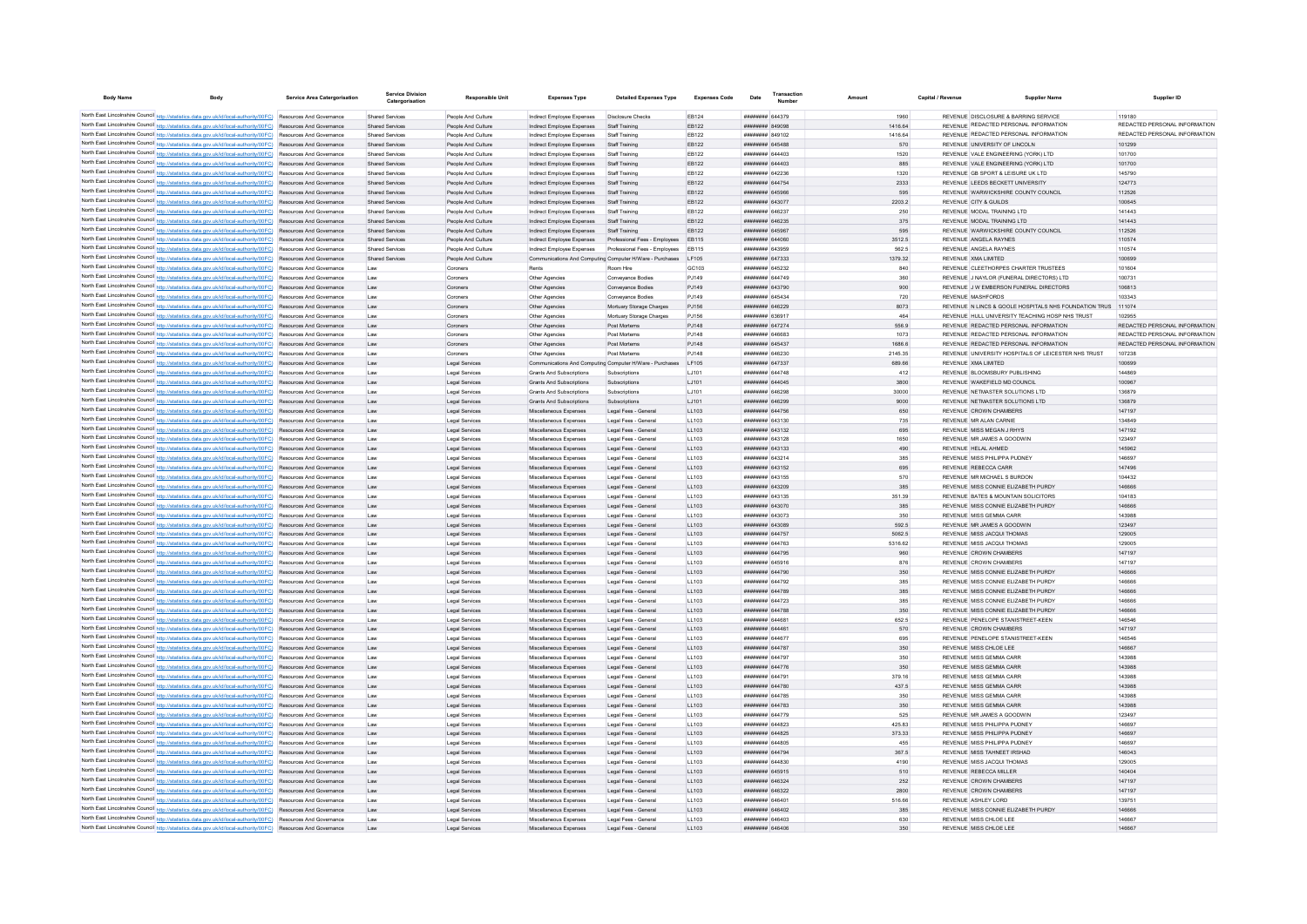| <b>Body Name</b> | <b>Body</b>                                                                                                                                                                                                                                                            | <b>Service Area Catergorisation</b> | <b>Service Division</b><br>Catergorisation | <b>Responsible Unit</b>                                                                                                                     | <b>Expenses Type</b>                             | <b>Detailed Expenses Type</b>                                | <b>Expenses Code</b>  | Date                                     | Transactic<br><b>Number</b> |                 | Capital / Revenue  | Supplier Name                                                                    |                  | Supplier ID                   |
|------------------|------------------------------------------------------------------------------------------------------------------------------------------------------------------------------------------------------------------------------------------------------------------------|-------------------------------------|--------------------------------------------|---------------------------------------------------------------------------------------------------------------------------------------------|--------------------------------------------------|--------------------------------------------------------------|-----------------------|------------------------------------------|-----------------------------|-----------------|--------------------|----------------------------------------------------------------------------------|------------------|-------------------------------|
|                  |                                                                                                                                                                                                                                                                        |                                     |                                            |                                                                                                                                             |                                                  |                                                              |                       |                                          |                             |                 |                    |                                                                                  |                  |                               |
|                  | North East Lincolnshire Council http://statistics.data.gov.uk/id/local-authority/00FC) Resources And Governance<br>North East Lincolnshire Council http://statistics.data.gov.uk/id/local-authority/00FC) Resources And Governance                                     |                                     |                                            | Legal Services<br>Legal Services                                                                                                            | Miscellaneous Expenses<br>Miscellaneous Expenses | Legal Fees - General                                         | LL103<br>11103        | <b>HUMHHHH</b> GARA16<br>######## 646421 |                             | 385<br>350      |                    | REVENUE MISS CHLOF LEE<br>REVENUE MISS GEMMA CARR                                | 146667<br>143988 |                               |
|                  | North East Lincolnshire Council http://statistics.data.gov.uk/id/local-authority/00FC) Resources And Governance                                                                                                                                                        |                                     | Law<br>Law                                 | Legal Services                                                                                                                              | Miscellaneous Expenses                           | Legal Fees - General<br>Legal Fees - General                 | 11.103                | ######## 646854                          |                             | 2632            |                    | REVENUE CROWN CHAMBERS                                                           | 147197           |                               |
|                  | North East Lincolnshire Council http://statistics.data.gov.uk/id/local-authority/00FC) Resources And Governance                                                                                                                                                        |                                     | Law                                        | Legal Services                                                                                                                              | Miscellaneous Expenses                           | Legal Fees - General                                         | LL103                 | ######## 646851                          |                             | 385             |                    | REVENUE MISS PHILIPPA PUDNEY                                                     | 146697           |                               |
|                  | North East Lincolnshire Council http://statistics.data.gov.uk/id/local-authority/00FC) Resources And Governance                                                                                                                                                        |                                     | Law                                        | Legal Services                                                                                                                              | Miscellaneous Expenses                           | Legal Fees - General                                         | LL103                 | ####### 64686                            |                             | 385             |                    | REVENUE MISS PHILIPPA PUDNEY                                                     | 146697           |                               |
|                  | North East Lincolnshire Council http://statistics.data.gov.uk/id/local-authority/00FC) Resources And Governance                                                                                                                                                        |                                     | Law                                        | Legal Services                                                                                                                              | Miscellaneous Expenses                           | Legal Fees - General                                         | LL103                 | ######## 646853                          |                             | 350             |                    | REVENUE MISS PHILIPPA PUDNEY                                                     | 146697           |                               |
|                  | North East Lincolnshire Council http://statistics.data.gov.uk/id/local-authority/00FC) Resources And Governance                                                                                                                                                        |                                     | Law                                        | Legal Services                                                                                                                              | Miscellaneous Expenses                           | Legal Fees - General                                         | LL103                 | ######## 646852                          |                             | 350             |                    | REVENUE MISS TAHNEET IRSHAD                                                      | 146043           |                               |
|                  | North East Lincolnshire Council http://statistics.data.gov.uk/id/local-authority/00FC) Resources And Governance                                                                                                                                                        |                                     | Law                                        | Legal Services                                                                                                                              | Miscellaneous Expenses                           | Legal Fees - General                                         | LL103                 | ####### 646859                           |                             | 490             |                    | REVENUE TANIA WOODLIFFE                                                          | 145018           |                               |
|                  | North East Lincolnshire Council http://statistics.data.gov.uk/id/local-authority/00FC) Resources And Governance                                                                                                                                                        |                                     | Law                                        | Legal Services                                                                                                                              | Miscellaneous Expenses                           | Other Supplies & Services                                    | LL110                 | ######## 643068                          |                             | 250.4           |                    | REVENUE GRIMSBY DETECTIVE AGENCY                                                 | 104254           |                               |
|                  | North East Lincolnshire Council http://statistics.data.gov.uk/id/local-authority/00FC) Resources And Governance                                                                                                                                                        |                                     | Law                                        | Legal Services                                                                                                                              | Miscellaneous Expenses                           | Other Supplies & Services                                    | LL110                 | ######## 643066                          |                             | 324             |                    | REVENUE DR ALUN C ELIAS-JONES                                                    | 136743           |                               |
|                  | North East Lincolnshire Council http://statistics.data.gov.uk/id/local-authority/00FC) Resources And Governance<br>North East Lincolnshire Council http://statistics.data.gov.uk/id/local-authority/00FC)                                                              | Resources And Governance            | Law<br>Law                                 | Legal Services<br>Legal Services                                                                                                            | Miscellaneous Expenses<br>Miscellaneous Expenses | Other Supplies & Services<br>Other Supplies & Services       | LL110<br>LL110        | ######## 644786<br>######## 644682       |                             | 385<br>354.26   |                    | REVENUE MISS CONNIE ELIZABETH PURDY<br>REVENUE CARTER BROWN THE EXPERT SERVICE   | 146666<br>106320 |                               |
|                  | North East Lincolnshire Council http://statistics.data.gov.uk/id/local-authority/00FC)                                                                                                                                                                                 | Resources And Governance            | Law                                        | Legal Services                                                                                                                              | Miscellaneous Expenses                           | Other Supplies & Services                                    | LL110                 | ######## 644782                          |                             | 306.25          |                    | REVENUE LEXTOX DRUG & ALCOHOL TESTING                                            | 125634           |                               |
|                  | North East Lincolnshire Council http://statistics.data.gov.uk/id/local-authority/00FC) Resources And Governance                                                                                                                                                        |                                     | Law                                        | Legal Services                                                                                                                              | Miscellaneous Expenses                           | Other Supplies & Services                                    | 11110                 | <b>HHHHHHH</b> 644826                    |                             | 297.5           |                    | REVENUE LEXTOX DRUG & ALCOHOL TESTING                                            | 125634           |                               |
|                  | North East Lincolnshire Council http://statistics.data.gov.uk/id/local-authority/00FC) Resources And Governance                                                                                                                                                        |                                     | Law                                        | Legal Services                                                                                                                              | Miscellaneous Expenses                           | Other Sunnlies & Services                                    | 11110                 | <b>####### 644821</b>                    |                             | 259.97          |                    | REVENUE LEXTOX DRUG & ALCOHOL TESTING                                            | 125634           |                               |
|                  | North East Lincolnshire Council http://statistics.data.gov.uk/id/local-authority/00FC) Resources And Governance                                                                                                                                                        |                                     | Law                                        | Legal Services                                                                                                                              | Miscellaneous Expenses                           | Other Sunnlies & Services                                    | 11110                 | ####### 645846                           |                             | 306.02          |                    | REVENUE BG SOLICITORS LLP                                                        | 100514           |                               |
|                  | North East Lincolnshire Council http://statistics.data.gov.uk/id/local-authority/00FC) Resources And Governance                                                                                                                                                        |                                     | Law                                        | Legal Services                                                                                                                              | Miscellaneous Expenses                           | Other Supplies & Services                                    | LL110                 | ####### 646404                           |                             | 927.23          |                    | REVENUE HOPE-BORLAND ASSOCIATES LTD                                              | 147716           |                               |
|                  | North East Lincolnshire Council http://statistics.data.gov.uk/id/local-authority/00FC) Resources And Governance                                                                                                                                                        |                                     | Law                                        | Legal Services                                                                                                                              | Miscellaneous Expenses                           | Other Supplies & Services                                    | LL110                 | ######## 646409                          |                             | 1009.9          |                    | REVENUE LEXTOX DRUG & ALCOHOL TESTING                                            | 125634           |                               |
|                  | North East Lincolnshire Council http://statistics.data.gov.uk/id/local-authority/00FC) Resources And Governance                                                                                                                                                        |                                     | Law                                        | Legal Services                                                                                                                              | Miscellaneous Expenses                           | Other Supplies & Services                                    | LL110                 | ######## 646809                          |                             | 574.87          |                    | REVENUE CARTER BROWN THE EXPERT SERVICE                                          | 106320           |                               |
|                  | North East Lincolnshire Council http://statistics.data.gov.uk/id/local-authority/00FC) Environment Economy And Growth Environment                                                                                                                                      |                                     |                                            | Grounds & Bereavement Services Direct Employee Expenses                                                                                     |                                                  | Agency Staff                                                 | EA105<br>GH104        | ######## 644393<br>######## 644031       |                             | 1203.13<br>5493 |                    | REVENUE ETHICAL RECRUITMENT AGENCY (GRIMSBY) LTD<br>REVENUE ELLGIA LIMITED       | 147051<br>101433 |                               |
|                  | North East Lincolnshire Council http://statistics.data.gov.uk/id/local-authority/00FC) Environment Economy And Growth Environment<br>North East Lincolnshire Council http://statistics.data.gov.uk/id/local-authority/00FC) Environment Economy And Growth Environment |                                     |                                            | Grounds & Bereavement Services Cleaning And Domestic Supplies Refuse Collection<br>Grounds & Bereavement Services Grounds Maintenance Costs |                                                  | Grounds Maintenance                                          | G.1101                | ######## 646681                          |                             | 3550            |                    | REVENUE N-FORCE SECURITY SOLUTIONS LTD                                           | 105280           |                               |
|                  | North East Lincolnshire Council http://statistics.data.gov.uk/id/local-authority/00FC) Environment Economy And Growth Environment                                                                                                                                      |                                     |                                            | Grounds & Bereavement Services Grounds Maintenance Costs                                                                                    |                                                  | Grounds Maintenance                                          | GJ101                 | ######## 643299                          |                             | 1080            |                    | REVENUE ENGIE SERVICES LTD                                                       | 133267           |                               |
|                  | North East Lincolnshire Council http://statistics.data.gov.uk/id/local-authority/00FC) Environment Economy And Growth Environment                                                                                                                                      |                                     |                                            | Grounds & Bereavement Services Grounds Maintenance Costs                                                                                    |                                                  | Grounds Maintenance                                          | GJ101                 | ####### 643284                           |                             | 840             |                    | REVENUE ENGIE SERVICES LTD                                                       | 133267           |                               |
|                  | North East Lincolnshire Council http://statistics.data.gov.uk/id/local-authority/00FC) Environment Economy And Growth Environment                                                                                                                                      |                                     |                                            | Grounds & Bereavement Services Grounds Maintenance Costs                                                                                    |                                                  | Grounds Maintenance                                          | GJ101                 | ######## 64328                           |                             | 2200            |                    | REVENUE ENGIE SERVICES LTD                                                       | 133267           |                               |
|                  | North East Lincolnshire Council http://statistics.data.gov.uk/id/local-authority/00FC) Environment Economy And Growth Environment                                                                                                                                      |                                     |                                            | Grounds & Bereavement Services Direct Transport Costs                                                                                       |                                                  | <b>Hired Transport - Employees</b>                           | JA101                 | ######## 644057                          |                             | 600             |                    | REVENUE READY RENT A CAR                                                         | 100557           |                               |
|                  | North East Lincolnshire Council http://statistics.data.gov.uk/id/local-authority/00FC) Environment Economy And Growth Environment                                                                                                                                      |                                     |                                            | Grounds & Bereavement Services Direct Transport Costs                                                                                       |                                                  | Hired Transport - Employees                                  | JAA101                | ######## 644055                          |                             | 600             |                    | REVENUE READY RENT A CAR                                                         | 100557           |                               |
|                  | North East Lincolnshire Council http://statistics.data.gov.uk/id/local-authority/00FC) Environment Economy And Growth Environment                                                                                                                                      |                                     |                                            | Grounds & Bereavement Services Equip / Furniture / Materials                                                                                |                                                  | Equipment - Maintenance                                      | LA104                 | ######## 645699                          |                             | 295             |                    | REVENUE ANKEF CLEANING SYSTEMS                                                   | 101192           |                               |
|                  | North East Lincolnshire Council http://statistics.data.gov.uk/id/local-authority/00FC) Environment Economy And Growth Environment                                                                                                                                      |                                     |                                            | Grounds & Bereavement Services Equip / Furniture / Materials                                                                                |                                                  | Equipment - Purchase                                         | LA101                 | ######## 646395                          |                             | 1980            |                    | REVENUE S P DAVIS MEMORIALS LIMITED                                              | 130000           |                               |
|                  | North East Lincolnshire Council http://statistics.data.gov.uk/id/local-authority/00FC) Environment Economy And Growth Environment                                                                                                                                      |                                     |                                            | Grounds & Bereavement Services Equip / Furniture / Materials                                                                                |                                                  | Equipment - Purchase                                         | LA101                 | ######## 646419                          |                             | 288             |                    | REVENUE S P DAVIS MEMORIALS LIMITED                                              | 130000           |                               |
|                  | North East Lincolnshire Council http://statistics.data.gov.uk/id/local-authority/00FC) Environment Economy And Growth Environment                                                                                                                                      |                                     |                                            | Grounds & Bereavement Services Equip / Furniture / Materials                                                                                |                                                  | Equipment - Purchase                                         | LA101                 | ######## 646418                          |                             | 520             |                    | REVENUE S P DAVIS MEMORIALS LIMITED                                              | 130000           |                               |
|                  | North East Lincolnshire Council http://statistics.data.gov.uk/id/local-authority/00FC) Environment Economy And Growth Environment<br>North East Lincolnshire Council http://statistics.data.gov.uk/id/local-authority/00FC) Environment Economy And Growth Environment |                                     |                                            | Grounds & Bereavement Services Equip / Furniture / Materials<br>Grounds & Bereavement Services Equip / Furniture / Materials                |                                                  | Equipment - Purchase<br>Equipment - Purchase                 | LA101<br>LA101        | ######## 647560<br>####### 647561        |                             | 480<br>456      |                    | REVENUE THE COLUMBARIA COMPANY<br>REVENUE THE COLUMBARIA COMPANY                 | 100621<br>100621 |                               |
|                  | North East Lincolnshire Council http://statistics.data.gov.uk/id/local-authority/00FC) Environment Economy And Growth Environment                                                                                                                                      |                                     |                                            | Grounds & Bereavement Services Equip / Furniture / Materials                                                                                |                                                  | Equipment - Purchase                                         | LA101                 | ######## 647563                          |                             | 462             |                    | REVENUE THE COLUMBARIA COMPANY                                                   | 100621           |                               |
|                  | North East Lincolnshire Council http://statistics.data.gov.uk/id/local-authority/00FC) Environment Economy And Growth Environment                                                                                                                                      |                                     |                                            | Grounds & Bereavement Services Equip / Furniture / Materials                                                                                |                                                  | Foujoment - Purchase                                         | <b>LA101</b>          | <b>######## 644377</b>                   |                             | 544.5           |                    | REVENUE THE COLUMBARIA COMPANY                                                   | 100621           |                               |
|                  | North East Lincolnshire Council http://statistics.data.gov.uk/id/local-authority/00FC) Environment Economy And Growth Environment                                                                                                                                      |                                     |                                            | Grounds & Bereavement Services Equip / Furniture / Materials                                                                                |                                                  | Equipment - Purchase                                         | LA101                 | <b>####### 645184</b>                    |                             | 348             |                    | REVENUE S P DAVIS MEMORIALS LIMITED                                              | 130000           |                               |
|                  | North East Lincolnshire Council http://statistics.data.gov.uk/id/local-authority/00FC) Environment Economy And Growth Environment                                                                                                                                      |                                     |                                            | Grounds & Bereavement Services Equip / Furniture / Materials                                                                                |                                                  | Foujnment - Purchase                                         | LA101                 | 036144 Hannung                           |                             | 630             |                    | REVENUE THE COLUMBARIA COMPANY                                                   | 100621           |                               |
|                  | North East Lincolnshire Council http://statistics.data.gov.uk/id/local-authority/00FC) Environment Economy And Growth Environment                                                                                                                                      |                                     |                                            | Grounds & Bereavement Services Equip / Furniture / Materials                                                                                |                                                  | Equipment - Purchase                                         | LA101                 | ######## 644361                          |                             | 460.5           |                    | REVENUE THE COLUMBARIA COMPANY                                                   | 100621           |                               |
|                  | North East Lincolnshire Council http://statistics.data.gov.uk/id/local-authority/00FC) Environment Economy And Growth Environment                                                                                                                                      |                                     |                                            | Grounds & Bereavement Services Equip / Furniture / Materials                                                                                |                                                  | Equipment - Purchase                                         | LA101                 | ######## 647380                          |                             | 837             |                    | REVENUE S P DAVIS MEMORIALS LIMITED                                              | 130000           |                               |
|                  | North East Lincolnshire Council http://statistics.data.gov.uk/id/local-authority/00FC) Environment Economy And Growth Environment                                                                                                                                      |                                     |                                            | Grounds & Bereavement Services Equip / Furniture / Materials                                                                                |                                                  | Equipment - Purchase                                         | LA101                 | <b>####### 647556</b>                    |                             | 582             |                    | REVENUE THE COLUMBARIA COMPANY                                                   | 100621           |                               |
|                  | North East Lincolnshire Council http://statistics.data.gov.uk/id/local-authority/00FC) Environment Economy And Growth Environment<br>North East Lincolnshire Council http://statistics.data.gov.uk/id/local-authority/00FC) Environment Economy And Growth Environment |                                     |                                            | Grounds & Bereavement Services Equip / Furniture / Materials                                                                                |                                                  | Foujoment - Purchase                                         | <b>LA101</b><br>LA101 | ######## 646396<br>######## 646688       |                             | 1194<br>582.5   |                    | REVENUE S P DAVIS MEMORIALS LIMITED<br>REVENUE THE COLUMBARIA COMPANY            | 130000<br>100621 |                               |
|                  | North East Lincolnshire Council http://statistics.data.gov.uk/id/local-authority/00FC) Environment Economy And Growth Environment                                                                                                                                      |                                     |                                            | Grounds & Bereavement Services Equip / Furniture / Materials<br>Grounds & Bereavement Services Private Contractors                          |                                                  | Equipment - Purchase<br>Third Party Prov - Private           | PH101                 | ######## 643535                          |                             | 775             |                    | REVENUE VIVEDIA LTD                                                              | 147281           |                               |
|                  | North East Lincolnshire Council http://statistics.data.gov.uk/id/local-authority/00FC) Environment Economy And Growth Environment                                                                                                                                      |                                     |                                            | Grounds & Bereavement Services Private Contractors                                                                                          |                                                  | Third Party Prov - Private                                   | PH101                 | ######## 643533                          |                             | 7260            |                    | REVENUE VIVEDIA LTD                                                              | 147281           |                               |
|                  | North East Lincolnshire Council http://statistics.data.gov.uk/id/local-authority/00FC) Environment Economy And Growth Environment                                                                                                                                      |                                     |                                            | Grounds & Bereavement Services Private Contractors                                                                                          |                                                  | Third Party Prov - Private                                   | PH101                 | ######## 643533                          |                             | 540             |                    | REVENUE VIVEDIA LTD                                                              | 147281           |                               |
|                  | North East Lincolnshire Council http://statistics.data.gov.uk/id/local-authority/00FC) Environment Economy And Growth Environment                                                                                                                                      |                                     |                                            | Grounds & Bereavement Services Other Agencies                                                                                               |                                                  | <b>Statutory Burials</b>                                     | PJ147                 | ######## 643904                          |                             | 1236            |                    | REVENUE LINCOLNSHIRE CO-OP FUNERAL SERVICES                                      | 130721           |                               |
|                  | North East Lincolnshire Council http://statistics.data.gov.uk/id/local-authority/00FC) Environment Economy And Growth Environment                                                                                                                                      |                                     |                                            | Grounds & Bereavement Services Customer And Client Receipts                                                                                 |                                                  | Fees/Chrgs-O/Side Scope Vat 4 VC125                          |                       | ######## 853756                          |                             | 995             |                    | REVENUE REDACTED PERSONAL INFORMATION                                            |                  | REDACTED PERSONAL INFORMATION |
|                  | North East Lincolnshire Council http://statistics.data.gov.uk/id/local-authority/00FC) Environment Economy And Growth Environment                                                                                                                                      |                                     |                                            | Grounds & Bereavement Services Rep Alterations Maint Building                                                                               |                                                  | Buildings - Repairs And Maint GA102                          |                       | ######## 646251                          |                             | 812             |                    | REVENUE ENGIE SERVICES LTD                                                       | 133267           |                               |
|                  | North East Lincolnshire Council http://statistics.data.gov.uk/id/local-authority/00FC) Environment Economy And Growth Environment                                                                                                                                      |                                     |                                            | Grounds & Bereavement Services Rep Alterations Maint Building                                                                               |                                                  | Buildings - Repairs And Maint                                | GA102                 | ######## 643501                          |                             | 1122.56         |                    | REVENUE ENGIE SERVICES LTD                                                       | 133267           |                               |
|                  | North East Lincolnshire Council http://statistics.data.gov.uk/id/local-authority/00FC) Environment Economy And Growth Environment                                                                                                                                      |                                     |                                            | Grounds & Bereavement Services Rep Alterations Maint Building                                                                               |                                                  | Buildings - Repairs And Maint GA102                          |                       | ######## 643499                          |                             | 370             |                    | REVENUE ENGIE SERVICES LTD                                                       | 133267           |                               |
|                  | North East Lincolnshire Council http://statistics.data.gov.uk/id/local-authority/00FC) Environment Economy And Growth Environment<br>North East Lincolnshire Council http://statistics.data.gov.uk/id/local-authority/00FC) Environment Economy And Growth Environment |                                     |                                            | Grounds & Bereavement Services Rep Alterations Maint Building<br>Grounds & Bereavement Services Direct Transport Costs                      |                                                  | Buildings - Repairs And Maint<br>Vehicles - Running Costs    | GA102<br>JA104        | ######## 643496<br><b>НИНИНИН</b> 644224 |                             | 735<br>108597   |                    | REVENUE ENGIE SERVICES LTD<br>REVENUE ALLSTAR BUSINESS SOLUTIONS LTD             | 133267<br>108278 |                               |
|                  | North East Lincolnshire Council http://statistics.data.gov.uk/id/local-authority/00FC) Environment Economy And Growth Environment                                                                                                                                      |                                     |                                            | Grounds & Bereavement Services Equip / Furniture / Materials                                                                                |                                                  | Equipment - Purchase                                         | LA101                 | нининин влоозл                           |                             | 1769.41         |                    | REVENUE GB SPORT & LEISURE UK LTD                                                | 145790           |                               |
|                  | North East Lincolnshire Council http://statistics.data.gov.uk/id/local-authority/00FC) Environment Economy And Growth Environment                                                                                                                                      |                                     |                                            | Grounds & Bereavement Services Fouin / Furniture / Materials                                                                                |                                                  | Foujoment - Purchase                                         | <b>LA101</b>          | ######## 644302                          |                             | 530             |                    | REVENUE BOSTON SEEDS                                                             | 139462           |                               |
|                  | North East Lincolnshire Council http://statistics.data.gov.uk/id/local-authority/00FC) Environment Economy And Growth Environment                                                                                                                                      |                                     |                                            | Grounds & Bereavement Services Equip / Furniture / Materials                                                                                |                                                  | Foujoment - Purchase                                         | <b>LA101</b>          | ######## 644302                          |                             | 458.33          |                    | <b>REVENUE BOSTON SEEDS</b>                                                      | 139462           |                               |
|                  | North East Lincolnshire Council http://statistics.data.gov.uk/id/local-authority/00FC) Environment Economy And Growth Environment                                                                                                                                      |                                     |                                            | Grounds & Bereavement Services Equip / Furniture / Materials                                                                                |                                                  | Foujoment - Purchase                                         | LA101                 | ######## 642363                          |                             | 274             |                    | REVENUE DI E TRIFOLIUM                                                           | 109921           |                               |
|                  | North East Lincolnshire Council http://statistics.data.gov.uk/id/local-authority/00FC) Environment Economy And Growth Environment                                                                                                                                      |                                     |                                            | Grounds & Bereavement Services Equip / Furniture / Materials                                                                                |                                                  | Equipment - Purchase                                         | LA101                 | ######## 645231                          |                             | 393             |                    | REVENUE RAINER SECURITY PRODUCTS LTD                                             | 100623           |                               |
|                  | North East Lincolnshire Council http://statistics.data.gov.uk/id/local-authority/00FC) Environment Economy And Growth Environment                                                                                                                                      |                                     |                                            | Grounds & Bereavement Services Equip / Furniture / Materials                                                                                |                                                  | Equipment - Purchase                                         | LA101                 | ######## 644080                          |                             | 500             |                    | REVENUE KRN HOUSE PLANTS                                                         | 100540           |                               |
|                  | North East Lincolnshire Council http://statistics.data.gov.uk/id/local-authority/00FC) Environment Economy And Growth Environment                                                                                                                                      |                                     |                                            | Grounds & Bereavement Services Equip / Furniture / Materials                                                                                |                                                  | Equipment - Purchase                                         | LA101                 | ######## 644080                          |                             | 1015            |                    | REVENUE KRN HOUSE PLANTS                                                         | 100540           |                               |
|                  | North East Lincolnshire Council http://statistics.data.gov.uk/id/local-authority/00FC) Environment Economy And Growth Environment                                                                                                                                      |                                     |                                            | Grounds & Bereavement Services Equip / Furniture / Materials                                                                                |                                                  | Equipment - Purchase                                         | LA101                 | <b>######## 644241</b>                   |                             | 567.91          |                    | REVENUE TUDOR (UK) LTD T/A TUDOR ENVIRONMENT                                     | 138362           |                               |
|                  | North East Lincolnshire Council http://statistics.data.gov.uk/id/local-authority/00FC) Environment Economy And Growth Environment                                                                                                                                      |                                     |                                            | Grounds & Bereavement Services Equip / Furniture / Materials                                                                                |                                                  | Equipment - Purchase                                         | LA101<br>LA101        | ####### 646407                           |                             | 965.01          |                    | REVENUE GB SPORT & LEISURE UK LTD<br>REVENUE SURVITEC SERVICE & DISTRIBUTION LTD | 145790<br>107823 |                               |
|                  | North East Lincolnshire Council http://statistics.data.gov.uk/id/local-authority/00FC) Environment Economy And Growth Environment<br>North East Lincolnshire Council http://statistics.data.gov.uk/id/local-authority/00FC) Environment Economy And Growth Environment |                                     |                                            | Grounds & Bereavement Services Equip / Furniture / Materials<br>Grounds & Bereavement Services Clothes Uniforms And Laundry                 |                                                  | Equipment - Purchase<br>Protective Clothing                  | LC101                 | ######## 644062<br>######## 646843       |                             | 360<br>476.16   | <b>REVENUE SMI</b> |                                                                                  | 134794           |                               |
|                  | North East Lincolnshire Council http://statistics.data.gov.uk/id/local-authority/00FC) Environment Economy And Growth Environment                                                                                                                                      |                                     |                                            | Grounds & Bereavement Services Communications And Computing Computer H/Ware - Purchases                                                     |                                                  |                                                              | LF105                 | ######## 647336                          |                             | 689.66          |                    | REVENUE XMA LIMITED                                                              | 100699           |                               |
|                  | North East Lincolnshire Council http://statistics.data.gov.uk/id/local-authority/00FC) Environment Economy And Growth Environment                                                                                                                                      |                                     |                                            | Grounds & Bereavement Services Communications And Computing Telephones                                                                      |                                                  |                                                              | LF112                 | ####### 645472                           |                             | 348             |                    | REVENUE RADPHONE LTD                                                             | 101671           |                               |
|                  | North East Lincolnshire Council http://statistics.data.gov.uk/id/local-authority/00FC) Environment Economy And Growth Environment                                                                                                                                      |                                     |                                            | Grounds & Bereavement Services Private Contractors                                                                                          |                                                  | Third Party Prov - Private                                   | PH101                 | ####### 646258                           |                             | 2300            |                    | REVENUE ONEWAY TM LIMITED.                                                       | 128602           |                               |
|                  | North East Lincolnshire Council http://statistics.data.gov.uk/id/local-authority/00FC) Environment Economy And Growth Environment                                                                                                                                      |                                     |                                            | Grounds & Bereavement Services Private Contractors                                                                                          |                                                  | Third Party Prov - Private                                   | PH101                 | ######## 646242                          |                             | 1570.03         |                    | REVENUE GRIMSBY OPERATIONS LTD                                                   | 101116           |                               |
|                  | North East Lincolnshire Council http://statistics.data.gov.uk/id/local-authority/00FC) Environment Economy And Growth Environment                                                                                                                                      |                                     |                                            | Countryside Management                                                                                                                      | Consultancy                                      | Consultancy - Curriculum                                     | PL102                 | ######## 646619                          |                             | 440             |                    | REVENUE FORTIS THERAPY & TRAINING                                                | 120445           |                               |
|                  | North East Lincolnshire Council http://statistics.data.gov.uk/id/local-authority/00FC) Environment Economy And Growth Environment                                                                                                                                      |                                     |                                            | Garage & Fleet Strategy                                                                                                                     | Direct Transport Costs                           | Vehicles - Repairs And Maint                                 | JA105                 | ######## 647331                          |                             | 500             |                    | REVENUE A T AUTOS GRIMSBY LTD                                                    | 124820           |                               |
|                  | North East Lincolnshire Council http://statistics.data.gov.uk/id/local-authority/00FC) Environment Economy And Growth Environment                                                                                                                                      |                                     |                                            | Garage & Fleet Strategy                                                                                                                     | <b>Direct Transport Costs</b>                    | Vehicles - Repairs And Maint                                 | JA105                 | ######## 643748                          |                             | $-250$          |                    | REVENUE FLEET FACTORS LTD                                                        | 100886           |                               |
|                  | North East Lincolnshire Council http://statistics.data.gov.uk/id/local-authority/00FC) Environment Economy And Growth Environment                                                                                                                                      |                                     |                                            | Garage & Fleet Strategy<br>Garage & Fleet Strategy                                                                                          | Direct Transport Costs                           | Vehicles - Repairs And Maint                                 | JA105<br>JA105        | ######## 643099<br>######## 643098       |                             | 1145.86         |                    | REVENUE HARRIS & GARROD LTD<br>REVENUE HARRIS & GARROD LTD                       | 100604<br>100604 |                               |
|                  | North East Lincolnshire Council http://statistics.data.gov.uk/id/local-authority/00FC) Environment Economy And Growth Environment<br>North East Lincolnshire Council http://statistics.data.gov.uk/id/local-authority/00FC) Environment Economy And Growth Environment |                                     |                                            | Garage & Fleet Strategy                                                                                                                     | Direct Transport Costs<br>Direct Transport Costs | Vehicles - Repairs And Maint<br>Vehicles - Renairs And Maint | 14105                 | <b>НИМИНИН</b> 643422                    |                             | 780<br>340.82   |                    | REVENUE TERRERG MATEC UK LTD                                                     | 101293           |                               |
|                  | North East Lincolnshire Council http://statistics.data.gov.uk/id/local-authority/00FC) Environment Economy And Growth Environment                                                                                                                                      |                                     |                                            | Garage & Fleet Strategy                                                                                                                     | Direct Transport Costs                           | Vehicles - Repairs And Maint                                 | JA105                 | ######## 644306                          |                             | 619.59          |                    | REVENUE B A BUSH & SON LTD.                                                      | 101828           |                               |
|                  | North East Lincolnshire Council http://statistics.data.gov.uk/id/local-authority/00FC) Environment Economy And Growth Environment                                                                                                                                      |                                     |                                            | Garage & Fleet Strategy                                                                                                                     | <b>Direct Transport Costs</b>                    | Vehicles - Repairs And Maint                                 | JA105                 | <b>########</b> 644307                   |                             | 832.96          |                    | REVENUE B A BUSH & SON LTD                                                       | 101828           |                               |
|                  | North East Lincolnshire Council http://statistics.data.gov.uk/id/local-authority/00FC) Environment Economy And Growth                                                                                                                                                  |                                     |                                            | Garage & Fleet Strategy                                                                                                                     | <b>Direct Transport Costs</b>                    | Vehicles - Repairs And Maint                                 | JA105                 | ######## 644308                          |                             | 619.59          |                    | REVENUE B A BUSH & SON LTD                                                       | 101828           |                               |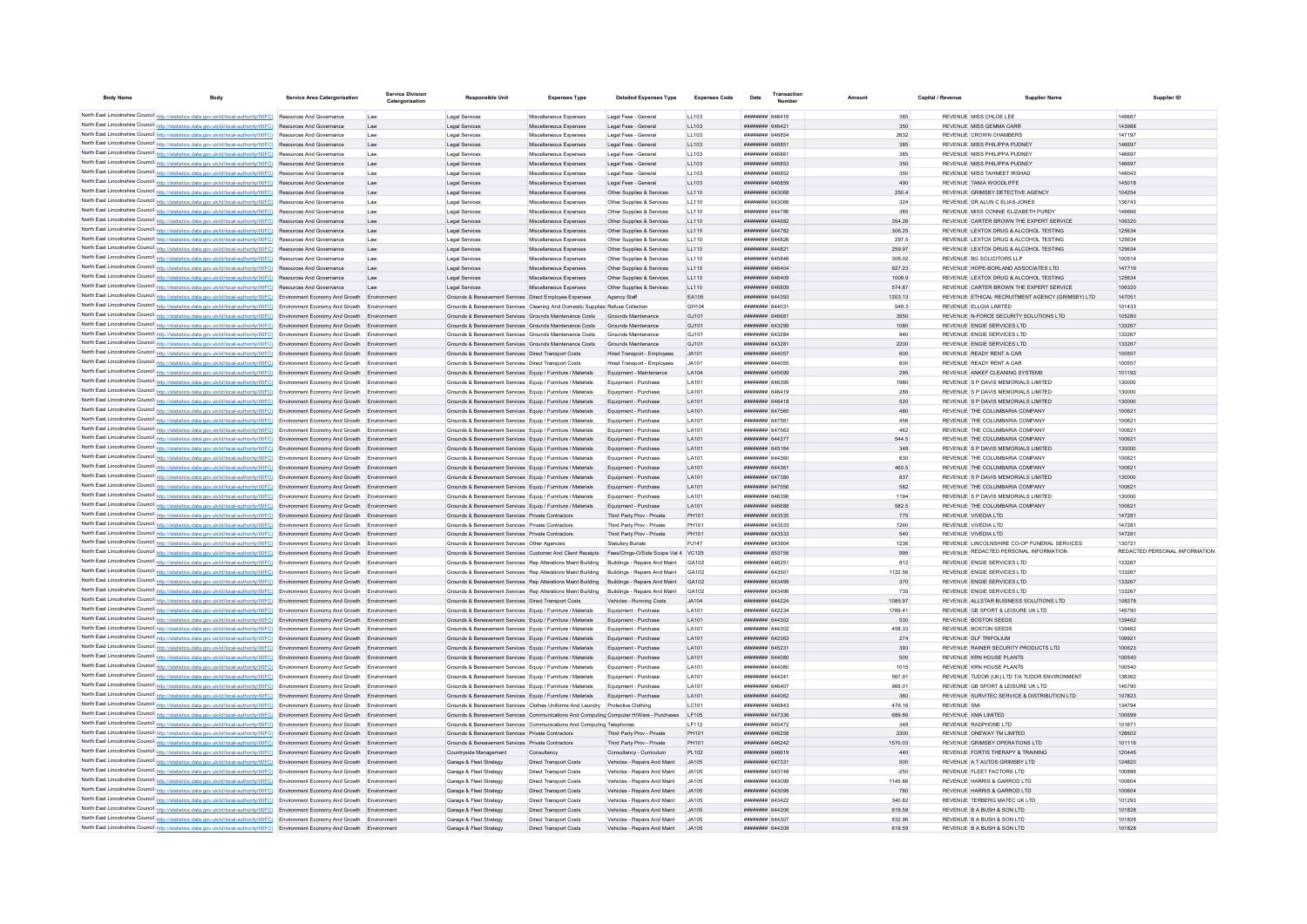| <b>Body Name</b><br>Body                                                                                                                                                                                                                                               | <b>Service Area Catergorisation</b> | <b>Service Division</b><br>Catergorisation | <b>Responsible Unit</b>                                | <b>Expenses Type</b>                                            | <b>Detailed Expenses Type</b>                                      | <b>Expenses Code</b> | Transactio<br>Date<br>Number                   | Amoun                           | Capital / Revenue                                      | <b>Supplier Name</b>                          | Supplier ID      |
|------------------------------------------------------------------------------------------------------------------------------------------------------------------------------------------------------------------------------------------------------------------------|-------------------------------------|--------------------------------------------|--------------------------------------------------------|-----------------------------------------------------------------|--------------------------------------------------------------------|----------------------|------------------------------------------------|---------------------------------|--------------------------------------------------------|-----------------------------------------------|------------------|
|                                                                                                                                                                                                                                                                        |                                     |                                            |                                                        |                                                                 |                                                                    |                      |                                                |                                 |                                                        |                                               |                  |
| North East Lincolnshire Council http://statistics.data.gov.uk/id/local-authority/00FC) Environment Economy And Growth Environment                                                                                                                                      |                                     |                                            | Garage & Fleet Strategy                                | <b>Direct Transport Costs</b>                                   | Vehicles - Repairs And Maint JA105                                 |                      | <b>HHHHHHH</b> 644245                          | 860                             | REVENUE B A BUSH & SON LTD                             |                                               | 101828           |
| North East Lincolnshire Council http://statistics.data.gov.uk/id/local-authority/00FC) Environment Economy And Growth Environment                                                                                                                                      |                                     |                                            | Garage & Fleet Strategy                                | <b>Direct Transport Costs</b>                                   | Vehicles - Renairs And Maint  JA105                                |                      | <b>######## 644244</b>                         | 428.4                           | REVENUE B A BUSH & SON LTD                             |                                               | 101828           |
| North East Lincolnshire Council http://statistics.data.gov.uk/id/local-authority/00FC) Environment Economy And Growth Environment                                                                                                                                      |                                     |                                            | Garage & Fleet Strategy                                | <b>Direct Transport Costs</b>                                   | Vehicles - Renairs And Maint  JA105                                |                      | ######## 644081<br>######## 644083             | 41802<br>2129.26                | REVENUE ELEFT FACTORS LTD<br>REVENUE FLEET FACTORS LTD |                                               | 100886           |
| North East Lincolnshire Council http://statistics.data.gov.uk/id/local-authority/00FC) Environment Economy And Growth Environment<br>North East Lincolnshire Council http://statistics.data.gov.uk/id/local-authority/00FC) Environment Economy And Growth Environment |                                     |                                            | Garage & Fleet Strategy<br>Garage & Fleet Strategy     | <b>Direct Transport Costs</b><br><b>Direct Transport Costs</b>  | Vehicles - Repairs And Maint JA105<br>Vehicles - Repairs And Maint | JA105                | ######## 644088                                | 1914.3                          | REVENUE FLEET FACTORS LTD                              |                                               | 100886<br>100886 |
| North East Lincolnshire Council http://statistics.data.gov.uk/id/local-authority/00FC) Environment Economy And Growth Environment                                                                                                                                      |                                     |                                            | Garage & Fleet Strategy                                | <b>Direct Transport Costs</b>                                   | Vehicles - Repairs And Maint JA105                                 |                      | ######## 644082                                | 1157.17                         | REVENUE FLEET FACTORS LTD                              |                                               | 100886           |
| North East Lincolnshire Council http://statistics.data.gov.uk/id/local-authority/00FC) Environment Economy And Growth Environment                                                                                                                                      |                                     |                                            | Garage & Fleet Strategy                                | <b>Direct Transport Costs</b>                                   | Vehicles - Repairs And Maint JA105                                 |                      | ####### 644271                                 | 4360.19                         |                                                        | REVENUE NORTHSIDE TRUCK AND VAN LTD           | 108065           |
| North East Lincolnshire Council http://statistics.data.gov.uk/id/local-authority/00FC) Environment Economy And Growth Environment                                                                                                                                      |                                     |                                            | Garage & Fleet Strategy                                | <b>Direct Transport Costs</b>                                   | Vehicles - Repairs And Maint                                       | JA105                | ####### 645858                                 | 262.68                          | REVENUE B A BUSH & SON LTD                             |                                               | 101828           |
| North East Lincolnshire Council http://statistics.data.gov.uk/id/local-authority/00FC) Environment Economy And Growth Environment                                                                                                                                      |                                     |                                            | Garage & Fleet Strategy                                | <b>Direct Transport Costs</b>                                   | Vehicles - Repairs And Maint                                       | JA105                | ######## 645831                                | 439.74                          | REVENUE B A BUSH & SON LTD                             |                                               | 101828           |
| North East Lincolnshire Council http://statistics.data.gov.uk/id/local-authority/00FC) Environment Economy And Growth Environment                                                                                                                                      |                                     |                                            | Garage & Fleet Strategy                                | <b>Direct Transport Costs</b>                                   | Vehicles - Repairs And Maint                                       | .14105               | ######## 645874                                | 1534.86                         | REVENUE FLEET FACTORS LTD                              |                                               | 100886           |
| North East Lincolnshire Council http://statistics.data.gov.uk/id/local-authority/00FC) Environment Economy And Growth Environment                                                                                                                                      |                                     |                                            | Garage & Fleet Strategy                                | Direct Transport Costs                                          | Vehicles - Repairs And Maint                                       | JA105                | ####### 645875                                 | 1284.19                         | REVENUE FLEET FACTORS LTD                              |                                               | 100886           |
| North East Lincolnshire Council http://statistics.data.gov.uk/id/local-authority/00FC) Environment Economy And Growth Environment                                                                                                                                      |                                     |                                            | Garage & Fleet Strategy                                | Direct Transport Costs                                          | Vehicles - Repairs And Maint                                       | JA105                | ######## 645876                                | 654.05                          | REVENUE FLEET FACTORS LTD                              |                                               | 100886           |
| North East Lincolnshire Council http://statistics.data.gov.uk/id/local-authority/00FC) Environment Economy And Growth Environment                                                                                                                                      |                                     |                                            | Garage & Fleet Strategy                                | <b>Direct Transport Costs</b>                                   | Vehicles - Repairs And Maint                                       | JA105                | <b>########</b> 645877                         | 643.1                           | REVENUE ELEFT FACTORS LTD                              |                                               | 100886           |
| North East Lincolnshire Council http://statistics.data.gov.uk/id/local-authority/00FC) Environment Economy And Growth Environment                                                                                                                                      |                                     |                                            | Garage & Fleet Strategy                                | <b>Direct Transport Costs</b>                                   | Vehicles - Repairs And Maint                                       | 14105                | <b>HUBBERN GASSTO</b>                          | 1123.51                         | REVENUE ELEFT FACTORS LTD                              |                                               | 100886           |
| North East Lincolnshire Council http://statistics.data.gov.uk/id/local-authority/00FC) Environment Economy And Growth Environment                                                                                                                                      |                                     |                                            | Garane & Fleet Strategy                                | Direct Transport Costs                                          | Vehicles - Renairs And Maint                                       | JA105                | ####### 645880                                 | 675.92                          | REVENUE ELEFT FACTORS LTD                              |                                               | 100886           |
| North East Lincolnshire Council http://statistics.data.gov.uk/id/local-authority/00FC) Environment Economy And Growth Environment                                                                                                                                      |                                     |                                            | Garage & Fleet Strategy                                | Direct Transport Costs                                          | Vehicles - Renairs And Maint                                       | .14105               | ####### 645884                                 | 3600                            | REVENUE TERRERG MATEC UK I TD                          |                                               | 101293           |
| North East Lincolnshire Council http://statistics.data.gov.uk/id/local-authority/00FC) Environment Economy And Growth Environment                                                                                                                                      |                                     |                                            | Garage & Fleet Strategy                                | Direct Transport Costs                                          | Vehicles - Repairs And Maint                                       | JA105                | ######## 645882                                | 844.38                          | REVENUE TREKA BUS LIMITED                              |                                               | 104832           |
| North East Lincolnshire Council http://statistics.data.gov.uk/id/local-authority/00FC) Environment Economy And Growth Environment                                                                                                                                      |                                     |                                            | Garage & Fleet Strategy                                | <b>Direct Transport Costs</b>                                   | Vehicles - Repairs And Maint                                       | JA105                | ######## 646224                                | 4560.48                         | REVENUE FLEET FACTORS LTD                              |                                               | 100886           |
| North East Lincolnshire Council http://statistics.data.gov.uk/id/local-authority/00FC) Environment Economy And Growth Environment                                                                                                                                      |                                     |                                            | Garage & Fleet Strategy                                | <b>Direct Transport Costs</b>                                   | Vehicles - Repairs And Maint                                       | JA105                | ######## 646223                                | 2875.25                         | REVENUE FLEET FACTORS LTD                              |                                               | 100886           |
| North East Lincolnshire Council http://statistics.data.gov.uk/id/local-authority/00FC) Environment Economy And Growth Environment                                                                                                                                      |                                     |                                            | Garage & Fleet Strategy                                | <b>Direct Transport Costs</b>                                   | Vehicles - Repairs And Maint                                       | JA105                | ######## 646228                                | 355.25                          | REVENUE FLEET FACTORS LTD                              |                                               | 100886           |
| North East Lincolnshire Council http://statistics.data.gov.uk/id/local-authority/00FC) Environment Economy And Growth Environment                                                                                                                                      |                                     |                                            | Garage & Fleet Strategy                                | <b>Direct Transport Costs</b>                                   | Vehicles - Repairs And Maint                                       | JA105                | ######## 646946                                | 805.2                           | REVENUE B A BUSH & SON LTD.                            |                                               | 101828           |
| North East Lincolnshire Council http://statistics.data.gov.uk/id/local-authority/00FC) Environment Economy And Growth Environment                                                                                                                                      |                                     |                                            | Garage & Fleet Strategy                                | <b>Direct Transport Costs</b>                                   | Vehicles - Repairs And Maint                                       | JA105                | ######## 646745                                | 288 48                          | REVENUE B A BUSH & SON LTD.                            |                                               | 101828           |
| North East Lincolnshire Council http://statistics.data.gov.uk/id/local-authority/00FC) Environment Economy And Growth Environment                                                                                                                                      |                                     |                                            | Garage & Fleet Strategy                                | <b>Direct Transport Costs</b>                                   | Vehicles - Repairs And Maint                                       | JA105                | ######## 646730                                | 1100                            | REVENUE HARRIS & GARROD LTD                            |                                               | 100604           |
| North East Lincolnshire Council http://statistics.data.gov.uk/id/local-authority/00FC) Environment Economy And Growth Environment                                                                                                                                      |                                     |                                            | Garage & Fleet Strategy                                | <b>Direct Transport Costs</b>                                   | Vehicles - Repairs And Maint                                       | JA105                | ####### 646850                                 | 3359.74                         | REVENUE ELMTRONICS LTD                                 |                                               | 138873           |
| North East Lincolnshire Council http://statistics.data.gov.uk/id/local-authority/00FC) Environment Economy And Growth Environment                                                                                                                                      |                                     |                                            | Garage & Fleet Strategy                                | <b>Direct Transport Costs</b>                                   | Vehicles - Repairs And Maint                                       | JA105                | ######## 647225                                | 654.44                          | REVENUE B A BUSH & SON LTD                             |                                               | 101828           |
| North East Lincolnshire Council http://statistics.data.gov.uk/id/local-authority/00FC) Environment Economy And Growth Environment                                                                                                                                      |                                     |                                            | Garage & Fleet Strategy                                | Direct Transport Costs                                          | Vehicles - Repairs And Maint                                       | JA105                | ######## 647296                                | 2465.77                         | REVENUE FLEET FACTORS LTD                              |                                               | 100886           |
| North East Lincolnshire Council http://statistics.data.gov.uk/id/local-authority/00FC) Environment Economy And Growth Environment                                                                                                                                      |                                     |                                            | Garage & Fleet Strategy                                | <b>Direct Transport Costs</b>                                   | Vehicles - Repairs And Maint                                       | JA105                | ####### 647289                                 | 655                             |                                                        | REVENUE WEIGHTRON BILANCIALLTD                | 108729           |
| North East Lincolnshire Council http://statistics.data.gov.uk/id/local-authority/00FC) Environment Economy And Growth Environment                                                                                                                                      |                                     |                                            | Garage & Fleet Strategy                                | Equip / Fumiture / Materials                                    | Equipment - Purchase                                               | I A101               | ######## 644094                                | 334.38                          | REVENUE ENFRGAS LIMITED                                |                                               | 129000           |
| North East Lincolnshire Council http://statistics.data.gov.uk/id/local-authority/00FC) Environment Economy And Growth Environment                                                                                                                                      |                                     |                                            | Garage & Fleet Strategy                                | Clothes Uniforms And Laundry Laundry                            |                                                                    | LC103                | ######## 644092                                | 301.76                          |                                                        | REVENUE JOHNSONS APPARELMASTER                | 100810           |
| North East Lincolnshire Council http://statistics.data.gov.uk/id/local-authority/00FC) Environment Economy And Growth Environment                                                                                                                                      |                                     |                                            | Street Cleansing                                       | Equip / Furniture / Materials                                   | Equipment - Purchase                                               | LA101                | ######## 646385                                | 1074                            |                                                        | REVENUE CROMWELL POLYTHENE LTD                | 101183           |
| North East Lincolnshire Council http://statistics.data.gov.uk/id/local-authority/00FC) Environment Economy And Growth Environment                                                                                                                                      |                                     |                                            | Street Cleansing                                       | Clothes Uniforms And Laundry Protective Clothing                |                                                                    | LC101                | ######## 642553                                | 875.51                          |                                                        | REVENUE TAYCARE MEDICAL LIMITED               | 137104           |
| North East Lincolnshire Council http://statistics.data.gov.uk/id/local-authority/00FC) Environment Economy And Growth Environment                                                                                                                                      |                                     |                                            | <b>Street Cleansing</b>                                | Private Contractors                                             | Third Party Prov - Private                                         | PH101                | ####### 644299                                 | 250                             | REVENUE ENGIE SERVICES LTD                             |                                               | 133267           |
| North East Lincolnshire Council http://statistics.data.gov.uk/id/local-authority/00FC) Environment Economy And Growth Environment                                                                                                                                      |                                     |                                            | Street Cleansing                                       | Private Contractors                                             | Third Party Prov - Private                                         | <b>PH101</b>         | PERADA BREEZER                                 | 1623.76                         | REVENUE SRCLLTD                                        |                                               | 102009           |
| North East Lincolnshire Council http://statistics.data.gov.uk/id/local-authority/00FC) Environment Economy And Growth Environment                                                                                                                                      |                                     |                                            | Neighbourhood Serv Mgmt A/C Private Contractors        |                                                                 | Third Party Prov - Private                                         | PH101                | ######## 647504                                | 6000                            |                                                        | REVENUE IMMINGHAM TOWN COUNCIL                | 101597           |
| North East Lincolnshire Council http://statistics.data.gov.uk/id/local-authority/00FC) Environment Economy And Growth Environment                                                                                                                                      |                                     |                                            | Waste Services                                         | Direct Employee Expenses                                        | Agency Staff                                                       | FA105                | ######## 646259                                | 780.89                          | REVENUE ON LINE PEOPLE LTD                             |                                               | 144850           |
| North East Lincolnshire Council http://statistics.data.gov.uk/id/local-authority/00FC) Environment Economy And Growth Environment                                                                                                                                      |                                     |                                            | <b>Waste Services</b>                                  | Direct Employee Expenses                                        | Agency Staff                                                       | EA105                | ######## 646261                                | 2395.85                         | REVENUE ON LINE PEOPLE LTD                             |                                               | 144850           |
| North East Lincolnshire Council http://statistics.data.gov.uk/id/local-authority/00FC) Environment Economy And Growth Environment                                                                                                                                      |                                     |                                            | Waste Services                                         | Direct Employee Expenses                                        | Agency Staff                                                       | FA105                | ####### 646841                                 | 780.89                          | REVENUE ON LINE PEOPLE LTD                             |                                               | 144850           |
| North East Lincolnshire Council http://statistics.data.gov.uk/id/local-authority/00FC) Environment Economy And Growth Environment                                                                                                                                      |                                     |                                            | Waste Services                                         | Equip / Furniture / Materials                                   | Equipment - Purchase                                               | <b>LA101</b>         | ######## 646838                                | 367.5                           | <b>REVENUE SM</b>                                      |                                               | 134794           |
| North East Lincolnshire Council http://statistics.data.gov.uk/id/local-authority/00FC) Environment Economy And Growth Environment                                                                                                                                      |                                     |                                            | <b>Waste Services</b>                                  | Equip / Furniture / Materials                                   | Equipment - Purchase                                               | LA101                | <b>иннинин</b> 647332                          | 250                             |                                                        | REVENUE TOUGH TECHNOLOGY PRODUCTS LTD         | 105511           |
| North East Lincolnshire Council http://statistics.data.gov.uk/id/local-authority/00FC) Environment Economy And Growth Environment                                                                                                                                      |                                     |                                            | <b>Waste Services</b>                                  | Clothes Uniforms And Laundry Protective Clothing                |                                                                    | LC101                | ####### 646826                                 | 754.29                          | <b>REVENUE SMI</b>                                     |                                               | 134794           |
| North East Lincolnshire Council http://statistics.data.gov.uk/id/local-authority/00FC) Environment Economy And Growth Environment                                                                                                                                      |                                     |                                            | Waste Services                                         | Private Contractors                                             | Third Party Prov - Private                                         | PH101                | ######## 646351                                | 9780                            | <b>REVENUE MGB</b>                                     |                                               | 101544           |
| North East Lincolnshire Council http://statistics.data.gov.uk/id/local-authority/00FC) Environment Economy And Growth Environment                                                                                                                                      |                                     |                                            | Waste Disposal And Strategy                            | Private Contractors                                             | Contract Payments                                                  | PH105                | ####### 646354                                 | REDACTED COMMERCIALLY SENSITIVE |                                                        | REVENUE NEWLINCS DEVELOPMENT LTD              | 101125           |
| North East Lincolnshire Council http://statistics.data.gov.uk/id/local-authority/00FC) Environment Economy And Growth Environment                                                                                                                                      |                                     |                                            | Waste Disposal And Strategy                            | Private Contractors                                             | Contract Payments Landfill Tax PH106                               |                      | ####### 646354                                 | REDACTED COMMERCIALLY SENSITIVE |                                                        | REVENUE NEWLINCS DEVELOPMENT LTD              | 101125           |
| North East Lincolnshire Council http://statistics.data.gov.uk/id/local-authority/00FC) Environment Economy And Growth Environment                                                                                                                                      |                                     |                                            | Waste Disposal And Strategy                            | Customer And Client Receipts Sales - Std Vat 7                  |                                                                    | VC101                | ######## 646354                                | REDACTED COMMERCIALLY SENSITIVE |                                                        | REVENUE NEWLINCS DEVELOPMENT LTD              | 101125           |
| North East Lincolnshire Council http://statistics.data.gov.uk/id/local-authority/00FC) Environment Economy And Growth Environment                                                                                                                                      |                                     |                                            | Waste Disposal And Strategy                            | Private Contractors                                             | Contract Payments                                                  | PH105                | ####### 646355                                 | REDACTED COMMERCIALLY SENSITIVE |                                                        | REVENUE NEWLINCS DEVELOPMENT LTD              | 101125           |
| North East Lincolnshire Council http://statistics.data.gov.uk/id/local-authority/00FC) Environment Economy And Growth Environment                                                                                                                                      |                                     |                                            | Waste Disposal And Strategy                            | Private Contractors                                             | Contract Payments Landfill Tax PH106                               |                      | ####### 646355                                 | REDACTED COMMERCIALLY SENSITIVE |                                                        | REVENUE NEWLINCS DEVELOPMENT LTD              | 101125           |
| North East Lincolnshire Council http://statistics.data.gov.uk/id/local-authority/00FC) Environment Economy And Growth Environment                                                                                                                                      |                                     |                                            | Regulatory Services                                    | Direct Employee Expenses                                        | Agency Staff                                                       | EA105                | <b>иннинин</b> 646252                          | 476.19                          | REVENUE THE BEST CONNECTION                            |                                               | 143357           |
| North East Lincolnshire Council http://statistics.data.gov.uk/id/local-authority/00FC) Environment Economy And Growth Environment                                                                                                                                      |                                     |                                            | Regulatory Services                                    | Direct Employee Expenses                                        | Agency Staff                                                       | EA105                | ######## 646253                                | 366.3                           | REVENUE THE BEST CONNECTION                            |                                               | 143357           |
| North East Lincolnshire Council http://statistics.data.gov.uk/id/local-authority/00FC) Environment Economy And Growth Environment                                                                                                                                      |                                     |                                            | Regulatory Services                                    | Direct Employee Expenses                                        | Agency Staff                                                       | EA105                | ####### 646256                                 | 433.46                          | REVENUE THE BEST CONNECTION                            |                                               | 143357           |
| North East Lincolnshire Council http://statistics.data.gov.uk/id/local-authority/00FC) Environment Economy And Growth Environment                                                                                                                                      |                                     |                                            | Regulatory Services                                    | Direct Employee Expenses                                        | Agency Staff                                                       | EA105                | ######## 646255                                | 448.72                          | REVENUE THE BEST CONNECTION                            |                                               | 143357           |
| North East Lincolnshire Council http://statistics.data.gov.uk/id/local-authority/00FC) Environment Economy And Growth Environment                                                                                                                                      |                                     |                                            | <b>Regulatory Services</b>                             | Equip / Furniture / Materials                                   | Equipment - Purchase                                               | LA101                | ####### 645479<br><b><i>HHHHHHH 647338</i></b> | 2060                            | REVENUE PRECINTIA UK LTD<br>REVENUE YMA LIMITED        |                                               | 111517<br>100699 |
| North East Lincolnshire Council http://statistics.data.gov.uk/id/local-authority/00FC) Environment Economy And Growth Environment                                                                                                                                      |                                     |                                            | Regulatory Services                                    | Communications And Computing Computer H/Ware - Purchases   F105 | Communications And Computing Computer H/Ware - Purchases LF105     |                      | FOFALA MINIMUM                                 | 13103.54                        |                                                        | REVENUE TOTAL COMPUTER NETWORKS LTD           |                  |
| North East Lincolnshire Council http://statistics.data.gov.uk/id/local-authority/00FC) Environment Economy And Growth Environment<br>North East Lincolnshire Council http://statistics.data.gov.uk/id/local-authority/00FC) Environment Economy And Growth Environment |                                     |                                            | Regulatory Services                                    | Communications And Computing Computer H/Ware - Purchases   F105 |                                                                    |                      | BRANA BERWEEK                                  | 1045<br>630                     |                                                        | REVENUE TOTAL COMPUTER NETWORKS LTD           | 141310<br>141310 |
| North East Lincolnshire Council http://statistics.data.gov.uk/id/local-authority/00FC) Environment Economy And Growth Environment                                                                                                                                      |                                     |                                            | Regulatory Services<br><b>Requlatory Services</b>      | Miscellaneous Expenses                                          | Environmental/Health Analysis LL120                                |                      | ######## 643444                                | 835                             | REVENUE FERA SCIENCE LTD                               |                                               | 131671           |
| North East Lincolnshire Council http://statistics.data.gov.uk/id/local-authority/00FC) Environment Economy And Growth Environment                                                                                                                                      |                                     |                                            | Regulatory Services                                    | Miscellaneous Expenses                                          | Fnyironmental/Health Analysis   11120                              |                      | ######## 645234                                | 835                             | REVENUE FERA SCIENCE LTD                               |                                               | 131671           |
| North East Lincolnshire Council http://statistics.data.gov.uk/id/local-authority/00FC) Environment Economy And Growth Environment                                                                                                                                      |                                     |                                            | Regulatory Services                                    | Miscellaneous Expenses                                          | Environmental/Health Analysis LL120                                |                      | ######## 645442                                | 835                             | REVENUE FERA SCIENCE LTD                               |                                               | 131671           |
| North East Lincolnshire Council http://statistics.data.gov.uk/id/local-authority/00FC) Environment Economy And Growth Environment                                                                                                                                      |                                     |                                            | Regulatory Services                                    | Miscellaneous Expenses                                          | Environmental/Health Analysis   LL120                              |                      | ######## 645235                                | 835                             | REVENUE FERA SCIENCE LTD                               |                                               | 131671           |
| North East Lincolnshire Council http://statistics.data.gov.uk/id/local-authority/00FC) Environment Economy And Growth Environment                                                                                                                                      |                                     |                                            | Regulatory Services                                    | Miscellaneous Expenses                                          | Environmental/Health Analysis LL120                                |                      | ######## 646827                                | 623.54                          |                                                        | REVENUE EUROFINS WATER HYGIENE TESTING UK LTD | 139602           |
| North East Lincolnshire Council http://statistics.data.gov.uk/id/local-authority/00FC) Environment Economy And Growth Environment                                                                                                                                      |                                     |                                            | Regulatory Services                                    | Equip / Furniture / Materials                                   | Goods For Resale                                                   | I A123               | <b>######## 643447</b>                         | 780.75                          | REVENUE VIP SYSTEM ITD                                 |                                               | 101697           |
| North East Lincolnshire Council http://statistics.data.gov.uk/id/local-authority/00FC) Environment Economy And Growth Environment                                                                                                                                      |                                     |                                            | Regulatory Services                                    | Equip / Furniture / Materials                                   | Goods For Resale                                                   | LA123                | ######## 643447                                | 510.86                          | REVENUE VIP SYSTEM LTD                                 |                                               | 101697           |
| North East Lincolnshire Council http://statistics.data.gov.uk/id/local-authority/00FC) Environment Economy And Growth Environment                                                                                                                                      |                                     |                                            | <b>Regulatory Services</b>                             | Miscellaneous Expenses                                          | Environmental/Health Analysis LL120                                |                      | ######## 646271                                | 534.21                          |                                                        | REVENUE ALS ENVIRONMENTAL LIMITED             | 139898           |
| North East Lincolnshire Council http://statistics.data.gov.uk/id/local-authority/00FC) Environment Economy And Growth Environment                                                                                                                                      |                                     |                                            | Regulatory Services                                    | Miscellaneous Expenses                                          | Environmental/Health Analysis                                      | LL120                | ####### 646266                                 | 265                             | REVENUE FRESH PHARMA                                   |                                               | 143071           |
| North East Lincolnshire Council http://statistics.data.gov.uk/id/local-authority/00FC) Environment Economy And Growth Environment                                                                                                                                      |                                     |                                            | Regulatory Services                                    | Private Contractors                                             | Third Party Prov - Private                                         | PH101                | ######## 643536                                | 2889                            | REVENUE SANGREAT KENNELS                               |                                               | 103270           |
| North East Lincolnshire Council http://statistics.data.gov.uk/id/local-authority/00FC) Environment Economy And Growth Economy & Growth                                                                                                                                 |                                     |                                            | Events                                                 | Rep Alterations Maint Building                                  | Buildings - Repairs And Maint                                      | GA102                | ####### 643507                                 | 1535                            | REVENUE ENGIE SERVICES LTD                             |                                               | 133267           |
| North East Lincolnshire Council http://statistics.data.gov.uk/id/local-authority/00FC) Environment Economy And Growth Economy & Growth                                                                                                                                 |                                     |                                            | Marketing And Promotion                                | Contributions To Provisions                                     | Contributions - Other                                              | 1 K103               | <b>########</b> 647567                         | 500                             |                                                        | REVENUE FAST LINDSEY DISTRICT COUNCIL         | 100606           |
| North East Lincolnshire Council http://statistics.data.gov.uk/id/local-authority/00FC) Environment Economy And Growth Economy & Growth                                                                                                                                 |                                     |                                            | Museums & N F Heritage Centre Grants And Subscriptions |                                                                 | Subscriptions                                                      | LJ101                | ######## 646845                                | 429.47                          |                                                        | REVENUE VISIT ENGLAND ASSESSMENT SERVICES     | 141009           |
| North East Lincolnshire Council http://statistics.data.gov.uk/id/local-authority/00FC) Environment Economy And Growth Economy & Growth                                                                                                                                 |                                     |                                            | Museums & N F Heritage Centre Private Contractors      |                                                                 | Third Party Prov - Private                                         | PH101                | ######## 646449                                | 350                             | REVENUE BRINK MEDIA LTD                                |                                               | 136378           |
| North East Lincolnshire Council http://statistics.data.gov.uk/id/local-authority/00FC) Environment Economy And Growth Economy & Growth                                                                                                                                 |                                     |                                            | Museums & N F Heritage Centre Private Contractors      |                                                                 | Third Party Prov - Private                                         | PH101                | ######## 646447                                | 1350                            | REVENUE BRINK MEDIA LTD                                |                                               | 136378           |
| North East Lincolnshire Council http://statistics.data.gov.uk/id/local-authority/00FC) Environment Economy And Growth Economy & Growth                                                                                                                                 |                                     |                                            | Museums & N F Heritage Centre Private Contractors      |                                                                 | Third Party Prov - Private                                         | PH101                | ######## 647254                                | 400.73                          | REVENUE ENGIE SERVICES LTD                             |                                               | 133267           |
| North East Lincolnshire Council http://statistics.data.gov.uk/id/local-authority/00FC) Environment Economy And Growth Economy & Growth                                                                                                                                 |                                     |                                            | Museums & N F Heritage Centre Private Contractors      |                                                                 | Third Party Prov - Private                                         | PH101                | ######## 643783                                | 2640.27                         | REVENUE PROXIMO GROUP LTD                              |                                               | 147355           |
| North East Lincolnshire Council http://statistics.data.gov.uk/id/local-authority/00FC) Environment Economy And Growth Economy & Growth                                                                                                                                 |                                     |                                            | Museums & N F Heritage Centre Private Contractors      |                                                                 | Third Party Prov - Private                                         | <b>PH101</b>         | ####### 644431                                 | 1200                            | REVENUE MS SARA BEASLEY                                |                                               | 101215           |
| North East Lincolnshire Council http://statistics.data.gov.uk/id/local-authority/00FC) Environment Economy And Growth Economy & Growth                                                                                                                                 |                                     |                                            | Museums & N F Heritage Centre Private Contractors      |                                                                 | Third Party Prov - Private                                         | PH101                | ######## 646445                                | 3050                            | REVENUE DALE WELLS                                     |                                               | 147588           |
| North East Lincolnshire Council http://statistics.data.gov.uk/id/local-authority/00FC) Environment Economy And Growth Economy & Growth                                                                                                                                 |                                     |                                            | Museums & N F Heritage Centre Private Contractors      |                                                                 | Third Party Prov - Private                                         | PH101                | ######## 646455                                | 600                             | REVENUE DALE MACKIE                                    |                                               | 142354           |
| North East Lincolnshire Council http://statistics.data.gov.uk/id/local-authority/00FC) Environment Economy And Growth Economy & Growth                                                                                                                                 |                                     |                                            | Museums & N F Heritage Centre Private Contractors      |                                                                 | Third Party Prov - Private                                         | PH101                | ######## 646444                                | 600                             | REVENUE ANYWEAR LTD                                    |                                               | 135077           |
| North East Lincolnshire Council http://statistics.data.gov.uk/id/local-authority/00FC) Environment Economy And Growth Economy & Growth                                                                                                                                 |                                     |                                            | Museums & N F Heritage Centre Private Contractors      |                                                                 | Third Party Prov - Private                                         | PH101                | <b>иннинин 646767</b>                          | 500                             | REVENUE NEIL ROBERTS                                   |                                               | 147551           |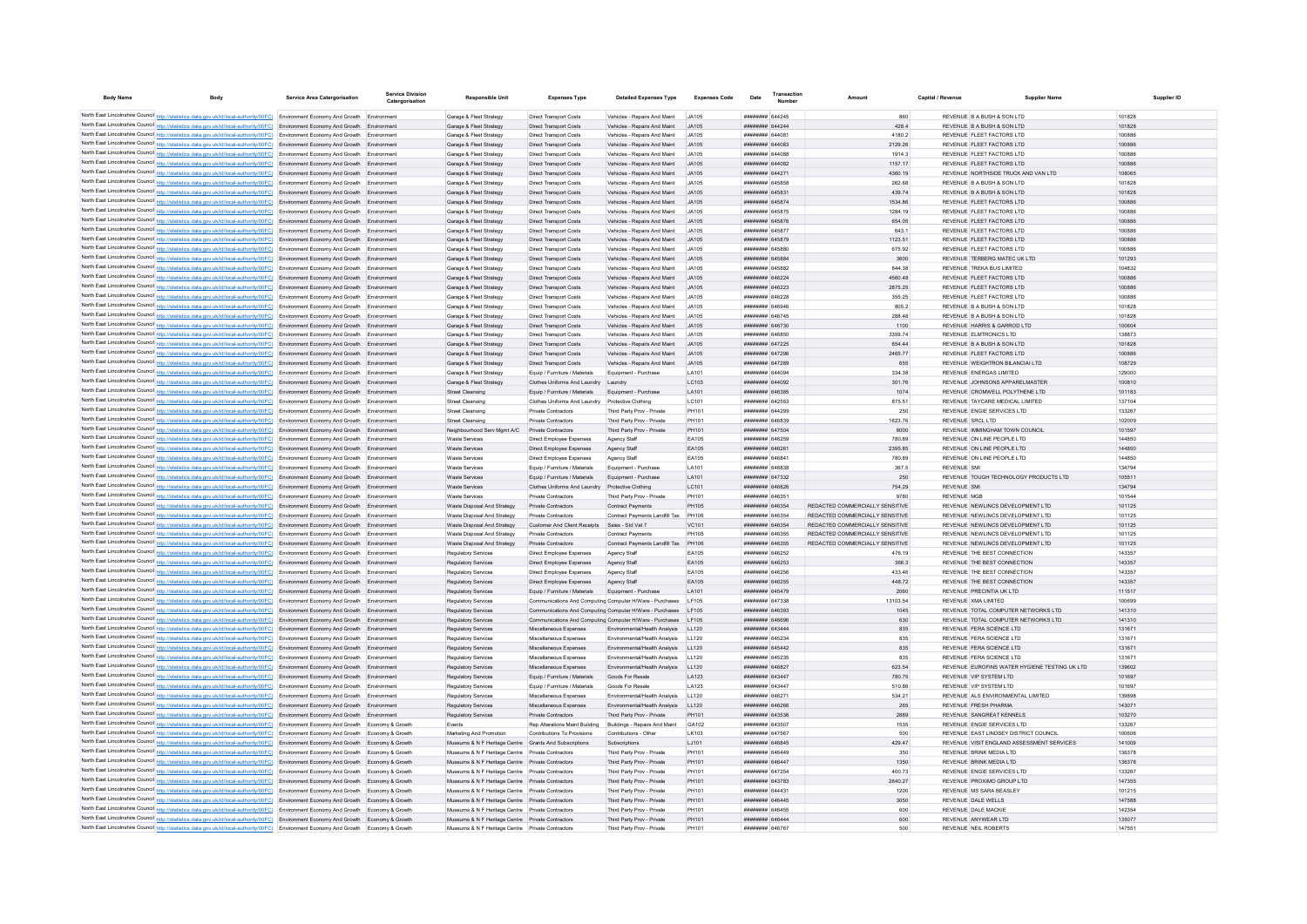| <b>Body Name</b>                                                                                                                       | Body | <b>Service Area Catergorisation</b> | <b>Service Division</b><br>Catergorisation | Responsible Unit                                            | <b>Expenses Type</b>                                         | <b>Detailed Expenses Type</b>                                       | <b>Expenses Code</b> | <b>Transaction</b><br>Date<br>Number |                                 | Capital / Revenue | <b>Supplier Nam</b>                           | Supplier ID |  |
|----------------------------------------------------------------------------------------------------------------------------------------|------|-------------------------------------|--------------------------------------------|-------------------------------------------------------------|--------------------------------------------------------------|---------------------------------------------------------------------|----------------------|--------------------------------------|---------------------------------|-------------------|-----------------------------------------------|-------------|--|
|                                                                                                                                        |      |                                     |                                            |                                                             |                                                              |                                                                     |                      |                                      |                                 |                   |                                               |             |  |
| North East Lincolnshire Council http://statistics.data.gov.uk/id/local-authority/00FC) Environment Economy And Growth Economy & Growth |      |                                     |                                            | Museums & N F Heritage Centre Private Contractors           |                                                              | Third Party Prov - Private                                          | PH101                | ####### 646175                       | 600                             |                   | REVENUE SIGN OF THE TIMES                     | 100575      |  |
| North East Lincolnshire Council http://statistics.data.gov.uk/id/local-authority/00FC) Environment Economy And Growth Economy & Growth |      |                                     |                                            | Museums & N F Heritage Centre Private Contractors           |                                                              | Third Party Prov - Private                                          | PH101                | ####### 646604                       | 1125                            |                   | REVENUE MADE TO MEASURE JOINERY GY LTD        | 128603      |  |
| North East Lincolnshire Council http://statistics.data.gov.uk/id/local-authority/00FC) Environment Economy And Growth Economy & Growth |      |                                     |                                            | Museums & N F Heritage Centre Private Contractors           |                                                              | Third Party Prov - Private                                          | PH101                | ####### 646446                       | 585                             |                   | REVENUE TRADITIONAL JOINERS & CARPENTERS LTD  | 100986      |  |
| North East Lincolnshire Council http://statistics.data.gov.uk/id/local-authority/00FC) Environment Economy And Growth Economy & Growth |      |                                     |                                            | Museums & N F Heritage Centre Private Contractors           |                                                              | Third Party Prov - Private                                          | PH101                | ######## 646446                      | 585                             |                   | REVENUE TRADITIONAL JOINERS & CARPENTERS LTD  | 100986      |  |
| North East Lincolnshire Council http://statistics.data.gov.uk/id/local-authority/00FC) Environment Economy And Growth Economy & Growth |      |                                     |                                            | Museums & N F Heritage Centre Equip / Furniture / Materials |                                                              | Equipment - Purchase                                                | LA101                | ######## 644329                      | 1257                            |                   | REVENUE E BACON & CO LTD                      | 104090      |  |
| North East Lincolnshire Council http://statistics.data.gov.uk/id/local-authority/00FC) Environment Economy And Growth Economy & Growth |      |                                     |                                            | Museums & N F Heritage Centre Equip / Furniture / Materials |                                                              | Equipment - Purchase                                                | LA101                | ####### 645693                       | 575                             |                   | REVENUE PAUL SCOTT-SOUTH                      | 147666      |  |
| North East Lincolnshire Council http://statistics.data.gov.uk/id/local-authority/00FC) Environment Economy And Growth Economy & Growth |      |                                     |                                            | Museums & N F Heritage Centre Equip / Furniture / Materials |                                                              | Equipment - Purchase                                                | LA101                | ######## 646604                      | 500                             |                   | REVENUE MADE TO MEASURE JOINERY GY LTD        | 128603      |  |
| North East Lincolnshire Council http://statistics.data.gov.uk/id/local-authority/00FC) Environment Economy And Growth Economy & Growth |      |                                     |                                            | Museums & N F Heritage Centre Equip / Furniture / Materials |                                                              | Equipment - Purchase                                                | LA101                | ######## 645681                      | 600                             |                   | REVENUE TOTAL COMPUTER NETWORKS LTD           | 141310      |  |
| North East Lincolnshire Council http://statistics.data.gov.uk/id/local-authority/00FC) Environment Economy And Growth Economy & Growth |      |                                     |                                            | Community Investment Team Other Agencies                    |                                                              | Grants Pd Over To Third Party PJ138                                 |                      | ######## 645463                      | 5797.98                         |                   | REVENUE THERMOPLANT OFFSHORE SERVICES LTD     | 146860      |  |
| North East Lincolnshire Council http://statistics.data.gov.uk/id/local-authority/00FC) Environment Economy And Growth Economy & Growth |      |                                     |                                            | Community Investment Team                                   | Other Anencies                                               | Grants Pd Over To Third Party PJ138                                 |                      | <b>####### 644345</b>                | 12030.78                        |                   | REVENUE KEPLINTERNATIONAL SOLUTIONS LTD       | 146859      |  |
| North East Lincolnshire Council http://statistics.data.gov.uk/id/local-authority/00FC) Environment Economy And Growth Economy & Growth |      |                                     |                                            | Community Investment Team                                   | Other Agencies                                               | Grants Pd Over To Third Party                                       |                      | ####### 644223                       | 5597                            |                   | REVENUE ENERTEK INTERNATIONAL LIMITED         | 128132      |  |
| North East Lincolnshire Council http://statistics.data.gov.uk/id/local-authority/00FC) Environment Economy And Growth Economy & Growth |      |                                     |                                            | Community Investment Team                                   | Other Agencies                                               | Grants Pd Over To Third Party PJ138                                 |                      | <b>иннинин</b> 644225                | 2805                            |                   | REVENUE AIRDUCT LIMITED                       | 147633      |  |
| North East Lincolnshire Council http://statistics.data.gov.uk/id/local-authority/00FC) Environment Economy And Growth Economy & Growth |      |                                     |                                            | Community Investment Team                                   | Other Agencies                                               | Grants Pd Over To Third Party PJ138                                 |                      | ####### 645679                       | 1886.94                         |                   | REVENUE D&AGE LTD                             | 128410      |  |
| North East Lincolnshire Council http://statistics.data.gov.uk/id/local-authority/00FC) Environment Economy And Growth Economy & Growth |      |                                     |                                            | Community Investment Team                                   | Other Anencies                                               | Grants Pd Over To Third Party P.I138                                |                      | ######## 645470                      | 32500                           |                   | REVENUE BEECH ELECTRICAL HOLDINGS LTD.        | 147679      |  |
| North East Lincolnshire Council http://statistics.data.gov.uk/id/local-authority/00FC) Environment Economy And Growth Economy & Growth |      |                                     |                                            | Community Investment Team                                   | Other Agencies                                               | Grants Pd Over To Third Party PJ138                                 |                      | ######## 644344                      | 5190.57                         |                   | REVENUE AGRIMIN LIMITED                       | 130564      |  |
| North East Lincolnshire Council http://statistics.data.gov.uk/id/local-authority/00FC) Environment Economy And Growth Economy & Growth |      |                                     |                                            | Community Investment Team                                   | Other Agencies                                               | Grants Pd Over To Third Party PJ138                                 |                      | <b>####### 647402</b>                | 24357.46                        |                   | REVENUE TEEMANS LIMITED                       | 144145      |  |
| North East Lincolnshire Council http://statistics.data.gov.uk/id/local-authority/00FC) Environment Economy And Growth Economy & Growth |      |                                     |                                            | Community Investment Team                                   | Other Agencies                                               | Grants Pd Over To Third Party PJ138                                 |                      | ######## 643907                      | 2893.53                         |                   | REVENUE HitekELECTRONIC MATERIALS             | 144148      |  |
| North East Lincolnshire Council http://statistics.data.gov.uk/id/local-authority/00FC) Environment Economy And Growth Economy & Growth |      |                                     |                                            | Community Investment Team                                   | Other Agencies                                               | Grants Pd Over To Third Party PJ138                                 |                      | ####### 645136                       | 4751.85                         |                   | REVENUE SUPERCRAFT LTD                        | 146051      |  |
| North East Lincolnshire Council http://statistics.data.gov.uk/id/local-authority/00FC) Environment Economy And Growth Economy & Growth |      |                                     |                                            | Community Investment Team                                   | Other Agencies                                               | Grants Pd Over To Third Party PJ138                                 |                      | ######## 645790                      | 5217.75                         |                   | REVENUE METAL COATING SERVICES LTD            | 146310      |  |
| North East Lincolnshire Council http://statistics.data.gov.uk/id/local-authority/00FC) Environment Economy And Growth Economy & Growth |      |                                     |                                            | Retained Function                                           | Direct Employee Expenses                                     | Agency Staff                                                        | FA105                | ####### 646836                       | 16065                           |                   | REVENUE SOLACE IN BUSINESS                    | 100785      |  |
| North East Lincolnshire Council http://statistics.data.gov.uk/id/local-authority/00FC) Environment Economy And Growth Economy & Growth |      |                                     |                                            | Retained Function                                           | <b>Grants And Subscriptions</b>                              | Subscriptions                                                       | LJ101                | ######## 646383                      | 550                             |                   | REVENUE HULL & HUMBER CHAMBER OF COMMERCE     | 102808      |  |
| North East Lincolnshire Council http://statistics.data.gov.uk/id/local-authority/00FC) Environment Economy And Growth Economy & Growth |      |                                     |                                            | Retained Function                                           | Contributions To Provisions                                  | Contributions - Other                                               | LK103                | ######## 646382                      | 5000                            |                   | REVENUE KINGSTON UPON HULL CITY COUNCIL       | 100541      |  |
| North East Lincolnshire Council http://statistics.data.gov.uk/id/local-authority/00FC) Environment Economy And Growth Economy & Growth |      |                                     |                                            | <b>Retained Function</b>                                    | Private Contractors                                          | Third Party Prov - Private                                          | PH101                | ####### 646794                       | 9000                            |                   | REVENUE E-FACTOR (NEL LTD)                    | 122549      |  |
| North East Lincolnshire Council http://statistics.data.gov.uk/id/local-authority/00FC) Environment Economy And Growth Economy & Growth |      |                                     |                                            | Retained Function                                           | Private Contractors                                          | Third Party Prov - Private                                          | PH101                | ####### 646837                       | 4720.01                         |                   | REVENUE E-FACTOR (NEL LTD)                    | 122549      |  |
| North East Lincolnshire Council http://statistics.data.gov.uk/id/local-authority/00FC) Environment Economy And Growth Economy & Growth |      |                                     |                                            | Retained Functio                                            | Consultancy                                                  | Consultancy                                                         | PL101                | ####### 645964                       | 10000                           |                   | REVENUE BRADSHAW COMMUNICATIONS LTD           | 146727      |  |
| North East Lincolnshire Council http://statistics.data.gov.uk/id/local-authority/00FC) Environment Economy And Growth Economy & Growth |      |                                     |                                            | <b>Retained Function</b>                                    | Consultancy                                                  | Consultancy                                                         | PL101                | ######## 643993                      | 1000                            |                   | REVENUE GENECON LTD.                          | 141505      |  |
| North East Lincolnshire Council http://statistics.data.gov.uk/id/local-authority/00FC) Environment Economy And Growth Economy & Growth |      |                                     |                                            | Retained Function                                           | Consultancy                                                  | Consultancy                                                         | PI 101               | ######## 646702                      | 27800                           |                   | REVENUE OVE ARUP & PARTNERS INTERNATIONAL LTD | 106464      |  |
| North East Lincolnshire Council http://statistics.data.gov.uk/id/local-authority/00FC) Environment Economy And Growth Economy & Growth |      |                                     |                                            | <b>Retained Function</b>                                    | Private Contractors                                          | Third Party Prov - Private                                          | PH101                | ####### 644386                       | 4541                            |                   | REVENUE RECKETT RANKINE                       | 127288      |  |
| North East Lincolnshire Council http://statistics.data.gov.uk/id/local-authority/00FC) Environment Economy And Growth Economy & Growth |      |                                     |                                            | Retained Function                                           | Print Stationery / Gen Off Exp Publicity                     |                                                                     | LD105                | ######## 643747                      | $-602$                          |                   | REVENUE TAKE ONE MEDIA LTD                    | 101362      |  |
| North East Lincolnshire Council http://statistics.data.gov.uk/id/local-authority/00FC) Environment Economy And Growth Economy & Growth |      |                                     |                                            | Retained Function                                           | Private Contractors                                          | Third Party Prov - Private                                          | PH101                | ######## 644018                      | 400                             |                   | REVENUE WINDOW WANDERLAND CIC                 | 147395      |  |
| North East Lincolnshire Council http://statistics.data.gov.uk/id/local-authority/00FC) Environment Economy And Growth Economy & Growth |      |                                     |                                            | <b>Retained Function</b>                                    | Consultancy                                                  | Consultancy                                                         | PL101                | ######## 646184                      | 2500                            |                   | REVENUE WNC LTD                               | 138884      |  |
| North East Lincolnshire Council http://statistics.data.gov.uk/id/local-authority/00FC) Environment Economy And Growth Economy & Growth |      |                                     |                                            | <b>Retained Function</b>                                    |                                                              | Communications And Computing Computer H/Ware - Purchases            | LF105                | ######## 647280                      | 689.66                          |                   | REVENUE XMA LIMITED                           | 100699      |  |
| North East Lincolnshire Council http://statistics.data.gov.uk/id/local-authority/00FC) Environment Economy And Growth Economy & Growth |      |                                     |                                            | Car Parks                                                   | Miscellaneous Expenses                                       | Other Expenses General                                              | LL119                | ######## 643295                      | 1974.6                          |                   | REVENUE FLOWBIRD SMART CITY UK LIMITED        | 134124      |  |
| North East Lincolnshire Council http://statistics.data.gov.uk/id/local-authority/00FC) Environment Economy And Growth Economy & Growth |      |                                     |                                            | Planning                                                    | Private Contractors                                          | Third Party Prov - Private                                          | PH101                | ####### 647266                       | 10781.88                        |                   | REVENUE ENGIE SERVICES LTD                    | 133267      |  |
| North East Lincolnshire Council http://statistics.data.gov.uk/id/local-authority/00FC) Environment Economy And Growth Economy & Growth |      |                                     |                                            | Planning                                                    | Consultancy                                                  | Consultancy                                                         | PL101                | ######## 645807                      | 3987.5                          |                   | REVENUE BIDWELLS LLP NO 2 ACCOUNT             | 147402      |  |
| North East Lincolnshire Council http://statistics.data.gov.uk/id/local-authority/00FC) Environment Economy And Growth Economy & Growth |      |                                     |                                            | Planning                                                    | <b>Customer And Client Receipts</b>                          | Fees/Chrgs-O/Side Scope Vat 4 VC125                                 |                      | ####### 646217                       | 407                             |                   | REVENUE PORTAL PLAN QUEST LTD                 | 144928      |  |
| North East Lincolnshire Council http://statistics.data.gov.uk/id/local-authority/00FC) Environment Economy And Growth Economy & Growth |      |                                     |                                            | <b>Highways Dso</b>                                         | Dlo Holding                                                  | Depot Fuel Holding Account                                          | LM101                | ######## 643055                      | 1000.85                         |                   | REVENUE OIL NRG                               | 138198      |  |
| North East Lincolnshire Council http://statistics.data.gov.uk/id/local-authority/00FC) Environment Economy And Growth                  |      |                                     |                                            | lighways Dsc                                                | Dlo Holding                                                  | Depot Fuel Holding Account                                          | LM101                | ######## 643054                      | 15640.2                         |                   | <b>REVENUE OIL NRC</b>                        | 138198      |  |
| North East Lincolnshire Council http://statistics.data.gov.uk/id/local-authority/00FC) Environment Economy And Growth Economy & Growth |      |                                     |                                            | <b>Highways Dsc</b>                                         | Dlo Holding                                                  | Depot Fuel Holding Account                                          | LM101                | ####### 645169                       | 15303.32                        |                   | REVENUE OIL NRG                               | 138198      |  |
| North East Lincolnshire Council http://statistics.data.gov.uk/id/local-authority/00FC) Environment Economy And Growth Economy & Growth |      |                                     |                                            | <b>Highways Dsc</b>                                         | Dlo Holding                                                  | Depot Fuel Holding Account                                          | <b>IM101</b>         | <b><i>HHHHHHH 645168</i></b>         | 969.5                           |                   | REVENUE OIL NRG                               | 138198      |  |
| North East Lincolnshire Council http://statistics.data.gov.uk/id/local-authority/00FC) Environment Economy And Growth Economy & Growth |      |                                     |                                            | Highways Dso                                                | Dio Holding                                                  | Denot Fuel Holding Account                                          | <b>IM101</b>         | <b>иннинин</b> 647312                | 15325.02                        |                   | REVENUE OIL NRG                               | 138198      |  |
| North East Lincolnshire Council http://statistics.data.gov.uk/id/local-authority/00FC) Environment Economy And Growth Economy & Growth |      |                                     |                                            | Street Lighting                                             | Private Contractors                                          | Third Party Prov - Private                                          | PH101                | ######## 643278                      | 2778.84                         |                   | REVENUE J MCCANN & CO LTD                     | 100841      |  |
| North East Lincolnshire Council http://statistics.data.gov.uk/id/local-authority/00FC) Environment Economy And Growth Economy & Growth |      |                                     |                                            | Street Lighting                                             | Private Contractors                                          | Third Party Prov - Private                                          | PH101                | ######## 646885                      | 4332.13                         |                   | REVENUE J MCCANN & CO LTD                     | 100841      |  |
| North East Lincolnshire Council http://statistics.data.gov.uk/id/local-authority/00FC) Environment Economy And Growth Economy & Growth |      |                                     |                                            | Street Lighting                                             | Private Contractors                                          | Third Party Prov - Private                                          | PH101                | ######## 646641                      | 2001.76                         |                   | REVENUE J MCCANN & CO LTD                     | 100841      |  |
| North East Lincolnshire Council http://statistics.data.gov.uk/id/local-authority/00FC) Environment Economy And Growth Economy & Growth |      |                                     |                                            | Street Lighting                                             | Rep Alterations Maint Building                               | Street Lighting-General Maint                                       | GA111                | ######## 643278                      | 346.74                          |                   | REVENUE J MCCANN & CO LTD                     | 100841      |  |
| North East Lincolnshire Council http://statistics.data.gov.uk/id/local-authority/00FC) Environment Economy And Growth Economy & Growth |      |                                     |                                            | Street Lighting                                             | Rep Alterations Maint Building Street Lighting-General Maint |                                                                     | GA111                | ######## 643278                      | 565.5                           |                   | REVENUE J MCCANN & CO LTD                     | 100841      |  |
| North East Lincolnshire Council http://statistics.data.gov.uk/id/local-authority/00FC) Environment Economy And Growth Economy & Growth |      |                                     |                                            | Street Lighting                                             | Ren Alterations Maint Building                               | Street Lighting-General Maint                                       | GA111                | ######## 646641                      | 4558 86                         |                   | REVENUE J MCCANN & CO LTD                     | 100841      |  |
| North East Lincolnshire Council http://statistics.data.gov.uk/id/local-authority/00FC) Environment Economy And Growth Economy & Growth |      |                                     |                                            | Street Lighting                                             | Rep Alterations Maint Building                               | Street Light-Irrecoverable Dam GA112                                |                      | ######## 643278                      | 1427.49                         |                   | REVENUE J MCCANN & CO LTD                     | 100841      |  |
| North East Lincolnshire Council http://statistics.data.gov.uk/id/local-authority/00FC) Environment Economy And Growth Economy & Growth |      |                                     |                                            | Street Lighting                                             | Rep Alterations Maint Building                               | Street Light-Irrecoverable Dam                                      | GA112                | ####### 64664                        | 1253.92                         |                   | REVENUE J MCCANN & CO LTD                     | 100841      |  |
| North East Lincolnshire Council http://statistics.data.gov.uk/id/local-authority/00FC) Environment Economy And Growth Economy & Growth |      |                                     |                                            | <b>Street Lighting</b>                                      | Rep Alterations Maint Building                               | Traffic Signs / Signals                                             | GA113                | ####### 646641                       | 3021.8                          |                   | REVENUE J MCCANN & CO LTD                     | 100841      |  |
| North East Lincolnshire Council http://statistics.data.gov.uk/id/local-authority/00FC) Environment Economy And Growth Economy & Growth |      |                                     |                                            | Street Lighting                                             | Private Contractors                                          | Third Party Prov - Private                                          | PH101                | BASS BREEZE                          | 1005.93                         |                   | REVENUE J MCCANN & CO LTD                     | 100841      |  |
| North East Lincolnshire Council http://statistics.data.gov.uk/id/local-authority/00FC) Environment Economy And Growth Economy & Growth |      |                                     |                                            | <b>Street Lighting</b>                                      | Rep Alterations Maint Building                               | Electrical Testing                                                  | GA107                | <b>инивнин</b> 643278                | 5226.56                         |                   | REVENUE J MCCANN & CO LTD                     | 100841      |  |
| North East Lincolnshire Council http://statistics.data.gov.uk/id/local-authority/00FC) Environment Economy And Growth Economy & Growth |      |                                     |                                            | Street Lighting                                             | Ren Alterations Maint Building                               | Electrical Testing                                                  | GA107                |                                      | 1702.54                         |                   | REVENUE J MCCANN & CO LTD                     | 100841      |  |
| North East Lincolnshire Council http://statistics.data.gov.uk/id/local-authority/00FC) Environment Economy And Growth Economy & Growth |      |                                     |                                            | Street Lighting                                             |                                                              | Rep Alterations Maint Building Street Lighting-General Maint GA111  |                      | ######## 643064                      | 1490                            |                   | REVENUE ROCH NDT SERVICES                     | 127363      |  |
| North East Lincolnshire Council http://statistics.data.gov.uk/id/local-authority/00FC) Environment Economy And Growth Economy & Growth |      |                                     |                                            | Street Lighting                                             |                                                              | Rep Alterations Maint Building Street Lighting-General Maint        | GA111                | ######## 646948                      | 2510                            |                   | REVENUE ROCH NDT SERVICES                     | 127363      |  |
| North East Lincolnshire Council http://statistics.data.gov.uk/id/local-authority/00FC) Environment Economy And Growth Economy & Growth |      |                                     |                                            | Street Lighting                                             |                                                              | Rep Alterations Maint Building Street Lighting-General Maint GA111  |                      | ######## 647537                      | 2400                            |                   | REVENUE ROCH NDT SERVICES                     | 127363      |  |
| North East Lincolnshire Council http://statistics.data.gov.uk/id/local-authority/00FC) Environment Economy And Growth Economy & Growth |      |                                     |                                            | Street Lighting                                             |                                                              | Rep Alterations Maint Building Street Lighting-General Maint GA111  |                      | ######## 643278                      | 13628.07                        |                   | REVENUE J MCCANN & CO LTD                     | 100841      |  |
| North East Lincolnshire Council http://statistics.data.gov.uk/id/local-authority/00FC) Environment Economy And Growth Economy & Growth |      |                                     |                                            | Street Lighting                                             |                                                              | Rep Alterations Maint Building Street Lighting-General Maint GA111  |                      | ######## 646885                      | 1408.04                         |                   | REVENUE J MCCANN & CO LTD                     | 100841      |  |
| North East Lincolnshire Council http://statistics.data.gov.uk/id/local-authority/00FC) Environment Economy And Growth Economy & Growth |      |                                     |                                            | Street Lighting                                             |                                                              | Rep Alterations Maint Building Street Light-Irrecoverable Dam GA112 |                      | ######## 643154                      | 351.39                          |                   | REVENUE J MCCANN & CO LTD                     | 100841      |  |
| North East Lincolnshire Council http://statistics.data.gov.uk/id/local-authority/00FC) Environment Economy And Growth Economy & Growth |      |                                     |                                            | Street Lighting                                             |                                                              | Rep Alterations Maint Building Street Light-Irrecoverable Dam GA112 |                      | <b>####### 643278</b>                | 62774                           |                   | REVENUE J MCCANN & CO LTD                     | 100841      |  |
| North East Lincolnshire Council http://statistics.data.gov.uk/id/local-authority/00FC) Environment Economy And Growth Economy & Growth |      |                                     |                                            | Street Lighting                                             | Rep Alterations Maint Building                               | Street Light-Irrecoverable Dam GA112                                |                      | HUUUHU 646885                        | 47795                           |                   | REVENUE J MCCANN & CO LTD                     | 100841      |  |
| North East Lincolnshire Council http://statistics.data.gov.uk/id/local-authority/00FC) Environment Economy And Growth Economy & Growth |      |                                     |                                            | Street Lighting                                             |                                                              | Rep Alterations Maint Building Traffic Momt-Irrecoverable Dam GA115 |                      | ######## 643278                      | 749.62                          |                   | REVENUE J MCCANN & CO LTD                     | 100841      |  |
| North East Lincolnshire Council http://statistics.data.gov.uk/id/local-authority/00FC) Environment Economy And Growth Economy & Growth |      |                                     |                                            | Street Lighting                                             | Rep Alterations Maint Building                               | Traffic Signs / Signals                                             | GA113                | ######## 643278                      | 787.19                          |                   | REVENUE J MCCANN & CO LTD                     | 100841      |  |
| North East Lincolnshire Council http://statistics.data.gov.uk/id/local-authority/00FC) Environment Economy And Growth Economy & Growth |      |                                     |                                            | Street Lighting                                             | Rep Alterations Maint Building Traffic Signs / Signals       |                                                                     | GA113                | ######## 646641                      | 9455.37                         |                   | REVENUE J MCCANN & CO LTD                     | 100841      |  |
| North East Lincolnshire Council http://statistics.data.gov.uk/id/local-authority/00FC) Environment Economy And Growth Economy & Growth |      |                                     |                                            | Street Lighting                                             | Private Contractors                                          | Third Party Prov - Private                                          | PH101                | ######## 643278                      | 260.46                          |                   | REVENUE J MCCANN & CO LTD                     | 100841      |  |
| North East Lincolnshire Council http://statistics.data.gov.uk/id/local-authority/00FC) Environment Economy And Growth Economy & Growth |      |                                     |                                            | Street Lighting                                             | Private Contractors                                          | Third Party Prov - Private                                          | PH101                | <b>HUUHUH 646885</b>                 | 1432.12                         |                   | REVENUE J MCCANN & CO LTD                     | 100841      |  |
| North East Lincolnshire Council http://statistics.data.gov.uk/id/local-authority/00FC) Environment Economy And Growth Economy & Growth |      |                                     |                                            | Street Lighting                                             | <b>Private Contractors</b>                                   | Third Party Prov - Private                                          | PH101                | ######## 646641                      | 4464.37                         |                   | REVENUE J MCCANN & CO LTD                     | 100841      |  |
| North East Lincolnshire Council http://statistics.data.gov.uk/id/local-authority/00FC) Environment Economy And Growth Economy & Growth |      |                                     |                                            | Traffic Management                                          | Private Contractors                                          | Contract Payments                                                   | PH105                | ######## 643418                      | 22478                           |                   | REVENUE NEOLOGY UK LTD                        | 140210      |  |
| North East Lincolnshire Council http://statistics.data.gov.uk/id/local-authority/00FC) Environment Economy And Growth Economy & Growth |      |                                     |                                            | <b>Transport Policy</b>                                     | Private Contractors                                          | Concessionary Fares                                                 | <b>PH104</b>         | ######## 646671                      | REDACTED COMMERCIALLY SENSITIVE |                   | REVENUE STAGECOACH SERVICES                   | 101404      |  |
| North East Lincolnshire Council http://statistics.data.gov.uk/id/local-authority/00FC) Environment Economy And Growth Economy & Growth |      |                                     |                                            | <b>Transport Policy</b>                                     | Private Contractors                                          | Subsidies                                                           | PH102                | ####### 646432                       | REDACTED COMMERCIALLY SENSITIVE |                   | REVENUE STAGECOACH SERVICES                   | 101404      |  |
| North East Lincolnshire Council http://statistics.data.gov.uk/id/local-authority/00FC) Environment Economy And Growth Economy & Growth |      |                                     |                                            | <b>Transport Policy</b>                                     | Private Contractors                                          | Contract Payments                                                   | PH105                | ######## 643062                      | 19679.5                         |                   | REVENUE STAGECOACH SERVICES                   | 101404      |  |
| North East Lincolnshire Council http://statistics.data.gov.uk/id/local-authority/00FC) Environment Economy And Growth Economy & Growth |      |                                     |                                            | <b>Transport Policy</b>                                     | Private Contractors                                          | Contract Payments                                                   | PH105                | ######## 643063                      | 2770.82                         |                   | REVENUE STAGECOACH SERVICES                   | 101404      |  |
| North East Lincolnshire Council http://statistics.data.gov.uk/id/local-authority/00FC) Environment Economy And Growth Economy & Growth |      |                                     |                                            | <b>Transport Policy</b>                                     | Consultancy                                                  | Consultancy                                                         | PI 101               | <b>HHHHHHH</b> 641741                | 4240                            |                   | REVENUE TRAPEZE GROUP UK LTD                  | 101970      |  |
| North East Lincolnshire Council http://statistics.data.gov.uk/id/local-authority/00FC) Environment Economy And Growth Economy & Growth |      |                                     |                                            | <b>Transport Policy</b>                                     | <b>Voluntary Associations</b>                                | Third Pp - Third Sector                                             | PF101                | ######## 645484                      | 405                             |                   | REVENUE CYCLE HUB LINCS CIC.                  | 119476      |  |
| North East Lincolnshire Council http://statistics.data.gov.uk/id/local-authority/00FC) Environment Economy And Growth Economy & Growth |      |                                     |                                            | <b>Transport Policy</b>                                     | <b>Voluntary Associations</b>                                | Third Pp - Third Sector                                             | PF101                | <b>########</b> 645484               | 1050                            |                   | REVENUE CYCLE HUB LINCS CIC                   | 119476      |  |
| North East Lincolnshire Council http://statistics.data.gov.uk/id/local-authority/00FC) Environment Economy And Growth Economy & Growth |      |                                     |                                            | <b>Transport Policy</b>                                     | <b>Voluntary Associations</b>                                | Third Pp - Third Sector                                             | PF101                | ####### 645482                       | 2775                            |                   | REVENUE CYCLE HUB LINCS CIC                   | 119476      |  |
|                                                                                                                                        |      |                                     |                                            |                                                             |                                                              |                                                                     |                      |                                      |                                 |                   |                                               |             |  |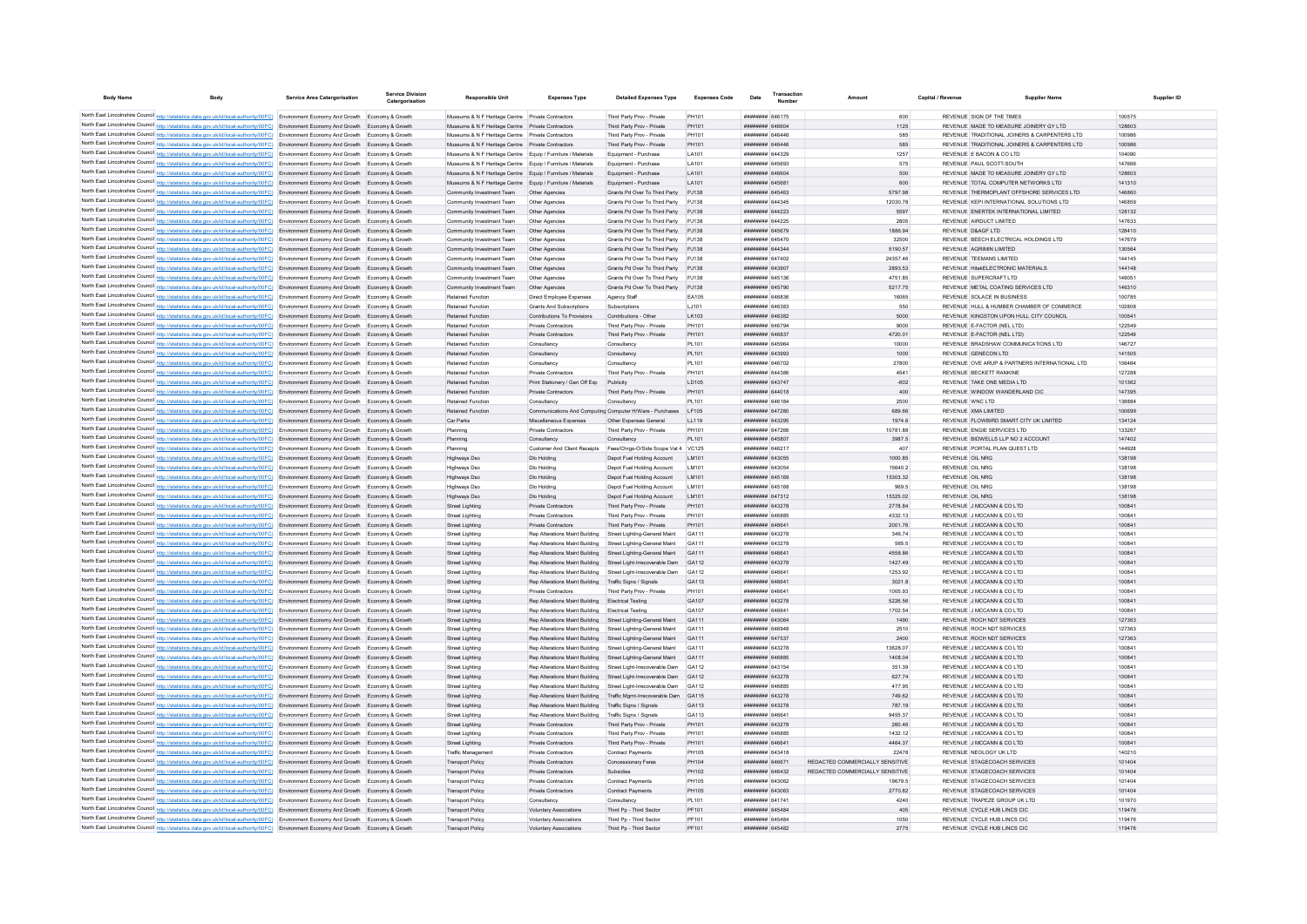| <b>Body Name</b> |                                                                                                                                                                                                                                                                                  | <b>Service Area Catergorisation</b> | Service Division<br>Catergorisation | <b>Responsible Unit</b>                                                                              | <b>Expenses Type</b>                                  | <b>Detailed Expenses Type</b>                            | <b>Expenses Code</b> | Date                                                   | <b>Transactio</b><br>Number |                                 | Capital / Revenue | <b>Supplier Nam</b>                                                            | Supplier ID                                                    |
|------------------|----------------------------------------------------------------------------------------------------------------------------------------------------------------------------------------------------------------------------------------------------------------------------------|-------------------------------------|-------------------------------------|------------------------------------------------------------------------------------------------------|-------------------------------------------------------|----------------------------------------------------------|----------------------|--------------------------------------------------------|-----------------------------|---------------------------------|-------------------|--------------------------------------------------------------------------------|----------------------------------------------------------------|
|                  | North East Lincolnshire Council http://statistics.data.gov.uk/id/local-authority/00FC) Environment Economy And Growth Economy & Growth                                                                                                                                           |                                     |                                     | <b>Transport Policy</b>                                                                              | Voluntary Associations                                | Third Po - Third Sector                                  | PF101                | ######## 645480                                        |                             | 2750                            |                   | REVENUE CYCLE HUB LINCS CIC                                                    | 119476                                                         |
|                  | North East Lincolnshire Council http://statistics.data.gov.uk/id/local-authority/00FC) Environment Economy And Growth Economy & Growth                                                                                                                                           |                                     |                                     | <b>Transport Policy</b>                                                                              | Voluntary Associations                                | Third Pp - Third Sector                                  | PF101                | ######## 643123                                        |                             | 262.87                          |                   | REVENUE ENGIE SERVICES LTD                                                     | 133267                                                         |
|                  | North East Lincolnshire Council http://statistics.data.gov.uk/id/local-authority/00FC) Environment Economy And Growth Economy & Growth                                                                                                                                           |                                     |                                     | <b>Transport Policy</b>                                                                              | Private Contractors                                   | Subsidies                                                | PH102                | ######## 646232                                        |                             | REDACTED COMMERCIALLY SENSITIVE |                   | REVENUE R2P UK SYSTEMS LTD                                                     | 124772                                                         |
|                  | North East Lincolnshire Council http://statistics.data.gov.uk/id/local-authority/00FC) Environment Economy And Growth Economy & Growth                                                                                                                                           |                                     |                                     | <b>Transport Policy</b>                                                                              | Consultancy                                           | Consultancy                                              | PL101                | ####### 643053                                         |                             | 2700                            |                   | REVENUE ALMEGA PROMOTIONAL GIFTS LTD                                           | 129985                                                         |
|                  | North East Lincolnshire Council http://statistics.data.gov.uk/id/local-authority/00FC) Environment Economy And Growth Economy & Growth                                                                                                                                           |                                     |                                     | Energy Project                                                                                       | <b>Energy Costs</b>                                   | Electricity                                              | GB102                | ######## 646634                                        |                             | 845.15                          |                   | REVENUE ENGIE SERVICES LTD                                                     | 133267                                                         |
|                  | North East Lincolnshire Council http://statistics.data.gov.uk/id/local-authority/00FC) Environment Economy And Growth Economy & Growth                                                                                                                                           |                                     |                                     | Energy Project                                                                                       | <b>Energy Costs</b>                                   | Electricity                                              | GB102                | ####### 646634                                         |                             | 492.94                          |                   | REVENUE ENGIE SERVICES LTD                                                     | 133267                                                         |
|                  | North East Lincolnshire Council http://statistics.data.gov.uk/id/local-authority/00FC) Environment Economy And Growth Economy & Growth                                                                                                                                           |                                     |                                     | Energy Project                                                                                       | Miscellaneous Expenses                                | Other Supplies & Services                                | LL110                | ######## 644275                                        |                             | 1710                            |                   | REVENUE NORFOLK & WAVENEY ENTERPRISE SERVICES LTD                              | 145349                                                         |
|                  | North East Lincolnshire Council http://statistics.data.gov.uk/id/local-authority/00FC) Environment Economy And Growth Economy & Growth                                                                                                                                           |                                     |                                     | Energy Project                                                                                       | Miscellaneous Expenses                                | Other Supplies & Services                                | LL110                | ######## 646221                                        |                             | 568.5                           |                   | REVENUE CARNEY GREEN LLP                                                       | 146678                                                         |
|                  | North East Lincolnshire Council http://statistics.data.gov.uk/id/local-authority/00FC) Environment Economy And Growth Economy & Growth                                                                                                                                           |                                     |                                     | Culture                                                                                              | Print Stationery / Gen Off Exp<br>Private Contractors | Publicity                                                | LD105<br>PH101       | ######## 643454<br><b><i><u>HHHHHHH</u></i></b> 643455 |                             | 14000                           |                   | REVENUE CDI ALLIANCE LTD<br>REVENUE CDI ALLIANCE LTD                           | 147616<br>147616                                               |
|                  | North East Lincolnshire Council http://statistics.data.gov.uk/id/local-authority/00FC) Environment Economy And Growth Economy & Growth<br>North East Lincolnshire Council http://statistics.data.gov.uk/id/local-authority/00FC) Environment Economy And Growth Economy & Growth |                                     |                                     | Culture<br>Culture                                                                                   | Private Contractors                                   | Third Party Prov - Private<br>Third Party Prov - Private | PH101                | ######## 644374                                        |                             | 13501.4<br>1250                 |                   | REVENUE ARLINGTON MANAGEMENT LTD                                               | 147659                                                         |
|                  | North East Lincolnshire Council http://statistics.data.gov.uk/id/local-authority/00FC) Environment Economy And Growth Economy & Growth                                                                                                                                           |                                     |                                     | Culture                                                                                              | Private Contractors                                   | Third Party Prov - Private                               | PH101                | ####### 644375                                         |                             | 1250                            |                   | REVENUE ARLINGTON MANAGEMENT LTD                                               | 147659                                                         |
|                  | North East Lincolnshire Council http://statistics.data.gov.uk/id/local-authority/00FC) Environment Economy And Growth Housing                                                                                                                                                    |                                     |                                     | Supporting People                                                                                    | Other Agencies                                        | Third Pp - Block Gross                                   | PJ103                | ####### 646759                                         |                             | 21567                           |                   | REVENUE DOORSTEP                                                               | 100310                                                         |
|                  | North East Lincolnshire Council http://statistics.data.gov.uk/id/local-authority/00FC) Environment Economy And Growth Housing                                                                                                                                                    |                                     |                                     | Supporting People                                                                                    | Other Anencies                                        | Third Pn - Block Gross                                   | P.1103               | ######## 646758                                        |                             | 6825                            |                   | <b>REVENUE DOORSTEP</b>                                                        | 100310                                                         |
|                  | North East Lincolnshire Council http://statistics.data.gov.uk/id/local-authority/00FC) Environment Economy And Growth Housing                                                                                                                                                    |                                     |                                     | Supporting People                                                                                    | Other Agencies                                        | Third Po - Block Gross                                   | PJ103                | ######## 646763                                        |                             | 5165.16                         |                   | REVENUE LONGHURST AND HAVELOK HOMES LTD                                        | 100342                                                         |
|                  | North East Lincolnshire Council http://statistics.data.gov.uk/id/local-authority/00FC) Environment Economy And Growth Housing                                                                                                                                                    |                                     |                                     | Supporting People                                                                                    | Other Agencies                                        | Third Pp - Block Gross                                   | PJ103                | ######## 646765                                        |                             | 16630.25                        |                   | REVENUE LONGHURST AND HAVELOK HOMES LTD.                                       | 100342                                                         |
|                  | North East Lincolnshire Council http://statistics.data.gov.uk/id/local-authority/00FC) Environment Economy And Growth Housing                                                                                                                                                    |                                     |                                     | Supporting People                                                                                    | Other Agencies                                        | Third Pp - Block Gross                                   | PJ103                | ######## 646764                                        |                             | 4214.86                         |                   | REVENUE LONGHURST AND HAVELOK HOMES LTD                                        | 100342                                                         |
|                  | North East Lincolnshire Council http://statistics.data.gov.uk/id/local-authority/00FC) Environment Economy And Growth Housing                                                                                                                                                    |                                     |                                     | Supporting People                                                                                    | Other Agencies                                        | Third Pp - Block Gross                                   | PJ103                | ######## 646761                                        |                             | 30745                           |                   | REVENUE LONGHURST AND HAVELOK HOMES LTD                                        | 100342                                                         |
|                  | North East Lincolnshire Council http://statistics.data.gov.uk/id/local-authority/00FC) Environment Economy And Growth Housing                                                                                                                                                    |                                     |                                     | <b>Supporting People</b>                                                                             | Other Agencies                                        | Third Pp - Block Gross                                   | PJ103<br>P.1103      | ####### 646762<br><b>####### 646757</b>                |                             | 34238.75<br>9555                |                   | REVENUE LONGHURST AND HAVELOK HOMES LTD<br>REVENUE THE SALVATION ARMY          | 100342<br>100309                                               |
|                  | North East Lincolnshire Council http://statistics.data.gov.uk/id/local-authority/00FC) Environment Economy And Growth Housing<br>North East Lincolnshire Council http://statistics.data.gov.uk/id/local-authority/00FC) Environment Economy And Growth Housing                   |                                     |                                     | Supporting People<br><b>Supporting People</b>                                                        | Other Agencies<br>Other Agencies                      | Third Pp - Block Gross<br>Third Pp - Block Gross         | PJ103                | ######## 646760                                        |                             | 13195                           |                   | REVENUE WOMENS AID                                                             | 100326                                                         |
|                  | North East Lincolnshire Council http://statistics.data.gov.uk/id/local-authority/00FC) Environment Economy And Growth Housing                                                                                                                                                    |                                     |                                     | Supporting People                                                                                    | Other Agencies                                        | Third Pp - Block Gross                                   | PJ103                | ######## 646756                                        |                             | 19814.52                        |                   | REVENUE GRIMSBY CLEETHORPES & HUMBER REGION YMCA                               | 100305                                                         |
|                  | North East Lincolnshire Council http://statistics.data.gov.uk/id/local-authority/00FC) Environment Economy And Growth Housing                                                                                                                                                    |                                     |                                     | <b>Supporting People</b>                                                                             | Private Contractors                                   | Third Party Prov - Private                               | PH101                | ######## 647584                                        |                             | 250                             |                   | REVENUE CASH CREATORS                                                          | 102653                                                         |
|                  | North East Lincolnshire Council http://statistics.data.gov.uk/id/local-authority/00FC) Environment Economy And Growth Housing                                                                                                                                                    |                                     |                                     | <b>Supporting People</b>                                                                             | Private Contractors                                   | Third Party Prov - Private                               | PH101                | ######## 646267                                        |                             | 2026                            |                   | REVENUE LEARNING4LIFE-GY-CIC                                                   | 144120                                                         |
|                  | North East Lincolnshire Council http://statistics.data.gov.uk/id/local-authority/00FC) Environment Economy And Growth Housing                                                                                                                                                    |                                     |                                     | Home Options & Hous Rel Supp Private Contractors                                                     |                                                       | Third Party Prov - Private                               | PH101                | ######## 645137                                        |                             | 525                             |                   | REVENUE REDACTED PERSONAL INFORMATION                                          | REDACTED PERSONAL INFORMATION                                  |
|                  | North East Lincolnshire Council http://statistics.data.gov.uk/id/local-authority/00FC) Environment Economy And Growth Housing                                                                                                                                                    |                                     |                                     | Home Options & Hous Rel Supp Private Contractors                                                     |                                                       | Third Party Prov - Private                               | PH101                | HHHHHHH RARRRO                                         |                             | 378.84                          |                   | REVENUE REDACTED PERSONAL INFORMATION                                          | REDACTED PERSONAL INFORMATION                                  |
|                  | North East Lincolnshire Council http://statistics.data.gov.uk/id/local-authority/00FC) Environment Economy And Growth Housing                                                                                                                                                    |                                     |                                     | Home Ontions & Hous Rel Supp Private Contractors                                                     |                                                       | Third Party Prov - Private                               | PH101                | ####### 642779                                         |                             | 280                             |                   | REVENUE REDACTED PERSONAL INFORMATION                                          | REDACTED PERSONAL INFORMATION                                  |
|                  | North East Lincolnshire Council http://statistics.data.gov.uk/id/local-authority/00FC) Environment Economy And Growth Housing                                                                                                                                                    |                                     |                                     | Home Ontions & Hous Rel Supp Private Contractors                                                     |                                                       | Third Party Prov - Private                               | PH101                | ####### 643524                                         |                             | 250                             |                   | REVENUE REDACTED PERSONAL INFORMATION                                          | REDACTED PERSONAL INFORMATION                                  |
|                  | North East Lincolnshire Council http://statistics.data.gov.uk/id/local-authority/00FC) Environment Economy And Growth Housing                                                                                                                                                    |                                     |                                     | Home Options & Hous Rel Supp Private Contractors                                                     |                                                       | Third Party Prov - Private                               | PH101                | ####### 643267                                         |                             | 325                             |                   | REVENUE REDACTED PERSONAL INFORMATION                                          | REDACTED PERSONAL INFORMATION                                  |
|                  | North East Lincolnshire Council http://statistics.data.gov.uk/id/local-authority/00FC) Environment Economy And Growth Housing                                                                                                                                                    |                                     |                                     | Home Options & Hous Rel Supp Private Contractors                                                     |                                                       | Third Party Prov - Private                               | PH101                | ######## 644387                                        |                             | 350                             |                   | REVENUE REDACTED PERSONAL INFORMATION                                          | REDACTED PERSONAL INFORMATION                                  |
|                  | North East Lincolnshire Council http://statistics.data.gov.uk/id/local-authority/00FC) Environment Economy And Growth Housing                                                                                                                                                    |                                     |                                     | Home Options & Hous Rel Supp Private Contractors                                                     |                                                       | Third Party Prov - Private                               | PH101                | ####### 644755                                         |                             | 400                             |                   | REVENUE REDACTED PERSONAL INFORMATION                                          | REDACTED PERSONAL INFORMATION                                  |
|                  | North East Lincolnshire Council http://statistics.data.gov.uk/id/local-authority/00FC) Environment Economy And Growth Housing<br>North East Lincolnshire Council http://statistics.data.gov.uk/id/local-authority/00FC) Environment Economy And Growth Housing                   |                                     |                                     | Home Options & Hous Rel Supp Private Contractors<br>Home Options & Hous Rel Supp Private Contractors |                                                       | Third Party Prov - Private<br>Third Party Prov - Private | PH101<br>PH101       | ######## 645898<br>HHHHHHH 646682                      |                             | 325<br>325                      |                   | REVENUE REDACTED PERSONAL INFORMATION<br>REVENUE REDACTED PERSONAL INFORMATION | REDACTED PERSONAL INFORMATION<br>REDACTED PERSONAL INFORMATION |
|                  | North East Lincolnshire Council http://statistics.data.gov.uk/id/local-authority/00FC) Environment Economy And Growth Housing                                                                                                                                                    |                                     |                                     | Home Options & Hous Rel Supp Private Contractors                                                     |                                                       | Third Party Prov - Private                               | PH101                | ####### 645376                                         |                             | 370                             |                   | REVENUE REDACTED PERSONAL INFORMATION                                          | REDACTED PERSONAL INFORMATION                                  |
|                  | North East Lincolnshire Council http://statistics.data.gov.uk/id/local-authority/00FC) Environment Economy And Growth Housing                                                                                                                                                    |                                     |                                     | Home Options & Hous Rel Supp Private Contractors                                                     |                                                       | Third Party Prov - Private                               | PH101                | ####### 646811                                         |                             | 900                             |                   | REVENUE REDACTED PERSONAL INFORMATION                                          | REDACTED PERSONAL INFORMATION                                  |
|                  | North East Lincolnshire Council http://statistics.data.gov.uk/id/local-authority/00FC) Environment Economy And Growth Housing                                                                                                                                                    |                                     |                                     |                                                                                                      |                                                       | Third Party Prov - Private                               | PH101                | ####### 646437                                         |                             | 460                             |                   | REVENUE REDACTED PERSONAL INFORMATION                                          | REDACTED PERSONAL INFORMATION                                  |
|                  | North East Lincolnshire Council http://statistics.data.gov.uk/id/local-authority/00FC) Environment Economy And Growth Housing                                                                                                                                                    |                                     |                                     | Home Options & Hous Rel Supp Private Contractors                                                     |                                                       | Third Party Prov - Private                               | PH101                | ######## 646439                                        |                             | 1000                            |                   | REVENUE REDACTED PERSONAL INFORMATION                                          | REDACTED PERSONAL INFORMATION                                  |
|                  | North East Lincolnshire Council http://statistics.data.gov.uk/id/local-authority/00FC) Environment Economy And Growth                                                                                                                                                            |                                     |                                     | Home Options & Hous Rel Supp Private Contractors                                                     |                                                       | Third Party Prov - Private                               | PH101                | ######## 646670                                        |                             | 383.2                           |                   | REVENUE REDACTED PERSONAL INFORMATION                                          | REDACTED PERSONAL INFORMATION                                  |
|                  | North East Lincolnshire Council http://statistics.data.gov.uk/id/local-authority/00FC) Environment Economy And Growth Housing                                                                                                                                                    |                                     |                                     | Home Options & Hous Rel Supp Private Contractors                                                     |                                                       | Third Party Prov - Private                               | PH101                | BARABA BERREE                                          |                             | 400                             |                   | REVENUE REDACTED PERSONAL INFORMATION                                          | REDACTED PERSONAL INFORMATION                                  |
|                  | North East Lincolnshire Council http://statistics.data.gov.uk/id/local-authority/00FC) Environment Economy And Growth Housing                                                                                                                                                    |                                     |                                     | Home Options & Hous Rel Supp Private Contractors                                                     |                                                       | Third Party Prov - Private                               | PH101                | FCORA BREEZE                                           |                             | 325                             |                   | REVENUE REDACTED PERSONAL INFORMATION                                          | REDACTED PERSONAL INFORMATION                                  |
|                  | North East Lincolnshire Council http://statistics.data.gov.uk/id/local-authority/00FC) Environment Economy And Growth Housing                                                                                                                                                    |                                     |                                     | Home Ontions & Hous Rel Supp Private Contractors                                                     |                                                       | Third Party Prov - Private                               | PH101                | ####### 647361<br>######## 647575                      |                             | 860                             |                   | REVENUE REDACTED PERSONAL INFORMATION<br>REVENUE REDACTED PERSONAL INFORMATION | REDACTED PERSONAL INFORMATION                                  |
|                  | North East Lincolnshire Council http://statistics.data.gov.uk/id/local-authority/00FC) Environment Economy And Growth Housing                                                                                                                                                    |                                     |                                     | Home Options & Hous Rel Supp Private Contractors<br>Home Options & Hous Rel Supp Private Contractors |                                                       | Third Party Prov - Private<br>Third Party Prov - Private | PH101<br>PH101       | ######## 646780                                        |                             | 390<br>1501.62                  |                   | REVENUE REDACTED PERSONAL INFORMATION                                          | REDACTED PERSONAL INFORMATION<br>REDACTED PERSONAL INFORMATION |
|                  | North East Lincolnshire Council http://statistics.data.gov.uk/id/local-authority/00FC) Environment Economy And Growth Housing<br>North East Lincolnshire Council http://statistics.data.gov.uk/id/local-authority/00FC) Environment Economy And Growth Housing                   |                                     |                                     | Home Options & Hous Rel Supp Private Contractors                                                     |                                                       | Third Party Prov - Private                               | PH101                | ######## 645452                                        |                             | 844.32                          |                   | REVENUE REDACTED PERSONAL INFORMATION                                          | REDACTED PERSONAL INFORMATION                                  |
|                  | North East Lincolnshire Council http://statistics.data.gov.uk/id/local-authority/00FC) Environment Economy And Growth Housing                                                                                                                                                    |                                     |                                     |                                                                                                      |                                                       | Grants Pd Over To Third Party PJ138                      |                      | ######## 647219                                        |                             | 21232                           |                   | REVENUE LONGHURST GROUP LTD                                                    | 145794                                                         |
|                  | North East Lincolnshire Council http://statistics.data.gov.uk/id/local-authority/00FC) Environment Economy And Growth Housing                                                                                                                                                    |                                     |                                     |                                                                                                      |                                                       | Grants Pd Over To Third Party PJ138                      |                      | ######## 647218                                        |                             | 42264                           |                   | REVENUE LONGHURST GROUP LTD                                                    | 145794                                                         |
|                  | North East Lincolnshire Council http://statistics.data.gov.uk/id/local-authority/00FC) Environment Economy And Growth Housing                                                                                                                                                    |                                     |                                     |                                                                                                      |                                                       | Grants Pd Over To Third Party PJ138                      |                      | <b>######## 647257</b>                                 |                             | 80000                           |                   | REVENUE HARBOUR PLACE DAY CENTRE                                               | 106725                                                         |
|                  | North East Lincolnshire Council http://statistics.data.gov.uk/id/local-authority/00FC) Environment Economy And Growth Housing                                                                                                                                                    |                                     |                                     | Home Options & Hous Rel Supp Rents                                                                   |                                                       | Rent                                                     | GC101                | ####### 849099                                         |                             | 450                             |                   | REVENUE REDACTED PERSONAL INFORMATION                                          | REDACTED PERSONAL INFORMATION                                  |
|                  | North East Lincolnshire Council http://statistics.data.gov.uk/id/local-authority/00FC) Environment Economy And Growth Housing                                                                                                                                                    |                                     |                                     | Home Options & Hous Rel Supp Rents                                                                   |                                                       | Rent                                                     | GC101                | ######## 645135                                        |                             | 900                             |                   | REVENUE REDACTED PERSONAL INFORMATION                                          | REDACTED PERSONAL INFORMATION                                  |
|                  | North East Lincolnshire Council http://statistics.data.gov.uk/id/local-authority/00FC) Environment Economy And Growth Housing                                                                                                                                                    |                                     |                                     | Home Options & Hous Rel Supp Rents                                                                   |                                                       | Rent                                                     | GC101                | ####### 645909                                         |                             | 4888.56                         |                   | REVENUE REDACTED PERSONAL INFORMATION                                          | REDACTED PERSONAL INFORMATION                                  |
|                  | North East Lincolnshire Council http://statistics.data.gov.uk/id/local-authority/00FC) Environment Economy And Growth Housing                                                                                                                                                    |                                     |                                     | Home Options & Hous Rel Supp Rents                                                                   |                                                       | Rent                                                     | GC101                | ######## 645904                                        |                             | 15600                           |                   | REVENUE REDACTED PERSONAL INFORMATION                                          | REDACTED PERSONAL INFORMATION                                  |
|                  | North East Lincolnshire Council http://statistics.data.gov.uk/id/local-authority/00FC) Environment Economy And Growth Housing                                                                                                                                                    |                                     |                                     | Home Options & Hous Rel Supp Rents                                                                   |                                                       | Rent                                                     | GC101                | ####### 644028                                         |                             | 2400                            |                   | REVENUE REDACTED PERSONAL INFORMATION                                          | REDACTED PERSONAL INFORMATION                                  |
|                  | North East Lincolnshire Council http://statistics.data.gov.uk/id/local-authority/00FC) Environment Economy And Growth Housing<br>North East Lincolnshire Council http://statistics.data.gov.uk/id/local-authority/00FC) Environment Economy And Growth Housing                   |                                     |                                     | Home Options & Hous Rel Supp Rents<br>Home Options & Hous Rel Supp Rents                             |                                                       | Service Charge<br>Service Charge                         | GC102<br>GC102       | <b>########</b> 643374<br>######## 644297              |                             | 343<br>475                      |                   | REVENUE HERECO MAINTENANCE LTD.<br>REVENUE HERECO MAINTENANCE LTD              | 147268<br>147268                                               |
|                  | North East Lincolnshire Council http://statistics.data.gov.uk/id/local-authority/00FC) Environment Economy And Growth Housing                                                                                                                                                    |                                     |                                     | Home Options & Hous Rel Supp Rents                                                                   |                                                       | Service Charge                                           | GC102                | ######## 644298                                        |                             | 647                             |                   | REVENUE HERECO MAINTENANCE LTD                                                 | 147268                                                         |
|                  | North East Lincolnshire Council http://statistics.data.gov.uk/id/local-authority/00FC) Environment Economy And Growth Housing                                                                                                                                                    |                                     |                                     | Home Options & Hous Rel Supp Rents                                                                   |                                                       | Service Charge                                           | GC102                | ######## 645733                                        |                             | 1450                            |                   | REVENUE HERECO MAINTENANCE LTD                                                 | 147268                                                         |
|                  | North East Lincolnshire Council http://statistics.data.gov.uk/id/local-authority/00FC) Environment Economy And Growth Housing                                                                                                                                                    |                                     |                                     | Home Options & Hous Rel Supp Rents                                                                   |                                                       | Service Charge                                           | GC102                | ######## 645723                                        |                             | 355                             |                   | REVENUE HERECO MAINTENANCE LTD                                                 | 147268                                                         |
|                  | North East Lincolnshire Council http://statistics.data.gov.uk/id/local-authority/00FC) Environment Economy And Growth Housing                                                                                                                                                    |                                     |                                     | Home Options & Hous Rel Supp Rents                                                                   |                                                       | Service Charge                                           | GC102                | ####### 645185                                         |                             | 3330                            |                   | REVENUE HERECO MAINTENANCE LTD                                                 | 147268                                                         |
|                  | North East Lincolnshire Council http://statistics.data.gov.uk/id/local-authority/00FC) Environment Economy And Growth Housing                                                                                                                                                    |                                     |                                     | Home Options & Hous Rel Supp Rents                                                                   |                                                       | Service Charge                                           | GC102                | ######## 645328                                        |                             | 667.65                          |                   | REVENUE SSE (SOUTHERN ELECTRIC)                                                | 108375                                                         |
|                  | North East Lincolnshire Council http://statistics.data.gov.uk/id/local-authority/00FC) Environment Economy And Growth Housing                                                                                                                                                    |                                     |                                     | Home Ontions & Hous Rel Supp Rents                                                                   |                                                       | Service Charge                                           | GC <sub>102</sub>    | ######## 643269                                        |                             | 267.06                          |                   | REVENUE RPS LINCOLNSHIRE LIMITED                                               | 143983                                                         |
|                  | North East Lincolnshire Council http://statistics.data.gov.uk/id/local-authority/00FC) Environment Economy And Growth Housing                                                                                                                                                    |                                     |                                     | Home Options & Hous Rel Supp Rents                                                                   |                                                       | Service Charge                                           | GC <sub>102</sub>    | ######## 643270                                        |                             | 315                             |                   | REVENUE RPS LINCOLNSHIRE LIMITED                                               | 143983                                                         |
|                  | North East Lincolnshire Council http://statistics.data.gov.uk/id/local-authority/00FC) Environment Economy And Growth Housing                                                                                                                                                    |                                     |                                     | Home Options & Hous Rel Supp Rents                                                                   |                                                       | Service Charge                                           | GC <sub>102</sub>    | ######## 645728                                        |                             | 360                             |                   | REVENUE RPS LINCOLNSHIRE LIMITED                                               | 143983                                                         |
|                  | North East Lincolnshire Council http://statistics.data.gov.uk/id/local-authority/00FC) Environment Economy And Growth Housing                                                                                                                                                    |                                     |                                     | Home Options & Hous Rel Supp Private Contractors                                                     |                                                       | Third Party Prov - Private                               | PH101                | ######## 645910                                        |                             | 472.5                           |                   | REVENUE ELECTRIC APPLIANCES GRIMSBY                                            | 100812                                                         |
|                  | North East Lincolnshire Council http://statistics.data.gov.uk/id/local-authority/00FC) Environment Economy And Growth Housing                                                                                                                                                    |                                     |                                     | Home Options & Hous Rel Supp Private Contractors                                                     |                                                       | Third Party Prov - Private                               | PH101                | ####### 646645<br>CRANA HERRHER                        |                             | 1950                            |                   | REVENUE REDACTED PERSONAL INFORMATION                                          | REDACTED PERSONAL INFORMATION<br>101712                        |
|                  | North East Lincolnshire Council http://statistics.data.gov.uk/id/local-authority/00FC) Environment Economy And Growth Housing<br>North East Lincolnshire Council http://statistics.data.gov.uk/id/local-authority/00FC) Environment Economy And Growth Housing                   |                                     |                                     | Home Options & Hous Rel Supp Private Contractors<br>Home Options & Hous Rel Supp Private Contractors |                                                       | Third Party Prov - Private<br>Third Party Prov - Private | PH101<br>PH101       | ####### 645455                                         |                             | 255.7<br>1950                   |                   | <b>REVENUE BRITISH GAS</b><br>REVENUE REDACTED PERSONAL INFORMATION            | REDACTED PERSONAL INFORMATION                                  |
|                  | North East Lincolnshire Council http://statistics.data.gov.uk/id/local-authority/00FC) Environment Economy And Growth Housing                                                                                                                                                    |                                     |                                     | Home Options & Hous Rel Supp Private Contractors                                                     |                                                       | Third Party Prov - Private                               | PH101                | ######## 645456                                        |                             | 1692                            |                   | REVENUE REDACTED PERSONAL INFORMATION                                          | REDACTED PERSONAL INFORMATION                                  |
|                  | North East Lincolnshire Council http://statistics.data.gov.uk/id/local-authority/00FC) Environment Economy And Growth Housing                                                                                                                                                    |                                     |                                     | Home Options & Hous Rel Supp Private Contractors                                                     |                                                       | Third Party Prov - Private                               | PH101                | ######## 643901                                        |                             | 1950                            |                   | REVENUE REDACTED PERSONAL INFORMATION                                          | REDACTED PERSONAL INFORMATION                                  |
|                  | North East Lincolnshire Council http://statistics.data.gov.uk/id/local-authority/00FC) Environment Economy And Growth Housing                                                                                                                                                    |                                     |                                     | Home Options & Hous Rel Supp Private Contractors                                                     |                                                       | Third Party Prov - Private                               | PH101                | ######## 642597                                        |                             | 2100                            |                   | REVENUE REDACTED PERSONAL INFORMATION                                          | REDACTED PERSONAL INFORMATION                                  |
|                  | North East Lincolnshire Council http://statistics.data.gov.uk/id/local-authority/00FC) Environment Economy And Growth Housing                                                                                                                                                    |                                     |                                     | Home Options & Hous Rel Supp Private Contractors                                                     |                                                       | Third Party Prov - Private                               | PH101                | ######## 645468                                        |                             | 4080                            |                   | REVENUE REDACTED PERSONAL INFORMATION                                          | REDACTED PERSONAL INFORMATION                                  |
|                  | North East Lincolnshire Council http://statistics.data.gov.uk/id/local-authority/00FC) Environment Economy And Growth Housing                                                                                                                                                    |                                     |                                     | Home Options & Hous Rel Supp Rent                                                                    |                                                       | Rent                                                     | GC101                | ######## 646295                                        |                             | 434.72                          |                   | REVENUE REDACTED PERSONAL INFORMATION                                          | REDACTED PERSONAL INFORMATION                                  |
|                  | North East Lincolnshire Council http://statistics.data.gov.uk/id/local-authority/00FC) Environment Economy And Growth Housing                                                                                                                                                    |                                     |                                     | Home Options & Hous Rel Supp Rents                                                                   |                                                       | Rent                                                     | GC101                | ######## 643417                                        |                             | 525                             |                   | REVENUE REDACTED PERSONAL INFORMATION                                          | REDACTED PERSONAL INFORMATION                                  |
|                  | North East Lincolnshire Council http://statistics.data.gov.uk/id/local-authority/00FC) Environment Economy And Growth Housing                                                                                                                                                    |                                     |                                     | Home Options & Hous Rel Supp Rents                                                                   |                                                       | Rent                                                     | GC <sub>101</sub>    | ######## 643416                                        |                             | 280                             |                   | REVENUE REDACTED PERSONAL INFORMATION                                          | REDACTED PERSONAL INFORMATION                                  |
|                  | North East Lincolnshire Council http://statistics.data.gov.uk/id/local-authority/00FC) Environment Economy And Growth Housing                                                                                                                                                    |                                     |                                     | Home Ontions & Hous Rel Supp Rents                                                                   |                                                       | Rent                                                     | GC <sub>101</sub>    | <b>######## 645478</b>                                 |                             | 350                             |                   | REVENUE REDACTED PERSONAL INFORMATION<br>REVENUE REDACTED PERSONAL INFORMATION | REDACTED PERSONAL INFORMATION<br>REDACTED PERSONAL INFORMATION |
|                  | North East Lincolnshire Council http://statistics.data.gov.uk/id/local-authority/00FC) Environment Economy And Growth Housing<br>North East Lincolnshire Council http://statistics.data.gov.uk/id/local-authority/00FC) Environment Economy And Growth                           |                                     |                                     | Home Options & Hous Rel Supp Rents<br>Home Options & Hous Rel Supp Rent                              |                                                       | Rent                                                     | GC101<br>GC101       | <b>####### 645746</b><br>######## 645748               |                             | 313.74<br>313.74                |                   | REVENUE REDACTED PERSONAL INFORMATION                                          | REDACTED PERSONAL INFORMATION                                  |
|                  |                                                                                                                                                                                                                                                                                  |                                     |                                     |                                                                                                      |                                                       |                                                          |                      |                                                        |                             |                                 |                   |                                                                                |                                                                |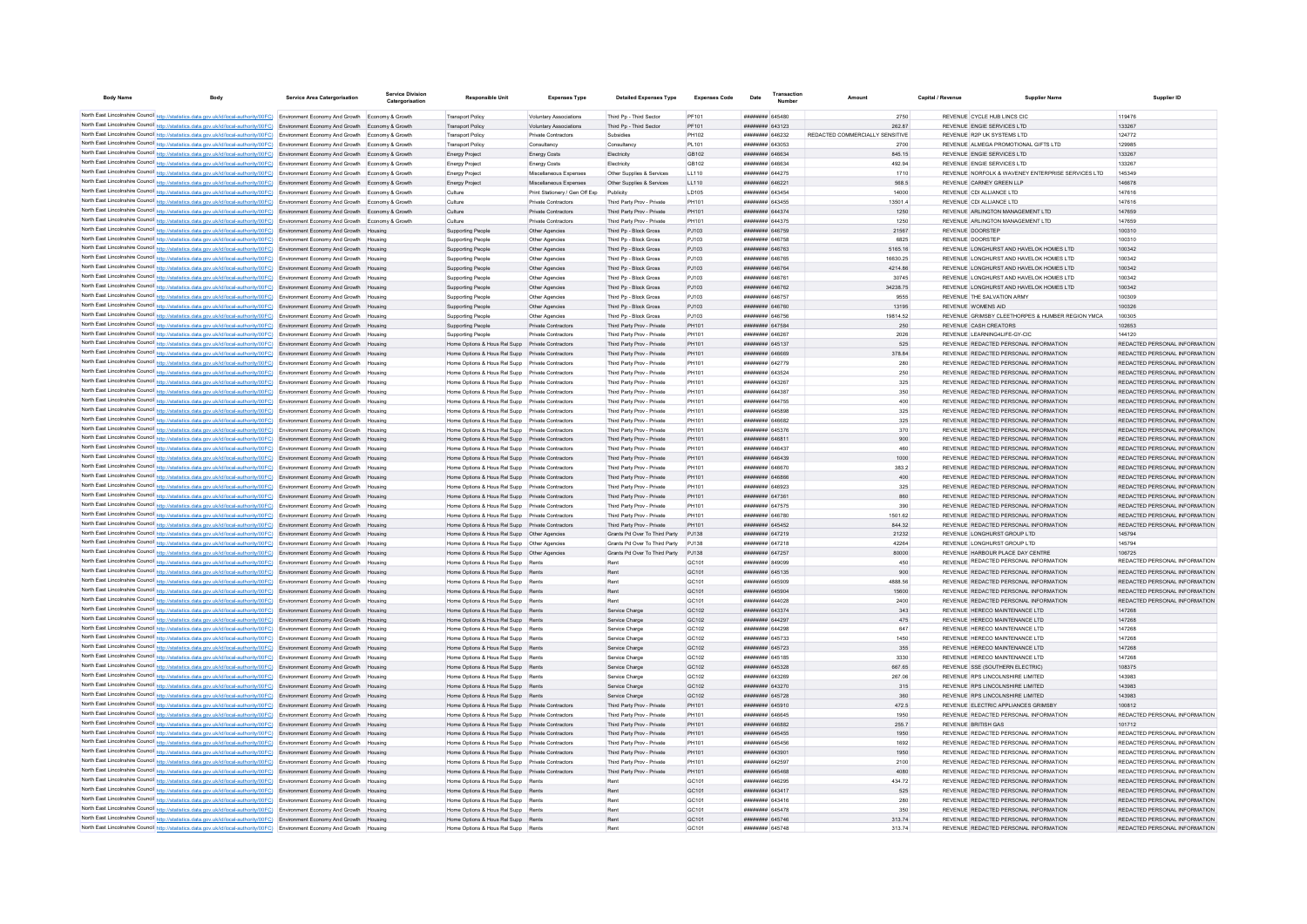| <b>Body Name</b><br>Body                                                                                                                                                                                                           | <b>Service Area Catergorisation</b> | Service Division<br>Catergorisation  | Responsible Uni                                                                       | <b>Expenses Type</b>                       | <b>Detailed Expenses Type</b>                            | <b>Expenses Code</b> | Date                               | <u>Lransactic</u><br>Number | Amount     | Capital / Revenue | <b>Supplier Nam</b>                                                   | Supplier ID                   |
|------------------------------------------------------------------------------------------------------------------------------------------------------------------------------------------------------------------------------------|-------------------------------------|--------------------------------------|---------------------------------------------------------------------------------------|--------------------------------------------|----------------------------------------------------------|----------------------|------------------------------------|-----------------------------|------------|-------------------|-----------------------------------------------------------------------|-------------------------------|
| North East Lincolnshire Council http://statistics.data.gov.uk/id/local-authority/00FC) Environment Economy And Growth Housing                                                                                                      |                                     |                                      | Home Ontions & Hous Rel Supp Rents                                                    |                                            | Rent                                                     | GC <sub>101</sub>    | ######## 643373                    |                             | 490        |                   | REVENUE REDACTED PERSONAL INFORMATION                                 | REDACTED PERSONAL INFORMATION |
| North East Lincolnshire Council http://statistics.data.gov.uk/id/local-authority/00FC) Environment Economy And Growth Housing                                                                                                      |                                     |                                      | Home Options & Hous Rel Supp Rents                                                    |                                            | Rent                                                     | GC101                | ######## 643375                    |                             | 360        |                   | REVENUE REDACTED PERSONAL INFORMATION                                 | REDACTED PERSONAL INFORMATION |
| North East Lincolnshire Council http://statistics.data.gov.uk/id/local-authority/00FC) Environment Economy And Growth Housing                                                                                                      |                                     |                                      | Home Options & Hous Rel Supp Rents                                                    |                                            | Rent                                                     | GC101                | ####### 643289                     |                             | 490        |                   | REVENUE REDACTED PERSONAL INFORMATION                                 | REDACTED PERSONAL INFORMATION |
| North East Lincolnshire Council http://statistics.data.gov.uk/id/local-authority/00FC) Environment Economy And Growth Housing                                                                                                      |                                     |                                      | Home Options & Hous Rel Supp Rents                                                    |                                            | Rent                                                     | GC101                | ######## 643290                    |                             | 490        |                   | REVENUE REDACTED PERSONAL INFORMATION                                 | REDACTED PERSONAL INFORMATION |
| North East Lincolnshire Council http://statistics.data.gov.uk/id/local-authority/00FC) Environment Economy And Growth Housing                                                                                                      |                                     |                                      | Home Options & Hous Rel Supp Rents                                                    |                                            | Rent                                                     | GC101                | ######## 645933                    |                             | 350        |                   | REVENUE REDACTED PERSONAL INFORMATION                                 | REDACTED PERSONAL INFORMATION |
| North East Lincolnshire Council http://statistics.data.gov.uk/id/local-authority/00FC) Environment Economy And Growth Housing                                                                                                      |                                     |                                      | Home Options & Hous Rel Supp Rents                                                    |                                            | Rent                                                     | GC101                | ####### 645929                     |                             | 490        |                   | REVENUE REDACTED PERSONAL INFORMATION                                 | REDACTED PERSONAL INFORMATION |
| North East Lincolnshire Council http://statistics.data.gov.uk/id/local-authority/00FC) Environment Economy And Growth Housing                                                                                                      |                                     |                                      | Home Options & Hous Rel Supp Rents                                                    |                                            | Rent                                                     | GC101                | ######## 645930                    |                             | 315        |                   | REVENUE REDACTED PERSONAL INFORMATION                                 | REDACTED PERSONAL INFORMATION |
| North East Lincolnshire Council http://statistics.data.gov.uk/id/local-authority/00FC) Environment Economy And Growth Housing                                                                                                      |                                     |                                      | Home Options & Hous Rel Supp Rents                                                    |                                            | Rent                                                     | GC101                | ######## 645931                    |                             | 490        |                   | REVENUE REDACTED PERSONAL INFORMATION                                 | REDACTED PERSONAL INFORMATION |
| North East Lincolnshire Council http://statistics.data.gov.uk/id/local-authority/00FC) Environment Economy And Growth Housing                                                                                                      |                                     |                                      | Home Options & Hous Rel Supp Rents                                                    |                                            | Rent                                                     | GC101                | ######## 645932                    |                             | 420        |                   | REVENUE REDACTED PERSONAL INFORMATION                                 | REDACTED PERSONAL INFORMATION |
| North East Lincolnshire Council http://statistics.data.gov.uk/id/local-authority/00FC) Environment Economy And Growth Housing                                                                                                      |                                     |                                      | Home Options & Hous Rel Supp Rents                                                    |                                            | Rent                                                     | GC101                | ######## 645934                    |                             | 270        |                   | REVENUE REDACTED PERSONAL INFORMATION                                 | REDACTED PERSONAL INFORMATION |
| North East Lincolnshire Council http://statistics.data.gov.uk/id/local-authority/00FC) Environment Economy And Growth                                                                                                              |                                     |                                      | Home Options & Hous Rel Supp Rents                                                    |                                            | Rent                                                     | GC101                | ######## 645935                    |                             | 300        |                   | REVENUE REDACTED PERSONAL INFORMATION                                 | REDACTED PERSONAL INFORMATION |
| North East Lincolnshire Council http://statistics.data.gov.uk/id/local-authority/00FC) Environment Economy And Growth Housing                                                                                                      |                                     |                                      | Home Options & Hous Rel Supp Rents                                                    |                                            | Rent                                                     | GC101                | <b>######## 643415</b>             |                             | 910        |                   | REVENUE REDACTED PERSONAL INFORMATION                                 | REDACTED PERSONAL INFORMATION |
| North East Lincolnshire Council http://statistics.data.gov.uk/id/local-authority/00FC) Environment Economy And Growth Housing                                                                                                      |                                     |                                      | Home Options & Hous Rel Supp Rents                                                    |                                            | Rent                                                     | GC101                | <b>иннинин</b> 645215              |                             | 2015       |                   | REVENUE REDACTED PERSONAL INFORMATION                                 | REDACTED PERSONAL INFORMATION |
| North East Lincolnshire Council http://statistics.data.gov.uk/id/local-authority/00FC) Environment Economy And Growth Housing                                                                                                      |                                     |                                      | Home Ontions & Hous Rel Supp Rents                                                    |                                            | Rent                                                     | GC <sub>101</sub>    | <b>иннинин</b> 645214              |                             | 2470       |                   | REVENUE REDACTED PERSONAL INFORMATION                                 | REDACTED PERSONAL INFORMATION |
| North East Lincolnshire Council http://statistics.data.gov.uk/id/local-authority/00FC) Environment Economy And Growth Housing                                                                                                      |                                     |                                      | Home Options & Hous Rel Supp Rents                                                    |                                            |                                                          | GC <sub>101</sub>    | <b>иннинин</b> 645216              |                             | 360        |                   | REVENUE REDACTED PERSONAL INFORMATION                                 | REDACTED PERSONAL INFORMATION |
| North East Lincolnshire Council http://statistics.data.gov.uk/id/local-authority/00FC) Environment Economy And Growth Housing                                                                                                      |                                     |                                      | Home Options & Hous Rel Supp Communications And Computing Computer H/Ware - Purchases |                                            |                                                          | I F105               | ######## 647290                    |                             | 689.66     |                   | REVENUE XMA LIMITED                                                   | 100699                        |
| North East Lincolnshire Council http://statistics.data.gov.uk/id/local-authority/00FC) Environment Economy And Growth Housing                                                                                                      |                                     |                                      | Strategic Housing Dev & Regen Private Contractors                                     |                                            | Third Party Prov - Private                               | PH101                | ######## 643366                    |                             | 14289.34   |                   | REVENUE ENGIE SERVICES LTD                                            | 133267                        |
| North East Lincolnshire Council http://statistics.data.gov.uk/id/local-authority/00FC) Environment Economy And Growth Housing                                                                                                      |                                     |                                      | Strategic Housing Dev & Regen                                                         | Private Contractors                        | Third Party Prov - Private                               | PH101                | ####### 644257                     |                             | 500        |                   | REVENUE PENTAGULL LIMITED                                             | 139611                        |
| North East Lincolnshire Council http://statistics.data.gov.uk/id/local-authority/00FC) Environment Economy And Growth Housing                                                                                                      |                                     |                                      | <b>Strategic Housing</b>                                                              | Private Contractors                        | Third Party Prov - Private                               | PH101                | ######## 643368                    |                             | 15000      |                   | REVENUE ENGIE SERVICES LTD                                            | 133267                        |
| North East Lincolnshire Council http://statistics.data.gov.uk/id/local-authority/00FC) Environment Economy And Growth Housing                                                                                                      |                                     |                                      | Strategic Housing                                                                     | Private Contractors                        | Third Party Prov - Private                               | PH101                | ####### 643291                     |                             | 1712       |                   | REVENUE ENGIE SERVICES LTD                                            | 133267                        |
| North East Lincolnshire Council http://statistics.data.gov.uk/id/local-authority/00FC) Environment Economy And Growth Housing                                                                                                      |                                     |                                      | <b>Strategic Housing</b>                                                              | Private Contractors                        | Third Party Prov - Private                               | PH101                | ######## 647371                    |                             | 25000      |                   | REVENUE ENGIE SERVICES LTD                                            | 133267                        |
| North East Lincolnshire Council http://statistics.data.gov.uk/id/local-authority/00FC) Dir Health And Wellbeing                                                                                                                    |                                     | Public Health                        | Director Public Health                                                                |                                            | Communications And Computing Computer H/Ware - Purchases | LF105                | ######## 647334                    |                             | 689.66     |                   | REVENUE XMA LIMITED                                                   | 100699                        |
| North East Lincolnshire Council http://statistics.data.gov.uk/id/local-authority/00FC) Dir Health And Wellbeing                                                                                                                    |                                     | Public Health                        | Director Public Health                                                                | Direct Employee Expenses                   | Agency Staff                                             | EA105                | ####### 645219                     |                             | 20853.72   |                   | REVENUE ETHICAL RECRUITMENT AGENCY (GRIMSBY) LTD                      | 147051                        |
| North East Lincolnshire Council http://statistics.data.gov.uk/id/local-authority/00FC) Dir Health And Wellbeing                                                                                                                    |                                     | Public Health                        | Director Public Healt                                                                 | Print Stationery / Gen Off Exp             |                                                          | LD105                | ######## 64750                     |                             | 4403.86    |                   | REVENUE ROYAL MAIL GROUP PLC                                          | 101082                        |
| North East Lincolnshire Council http://statistics.data.gov.uk/id/local-authority/00FC) Dir Health And Wellbeing                                                                                                                    |                                     | Public Health                        | Director Public Health                                                                |                                            | Communications And Computing Computer H/Ware - Purchases | LF105                | ####### 647291                     |                             | 689.66     |                   | REVENUE XMA LIMITED                                                   | 100699                        |
| North East Lincolnshire Council http://statistics.data.gov.uk/id/local-authority/00FC) Dir Health And Wellbeing                                                                                                                    |                                     | Public Health                        | Drug / Alcohol Action Service                                                         | <b>Government Denartments</b>              | Third Party Prov - Govt Depts                            | <b>PE101</b>         | FAREAS MHHHHHH                     |                             | 30855.68   |                   | REVENUE NHSBSA (NHS BUSINESS SERVICES AUTHORITY)                      | 127751                        |
| North East Lincolnshire Council http://statistics.data.gov.uk/id/local-authority/00FC) Dir Health And Wellbeing                                                                                                                    |                                     | Public Health                        | Drug / Alcohol Action Service                                                         | Government Denartments                     | Third Party Prov - Govt Depts                            | PF101                | ######## 647500                    |                             | 34019.96   |                   | REVENUE NHSBSA (NHS BUSINESS SERVICES AUTHORITY)                      | 127751                        |
| North East Lincolnshire Council http://statistics.data.gov.uk/id/local-authority/00FC) Dir Health And Wellbeing                                                                                                                    |                                     | Public Health                        | Drug / Alcohol Action Service                                                         | Private Contractors                        | Contract Payments                                        | PH105                | ####### 643828                     |                             | 138090.83  |                   | REVENUE WE ARE WITH YOU                                               | 119878                        |
| North East Lincolnshire Council http://statistics.data.gov.uk/id/local-authority/00FC) Dir Health And Wellbeing                                                                                                                    |                                     | Public Health                        | Drug / Alcohol Action Service                                                         | <b>Private Contractors</b>                 | Third Party Prov - Private                               | PH101                | ######## 643830                    |                             | 24266.67   |                   | REVENUE WE ARE WITH YOU                                               | 119878                        |
| North East Lincolnshire Council http://statistics.data.gov.uk/id/local-authority/00FC) Dir Health And Wellbeing                                                                                                                    |                                     | Public Health                        | Wellbeing Service                                                                     | Private Contractors                        | Third Party Prov - Private                               | PH101                | ######## 646707                    |                             | 466.54     |                   | REVENUE GREENLANDS SURGERY                                            | 134692                        |
| North East Lincolnshire Council http://statistics.data.gov.uk/id/local-authority/00FC) Dir Health And Wellbeing                                                                                                                    |                                     | Public Health                        | Wellbeing Service                                                                     | Indirect Employee Expenses                 | Staff Training                                           | EB122                | ######## 647369                    |                             | 720        |                   | REVENUE WELLMIND HEALTH LTD                                           | 147766                        |
| North East Lincolnshire Council http://statistics.data.gov.uk/id/local-authority/00FC) Dir Health And Wellbeing                                                                                                                    |                                     | Public Health                        | Sexual Health                                                                         | Private Contractors                        | Contract Payments                                        | PH105                | ######## 646282                    |                             | 56067.48   |                   | REVENUE VIRGIN CARE SERVICES LTD                                      | 120538                        |
| North East Lincolnshire Council http://statistics.data.gov.uk/id/local-authority/00FC) Dir Health And Wellbeing                                                                                                                    |                                     | Public Health                        | Sexual Health                                                                         | Private Contractors                        | Contract Payments                                        | <b>PH105</b>         | ####### 646185                     |                             | 11272.51   |                   | REVENUE VIRGIN CARE SERVICES LTD                                      | 120538                        |
| North East Lincolnshire Council http://statistics.data.gov.uk/id/local-authority/00FC) Dir Health And Wellbeing                                                                                                                    |                                     | Public Health                        | Sexual Health                                                                         | Private Contractors                        | Third Party Prov - Private                               | PH101                | 646300                             |                             | 344.95     |                   | REVENUE ASDA PHARMACY                                                 | 104011                        |
| North East Lincolnshire Council http://statistics.data.gov.uk/id/local-authority/00FC) Dir Health And Wellbeing                                                                                                                    |                                     | Public Health                        | Sexual Health                                                                         | <b>Private Contractors</b>                 | Third Party Prov - Private                               | PH101                | ######## 646300                    |                             | 495        |                   | REVENUE ASDA PHARMACY                                                 | 104011                        |
| North East Lincolnshire Council http://statistics.data.gov.uk/id/local-authority/00FC) Dir Health And Wellbeing                                                                                                                    |                                     | Public Health                        | Sexual Health                                                                         | Other Agencies                             | <b>Health Charges</b>                                    | PJ131                | ####### 646219                     |                             | 474        |                   | REVENUE CITY HEALTH CARE PARTNERSHIP CIC                              | 110889                        |
| North East Lincolnshire Council http://statistics.data.gov.uk/id/local-authority/00FC) Dir Health And Wellbeing                                                                                                                    |                                     | Public Health                        | Sexual Health                                                                         | Other Agencies                             | Other                                                    | PJ121                | ####### 643837                     |                             | 280        |                   | REVENUE LITTLEFIELDS HEALTH CENTRE                                    | 111683                        |
| North East Lincolnshire Council http://statistics.data.gov.uk/id/local-authority/00FC) Dir Health And Wellbeing                                                                                                                    |                                     | Public Health                        | Sexual Health                                                                         | Other Agencies                             | Other                                                    | PJ121                | ####### 646218                     |                             | 5280       |                   | REVENUE THE ROXTON PRACTICE                                           | 104395                        |
| North East Lincolnshire Council http://statistics.data.gov.uk/id/local-authority/00FC) Dir Health And Wellbeing                                                                                                                    |                                     | Public Health                        | Sexual Health                                                                         | Other Agencies                             | Other                                                    | PJ121                | ####### 646289                     |                             | 4880       |                   | REVENUE CLEE MEDICAL CENTRE                                           | 105319                        |
| North East Lincolnshire Council http://statistics.data.gov.uk/id/local-authority/00FC) Dir Health And Wellbeing                                                                                                                    |                                     | Public Health                        | Sexual Health                                                                         | Other Agencies                             | Other                                                    | PJ121                | BRAND BREEZE                       |                             | 1400       |                   | REVENUE PELHAM MEDICAL GROUP                                          | 104350                        |
| North East Lincolnshire Council http://statistics.data.gov.uk/id/local-authority/00FC) Dir Health And Wellbeing                                                                                                                    |                                     | Public Health                        | Sexual Health                                                                         | Other Agencies                             | Other                                                    | P.1121               | 646290 Banneran<br>######## 646279 |                             | 960        |                   | REVENUE SCARTHO MEDICAL CENTRE                                        | 107570                        |
| North East Lincolnshire Council http://statistics.data.gov.uk/id/local-authority/00FC) Dir Health And Wellbeing                                                                                                                    |                                     | Public Health                        | Sexual Health                                                                         | Other Agencies                             | Other                                                    | PJ121                | <b>иннинин</b> 646280              |                             | 280        |                   | REVENUE LITTLEFIELDS HEALTH CENTRE<br>REVENUE WOODFORD MEDICAL CENTRE | 111683                        |
| North East Lincolnshire Council http://statistics.data.gov.uk/id/local-authority/00FC) Dir Health And Wellbeing<br>North East Lincolnshire Council http://statistics.data.gov.uk/id/local-authority/00FC) Dir Health And Wellbeing |                                     | Public Health<br>Public Health       | Sexual Health<br>Sexual Health                                                        | Other Agencies<br>Other Agencies           | Other<br>Other                                           | PJ121<br>PJ121       | ######## 646283                    |                             | 680<br>320 |                   | REVENUE GREENLANDS SURGERY                                            | 107882<br>134692              |
| North East Lincolnshire Council http://statistics.data.gov.uk/id/local-authority/00FC) Dir Health And Wellbeing                                                                                                                    |                                     | Public Health                        | Sexual Health                                                                         | Other Agencies                             | Other                                                    | PJ121                | HHHHHHH 646319                     |                             | 400        |                   | REVENUE HUMBERVIEW SURGERY                                            | 120098                        |
| North East Lincolnshire Council http://statistics.data.gov.uk/id/local-authority/00FC) Dir Health And Wellbeing                                                                                                                    |                                     |                                      |                                                                                       |                                            |                                                          | PH101                | ######## 647528                    |                             | 4125.88    |                   | REVENUE CREATIVE START ARTS IN HEALTH C.I.C.                          | 119504                        |
| North East Lincolnshire Council http://statistics.data.gov.uk/id/local-authority/00FC) Dir Health And Wellbeing                                                                                                                    |                                     | Public Health<br>Leisure And Culture | Recovery Community<br>Leisure                                                         | Private Contractors<br><b>Energy Costs</b> | Third Party Prov - Private<br>Flectricity                | GR102                | ######## 646634                    |                             | 2195.57    |                   | REVENUE ENGIE SERVICES LTD                                            | 133267                        |
| North East Lincolnshire Council http://statistics.data.gov.uk/id/local-authority/00FC) Dir Health And Wellbeing                                                                                                                    |                                     | Leisure And Culture                  | Leisure                                                                               | <b>Energy Costs</b>                        | Electricity                                              | GB102                | ######## 646634                    |                             | 2239.89    |                   | REVENUE ENGIE SERVICES LTD                                            | 133267                        |
| North East Lincolnshire Council http://statistics.data.gov.uk/id/local-authority/00FC) Dir Health And Wellbeing                                                                                                                    |                                     | Leisure And Culture                  | Leisure                                                                               | <b>Energy Costs</b>                        | Electricity                                              | GB102                | ######## 643538                    |                             | 375        |                   | REVENUE SIEMENS PLC                                                   | 102096                        |
| North East Lincolnshire Council http://statistics.data.gov.uk/id/local-authority/00FC) Adult Services                                                                                                                              |                                     | Adult Services                       | Adult Social Care                                                                     | Government Grants                          | Grants                                                   | VA101                | ####### 851600                     |                             | $-5276.47$ |                   | REVENUE REDACTED PERSONAL INFORMATION                                 | REDACTED PERSONAL INFORMATION |
| North East Lincolnshire Council http://statistics.data.gov.uk/id/local-authority/00FC)                                                                                                                                             | Adult Services                      | Adult Services                       | Adult Social Care                                                                     | Equip / Furniture / Materials              | Health & Safety Supplies                                 | LA116                | ######## 644332                    |                             | $-575$     |                   | REVENUE JOERNS HEALTHCARE LTD                                         | 126914                        |
| North East Lincolnshire Council http://statistics.data.gov.uk/id/local-authority/00FC) Adult Services                                                                                                                              |                                     | Adult Services                       | Adult Social Care                                                                     | Equip / Furniture / Materials              | Health & Safety Supplies                                 | LA116                | <b>######## 647566</b>             |                             | 8740       |                   | REVENUE THERAPOSTURE LTD.                                             | 103613                        |
| North East Lincolnshire Council http://statistics.data.gov.uk/id/local-authority/00FC) Adult Services                                                                                                                              |                                     | Adult Services                       | Adult Social Care                                                                     | Equip / Furniture / Materials              | Health & Safety Supplies                                 | LA116                | ####### 646755                     |                             | 798.34     |                   | REVENUE SPECIALISED ORTHOTIC SERVICES LTD.                            | 110463                        |
| North East Lincolnshire Council http://statistics.data.gov.uk/id/local-authority/00FC) Adult Services                                                                                                                              |                                     | Adult Services                       | Adult Social Care                                                                     | Equip / Fumiture / Materials               | Health & Safety Supplies                                 | LA116                | ####### 647551                     |                             | $-575$     |                   | REVENUE JOERNS HEALTHCARE LTD                                         | 126914                        |
| North East Lincolnshire Council http://statistics.data.gov.uk/id/local-authority/00FC) Adult Services                                                                                                                              |                                     | Adult Services                       | Adult Social Care                                                                     | Equip / Furniture / Materials              | Health & Safety Supplies                                 | LA116                | ######## 639527                    |                             | 5473.5     |                   | REVENUE THERAPOSTURE LTD                                              | 103613                        |
| North East Lincolnshire Council http://statistics.data.gov.uk/id/local-authority/00FC) Adult Services                                                                                                                              |                                     | Adult Services                       | Adult Social Care                                                                     | Equip / Furniture / Materials              | Health & Safety Supplies                                 | LA116                | ######## 643384                    |                             | 741.6      |                   | REVENUE PRISM MEDICAL UK LTD                                          | 119507                        |
| North East Lincolnshire Council http://statistics.data.gov.uk/id/local-authority/00FC) Adult Services                                                                                                                              |                                     | Adult Services                       | Adult Social Care                                                                     | Equip / Furniture / Materials              | Health & Safety Supplies                                 | LA116                | ######## 643387                    |                             | 1614.22    |                   | REVENUE PRISM MEDICAL UK LTD                                          | 119507                        |
| North East Lincolnshire Council http://statistics.data.gov.uk/id/local-authority/00FC) Adult Services                                                                                                                              |                                     | Adult Services                       | Adult Social Care                                                                     | Equip / Furniture / Materials              | Health & Safety Supplies                                 | LA116                | ######## 642674                    |                             | 5729       |                   | REVENUE THERAPOSTURE LTD                                              | 103613                        |
| North East Lincolnshire Council http://statistics.data.gov.uk/id/local-authority/00FC) Adult Services                                                                                                                              |                                     | <b>Adult Services</b>                | Adult Social Care                                                                     | Equip / Furniture / Materials              | Health & Safety Supplies                                 | LA116                | ######## 643389                    |                             | 463.38     |                   | REVENUE PRISM MEDICAL UK LTD                                          | 119507                        |
| North East Lincolnshire Council http://statistics.data.gov.uk/id/local-authority/00FC) Adult Services                                                                                                                              |                                     | Adult Services                       | Adult Social Care                                                                     | Fouin / Fumiture / Materials               | Health & Safety Sunnlies                                 | <b>LA116</b>         | ######## 641208                    |                             | 660.8      |                   | REVENUE SMITCARE LTD                                                  | 101070                        |
| North East Lincolnshire Council http://statistics.data.gov.uk/id/local-authority/00FC) Adult Services                                                                                                                              |                                     | Adult Services                       | Adult Social Care                                                                     | Equip / Furniture / Materials              | <b>Health &amp; Safety Supplies</b>                      | LA116                | ######## 644242                    |                             | 6269       |                   | REVENUE THERAPOSTURE LTD                                              | 103613                        |
| North East Lincolnshire Council http://statistics.data.gov.uk/id/local-authority/00FC) Adult Services                                                                                                                              |                                     | Adult Services                       | Adult Social Care                                                                     | Equip / Furniture / Materials              | Health & Safety Supplies                                 | LA116                | ######## 645183                    |                             | 2989       |                   | REVENUE SEATING MATTERS LTD                                           | 123517                        |
| North East Lincolnshire Council http://statistics.data.gov.uk/id/local-authority/00FC)                                                                                                                                             | Adult Services                      | Adult Service                        | <b>Adult Social Care</b>                                                              | Equip / Furniture / Materials              | Health & Safety Supplies                                 | LA116                | ######## 645449                    |                             | 2349       |                   | REVENUE SEATING MATTERS LTD                                           | 123517                        |
| North East Lincolnshire Council http://statistics.data.gov.uk/id/local-authority/00FC)                                                                                                                                             | <b>Adult Services</b>               | Adult Service                        | Adult Social Care                                                                     | Equip / Fumiture / Materials               | <b>Health &amp; Safety Supplies</b>                      | LA116                | ######## 644093                    |                             | 2985       |                   | REVENUE SEATING MATTERS LTD                                           | 123517                        |
| North East Lincolnshire Council http://statistics.data.gov.uk/id/local-authority/00FC)                                                                                                                                             | Adult Services                      | Adult Service                        | Adult Social Care                                                                     | Equip / Furniture / Materials              | <b>Health &amp; Safety Supplies</b>                      | LA116                | ######## 644075                    |                             | 3960       |                   | REVENUE JOERNS HEALTHCARE LTD                                         | 126914                        |
| North East Lincolnshire Council http://statistics.data.gov.uk/id/local-authority/00FC) Adult Services                                                                                                                              |                                     | Adult Services                       | Adult Social Care                                                                     | Equip / Furniture / Materials              | Health & Safety Supplies                                 | LA116                | <b>иннинин</b> 644326              |                             | 990        |                   | REVENUE JOERNS HEALTHCARE LTD                                         | 126914                        |
| North East Lincolnshire Council http://statistics.data.gov.uk/id/local-authority/00FC) Adult Services                                                                                                                              |                                     | Adult Services                       | Adult Social Care                                                                     | Equip / Fumiture / Materials               | Health & Safety Supplies                                 | LA116                | ######## 645390                    |                             | 4797       |                   | REVENUE INVACARE (UK) LTD                                             | 101008                        |
| North East Lincolnshire Council http://statistics.data.gov.uk/id/local-authority/00FC) Adult Services                                                                                                                              |                                     | Adult Services                       | Adult Social Care                                                                     | Equip / Furniture / Materials              | Health & Safety Supplies                                 | LA116                | ######## 643920                    |                             | 790        |                   | REVENUE NOTTINGHAM REHAB LIMITED                                      | 101715                        |
| North East Lincolnshire Council http://statistics.data.gov.uk/id/local-authority/00FC) Adult Services                                                                                                                              |                                     | Adult Services                       | Adult Social Care                                                                     | Equip / Furniture / Materials              | Health & Safety Supplies                                 | LA116                | ######## 643028                    |                             | 1485       |                   | REVENUE PERFORMANCE HEALTH                                            | 104008                        |
| North East Lincolnshire Council http://statistics.data.gov.uk/id/local-authority/00FC) Adult Services                                                                                                                              |                                     | Adult Services                       | Adult Social Care                                                                     | Equip / Furniture / Materials              | <b>Health &amp; Safety Supplies</b>                      | LA116                | ######## 642207                    |                             | 475.1      |                   | REVENUE PICKERINGS EUROPE LIMITED                                     | 100897                        |
| North East Lincolnshire Council http://statistics.data.gov.uk/id/local-authority/00FC) Adult Services                                                                                                                              |                                     | Adult Services                       | Adult Social Care                                                                     | Equip / Furniture / Materials              | Health & Safety Supplies                                 | LA116                | ######## 642209                    |                             | 562.02     |                   | REVENUE PICKERINGS EUROPE LIMITED                                     | 100897                        |
| North East Lincolnshire Council http://statistics.data.gov.uk/id/local-authority/00FC) Adult Services                                                                                                                              |                                     | Adult Services                       | Adult Social Care                                                                     | Equip / Furniture / Materials              | <b>Health &amp; Safety Supplies</b>                      | LA116                | <b>НИНИНИН</b> 642210              |                             | 533.73     |                   | REVENUE PICKERINGS EUROPE LIMITED                                     | 100897                        |
| North East Lincolnshire Council http://statistics.data.gov.uk/id/local-authority/00FC) Adult Services                                                                                                                              |                                     | Adult Services                       | Adult Social Care                                                                     | Equip / Fumiture / Materials               | Health & Safety Supplies                                 | <b>LA116</b>         | <b>НИМИНИН</b> 642211              |                             | 580.98     |                   | REVENUE PICKERINGS EUROPE LIMITED                                     | 100897                        |
| North East Lincolnshire Council http://statistics.data.gov.uk/id/local-authority/00FC) Adult Services                                                                                                                              |                                     | Adult Services                       | Adult Social Care                                                                     | Fouin / Furniture / Materials              | Health & Safety Sunnlies                                 | <b>LA116</b>         | <b>НИНИНИН 642212</b>              |                             | 691.46     |                   | REVENUE PICKERINGS EUROPE LIMITED                                     | 100897                        |
| North East Lincolnshire Council http://statistics.data.gov.uk/id/local-authority/00FC) Adult Services                                                                                                                              |                                     | Adult Services                       | Adult Social Care                                                                     | Equip / Furniture / Materials              | <b>Health &amp; Safety Supplies</b>                      | LA116                | ######## 644004                    |                             | 395        |                   | REVENUE GAINSBOROUGH HEALTHCARE GROUP LTD                             | 139886                        |
| North East Lincolnshire Council http://statistics.data.gov.uk/id/local-authority/00FC)                                                                                                                                             | Adult Services                      | Adult Service                        | <b>Adult Social Care</b>                                                              | Equip / Furniture / Materials              | Health & Safety Supplies                                 | LA116                | ######## 64589                     |                             | 901.76     |                   | REVENUE ULTIMATE HEALTHCARE                                           | 145281                        |